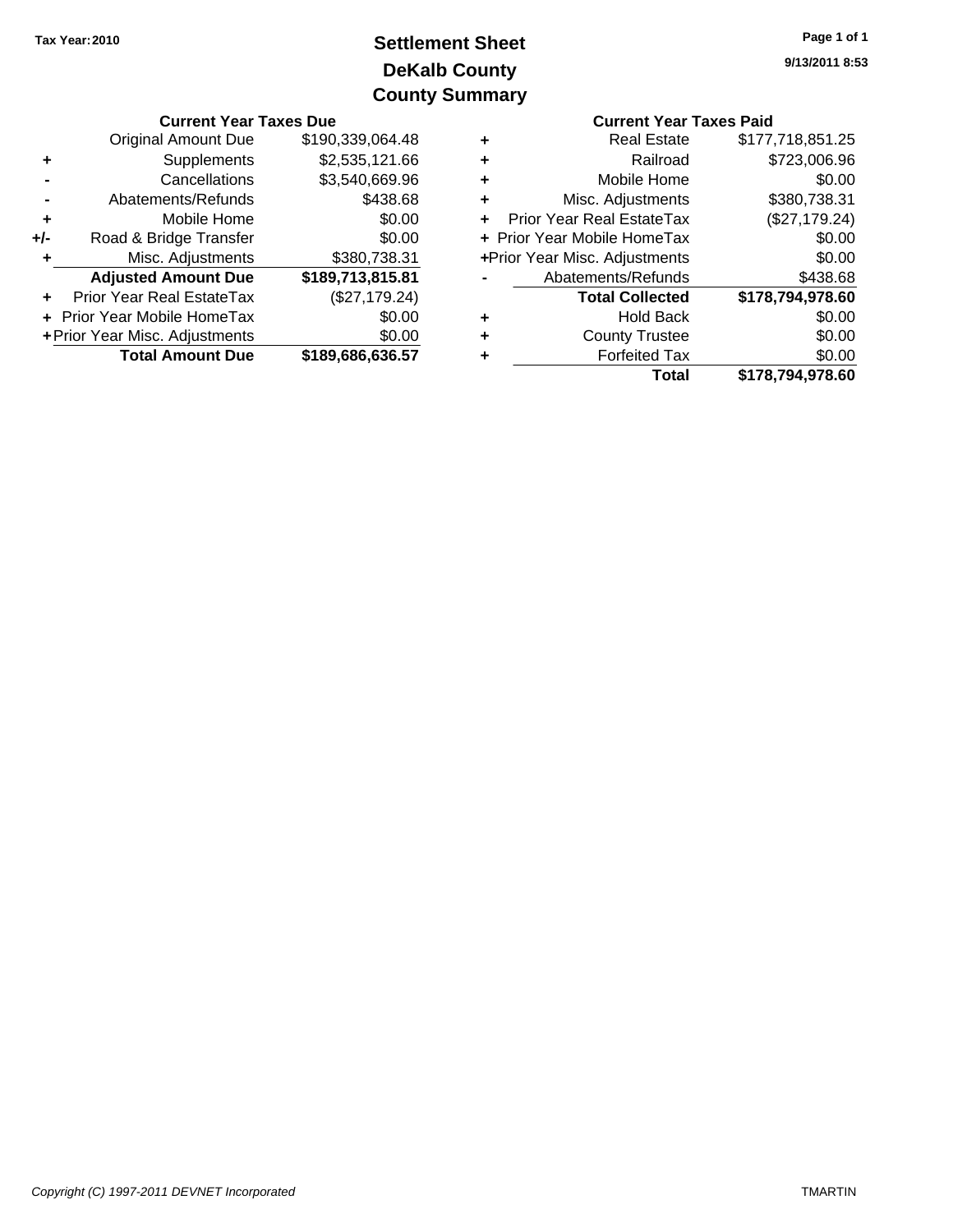## **Settlement Sheet Tax Year: 2010 Page 1 of 2 DeKalb County 001 - COUNTY**

#### **Current Year Taxes Due**

|     | <b>Total Amount Due</b>          | \$19,298,555.13 |
|-----|----------------------------------|-----------------|
|     | + Prior Year Misc. Adjustments   | \$0.00          |
|     | Prior Year Mobile Home Tax       | \$0.00          |
|     | <b>Prior Year Real EstateTax</b> | (\$2,705.54)    |
|     | <b>Adjusted Amount Due</b>       | \$19,301,260.67 |
|     | Misc. Adjustments                | \$4,227.71      |
| +/- | Road & Bridge Transfer           | \$0.00          |
| ٠   | Mobile Home                      | \$0.00          |
|     | Abatements/Refunds               | \$48.87         |
|     | Cancellations                    | \$361,861.08    |
| ٠   | Supplements                      | \$228,373.66    |
|     | <b>Original Amount Due</b>       | \$19,430,569.25 |

### **Current Year Taxes Paid**

| ٠ | <b>Real Estate</b>             | \$18,277,630.81 |
|---|--------------------------------|-----------------|
| ٠ | Railroad                       | \$84,124.70     |
| ٠ | Mobile Home                    | \$0.00          |
| ٠ | Misc. Adjustments              | \$4,227.71      |
| ÷ | <b>Prior Year Real Estate</b>  | (\$2,705.54)    |
| ٠ | Prior Year Mobile Home         | \$0.00          |
|   | + Prior Year Misc. Adjustments | \$0.00          |
|   | Abatements/Refunds             | \$48.87         |
|   | <b>Total Collected</b>         | \$18,363,228.81 |
| ٠ | <b>Hold Back</b>               | \$0.00          |
| ٠ | <b>County Trustee</b>          |                 |
| ٠ | <b>Forfeited Tax</b>           |                 |
|   | Total                          | \$18,363,228.81 |
|   |                                |                 |

### **Distribution Summary**

| <b>Tax Distribution Date</b>         | Amount          |
|--------------------------------------|-----------------|
| 05/27/2011                           | \$2,244,291.25  |
| 06/24/2011                           | \$7,578,860.60  |
| 07/22/2011                           | \$212,145.56    |
| 08/19/2011                           | \$1,057,258.08  |
| 09/16/2011                           | \$7,270,673.32  |
| <b>Totals: 5 Distributions</b>       | \$18,363,228.81 |
| <b>Grand Totals: 5 Distributions</b> | \$18,363,228.81 |

#### **Fund Summary**

| <b>Fund</b>                    | <b>Amount Collected</b> | Previously<br><b>Distributed</b> | Current<br><b>Distribution</b> | Amount<br>Available | <b>Interest</b> | <b>PY Over</b><br>Distrib |
|--------------------------------|-------------------------|----------------------------------|--------------------------------|---------------------|-----------------|---------------------------|
| 001 - CORPORATE                | \$7,964,334.33          | \$4.810.963.36                   | \$3,153,370.97                 | \$0.00              | \$0.00          | \$0.00                    |
| 003 - BONDS AND INTEREST       | \$501,261.08            | \$302,793.49                     | \$198,467.59                   | \$0.00              | \$0.00          | \$0.00                    |
| $005 - I. M. R. F.$            | \$945,118.71            | \$570,911.68                     | \$374,207.03                   | \$0.00              | \$0.00          | \$0.00                    |
| 006 - COUNTY HIGHWAY           | \$1,745,590.15          | \$1,054,447.22                   | \$691,142.93                   | \$0.00              | \$0.00          | \$0.00                    |
| 008 - BRIDGE CONST W/COUNTY    | \$897.851.69            | \$542,359.40                     | \$355,492.29                   | \$0.00              | \$0.00          | \$0.00                    |
| 018 - MENTAL HEALTH SERVICES   | \$2,079,286.76          | \$1,256,021.15                   | \$823,265.61                   | \$0.00              | \$0.00          | \$0.00                    |
| 021 - FEDERAL AID MATCHING     | \$718.314.41            | \$433,907.48                     | \$284,406.93                   | \$0.00              | \$0.00          | \$0.00                    |
| 022 - COUNTY HEALTH DEPT       | \$444.261.57            | \$268.362.17                     | \$175,899.40                   | \$0.00              | \$0.00          | \$0.00                    |
| 035 - TORT/LIABILITY INSURANCE | \$897,851.69            | \$542,359.40                     | \$355,492.29                   | \$0.00              | \$0.00          | \$0.00                    |
| 047 - SOCIAL SECURITY          | \$945.118.71            | \$570,911.68                     | \$374,207.03                   | \$0.00              | \$0.00          | \$0.00                    |
| 055 - VETERANS ASSISTANCE      | \$600,257.19            | \$362,593.43                     | \$237,663.76                   | \$0.00              | \$0.00          | \$0.00                    |
| 105 - PUBLIC BLDG COMM LEASE   | \$157,005.61            | \$94.841.35                      | \$62.164.26                    | \$0.00              | \$0.00          | \$0.00                    |
| 142 - SR CITIZEN SOCIAL SERV   | \$466,976.91            | \$282,083.68                     | \$184,893.23                   | \$0.00              | \$0.00          | \$0.00                    |
| Totals                         | \$18,363,228.81         | \$11,092,555.49                  | \$7,270,673.32                 | \$0.00              | \$0.00          | \$0.00                    |

### **Miscellaneous Adjustment Detail**

#### **Year Source Account Type Amount Adjustment Description**

| 2010 RE - Real Estate | <b>Back Tax Collected</b> | \$50.13 Work Redemption 09-29-255-050 by TBA                |
|-----------------------|---------------------------|-------------------------------------------------------------|
| 2010 RE - Real Estate | <b>Back Tax Collected</b> | \$37.72 Nielsen Redemption 15-16-151-019 by TBA             |
| 2010 RE - Real Estate | <b>Back Tax Collected</b> | \$2.57 LaSalle Bank Redemption 08-15-128-009 by TBA         |
| 2010 RE - Real Estate | <b>Back Tax Collected</b> | \$2.57 LaSalle Bank Redemption 08-15-128-010 by TBA         |
| 2010 RE - Real Estate | <b>Back Tax Collected</b> | \$58.23 Brown's Supermarket Redemption 06-32-282-008 by TBA |
| 2010 RE - Real Estate | <b>Back Tax Collected</b> | \$32.46 Dobson Redemption 13-15-402-010 by TBA              |
| 2010 RE - Real Estate | <b>Back Tax Collected</b> | \$4.29 Countryview Redemption 19-25-253-058 by TBA          |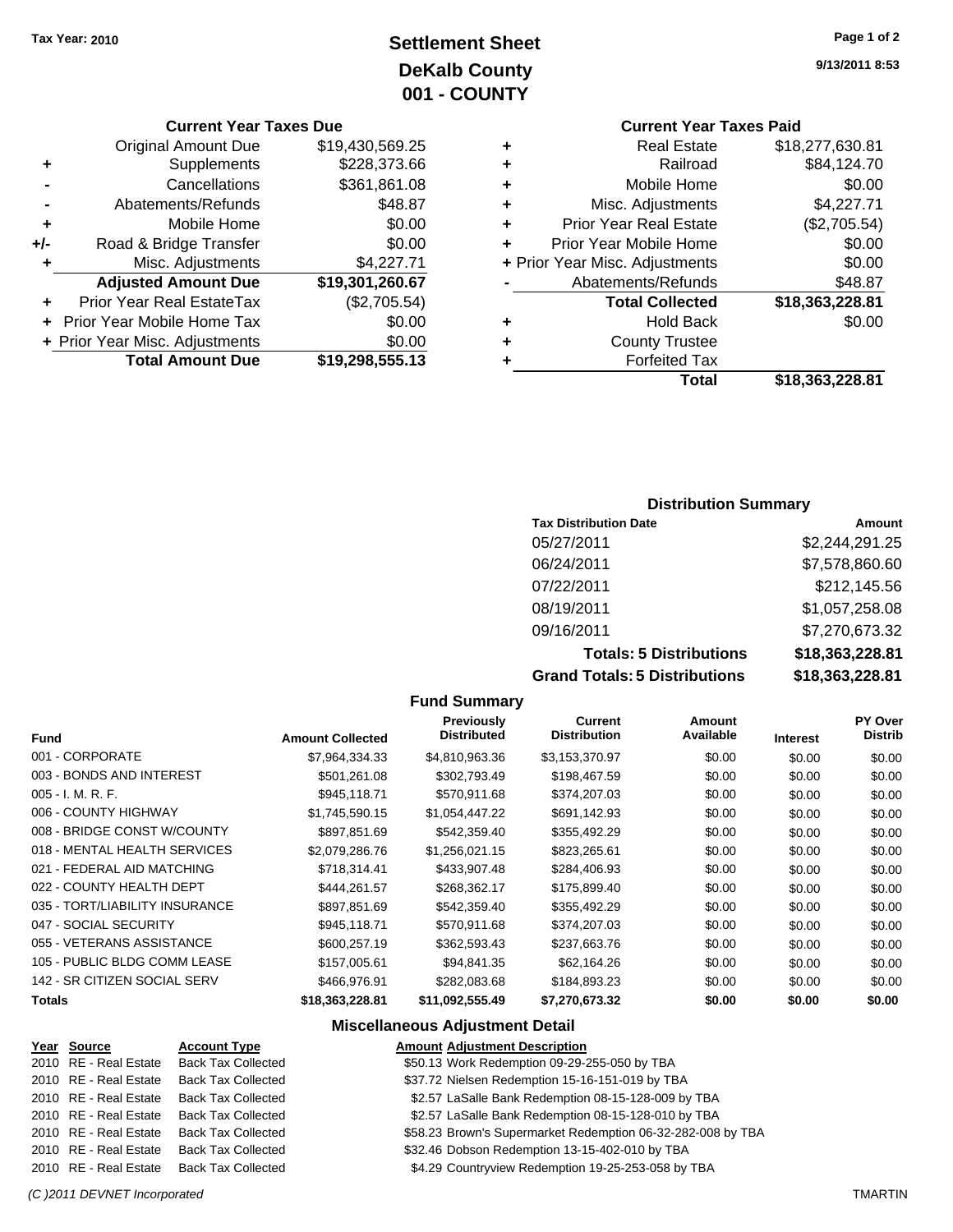### **Settlement Sheet Tax Year: 2010 Page 2 of 2 DeKalb County**

**Miscellaneous Adjustment Detail**

| Year Source              | <b>Account Type</b>       |            | <b>Amount Adjustment Description</b> |
|--------------------------|---------------------------|------------|--------------------------------------|
| 2010 RE - Real Estate    | <b>Back Tax Collected</b> |            | \$15.64 Popp Redemption 15-15-       |
| 2010 RE - Real Estate    | <b>Back Tax Collected</b> |            | \$9.26 Stogsdill Redemption 06-      |
| 2010 RE - Real Estate    | <b>Back Tax Collected</b> |            | \$143.57 Lindgren Redemption 03-     |
| 2010 RE - Real Estate    | <b>Back Tax Collected</b> |            | \$22.22 Jehovahs Witnesses Red       |
| 2010 RE - Real Estate    | <b>Back Tax Collected</b> |            | \$25.97 Ezam Properties Redemp       |
| 2010 RE - Real Estate    | <b>Back Tax Collected</b> |            | \$35.75 Ezam Properties Redemp       |
| 2010 RE - Real Estate    | <b>Back Tax Collected</b> |            | \$54.21 Ezam Properties Redemp       |
| 2010 RE - Real Estate    | Paymt In Lieu of Tax      |            | \$117.24 Sequoya Apartments-Hou      |
| 2010 RE - Real Estate    | Paymt In Lieu of Tax      |            | \$1,381.01 DeKalb Units-Housing Au   |
| 2010 RE - Real Estate    | Paymt In Lieu of Tax      |            | \$840.99 Sycamore Units-Housing      |
| 2010 RE - Real Estate    | Paymt In Lieu of Tax      |            | \$114.65 Sunset View Apartments-     |
| 2010 RE - Real Estate    | Real Estate Tax           |            | \$603.48 Additional Tax per Target   |
| 2010 RE - Real Estate    | <b>Back Tax Collected</b> |            | \$1.06 Sandwich Mill Works Red       |
| 2010 RE - Real Estate    | <b>Back Tax Collected</b> |            | \$25.22 Boots Assignment 06-20-      |
| 2010 RE - Real Estate    | <b>Back Tax Collected</b> |            | \$23.38 Boots Assignment 09-33-      |
| 2010 RE - Real Estate    | <b>Back Tax Collected</b> |            | \$22.61 South Point Greens Rede      |
| 2010 RE - Real Estate    | <b>Real Estate Tax</b>    |            | \$603.48 Additional Tax per Target   |
| <b>Totals 24 entries</b> |                           | \$4,227.71 |                                      |

# **Year Source Account Type Amount Adjustment Description Totals \$48.87 6 entries**

| 2010 RE - Real Estate    | <b>Back Tax Collected</b> | \$15.64 Popp Redemption 15-15-427-007 by TBA                      |
|--------------------------|---------------------------|-------------------------------------------------------------------|
| 2010 RE - Real Estate    | <b>Back Tax Collected</b> | \$9.26 Stogsdill Redemption 06-32-328-005 by TBA                  |
| 2010 RE - Real Estate    | <b>Back Tax Collected</b> | \$143.57 Lindgren Redemption 03-30-301-017 by TBA                 |
| 2010 RE - Real Estate    | <b>Back Tax Collected</b> | \$22.22 Jehovahs Witnesses Redemption 19-35-300-019 by TBA        |
| 2010 RE - Real Estate    | <b>Back Tax Collected</b> | \$25.97 Ezam Properties Redemption 03-30-130-016 by TBA           |
| 2010 RE - Real Estate    | <b>Back Tax Collected</b> | \$35.75 Ezam Properties Redemption 03-30-130-018 by TBA           |
| 2010 RE - Real Estate    | <b>Back Tax Collected</b> | \$54.21 Ezam Properties Redemption 03-30-130-022 by TBA           |
| 2010 RE - Real Estate    | Paymt In Lieu of Tax      | \$117.24 Sequoya Apartments-Housing Authority Payment by TBA      |
| 2010 RE - Real Estate    | Paymt In Lieu of Tax      | \$1,381.01 DeKalb Units-Housing Authority by TBA                  |
| 2010 RE - Real Estate    | Paymt In Lieu of Tax      | \$840.99 Sycamore Units-Housing Authority by TBA                  |
| 2010 RE - Real Estate    | Paymt In Lieu of Tax      | \$114.65 Sunset View Apartments-Housing Authority Payment by TBA  |
| 2010 RE - Real Estate    | <b>Real Estate Tax</b>    | \$603.48 Additional Tax per Target Agreement 08-26-200-010 by TBA |
| 2010 RE - Real Estate    | <b>Back Tax Collected</b> | \$1.06 Sandwich Mill Works Redemption 19-35-126-016 by TBA        |
| 2010 RE - Real Estate    | <b>Back Tax Collected</b> | \$25.22 Boots Assignment 06-20-377-002 by TBA                     |
| 2010 RE - Real Estate    | <b>Back Tax Collected</b> | \$23.38 Boots Assignment 09-33-181-015 by TBA                     |
| 2010 RE - Real Estate    | <b>Back Tax Collected</b> | \$22.61 South Point Greens Redemption 11-03-126-010 by TBA        |
| 2010 RE - Real Estate    | <b>Real Estate Tax</b>    | \$603.48 Additional Tax per Target Agreement 08-26-200-010 by TBA |
| <b>Totals 24 entries</b> |                           | \$4,227.71                                                        |
|                          |                           |                                                                   |
|                          |                           | Ahatamant Datail                                                  |

#### **Abatement Detail**

### 2010 RE - Real Estate \$12.28 19-27-727-012 PTAB Refund by TBA PTAB Decision 2010 RE - Real Estate \$16.19 06-20-476-008 PTAB Refund by TBA PTAB Decision 2010 RE - Real Estate \$0.65 08-02-376-013 PTAB Refund by TBA PTAB Decision 2010 RE - Real Estate \$3.13 05-26-327-008 PTAB Refund by TBA PTAB Decision 2010 RE - Real Estate \$4.99 07-22-474-003 PTAB Refund by TBA PTAB Decision 2010 RE - Real Estate \$11.63 03-19-401-005 PTAB Refund by TBA PTAB Decision

*(C )2011 DEVNET Incorporated* TMARTIN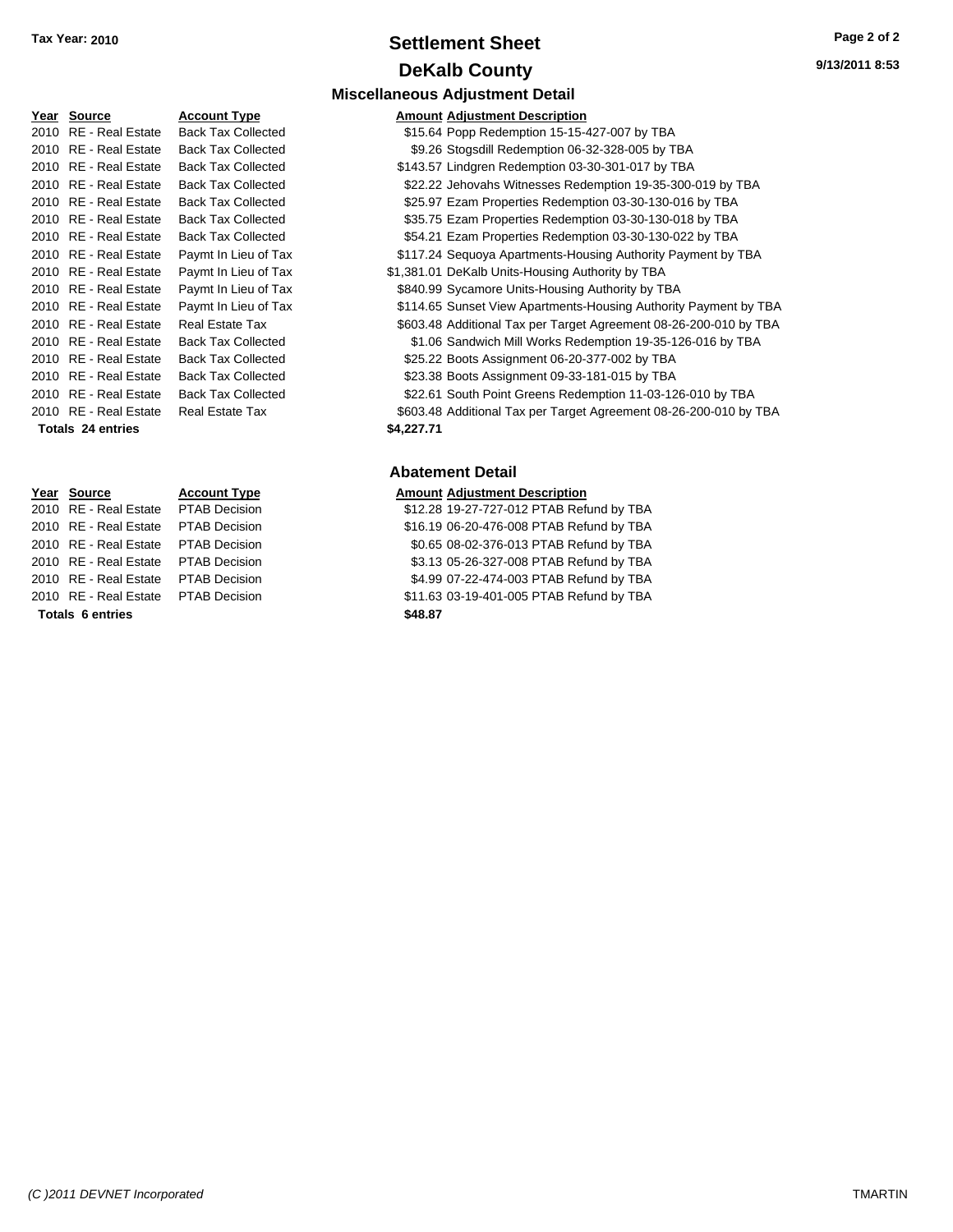### **Settlement Sheet Tax Year: 2010 Page 1 of 2 DeKalb County 002 - FOREST PRESERVE**

**9/13/2011 8:53**

#### **Current Year Taxes Paid**

|                        | \$1,422,758.07                                                                                                                        |
|------------------------|---------------------------------------------------------------------------------------------------------------------------------------|
| Railroad               | \$6,505.34                                                                                                                            |
| Mobile Home            | \$0.00                                                                                                                                |
| Misc. Adjustments      | \$466.95                                                                                                                              |
|                        | (\$201.24)                                                                                                                            |
|                        | \$0.00                                                                                                                                |
|                        | \$0.00                                                                                                                                |
|                        | \$3.78                                                                                                                                |
| <b>Total Collected</b> | \$1,429,525.34                                                                                                                        |
| <b>Hold Back</b>       | \$0.00                                                                                                                                |
| <b>County Trustee</b>  |                                                                                                                                       |
| <b>Forfeited Tax</b>   |                                                                                                                                       |
| Total                  | \$1.429.525.34                                                                                                                        |
|                        | <b>Real Estate</b><br><b>Prior Year Real Estate</b><br>Prior Year Mobile Home<br>+ Prior Year Misc. Adjustments<br>Abatements/Refunds |

|     | <b>Current Year Taxes Due</b>    |                |
|-----|----------------------------------|----------------|
|     | <b>Original Amount Due</b>       | \$1,502,526.51 |
| ٠   | Supplements                      | \$27,139.78    |
|     | Cancellations                    | \$27,982.09    |
|     | Abatements/Refunds               | \$3.78         |
| ٠   | Mobile Home                      | \$0.00         |
| +/- | Road & Bridge Transfer           | \$0.00         |
| ٠   | Misc. Adjustments                | \$466.95       |
|     | <b>Adjusted Amount Due</b>       | \$1,502,147.37 |
|     | <b>Prior Year Real EstateTax</b> | (\$201.24)     |
|     | Prior Year Mobile Home Tax       | \$0.00         |
|     | + Prior Year Misc. Adjustments   | \$0.00         |
|     | <b>Total Amount Due</b>          | \$1,501,946.13 |

### **Distribution Summary**

| <b>Tax Distribution Date</b>         | Amount         |
|--------------------------------------|----------------|
| 05/27/2011                           | \$173,554.45   |
| 06/24/2011                           | \$588,980.34   |
| 07/22/2011                           | \$18,287.90    |
| 08/19/2011                           | \$83,662.43    |
| 09/16/2011                           | \$565,040.22   |
| <b>Totals: 5 Distributions</b>       | \$1,429,525.34 |
| <b>Grand Totals: 5 Distributions</b> | \$1,429,525.34 |

#### **Fund Summary**

| <b>Fund</b>                                         | <b>Amount Collected</b> | Previously<br><b>Distributed</b> | Current<br><b>Distribution</b> | Amount<br>Available | <b>Interest</b> | <b>PY Over</b><br><b>Distrib</b> |  |
|-----------------------------------------------------|-------------------------|----------------------------------|--------------------------------|---------------------|-----------------|----------------------------------|--|
| 001 - CORPORATE                                     | \$1.217.955.61          | \$736.541.35                     | \$481.414.26                   | \$0.00              | \$0.00          | \$0.00                           |  |
| $005 - I. M. R. F.$                                 | \$116,200.38            | \$70.270.51                      | \$45,929.87                    | \$0.00              | \$0.00          | \$0.00                           |  |
| 035 - TORT JUDGEMENTS/LIABILITY<br><b>INSURANCE</b> | \$71.476.27             | \$43.224.27                      | \$28.252.00                    | \$0.00              | \$0.00          | \$0.00                           |  |
| 047 - SOCIAL SECURITY                               | \$23,893,08             | \$14,448.99                      | \$9,444.09                     | \$0.00              | \$0.00          | \$0.00                           |  |
| <b>Totals</b>                                       | \$1,429,525.34          | \$864,485,12                     | \$565,040.22                   | \$0.00              | \$0.00          | \$0.00                           |  |
|                                                     |                         |                                  |                                |                     |                 |                                  |  |

### **Miscellaneous Adjustment Detail**

| <b>Account Type</b>                                                                                                                                                                                                                                                                                                                                                                                                         | <b>Amount Adjustment Description</b>                                                                                                                                                                                                                                                                                                                                                                                                                               |
|-----------------------------------------------------------------------------------------------------------------------------------------------------------------------------------------------------------------------------------------------------------------------------------------------------------------------------------------------------------------------------------------------------------------------------|--------------------------------------------------------------------------------------------------------------------------------------------------------------------------------------------------------------------------------------------------------------------------------------------------------------------------------------------------------------------------------------------------------------------------------------------------------------------|
|                                                                                                                                                                                                                                                                                                                                                                                                                             | \$3.88 Work Redemption 09-29-255-050 by TBA                                                                                                                                                                                                                                                                                                                                                                                                                        |
|                                                                                                                                                                                                                                                                                                                                                                                                                             | \$2.92 Nielsen Redemption 15-16-151-019 by TBA                                                                                                                                                                                                                                                                                                                                                                                                                     |
|                                                                                                                                                                                                                                                                                                                                                                                                                             | \$0.20 LaSalle Bank Redemption 08-15-128-009 by TBA                                                                                                                                                                                                                                                                                                                                                                                                                |
|                                                                                                                                                                                                                                                                                                                                                                                                                             | \$0.20 LaSalle Bank Redemption 08-15-128-010 by TBA                                                                                                                                                                                                                                                                                                                                                                                                                |
|                                                                                                                                                                                                                                                                                                                                                                                                                             | \$4.50 Brown's Supermarket Redemption 06-32-282-008 by TBA                                                                                                                                                                                                                                                                                                                                                                                                         |
|                                                                                                                                                                                                                                                                                                                                                                                                                             | \$2.51 Dobson Redemption 13-15-402-010 by TBA                                                                                                                                                                                                                                                                                                                                                                                                                      |
|                                                                                                                                                                                                                                                                                                                                                                                                                             | \$0.33 Countryview Redemption 19-25-253-058 by TBA                                                                                                                                                                                                                                                                                                                                                                                                                 |
|                                                                                                                                                                                                                                                                                                                                                                                                                             | \$1.21 Popp Redemption 15-15-427-007 by TBA                                                                                                                                                                                                                                                                                                                                                                                                                        |
|                                                                                                                                                                                                                                                                                                                                                                                                                             | \$0.72 Stogsdill Redemption 06-32-328-005 by TBA                                                                                                                                                                                                                                                                                                                                                                                                                   |
|                                                                                                                                                                                                                                                                                                                                                                                                                             | \$11.10 Lindgren Redemption 03-30-301-017 by TBA                                                                                                                                                                                                                                                                                                                                                                                                                   |
|                                                                                                                                                                                                                                                                                                                                                                                                                             | \$1.72 Jehovahs Witnesses Redemption 19-35-300-019 by TBA                                                                                                                                                                                                                                                                                                                                                                                                          |
|                                                                                                                                                                                                                                                                                                                                                                                                                             | \$2.01 Ezam Properties Redemption 03-30-130-016 by TBA                                                                                                                                                                                                                                                                                                                                                                                                             |
|                                                                                                                                                                                                                                                                                                                                                                                                                             | \$2.76 Ezam Properties Redemption 03-30-130-018 by TBA                                                                                                                                                                                                                                                                                                                                                                                                             |
|                                                                                                                                                                                                                                                                                                                                                                                                                             | \$4.19 Ezam Properties Redemption 03-30-130-022 by TBA                                                                                                                                                                                                                                                                                                                                                                                                             |
|                                                                                                                                                                                                                                                                                                                                                                                                                             | \$9.07 Sequoya Apartments-Housing Authority Payment by TBA                                                                                                                                                                                                                                                                                                                                                                                                         |
|                                                                                                                                                                                                                                                                                                                                                                                                                             | \$106.80 DeKalb Units-Housing Authority by TBA                                                                                                                                                                                                                                                                                                                                                                                                                     |
| Year Source<br>2010 RE - Real Estate<br>2010 RE - Real Estate<br>2010 RE - Real Estate<br>2010 RE - Real Estate<br>2010 RE - Real Estate<br>2010 RE - Real Estate<br>2010 RE - Real Estate<br>2010 RE - Real Estate<br>2010 RE - Real Estate<br>2010 RE - Real Estate<br>2010 RE - Real Estate<br>2010 RE - Real Estate<br>2010 RE - Real Estate<br>2010 RE - Real Estate<br>2010 RE - Real Estate<br>2010 RE - Real Estate | <b>Back Tax Collected</b><br><b>Back Tax Collected</b><br><b>Back Tax Collected</b><br><b>Back Tax Collected</b><br><b>Back Tax Collected</b><br><b>Back Tax Collected</b><br><b>Back Tax Collected</b><br><b>Back Tax Collected</b><br><b>Back Tax Collected</b><br><b>Back Tax Collected</b><br><b>Back Tax Collected</b><br><b>Back Tax Collected</b><br><b>Back Tax Collected</b><br><b>Back Tax Collected</b><br>Paymt In Lieu of Tax<br>Paymt In Lieu of Tax |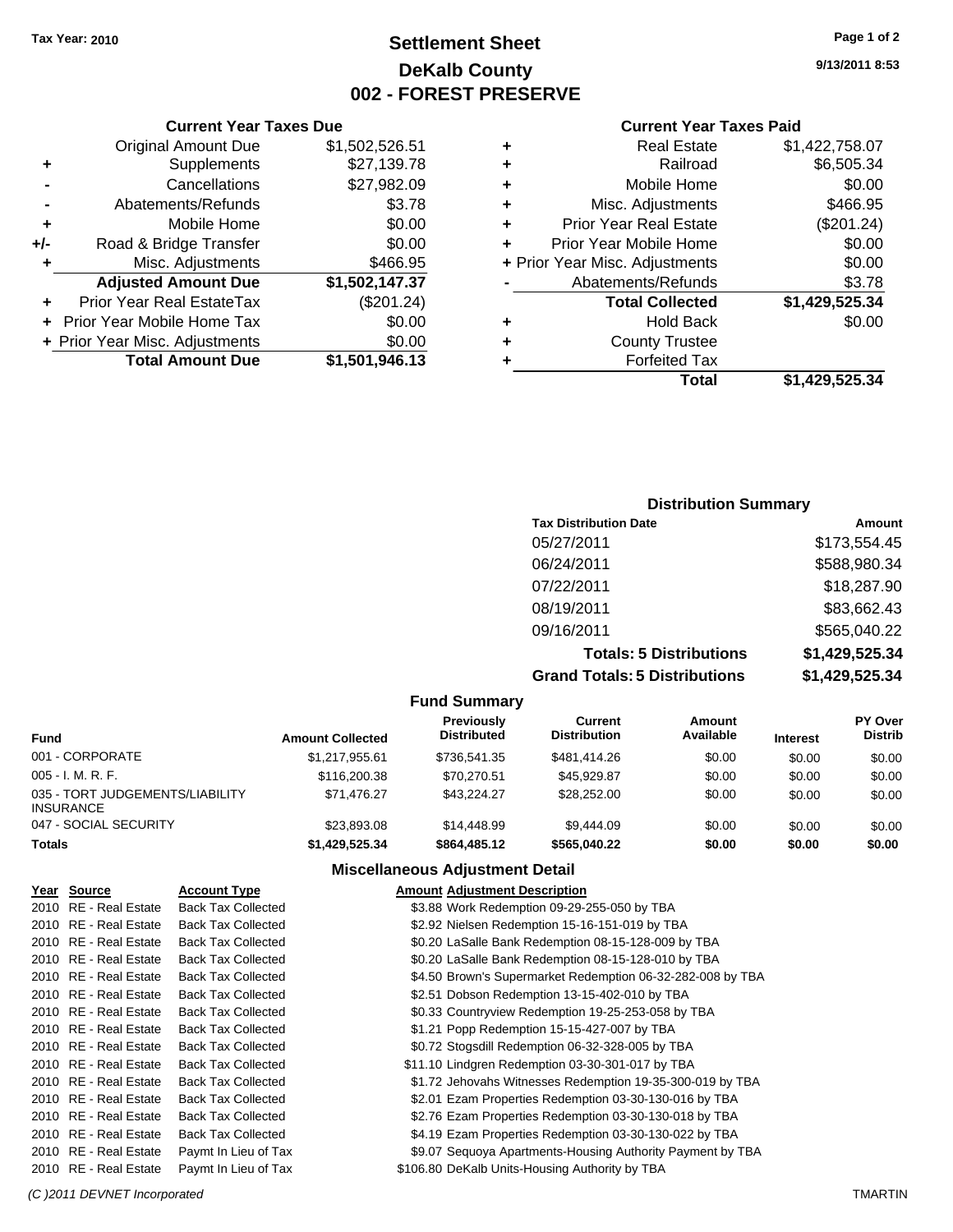### **Settlement Sheet Tax Year: 2010 Page 2 of 2 DeKalb County**

**Miscellaneous Adjustment Detail**

| <u>Year Source</u>    | <b>Account Type</b>       | Amount   |
|-----------------------|---------------------------|----------|
| 2010 RE - Real Estate | Paymt In Lieu of Tax      | \$65.03  |
| 2010 RE - Real Estate | Paymt In Lieu of Tax      | \$8.87   |
| 2010 RE - Real Estate | <b>Real Estate Tax</b>    | \$116.67 |
| 2010 RE - Real Estate | <b>Back Tax Collected</b> | \$0.08   |
| 2010 RE - Real Estate | <b>Back Tax Collected</b> | \$1.95   |
| 2010 RE - Real Estate | <b>Back Tax Collected</b> | \$1.81   |
| 2010 RE - Real Estate | <b>Back Tax Collected</b> | \$1.75   |
| 2010 RE - Real Estate | Real Estate Tax           | \$116.67 |
| Totals 24 entries     |                           | \$466.95 |
|                       |                           |          |

**Totals \$3.78 6 entries**

**PERR 19 TELEVIS AMOUNT ADDEN TYPE ACCOUNT ADDEN THE TYPE ARTICLES** 

In Lieu of Tax **3000 State \$65.03** Sycamore Units-Housing Authority by TBA 2010 In Lieu of Tax **3010 Band State \$8.87 Sunset View Apartments-Housing Authority Payment by TBA** 2010 8116.67 Additional Tax per Target Agreement 08-26-200-010 by TBA <sup>2</sup> ax Collected **2010 Real Estate Solid Solid Sendwich Mill Works Redemption 19-35-126-016 by TBA** <sup>2</sup> ax Collected **2010 Real Estate State \$1.95 Boots Assignment 06-20-377-002 by TBA** 

<sup>2</sup> ax Collected **2010 Back State State \$1.81 Boots Assignment 09-33-181-015 by TBA** 

<sup>2</sup> ax Collected **2010 Real Estate State \$1.75 South Point Greens Redemption 11-03-126-010 by TBA** 

2010 8116.67 Additional Tax per Target Agreement 08-26-200-010 by TBA

#### **Abatement Detail**

#### **Year Source Account Type Amount Adjustment Description**

2010 RE - Real Estate \$0.95 19-27-727-012 PTAB Refund by TBA PTAB Decision

2010 RE - Real Estate \$1.25 06-20-476-008 PTAB Refund by TBA PTAB Decision

2010 RE - Real Estate \$0.05 08-02-376-013 PTAB Refund by TBA PTAB Decision

2010 RE - Real Estate \$0.24 05-26-327-008 PTAB Refund by TBA PTAB Decision

2010 RE - Real Estate \$0.39 07-22-474-003 PTAB Refund by TBA PTAB Decision

2010 RE - Real Estate \$0.90 03-19-401-005 PTAB Refund by TBA PTAB Decision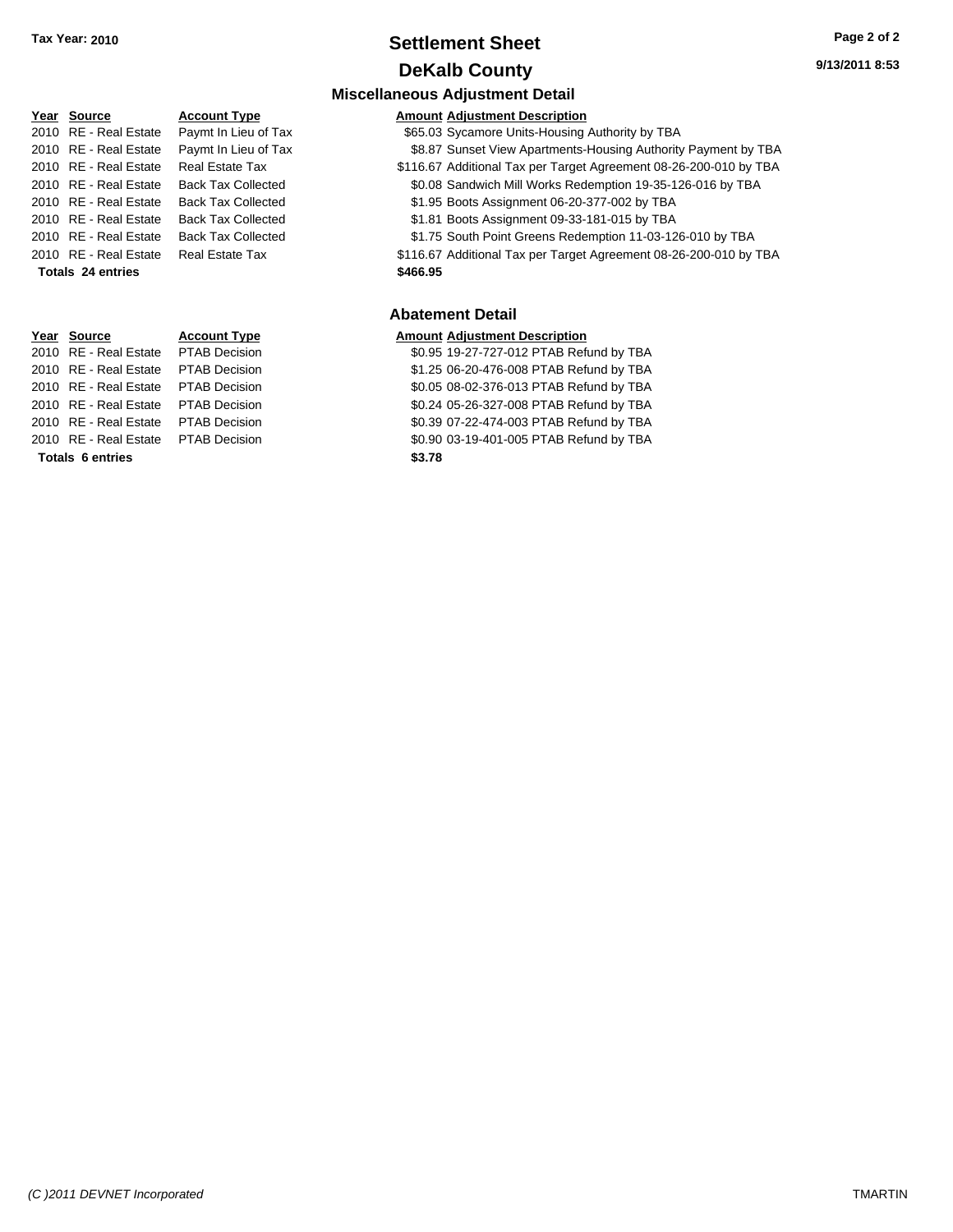### **Settlement Sheet Tax Year: 2010 Page 1 of 1 DeKalb County 003 - AFTON TOWNSHIP**

**9/13/2011 8:53**

| <b>Current Year Taxes Paid</b> |  |  |
|--------------------------------|--|--|
|                                |  |  |

|     | <b>Current Year Taxes Due</b>    |             |  |
|-----|----------------------------------|-------------|--|
|     | <b>Original Amount Due</b>       | \$73,989.75 |  |
| ٠   | Supplements                      | \$338.81    |  |
|     | Cancellations                    | \$417.62    |  |
|     | Abatements/Refunds               | \$0.00      |  |
| ٠   | Mobile Home                      | \$0.00      |  |
| +/- | Road & Bridge Transfer           | \$0.00      |  |
| ٠   | Misc. Adjustments                | \$4.72      |  |
|     | <b>Adjusted Amount Due</b>       | \$73,915.66 |  |
| ÷   | <b>Prior Year Real EstateTax</b> | \$0.00      |  |
|     | Prior Year Mobile Home Tax       | \$0.00      |  |
|     | + Prior Year Misc. Adjustments   | \$0.00      |  |
|     | <b>Total Amount Due</b>          | \$73,915,66 |  |
|     |                                  |             |  |

| <b>Real Estate</b>            | \$69,909.67                    |
|-------------------------------|--------------------------------|
| Railroad                      | \$896.38                       |
| Mobile Home                   | \$0.00                         |
| Misc. Adjustments             | \$4.72                         |
| <b>Prior Year Real Estate</b> | \$0.00                         |
| Prior Year Mobile Home        | \$0.00                         |
|                               | \$0.00                         |
| Abatements/Refunds            | \$0.00                         |
| <b>Total Collected</b>        | \$70,810.77                    |
| <b>Hold Back</b>              | \$0.00                         |
| <b>County Trustee</b>         |                                |
| <b>Forfeited Tax</b>          |                                |
| Total                         | \$70,810.77                    |
|                               | + Prior Year Misc. Adjustments |

| <b>Distribution Summary</b>          |             |
|--------------------------------------|-------------|
| <b>Tax Distribution Date</b>         | Amount      |
| 05/27/2011                           | \$5,935.82  |
| 06/24/2011                           | \$32,015.90 |
| 07/22/2011                           | \$419.89    |
| 08/19/2011                           | \$2,831.51  |
| 09/16/2011                           | \$29,607.65 |
| <b>Totals: 5 Distributions</b>       | \$70,810.77 |
| <b>Grand Totals: 5 Distributions</b> | \$70,810.77 |

| <b>Fund Summary</b>                                 |                         |                                         |                                       |                     |                 |                           |
|-----------------------------------------------------|-------------------------|-----------------------------------------|---------------------------------------|---------------------|-----------------|---------------------------|
| <b>Fund</b>                                         | <b>Amount Collected</b> | <b>Previously</b><br><b>Distributed</b> | <b>Current</b><br><b>Distribution</b> | Amount<br>Available | <b>Interest</b> | PY Over<br><b>Distrib</b> |
| 001 - CORPORATE                                     | \$54.583.33             | \$31.760.74                             | \$22,822.59                           | \$0.00              | \$0.00          | \$0.00                    |
| $005 - I. M. R. F.$                                 | \$6.222.94              | \$3.620.99                              | \$2,601.95                            | \$0.00              | \$0.00          | \$0.00                    |
| 027 - AUDIT                                         | \$718.89                | \$418.31                                | \$300.58                              | \$0.00              | \$0.00          | \$0.00                    |
| 035 - TORT JUDGEMENTS/LIABILITY<br><b>INSURANCE</b> | \$2,871.80              | \$1,671.03                              | \$1,200.77                            | \$0.00              | \$0.00          | \$0.00                    |
| 047 - SOCIAL SECURITY                               | \$5.743.60              | \$3.342.07                              | \$2,401.53                            | \$0.00              | \$0.00          | \$0.00                    |
| 054 - GENERAL ASSISTANCE                            | \$670.21                | \$389.98                                | \$280.23                              | \$0.00              | \$0.00          | \$0.00                    |
| <b>Totals</b>                                       | \$70.810.77             | \$41,203.12                             | \$29,607.65                           | \$0.00              | \$0.00          | \$0.00                    |
|                                                     |                         | <b>Miscellaneous Adjustment Detail</b>  |                                       |                     |                 |                           |

| Year Source           | <b>Account Type</b> | <b>Amount Adiustment Description</b>                      |
|-----------------------|---------------------|-----------------------------------------------------------|
| 2010 RE - Real Estate | Back Tax Collected  | \$4.72 South Point Greens Redemption 11-03-126-010 by TBA |
| Totals 1 entries      |                     | \$4.72                                                    |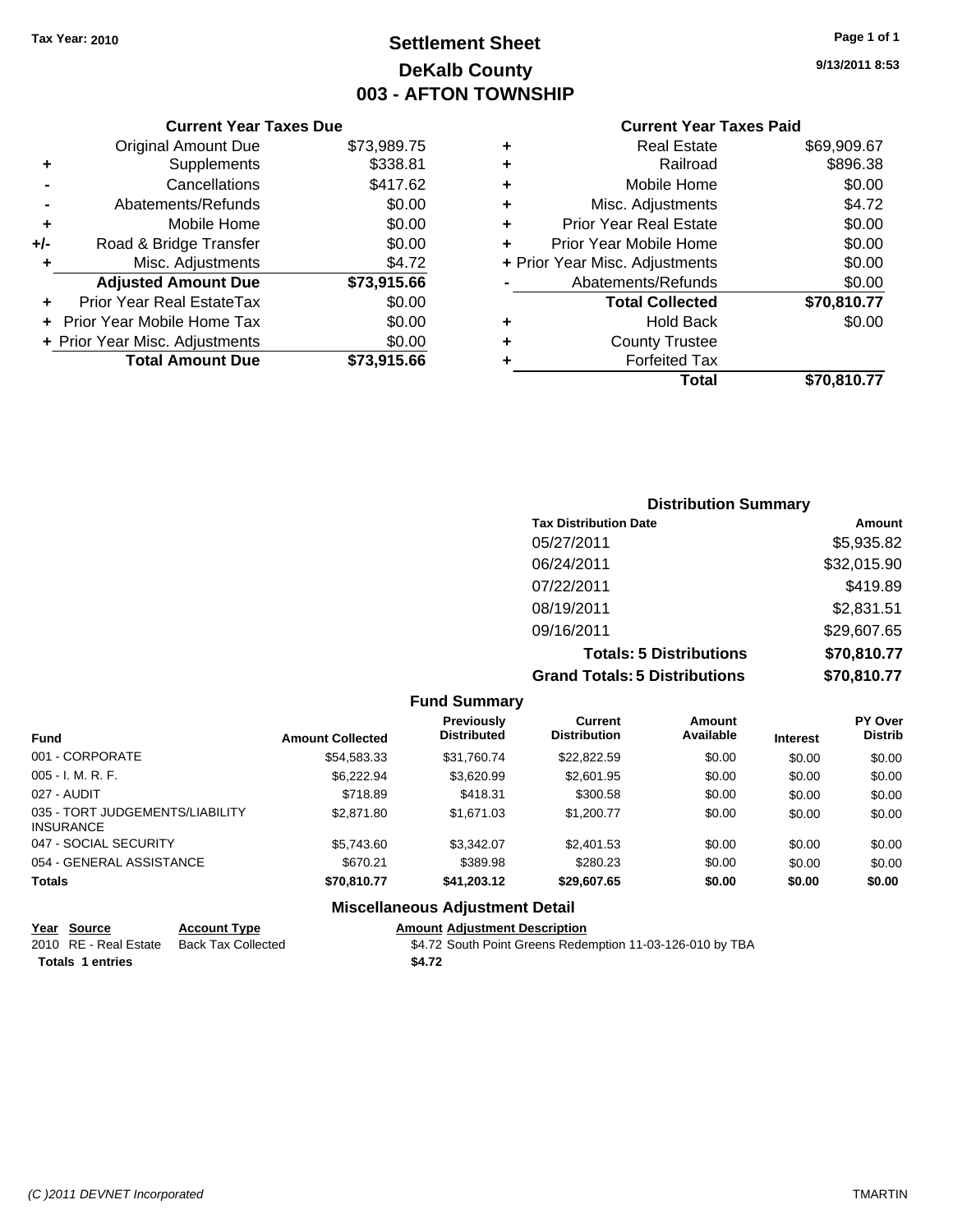### **Settlement Sheet Tax Year: 2010 Page 1 of 1 DeKalb County 004 - AFTON ROAD & BRIDGE**

**9/13/2011 8:53**

#### **Current Year Taxes Paid**

|     | <b>Current Year Taxes Due</b>  |               |
|-----|--------------------------------|---------------|
|     | <b>Original Amount Due</b>     | \$306,334.81  |
| ٠   | Supplements                    | \$1,311.16    |
|     | Cancellations                  | \$1,617.57    |
|     | Abatements/Refunds             | \$0.00        |
| ٠   | Mobile Home                    | \$0.00        |
| +/- | Road & Bridge Transfer         | (\$18,659.46) |
| ٠   | Misc. Adjustments              | \$19.55       |
|     | <b>Adjusted Amount Due</b>     | \$287,388.49  |
|     | Prior Year Real EstateTax      | \$0.00        |
|     | Prior Year Mobile Home Tax     | \$0.00        |
|     | + Prior Year Misc. Adjustments | \$0.00        |
|     | <b>Total Amount Due</b>        | \$287,388.49  |
|     |                                |               |

|   | Total                          | \$274.513.86 |
|---|--------------------------------|--------------|
| ٠ | <b>Forfeited Tax</b>           |              |
| ٠ | <b>County Trustee</b>          |              |
| ٠ | <b>Hold Back</b>               | \$0.00       |
|   | <b>Total Collected</b>         | \$274,513.86 |
|   | Abatements/Refunds             | \$0.00       |
|   | + Prior Year Misc. Adjustments | \$0.00       |
| ÷ | Prior Year Mobile Home         | \$0.00       |
| ٠ | <b>Prior Year Real Estate</b>  | \$0.00       |
| ٠ | Misc. Adjustments              | \$19.55      |
| ٠ | Mobile Home                    | \$0.00       |
| ٠ | Railroad                       | \$3,711.18   |
| ٠ | <b>Real Estate</b>             | \$270,783.13 |

| <b>Road and Bridge Summary</b> |             |               | <b>Distribution Summary</b>  |              |  |
|--------------------------------|-------------|---------------|------------------------------|--------------|--|
| <b>Municipality</b>            | Amt. Due    | Amt. Distrib. | <b>Tax Distribution Date</b> | Amount       |  |
| <b>CITY OF DEKALB</b>          | \$19,488.21 | \$18,659.46   | 05/27/2011                   | \$22,991.45  |  |
| <b>Totals</b>                  | \$19,488.21 | \$18,659.46   | 06/24/2011                   | \$124,128.35 |  |
|                                |             |               | 07/22/2011                   | \$1,626.37   |  |
|                                |             |               | 08/19/2011                   | \$10,967.46  |  |
|                                |             |               | 09/16/2011                   | \$114,800.23 |  |
|                                |             |               |                              |              |  |

**Totals: 5 Distributions \$274,513.86 Grand Totals: 5 Distributions \$274,513.86**

|  |  | <b>Fund Summary</b> |
|--|--|---------------------|
|--|--|---------------------|

| <b>Amount Collected</b> | Previously<br><b>Distributed</b> | Current<br><b>Distribution</b> | Amount<br>Available | <b>Interest</b> | PY Over<br><b>Distrib</b> |  |
|-------------------------|----------------------------------|--------------------------------|---------------------|-----------------|---------------------------|--|
| \$159.341.31            | \$92.697.41                      | \$66,643.90                    | \$0.00              | \$0.00          | \$0.00                    |  |
| \$14,347.90             | \$8.348.71                       | \$5,999.19                     | \$0.00              | \$0.00          | \$0.00                    |  |
| \$76,895.26             | \$44.743.56                      | \$32,151.70                    | \$0.00              | \$0.00          | \$0.00                    |  |
| \$23,929.39             | \$13,923,95                      | \$10,005.44                    | \$0.00              | \$0.00          | \$0.00                    |  |
| \$274.513.86            | \$159,713,63                     | \$114,800.23                   | \$0.00              | \$0.00          | \$0.00                    |  |
|                         |                                  |                                |                     |                 |                           |  |

### **Miscellaneous Adjustment Detail**

|                         | Year Source           | <b>Account Type</b> | <b>Amount Adiustment Description</b>                       |
|-------------------------|-----------------------|---------------------|------------------------------------------------------------|
|                         | 2010 RE - Real Estate | Back Tax Collected  | \$19.55 South Point Greens Redemption 11-03-126-010 by TBA |
| <b>Totals 1 entries</b> |                       |                     | \$19.55                                                    |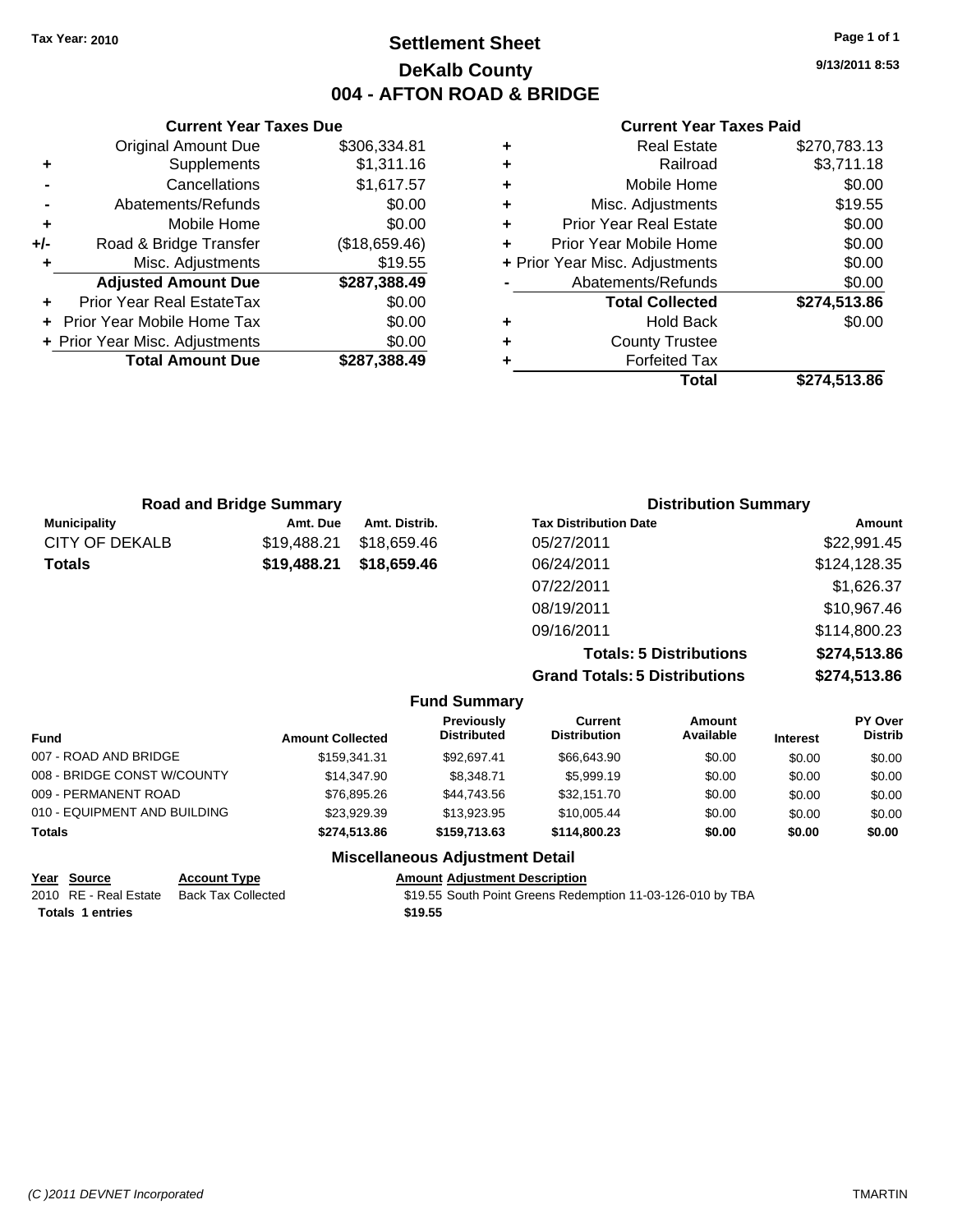### **Settlement Sheet Tax Year: 2010 Page 1 of 1 DeKalb County 005 - CLINTON TOWNSHIP**

**9/13/2011 8:53**

### **Current Year Taxes Paid**

|     | <b>Current Year Taxes Due</b>    |             |     |
|-----|----------------------------------|-------------|-----|
|     | <b>Original Amount Due</b>       | \$88,802.13 |     |
|     | <b>Supplements</b>               | \$202.74    |     |
|     | Cancellations                    | \$218.99    |     |
|     | Abatements/Refunds               | \$0.00      |     |
|     | Mobile Home                      | \$0.00      |     |
| +/- | Road & Bridge Transfer           | \$0.00      |     |
|     | Misc. Adjustments                | \$0.00      | + P |
|     | <b>Adjusted Amount Due</b>       | \$88,785.88 |     |
|     | <b>Prior Year Real EstateTax</b> | \$0.00      |     |
|     | Prior Year Mobile Home Tax       | \$0.00      |     |
|     | + Prior Year Misc. Adjustments   | \$0.00      |     |
|     | <b>Total Amount Due</b>          | \$88,785.88 |     |

| ٠ | <b>Real Estate</b>             | \$83,615.22 |
|---|--------------------------------|-------------|
| ٠ | Railroad                       | \$1,116.60  |
| ٠ | Mobile Home                    | \$0.00      |
| ٠ | Misc. Adjustments              | \$0.00      |
| ٠ | <b>Prior Year Real Estate</b>  | \$0.00      |
| ÷ | Prior Year Mobile Home         | \$0.00      |
|   | + Prior Year Misc. Adjustments | \$0.00      |
|   | Abatements/Refunds             | \$0.00      |
|   | <b>Total Collected</b>         | \$84,731.82 |
| ٠ | <b>Hold Back</b>               | \$0.00      |
| ٠ | <b>County Trustee</b>          |             |
| ٠ | <b>Forfeited Tax</b>           |             |
|   | Total                          | \$84,731.82 |
|   |                                |             |

### **Distribution Summary Tax Distribution Date Amount** 05/27/2011 \$9,264.48 06/24/2011 \$35,768.11 07/22/2011 \$1,604.99 08/19/2011 \$3,829.86 09/16/2011 \$34,264.38 **Totals: 5 Distributions \$84,731.82 Grand Totals: 5 Distributions \$84,731.82**

|                                                     |                         | <b>Fund Summary</b>              |                                |                     |                 |                           |
|-----------------------------------------------------|-------------------------|----------------------------------|--------------------------------|---------------------|-----------------|---------------------------|
| <b>Fund</b>                                         | <b>Amount Collected</b> | Previously<br><b>Distributed</b> | Current<br><b>Distribution</b> | Amount<br>Available | <b>Interest</b> | PY Over<br><b>Distrib</b> |
| 001 - CORPORATE                                     | \$66,302.21             | \$39,490.51                      | \$26,811.70                    | \$0.00              | \$0.00          | \$0.00                    |
| $005 - I. M. R. F.$                                 | \$763.93                | \$455.01                         | \$308.92                       | \$0.00              | \$0.00          | \$0.00                    |
| 027 - AUDIT                                         | \$481.19                | \$286.60                         | \$194.59                       | \$0.00              | \$0.00          | \$0.00                    |
| 035 - TORT JUDGEMENTS/LIABILITY<br><b>INSURANCE</b> | \$3,819.89              | \$2,275.18                       | \$1.544.71                     | \$0.00              | \$0.00          | \$0.00                    |
| 047 - SOCIAL SECURITY                               | \$3.819.89              | \$2,275.18                       | \$1.544.71                     | \$0.00              | \$0.00          | \$0.00                    |
| 054 - GENERAL ASSISTANCE                            | \$9.544.71              | \$5.684.96                       | \$3,859.75                     | \$0.00              | \$0.00          | \$0.00                    |
| <b>Totals</b>                                       | \$84,731.82             | \$50,467.44                      | \$34,264.38                    | \$0.00              | \$0.00          | \$0.00                    |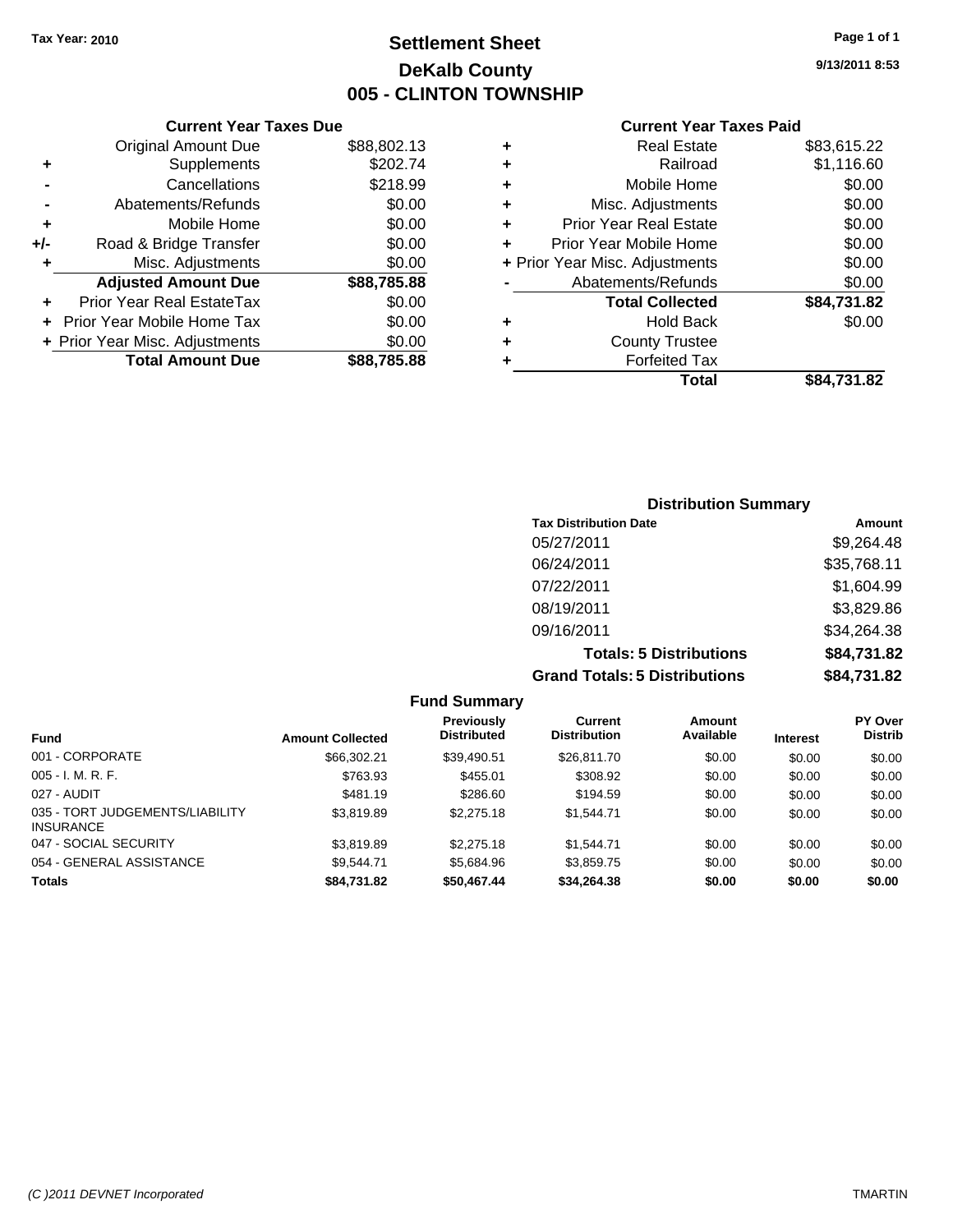### **Settlement Sheet Tax Year: 2010 Page 1 of 1 DeKalb County 006 - CLINTON TWP LIBRARY**

**9/13/2011 8:53**

#### **Current Year Taxes Paid**

| <b>Current Year Taxes Due</b> |  |  |  |
|-------------------------------|--|--|--|
| \$80,686.03                   |  |  |  |
| \$184.22                      |  |  |  |
| \$198.97                      |  |  |  |
| \$0.00                        |  |  |  |
| \$0.00                        |  |  |  |
| \$0.00                        |  |  |  |
| \$0.00                        |  |  |  |
| \$80,671.28                   |  |  |  |
| \$0.00                        |  |  |  |
| \$0.00                        |  |  |  |
| \$0.00                        |  |  |  |
| \$80,671,28                   |  |  |  |
|                               |  |  |  |

|   | <b>Real Estate</b>             | \$75,973.15 |
|---|--------------------------------|-------------|
| ٠ | Railroad                       | \$1,014.56  |
| ٠ | Mobile Home                    | \$0.00      |
| ٠ | Misc. Adjustments              | \$0.00      |
| ٠ | <b>Prior Year Real Estate</b>  | \$0.00      |
| ٠ | Prior Year Mobile Home         | \$0.00      |
|   | + Prior Year Misc. Adjustments | \$0.00      |
|   | Abatements/Refunds             | \$0.00      |
|   | <b>Total Collected</b>         | \$76,987.71 |
| ٠ | <b>Hold Back</b>               | \$0.00      |
| ٠ | <b>County Trustee</b>          |             |
| ٠ | <b>Forfeited Tax</b>           |             |
|   | <b>Total</b>                   | \$76,987.71 |
|   |                                |             |

|                     | <b>Distribution Summary</b>          |             |
|---------------------|--------------------------------------|-------------|
|                     | <b>Tax Distribution Date</b>         | Amount      |
|                     | 05/27/2011                           | \$8,417.69  |
|                     | 06/24/2011                           | \$32,499.07 |
|                     | 07/22/2011                           | \$1,458.32  |
|                     | 08/19/2011                           | \$3,479.88  |
|                     | 09/16/2011                           | \$31,132.75 |
|                     | <b>Totals: 5 Distributions</b>       | \$76,987.71 |
|                     | <b>Grand Totals: 5 Distributions</b> | \$76,987.71 |
| <b>Fund Summary</b> |                                      |             |

| <b>Amount Collected</b> | <b>Previously</b><br><b>Distributed</b> | Current<br><b>Distribution</b> | Amount<br>Available | <b>Interest</b> | <b>PY Over</b><br><b>Distrib</b> |
|-------------------------|-----------------------------------------|--------------------------------|---------------------|-----------------|----------------------------------|
| \$76.987.71             | \$45.854.96                             | \$31,132.75                    | \$0.00              | \$0.00          | \$0.00                           |
| \$76.987.71             | \$45,854.96                             | \$31.132.75                    | \$0.00              | \$0.00          | \$0.00                           |
|                         |                                         | .                              |                     |                 |                                  |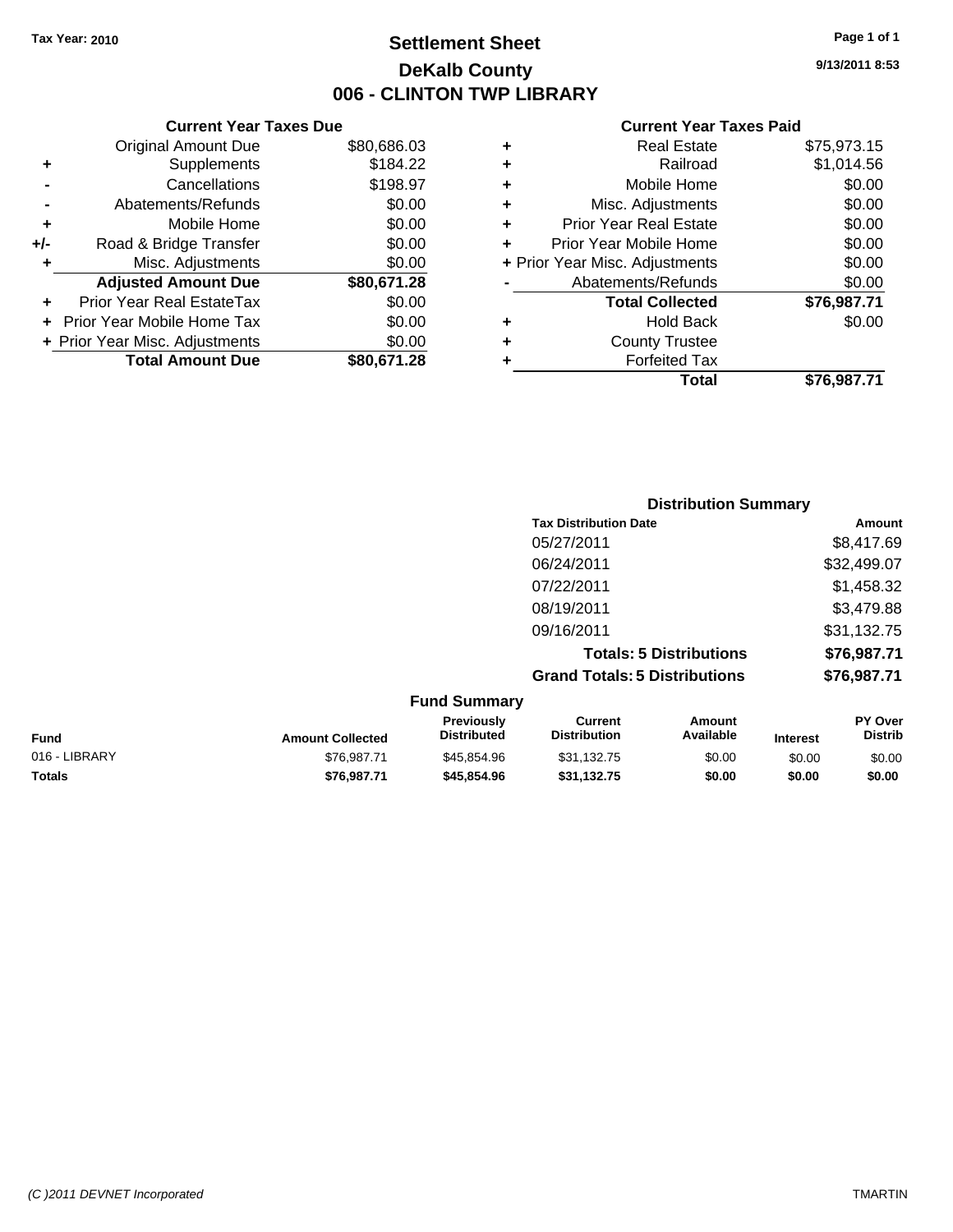**+/-** Road & Bridge

### **Settlement Sheet Tax Year: 2010 Page 1 of 1 DeKalb County 007 - CLINTON TWP CEMETERY**

**9/13/2011 8:53**

#### **Current Year Taxes Paid**

| <b>Current Y</b>           |   | <b>Current Year Taxes Due</b> |                                |           |  |
|----------------------------|---|-------------------------------|--------------------------------|-----------|--|
| <b>Real Es</b>             |   | \$21,077.53                   | Original Amount Due            |           |  |
| Railı                      |   | \$48.12                       | <b>Supplements</b>             | ÷         |  |
| Mobile He                  | ٠ | \$51.97                       | Cancellations                  |           |  |
| Misc. Adjustm              | ٠ | \$0.00                        | Abatements/Refunds             |           |  |
| <b>Prior Year Real Es</b>  | ÷ | \$0.00                        | Mobile Home                    | $\ddot{}$ |  |
| Prior Year Mobile He       |   | \$0.00                        | Road & Bridge Transfer         | I-        |  |
| + Prior Year Misc. Adjustm |   | \$0.00                        | Misc. Adjustments              | ÷         |  |
| Abatements/Refu            |   | \$21,073.68                   | <b>Adjusted Amount Due</b>     |           |  |
| <b>Total Colled</b>        |   | \$0.00                        | Prior Year Real EstateTax      | $\ddot{}$ |  |
| Hold B                     | ٠ | \$0.00                        | + Prior Year Mobile Home Tax   |           |  |
| County Tru                 | ٠ | \$0.00                        | + Prior Year Misc. Adjustments |           |  |
| Forfeited                  |   | \$21,073.68                   | <b>Total Amount Due</b>        |           |  |
|                            |   |                               |                                |           |  |

|   | Total                          | \$20,111.39 |
|---|--------------------------------|-------------|
|   | <b>Forfeited Tax</b>           |             |
| ٠ | <b>County Trustee</b>          |             |
| ٠ | <b>Hold Back</b>               | \$0.00      |
|   | <b>Total Collected</b>         | \$20,111.39 |
|   | Abatements/Refunds             | \$0.00      |
|   | + Prior Year Misc. Adjustments | \$0.00      |
| ÷ | Prior Year Mobile Home         | \$0.00      |
| ٠ | <b>Prior Year Real Estate</b>  | \$0.00      |
| ٠ | Misc. Adjustments              | \$0.00      |
| ٠ | Mobile Home                    | \$0.00      |
| ٠ | Railroad                       | \$265.04    |
| ٠ | <b>Real Estate</b>             | \$19,846.35 |

|                |                         |                                  | <b>Distribution Summary</b>           |                                |                 |                           |
|----------------|-------------------------|----------------------------------|---------------------------------------|--------------------------------|-----------------|---------------------------|
|                |                         |                                  | <b>Tax Distribution Date</b>          |                                |                 | Amount                    |
|                |                         |                                  | 05/27/2011                            |                                |                 | \$2,198.99                |
|                |                         |                                  | 06/24/2011                            |                                |                 | \$8,489.75                |
|                |                         |                                  | 07/22/2011                            |                                |                 | \$380.99                  |
|                |                         |                                  | 08/19/2011                            |                                |                 | \$909.05                  |
|                |                         |                                  | 09/16/2011                            |                                |                 | \$8,132.61                |
|                |                         |                                  |                                       | <b>Totals: 5 Distributions</b> |                 | \$20,111.39               |
|                |                         |                                  | <b>Grand Totals: 5 Distributions</b>  |                                |                 | \$20,111.39               |
|                |                         | <b>Fund Summary</b>              |                                       |                                |                 |                           |
| <b>Fund</b>    | <b>Amount Collected</b> | Previously<br><b>Distributed</b> | <b>Current</b><br><b>Distribution</b> | Amount<br>Available            | <b>Interest</b> | PY Over<br><b>Distrib</b> |
| 017 - CEMETERY | \$20,111.39             | \$11,978.78                      | \$8,132.61                            | \$0.00                         | \$0.00          | \$0.00                    |

**Totals \$20,111.39 \$11,978.78 \$8,132.61 \$0.00 \$0.00 \$0.00**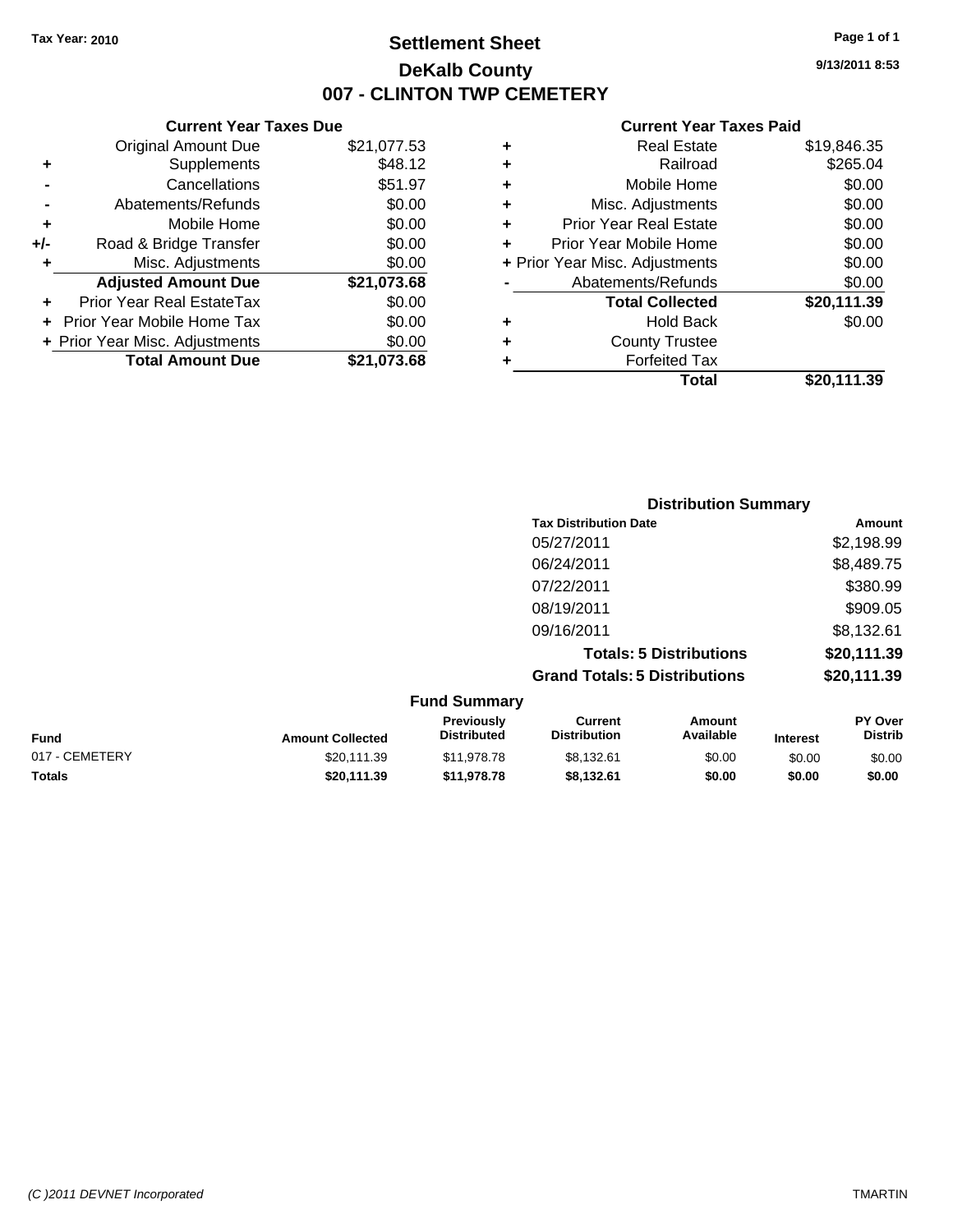### **Settlement Sheet Tax Year: 2010 Page 1 of 1 DeKalb County 008 - CLINTON COMM BLDG**

**9/13/2011 8:53**

#### **Current Year Taxes Paid**

| <b>Current Year Taxes Due</b>  |                         |
|--------------------------------|-------------------------|
| <b>Original Amount Due</b>     | \$14,001.37             |
| Supplements                    | \$31.97                 |
| Cancellations                  | \$34.53                 |
| Abatements/Refunds             | \$0.00                  |
| Mobile Home                    | \$0.00                  |
| Road & Bridge Transfer         | \$0.00                  |
| Misc. Adjustments              | \$0.00                  |
| <b>Adjusted Amount Due</b>     | \$13,998.81             |
| Prior Year Real EstateTax      | \$0.00                  |
| Prior Year Mobile Home Tax     | \$0.00                  |
| + Prior Year Misc. Adjustments | \$0.00                  |
|                                | \$13,998.81             |
|                                | <b>Total Amount Due</b> |

| ٠ | <b>Real Estate</b>             | \$13,183.54 |
|---|--------------------------------|-------------|
| ٠ | Railroad                       | \$176.06    |
| ٠ | Mobile Home                    | \$0.00      |
| ٠ | Misc. Adjustments              | \$0.00      |
| ÷ | <b>Prior Year Real Estate</b>  | \$0.00      |
| ٠ | Prior Year Mobile Home         | \$0.00      |
|   | + Prior Year Misc. Adjustments | \$0.00      |
|   | Abatements/Refunds             | \$0.00      |
|   | <b>Total Collected</b>         | \$13,359.60 |
| ٠ | Hold Back                      | \$0.00      |
| ٠ | <b>County Trustee</b>          |             |
| ٠ | <b>Forfeited Tax</b>           |             |
|   | Total                          | \$13,359.60 |
|   |                                |             |

| <b>Distribution Summary</b>          |             |
|--------------------------------------|-------------|
| <b>Tax Distribution Date</b>         | Amount      |
| 05/27/2011                           | \$1,460.63  |
| 06/24/2011                           | \$5,639.58  |
| 07/22/2011                           | \$253.08    |
| 08/19/2011                           | \$603.85    |
| 09/16/2011                           | \$5,402.46  |
| <b>Totals: 5 Distributions</b>       | \$13,359.60 |
| <b>Grand Totals: 5 Distributions</b> | \$13,359.60 |
| <b>Fund Summary</b>                  |             |

| <b>Fund</b>     | <b>Amount Collected</b> | <b>Previously</b><br><b>Distributed</b> | Current<br><b>Distribution</b> | Amount<br>Available | <b>Interest</b> | <b>PY Over</b><br><b>Distrib</b> |
|-----------------|-------------------------|-----------------------------------------|--------------------------------|---------------------|-----------------|----------------------------------|
| 001 - CORPORATE | \$13,359.60             | \$7.957.14                              | \$5,402.46                     | \$0.00              | \$0.00          | \$0.00                           |
| <b>Totals</b>   | \$13,359.60             | \$7.957.14                              | \$5,402.46                     | \$0.00              | \$0.00          | \$0.00                           |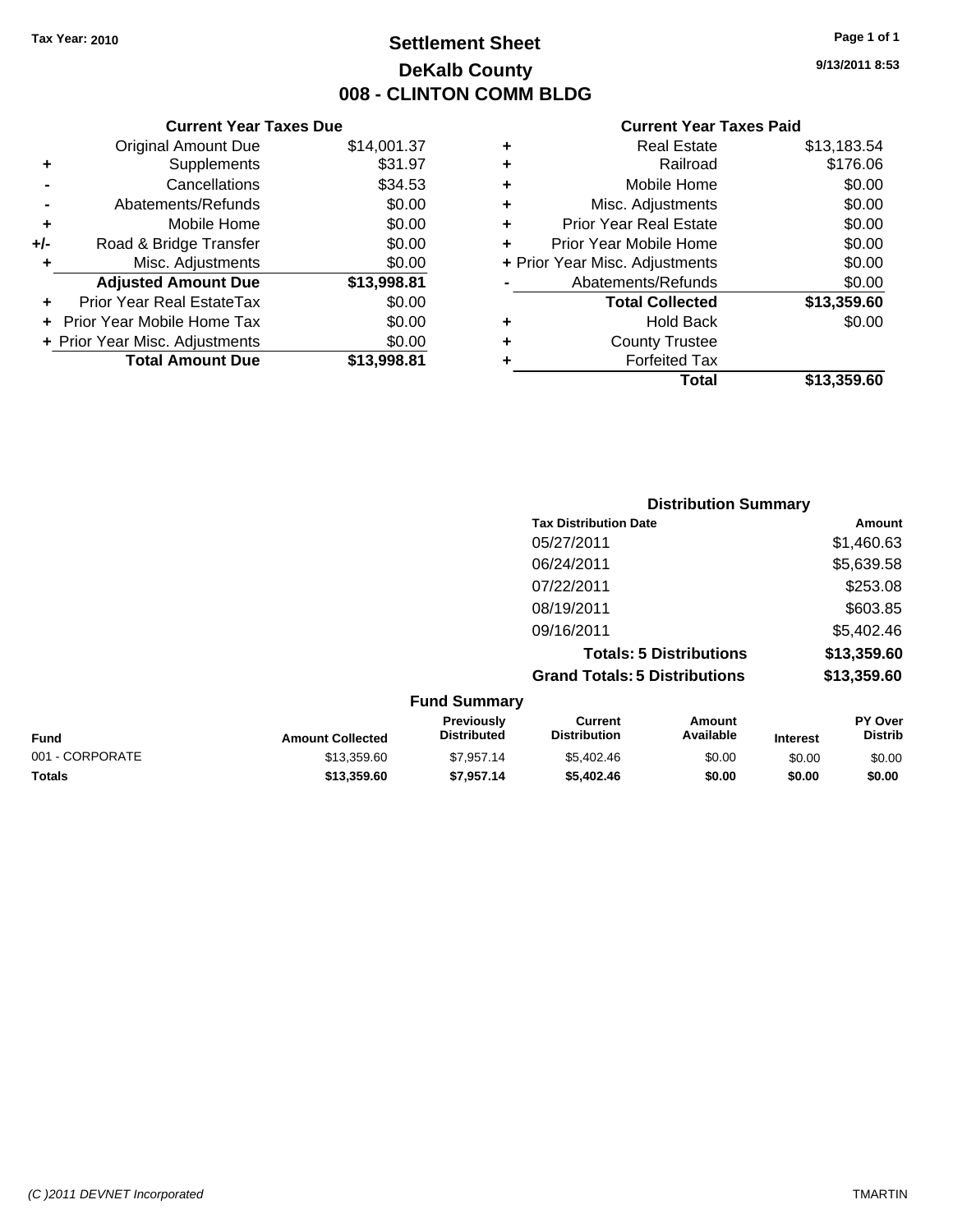### **Settlement Sheet Tax Year: 2010 Page 1 of 1 DeKalb County 009 - CLINTON ROAD & BRIDGE**

**9/13/2011 8:53**

#### **Current Year Taxes Paid**

|   | Total                          | \$193,809.70 |
|---|--------------------------------|--------------|
|   | <b>Forfeited Tax</b>           |              |
| ٠ | <b>County Trustee</b>          |              |
| ٠ | <b>Hold Back</b>               | \$0.00       |
|   | <b>Total Collected</b>         | \$193,809.70 |
|   | Abatements/Refunds             | \$0.00       |
|   | + Prior Year Misc. Adjustments | \$0.00       |
| ÷ | Prior Year Mobile Home         | \$0.00       |
| ٠ | <b>Prior Year Real Estate</b>  | \$0.00       |
| ٠ | Misc. Adjustments              | \$0.00       |
| ٠ | Mobile Home                    | \$0.00       |
| ٠ | Railroad                       | \$2,878.26   |
|   | <b>Real Estate</b>             | \$190,931.44 |

|       | <b>Current Year Taxes Due</b>               |               |  |  |  |  |
|-------|---------------------------------------------|---------------|--|--|--|--|
|       | <b>Original Amount Due</b>                  | \$241,013.35  |  |  |  |  |
| ٠     | Supplements                                 | \$462.98      |  |  |  |  |
|       | Cancellations                               | \$500.02      |  |  |  |  |
|       | Abatements/Refunds                          | \$0.00        |  |  |  |  |
| ٠     | Mobile Home                                 | \$0.00        |  |  |  |  |
| $+/-$ | Road & Bridge Transfer                      | (\$36,156.56) |  |  |  |  |
|       | \$0.00<br>Misc. Adjustments                 |               |  |  |  |  |
|       | <b>Adjusted Amount Due</b>                  | \$204,819.75  |  |  |  |  |
| ٠     | Prior Year Real EstateTax                   | \$0.00        |  |  |  |  |
|       | \$0.00<br><b>Prior Year Mobile Home Tax</b> |               |  |  |  |  |
|       | + Prior Year Misc. Adjustments              | \$0.00        |  |  |  |  |
|       | <b>Total Amount Due</b>                     | \$204,819.75  |  |  |  |  |
|       |                                             |               |  |  |  |  |

| <b>Road and Bridge Summary</b> |             |               | <b>Distribution Summary</b>  |             |  |
|--------------------------------|-------------|---------------|------------------------------|-------------|--|
| <b>Municipality</b>            | Amt. Due    | Amt. Distrib. | <b>Tax Distribution Date</b> | Amount      |  |
| VILLAGE OF WATERMAN            | \$37,902.21 | \$36,156.56   | 05/27/2011                   | \$21,154.99 |  |
| Totals                         | \$37,902.21 | \$36,156.56   | 06/24/2011                   | \$81,839.16 |  |
|                                |             |               | 07/22/2011                   | \$3,664.92  |  |
|                                |             |               | 08/19/2011                   | \$8,745.38  |  |
|                                |             |               | 09/16/2011                   | \$78,405.25 |  |
|                                |             |               |                              |             |  |

**Totals: 5 Distributions \$193,809.70 Grand Totals: 5 Distributions \$193,809.70**

| <b>Fund Summary</b> |
|---------------------|
| .                   |

| <b>Fund</b>                                   | <b>Amount Collected</b> | Previously<br><b>Distributed</b> | <b>Current</b><br>Distribution | <b>Amount</b><br>Available | <b>Interest</b> | PY Over<br><b>Distrib</b> |
|-----------------------------------------------|-------------------------|----------------------------------|--------------------------------|----------------------------|-----------------|---------------------------|
| 007 - ROAD AND BRIDGE                         | \$78,345.27             | \$46.632.17                      | \$31,713.10                    | \$0.00                     | \$0.00          | \$0.00                    |
| 009 - PERMANENT ROAD                          | \$81.105.43             | \$48,307.57                      | \$32,797.86                    | \$0.00                     | \$0.00          | \$0.00                    |
| 010 - EQUIPMENT AND BUILDING                  | \$31.491.57             | \$18,756.83                      | \$12,734.74                    | \$0.00                     | \$0.00          | \$0.00                    |
| 035 - TORT JUDGEMENTS/LIABILITY<br><b>INS</b> | \$2,867.43              | \$1,707.88                       | \$1.159.55                     | \$0.00                     | \$0.00          | \$0.00                    |
| <b>Totals</b>                                 | \$193,809.70            | \$115,404.45                     | \$78,405.25                    | \$0.00                     | \$0.00          | \$0.00                    |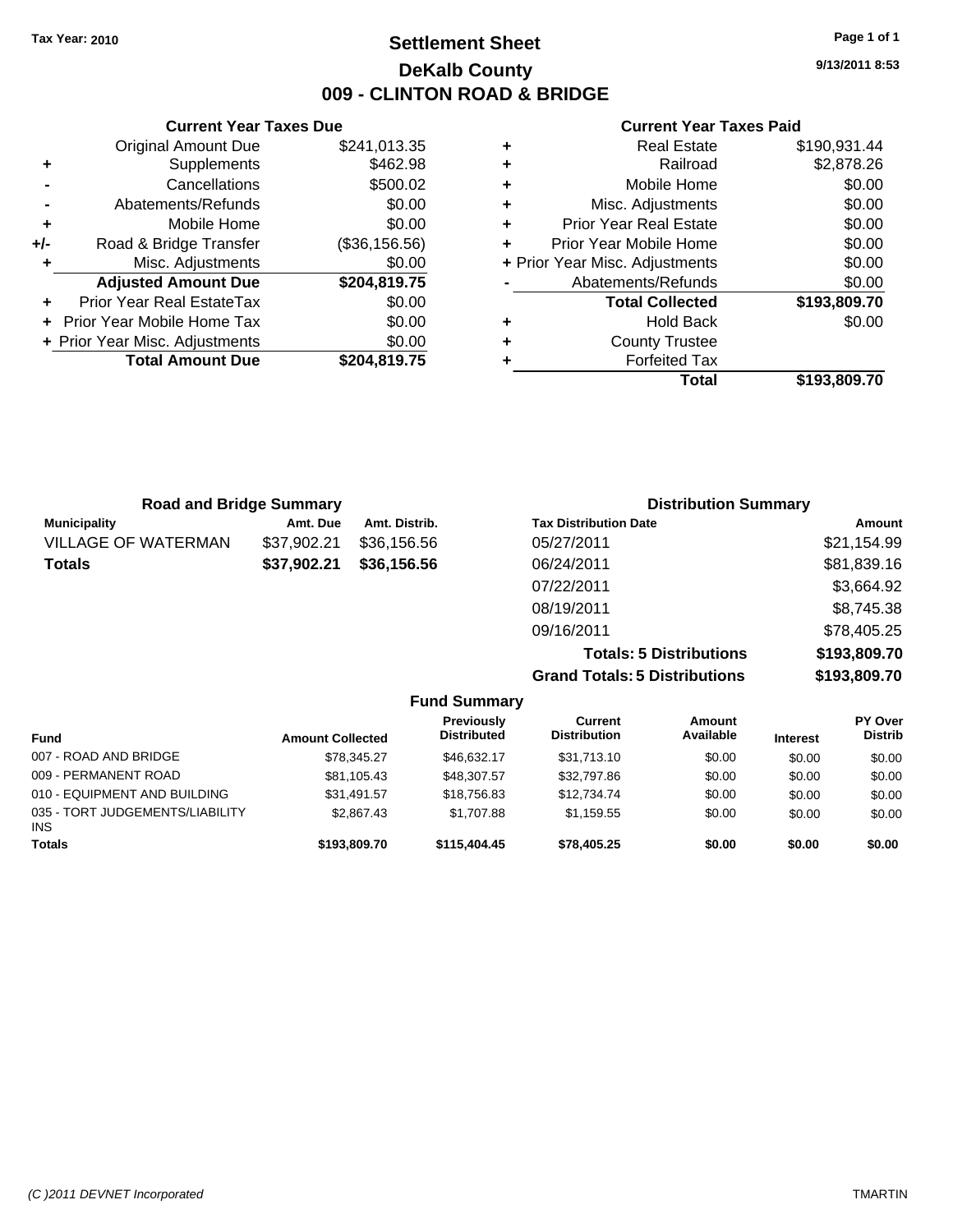**Current Year Taxes Due** Original Amount Due \$227,480.96

**Adjusted Amount Due \$224,245.75**

**Total Amount Due \$224,209.90**

**+** Supplements \$4,005.44 **-** Cancellations \$7,247.51 **-** Abatements/Refunds \$0.00 **+** Mobile Home \$0.00 **+/-** Road & Bridge Transfer \$0.00 **+** Misc. Adjustments \$6.86

**+** Prior Year Real EstateTax (\$35.85) **+** Prior Year Mobile Home Tax \$0.00 **+ Prior Year Misc. Adjustments**  $$0.00$ 

### **Settlement Sheet Tax Year: 2010 Page 1 of 1 DeKalb County 010 - CORTLAND TOWNSHIP**

**9/13/2011 8:53**

#### **Current Year Taxes Paid**

| ٠ | <b>Real Estate</b>             | \$213,771.97 |
|---|--------------------------------|--------------|
| ٠ | Railroad                       | \$730.56     |
| ٠ | Mobile Home                    | \$0.00       |
| ÷ | Misc. Adjustments              | \$6.86       |
| ٠ | <b>Prior Year Real Estate</b>  | (\$35.85)    |
| ÷ | Prior Year Mobile Home         | \$0.00       |
|   | + Prior Year Misc. Adjustments | \$0.00       |
|   | Abatements/Refunds             | \$0.00       |
|   | <b>Total Collected</b>         | \$214,473.54 |
| ٠ | <b>Hold Back</b>               | \$0.00       |
| ٠ | <b>County Trustee</b>          |              |
|   | <b>Forfeited Tax</b>           |              |
|   | Total                          | \$214.473.54 |

### **Distribution Summary Tax Distribution Date Amount** 05/27/2011 \$27,749.54 06/24/2011 \$86,081.30 07/22/2011 \$2,172.50 08/19/2011 \$14,898.80 09/16/2011 \$83,571.40 **Totals: 5 Distributions \$214,473.54 Grand Totals: 5 Distributions \$214,473.54**

**Fund Summary Fund Interest Amount Collected Distributed PY Over Distrib Amount Available Current Distribution Previously** 001 - CORPORATE \$173,111.48 \$105,657.16 \$67,454.32 \$0.00 \$0.00 \$0.00 005 - I. M. R. F. \$10,327.76 \$6,303.46 \$4,024.30 \$0.00 \$0.00 \$0.00 027 - AUDIT \$964.26 \$588.53 \$375.73 \$0.00 \$0.00 \$0.00 035 - TORT JUDGEMENTS/LIABILITY INS \$12,230.99 \$7,465.08 \$4,765.91 \$0.00 \$0.00 \$0.00 047 - SOCIAL SECURITY \$9,389.01 \$5,730.50 \$3,658.51 \$0.00 \$0.00 \$0.00 054 - GENERAL ASSISTANCE 68.450.04 \$5,157.41 \$3,292.63 \$0.00 \$0.00 \$0.00 \$0.00 **Totals \$214,473.54 \$130,902.14 \$83,571.40 \$0.00 \$0.00 \$0.00 Miscellaneous Adjustment Detail**

| Year Source             | <b>Account Type</b>       | <b>Amount Adjustment Description</b>         |
|-------------------------|---------------------------|----------------------------------------------|
| 2010 RE - Real Estate   | <b>Back Tax Collected</b> | \$4.68 Work Redemption 09-29-255-050 by TBA  |
| 2010 RE - Real Estate   | Back Tax Collected        | \$2.18 Boots Assignment 09-33-181-015 by TBA |
| <b>Totals 2 entries</b> |                           | \$6.86                                       |
|                         |                           |                                              |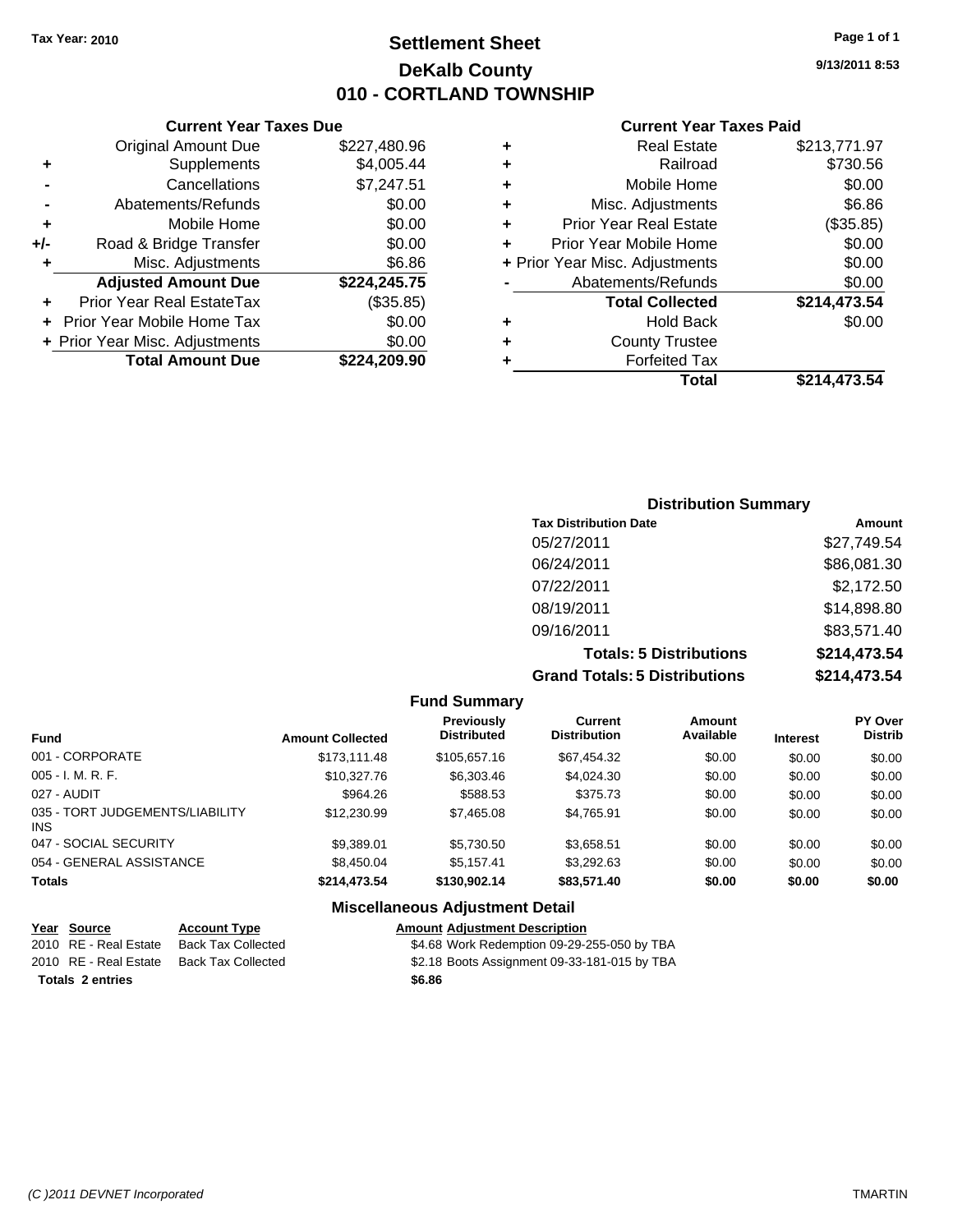### **Settlement Sheet Tax Year: 2010 Page 1 of 1 DeKalb County 011 - CORTLAND ROAD & BRIDGE**

**9/13/2011 8:53**

#### **Current Year Taxes Paid**

|     | <b>Current Year Taxes Due</b>  |               |           |
|-----|--------------------------------|---------------|-----------|
|     | <b>Original Amount Due</b>     | \$414,887.20  | ٠         |
|     | Supplements                    | \$12,077.02   | ٠         |
|     | Cancellations                  | \$12,369.83   | ٠         |
|     | Abatements/Refunds             | \$0.00        | ٠         |
|     | Mobile Home                    | \$0.00        | ٠         |
| +/- | Road & Bridge Transfer         | (\$25,376.27) | ٠         |
|     | Misc. Adjustments              | \$12.52       | $+$ Prior |
|     | <b>Adjusted Amount Due</b>     | \$389,230.64  |           |
|     | Prior Year Real EstateTax      | (\$77.11)     |           |
|     | Prior Year Mobile Home Tax     | \$0.00        | ٠         |
|     | + Prior Year Misc. Adjustments | \$0.00        |           |
|     | <b>Total Amount Due</b>        | \$389,153.53  |           |
|     |                                |               |           |

|   | <b>Real Estate</b>             | \$369,907.44 |
|---|--------------------------------|--------------|
| ÷ | Railroad                       | \$1,322.53   |
| ÷ | Mobile Home                    | \$0.00       |
| ٠ | Misc. Adjustments              | \$12.52      |
| ٠ | <b>Prior Year Real Estate</b>  | (\$77.11)    |
|   | Prior Year Mobile Home         | \$0.00       |
|   | + Prior Year Misc. Adjustments | \$0.00       |
|   | Abatements/Refunds             | \$0.00       |
|   | <b>Total Collected</b>         | \$371,165.38 |
|   | <b>Hold Back</b>               | \$0.00       |
| ٠ | <b>County Trustee</b>          |              |
|   | <b>Forfeited Tax</b>           |              |
|   | Total                          | \$371,165.38 |
|   |                                |              |

| <b>Road and Bridge Summary</b> |             |               |                              | <b>Distribution Summary</b> |
|--------------------------------|-------------|---------------|------------------------------|-----------------------------|
| <b>Municipality</b>            | Amt. Due    | Amt. Distrib. | <b>Tax Distribution Date</b> | Amount                      |
| TOWN OF CORTLAND               | \$8,508.90  | \$8,139.39    | 05/27/2011                   | \$47,572.84                 |
| CITY OF DEKALB                 | \$587.70    | \$562.15      | 06/24/2011                   | \$149,353.61                |
| <b>VILLAGE OF MAPLE PARK</b>   | \$1,918.14  | \$1,834.72    | 07/22/2011                   | \$3,707.94                  |
| <b>CITY OF SYCAMORE</b>        | \$15,514.56 | \$14.840.01   | 08/19/2011                   | \$26,995.99                 |
| <b>Totals</b>                  | \$26,529.30 | \$25,376.27   | 09/16/2011                   | \$143,535.00                |

**Totals: 5 Distributions \$371,165.38 Grand Totals: 5 Distributions \$371,165.38**

|                                         |                         | <b>Fund Summary</b>                     |                                       |                            |                 |                           |
|-----------------------------------------|-------------------------|-----------------------------------------|---------------------------------------|----------------------------|-----------------|---------------------------|
| <b>Fund</b>                             | <b>Amount Collected</b> | <b>Previously</b><br><b>Distributed</b> | <b>Current</b><br><b>Distribution</b> | <b>Amount</b><br>Available | <b>Interest</b> | PY Over<br><b>Distrib</b> |
| 005 - I. M. R. F.                       | \$6.713.87              | \$4,117.69                              | \$2,596.18                            | \$0.00                     | \$0.00          | \$0.00                    |
| 007 - ROAD AND BRIDGE                   | \$30.831.52             | \$18,900.65                             | \$11.930.87                           | \$0.00                     | \$0.00          | \$0.00                    |
| 009 - PERMANENT ROAD                    | \$267.636.67            | \$164,143.90                            | \$103,492.77                          | \$0.00                     | \$0.00          | \$0.00                    |
| 010 - EQUIPMENT AND BUILDING            | \$43.011.30             | \$26,379.20                             | \$16,632.10                           | \$0.00                     | \$0.00          | \$0.00                    |
| 027 - AUDIT                             | \$2.881.27              | \$1.767.11                              | \$1,114.16                            | \$0.00                     | \$0.00          | \$0.00                    |
| 035 - TORT JUDGEMENTS/LIABILITY<br>INS. | \$15,306.10             | \$9,387.37                              | \$5,918.73                            | \$0.00                     | \$0.00          | \$0.00                    |
| 047 - SOCIAL SECURITY                   | \$4,784.65              | \$2,934.46                              | \$1,850.19                            | \$0.00                     | \$0.00          | \$0.00                    |
| <b>Totals</b>                           | \$371,165.38            | \$227,630.38                            | \$143,535.00                          | \$0.00                     | \$0.00          | \$0.00                    |
|                                         |                         | <b>Miscellaneous Adjustment Detail</b>  |                                       |                            |                 |                           |
| $\sim$ $\sim$ $\sim$ $\sim$             |                         |                                         |                                       |                            |                 |                           |

| Year Source             | <b>Account Type</b>                      |         | <b>Amount Adjustment Description</b>         |
|-------------------------|------------------------------------------|---------|----------------------------------------------|
| 2010 RE - Real Estate   | <b>Back Tax Collected</b>                |         | \$8.54 Work Redemption 09-29-255-050 by TBA  |
|                         | 2010 RE - Real Estate Back Tax Collected |         | \$3.98 Boots Assignment 09-33-181-015 by TBA |
| <b>Totals 2 entries</b> |                                          | \$12.52 |                                              |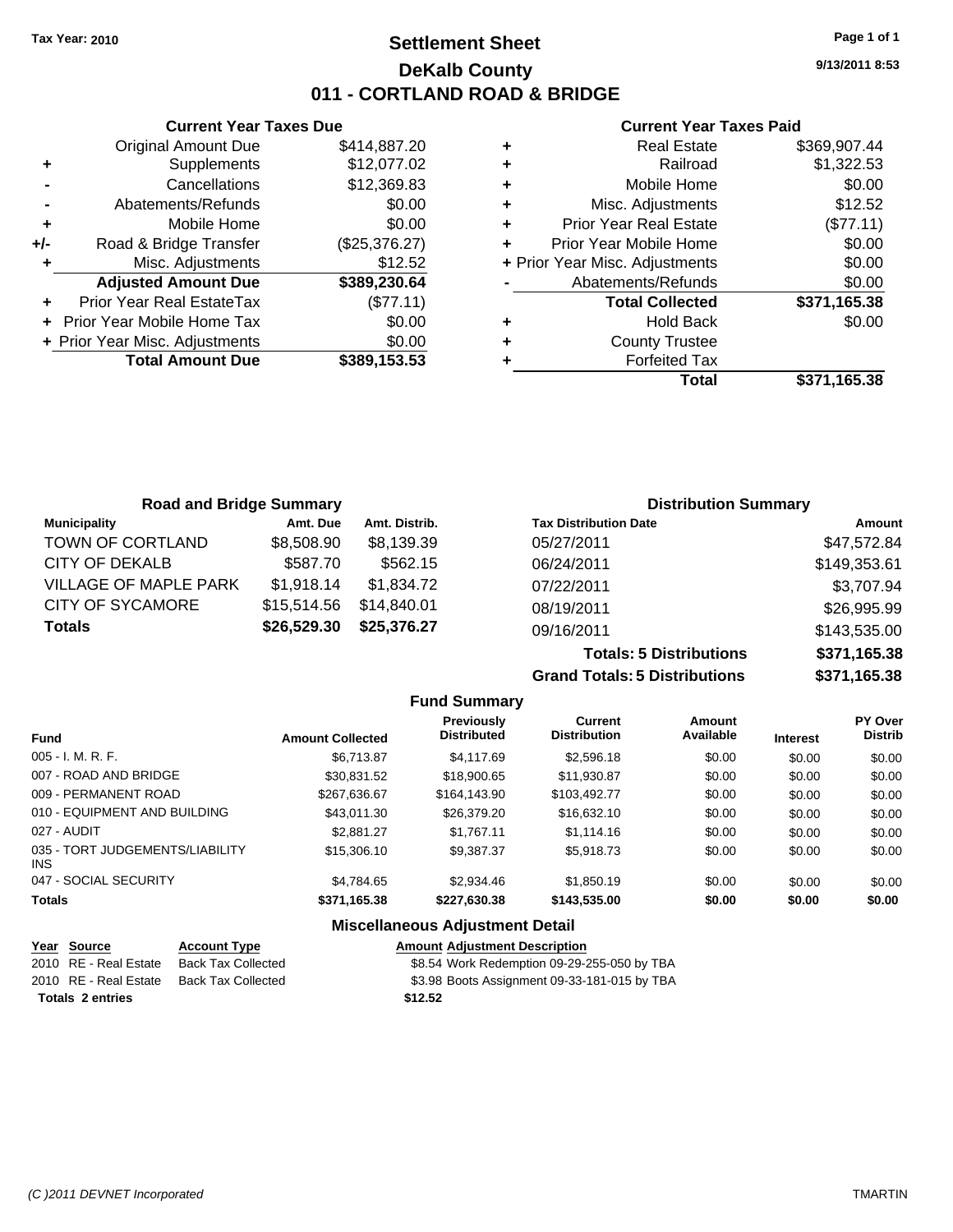### **Settlement Sheet Tax Year: 2010 Page 1 of 1 DeKalb County 012 - DEKALB TOWNSHIP**

**9/13/2011 8:53**

|  |  |  |  | <b>Current Year Taxes Paid</b> |  |
|--|--|--|--|--------------------------------|--|
|--|--|--|--|--------------------------------|--|

|   | Total                          | \$789,685.47 |
|---|--------------------------------|--------------|
| ٠ | <b>Forfeited Tax</b>           |              |
| ٠ | <b>County Trustee</b>          |              |
| ٠ | <b>Hold Back</b>               | \$0.00       |
|   | <b>Total Collected</b>         | \$789,685.47 |
|   | Abatements/Refunds             | \$0.09       |
|   | + Prior Year Misc. Adjustments | \$0.00       |
| ٠ | Prior Year Mobile Home         | \$0.00       |
| ÷ | <b>Prior Year Real Estate</b>  | (\$259.31)   |
| ÷ | Misc. Adjustments              | \$361.00     |
| ٠ | Mobile Home                    | \$0.00       |
| ٠ | Railroad                       | \$1,856.88   |
|   |                                |              |
| ٠ | <b>Real Estate</b>             | \$787,726.99 |

| <b>Current Year Taxes Due</b>    |              |  |  |  |  |
|----------------------------------|--------------|--|--|--|--|
| <b>Original Amount Due</b>       | \$849,126.05 |  |  |  |  |
| Supplements                      | \$16,633.58  |  |  |  |  |
| Cancellations                    | \$30,066.32  |  |  |  |  |
| Abatements/Refunds               | \$0.09       |  |  |  |  |
| Mobile Home                      | \$0.00       |  |  |  |  |
| Road & Bridge Transfer           | \$0.00       |  |  |  |  |
| Misc. Adjustments                | \$361.00     |  |  |  |  |
| <b>Adjusted Amount Due</b>       | \$836,054.22 |  |  |  |  |
| <b>Prior Year Real EstateTax</b> | (\$259.31)   |  |  |  |  |
| Prior Year Mobile Home Tax       | \$0.00       |  |  |  |  |
| + Prior Year Misc. Adjustments   | \$0.00       |  |  |  |  |
| <b>Total Amount Due</b>          | \$835,794.91 |  |  |  |  |
|                                  |              |  |  |  |  |

| <b>Distribution Summary</b>          |                                |              |
|--------------------------------------|--------------------------------|--------------|
| <b>Tax Distribution Date</b>         |                                | Amount       |
| 05/27/2011                           |                                | \$95,288.64  |
| 06/24/2011                           |                                | \$320,897.31 |
| 07/22/2011                           |                                | \$11,047.77  |
| 08/19/2011                           |                                | \$45,899.30  |
| 09/16/2011                           |                                | \$316,552.45 |
|                                      | <b>Totals: 5 Distributions</b> | \$789,685.47 |
| <b>Grand Totals: 5 Distributions</b> |                                | \$789,685.47 |

### **Fund Summary**

| - ----- - ----------     |                         |                                         |                                |                     |                 |                                  |
|--------------------------|-------------------------|-----------------------------------------|--------------------------------|---------------------|-----------------|----------------------------------|
| <b>Fund</b>              | <b>Amount Collected</b> | <b>Previously</b><br><b>Distributed</b> | Current<br><b>Distribution</b> | Amount<br>Available | <b>Interest</b> | <b>PY Over</b><br><b>Distrib</b> |
| 001 - CORPORATE          | \$606.645.07            | \$363,465.99                            | \$243.179.08                   | \$0.00              | \$0.00          | \$0.00                           |
| 054 - GENERAL ASSISTANCE | \$183,040.40            | \$109,667.03                            | \$73.373.37                    | \$0.00              | \$0.00          | \$0.00                           |
| Totals                   | \$789.685.47            | \$473.133.02                            | \$316,552,45                   | \$0.00              | \$0.00          | \$0.00                           |

### **Miscellaneous Adjustment Detail**

| Year Source             | <b>Account Type</b>       | <b>Amount Adjustment Description</b>                             |
|-------------------------|---------------------------|------------------------------------------------------------------|
| 2010 RE - Real Estate   | <b>Back Tax Collected</b> | \$0.36 LaSalle Bank Redemption 08-15-128-009 by TBA              |
| 2010 RE - Real Estate   | <b>Back Tax Collected</b> | \$0.36 LaSalle Bank Redemption 08-15-128-010 by TBA              |
| 2010 RE - Real Estate   | Paymt In Lieu of Tax      | \$192.26 DeKalb Units-Housing Authority by TBA                   |
| 2010 RE - Real Estate   | Real Estate Tax           | \$84.01 Additional Tax per Target Agreement 08-26-200-010 by TBA |
| 2010 RE - Real Estate   | Real Estate Tax           | \$84.01 Additional Tax per Target Agreement 08-26-200-010 by TBA |
| <b>Totals 5 entries</b> |                           | \$361.00                                                         |
|                         |                           |                                                                  |
|                         |                           |                                                                  |

**Totals 1 entries** \$0.09

### **Abatement Detail**

### **Year Source Account Type Amount Adjustment Description**

2010 RE - Real Estate \$0.09 08-02-376-013 PTAB Refund by TBA PTAB Decision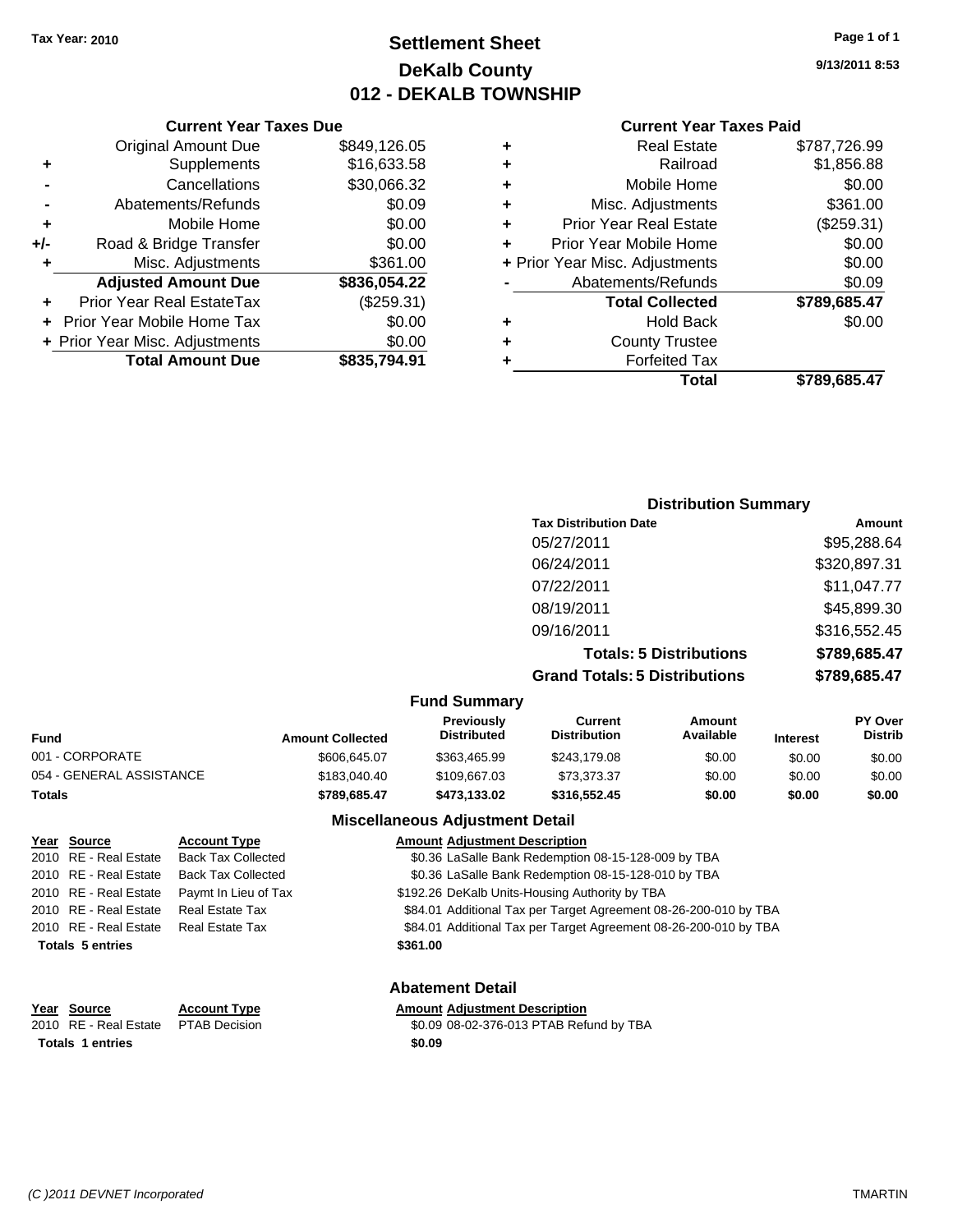### **Settlement Sheet Tax Year: 2010 Page 1 of 1 DeKalb County 013 - DEKALB ROAD & BRIDGE**

**9/13/2011 8:53**

#### **Current Year Taxes Paid**

|   | <b>Real Estate</b>             | \$728,526.00 |
|---|--------------------------------|--------------|
| ٠ | Railroad                       | \$1,811.38   |
| ٠ | Mobile Home                    | \$0.00       |
| ٠ | Misc. Adjustments              | \$718.46     |
| ٠ | <b>Prior Year Real Estate</b>  | (\$335.09)   |
|   | Prior Year Mobile Home         | \$0.00       |
|   | + Prior Year Misc. Adjustments | \$0.00       |
|   | Abatements/Refunds             | \$0.09       |
|   | <b>Total Collected</b>         | \$730,720.66 |
| ٠ | <b>Hold Back</b>               | \$0.00       |
| ٠ | <b>County Trustee</b>          |              |
|   | <b>Forfeited Tax</b>           |              |
|   | Total                          | \$730.720.66 |

|     | <b>Current Year Taxes Due</b>  |                |
|-----|--------------------------------|----------------|
|     | <b>Original Amount Due</b>     | \$995,138.93   |
| ٠   | Supplements                    | \$26,954.18    |
|     | Cancellations                  | \$27,355.53    |
|     | Abatements/Refunds             | \$0.09         |
| ٠   | Mobile Home                    | \$0.00         |
| +/- | Road & Bridge Transfer         | (\$210,357.05) |
| ٠   | Misc. Adjustments              | \$718.46       |
|     | <b>Adjusted Amount Due</b>     | \$785,098.90   |
|     | Prior Year Real EstateTax      | (\$335.09)     |
|     | Prior Year Mobile Home Tax     | \$0.00         |
|     | + Prior Year Misc. Adjustments | \$0.00         |
|     | <b>Total Amount Due</b>        | \$784,763.81   |
|     |                                |                |

| <b>Road and Bridge Summary</b> |             |                           | <b>Distribution Summary</b>          |              |  |
|--------------------------------|-------------|---------------------------|--------------------------------------|--------------|--|
| <b>Municipality</b>            | Amt. Due    | Amt. Distrib.             | <b>Tax Distribution Date</b>         | Amount       |  |
| CITY OF DEKALB                 |             | \$207,739.44 \$196,453.47 | 05/27/2011                           | \$86,599.41  |  |
| CITY OF SYCAMORE               | \$14.703.79 | \$13,903.58               | 06/24/2011                           | \$295,046.26 |  |
| <b>Totals</b>                  |             | \$222,443.23 \$210,357.05 | 07/22/2011                           | \$13,136.86  |  |
|                                |             |                           | 08/19/2011                           | \$43,636.49  |  |
|                                |             |                           | 09/16/2011                           | \$292,301.64 |  |
|                                |             |                           | <b>Totals: 5 Distributions</b>       | \$730,720.66 |  |
|                                |             |                           | <b>Grand Totals: 5 Distributions</b> | \$730,720.66 |  |

|  | <b>Fund Summary</b> |  |
|--|---------------------|--|
|  |                     |  |

| <b>Fund</b>                  | <b>Amount Collected</b> | <b>Previously</b><br><b>Distributed</b> | Current<br><b>Distribution</b> | Amount<br>Available | <b>Interest</b> | <b>PY Over</b><br><b>Distrib</b> |
|------------------------------|-------------------------|-----------------------------------------|--------------------------------|---------------------|-----------------|----------------------------------|
| 007 - ROAD AND BRIDGE        | \$234,725.68            | \$140,822.78                            | \$93,902.90                    | \$0.00              | \$0.00          | \$0.00                           |
| 009 - PERMANENT ROAD         | \$448,651.26            | \$269,190.09                            | \$179,461.17                   | \$0.00              | \$0.00          | \$0.00                           |
| 010 - EQUIPMENT AND BUILDING | \$47,343.72             | \$28,406.15                             | \$18,937.57                    | \$0.00              | \$0.00          | \$0.00                           |
| <b>Totals</b>                | \$730,720.66            | \$438,419.02                            | \$292,301.64                   | \$0.00              | \$0.00          | \$0.00                           |

#### **Miscellaneous Adjustment Detail**

| Year Source             | <b>Account Type</b>       | <b>Amount Adjustment Description</b>                              |
|-------------------------|---------------------------|-------------------------------------------------------------------|
| 2010 RE - Real Estate   | <b>Back Tax Collected</b> | \$0.42 LaSalle Bank Redemption 08-15-128-009 by TBA               |
| 2010 RE - Real Estate   | <b>Back Tax Collected</b> | \$0.42 LaSalle Bank Redemption 08-15-128-010 by TBA               |
| 2010 RE - Real Estate   | Paymt In Lieu of Tax      | \$225.32 DeKalb Units-Housing Authority by TBA                    |
| 2010 RE - Real Estate   | <b>Real Estate Tax</b>    | \$246.15 Added by TBA                                             |
| 2010 RE - Real Estate   | Real Estate Tax           | \$246.15 Additional Tax per Target Agreement 08-26-200-010 by TBA |
| <b>Totals 5 entries</b> |                           | \$718.46                                                          |
|                         |                           |                                                                   |
|                         |                           |                                                                   |

**Abatement Detail**

\$0.11 08-02-376-013 PTAB Refund by TBA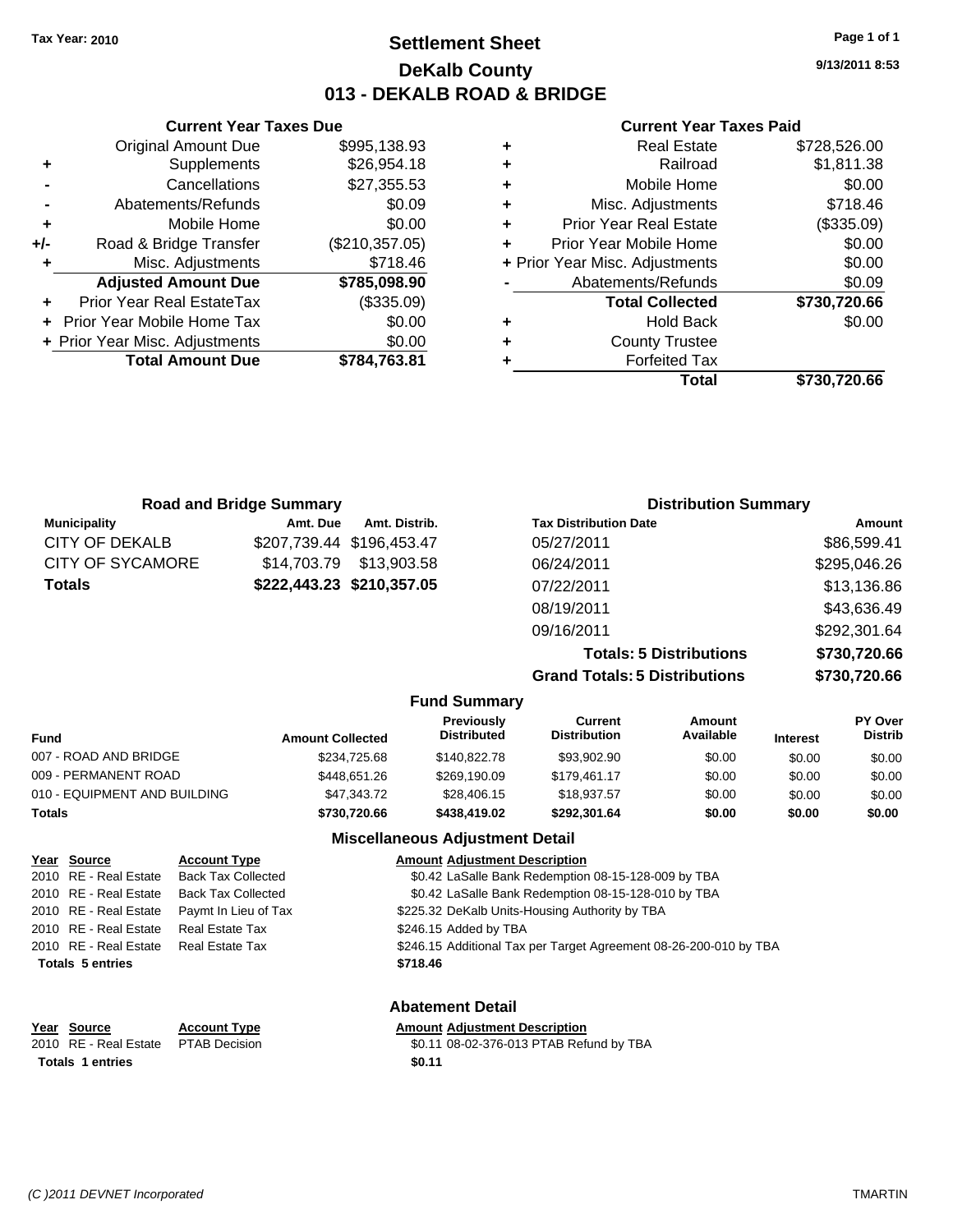### **Settlement Sheet Tax Year: 2010 Page 1 of 1 DeKalb County 014 - FRANKLIN TOWNSHIP**

**9/13/2011 8:53**

#### **Current Year Taxes Paid**

|     | <b>Current Year Taxes Due</b>    |              |
|-----|----------------------------------|--------------|
|     | <b>Original Amount Due</b>       | \$103,786.55 |
| ٠   | Supplements                      | \$365.43     |
|     | Cancellations                    | \$427.63     |
|     | Abatements/Refunds               | \$0.00       |
| ٠   | Mobile Home                      | \$0.00       |
| +/- | Road & Bridge Transfer           | \$0.00       |
| ٠   | Misc. Adjustments                | \$0.00       |
|     | <b>Adjusted Amount Due</b>       | \$103,724.35 |
|     | <b>Prior Year Real EstateTax</b> | \$0.00       |
|     | Prior Year Mobile Home Tax       | \$0.00       |
|     | + Prior Year Misc. Adjustments   | \$0.00       |
|     | <b>Total Amount Due</b>          | \$103,724.35 |

| <b>Distribution Summary</b>          |             |
|--------------------------------------|-------------|
| <b>Tax Distribution Date</b>         | Amount      |
| 05/27/2011                           | \$15,072.80 |
| 06/24/2011                           | \$39,437.27 |
| 07/22/2011                           | \$781.86    |
| 08/19/2011                           | \$7,831.27  |
| 09/16/2011                           | \$36,295.55 |
| <b>Totals: 5 Distributions</b>       | \$99,418.75 |
| <b>Grand Totals: 5 Distributions</b> | \$99,418.75 |

|                          |                         | <b>Fund Summary</b>              |                                |                            |                 |                           |
|--------------------------|-------------------------|----------------------------------|--------------------------------|----------------------------|-----------------|---------------------------|
| <b>Fund</b>              | <b>Amount Collected</b> | Previously<br><b>Distributed</b> | Current<br><b>Distribution</b> | <b>Amount</b><br>Available | <b>Interest</b> | PY Over<br><b>Distrib</b> |
| 001 - CORPORATE          | \$80,340.10             | \$51,009.74                      | \$29,330.36                    | \$0.00                     | \$0.00          | \$0.00                    |
| $005 - I. M. R. F.$      | \$17,528.62             | \$11,129.31                      | \$6,399.31                     | \$0.00                     | \$0.00          | \$0.00                    |
| 054 - GENERAL ASSISTANCE | \$1,550.03              | \$984.15                         | \$565.88                       | \$0.00                     | \$0.00          | \$0.00                    |
| <b>Totals</b>            | \$99,418.75             | \$63,123.20                      | \$36.295.55                    | \$0.00                     | \$0.00          | \$0.00                    |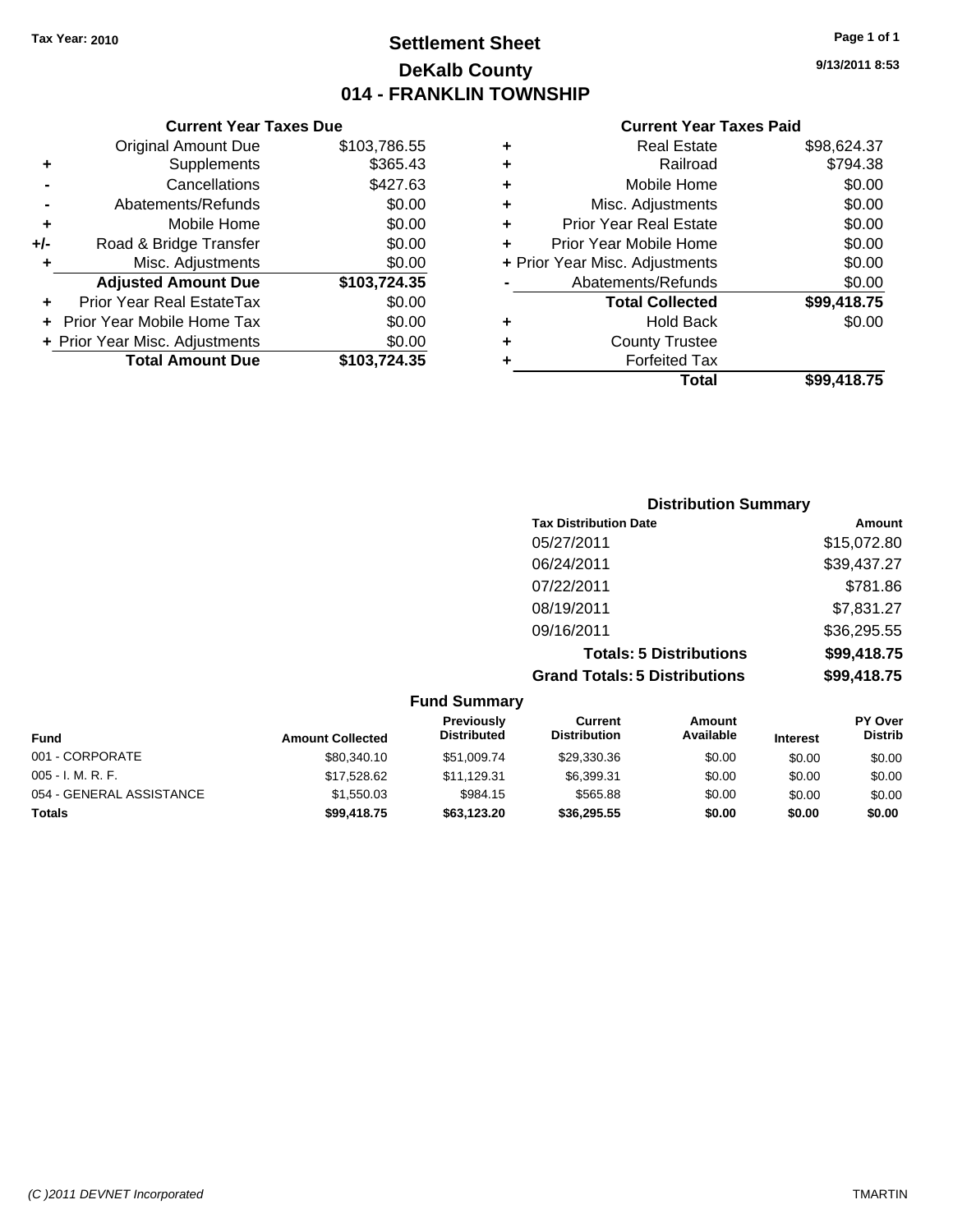### **Settlement Sheet Tax Year: 2010 Page 1 of 1 DeKalb County 015 - FRANKLIN TWP CEMETERY**

### **Current Year Taxes Due**

|       | <b>Original Amount Due</b>        | \$29,679.24 |
|-------|-----------------------------------|-------------|
| ٠     | Supplements                       | \$104.51    |
|       | Cancellations                     | \$122.29    |
|       | Abatements/Refunds                | \$0.00      |
| ٠     | Mobile Home                       | \$0.00      |
| $+/-$ | Road & Bridge Transfer            | \$0.00      |
| ٠     | Misc. Adjustments                 | \$0.00      |
|       | <b>Adjusted Amount Due</b>        | \$29,661.46 |
|       | <b>Prior Year Real EstateTax</b>  | \$0.00      |
|       | <b>Prior Year Mobile Home Tax</b> | \$0.00      |
|       | + Prior Year Misc. Adjustments    | \$0.00      |
|       | <b>Total Amount Due</b>           | \$29,661.46 |

#### **Current Year Taxes Paid**

|   | <b>Real Estate</b>             | \$28,203.05 |
|---|--------------------------------|-------------|
| ٠ | Railroad                       | \$227.18    |
| ٠ | Mobile Home                    | \$0.00      |
| ٠ | Misc. Adjustments              | \$0.00      |
| ٠ | <b>Prior Year Real Estate</b>  | \$0.00      |
|   | Prior Year Mobile Home         | \$0.00      |
|   | + Prior Year Misc. Adjustments | \$0.00      |
|   | Abatements/Refunds             | \$0.00      |
|   | <b>Total Collected</b>         | \$28,430.23 |
| ٠ | <b>Hold Back</b>               | \$0.00      |
| ٠ | <b>County Trustee</b>          |             |
| ٠ | <b>Forfeited Tax</b>           |             |
|   | Total                          | \$28,430.23 |
|   |                                |             |

|                     | <b>Distribution Summary</b>          |             |
|---------------------|--------------------------------------|-------------|
|                     | <b>Tax Distribution Date</b>         | Amount      |
|                     | 05/27/2011                           | \$4,310.17  |
|                     | 06/24/2011                           | \$11,277.62 |
|                     | 07/22/2011                           | \$223.61    |
|                     | 08/19/2011                           | \$2,239.53  |
|                     | 09/16/2011                           | \$10,379.30 |
|                     | <b>Totals: 5 Distributions</b>       | \$28,430.23 |
|                     | <b>Grand Totals: 5 Distributions</b> | \$28,430.23 |
| <b>Fund Summary</b> |                                      |             |

| <b>Amount Collected</b> | <b>Previously</b><br><b>Distributed</b> | Current<br><b>Distribution</b> | Amount<br>Available | <b>Interest</b> | <b>PY Over</b><br><b>Distrib</b> |  |
|-------------------------|-----------------------------------------|--------------------------------|---------------------|-----------------|----------------------------------|--|
| \$28,430.23             | \$18,050.93                             | \$10.379.30                    | \$0.00              | \$0.00          | \$0.00                           |  |
| \$28.430.23             | \$18,050.93                             | \$10,379,30                    | \$0.00              | \$0.00          | \$0.00                           |  |
|                         |                                         |                                |                     |                 |                                  |  |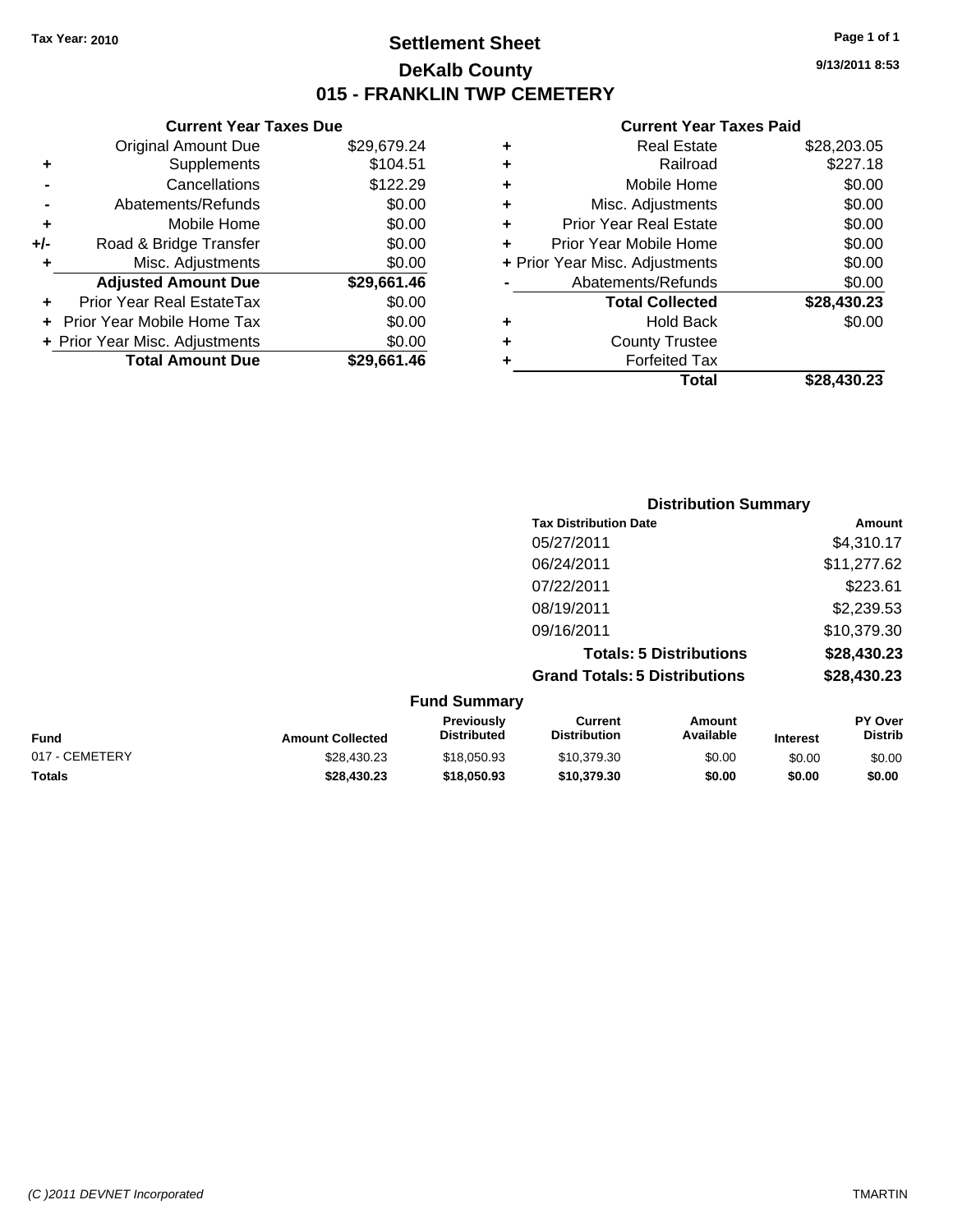**Current Year Taxes Due** Original Amount Due \$263,148.25

**Adjusted Amount Due \$237,566.23**

**Total Amount Due \$237,566.23**

**+** Supplements \$832.49 **-** Cancellations **\$974.23 -** Abatements/Refunds \$0.00 **+** Mobile Home \$0.00 **+/-** Road & Bridge Transfer (\$25,440.28) **+** Misc. Adjustments \$0.00

**+** Prior Year Real EstateTax \$0.00 **+** Prior Year Mobile Home Tax \$0.00 **+ Prior Year Misc. Adjustments**  $$0.00$ 

### **Settlement Sheet Tax Year: 2010 Page 1 of 1 DeKalb County 016 - FRANKLIN ROAD & BRIDGE**

**9/13/2011 8:53**

#### **Current Year Taxes Paid**

| ٠ | <b>Real Estate</b>             | \$224,675.19 |
|---|--------------------------------|--------------|
| ٠ | Railroad                       | \$1,958.24   |
| ٠ | Mobile Home                    | \$0.00       |
| ٠ | Misc. Adjustments              | \$0.00       |
| ٠ | <b>Prior Year Real Estate</b>  | \$0.00       |
| ٠ | Prior Year Mobile Home         | \$0.00       |
|   | + Prior Year Misc. Adjustments | \$0.00       |
|   | Abatements/Refunds             | \$0.00       |
|   | <b>Total Collected</b>         | \$226,633.43 |
| ٠ | <b>Hold Back</b>               | \$0.00       |
| ٠ | <b>County Trustee</b>          |              |
| ٠ | <b>Forfeited Tax</b>           |              |
|   | Total                          | \$226,633.43 |

|                            | <b>Road and Bridge Summary</b> |               | <b>Distribution Summary</b>  |             |
|----------------------------|--------------------------------|---------------|------------------------------|-------------|
| <b>Municipality</b>        | Amt. Due                       | Amt. Distrib. | <b>Tax Distribution Date</b> | Amount      |
| <b>VILLAGE OF KIRKLAND</b> | \$26,548.43                    | \$25,440.28   | 05/27/2011                   | \$34,337.27 |
| <b>Totals</b>              | \$26,548.43                    | \$25,440.28   | 06/24/2011                   | \$89,915.96 |
|                            |                                |               | 07/22/2011                   | \$1,781.11  |
|                            |                                |               | 08/19/2011                   | \$17,840.42 |

09/16/2011 \$82,758.67 **Totals: 5 Distributions \$226,633.43 Grand Totals: 5 Distributions \$226,633.43**

**Fund Summary Fund Interest Amount Collected Distributed PY Over Distrib Amount Available Current Distribution Previously** 007 - ROAD AND BRIDGE 60.00 \$67,000.44 \$42,520.07 \$24,480.37 \$0.00 \$0.00 \$0.00 008 - BRIDGE CONST W/COUNTY  $$11,496.08$   $$7,299.13$   $$4,196.95$   $$0.00$   $$0.00$   $$0.00$ 009 - PERMANENT ROAD \$127,055.74 \$80,670.63 \$46,385.11 \$0.00 \$0.00 \$0.00 \$0.00 010 - EQUIPMENT AND BUILDING \$14,372.49 \$9,125.43 \$5,247.06 \$0.00 \$0.00 \$0.00 \$0.00 035 - TORT JUDGEMENTS/LIABILITY INS \$5,748.03 \$3,649.56 \$2,098.47 \$0.00 \$0.00 \$0.00 047 - SOCIAL SECURITY \$960.65 \$609.94 \$350.71 \$0.00 \$0.00 \$0.00 **Totals \$226,633.43 \$143,874.76 \$82,758.67 \$0.00 \$0.00 \$0.00**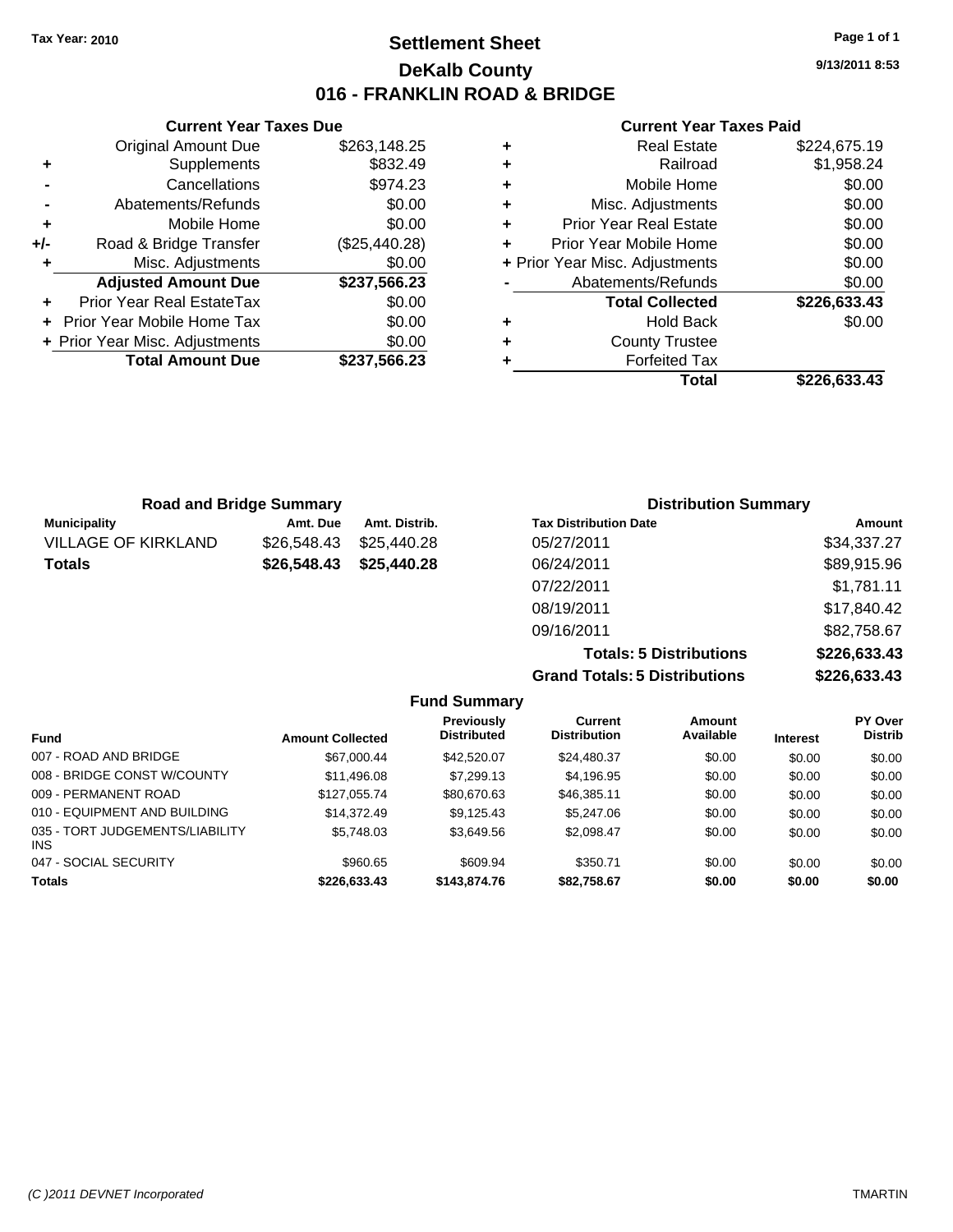### **Settlement Sheet Tax Year: 2010 Page 1 of 1 DeKalb County 017 - GENOA TOWNSHIP**

**9/13/2011 8:53**

| <b>Current Year Taxes Paid</b> |  |  |  |
|--------------------------------|--|--|--|
|--------------------------------|--|--|--|

|     | <b>Current Year Taxes Due</b>  |              |  |  |  |  |
|-----|--------------------------------|--------------|--|--|--|--|
|     | <b>Original Amount Due</b>     | \$216,668.14 |  |  |  |  |
| ٠   | Supplements                    | \$1,811.53   |  |  |  |  |
|     | Cancellations                  | \$3,152.86   |  |  |  |  |
|     | Abatements/Refunds             | \$2.34       |  |  |  |  |
| ٠   | Mobile Home                    | \$0.00       |  |  |  |  |
| +/- | Road & Bridge Transfer         | \$0.00       |  |  |  |  |
| ٠   | Misc. Adjustments              | \$52.16      |  |  |  |  |
|     | <b>Adjusted Amount Due</b>     | \$215,376.63 |  |  |  |  |
| ٠   | Prior Year Real EstateTax      | (\$59.61)    |  |  |  |  |
|     | Prior Year Mobile Home Tax     | \$0.00       |  |  |  |  |
|     | + Prior Year Misc. Adjustments | \$0.00       |  |  |  |  |
|     | <b>Total Amount Due</b>        | \$215,317.02 |  |  |  |  |

| ٠ | <b>Real Estate</b>             | \$203,595.23 |
|---|--------------------------------|--------------|
| ٠ | Railroad                       | \$1,198.48   |
| ٠ | Mobile Home                    | \$0.00       |
| ÷ | Misc. Adjustments              | \$52.16      |
| ٠ | <b>Prior Year Real Estate</b>  | (\$59.61)    |
| ÷ | Prior Year Mobile Home         | \$0.00       |
|   | + Prior Year Misc. Adjustments | \$0.00       |
|   | Abatements/Refunds             | \$2.34       |
|   | <b>Total Collected</b>         | \$204,783.92 |
| ٠ | <b>Hold Back</b>               | \$0.00       |
| ٠ | <b>County Trustee</b>          |              |
| ٠ | <b>Forfeited Tax</b>           |              |
|   | Total                          | \$204,783.92 |
|   |                                |              |

| <b>Distribution Summary</b>          |              |
|--------------------------------------|--------------|
| <b>Tax Distribution Date</b>         | Amount       |
| 05/27/2011                           | \$25,659.71  |
| 06/24/2011                           | \$85,947.81  |
| 07/22/2011                           | \$2,276.63   |
| 08/19/2011                           | \$12,181.02  |
| 09/16/2011                           | \$78,718.75  |
| <b>Totals: 5 Distributions</b>       | \$204,783.92 |
| <b>Grand Totals: 5 Distributions</b> | \$204,783.92 |

| <b>Fund Summary</b>                           |                         |                                  |                                |                            |                 |                                  |
|-----------------------------------------------|-------------------------|----------------------------------|--------------------------------|----------------------------|-----------------|----------------------------------|
| <b>Fund</b>                                   | <b>Amount Collected</b> | Previously<br><b>Distributed</b> | Current<br><b>Distribution</b> | <b>Amount</b><br>Available | <b>Interest</b> | <b>PY Over</b><br><b>Distrib</b> |
| 001 - CORPORATE                               | \$172.131.51            | \$105.964.32                     | \$66,167.19                    | \$0.00                     | \$0.00          | \$0.00                           |
| 035 - TORT JUDGEMENTS/LIABILITY<br><b>INS</b> | \$1,981.08              | \$1.219.55                       | \$761.53                       | \$0.00                     | \$0.00          | \$0.00                           |
| 047 - SOCIAL SECURITY                         | \$9.713.53              | \$5,979.66                       | \$3,733.87                     | \$0.00                     | \$0.00          | \$0.00                           |
| 054 - GENERAL ASSISTANCE                      | \$20,957.80             | \$12,901.64                      | \$8,056.16                     | \$0.00                     | \$0.00          | \$0.00                           |
| <b>Totals</b>                                 | \$204,783.92            | \$126.065.17                     | \$78,718.75                    | \$0.00                     | \$0.00          | \$0.00                           |

### **Miscellaneous Adjustment Detail**

| Year Source             | <b>Account Type</b>       | <b>Amount Adjustment Description</b>                    |  |  |  |
|-------------------------|---------------------------|---------------------------------------------------------|--|--|--|
| 2010 RE - Real Estate   | <b>Back Tax Collected</b> | \$28.86 Lindgren Redemption 03-30-301-017 by TBA        |  |  |  |
| 2010 RE - Real Estate   | <b>Back Tax Collected</b> | \$5.22 Ezam Properties Redemption 03-30-130-016 by TBA  |  |  |  |
| 2010 RE - Real Estate   | <b>Back Tax Collected</b> | \$7.19 Ezam Properties Redemption 03-30-130-018 by TBA  |  |  |  |
| 2010 RE - Real Estate   | <b>Back Tax Collected</b> | \$10.89 Ezam Properties Redemption 03-30-130-022 by TBA |  |  |  |
| <b>Totals 4 entries</b> |                           | \$52.16                                                 |  |  |  |
| <b>Abatement Detail</b> |                           |                                                         |  |  |  |

**Totals \$2.34 1 entries**

**Year Source Account Type Amount Adjustment Description**<br>
2010 RE - Real Estate PTAB Decision **Amount** \$2.34 03-19-401-005 PTAB Refu \$2.34 03-19-401-005 PTAB Refund by TBA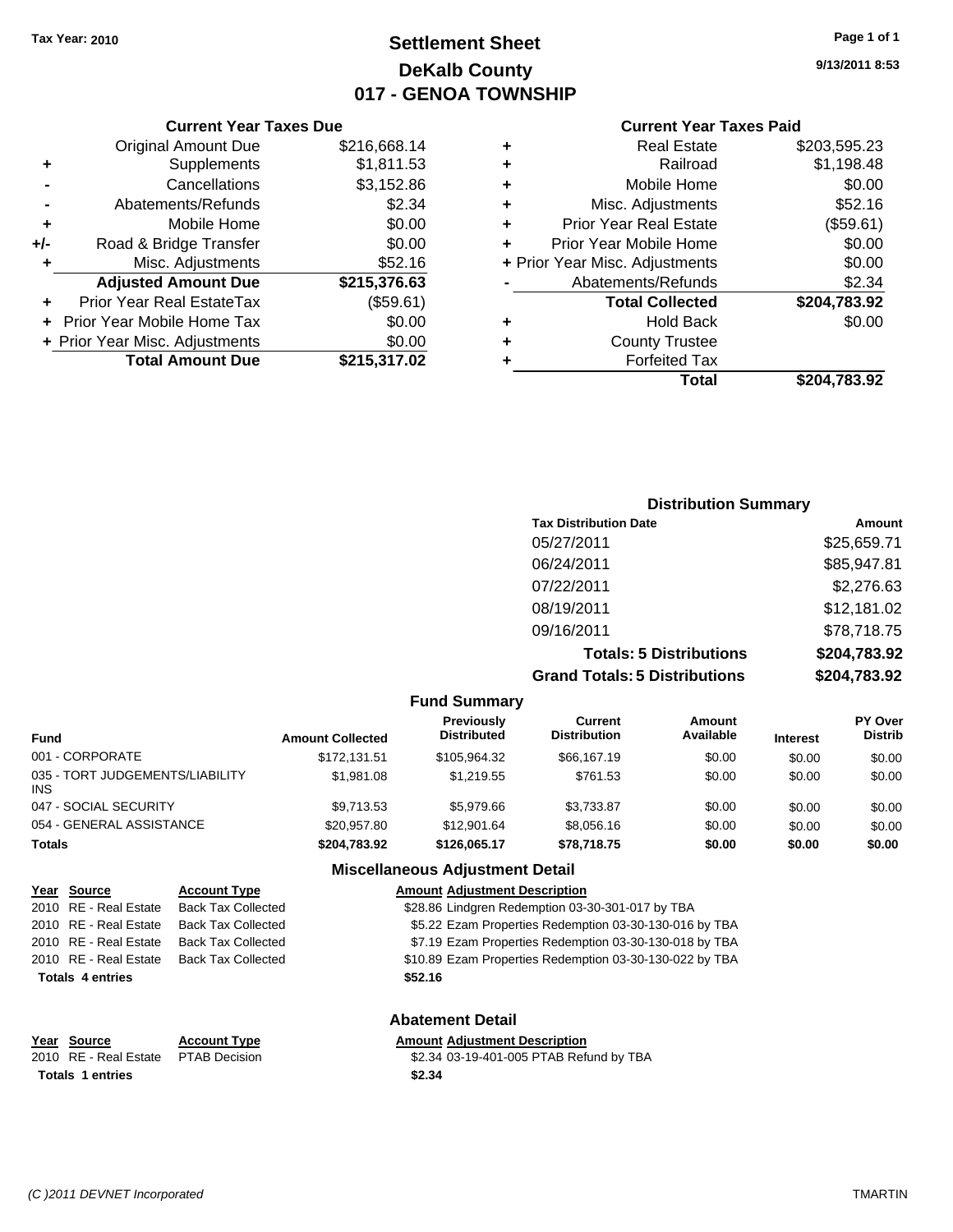### **Settlement Sheet Tax Year: 2010 Page 1 of 1 DeKalb County 018 - GENOA ROAD & BRIDGE**

**9/13/2011 8:53**

#### **Current Year Taxes Paid**

|     | <b>Current Year Taxes Due</b>     |               |   |
|-----|-----------------------------------|---------------|---|
|     | <b>Original Amount Due</b>        | \$162,709.29  | ٠ |
| ٠   | Supplements                       | \$1,912.31    | ٠ |
|     | Cancellations                     | \$2,016.50    | ٠ |
|     | Abatements/Refunds                | \$1.49        | ٠ |
|     | Mobile Home                       | \$0.00        | ٠ |
| +/- | Road & Bridge Transfer            | (\$22,863.60) | ٠ |
| ٠   | Misc. Adjustments                 | \$39.17       |   |
|     | <b>Adjusted Amount Due</b>        | \$139,779.18  |   |
|     | Prior Year Real EstateTax         | (\$38.05)     |   |
|     | <b>Prior Year Mobile Home Tax</b> | \$0.00        |   |
|     | + Prior Year Misc. Adjustments    | \$0.00        | ٠ |
|     | <b>Total Amount Due</b>           | \$139,741.13  |   |
|     |                                   |               |   |

| ٠ | Real Estate                    | \$130,969.15 |
|---|--------------------------------|--------------|
| ÷ | Railroad                       | \$844.14     |
| ٠ | Mobile Home                    | \$0.00       |
| ٠ | Misc. Adjustments              | \$39.17      |
| ٠ | <b>Prior Year Real Estate</b>  | (\$38.05)    |
| ٠ | Prior Year Mobile Home         | \$0.00       |
|   | + Prior Year Misc. Adjustments | \$0.00       |
|   | Abatements/Refunds             | \$1.49       |
|   | <b>Total Collected</b>         | \$131,812.92 |
| ٠ | <b>Hold Back</b>               | \$0.00       |
| ٠ | <b>County Trustee</b>          |              |
| ٠ | <b>Forfeited Tax</b>           |              |
|   | Total                          | \$131,812.92 |
|   |                                |              |

| <b>Road and Bridge Summary</b> |             |               | <b>Distribution Summary</b>  |             |  |
|--------------------------------|-------------|---------------|------------------------------|-------------|--|
| <b>Municipality</b>            | Amt. Due    | Amt. Distrib. | <b>Tax Distribution Date</b> | Amount      |  |
| <b>CITY OF GENOA</b>           | \$24,036.77 | \$22,863.60   | 05/27/2011                   | \$16,411.37 |  |
| <b>Totals</b>                  | \$24,036.77 | \$22,863.60   | 06/24/2011                   | \$55,389.17 |  |
|                                |             |               | 07/22/2011                   | \$1,456.07  |  |
|                                |             |               | 08/19/2011                   | \$7,790.84  |  |
|                                |             |               | 09/16/2011                   | \$50,765.47 |  |

**Totals: 5 Distributions \$131,812.92 Grand Totals: 5 Distributions \$131,812.92**

#### **Fund Summary**

| <b>Fund</b>                                   | <b>Amount Collected</b> | <b>Previously</b><br><b>Distributed</b> | Current<br><b>Distribution</b> | Amount<br>Available | <b>Interest</b> | PY Over<br><b>Distrib</b> |
|-----------------------------------------------|-------------------------|-----------------------------------------|--------------------------------|---------------------|-----------------|---------------------------|
| 007 - ROAD AND BRIDGE                         | \$45,853.73             | \$28,188.15                             | \$17,665.58                    | \$0.00              | \$0.00          | \$0.00                    |
| 008 - BRIDGE CONST W/COUNTY                   | \$724.51                | \$445.53                                | \$278.98                       | \$0.00              | \$0.00          | \$0.00                    |
| 009 - PERMANENT ROAD                          | \$69.566.53             | \$42,778.88                             | \$26,787.65                    | \$0.00              | \$0.00          | \$0.00                    |
| 010 - EQUIPMENT AND BUILDING                  | \$7,471.82              | \$4,594.68                              | \$2,877.14                     | \$0.00              | \$0.00          | \$0.00                    |
| 035 - TORT JUDGEMENTS/LIABILITY<br><b>INS</b> | \$5.513.29              | \$3.390.31                              | \$2.122.98                     | \$0.00              | \$0.00          | \$0.00                    |
| 047 - SOCIAL SECURITY                         | \$2,683,04              | \$1,649.90                              | \$1.033.14                     | \$0.00              | \$0.00          | \$0.00                    |
| <b>Totals</b>                                 | \$131.812.92            | \$81,047.45                             | \$50,765.47                    | \$0.00              | \$0.00          | \$0.00                    |

#### **Miscellaneous Adjustment Detail**

| Year Source             | <b>Account Type</b>       | <b>Amount Adjustment Description</b>                   |
|-------------------------|---------------------------|--------------------------------------------------------|
| 2010 RE - Real Estate   | <b>Back Tax Collected</b> | \$21.67 Lindgren Redemption 03-30-301-017 by TBA       |
| 2010 RE - Real Estate   | <b>Back Tax Collected</b> | \$3.92 Ezam Properties Redemption 03-30-130-016 by TBA |
| 2010 RE - Real Estate   | <b>Back Tax Collected</b> | \$5.40 Ezam Properties Redemption 03-30-130-018 by TBA |
| 2010 RE - Real Estate   | <b>Back Tax Collected</b> | \$8.18 Ezam Properties Redemption 03-30-130-022 by TBA |
| <b>Totals 4 entries</b> |                           | \$39.17                                                |
|                         |                           | <b>Abatement Detail</b>                                |

| Year Source                         | <b>Account Type</b> | <b>Amount Adiustment Description</b>    |
|-------------------------------------|---------------------|-----------------------------------------|
| 2010 RE - Real Estate PTAB Decision |                     | \$1.75 03-19-401-005 PTAB Refund by TBA |
| <b>Totals 1 entries</b>             |                     | \$1.75                                  |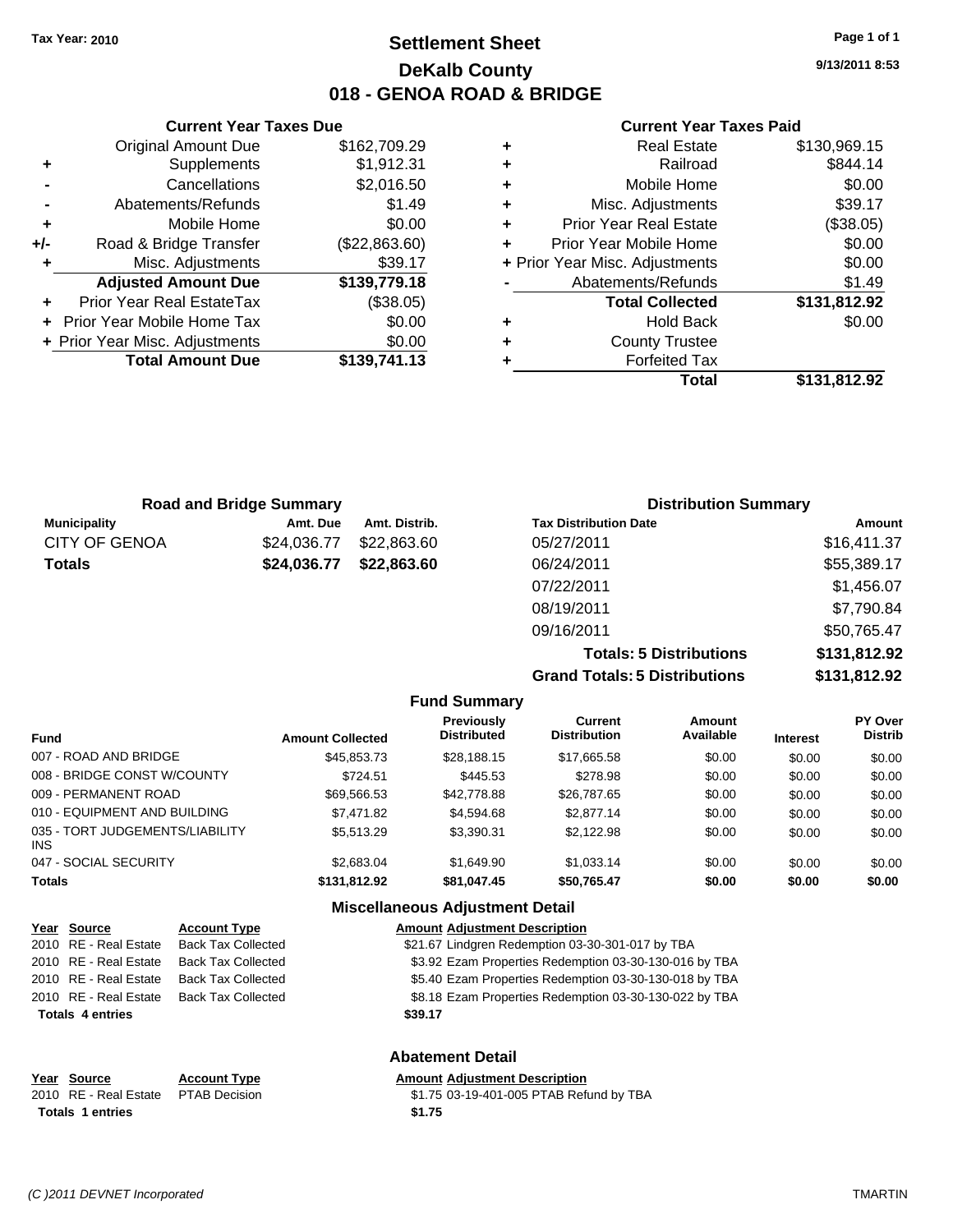**Current Year Taxes Due**

### **Settlement Sheet Tax Year: 2010 Page 1 of 1 DeKalb County 019 - KINGSTON TOWNSHIP**

**9/13/2011 8:53**

#### **Current Year Taxes Paid**

|     |                                |             |   | <b>Total</b>                   | \$76,439.74 |
|-----|--------------------------------|-------------|---|--------------------------------|-------------|
|     | <b>Total Amount Due</b>        | \$80,347.89 |   | <b>Forfeited Tax</b>           |             |
|     | + Prior Year Misc. Adjustments | \$0.00      | ٠ | <b>County Trustee</b>          |             |
|     | + Prior Year Mobile Home Tax   | \$0.00      | ٠ | <b>Hold Back</b>               | \$0.00      |
|     | Prior Year Real EstateTax      | (\$54.27)   |   | <b>Total Collected</b>         | \$76,439.74 |
|     | <b>Adjusted Amount Due</b>     | \$80,402.16 |   | Abatements/Refunds             | \$0.00      |
|     | Misc. Adjustments              | \$0.00      |   | + Prior Year Misc. Adjustments | \$0.00      |
| +/- | Road & Bridge Transfer         | \$0.00      |   | Prior Year Mobile Home         | \$0.00      |
| ÷   | Mobile Home                    | \$0.00      | ٠ | <b>Prior Year Real Estate</b>  | (\$54.27)   |
|     | Abatements/Refunds             | \$0.00      | ٠ | Misc. Adjustments              | \$0.00      |
|     | Cancellations                  | \$812.81    | ٠ | Mobile Home                    | \$0.00      |
| ٠   | Supplements                    | \$661.11    | ٠ | Railroad                       | \$729.60    |
|     | Original Amount Due            | \$80,553.86 | ٠ | <b>Real Estate</b>             | \$75,764.41 |

|                 |                         |                                  |                                      | <b>Distribution Summary</b>    |                 |                           |
|-----------------|-------------------------|----------------------------------|--------------------------------------|--------------------------------|-----------------|---------------------------|
|                 |                         |                                  | <b>Tax Distribution Date</b>         |                                |                 | Amount                    |
|                 |                         |                                  | 05/27/2011                           |                                |                 | \$9,620.99                |
|                 |                         |                                  | 06/24/2011                           |                                |                 | \$32,608.64               |
|                 |                         |                                  | 07/22/2011                           |                                |                 | \$902.45                  |
|                 |                         |                                  | 08/19/2011                           |                                |                 | \$4,895.32                |
|                 |                         |                                  | 09/16/2011                           |                                |                 | \$28,412.34               |
|                 |                         |                                  |                                      | <b>Totals: 5 Distributions</b> |                 | \$76,439.74               |
|                 |                         |                                  | <b>Grand Totals: 5 Distributions</b> |                                |                 | \$76,439.74               |
|                 |                         | <b>Fund Summary</b>              |                                      |                                |                 |                           |
| <b>Fund</b>     | <b>Amount Collected</b> | Previously<br><b>Distributed</b> | Current<br><b>Distribution</b>       | <b>Amount</b><br>Available     | <b>Interest</b> | PY Over<br><b>Distrib</b> |
| 001 - CORPORATE | \$75,925.45             | \$47,704.27                      | \$28,221.18                          | \$0.00                         | \$0.00          | \$0.00                    |

054 - GENERAL ASSISTANCE \$514.29 \$323.13 \$0.00 \$0.00 \$0.00 \$0.00 **Totals \$76,439.74 \$48,027.40 \$28,412.34 \$0.00 \$0.00 \$0.00**

#### *(C )2011 DEVNET Incorporated* TMARTIN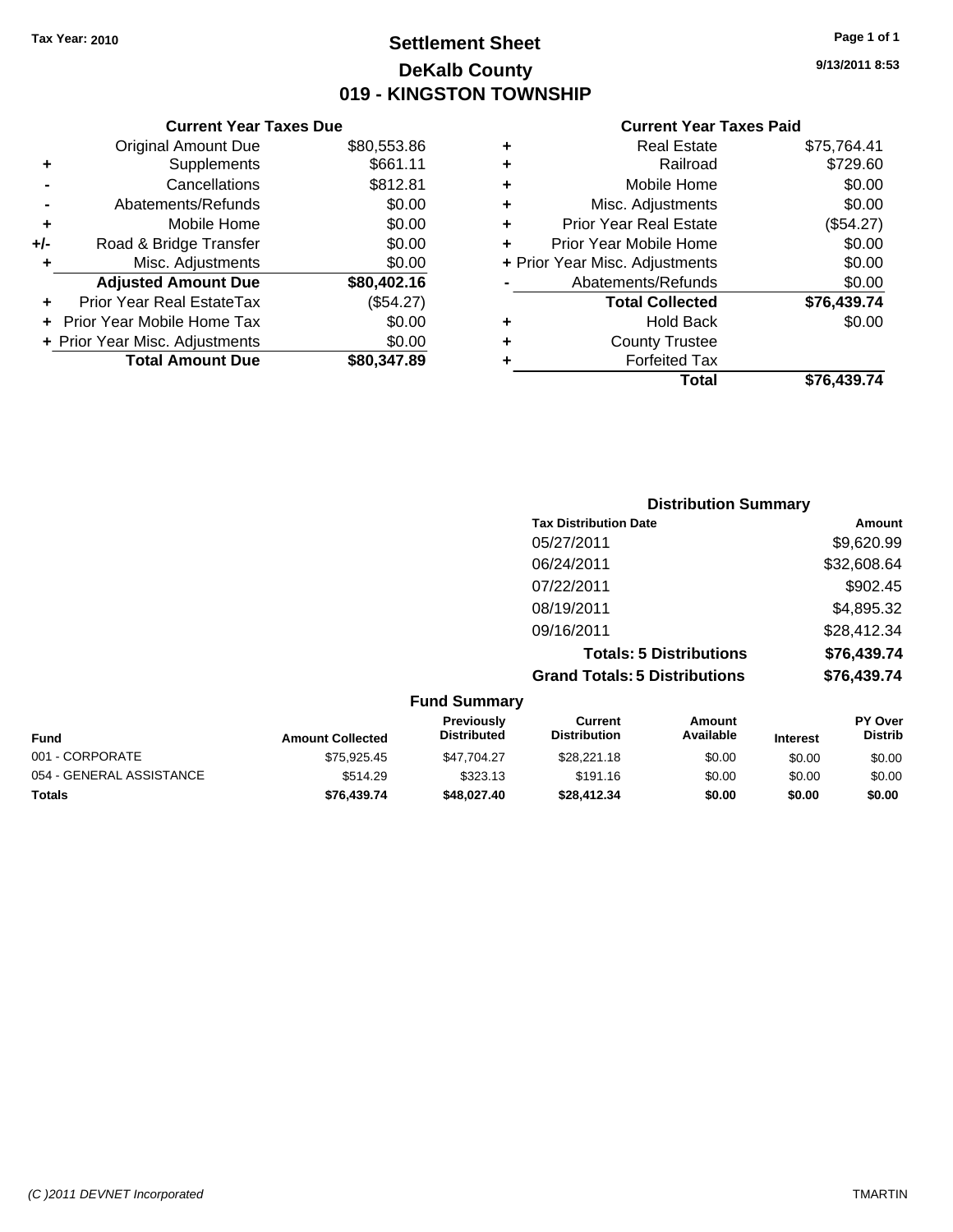**Current Year Taxes Due** Original Amount Due \$325,163.88

**Adjusted Amount Due \$298,363.83**

**Total Amount Due \$298,164.76**

**+** Supplements \$2,439.96 **-** Cancellations \$2,999.82 **-** Abatements/Refunds \$0.00 **+** Mobile Home \$0.00 **+/-** Road & Bridge Transfer (\$26,240.19) **+** Misc. Adjustments \$0.00

**+** Prior Year Real EstateTax (\$199.07) **+** Prior Year Mobile Home Tax \$0.00 **+ Prior Year Misc. Adjustments**  $$0.00$ 

### **Settlement Sheet Tax Year: 2010 Page 1 of 1 DeKalb County 020 - KINGSTON ROAD & BRIDGE**

**9/13/2011 8:53**

### **Current Year Taxes Paid**

| ٠ | <b>Real Estate</b>             | \$279,616.98 |
|---|--------------------------------|--------------|
| ٠ | Railroad                       | \$2,899.52   |
| ÷ | Mobile Home                    | \$0.00       |
| ٠ | Misc. Adjustments              | \$0.00       |
| ÷ | <b>Prior Year Real Estate</b>  | (\$199.07)   |
| ÷ | Prior Year Mobile Home         | \$0.00       |
|   | + Prior Year Misc. Adjustments | \$0.00       |
|   | Abatements/Refunds             | \$0.00       |
|   | <b>Total Collected</b>         | \$282,317.43 |
| ٠ | <b>Hold Back</b>               | \$0.00       |
| ٠ | <b>County Trustee</b>          |              |
| ٠ | <b>Forfeited Tax</b>           |              |
|   | Total                          | \$282.317.43 |

| <b>Road and Bridge Summary</b> |             |               | <b>Distribution Summary</b>  |              |
|--------------------------------|-------------|---------------|------------------------------|--------------|
| <b>Municipality</b>            | Amt. Due    | Amt. Distrib. | <b>Tax Distribution Date</b> | Amount       |
| <b>CITY OF GENOA</b>           | \$11.245.56 | \$10.693.54   | 05/27/2011                   | \$35,507.20  |
| <b>VILLAGE OF KINGSTON</b>     | \$16,346.86 | \$15,546.65   | 06/24/2011                   | \$120,448.79 |
| <b>Totals</b>                  | \$27,592.42 | \$26,240.19   | 07/22/2011                   | \$3,330.41   |
|                                |             |               | 08/19/2011                   | \$18,066.98  |
|                                |             |               | 09/16/2011                   | \$104,964.05 |

**Totals: 5 Distributions \$282,317.43 Grand Totals: 5 Distributions \$282,317.43**

| \$282,317.4 |
|-------------|
|             |

|                              |                         | -                                       |                                |                     |                 |                           |
|------------------------------|-------------------------|-----------------------------------------|--------------------------------|---------------------|-----------------|---------------------------|
| <b>Fund</b>                  | <b>Amount Collected</b> | <b>Previously</b><br><b>Distributed</b> | Current<br><b>Distribution</b> | Amount<br>Available | <b>Interest</b> | PY Over<br><b>Distrib</b> |
| 007 - ROAD AND BRIDGE        | \$93,209.52             | \$58,536.86                             | \$34,672.66                    | \$0.00              | \$0.00          | \$0.00                    |
| 008 - BRIDGE CONST W/COUNTY  | \$6,903.98              | \$4,337,78                              | \$2,566,20                     | \$0.00              | \$0.00          | \$0.00                    |
| 009 - PERMANENT ROAD         | \$159,182.12            | \$100.014.13                            | \$59,167.99                    | \$0.00              | \$0.00          | \$0.00                    |
| 010 - EQUIPMENT AND BUILDING | \$23.021.81             | \$14.464.61                             | \$8,557.20                     | \$0.00              | \$0.00          | \$0.00                    |
| <b>Totals</b>                | \$282,317.43            | \$177.353.38                            | \$104.964.05                   | \$0.00              | \$0.00          | \$0.00                    |

**Fund Summary**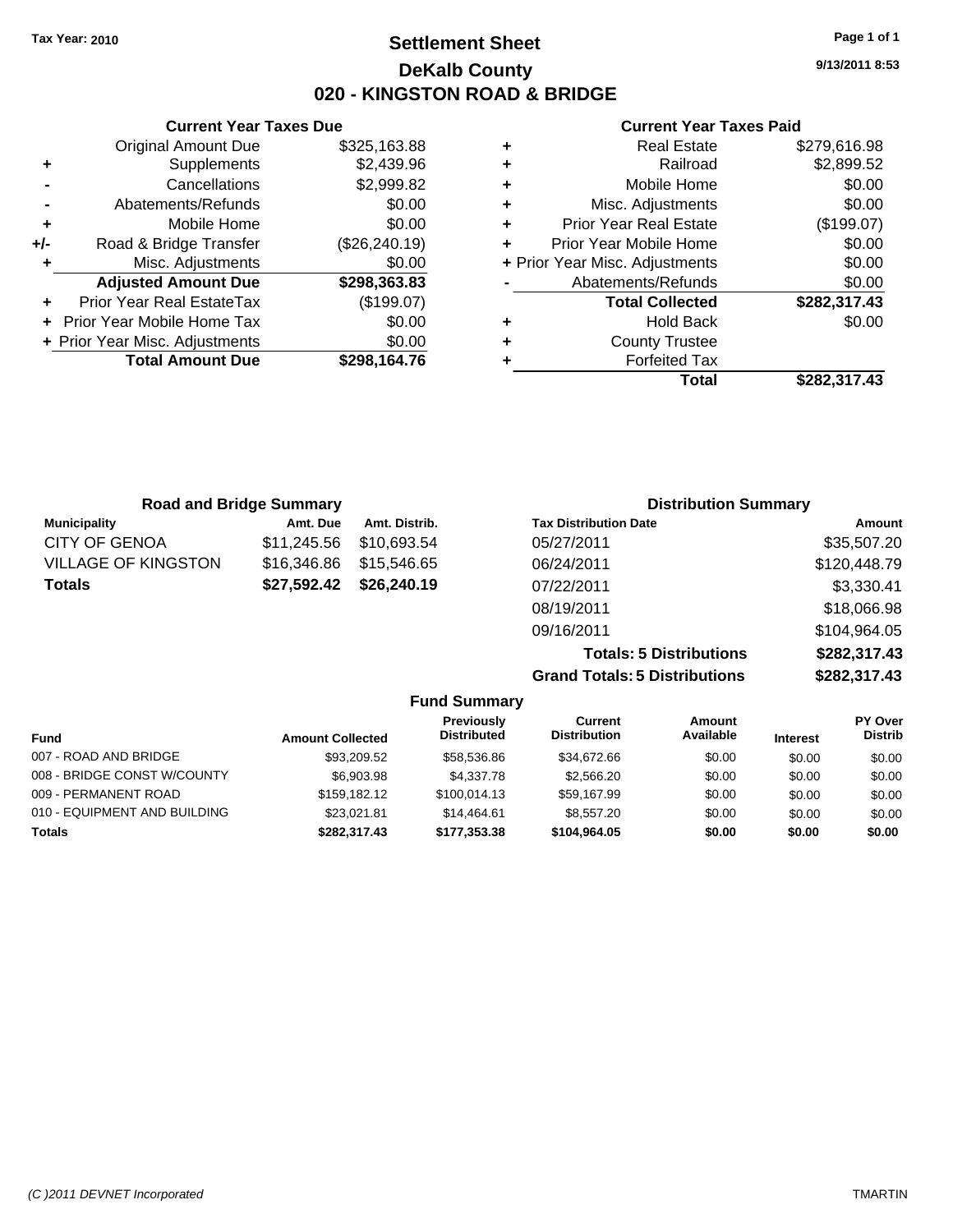### **Settlement Sheet Tax Year: 2010 Page 1 of 1 DeKalb County 021 - KINGSTON TWP CEMETERY**

**9/13/2011 8:53**

#### **Current Year Taxes Paid**

|   | <b>Forfeited Tax</b>           |             |
|---|--------------------------------|-------------|
| ٠ | <b>County Trustee</b>          |             |
| ٠ | <b>Hold Back</b>               | \$0.00      |
|   | <b>Total Collected</b>         | \$12,770.31 |
|   | Abatements/Refunds             | \$0.00      |
|   | + Prior Year Misc. Adjustments | \$0.00      |
| ٠ | Prior Year Mobile Home         | \$0.00      |
| ٠ | <b>Prior Year Real Estate</b>  | (\$9.01)    |
| ٠ | Misc. Adjustments              | \$0.00      |
| ٠ | Mobile Home                    | \$0.00      |
| ٠ | Railroad                       | \$121.90    |
| ٠ | <b>Real Estate</b>             | \$12,657.42 |

|     | <b>Original Amount Due</b>     | \$13,457.61 |
|-----|--------------------------------|-------------|
| ٠   | Supplements                    | \$110.44    |
|     | Cancellations                  | \$135.80    |
|     | Abatements/Refunds             | \$0.00      |
| ٠   | Mobile Home                    | \$0.00      |
| +/- | Road & Bridge Transfer         | \$0.00      |
| ٠   | Misc. Adjustments              | \$0.00      |
|     | <b>Adjusted Amount Due</b>     | \$13,432.25 |
| ٠   | Prior Year Real EstateTax      | (\$9.01)    |
|     | + Prior Year Mobile Home Tax   | \$0.00      |
|     | + Prior Year Misc. Adjustments | \$0.00      |
|     | <b>Total Amount Due</b>        | \$13,423.24 |

**Current Year Taxes Due**

|                     | <b>Distribution Summary</b>          |             |
|---------------------|--------------------------------------|-------------|
|                     | <b>Tax Distribution Date</b>         | Amount      |
|                     | 05/27/2011                           | \$1,607.29  |
|                     | 06/24/2011                           | \$5,447.83  |
|                     | 07/22/2011                           | \$150.73    |
|                     | 08/19/2011                           | \$817.78    |
|                     | 09/16/2011                           | \$4,746.68  |
|                     | <b>Totals: 5 Distributions</b>       | \$12,770.31 |
|                     | <b>Grand Totals: 5 Distributions</b> | \$12,770.31 |
| <b>Fund Summary</b> |                                      |             |

| <b>Fund</b>    | <b>Amount Collected</b> | <b>Previously</b><br><b>Distributed</b> | Current<br><b>Distribution</b> | Amount<br>Available | <b>Interest</b> | <b>PY Over</b><br><b>Distrib</b> |
|----------------|-------------------------|-----------------------------------------|--------------------------------|---------------------|-----------------|----------------------------------|
| 017 - CEMETERY | \$12.770.31             | \$8.023.63                              | \$4.746.68                     | \$0.00              | \$0.00          | \$0.00                           |
| <b>Totals</b>  | \$12.770.31             | \$8.023.63                              | \$4,746.68                     | \$0.00              | \$0.00          | \$0.00                           |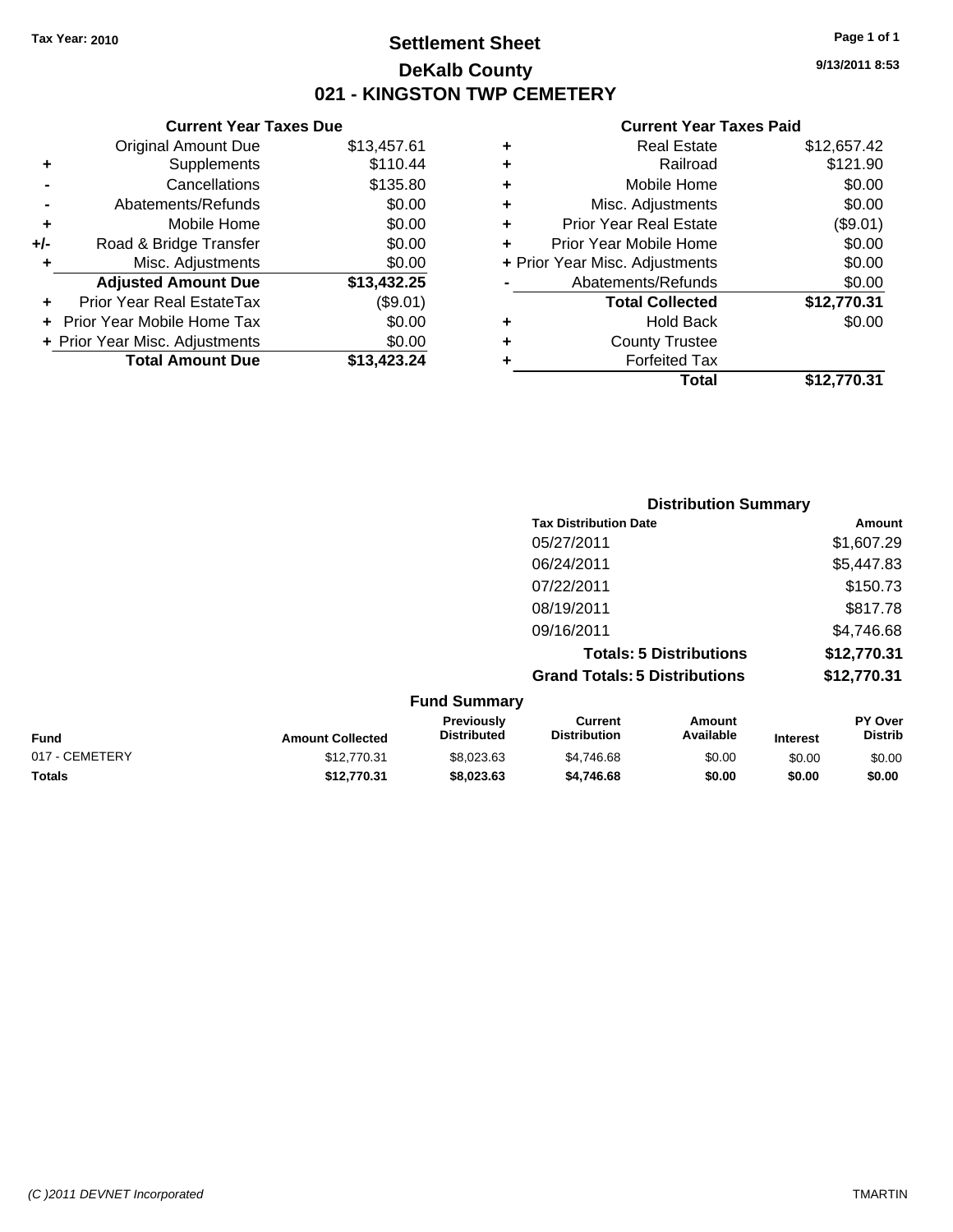## **Settlement Sheet Tax Year: 2010 Page 1 of 1 DeKalb County 022 - MALTA TOWNSHIP**

**9/13/2011 8:53**

#### **Current Year Taxes Paid**

|     | <b>Current Year Taxes Due</b>  |             |
|-----|--------------------------------|-------------|
|     | <b>Original Amount Due</b>     | \$58,694.35 |
| ٠   | Supplements                    | \$73.50     |
|     | Cancellations                  | \$99.96     |
|     | Abatements/Refunds             | \$1.00      |
| ٠   | Mobile Home                    | \$0.00      |
| +/- | Road & Bridge Transfer         | \$0.00      |
| ٠   | Misc. Adjustments              | \$0.00      |
|     | <b>Adjusted Amount Due</b>     | \$58,666.89 |
| ٠   | Prior Year Real EstateTax      | \$0.00      |
|     | Prior Year Mobile Home Tax     | \$0.00      |
|     | + Prior Year Misc. Adjustments | \$0.00      |
|     | <b>Total Amount Due</b>        | \$58,666.89 |
|     |                                |             |

| <b>Real Estate</b>             | \$54,340.68 |
|--------------------------------|-------------|
| Railroad                       | \$1,536.44  |
| Mobile Home                    | \$0.00      |
| Misc. Adjustments              | \$0.00      |
| <b>Prior Year Real Estate</b>  | \$0.00      |
| Prior Year Mobile Home         | \$0.00      |
| + Prior Year Misc. Adjustments | \$0.00      |
| Abatements/Refunds             | \$1.00      |
| <b>Total Collected</b>         | \$55,876.12 |
| <b>Hold Back</b>               | \$0.00      |
| <b>County Trustee</b>          |             |
| <b>Forfeited Tax</b>           |             |
| Total                          | \$55,876.12 |
|                                |             |

|                     | <b>Distribution Summary</b>          |             |  |  |
|---------------------|--------------------------------------|-------------|--|--|
|                     | <b>Tax Distribution Date</b>         | Amount      |  |  |
|                     | 05/27/2011                           | \$5,175.55  |  |  |
|                     | 06/24/2011                           | \$25,618.80 |  |  |
|                     | 07/22/2011                           | \$764.83    |  |  |
|                     | 08/19/2011                           | \$1,879.34  |  |  |
|                     | 09/16/2011                           | \$22,437.60 |  |  |
|                     | <b>Totals: 5 Distributions</b>       | \$55,876.12 |  |  |
|                     | <b>Grand Totals: 5 Distributions</b> | \$55,876.12 |  |  |
| <b>Fund Summary</b> |                                      |             |  |  |

| <b>Fund</b>              | <b>Amount Collected</b> | <b>Previously</b><br><b>Distributed</b> | Current<br><b>Distribution</b> | Amount<br>Available | <b>Interest</b> | <b>PY Over</b><br><b>Distrib</b> |
|--------------------------|-------------------------|-----------------------------------------|--------------------------------|---------------------|-----------------|----------------------------------|
| 001 - CORPORATE          | \$55,230.75             | \$33.052.30                             | \$22,178.45                    | \$0.00              | \$0.00          | \$0.00                           |
| 054 - GENERAL ASSISTANCE | \$645.37                | \$386.22                                | \$259.15                       | \$0.00              | \$0.00          | \$0.00                           |
| Totals                   | \$55.876.12             | \$33,438,52                             | \$22,437.60                    | \$0.00              | \$0.00          | \$0.00                           |

### **Abatement Detail**

**Totals 1 entries** \$1.00

**Year Source Account Type Amount Adjustment Description**<br>2010 RE - Real Estate PTAB Decision **Amount** 1.00 07-22-474-003 PTAB Refu \$1.00 07-22-474-003 PTAB Refund by TBA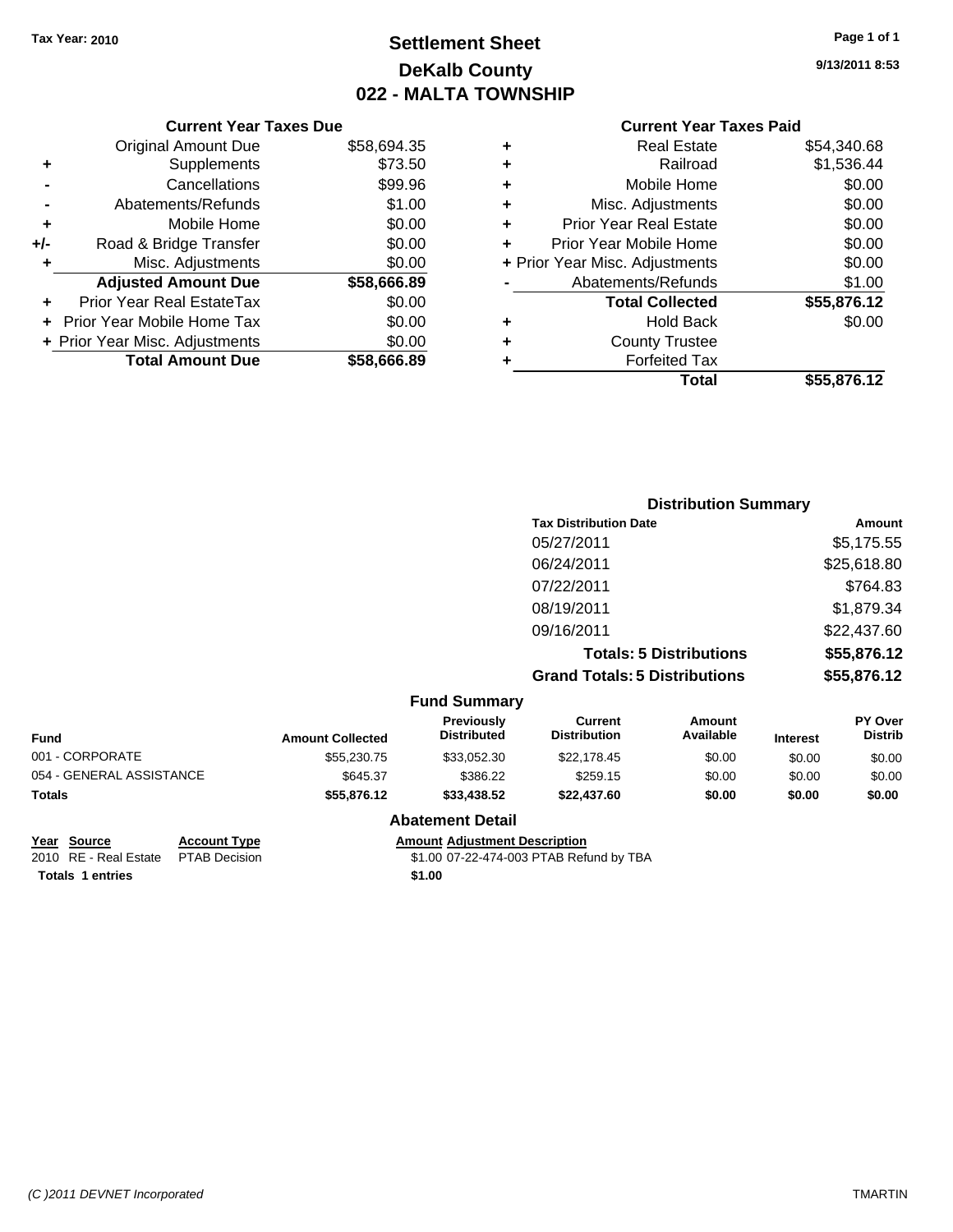### **Settlement Sheet Tax Year: 2010 Page 1 of 1 DeKalb County 023 - MALTA TWP LIBRARY**

**9/13/2011 8:53**

#### **Current Year Taxes Paid**

|   | Total                          | \$107,686.00 |
|---|--------------------------------|--------------|
| ٠ | <b>Forfeited Tax</b>           |              |
| ٠ | <b>County Trustee</b>          |              |
| ٠ | <b>Hold Back</b>               | \$0.00       |
|   | <b>Total Collected</b>         | \$107,686.00 |
|   | Abatements/Refunds             | \$1.94       |
|   | + Prior Year Misc. Adjustments | \$0.00       |
| ٠ | Prior Year Mobile Home         | \$0.00       |
| ÷ | <b>Prior Year Real Estate</b>  | \$0.00       |
| ٠ | Misc. Adjustments              | \$0.00       |
| ٠ | Mobile Home                    | \$0.00       |
| ٠ | Railroad                       | \$2,961.02   |
| ٠ | <b>Real Estate</b>             | \$104,726.92 |

|     | <b>Current Year Taxes Due</b>  |              |
|-----|--------------------------------|--------------|
|     | <b>Original Amount Due</b>     | \$113,117.32 |
| ٠   | Supplements                    | \$141.66     |
|     | Cancellations                  | \$192.65     |
|     | Abatements/Refunds             | \$1.94       |
| ٠   | Mobile Home                    | \$0.00       |
| +/- | Road & Bridge Transfer         | \$0.00       |
| ٠   | Misc. Adjustments              | \$0.00       |
|     | <b>Adjusted Amount Due</b>     | \$113,064.39 |
|     | Prior Year Real EstateTax      | \$0.00       |
|     | Prior Year Mobile Home Tax     | \$0.00       |
|     | + Prior Year Misc. Adjustments | \$0.00       |
|     | <b>Total Amount Due</b>        | \$113,064.39 |

|                     |                                      | <b>Distribution Summary</b>    |                                                     |
|---------------------|--------------------------------------|--------------------------------|-----------------------------------------------------|
|                     | <b>Tax Distribution Date</b>         |                                | Amount                                              |
|                     | 05/27/2011                           |                                | \$9,974.71                                          |
|                     | 06/24/2011                           |                                | \$49,373.48                                         |
|                     | 07/22/2011                           |                                | \$1,474.00                                          |
|                     | 08/19/2011                           |                                | \$3,621.84                                          |
|                     | 09/16/2011                           |                                | \$43,241.97                                         |
|                     |                                      | <b>Totals: 5 Distributions</b> | \$107,686.00                                        |
|                     | <b>Grand Totals: 5 Distributions</b> |                                | \$107,686.00                                        |
| <b>Fund Summary</b> |                                      |                                |                                                     |
| Deardanahr          | $P$                                  |                                | $\mathbf{D}$ $\mathbf{V}$ $\mathbf{D}$ $\mathbf{V}$ |

| <b>Fund</b>   | <b>Amount Collected</b> | Previously<br><b>Distributed</b> | Current<br><b>Distribution</b> | Amount<br>Available | <b>Interest</b> | <b>PY Over</b><br><b>Distrib</b> |
|---------------|-------------------------|----------------------------------|--------------------------------|---------------------|-----------------|----------------------------------|
| 016 - LIBRARY | \$107,686.00            | \$64,444,03                      | \$43,241.97                    | \$0.00              | \$0.00          | \$0.00                           |
| <b>Totals</b> | \$107.686.00            | \$64,444,03                      | \$43.241.97                    | \$0.00              | \$0.00          | \$0.00                           |
|               |                         | <b>Abatement Detail</b>          |                                |                     |                 |                                  |

**Year Source Account Type Amount Amount Adjustment Description**<br>2010 RE - Real Estate PTAB Decision **Amount** 1919 407-22-474-003 PTAB Refu **Totals \$1.94 1 entries**

\$1.94 07-22-474-003 PTAB Refund by TBA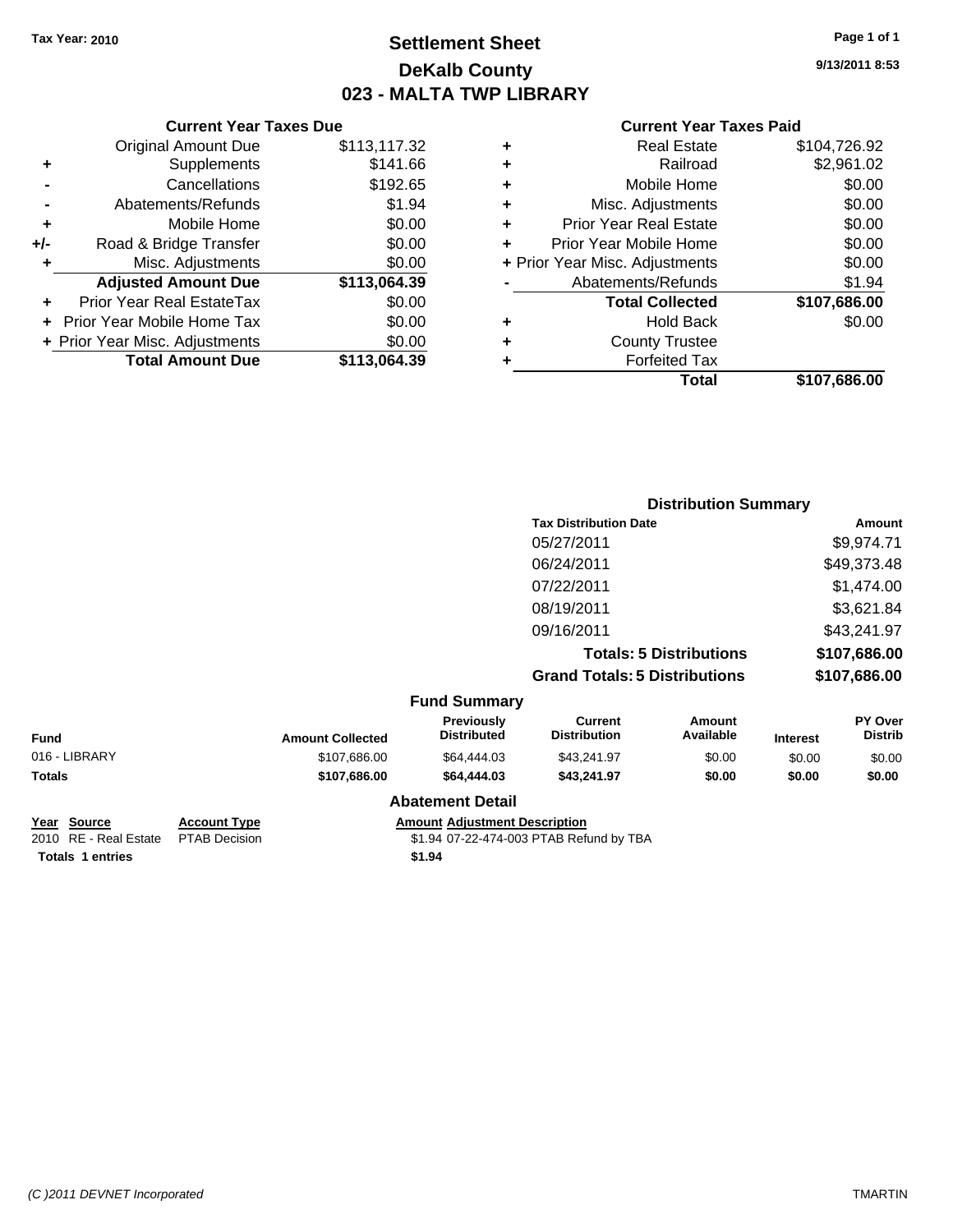### **Settlement Sheet Tax Year: 2010 Page 1 of 1 DeKalb County 024 - MALTA ROAD & BRIDGE**

**9/13/2011 8:53**

#### **Current Year Taxes Paid**

|     | <b>Current Year Taxes Due</b>  |               |           |
|-----|--------------------------------|---------------|-----------|
|     | <b>Original Amount Due</b>     | \$145,810.58  |           |
|     | Supplements                    | \$167.59      |           |
|     | Cancellations                  | \$227.90      |           |
|     | Abatements/Refunds             | \$2.29        | ٠         |
|     | Mobile Home                    | \$0.00        |           |
| +/- | Road & Bridge Transfer         | (\$11,158.92) |           |
|     | Misc. Adjustments              | \$0.00        | $+$ Prior |
|     | <b>Adjusted Amount Due</b>     | \$134,589.06  |           |
|     | Prior Year Real EstateTax      | \$0.00        |           |
|     | Prior Year Mobile Home Tax     | \$0.00        |           |
|     | + Prior Year Misc. Adjustments | \$0.00        |           |
|     | <b>Total Amount Due</b>        | \$134,589.06  |           |
|     |                                |               |           |

|   | <b>Forfeited Tax</b><br>Total  | \$127,650.50 |
|---|--------------------------------|--------------|
| ٠ | <b>County Trustee</b>          |              |
| ٠ | <b>Hold Back</b>               | \$0.00       |
|   | <b>Total Collected</b>         | \$127,650.50 |
|   | Abatements/Refunds             | \$2.29       |
|   | + Prior Year Misc. Adjustments | \$0.00       |
|   | Prior Year Mobile Home         | \$0.00       |
| ٠ | <b>Prior Year Real Estate</b>  | \$0.00       |
| ٠ | Misc. Adjustments              | \$0.00       |
| ٠ | Mobile Home                    | \$0.00       |
| ٠ | Railroad                       | \$3,758.30   |
| ٠ | <b>Real Estate</b>             | \$123,894.49 |

| <b>Road and Bridge Summary</b> |             |               | <b>Distribution Summary</b>  |             |  |
|--------------------------------|-------------|---------------|------------------------------|-------------|--|
| <b>Municipality</b>            | Amt. Due    | Amt. Distrib. | <b>Tax Distribution Date</b> | Amount      |  |
| <b>VILLAGE OF MALTA</b>        | \$11,729.01 | \$11,158.92   | 05/27/2011                   | \$11,800.30 |  |
| <b>Totals</b>                  | \$11,729.01 | \$11,158.92   | 06/24/2011                   | \$58,537.77 |  |
|                                |             |               | 07/22/2011                   | \$1,743.76  |  |
|                                |             |               | 08/19/2011                   | \$4,284.76  |  |
|                                |             |               | 09/16/2011                   | \$51,283.91 |  |

**Totals: 5 Distributions \$127,650.50 Grand Totals: 5 Distributions \$127,650.50**

|                              |                     |                         | <b>Fund Summary</b>                     |                                       |                     |                 |                           |
|------------------------------|---------------------|-------------------------|-----------------------------------------|---------------------------------------|---------------------|-----------------|---------------------------|
| <b>Fund</b>                  |                     | <b>Amount Collected</b> | <b>Previously</b><br><b>Distributed</b> | <b>Current</b><br><b>Distribution</b> | Amount<br>Available | <b>Interest</b> | PY Over<br><b>Distrib</b> |
| 007 - ROAD AND BRIDGE        |                     | \$38,111.31             | \$22,782,36                             | \$15,328.95                           | \$0.00              | \$0.00          | \$0.00                    |
| 008 - BRIDGE CONST W/COUNTY  |                     | \$16,289.58             | \$9.748.41                              | \$6,541.17                            | \$0.00              | \$0.00          | \$0.00                    |
| 009 - PERMANENT ROAD         |                     | \$58,546.09             | \$35,036.58                             | \$23,509.51                           | \$0.00              | \$0.00          | \$0.00                    |
| 010 - EQUIPMENT AND BUILDING |                     | \$14,703.52             | \$8.799.24                              | \$5,904.28                            | \$0.00              | \$0.00          | \$0.00                    |
| <b>Totals</b>                |                     | \$127,650.50            | \$76,366,59                             | \$51,283.91                           | \$0.00              | \$0.00          | \$0.00                    |
|                              |                     |                         | <b>Abatement Detail</b>                 |                                       |                     |                 |                           |
| Year Source                  | <b>Account Type</b> |                         | <b>Amount Adiustment Description</b>    |                                       |                     |                 |                           |

Totals 1 entries **\$2.50** 

2010 RE - Real Estate \$2.50 07-22-474-003 PTAB Refund by TBA PTAB Decision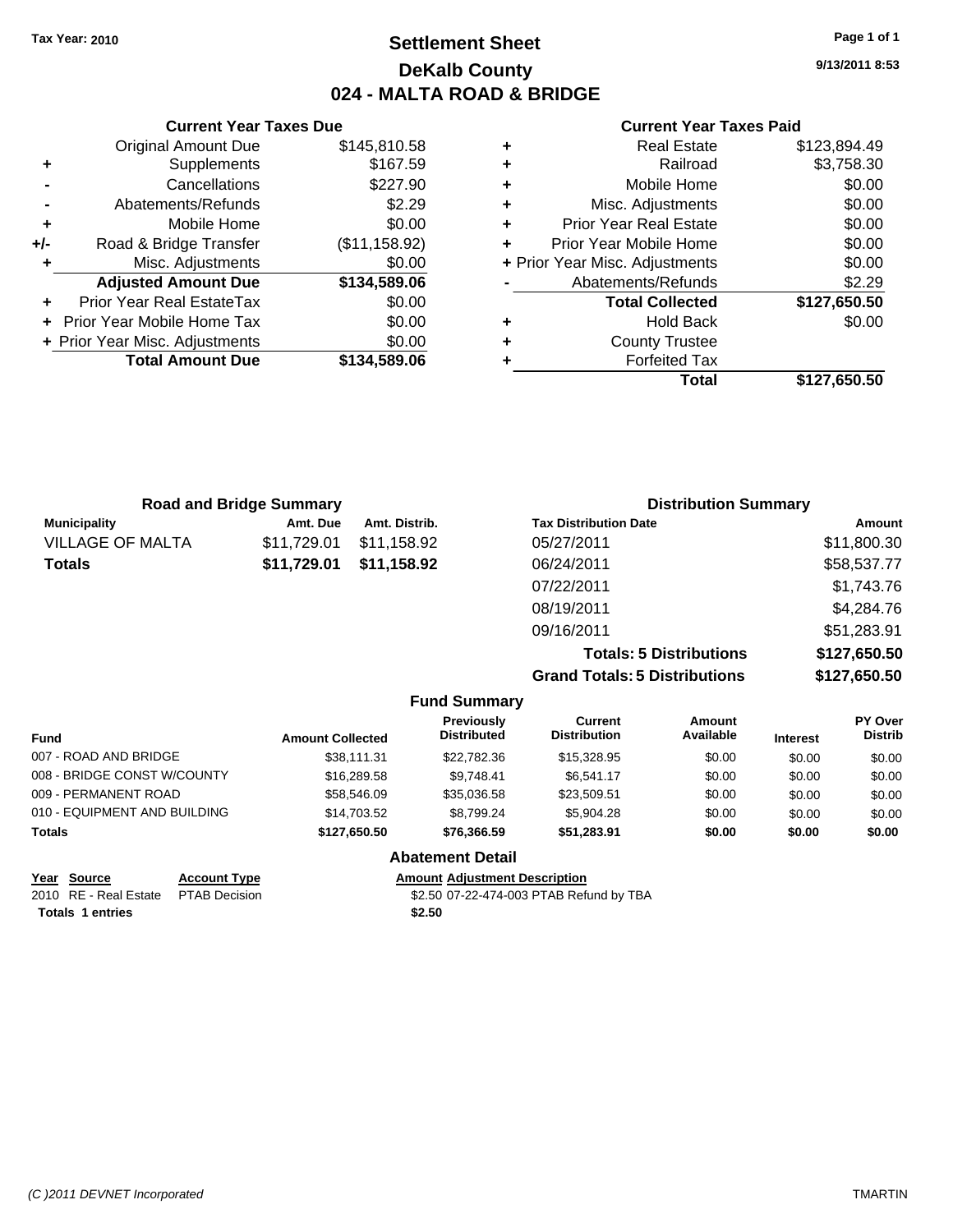### **Settlement Sheet Tax Year: 2010 Page 1 of 1 DeKalb County 025 - MAYFIELD TOWNSHIP**

**9/13/2011 8:53**

#### **Current Year Taxes Paid**

| <b>Real Estate</b>             | \$90,658.15 |
|--------------------------------|-------------|
| Railroad                       | \$0.00      |
| Mobile Home                    | \$0.00      |
| Misc. Adjustments              | \$0.00      |
| <b>Prior Year Real Estate</b>  | (\$24.10)   |
| Prior Year Mobile Home         | \$0.00      |
| + Prior Year Misc. Adjustments | \$0.00      |
| Abatements/Refunds             | \$0.94      |
| <b>Total Collected</b>         | \$90,633.11 |
| <b>Hold Back</b>               | \$0.00      |
| <b>County Trustee</b>          |             |
| <b>Forfeited Tax</b>           |             |
| Total                          | \$90,633.11 |
|                                |             |

|     | <b>Current Year Taxes Due</b>     |             |
|-----|-----------------------------------|-------------|
|     | <b>Original Amount Due</b>        | \$93,101.59 |
| ٠   | Supplements                       | \$642.38    |
|     | Cancellations                     | \$670.78    |
|     | Abatements/Refunds                | \$0.94      |
| ٠   | Mobile Home                       | \$0.00      |
| +/- | Road & Bridge Transfer            | \$0.00      |
| ٠   | Misc. Adjustments                 | \$0.00      |
|     | <b>Adjusted Amount Due</b>        | \$93,072.25 |
|     | Prior Year Real EstateTax         | (\$24.10)   |
|     | <b>Prior Year Mobile Home Tax</b> | \$0.00      |
|     | + Prior Year Misc. Adjustments    | \$0.00      |
|     | <b>Total Amount Due</b>           | \$93,048.15 |

|                     | <b>Distribution Summary</b>          |             |
|---------------------|--------------------------------------|-------------|
|                     | <b>Tax Distribution Date</b>         | Amount      |
|                     | 05/27/2011                           | \$11,889.17 |
|                     | 06/24/2011                           | \$37,435.80 |
|                     | 07/22/2011                           | \$1,513.62  |
|                     | 08/19/2011                           | \$2,489.09  |
|                     | 09/16/2011                           | \$37,305.43 |
|                     | <b>Totals: 5 Distributions</b>       | \$90,633.11 |
|                     | <b>Grand Totals: 5 Distributions</b> | \$90,633.11 |
| <b>Fund Summary</b> |                                      |             |

| Funu Juninary            |                         |                                         |                                |                     |                 |                           |
|--------------------------|-------------------------|-----------------------------------------|--------------------------------|---------------------|-----------------|---------------------------|
| <b>Fund</b>              | <b>Amount Collected</b> | <b>Previously</b><br><b>Distributed</b> | Current<br><b>Distribution</b> | Amount<br>Available | <b>Interest</b> | PY Over<br><b>Distrib</b> |
| 001 - CORPORATE          | \$86,738.16             | \$51,035.93                             | \$35,702.23                    | \$0.00              | \$0.00          | \$0.00                    |
| 054 - GENERAL ASSISTANCE | \$3.894.95              | \$2.291.75                              | \$1,603.20                     | \$0.00              | \$0.00          | \$0.00                    |
| <b>Totals</b>            | \$90,633.11             | \$53,327.68                             | \$37,305.43                    | \$0.00              | \$0.00          | \$0.00                    |
|                          |                         |                                         |                                |                     |                 |                           |

### **Abatement Detail**

**Totals \$0.94 1 entries**

**Year Source Account Type Amount Amount Adjustment Description**<br>2010 RE - Real Estate PTAB Decision **Amount** \$0.94 05-26-327-008 PTAB Refu \$0.94 05-26-327-008 PTAB Refund by TBA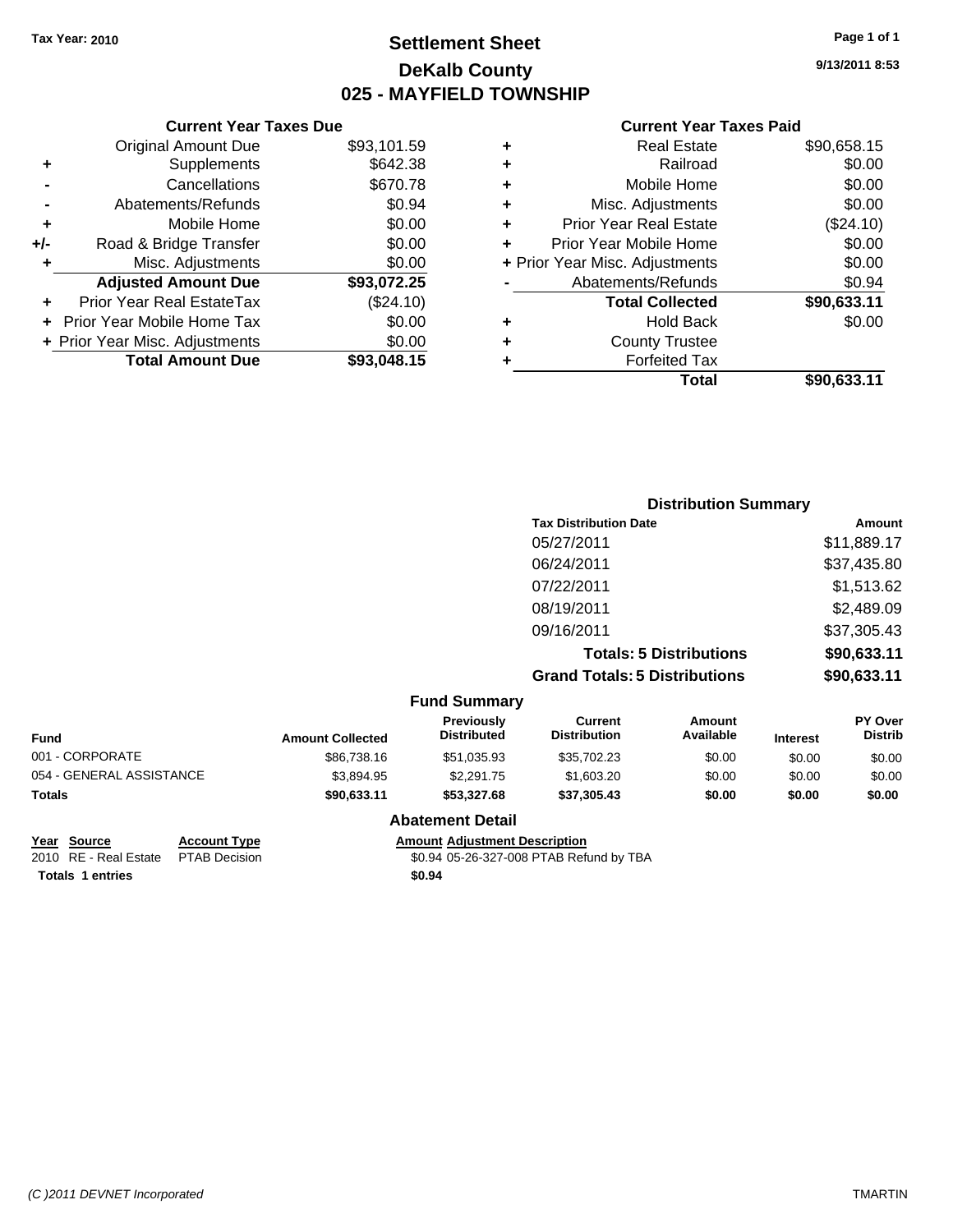**Current Year Taxes Due** Original Amount Due \$220,017.19

**+** Supplements \$1,518.07 **-** Cancellations \$1,585.18 **-** Abatements/Refunds \$2.22 **+** Mobile Home \$0.00 **+/-** Road & Bridge Transfer \$0.00 **+** Misc. Adjustments \$0.00

### **Settlement Sheet Tax Year: 2010 Page 1 of 1 DeKalb County 026 - MAYFIELD ROAD & BRIDGE**

**9/13/2011 8:53**

#### **Current Year Taxes Paid**

|   | Total                          | \$214,184.87 |
|---|--------------------------------|--------------|
|   | <b>Forfeited Tax</b>           |              |
| ٠ | <b>County Trustee</b>          |              |
| ٠ | <b>Hold Back</b>               | \$0.00       |
|   | <b>Total Collected</b>         | \$214,184.87 |
|   | Abatements/Refunds             | \$2.22       |
|   | + Prior Year Misc. Adjustments | \$0.00       |
| ٠ | Prior Year Mobile Home         | \$0.00       |
| ÷ | <b>Prior Year Real Estate</b>  | (\$55.79)    |
| ÷ | Misc. Adjustments              | \$0.00       |
| ٠ | Mobile Home                    | \$0.00       |
| ٠ | Railroad                       | \$0.00       |
| ٠ | <b>Real Estate</b>             | \$214,242.88 |
|   |                                |              |

# **Adjusted Amount Due \$219,947.86 +** Prior Year Real EstateTax (\$55.79) **+** Prior Year Mobile Home Tax \$0.00 **+ Prior Year Misc. Adjustments**  $$0.00$ **Total Amount Due \$219,892.07**

### **Distribution Summary Tax Distribution Date Amount** 05/27/2011 \$28,096.30 06/24/2011 \$88,467.78 07/22/2011 \$3,576.93 08/19/2011 \$5,883.30 09/16/2011 \$88,160.56 **Totals: 5 Distributions \$214,184.87 Grand Totals: 5 Distributions \$214,184.87**

|                                                     |                             |                         | <b>Fund Summary</b>              |                                |                     |                 |                           |
|-----------------------------------------------------|-----------------------------|-------------------------|----------------------------------|--------------------------------|---------------------|-----------------|---------------------------|
| <b>Fund</b>                                         |                             | <b>Amount Collected</b> | Previously<br><b>Distributed</b> | Current<br><b>Distribution</b> | Amount<br>Available | <b>Interest</b> | PY Over<br><b>Distrib</b> |
| 007 - ROAD AND BRIDGE                               |                             | \$138,182,45            | \$81.305.22                      | \$56,877.23                    | \$0.00              | \$0.00          | \$0.00                    |
| 008 - BRIDGE CONST W/COUNTY                         |                             | \$4.820.44              | \$2,836.30                       | \$1.984.14                     | \$0.00              | \$0.00          | \$0.00                    |
| 009 - PERMANENT ROAD                                |                             | \$54,896.23             | \$32,300.41                      | \$22,595.82                    | \$0.00              | \$0.00          | \$0.00                    |
| 010 - EQUIPMENT AND BUILDING                        |                             | \$9.634.25              | \$5,668,70                       | \$3,965.55                     | \$0.00              | \$0.00          | \$0.00                    |
| 035 - TORT JUDGMENTS, LIABILITY<br><b>INSURANCE</b> |                             | \$4,144.69              | \$2,438.70                       | \$1,705.99                     | \$0.00              | \$0.00          | \$0.00                    |
| 047 - SOCIAL SECURITY                               |                             | \$2,506.81              | \$1,474.98                       | \$1.031.83                     | \$0.00              | \$0.00          | \$0.00                    |
| <b>Totals</b>                                       |                             | \$214,184.87            | \$126.024.31                     | \$88,160.56                    | \$0.00              | \$0.00          | \$0.00                    |
|                                                     |                             |                         | <b>Abatement Detail</b>          |                                |                     |                 |                           |
| $V_{\text{max}}$ $C_{\text{max}}$                   | $A$ aaa $\cdots$ T $\cdots$ |                         | Americal Adjustment Description  |                                |                     |                 |                           |

| Year Source                         | <b>Account Type</b> | <b>Amount Adiustment Description</b>    |
|-------------------------------------|---------------------|-----------------------------------------|
| 2010 RE - Real Estate PTAB Decision |                     | \$2.22 05-26-327-008 PTAB Refund by TBA |
| <b>Totals 1 entries</b>             |                     | \$2.22                                  |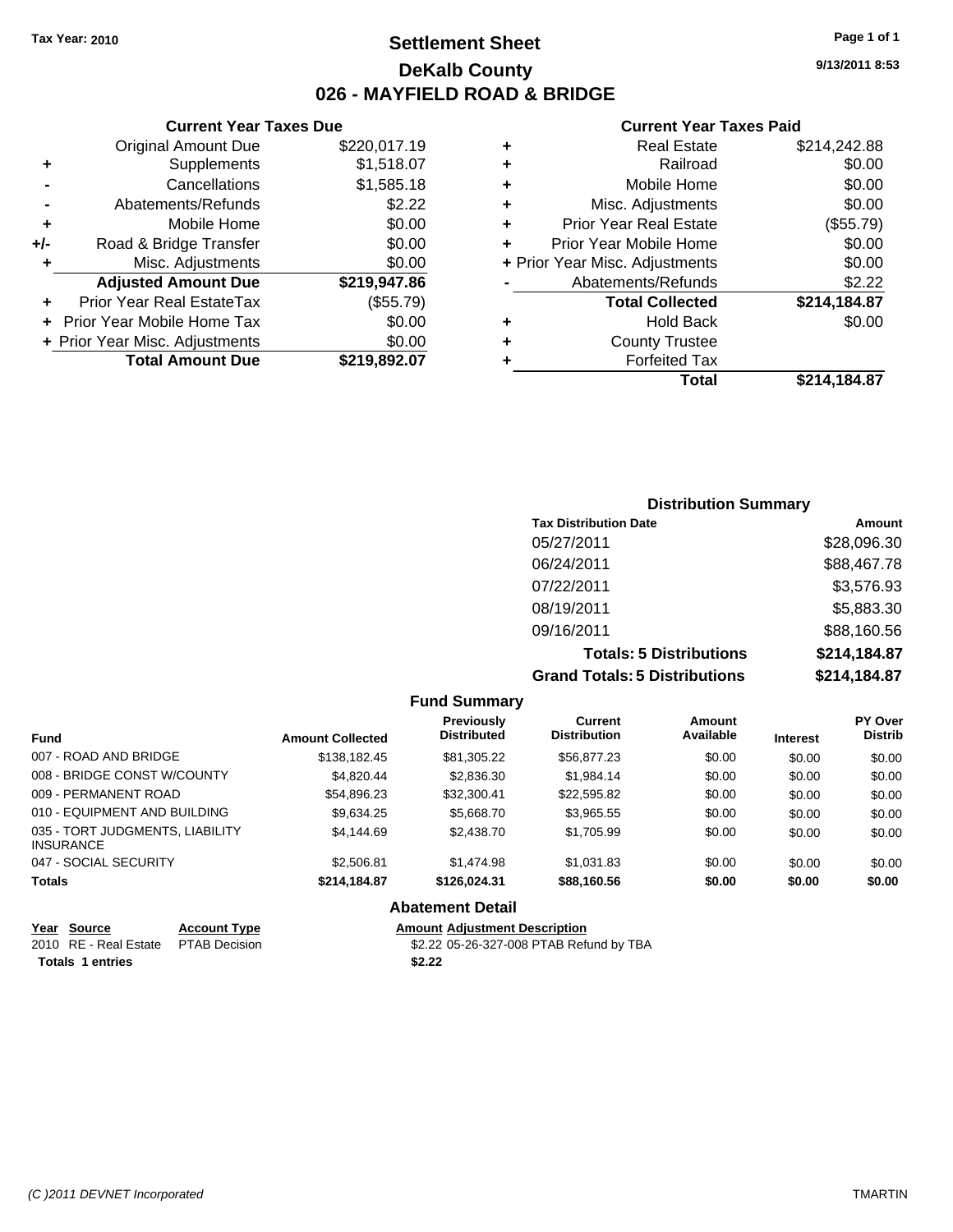## **Settlement Sheet Tax Year: 2010 Page 1 of 1 DeKalb County 027 - MILAN TOWNSHIP**

**9/13/2011 8:53**

| <b>Current Year Taxes Paid</b> |  |  |
|--------------------------------|--|--|
|                                |  |  |

|     | <b>Current Year Taxes Due</b>     |             |
|-----|-----------------------------------|-------------|
|     | <b>Original Amount Due</b>        | \$40,002.50 |
| ٠   | Supplements                       | \$96.01     |
|     | Cancellations                     | \$101.89    |
|     | Abatements/Refunds                | \$0.00      |
| ٠   | Mobile Home                       | \$0.00      |
| +/- | Road & Bridge Transfer            | \$0.00      |
| ۰   | Misc. Adjustments                 | \$0.00      |
|     | <b>Adjusted Amount Due</b>        | \$39,996.62 |
|     | Prior Year Real EstateTax         | \$0.00      |
|     | <b>Prior Year Mobile Home Tax</b> | \$0.00      |
|     | + Prior Year Misc. Adjustments    | \$0.00      |
|     | <b>Total Amount Due</b>           | \$39.996.62 |

| \$0.00<br>\$0.00 |
|------------------|
|                  |
|                  |
| \$0.00           |
| \$0.00           |
| \$0.00           |
| \$0.00           |
| \$0.00           |
| \$39,516.09      |
| \$0.00           |
|                  |
|                  |
| \$39,516.09      |
|                  |

|                     | <b>Distribution Summary</b>          |             |
|---------------------|--------------------------------------|-------------|
|                     | <b>Tax Distribution Date</b>         | Amount      |
|                     | 05/27/2011                           | \$2,279.53  |
|                     | 06/24/2011                           | \$19,052.24 |
|                     | 07/22/2011                           | \$95.78     |
|                     | 08/19/2011                           | \$515.63    |
|                     | 09/16/2011                           | \$17,572.91 |
|                     | <b>Totals: 5 Distributions</b>       | \$39,516.09 |
|                     | <b>Grand Totals: 5 Distributions</b> | \$39,516.09 |
| <b>Fund Summary</b> |                                      |             |

| Fund            | <b>Amount Collected</b> | <b>Previously</b><br><b>Distributed</b> | Current<br><b>Distribution</b> | Amount<br>Available | <b>Interest</b> | <b>PY Over</b><br><b>Distrib</b> |
|-----------------|-------------------------|-----------------------------------------|--------------------------------|---------------------|-----------------|----------------------------------|
| 001 - CORPORATE | \$39,516.09             | \$21,943.18                             | \$17.572.91                    | \$0.00              | \$0.00          | \$0.00                           |
| Totals          | \$39,516.09             | \$21.943.18                             | \$17.572.91                    | \$0.00              | \$0.00          | \$0.00                           |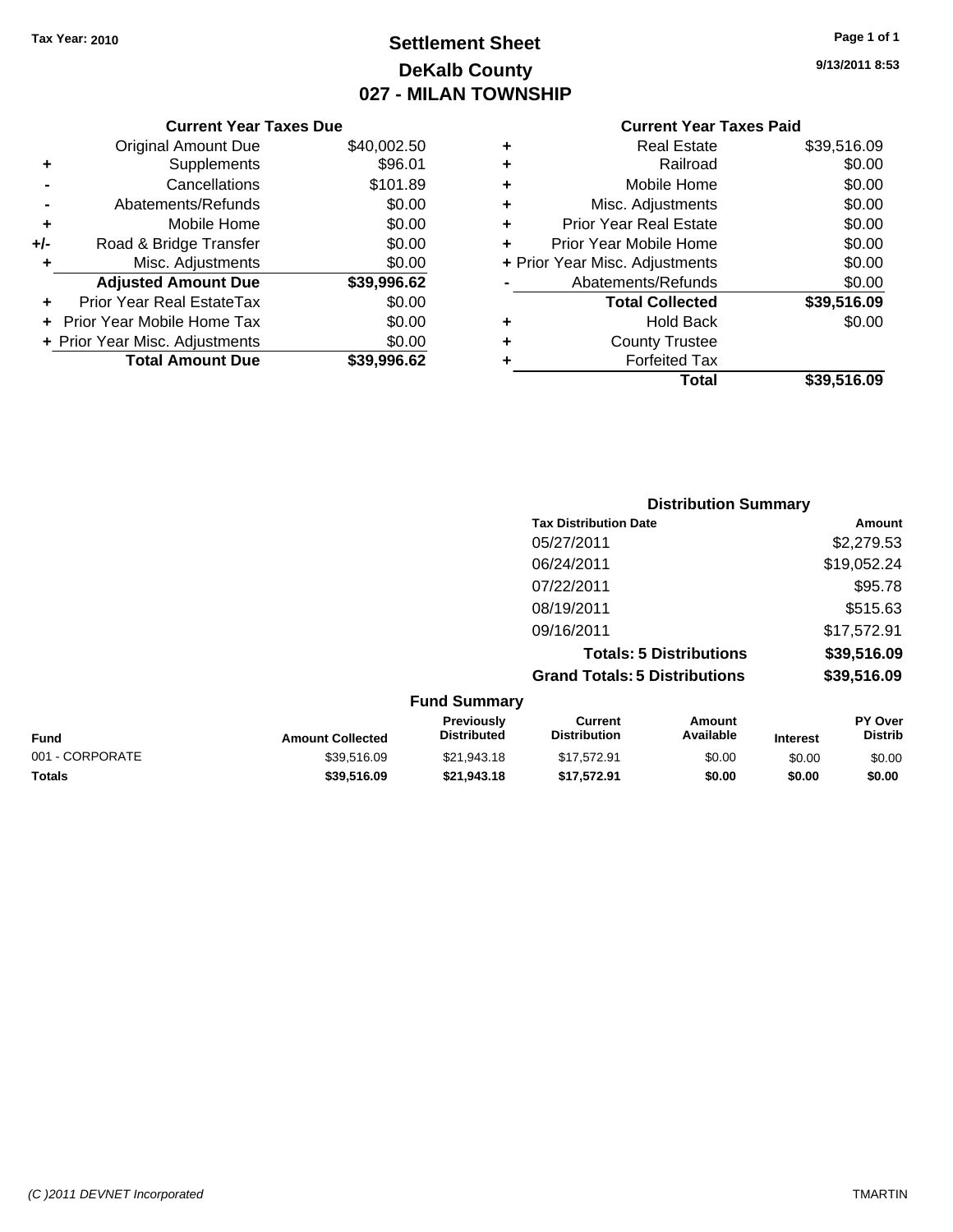### **Settlement Sheet Tax Year: 2010 Page 1 of 1 DeKalb County 028 - MILAN ROAD & BRIDGE**

### **Current Year Taxes Due**

|     | <b>Original Amount Due</b>        | \$60,504.15 |
|-----|-----------------------------------|-------------|
| ٠   | Supplements                       | \$145.22    |
|     | Cancellations                     | \$154.11    |
|     | Abatements/Refunds                | \$0.00      |
| ٠   | Mobile Home                       | \$0.00      |
| +/- | Road & Bridge Transfer            | \$0.00      |
| ٠   | Misc. Adjustments                 | \$0.00      |
|     | <b>Adjusted Amount Due</b>        | \$60,495.26 |
|     | <b>Prior Year Real EstateTax</b>  | \$0.00      |
|     | <b>Prior Year Mobile Home Tax</b> | \$0.00      |
|     | + Prior Year Misc. Adjustments    | \$0.00      |
|     | <b>Total Amount Due</b>           | \$60,495.26 |

#### **Current Year Taxes Paid**

|   | <b>Real Estate</b>             | \$59,768.46 |
|---|--------------------------------|-------------|
| ٠ | Railroad                       | \$0.00      |
| ٠ | Mobile Home                    | \$0.00      |
| ٠ | Misc. Adjustments              | \$0.00      |
| ÷ | <b>Prior Year Real Estate</b>  | \$0.00      |
|   | Prior Year Mobile Home         | \$0.00      |
|   | + Prior Year Misc. Adjustments | \$0.00      |
|   | Abatements/Refunds             | \$0.00      |
|   | <b>Total Collected</b>         | \$59,768.46 |
| ٠ | Hold Back                      | \$0.00      |
| ٠ | <b>County Trustee</b>          |             |
| ٠ | <b>Forfeited Tax</b>           |             |
|   | Total                          | \$59,768.46 |
|   |                                |             |

### **Distribution Summary Tax Distribution Date Amount** 05/27/2011 \$3,447.80 06/24/2011 \$28,816.74 07/22/2011 \$144.85 08/19/2011 \$779.92 09/16/2011 \$26,579.15 **Totals: 5 Distributions \$59,768.46 Grand Totals: 5 Distributions \$59,768.46**

|                             |                         | <b>Fund Summary</b>                     |                                |                     |                 |                                  |
|-----------------------------|-------------------------|-----------------------------------------|--------------------------------|---------------------|-----------------|----------------------------------|
| <b>Fund</b>                 | <b>Amount Collected</b> | <b>Previously</b><br><b>Distributed</b> | Current<br><b>Distribution</b> | Amount<br>Available | <b>Interest</b> | <b>PY Over</b><br><b>Distrib</b> |
| 007 - ROAD AND BRIDGE       | \$40,650.09             | \$22,572.92                             | \$18,077.17                    | \$0.00              | \$0.00          | \$0.00                           |
| 008 - BRIDGE CONST W/COUNTY | \$4,299.86              | \$2,387.70                              | \$1,912.16                     | \$0.00              | \$0.00          | \$0.00                           |
| 009 - PERMANENT ROAD        | \$14,818.51             | \$8,228,69                              | \$6.589.82                     | \$0.00              | \$0.00          | \$0.00                           |
| <b>Totals</b>               | \$59,768.46             | \$33,189.31                             | \$26,579.15                    | \$0.00              | \$0.00          | \$0.00                           |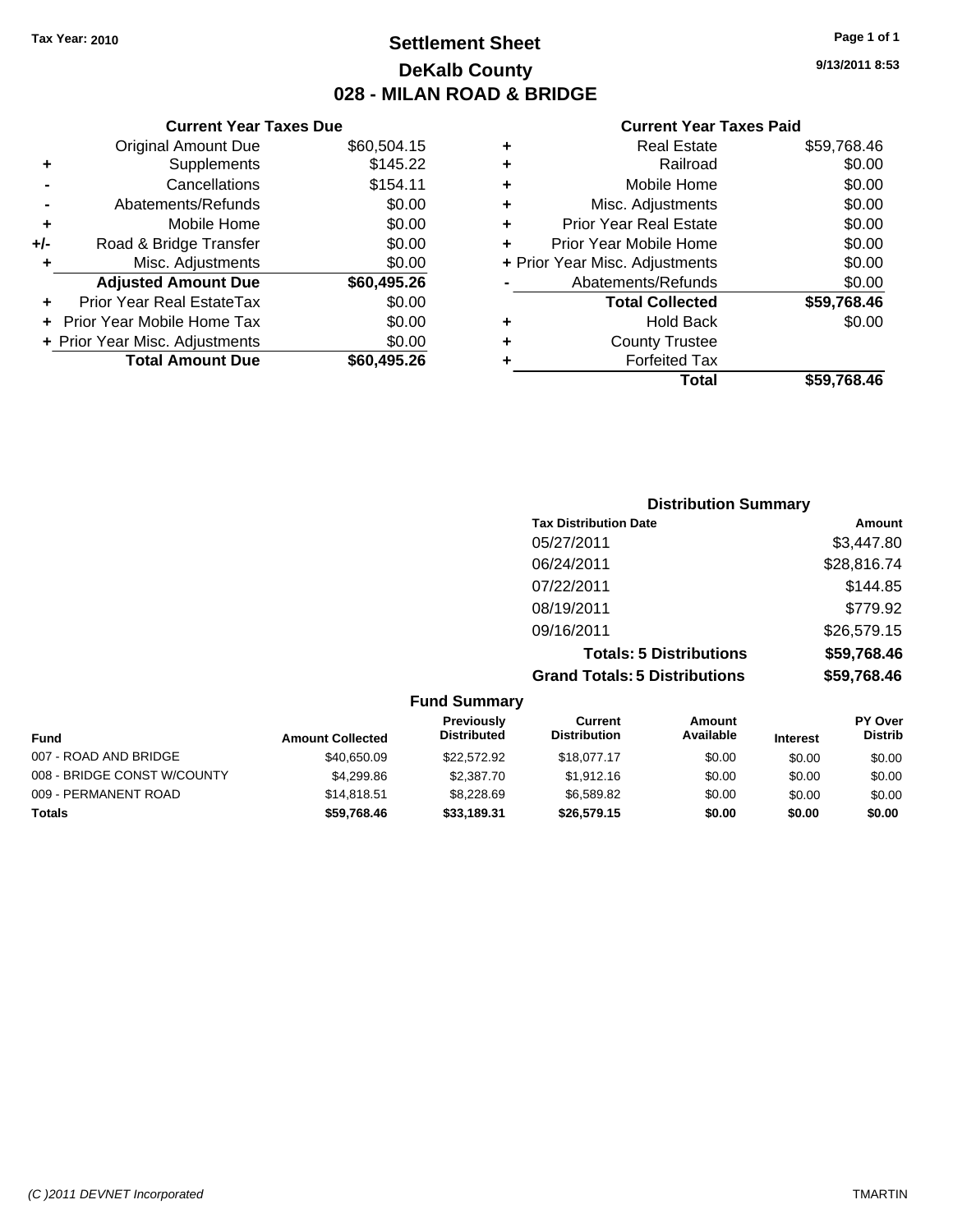### **Settlement Sheet Tax Year: 2010 Page 1 of 1 DeKalb County 029 - PAW PAW TOWNSHIP**

**9/13/2011 8:53**

### **Current Year Taxes Paid**

| ٠ | <b>Real Estate</b>             | \$56,471.50 |
|---|--------------------------------|-------------|
| ٠ | Railroad                       | \$2,037.86  |
| ٠ | Mobile Home                    | \$0.00      |
| ٠ | Misc. Adjustments              | \$0.00      |
| ٠ | <b>Prior Year Real Estate</b>  | \$0.00      |
|   | Prior Year Mobile Home         | \$0.00      |
|   | + Prior Year Misc. Adjustments | \$0.00      |
|   | Abatements/Refunds             | \$0.00      |
|   | <b>Total Collected</b>         | \$58,509.36 |
| ٠ | <b>Hold Back</b>               | \$0.00      |
| ٠ | <b>County Trustee</b>          |             |
| ٠ | <b>Forfeited Tax</b>           |             |
|   | Total                          | \$58.509.36 |

|     | <b>Current Year Taxes Due</b>  |             |
|-----|--------------------------------|-------------|
|     | <b>Original Amount Due</b>     | \$62,164.94 |
| ٠   | Supplements                    | \$0.00      |
|     | Cancellations                  | \$0.00      |
|     | Abatements/Refunds             | \$0.00      |
| ٠   | Mobile Home                    | \$0.00      |
| +/- | Road & Bridge Transfer         | \$0.00      |
| ٠   | Misc. Adjustments              | \$0.00      |
|     | <b>Adjusted Amount Due</b>     | \$62,164.94 |
|     | Prior Year Real EstateTax      | \$0.00      |
|     | Prior Year Mobile Home Tax     | \$0.00      |
|     | + Prior Year Misc. Adjustments | \$0.00      |
|     | <b>Total Amount Due</b>        | \$62.164.94 |

| Amount      |
|-------------|
| \$5,566.63  |
| \$27,230.29 |
| \$697.05    |
| \$1,649.72  |
| \$23,365.67 |
| \$58,509.36 |
| \$58,509.36 |
|             |

|                          |                         | <b>Fund Summary</b>                     |                                |                     |                 |                                  |
|--------------------------|-------------------------|-----------------------------------------|--------------------------------|---------------------|-----------------|----------------------------------|
| <b>Fund</b>              | <b>Amount Collected</b> | <b>Previously</b><br><b>Distributed</b> | Current<br><b>Distribution</b> | Amount<br>Available | <b>Interest</b> | <b>PY Over</b><br><b>Distrib</b> |
| 001 - CORPORATE          | \$54,933.36             | \$32,995.76                             | \$21,937.60                    | \$0.00              | \$0.00          | \$0.00                           |
| 017 - CEMETERY           | \$2,238.22              | \$1,344,39                              | \$893.83                       | \$0.00              | \$0.00          | \$0.00                           |
| 034 - GENERAL ASSISTANCE | \$1,337.78              | \$803.54                                | \$534.24                       | \$0.00              | \$0.00          | \$0.00                           |
| <b>Totals</b>            | \$58,509,36             | \$35,143,69                             | \$23.365.67                    | \$0.00              | \$0.00          | \$0.00                           |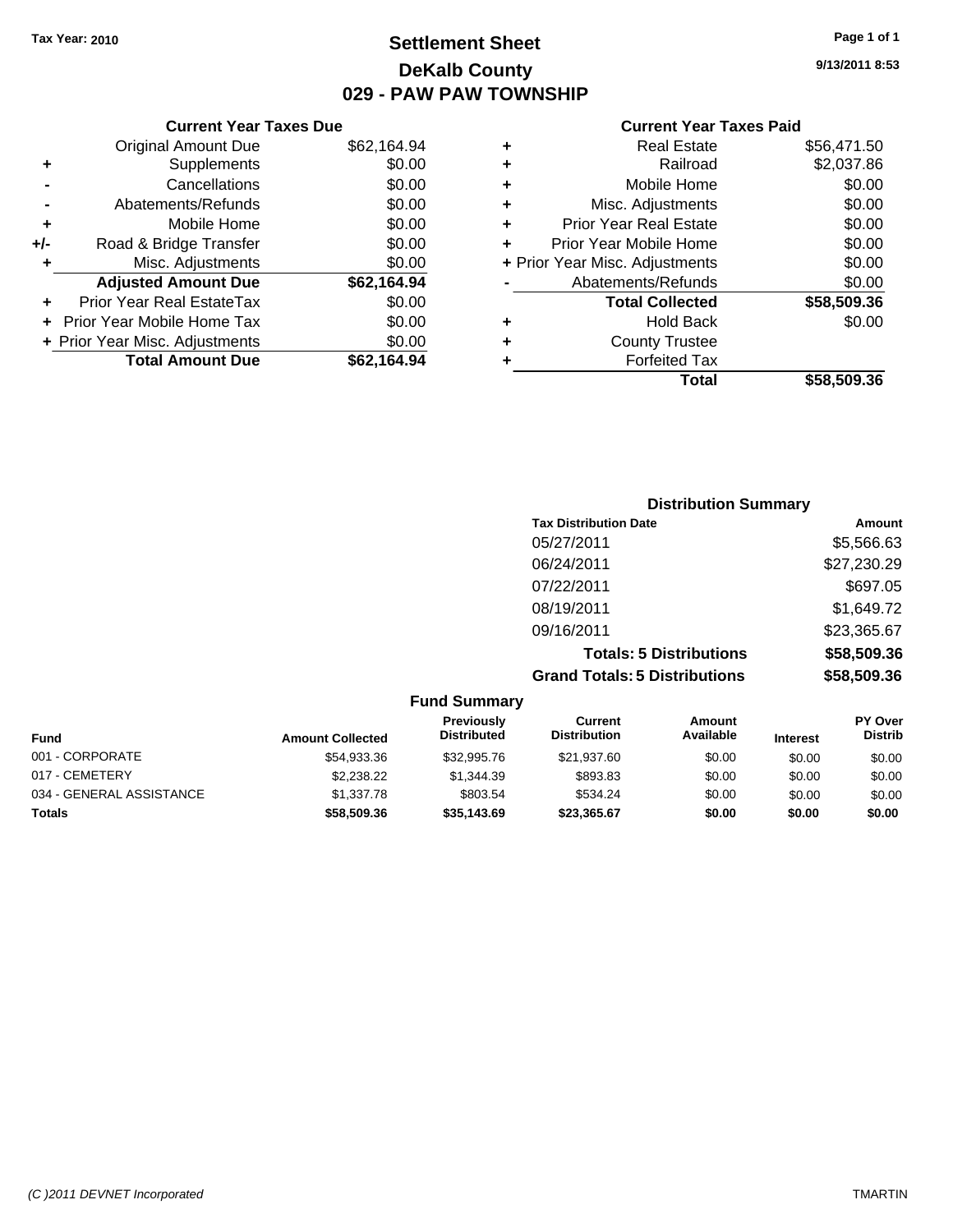### **Settlement Sheet Tax Year: 2010 Page 1 of 1 DeKalb County 030 - PAW PAW ROAD & BRIDGE**

**Current Year Taxes Due**

|       | <b>Total Amount Due</b>        | \$85,740.29 |
|-------|--------------------------------|-------------|
|       | + Prior Year Misc. Adjustments | \$0.00      |
|       | Prior Year Mobile Home Tax     | \$0.00      |
|       | Prior Year Real EstateTax      | \$0.00      |
|       | <b>Adjusted Amount Due</b>     | \$85,740.29 |
| ٠     | Misc. Adjustments              | \$0.00      |
| $+/-$ | Road & Bridge Transfer         | \$0.00      |
| ٠     | Mobile Home                    | \$0.00      |
|       | Abatements/Refunds             | \$0.00      |
|       | Cancellations                  | \$0.00      |
| ٠     | Supplements                    | \$0.00      |
|       | Original Amount Due            | \$85,740.29 |
|       |                                |             |

#### **Current Year Taxes Paid**

|   | <b>Real Estate</b>             | \$77,887.62 |
|---|--------------------------------|-------------|
| ٠ | Railroad                       | \$2,810.70  |
| ٠ | Mobile Home                    | \$0.00      |
| ٠ | Misc. Adjustments              | \$0.00      |
| ٠ | <b>Prior Year Real Estate</b>  | \$0.00      |
|   | Prior Year Mobile Home         | \$0.00      |
|   | + Prior Year Misc. Adjustments | \$0.00      |
|   | Abatements/Refunds             | \$0.00      |
|   | <b>Total Collected</b>         | \$80,698.32 |
| ٠ | <b>Hold Back</b>               | \$0.00      |
| ٠ | <b>County Trustee</b>          |             |
| ٠ | <b>Forfeited Tax</b>           |             |
|   | Total                          | \$80.698.32 |
|   |                                |             |

### **Distribution Summary Tax Distribution Date Amount** 05/27/2011 \$7,677.73 06/24/2011 \$37,556.92 07/22/2011 \$961.39 08/19/2011 \$2,275.36 09/16/2011 \$32,226.92 **Totals: 5 Distributions \$80,698.32 Grand Totals: 5 Distributions \$80,698.32**

|                                         |                         | <b>Fund Summary</b>                     |                                |                     |                 |                                  |
|-----------------------------------------|-------------------------|-----------------------------------------|--------------------------------|---------------------|-----------------|----------------------------------|
| <b>Fund</b>                             | <b>Amount Collected</b> | <b>Previously</b><br><b>Distributed</b> | Current<br><b>Distribution</b> | Amount<br>Available | <b>Interest</b> | <b>PY Over</b><br><b>Distrib</b> |
| 007 - ROAD AND BRIDGE                   | \$39,135.60             | \$23,506.77                             | \$15,628.83                    | \$0.00              | \$0.00          | \$0.00                           |
| 009 - PERMANENT ROAD                    | \$31,331.93             | \$18,819.51                             | \$12,512.42                    | \$0.00              | \$0.00          | \$0.00                           |
| 010 - EQUIPMENT AND BUILDING            | \$4,309.29              | \$2,588.37                              | \$1,720.92                     | \$0.00              | \$0.00          | \$0.00                           |
| 027 - AUDIT                             | \$653.26                | \$392.38                                | \$260.88                       | \$0.00              | \$0.00          | \$0.00                           |
| 035 - TORT JUDGEMENTS/LIABILITY<br>INS. | \$4,157.26              | \$2,497.06                              | \$1,660.20                     | \$0.00              | \$0.00          | \$0.00                           |
| 047 - SOCIAL SECURITY                   | \$1,110.98              | \$667.31                                | \$443.67                       | \$0.00              | \$0.00          | \$0.00                           |
| <b>Totals</b>                           | \$80,698.32             | \$48,471.40                             | \$32,226.92                    | \$0.00              | \$0.00          | \$0.00                           |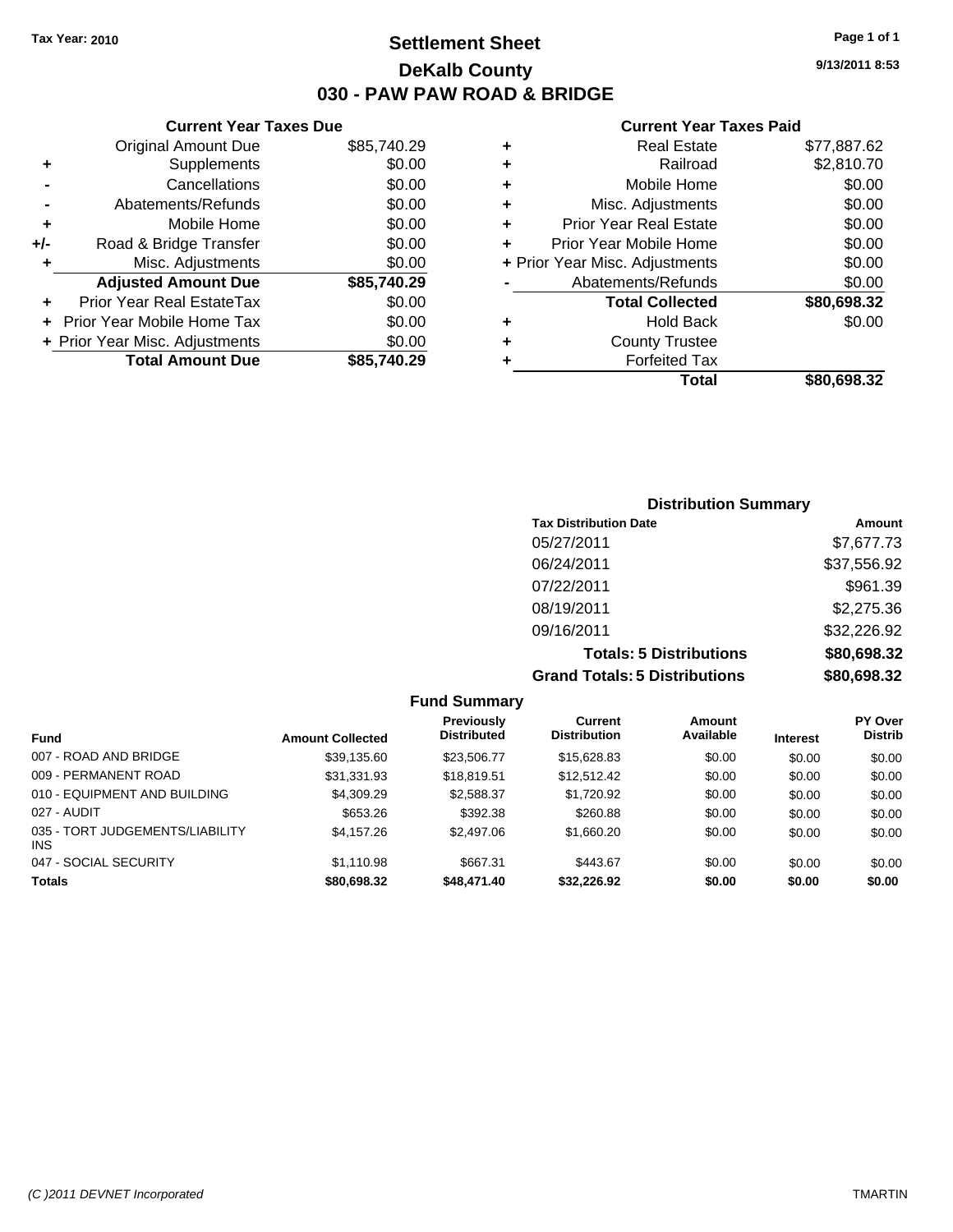### **Settlement Sheet Tax Year: 2010 Page 1 of 1 DeKalb County 031 - PIERCE TOWNSHIP**

### **Current Year Taxes Due**

|     | <b>Original Amount Due</b>        | \$52,701.68 |
|-----|-----------------------------------|-------------|
|     | Supplements                       | \$145.23    |
|     | Cancellations                     | \$150.95    |
|     | Abatements/Refunds                | \$0.00      |
| ٠   | Mobile Home                       | \$0.00      |
| +/- | Road & Bridge Transfer            | \$0.00      |
|     | Misc. Adjustments                 | \$0.00      |
|     | <b>Adjusted Amount Due</b>        | \$52,695.96 |
|     | Prior Year Real EstateTax         | \$0.00      |
|     | <b>Prior Year Mobile Home Tax</b> | \$0.00      |
|     | + Prior Year Misc. Adjustments    | \$0.00      |
|     | <b>Total Amount Due</b>           | \$52,695.96 |

### **Current Year Taxes Paid**

| ٠ | <b>Real Estate</b>             | \$49,988.73 |
|---|--------------------------------|-------------|
| ٠ | Railroad                       | \$0.00      |
| ٠ | Mobile Home                    | \$0.00      |
| ٠ | Misc. Adjustments              | \$0.00      |
| ٠ | Prior Year Real Estate         | \$0.00      |
| ÷ | Prior Year Mobile Home         | \$0.00      |
|   | + Prior Year Misc. Adjustments | \$0.00      |
|   | Abatements/Refunds             | \$0.00      |
|   | <b>Total Collected</b>         | \$49,988.73 |
| ٠ | <b>Hold Back</b>               | \$0.00      |
| ٠ | <b>County Trustee</b>          |             |
| ٠ | <b>Forfeited Tax</b>           |             |
|   | Total                          | \$49,988.73 |
|   |                                |             |

### **Distribution Summary Tax Distribution Date Amount** 05/27/2011 \$6,742.28 06/24/2011 \$21,466.61 07/22/2011 \$585.11 08/19/2011 \$1,451.93 09/16/2011 \$19,742.80 **Totals: 5 Distributions \$49,988.73 Grand Totals: 5 Distributions \$49,988.73**

| <b>Fund Summary</b>                     |                         |                                  |                                |                     |                 |                                  |
|-----------------------------------------|-------------------------|----------------------------------|--------------------------------|---------------------|-----------------|----------------------------------|
| <b>Fund</b>                             | <b>Amount Collected</b> | Previously<br><b>Distributed</b> | Current<br><b>Distribution</b> | Amount<br>Available | <b>Interest</b> | <b>PY Over</b><br><b>Distrib</b> |
| 001 - CORPORATE                         | \$37,842.73             | \$22,896.92                      | \$14,945.81                    | \$0.00              | \$0.00          | \$0.00                           |
| $005 - I. M. R. F.$                     | \$2,467.01              | \$1,492.68                       | \$974.33                       | \$0.00              | \$0.00          | \$0.00                           |
| 027 - AUDIT                             | \$475.89                | \$287.94                         | \$187.95                       | \$0.00              | \$0.00          | \$0.00                           |
| 035 - TORT JUDGEMENTS/LIABILITY<br>INS. | \$3,889.43              | \$2,353.32                       | \$1,536.11                     | \$0.00              | \$0.00          | \$0.00                           |
| 047 - SOCIAL SECURITY                   | \$2,467.01              | \$1,492.68                       | \$974.33                       | \$0.00              | \$0.00          | \$0.00                           |
| 054 - GENERAL ASSISTANCE                | \$2,846.66              | \$1,722.39                       | \$1,124.27                     | \$0.00              | \$0.00          | \$0.00                           |
| <b>Totals</b>                           | \$49,988.73             | \$30,245.93                      | \$19,742.80                    | \$0.00              | \$0.00          | \$0.00                           |

**9/13/2011 8:53**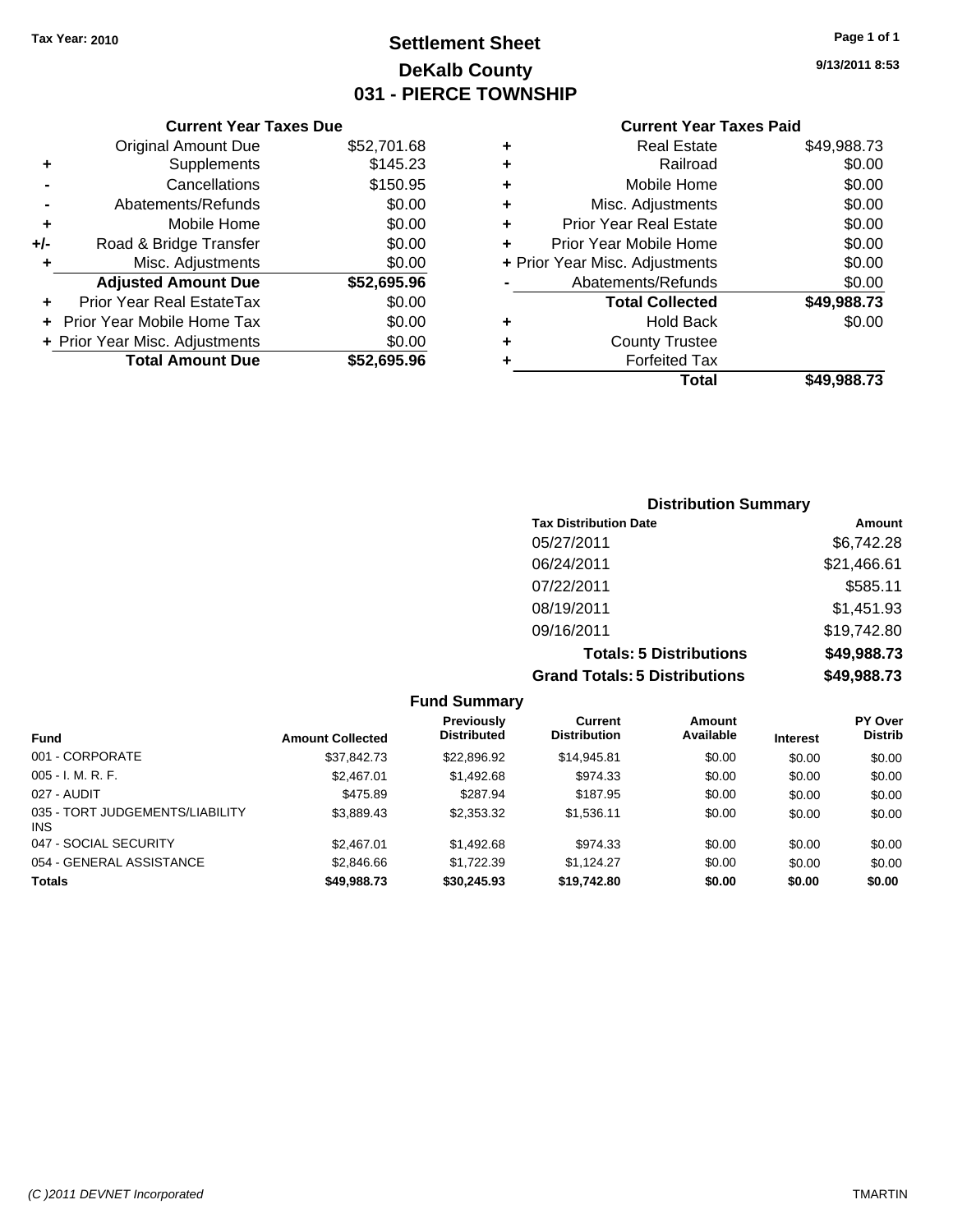**Current Year Taxes Due** Original Amount Due \$157,160.64

**Adjusted Amount Due \$157,143.61**

**Total Amount Due \$157,143.61**

**+** Supplements \$433.10 **-** Cancellations **\$450.13 -** Abatements/Refunds \$0.00 **+** Mobile Home \$0.00 **+/-** Road & Bridge Transfer \$0.00 **+** Misc. Adjustments \$0.00

**+** Prior Year Real EstateTax \$0.00 **+** Prior Year Mobile Home Tax \$0.00 **+ Prior Year Misc. Adjustments**  $$0.00$ 

### **Settlement Sheet Tax Year: 2010 Page 1 of 1 DeKalb County 032 - PIERCE ROAD & BRIDGE**

**9/13/2011 8:53**

#### **Current Year Taxes Paid**

|   | <b>Real Estate</b>             | \$149,070.36 |
|---|--------------------------------|--------------|
| ٠ | Railroad                       | \$0.00       |
| ٠ | Mobile Home                    | \$0.00       |
| ٠ | Misc. Adjustments              | \$0.00       |
| ٠ | <b>Prior Year Real Estate</b>  | \$0.00       |
|   | Prior Year Mobile Home         | \$0.00       |
|   | + Prior Year Misc. Adjustments | \$0.00       |
|   | Abatements/Refunds             | \$0.00       |
|   | <b>Total Collected</b>         | \$149,070.36 |
| ٠ | <b>Hold Back</b>               | \$0.00       |
| ٠ | <b>County Trustee</b>          |              |
|   | <b>Forfeited Tax</b>           |              |
|   | Total                          | \$149.070.36 |

### **Distribution Summary Tax Distribution Date Amount** 05/27/2011 \$20,106.05 06/24/2011 \$64,015.14 07/22/2011 \$1,744.83 08/19/2011 \$4,329.64 09/16/2011 \$58,874.70 **Totals: 5 Distributions \$149,070.36 Grand Totals: 5 Distributions \$149,070.36**

**Fund Summary Fund Interest Amount Collected Distributed PY Over Distrib Amount Available Current Distribution Previously** 005 - I. M. R. F. \$99.72 \$60.33 \$39.39 \$0.00 \$0.00 \$0.00 007 - ROAD AND BRIDGE \$104,577.19 \$63,274.88 \$41,302.31 \$0.00 \$0.00 \$0.00 008 - BRIDGE CONST W/COUNTY  $$8,302.03$   $$5,023.18$   $$3,278.85$   $$0.00$   $$0.00$   $$0.00$ 009 - PERMANENT ROAD \$29,218.84 \$17,678.99 \$11,539.85 \$0.00 \$0.00 \$0.00 010 - EQUIPMENT AND BUILDING \$5,812.24 \$3,516.72 \$2,295.52 \$0.00 \$0.00 \$0.00 047 - SOCIAL SECURITY \$1,060.34 \$641.56 \$418.78 \$0.00 \$0.00 \$0.00 **Totals \$149,070.36 \$90,195.66 \$58,874.70 \$0.00 \$0.00 \$0.00**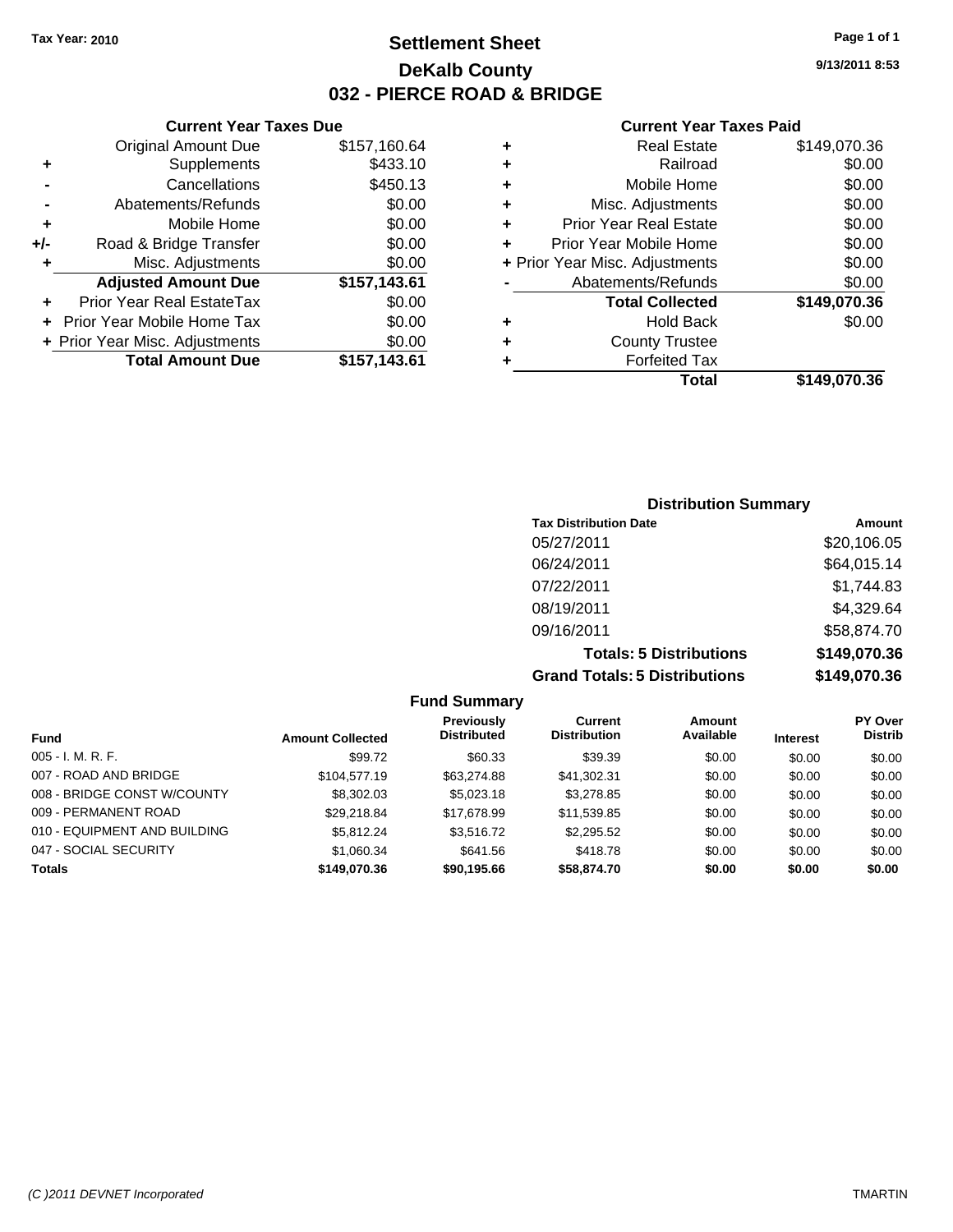### **Settlement Sheet Tax Year: 2010 Page 1 of 1 DeKalb County 033 - SANDWICH TOWNSHIP**

**Current Year Taxes Paid**

|   | OUITUR TUUT TUAUJ LUIU         |              |
|---|--------------------------------|--------------|
|   | <b>Real Estate</b>             | \$211,050.36 |
| ٠ | Railroad                       | \$476.34     |
| ÷ | Mobile Home                    | \$0.00       |
| ٠ | Misc. Adjustments              | \$3.81       |
| ٠ | <b>Prior Year Real Estate</b>  | \$45.48      |
| ٠ | Prior Year Mobile Home         | \$0.00       |
|   | + Prior Year Misc. Adjustments | \$0.00       |
|   | Abatements/Refunds             | \$1.69       |
|   | <b>Total Collected</b>         | \$211,574.30 |
|   | <b>Hold Back</b>               | \$0.00       |
|   | <b>County Trustee</b>          |              |
|   | <b>Forfeited Tax</b>           |              |
|   | Total                          | \$211,574.30 |
|   |                                |              |

|     | Prior Year Mobile Home Tax<br>+ Prior Year Misc. Adjustments | \$0.00<br>\$0.00 |  |  |  |
|-----|--------------------------------------------------------------|------------------|--|--|--|
|     | Prior Year Real EstateTax                                    | \$45.48          |  |  |  |
|     | <b>Adjusted Amount Due</b>                                   | \$223,548.62     |  |  |  |
| ٠   | Misc. Adjustments                                            | \$3.81           |  |  |  |
| +/- | Road & Bridge Transfer                                       | \$0.00           |  |  |  |
| ٠   | Mobile Home                                                  | \$0.00           |  |  |  |
|     | Abatements/Refunds                                           | \$1.69           |  |  |  |
|     | Cancellations                                                | \$1,224.49       |  |  |  |
| ٠   | Supplements                                                  | \$1,075.97       |  |  |  |
|     | <b>Original Amount Due</b>                                   | \$223,695.02     |  |  |  |
|     | <b>Current Year Taxes Due</b>                                |                  |  |  |  |

### **Distribution Summary**

| <b>Tax Distribution Date</b>         | Amount       |
|--------------------------------------|--------------|
| 05/27/2011                           | \$30,608.37  |
| 06/24/2011                           | \$84,109.80  |
| 07/22/2011                           | \$2,561.98   |
| 08/19/2011                           | \$14,633.51  |
| 09/16/2011                           | \$79,660.64  |
| <b>Totals: 5 Distributions</b>       | \$211,574.30 |
| <b>Grand Totals: 5 Distributions</b> | \$211,574.30 |

**Fund Summary**

| <b>Fund</b>              | <b>Amount Collected</b> | <b>Previously</b><br><b>Distributed</b> | Current<br><b>Distribution</b> | <b>Amount</b><br>Available | <b>Interest</b> | <b>PY Over</b><br><b>Distrib</b> |
|--------------------------|-------------------------|-----------------------------------------|--------------------------------|----------------------------|-----------------|----------------------------------|
| 001 - CORPORATE          | \$112,829.42            | \$70.347.59                             | \$42,481.83                    | \$0.00                     | \$0.00          | \$0.00                           |
| $005 - I. M. R. F.$      | \$12,984.32             | \$8,095.54                              | \$4,888.78                     | \$0.00                     | \$0.00          | \$0.00                           |
| 017 - CEMETERY           | \$62,551.29             | \$38,999.87                             | \$23,551.42                    | \$0.00                     | \$0.00          | \$0.00                           |
| 047 - SOCIAL SECURITY    | \$4,655,48              | \$2,902.63                              | \$1.752.85                     | \$0.00                     | \$0.00          | \$0.00                           |
| 054 - GENERAL ASSISTANCE | \$18,553,79             | \$11.568.03                             | \$6,985.76                     | \$0.00                     | \$0.00          | \$0.00                           |
| <b>Totals</b>            | \$211,574,30            | \$131,913.66                            | \$79,660.64                    | \$0.00                     | \$0.00          | \$0.00                           |

### **Miscellaneous Adjustment Detail**

#### **Year Source Account Type Amount Adjustment Description**

2010 RE - Real Estate Back Tax Collected \$0.59 Countryview Redemption 19-25-253-058 by TBA 2010 RE - Real Estate Back Tax Collected \$3.07 Jehovahs Witnesses Redemption 19-35-300-019 by TBA

2010 RE - Real Estate Back Tax Collected \$0.15 Sandwich Mill Works Redemption 19-35-126-016 by TBA

**Totals \$3.81 3 entries**

**Totals \$1.69 1 entries**

**Abatement Detail**

#### **Year Source Account Type Amount Adjustment Description**

2010 RE - Real Estate \$1.69 19-27-727-012 PTAB Refund by TBA PTAB Decision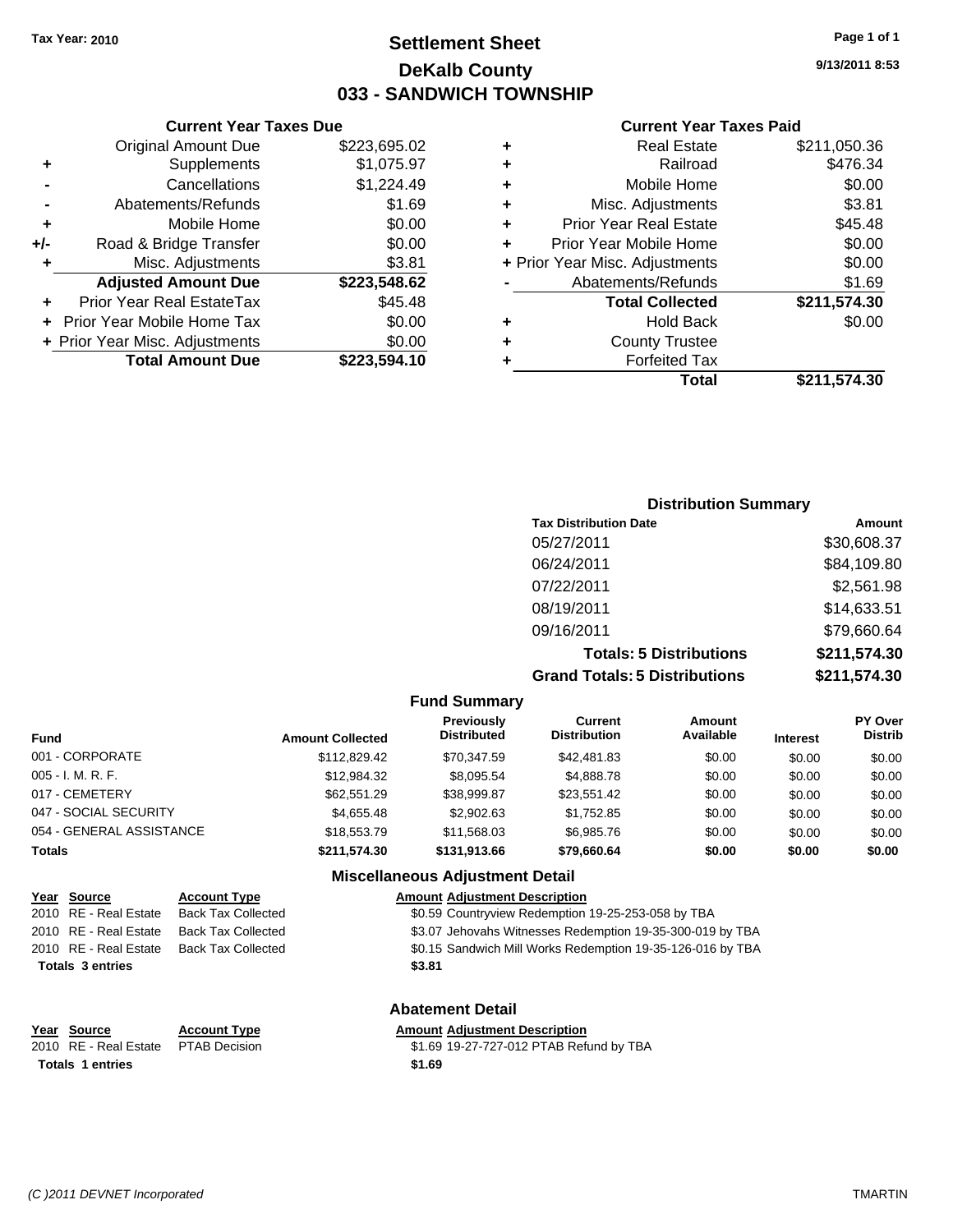## **Settlement Sheet Tax Year: 2010 Page 1 of 1 DeKalb County 034 - SANDWICH LIBRARY DISTRICT**

**9/13/2011 8:53**

#### **Current Year Taxes Paid**

| <b>Forfeited Tax</b>           |              |
|--------------------------------|--------------|
|                                |              |
| <b>County Trustee</b>          |              |
| <b>Hold Back</b>               | \$0.00       |
| <b>Total Collected</b>         | \$300,297.69 |
| Abatements/Refunds             | \$2.41       |
| + Prior Year Misc. Adjustments | \$0.00       |
| Prior Year Mobile Home         | \$0.00       |
| <b>Prior Year Real Estate</b>  | \$65.20      |
| Misc. Adjustments              | \$5.41       |
| Mobile Home                    | \$0.00       |
| Railroad                       | \$676.08     |
| <b>Real Estate</b>             | \$299,553.41 |
|                                |              |

|     | <b>Current Year Taxes Due</b>    |              |
|-----|----------------------------------|--------------|
|     | <b>Original Amount Due</b>       | \$317,500.66 |
| ٠   | Supplements                      | \$1,527.19   |
|     | Cancellations                    | \$1,737.93   |
|     | Abatements/Refunds               | \$2.41       |
| ٠   | Mobile Home                      | \$0.00       |
| +/- | Road & Bridge Transfer           | \$0.00       |
| ٠   | Misc. Adjustments                | \$5.41       |
|     | <b>Adjusted Amount Due</b>       | \$317,292.92 |
|     | <b>Prior Year Real EstateTax</b> | \$65.20      |
|     | Prior Year Mobile Home Tax       | \$0.00       |
|     | + Prior Year Misc. Adjustments   | \$0.00       |
|     | <b>Total Amount Due</b>          | \$317,358.12 |

| <b>Distribution Summary</b>          |              |
|--------------------------------------|--------------|
| <b>Tax Distribution Date</b>         | Amount       |
| 05/27/2011                           | \$43,444.61  |
| 06/24/2011                           | \$119,381.09 |
| 07/22/2011                           | \$3,636.28   |
| 08/19/2011                           | \$20,769.92  |
| 09/16/2011                           | \$113,065.79 |
| <b>Totals: 5 Distributions</b>       | \$300,297.69 |
| <b>Grand Totals: 5 Distributions</b> | \$300,297.69 |

| <b>Fund Summary</b> |  |
|---------------------|--|
|---------------------|--|

| <b>Amount Collected</b> | Previously<br><b>Distributed</b> | Current<br><b>Distribution</b> | Amount<br>Available | <b>Interest</b> | PY Over<br><b>Distrib</b> |
|-------------------------|----------------------------------|--------------------------------|---------------------|-----------------|---------------------------|
| \$237,526.18            | \$148,094.65                     | \$89,431.53                    | \$0.00              | \$0.00          | \$0.00                    |
| \$28,575.74             | \$17,816.61                      | \$10,759.13                    | \$0.00              | \$0.00          | \$0.00                    |
| \$12,882.76             | \$8,032.24                       | \$4,850.52                     | \$0.00              | \$0.00          | \$0.00                    |
| \$1,557,32              | \$970.97                         | \$586.35                       | \$0.00              | \$0.00          | \$0.00                    |
| \$10,309.53             | \$6,427.87                       | \$3,881.66                     | \$0.00              | \$0.00          | \$0.00                    |
| \$9,446.16              | \$5,889.56                       | \$3.556.60                     | \$0.00              | \$0.00          | \$0.00                    |
| \$300,297.69            | \$187.231.90                     | \$113,065.79                   | \$0.00              | \$0.00          | \$0.00                    |
|                         |                                  |                                |                     |                 |                           |

#### **Miscellaneous Adjustment Detail**

| Year Source             | <b>Account Type</b>       | <b>Amount Adjustment Description</b>                       |
|-------------------------|---------------------------|------------------------------------------------------------|
| 2010 RE - Real Estate   | <b>Back Tax Collected</b> | \$0.84 Countryview Redemption 19-25-253-058 by TBA         |
| 2010 RE - Real Estate   | <b>Back Tax Collected</b> | \$4.36 Jehovahs Witnesses Redemption 19-35-300-019 by TBA  |
| 2010 RE - Real Estate   | <b>Back Tax Collected</b> | \$0.21 Sandwich Mill Works Redemption 19-35-126-016 by TBA |
| <b>Totals 3 entries</b> |                           | \$5.41                                                     |
|                         |                           | <b>Abatement Detail</b>                                    |
| Year Source             | <b>Account Type</b>       | <b>Amount Adjustment Description</b>                       |
| 2010 RE - Real Estate   | <b>PTAB Decision</b>      | \$2.41 19-27-727-012 PTAB Refund by TBA                    |

**Totals \$2.41 1 entries**

*(C )2011 DEVNET Incorporated* TMARTIN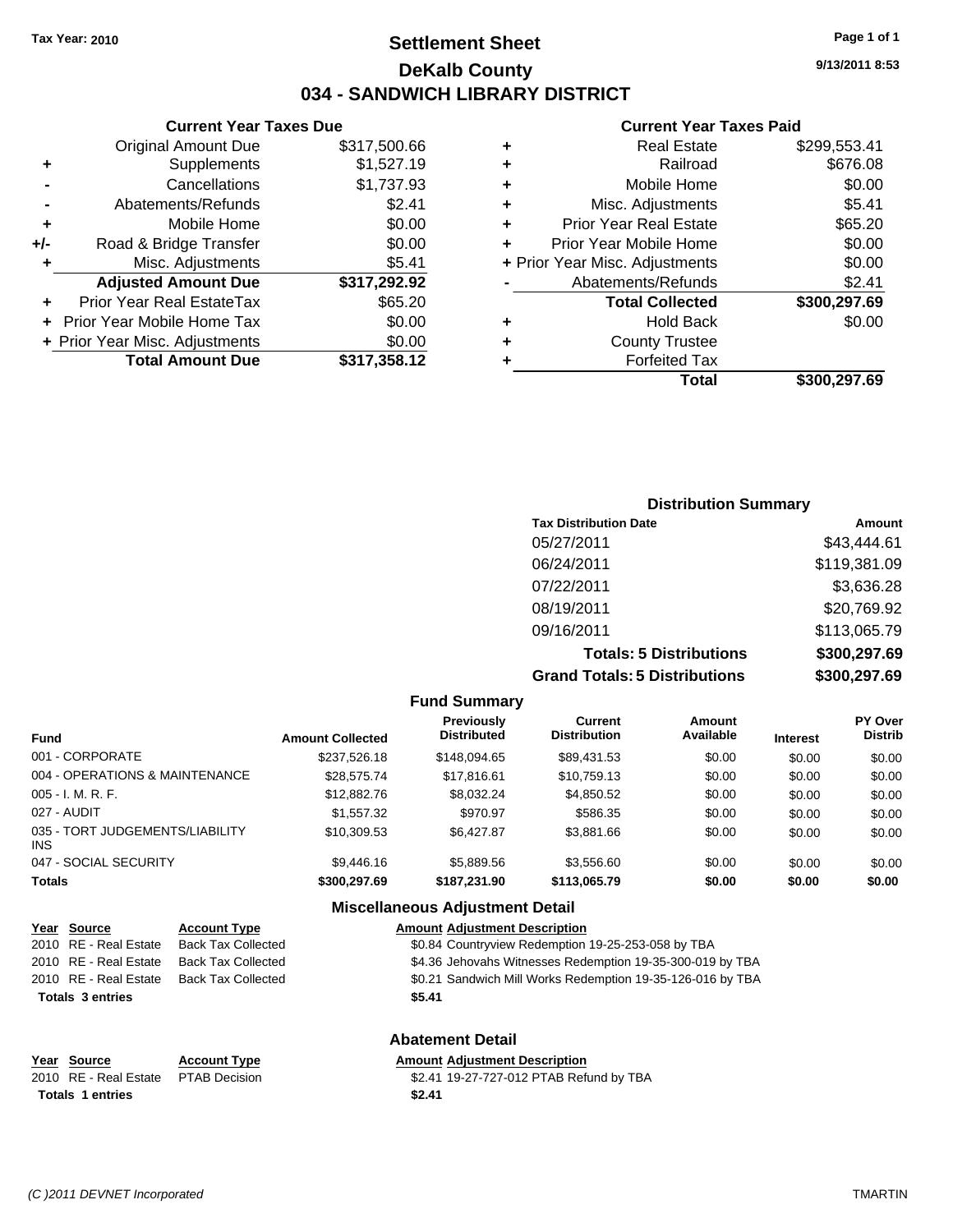**Current Year Taxes Due** Original Amount Due \$215,515.31

**Adjusted Amount Due \$175,292.02**

**Total Amount Due \$175,327.22**

**+** Supplements \$831.73 **-** Cancellations \$947.35 **-** Abatements/Refunds \$1.31 **+** Mobile Home \$0.00 **+/-** Road & Bridge Transfer (\$40,110.03) **+** Misc. Adjustments \$3.67

**+** Prior Year Real EstateTax \$35.20 **+** Prior Year Mobile Home Tax \$0.00 **+ Prior Year Misc. Adjustments**  $$0.00$ 

## **Settlement Sheet Tax Year: 2010 Page 1 of 1 DeKalb County 035 - SANDWICH ROAD & BRIDGE**

**9/13/2011 8:53**

#### **Current Year Taxes Paid**

|   | Total                          | \$163.727.82 |
|---|--------------------------------|--------------|
|   | <b>Forfeited Tax</b>           |              |
| ٠ | <b>County Trustee</b>          |              |
| ٠ | <b>Hold Back</b>               | \$0.00       |
|   | <b>Total Collected</b>         | \$163,727.82 |
|   | Abatements/Refunds             | \$1.31       |
|   | + Prior Year Misc. Adjustments | \$0.00       |
| ÷ | Prior Year Mobile Home         | \$0.00       |
| ٠ | <b>Prior Year Real Estate</b>  | \$35.20      |
| ÷ | Misc. Adjustments              | \$3.67       |
| ٠ | Mobile Home                    | \$0.00       |
| ÷ | Railroad                       | \$404.15     |
| ٠ | <b>Real Estate</b>             | \$163,286.11 |

| <b>Road and Bridge Summary</b> |             |               | <b>Distribution Summary</b>  |             |
|--------------------------------|-------------|---------------|------------------------------|-------------|
| <b>Municipality</b>            | Amt. Due    | Amt. Distrib. | <b>Tax Distribution Date</b> | Amount      |
| CITY OF SANDWICH               | \$42,390.72 | \$40,110.03   | 05/27/2011                   | \$23,681.34 |
| <b>Totals</b>                  | \$42,390.72 | \$40,110.03   | 06/24/2011                   | \$65,092.47 |
|                                |             |               | 07/22/2011                   | \$1,982.12  |
|                                |             |               | 08/19/2011                   | \$11,321.70 |
|                                |             |               | 09/16/2011                   | \$61,650.19 |

**Totals: 5 Distributions \$163,727.82 Grand Totals: 5 Distributions \$163,727.82**

|                              |                         | <b>Fund Summary</b>                     |                                |                     |                 |                           |
|------------------------------|-------------------------|-----------------------------------------|--------------------------------|---------------------|-----------------|---------------------------|
| <b>Fund</b>                  | <b>Amount Collected</b> | <b>Previously</b><br><b>Distributed</b> | Current<br><b>Distribution</b> | Amount<br>Available | <b>Interest</b> | PY Over<br><b>Distrib</b> |
| 007 - ROAD AND BRIDGE        | \$50.255.20             | \$31,329.01                             | \$18,926.19                    | \$0.00              | \$0.00          | \$0.00                    |
| 009 - PERMANENT ROAD         | \$74,130.53             | \$46,219,36                             | \$27.911.17                    | \$0.00              | \$0.00          | \$0.00                    |
| 010 - EQUIPMENT AND BUILDING | \$38,885.10             | \$24.244.32                             | \$14,640.78                    | \$0.00              | \$0.00          | \$0.00                    |
| 047 - SOCIAL SECURITY        | \$456.99                | \$284.94                                | \$172.05                       | \$0.00              | \$0.00          | \$0.00                    |
| Totals                       | \$163,727.82            | \$102.077.63                            | \$61,650.19                    | \$0.00              | \$0.00          | \$0.00                    |
|                              |                         | <b>Miscellaneous Adjustment Detail</b>  |                                |                     |                 |                           |

|               | Year Source             | <b>Account Type</b>       | <b>Amount Adjustment Description</b>                       |
|---------------|-------------------------|---------------------------|------------------------------------------------------------|
|               | 2010 RE - Real Estate   | <b>Back Tax Collected</b> | \$0.57 Countryview Redemption 19-25-253-058 by TBA         |
|               | 2010 RE - Real Estate   | <b>Back Tax Collected</b> | \$2.96 Jehovahs Witnesses Redemption 19-35-300-019 by TBA  |
|               | 2010 RE - Real Estate   | <b>Back Tax Collected</b> | \$0.14 Sandwich Mill Works Redemption 19-35-126-016 by TBA |
|               | <b>Totals 3 entries</b> |                           | \$3.67                                                     |
|               |                         |                           | <b>Abatement Detail</b>                                    |
| $\sim$ $\sim$ |                         |                           | .                                                          |

| ear Source                          | <b>Account Ivpe</b> | Amount |
|-------------------------------------|---------------------|--------|
| 010 RE - Real Estate  PTAB Decision |                     | \$1.63 |
| <b>Totals 1 entries</b>             |                     | \$1.63 |

## **Year Source Account Type Amount Adjustment Description**

2010 RE - Real Estate PTAB Decision S1.63 19-27-727-012 PTAB Refund by TBA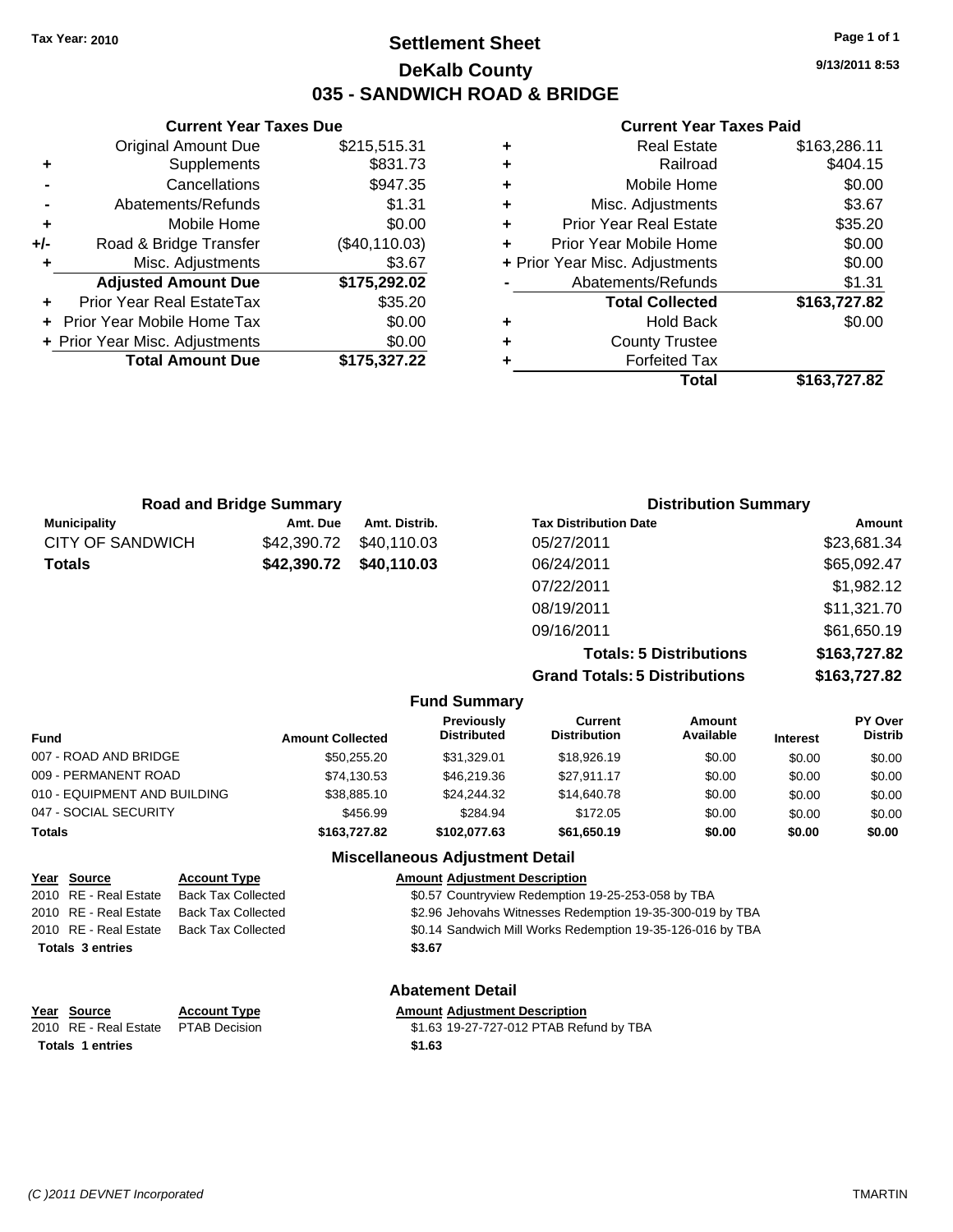## **Settlement Sheet Tax Year: 2010 Page 1 of 1 DeKalb County 036 - SHABBONA TOWNSHIP**

**9/13/2011 8:53**

#### **Current Year Taxes Paid**

| Total                          | \$95.857.24 |
|--------------------------------|-------------|
| <b>Forfeited Tax</b>           |             |
| <b>County Trustee</b>          |             |
| <b>Hold Back</b>               | \$0.00      |
| <b>Total Collected</b>         | \$95,857.24 |
| Abatements/Refunds             | \$0.00      |
| + Prior Year Misc. Adjustments | \$0.00      |
| Prior Year Mobile Home         | \$0.00      |
| <b>Prior Year Real Estate</b>  | \$0.00      |
| Misc. Adjustments              | \$39.65     |
| Mobile Home                    | \$0.00      |
| Railroad                       | \$2,280.22  |
| <b>Real Estate</b>             | \$93,537.37 |
|                                |             |

|                | <b>Total Amount Due</b>           | \$101,186.00 |
|----------------|-----------------------------------|--------------|
|                | + Prior Year Misc. Adjustments    | \$0.00       |
|                | <b>Prior Year Mobile Home Tax</b> | \$0.00       |
|                | Prior Year Real EstateTax         | \$0.00       |
|                | <b>Adjusted Amount Due</b>        | \$101,186.00 |
| ÷              | Misc. Adjustments                 | \$39.65      |
| +/-            | Road & Bridge Transfer            | \$0.00       |
| ÷              | Mobile Home                       | \$0.00       |
| $\blacksquare$ | Abatements/Refunds                | \$0.00       |
|                | Cancellations                     | \$1,085.11   |
| ٠              | Supplements                       | \$1,023.69   |
|                | <b>Original Amount Due</b>        | \$101,207.77 |

**Current Year Taxes Due**

| <b>Distribution Summary</b>          |             |
|--------------------------------------|-------------|
| <b>Tax Distribution Date</b>         | Amount      |
| 05/27/2011                           | \$9,120.31  |
| 06/24/2011                           | \$42,876.90 |
| 07/22/2011                           | \$641.35    |
| 08/19/2011                           | \$3,955.44  |
| 09/16/2011                           | \$39,263.24 |
| <b>Totals: 5 Distributions</b>       | \$95,857.24 |
| <b>Grand Totals: 5 Distributions</b> | \$95,857.24 |

#### **Fund Summary**

| <b>Fund</b>              | <b>Amount Collected</b> | <b>Previously</b><br><b>Distributed</b> | Current<br><b>Distribution</b> | Amount<br>Available | <b>Interest</b> | PY Over<br><b>Distrib</b> |
|--------------------------|-------------------------|-----------------------------------------|--------------------------------|---------------------|-----------------|---------------------------|
| 001 - CORPORATE          | \$59,020.07             | \$34.845.38                             | \$24,174.69                    | \$0.00              | \$0.00          | \$0.00                    |
| 017 - CEMETERY           | \$34,002.29             | \$20.074.91                             | \$13,927.38                    | \$0.00              | \$0.00          | \$0.00                    |
| 054 - GENERAL ASSISTANCE | \$2,834.88              | \$1.673.71                              | \$1.161.17                     | \$0.00              | \$0.00          | \$0.00                    |
| Totals                   | \$95,857.24             | \$56,594.00                             | \$39,263.24                    | \$0.00              | \$0.00          | \$0.00                    |

#### **Miscellaneous Adjustment Detail**

| Year Source             | <b>Account Type</b>                        | <b>Amount Adjustment Description</b>                        |
|-------------------------|--------------------------------------------|-------------------------------------------------------------|
| 2010 RE - Real Estate   | Back Tax Collected                         | \$8.59 Dobson Redemption 13-15-402-010 by TBA               |
|                         | 2010 RE - Real Estate Paymt In Lieu of Tax | \$31.06 Sequoya Apartments-Housing Authority Payment by TBA |
| <b>Totals 2 entries</b> |                                            | \$39.65                                                     |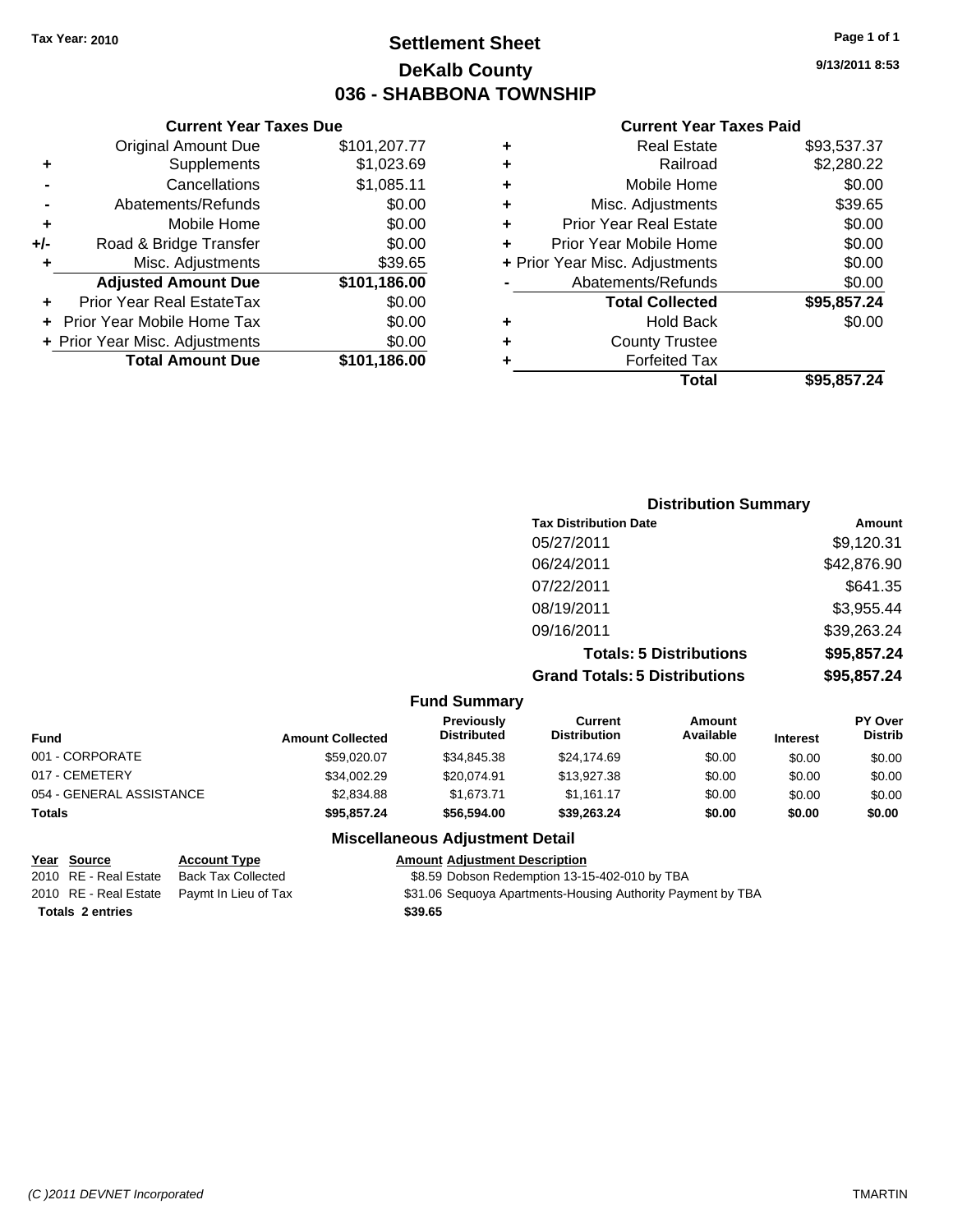**Current Year Taxes Due** Original Amount Due \$154,627.38

**Adjusted Amount Due \$141,564.17**

**Total Amount Due \$141,564.17**

**+** Supplements \$1,417.75 **-** Cancellations \$1,508.59 **-** Abatements/Refunds \$0.00 **+** Mobile Home \$0.00 **+/-** Road & Bridge Transfer (\$13,032.95) **+** Misc. Adjustments \$60.58

**+** Prior Year Real EstateTax \$0.00 **+** Prior Year Mobile Home Tax \$0.00 **+ Prior Year Misc. Adjustments**  $$0.00$ 

## **Settlement Sheet Tax Year: 2010 Page 1 of 1 DeKalb County 037 - SHABBONA ROAD & BRIDGE**

**9/13/2011 8:53**

#### **Current Year Taxes Paid**

| ٠ | <b>Real Estate</b>             | \$130,037.13 |
|---|--------------------------------|--------------|
| ٠ | Railroad                       | \$3,322.08   |
| ٠ | Mobile Home                    | \$0.00       |
| ٠ | Misc. Adjustments              | \$60.58      |
| ÷ | <b>Prior Year Real Estate</b>  | \$0.00       |
| ٠ | Prior Year Mobile Home         | \$0.00       |
|   | + Prior Year Misc. Adjustments | \$0.00       |
|   | Abatements/Refunds             | \$0.00       |
|   | <b>Total Collected</b>         | \$133,419.79 |
| ٠ | <b>Hold Back</b>               | \$0.00       |
| ٠ | <b>County Trustee</b>          |              |
| ٠ | <b>Forfeited Tax</b>           |              |
|   | Total                          | \$133.419.79 |

| <b>Road and Bridge Summary</b> |             |               | <b>Distribution Summary</b>  |             |
|--------------------------------|-------------|---------------|------------------------------|-------------|
| <b>Municipality</b>            | Amt. Due    | Amt. Distrib. | <b>Tax Distribution Date</b> | Amount      |
| <b>VILLAGE OF LEE</b>          | \$1.729.07  | \$1.637.54    | 05/27/2011                   | \$12,679.69 |
| <b>VILLAGE OF SHABBONA</b>     | \$12,036.83 | \$11,395.41   | 06/24/2011                   | \$59,686.63 |
| <b>Totals</b>                  | \$13,765.90 | \$13,032.95   | 07/22/2011                   | \$891.71    |
|                                |             |               | 08/19/2011                   | \$5,499.27  |
|                                |             |               | 09/16/2011                   | \$54,662.49 |

**Totals: 5 Distributions \$133,419.79 Grand Totals: 5 Distributions \$133,419.79**

#### **Fund Summary**

| Fund                         | <b>Amount Collected</b> | <b>Previously</b><br><b>Distributed</b> | Current<br><b>Distribution</b> | Amount<br>Available | <b>Interest</b> | PY Over<br><b>Distrib</b> |
|------------------------------|-------------------------|-----------------------------------------|--------------------------------|---------------------|-----------------|---------------------------|
| 007 - ROAD AND BRIDGE        | \$39.841.77             | \$23,508.85                             | \$16,332.92                    | \$0.00              | \$0.00          | \$0.00                    |
| 008 - BRIDGE CONST W/COUNTY  | \$95.92                 | \$56.63                                 | \$39.29                        | \$0.00              | \$0.00          | \$0.00                    |
| 009 - PERMANENT ROAD         | \$66,097.19             | \$39.023.77                             | \$27.073.42                    | \$0.00              | \$0.00          | \$0.00                    |
| 010 - EQUIPMENT AND BUILDING | \$27,384.91             | \$16,168,05                             | \$11,216.86                    | \$0.00              | \$0.00          | \$0.00                    |
| <b>Totals</b>                | \$133,419.79            | \$78.757.30                             | \$54.662.49                    | \$0.00              | \$0.00          | \$0.00                    |

#### **Miscellaneous Adjustment Detail**

| <u>Year Source</u>      | <b>Account Type</b>                        | <b>Amount Adjustment Description</b>                        |
|-------------------------|--------------------------------------------|-------------------------------------------------------------|
| 2010 RE - Real Estate   | Back Tax Collected                         | \$13.13 Dobson Redemption 13-15-402-010 by TBA              |
|                         | 2010 RE - Real Estate Paymt In Lieu of Tax | \$47.45 Sequoya Apartments-Housing Authority Payment by TBA |
| <b>Totals 2 entries</b> |                                            | \$60.58                                                     |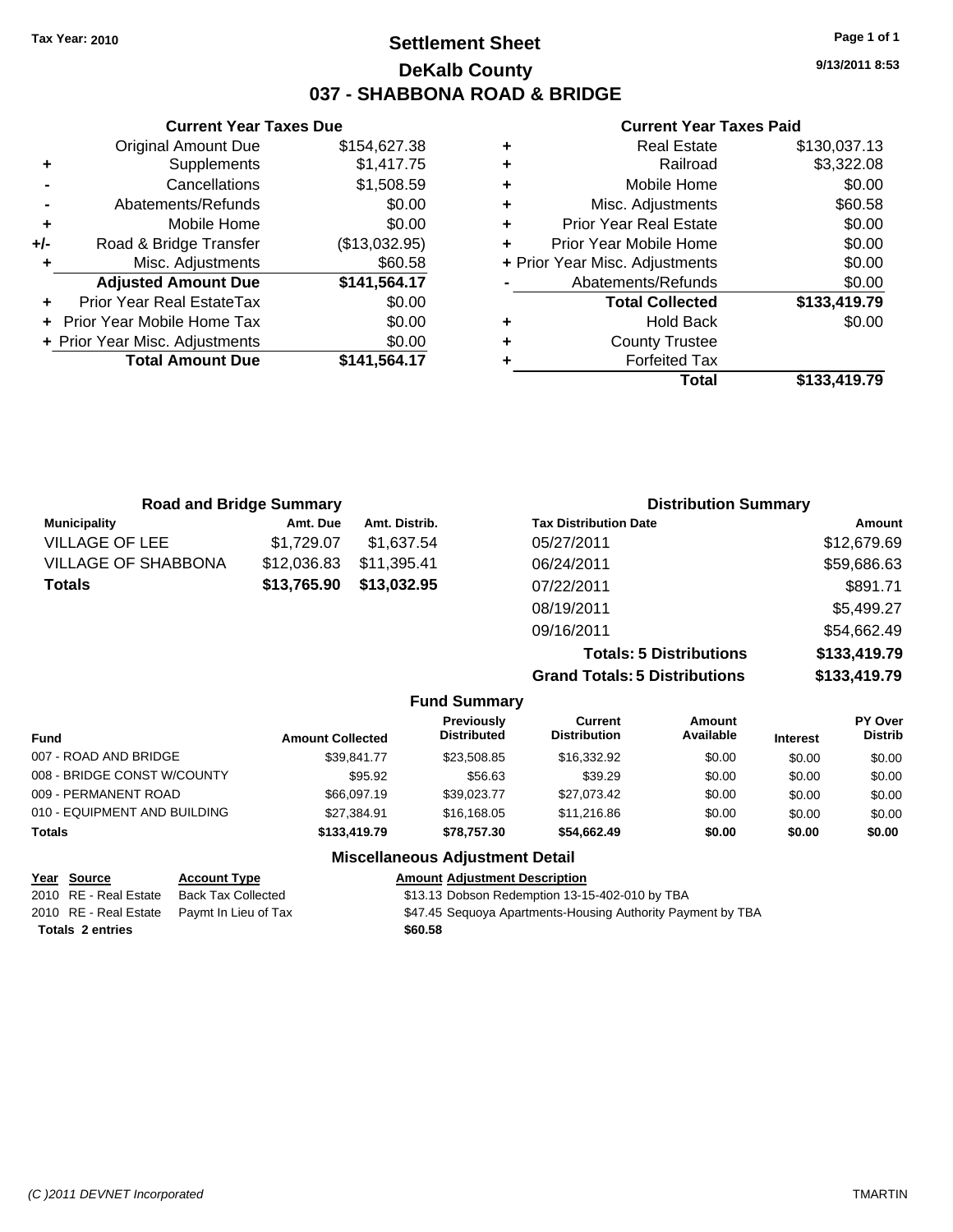## **Settlement Sheet Tax Year: 2010 Page 1 of 1 DeKalb County 038 - SOMONAUK TOWNSHIP**

**9/13/2011 8:53**

#### **Current Year Taxes Paid**

| \$0.00   | ٠ | <b>County Trustee</b>          |             |
|----------|---|--------------------------------|-------------|
| \$0.00   | ٠ | <b>Hold Back</b>               | \$0.00      |
| \$0.00   |   | <b>Total Collected</b>         | \$70,513.10 |
| 23.89    |   | Abatements/Refunds             | \$0.00      |
| \$0.00   |   | + Prior Year Misc. Adjustments | \$0.00      |
| \$0.00   |   | Prior Year Mobile Home         | \$0.00      |
| \$0.00   |   | <b>Prior Year Real Estate</b>  | \$0.00      |
| \$0.00   | ٠ | Misc. Adjustments              | \$0.00      |
| 47.85    | ٠ | Mobile Home                    | \$0.00      |
| $-15.11$ | ٠ | Railroad                       | \$776.14    |
| 56.63    | ٠ | <b>Real Estate</b>             | \$69,736.96 |
|          |   |                                |             |

|     | <b>Current Year Taxes Due</b>  |             |
|-----|--------------------------------|-------------|
|     | <b>Original Amount Due</b>     | \$74,456.63 |
| ٠   | Supplements                    | \$415.11    |
|     | Cancellations                  | \$447.85    |
|     | Abatements/Refunds             | \$0.00      |
| ٠   | Mobile Home                    | \$0.00      |
| +/- | Road & Bridge Transfer         | \$0.00      |
| ٠   | Misc. Adjustments              | \$0.00      |
|     | <b>Adjusted Amount Due</b>     | \$74,423.89 |
|     | Prior Year Real EstateTax      | \$0.00      |
|     | Prior Year Mobile Home Tax     | \$0.00      |
|     | + Prior Year Misc. Adjustments | \$0.00      |
|     | <b>Total Amount Due</b>        | \$74,423.89 |

| <b>Distribution Summary</b>          |             |
|--------------------------------------|-------------|
| <b>Tax Distribution Date</b>         | Amount      |
| 05/27/2011                           | \$11,180.97 |
| 06/24/2011                           | \$28,018.72 |
| 07/22/2011                           | \$841.93    |
| 08/19/2011                           | \$4,098.67  |
| 09/16/2011                           | \$26,372.81 |
| <b>Totals: 5 Distributions</b>       | \$70,513.10 |
| <b>Grand Totals: 5 Distributions</b> | \$70,513.10 |

| <b>Fund Summary</b>      |                         |                                  |                                |                            |                 |                                  |
|--------------------------|-------------------------|----------------------------------|--------------------------------|----------------------------|-----------------|----------------------------------|
| <b>Fund</b>              | <b>Amount Collected</b> | Previously<br><b>Distributed</b> | Current<br><b>Distribution</b> | <b>Amount</b><br>Available | <b>Interest</b> | <b>PY Over</b><br><b>Distrib</b> |
| 001 - CORPORATE          | \$70,289.10             | \$44,000.07                      | \$26,289.03                    | \$0.00                     | \$0.00          | \$0.00                           |
| 054 - GENERAL ASSISTANCE | \$224.00                | \$140.22                         | \$83.78                        | \$0.00                     | \$0.00          | \$0.00                           |
| <b>Totals</b>            | \$70,513.10             | \$44,140.29                      | \$26,372.81                    | \$0.00                     | \$0.00          | \$0.00                           |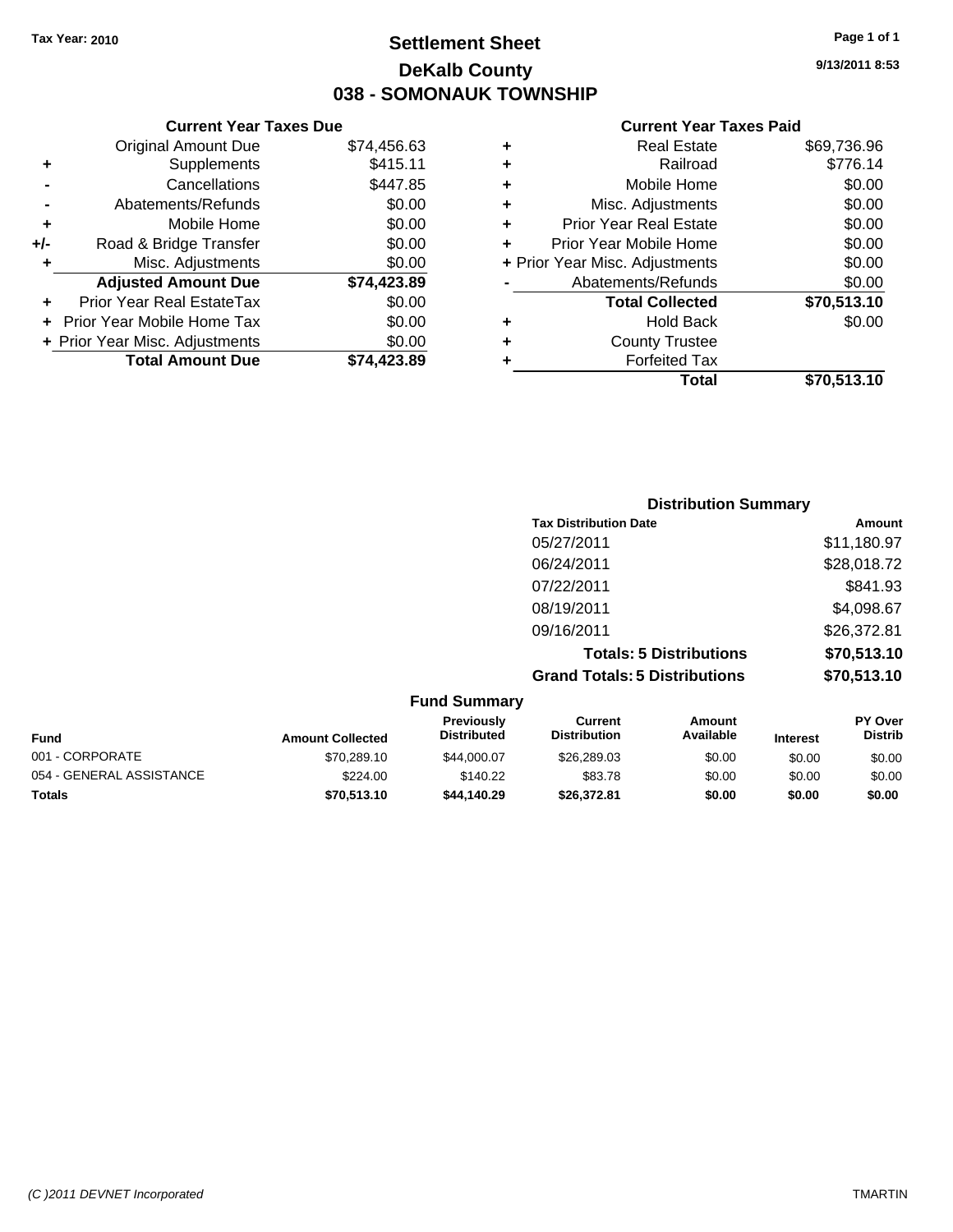**Settlement Sheet Tax Year: 2010 Page 1 of 1 DeKalb County 039 - SOMONAUK ROAD & BRIDGE**

**Current Year Taxes Due** Original Amount Due \$231,201.29 **+** Supplements \$988.19 **-** Cancellations \$1,066.14 **-** Abatements/Refunds \$0.00 **+** Mobile Home \$0.00 **+/-** Road & Bridge Transfer (\$50,801.46) **+** Misc. Adjustments \$0.00 **Adjusted Amount Due \$180,321.88 +** Prior Year Real EstateTax \$0.00 **+** Prior Year Mobile Home Tax \$0.00 **+ Prior Year Misc. Adjustments \$0.00<br>Total Amount Due \$180,321.88 Total Amount Due** 

#### **Current Year Taxes Paid**

|   | Total                          | \$168,154.57 |
|---|--------------------------------|--------------|
| ٠ | <b>Forfeited Tax</b>           |              |
| ٠ | <b>County Trustee</b>          |              |
| ٠ | Hold Back                      | \$0.00       |
|   | <b>Total Collected</b>         | \$168,154.57 |
|   | Abatements/Refunds             | \$0.00       |
|   | + Prior Year Misc. Adjustments | \$0.00       |
| ÷ | Prior Year Mobile Home         | \$0.00       |
| ٠ | <b>Prior Year Real Estate</b>  | \$0.00       |
| ٠ | Misc. Adjustments              | \$0.00       |
| ٠ | Mobile Home                    | \$0.00       |
| ٠ | Railroad                       | \$2,144.53   |
|   | <b>Real Estate</b>             | \$166,010.04 |

| <b>Road and Bridge Summary</b> |             |               | <b>Distribution Summary</b>  |             |
|--------------------------------|-------------|---------------|------------------------------|-------------|
| <b>Municipality</b>            | Amt. Due    | Amt. Distrib. | <b>Tax Distribution Date</b> | Amount      |
| CITY OF SANDWICH               | \$1.041.58  | \$986.25      | 05/27/2011                   | \$26,616.54 |
| <b>VILLAGE OF SOMONAUK</b>     | \$52,593.90 | \$49.815.21   | 06/24/2011                   | \$66,847.66 |
| <b>Totals</b>                  | \$53,635.48 | \$50,801.46   | 07/22/2011                   | \$2,004.18  |
|                                |             |               | 08/19/2011                   | \$9,757.08  |
|                                |             |               | ---------                    | .           |

09/16/2011 \$62,929.11 **Totals: 5 Distributions \$168,154.57 Grand Totals: 5 Distributions \$168,154.57**

| <b>Fund Summary</b>          |                         |                                  |                                |                     |                 |                                  |
|------------------------------|-------------------------|----------------------------------|--------------------------------|---------------------|-----------------|----------------------------------|
| <b>Fund</b>                  | <b>Amount Collected</b> | Previously<br><b>Distributed</b> | Current<br><b>Distribution</b> | Amount<br>Available | <b>Interest</b> | <b>PY Over</b><br><b>Distrib</b> |
| 007 - ROAD AND BRIDGE        | \$96,759.81             | \$60,533.14                      | \$36,226.67                    | \$0.00              | \$0.00          | \$0.00                           |
| 008 - BRIDGE CONST W/COUNTY  | \$38.96                 | \$24.39                          | \$14.57                        | \$0.00              | \$0.00          | \$0.00                           |
| 009 - PERMANENT ROAD         | \$56,240.16             | \$35,205.71                      | \$21.034.45                    | \$0.00              | \$0.00          | \$0.00                           |
| 010 - EQUIPMENT AND BUILDING | \$15,115.64             | \$9.462.22                       | \$5,653.42                     | \$0.00              | \$0.00          | \$0.00                           |
| <b>Totals</b>                | \$168,154,57            | \$105,225,46                     | \$62.929.11                    | \$0.00              | \$0.00          | \$0.00                           |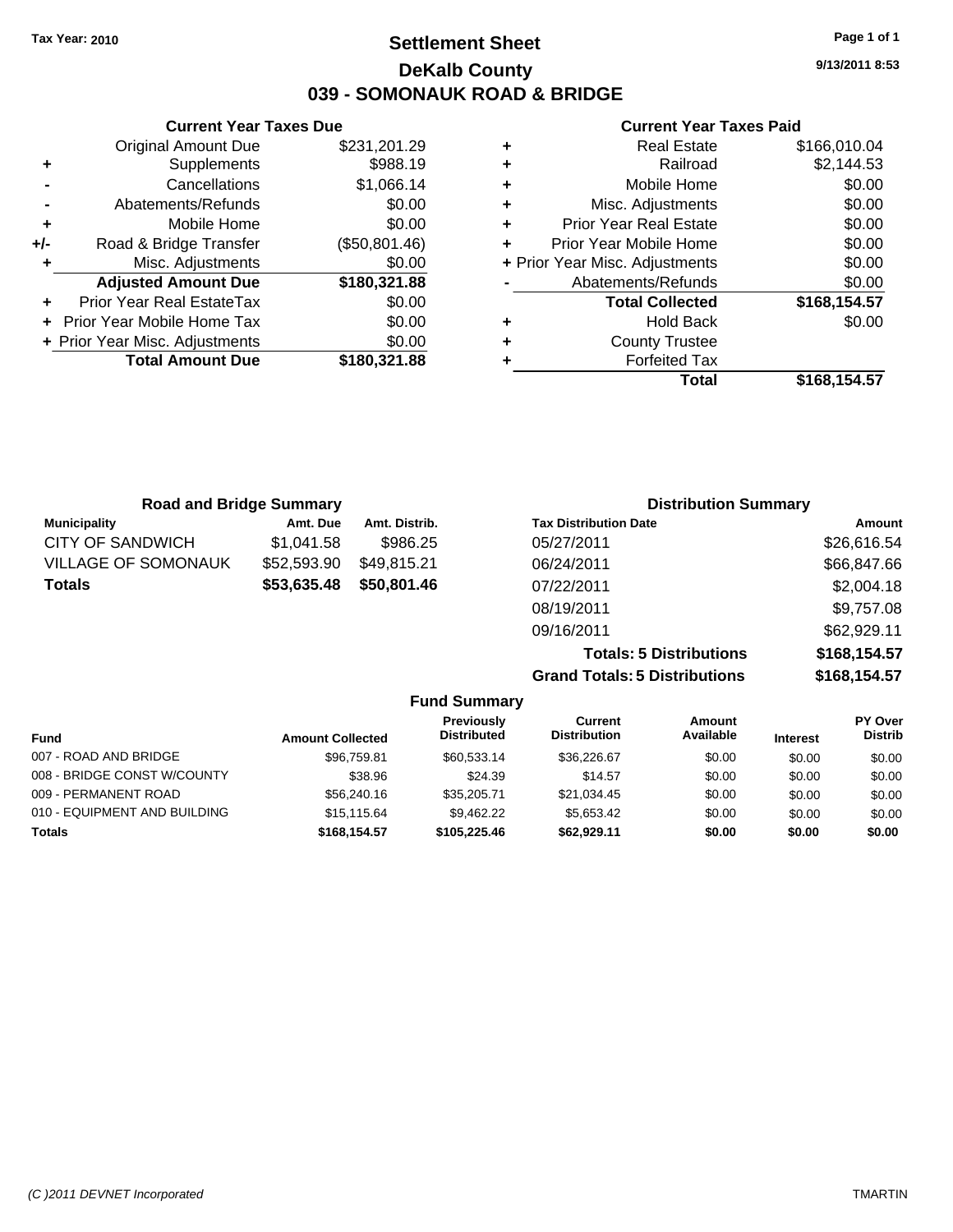**Current Year Taxes Due** Original Amount Due \$76,243.48

**Adjusted Amount Due \$76,113.22**

**Total Amount Due \$76,113.22**

**+** Supplements \$239.88 **-** Cancellations \$370.14 **-** Abatements/Refunds \$0.00 **+** Mobile Home \$0.00 **+/-** Road & Bridge Transfer \$0.00 **+** Misc. Adjustments \$0.00

**+** Prior Year Real EstateTax \$0.00 **+** Prior Year Mobile Home Tax \$0.00 **+ Prior Year Misc. Adjustments**  $$0.00$ 

## **Settlement Sheet Tax Year: 2010 Page 1 of 1 DeKalb County 040 - SOUTH GROVE TOWNSHIP**

**9/13/2011 8:53**

#### **Current Year Taxes Paid**

| ٠ | <b>Real Estate</b>             | \$72,616.83 |
|---|--------------------------------|-------------|
| ٠ | Railroad                       | \$0.00      |
| ٠ | Mobile Home                    | \$0.00      |
| ٠ | Misc. Adjustments              | \$0.00      |
| ٠ | <b>Prior Year Real Estate</b>  | \$0.00      |
| ÷ | Prior Year Mobile Home         | \$0.00      |
|   | + Prior Year Misc. Adjustments | \$0.00      |
|   | Abatements/Refunds             | \$0.00      |
|   | <b>Total Collected</b>         | \$72,616.83 |
| ٠ | <b>Hold Back</b>               | \$0.00      |
|   | <b>County Trustee</b>          |             |
|   | <b>Forfeited Tax</b>           |             |
|   | Total                          | \$72.616.83 |

## **Distribution Summary Tax Distribution Date Amount** 05/27/2011 \$6,076.82 06/24/2011 \$32,994.68 07/22/2011 \$924.51 08/19/2011 \$2,085.63 09/16/2011 \$30,535.19 **Totals: 5 Distributions \$72,616.83 Grand Totals: 5 Distributions \$72,616.83**

| <b>Fund Summary</b>                           |                         |                                         |                                |                     |                 |                                  |
|-----------------------------------------------|-------------------------|-----------------------------------------|--------------------------------|---------------------|-----------------|----------------------------------|
| <b>Fund</b>                                   | <b>Amount Collected</b> | <b>Previously</b><br><b>Distributed</b> | Current<br><b>Distribution</b> | Amount<br>Available | <b>Interest</b> | <b>PY Over</b><br><b>Distrib</b> |
| 001 - CORPORATE                               | \$43,810.62             | \$25,388,38                             | \$18,422.24                    | \$0.00              | \$0.00          | \$0.00                           |
| 027 - AUDIT                                   | \$477.67                | \$276.81                                | \$200.86                       | \$0.00              | \$0.00          | \$0.00                           |
| 034 - GENERAL ASSISTANCE                      | \$16,897.78             | \$9,792.30                              | \$7,105.48                     | \$0.00              | \$0.00          | \$0.00                           |
| 035 - TORT JUDGEMENTS/LIABILITY<br><b>INS</b> | \$6,192.19              | \$3,588.39                              | \$2,603.80                     | \$0.00              | \$0.00          | \$0.00                           |
| 047 - SOCIAL SECURITY                         | \$5.238.57              | \$3,035.76                              | \$2,202.81                     | \$0.00              | \$0.00          | \$0.00                           |
| <b>Totals</b>                                 | \$72,616.83             | \$42,081.64                             | \$30,535.19                    | \$0.00              | \$0.00          | \$0.00                           |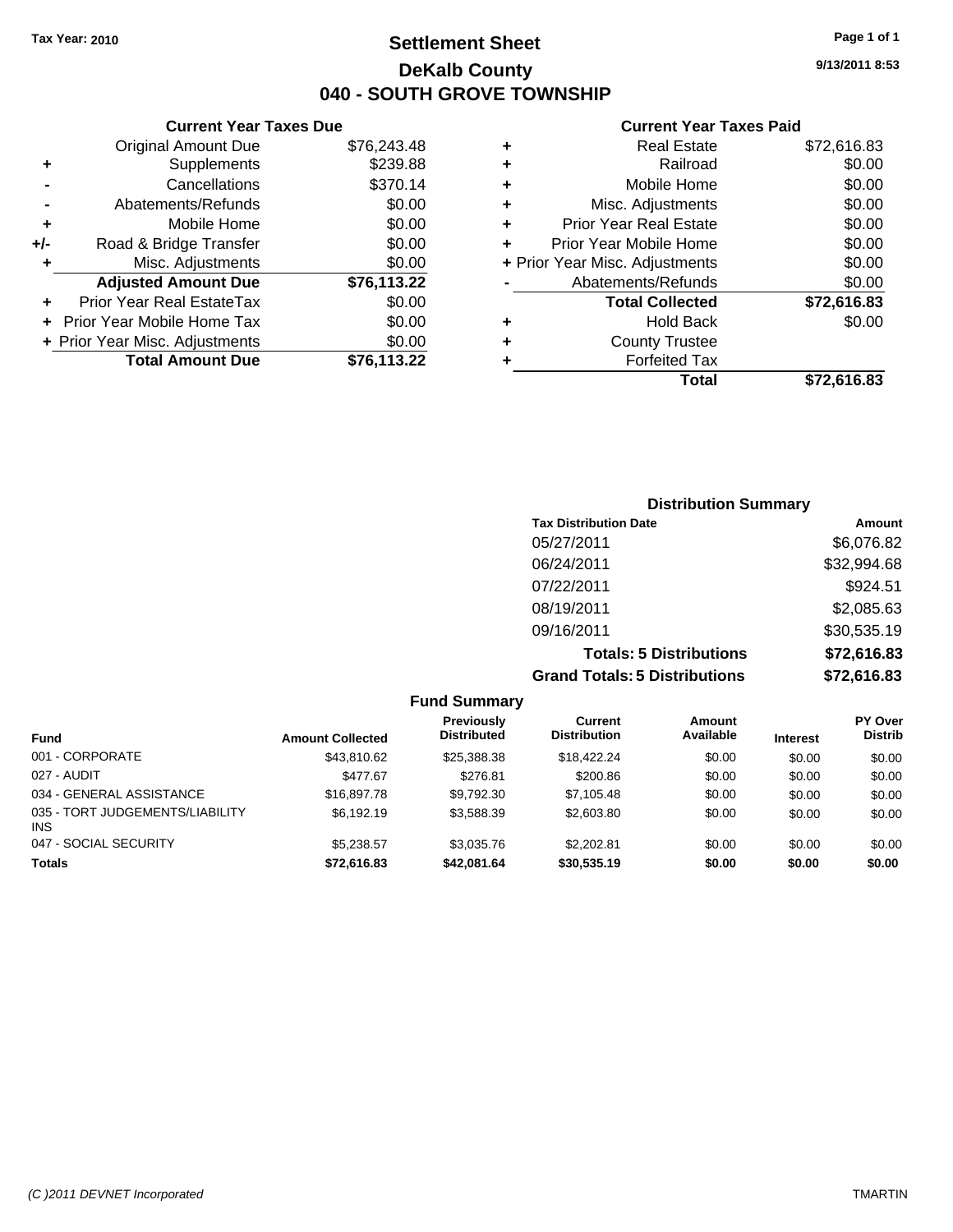## **Settlement Sheet Tax Year: 2010 Page 1 of 1 DeKalb County 041 - SOUTH GROVE ROAD & BRIDGE**

#### **Current Year Taxes Due**

|     | <b>Original Amount Due</b>     | \$107,002.62 |
|-----|--------------------------------|--------------|
| ٠   | Supplements                    | \$336.65     |
|     | Cancellations                  | \$519.46     |
|     | Abatements/Refunds             | \$0.00       |
| ٠   | Mobile Home                    | \$0.00       |
| +/- | Road & Bridge Transfer         | \$0.00       |
| ٠   | Misc. Adjustments              | \$0.00       |
|     |                                |              |
|     | <b>Adjusted Amount Due</b>     | \$106,819.81 |
|     | Prior Year Real EstateTax      | \$0.00       |
|     | Prior Year Mobile Home Tax     | \$0.00       |
|     | + Prior Year Misc. Adjustments | \$0.00       |
|     | <b>Total Amount Due</b>        | \$106,819.81 |

#### **Current Year Taxes Paid**

|   | <b>Real Estate</b>             | \$101,912.94 |
|---|--------------------------------|--------------|
| ٠ | Railroad                       | \$0.00       |
| ٠ | Mobile Home                    | \$0.00       |
| ٠ | Misc. Adjustments              | \$0.00       |
| ٠ | Prior Year Real Estate         | \$0.00       |
|   | Prior Year Mobile Home         | \$0.00       |
|   | + Prior Year Misc. Adjustments | \$0.00       |
|   | Abatements/Refunds             | \$0.00       |
|   | <b>Total Collected</b>         | \$101,912.94 |
| ٠ | <b>Hold Back</b>               | \$0.00       |
| ٠ | <b>County Trustee</b>          |              |
| ٠ | <b>Forfeited Tax</b>           |              |
|   | Total                          | \$101,912.94 |
|   |                                |              |

## **Distribution Summary Tax Distribution Date Amount** 05/27/2011 \$8,528.42 06/24/2011 \$46,305.76 07/22/2011 \$1,297.53 08/19/2011 \$2,927.03 09/16/2011 \$42,854.20 **Totals: 5 Distributions \$101,912.94 Grand Totals: 5 Distributions \$101,912.94**

#### **Fund Summary Fund Interest Amount Collected Distributed PY Over Distrib Amount Available Current Distribution Previously** 007 - ROAD AND BRIDGE 60.00 \$60,956.05 \$35,324.15 \$25,631.90 \$0.00 \$0.00 \$0.00 \$0.00 008 - BRIDGE CONST W/COUNTY  $$7,619.93$   $$4,415.76$   $$3,204.17$   $$0.00$   $$0.00$   $$0.00$ 009 - PERMANENT ROAD \$26,668.88 \$15,454.66 \$11,214.22 \$0.00 \$0.00 \$0.00 010 - EQUIPMENT AND BUILDING \$6,668.08 \$3,864.17 \$2,803.91 \$0.00 \$0.00 \$0.00 **Totals \$101,912.94 \$59,058.74 \$42,854.20 \$0.00 \$0.00 \$0.00**

**9/13/2011 8:53**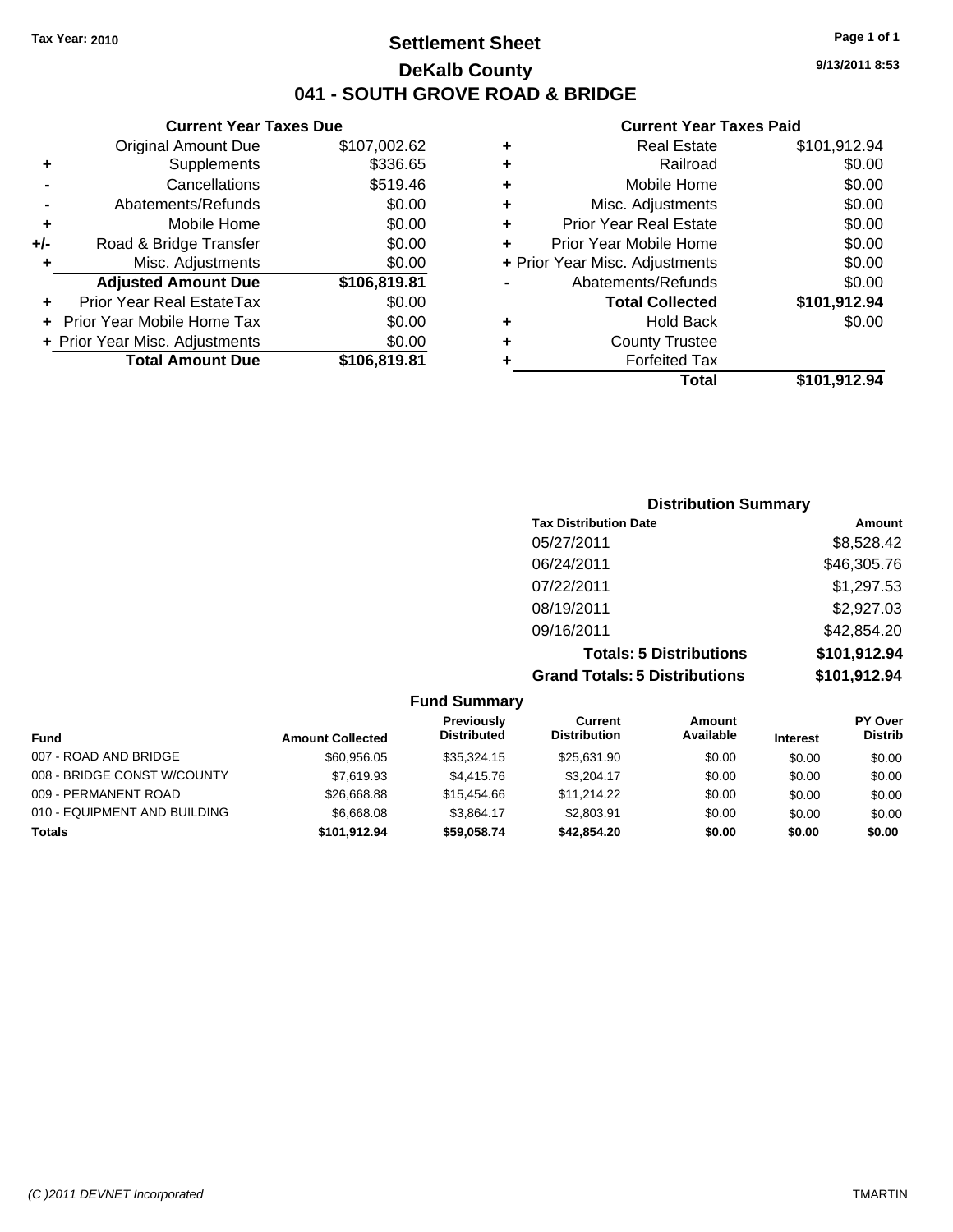## **Settlement Sheet Tax Year: 2010 Page 1 of 1 DeKalb County 042 - SQUAW GROVE TOWNSHIP**

**Current Year Taxes Due**

|     | <b>Original Amount Due</b>       | \$121,010.78 |
|-----|----------------------------------|--------------|
| ٠   | Supplements                      | \$491.57     |
|     | Cancellations                    | \$553.36     |
|     | Abatements/Refunds               | \$0.00       |
| ٠   | Mobile Home                      | \$0.00       |
| +/- | Road & Bridge Transfer           | \$0.00       |
| ٠   | Misc. Adjustments                | \$28.16      |
|     | <b>Adjusted Amount Due</b>       | \$120,977.15 |
|     | <b>Prior Year Real EstateTax</b> | \$0.00       |
|     | Prior Year Mobile Home Tax       | \$0.00       |
|     | + Prior Year Misc. Adjustments   | \$0.00       |
|     | <b>Total Amount Due</b>          | \$120,977.15 |
|     |                                  |              |

#### **Current Year Taxes Paid**

| <b>Real Estate</b>             | \$115,264.85 |
|--------------------------------|--------------|
| Railroad                       | \$919.62     |
| Mobile Home                    | \$0.00       |
| Misc. Adjustments              | \$28.16      |
| <b>Prior Year Real Estate</b>  | \$0.00       |
| Prior Year Mobile Home         | \$0.00       |
| + Prior Year Misc. Adjustments | \$0.00       |
| Abatements/Refunds             | \$0.00       |
| <b>Total Collected</b>         | \$116,212.63 |
| <b>Hold Back</b>               | \$0.00       |
| <b>County Trustee</b>          |              |
| <b>Forfeited Tax</b>           |              |
| Total                          | \$116,212.63 |
|                                |              |

| <b>Distribution Summary</b>          |              |
|--------------------------------------|--------------|
| <b>Tax Distribution Date</b>         | Amount       |
| 05/27/2011                           | \$14,299.28  |
| 06/24/2011                           | \$47,166.21  |
| 07/22/2011                           | \$997.07     |
| 08/19/2011                           | \$6,193.09   |
| 09/16/2011                           | \$47,556.98  |
| <b>Totals: 5 Distributions</b>       | \$116,212.63 |
| <b>Grand Totals: 5 Distributions</b> | \$116,212.63 |

#### **Fund Summary**

| <b>Fund</b>              | <b>Amount Collected</b> | Previously<br><b>Distributed</b> | Current<br><b>Distribution</b> | Amount<br>Available | <b>Interest</b> | <b>PY Over</b><br><b>Distrib</b> |
|--------------------------|-------------------------|----------------------------------|--------------------------------|---------------------|-----------------|----------------------------------|
| 001 - CORPORATE          | \$74,424.22             | \$43.968.05                      | \$30.456.17                    | \$0.00              | \$0.00          | \$0.00                           |
| 017 - CEMETERY           | \$12,683.55             | \$7.493.14                       | \$5,190.41                     | \$0.00              | \$0.00          | \$0.00                           |
| 019 - COMMUNITY BUILDING | \$25,742.49             | \$15,208,05                      | \$10.534.44                    | \$0.00              | \$0.00          | \$0.00                           |
| 054 - GENERAL ASSISTANCE | \$3.362.37              | \$1.986.41                       | \$1,375.96                     | \$0.00              | \$0.00          | \$0.00                           |
| <b>Totals</b>            | \$116,212,63            | \$68,655,65                      | \$47,556.98                    | \$0.00              | \$0.00          | \$0.00                           |

### **Miscellaneous Adjustment Detail**

|                         | Year Source           | <b>Account Type</b>                        | <b>Amount Adjustment Description</b>                            |
|-------------------------|-----------------------|--------------------------------------------|-----------------------------------------------------------------|
|                         | 2010 RE - Real Estate | Back Tax Collected                         | \$6.32 Nielsen Redemption 15-16-151-019 by TBA                  |
|                         |                       | 2010 RE - Real Estate Back Tax Collected   | \$2.62 Popp Redemption 15-15-427-007 by TBA                     |
|                         |                       | 2010 RE - Real Estate Paymt In Lieu of Tax | \$19.22 Sunset View Apartments-Housing Authority Payment by TBA |
| <b>Totals 3 entries</b> |                       |                                            | \$28.16                                                         |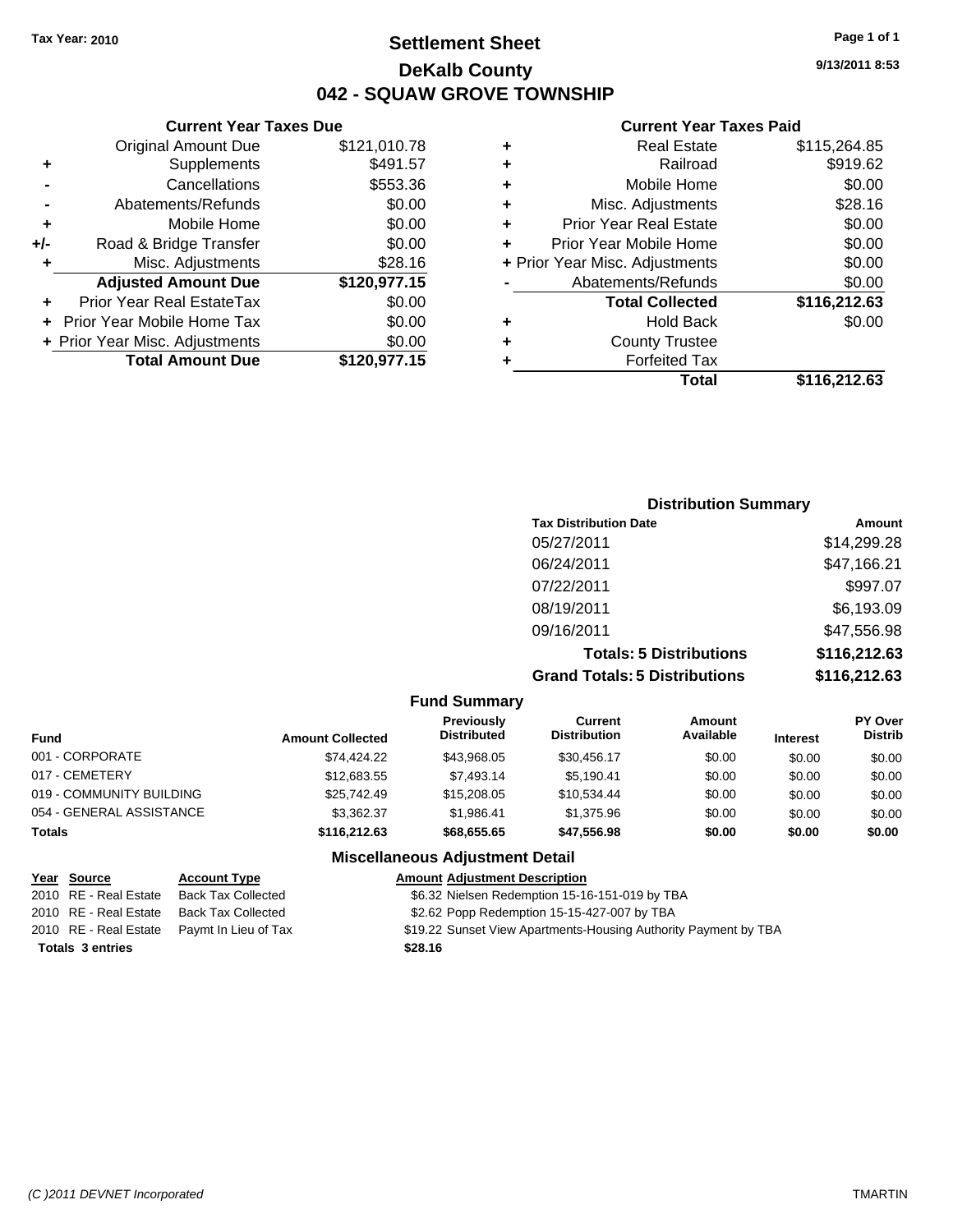## **Settlement Sheet Tax Year: 2010 Page 1 of 1 DeKalb County 043 - HINCKLEY PUBLIC LIBRARY DISTRICT**

**Current Year Taxes Due**

|       | <b>Original Amount Due</b>        | \$160,488.71 |
|-------|-----------------------------------|--------------|
| ٠     | Supplements                       | \$651.93     |
|       | Cancellations                     | \$733.89     |
|       | Abatements/Refunds                | \$0.00       |
| ÷     | Mobile Home                       | \$0.00       |
| $+/-$ | Road & Bridge Transfer            | \$0.00       |
| ٠     | Misc. Adjustments                 | \$37.34      |
|       | <b>Adjusted Amount Due</b>        | \$160,444.09 |
|       | Prior Year Real EstateTax         | \$0.00       |
|       | <b>Prior Year Mobile Home Tax</b> | \$0.00       |
|       | + Prior Year Misc. Adjustments    | \$0.00       |
|       | <b>Total Amount Due</b>           | \$160,444.09 |
|       |                                   |              |

#### **Current Year Taxes Paid**

| ٠ | <b>Real Estate</b>             | \$152,868.27 |
|---|--------------------------------|--------------|
| ٠ | Railroad                       | \$1,219.64   |
| ٠ | Mobile Home                    | \$0.00       |
| ٠ | Misc. Adjustments              | \$37.34      |
| ÷ | <b>Prior Year Real Estate</b>  | \$0.00       |
| ٠ | Prior Year Mobile Home         | \$0.00       |
|   | + Prior Year Misc. Adjustments | \$0.00       |
|   | Abatements/Refunds             | \$0.00       |
|   | <b>Total Collected</b>         | \$154,125.25 |
| ٠ | <b>Hold Back</b>               | \$0.00       |
| ٠ | <b>County Trustee</b>          |              |
| ٠ | <b>Forfeited Tax</b>           |              |
|   | Total                          | \$154,125.25 |
|   |                                |              |

## **Distribution Summary Tax Distribution Date Amount** 05/27/2011 \$18,964.41 06/24/2011 \$62,553.73 07/22/2011 \$1,322.29 08/19/2011 \$8,213.46 09/16/2011 \$63,071.36 **Totals: 5 Distributions \$154,125.25 Grand Totals: 5 Distributions \$154,125.25**

#### **Fund Summary Fund Interest Amount Collected Distributed PY Over Distrib Amount Available Current Distribution Previously** 001 - CORPORATE \$129,830.20 \$76,700.89 \$53,129.31 \$0.00 \$0.00 \$0.00 004 - OPERATIONS & MAINTENANCE \$4,718.08 \$2,787.34 \$1,930.74 \$0.00 \$0.00 \$0.00 005 - I. M. R. F. \$7,551.98 \$4,461.55 \$3,090.43 \$0.00 \$0.00 \$0.00 027 - AUDIT \$30.67 \$18.12 \$12.55 \$0.00 \$0.00 \$0.00 035 - TORT JUDGEMENTS/LIABILITY INS \$6,142.65 \$3,628.95 \$2,513.70 \$0.00 \$0.00 \$0.00 047 - SOCIAL SECURITY \$5,851.67 \$3,457.04 \$2,394.63 \$0.00 \$0.00 \$0.00 **Totals \$154,125.25 \$91,053.89 \$63,071.36 \$0.00 \$0.00 \$0.00 Miscellaneous Adjustment Detail**

| Year Source             | <b>Account Type</b>                        | <b>Amount Adjustment Description</b>                            |
|-------------------------|--------------------------------------------|-----------------------------------------------------------------|
| 2010 RE - Real Estate   | <b>Back Tax Collected</b>                  | \$8.38 Nielsen Redemption 15-16-151-019 by TBA                  |
| 2010 RE - Real Estate   | <b>Back Tax Collected</b>                  | \$3.48 Popp Redemption 15-15-427-007 by TBA                     |
|                         | 2010 RE - Real Estate Paymt In Lieu of Tax | \$25.48 Sunset View Apartments-Housing Authority Payment by TBA |
| <b>Totals 3 entries</b> |                                            | \$37.34                                                         |

**9/13/2011 8:53**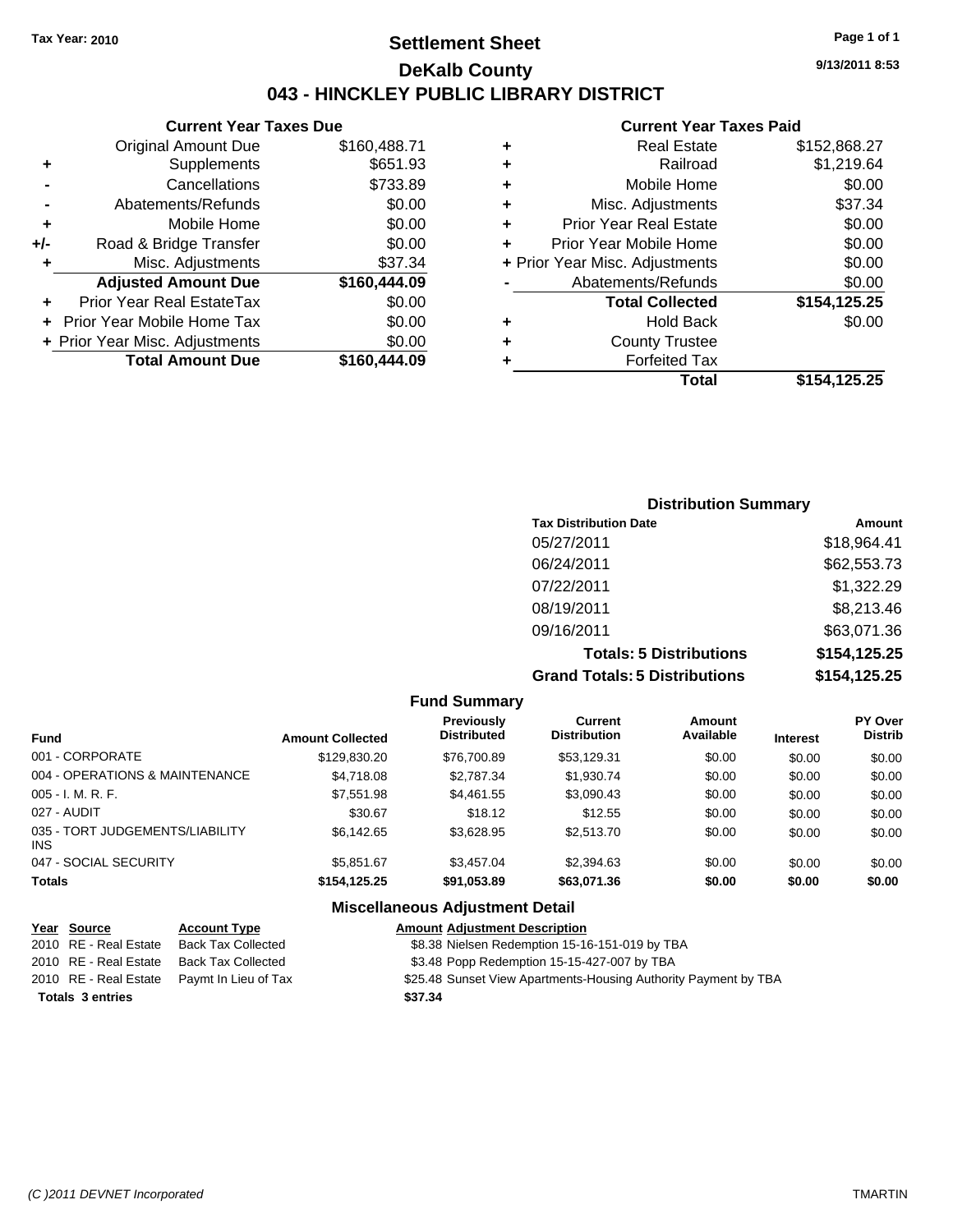**Current Year Taxes Due** Original Amount Due \$307,028.53

**Adjusted Amount Due \$268,853.67**

**Total Amount Due \$268,853.67**

**+** Supplements \$1,075.98 **-** Cancellations \$1,221.69 **-** Abatements/Refunds \$0.00 **+** Mobile Home \$0.00 **+/-** Road & Bridge Transfer (\$38,100.59) **+** Misc. Adjustments \$71.44

**+** Prior Year Real EstateTax \$0.00 **+** Prior Year Mobile Home Tax \$0.00 **+ Prior Year Misc. Adjustments**  $$0.00$ 

## **Settlement Sheet Tax Year: 2010 Page 1 of 1 DeKalb County 044 - SQUAW GROVE ROAD & BRIDGE**

**9/13/2011 8:53**

#### **Current Year Taxes Paid**

|   | Total                          | \$256,754.20 |
|---|--------------------------------|--------------|
|   | <b>Forfeited Tax</b>           |              |
| ٠ | <b>County Trustee</b>          |              |
| ٠ | <b>Hold Back</b>               | \$0.00       |
|   | <b>Total Collected</b>         | \$256,754.20 |
|   | Abatements/Refunds             | \$0.00       |
|   | + Prior Year Misc. Adjustments | \$0.00       |
|   | Prior Year Mobile Home         | \$0.00       |
| ٠ | <b>Prior Year Real Estate</b>  | \$0.00       |
| ٠ | Misc. Adjustments              | \$71.44      |
| ٠ | Mobile Home                    | \$0.00       |
| ٠ | Railroad                       | \$2,215.82   |
| ٠ | <b>Real Estate</b>             | \$254,466.94 |
|   |                                |              |

|                            | <b>Road and Bridge Summary</b> |                         | <b>Distribution Summary</b>  |              |
|----------------------------|--------------------------------|-------------------------|------------------------------|--------------|
| <b>Municipality</b>        | Amt. Due                       | Amt. Distrib.           | <b>Tax Distribution Date</b> | Amount       |
| <b>VILLAGE OF HINCKLEY</b> |                                | \$39,670.26 \$38,100.59 | 05/27/2011                   | \$31,569.28  |
| <b>Totals</b>              |                                | \$39,670.26 \$38,100.59 | 06/24/2011                   | \$104,224.69 |
|                            |                                |                         | 07/22/2011                   | \$2,201.26   |

| <b>Grand Totals: 5 Distributions</b> | \$256,754.20 |
|--------------------------------------|--------------|
| <b>Totals: 5 Distributions</b>       | \$256,754.20 |
| 09/16/2011                           | \$105,086.25 |
| 08/19/2011                           | \$13,672.72  |
| 07/22/2011                           | \$2,201.26   |
|                                      |              |

|  |  |  | <b>Fund Summary</b> |
|--|--|--|---------------------|
|--|--|--|---------------------|

| <b>PY Over</b><br><b>Distrib</b> |
|----------------------------------|
| \$0.00                           |
| \$0.00                           |
| \$0.00                           |
| \$0.00                           |
| \$0.00                           |
| \$0.00                           |
|                                  |

#### **Miscellaneous Adjustment Detail**

| Year Source             | <b>Account Type</b>                        | <b>Amount Adjustment Description</b>                            |
|-------------------------|--------------------------------------------|-----------------------------------------------------------------|
| 2010 RE - Real Estate   | Back Tax Collected                         | \$16.04 Nielsen Redemption 15-16-151-019 by TBA                 |
| 2010 RE - Real Estate   | Back Tax Collected                         | \$6.65 Popp Redemption 15-15-427-007 by TBA                     |
|                         | 2010 RE - Real Estate Paymt In Lieu of Tax | \$48.75 Sunset View Apartments-Housing Authority Payment by TBA |
| <b>Totals 3 entries</b> |                                            | \$71.44                                                         |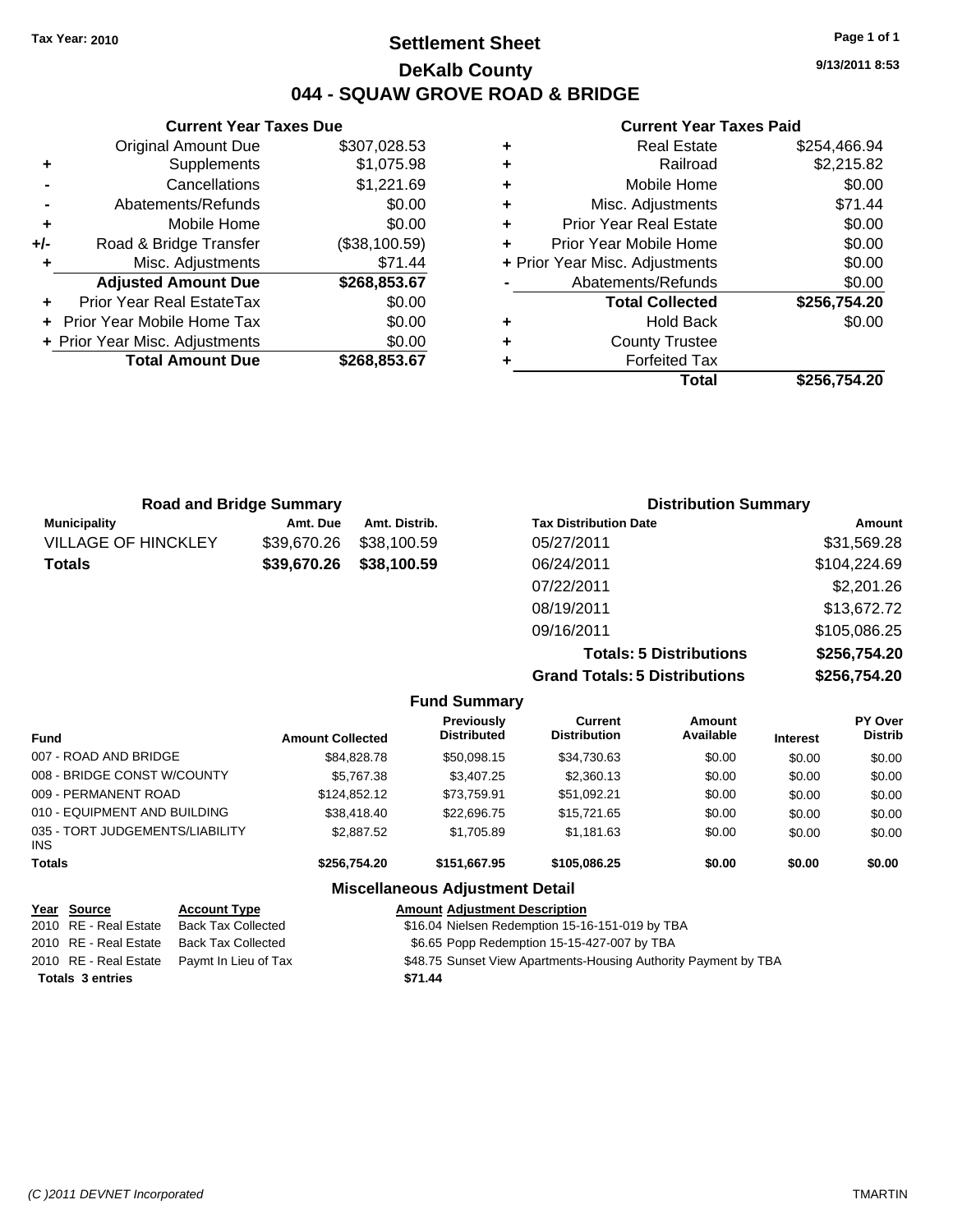## **Settlement Sheet Tax Year: 2010 Page 1 of 1 DeKalb County 045 - SYCAMORE TOWNSHIP**

### **Current Year Taxes Due**

|     | <b>Original Amount Due</b>     | \$356,311.35 |
|-----|--------------------------------|--------------|
| ٠   | Supplements                    | \$1,538.88   |
|     | Cancellations                  | \$1,728.48   |
|     | Abatements/Refunds             | \$1.90       |
| ٠   | Mobile Home                    | \$0.00       |
| +/- | Road & Bridge Transfer         | \$0.00       |
| ٠   | Misc. Adjustments              | \$109.38     |
|     | <b>Adjusted Amount Due</b>     | \$356,229.23 |
|     | Prior Year Real EstateTax      | \$29.97      |
|     | Prior Year Mobile Home Tax     | \$0.00       |
|     | + Prior Year Misc. Adjustments | \$0.00       |
|     | <b>Total Amount Due</b>        | \$356,259.20 |

#### **Current Year Taxes Paid**

|   | <b>Real Estate</b>             | \$339,608.52 |
|---|--------------------------------|--------------|
| ٠ | Railroad                       | \$146.14     |
| ٠ | Mobile Home                    | \$0.00       |
| ٠ | Misc. Adjustments              | \$109.38     |
| ٠ | <b>Prior Year Real Estate</b>  | \$29.97      |
|   | Prior Year Mobile Home         | \$0.00       |
|   | + Prior Year Misc. Adjustments | \$0.00       |
|   | Abatements/Refunds             | \$1.90       |
|   | <b>Total Collected</b>         | \$339,892.11 |
| ٠ | <b>Hold Back</b>               | \$0.00       |
| ٠ | <b>County Trustee</b>          |              |
| ٠ | <b>Forfeited Tax</b>           |              |
|   | Total                          | \$339,892.11 |
|   |                                |              |

| <b>Distribution Summary</b>          |              |
|--------------------------------------|--------------|
| <b>Tax Distribution Date</b>         | Amount       |
| 05/27/2011                           | \$38,448.86  |
| 06/24/2011                           | \$141,407.05 |
| 07/22/2011                           | \$3,120.38   |
| 08/19/2011                           | \$19,507.85  |
| 09/16/2011                           | \$137,407.97 |
| <b>Totals: 5 Distributions</b>       | \$339,892.11 |
| <b>Grand Totals: 5 Distributions</b> | \$339,892.11 |

#### **Fund Summary**

| <b>Amount Collected</b> | <b>Previously</b><br><b>Distributed</b> | Current<br><b>Distribution</b> | Amount<br>Available | <b>Interest</b> | <b>PY Over</b><br><b>Distrib</b> |
|-------------------------|-----------------------------------------|--------------------------------|---------------------|-----------------|----------------------------------|
| \$328,418.04            | \$195,648,68                            | \$132,769.36                   | \$0.00              | \$0.00          | \$0.00                           |
| \$9,550.96              | \$5,689.80                              | \$3,861.16                     | \$0.00              | \$0.00          | \$0.00                           |
| \$1.923.11              | \$1,145.66                              | \$777.45                       | \$0.00              | \$0.00          | \$0.00                           |
| \$339,892.11            | \$202,484.14                            | \$137,407.97                   | \$0.00              | \$0.00          | \$0.00                           |
|                         |                                         |                                |                     |                 |                                  |

#### **Miscellaneous Adjustment Detail**

| Year Source             | <b>Account Type</b>       | <b>Amount Adjustment Description</b>                       |
|-------------------------|---------------------------|------------------------------------------------------------|
| 2010 RE - Real Estate   | <b>Back Tax Collected</b> | \$6.82 Brown's Supermarket Redemption 06-32-282-008 by TBA |
| 2010 RE - Real Estate   | <b>Back Tax Collected</b> | \$1.08 Stogsdill Redemption 06-32-328-005 by TBA           |
| 2010 RE - Real Estate   | Paymt In Lieu of Tax      | \$98.52 Sycamore Units-Housing Authority by TBA            |
| 2010 RE - Real Estate   | <b>Back Tax Collected</b> | \$2.96 Boots Assignment 06-20-377-002 by TBA               |
| <b>Totals 4 entries</b> |                           | \$109.38                                                   |
|                         |                           | <b>Abatement Detail</b>                                    |
| Year Source             | <b>Account Type</b>       | <b>Amount Adjustment Description</b>                       |
| 2010 RE - Real Estate   | <b>PTAB Decision</b>      | \$1.90 06-20-476-008 PTAB Refund by TBA                    |

**Totals 1 entries** \$1.90

**9/13/2011 8:53**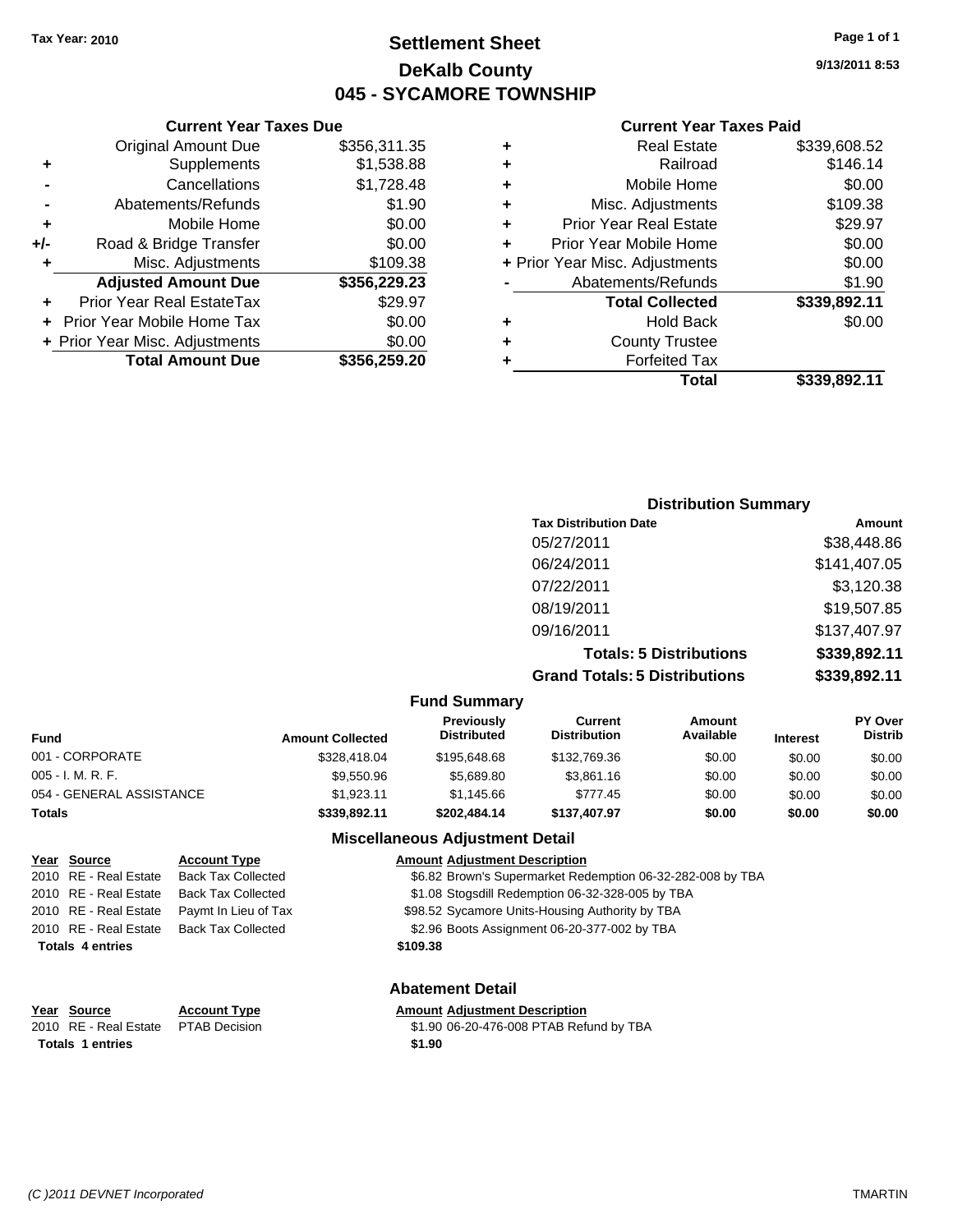**Current Year Taxes Due** Original Amount Due \$740,642.75

**Adjusted Amount Due \$729,769.45**

**Total Amount Due \$729,830.80**

**+** Supplements \$3,146.85 **-** Cancellations \$3,538.35 **-** Abatements/Refunds \$3.88 **+** Mobile Home \$0.00 **+/-** Road & Bridge Transfer (\$10,705.28) **+** Misc. Adjustments \$227.36

**+** Prior Year Real EstateTax \$61.35 **+** Prior Year Mobile Home Tax \$0.00 **+ Prior Year Misc. Adjustments**  $$0.00$ 

## **Settlement Sheet Tax Year: 2010 Page 1 of 1 DeKalb County 046 - SYCAMORE ROAD & BRIDGE**

**9/13/2011 8:53**

#### **Current Year Taxes Paid**

| ٠ | <b>Real Estate</b>             | \$695,219.46 |
|---|--------------------------------|--------------|
| ٠ | Railroad                       | \$303.78     |
| ٠ | Mobile Home                    | \$0.00       |
| ٠ | Misc. Adjustments              | \$227.36     |
| ÷ | <b>Prior Year Real Estate</b>  | \$61.35      |
| ÷ | Prior Year Mobile Home         | \$0.00       |
|   | + Prior Year Misc. Adjustments | \$0.00       |
|   | Abatements/Refunds             | \$3.88       |
|   | <b>Total Collected</b>         | \$695,808.07 |
| ٠ | Hold Back                      | \$0.00       |
| ÷ | <b>County Trustee</b>          |              |
| ٠ | <b>Forfeited Tax</b>           |              |
|   | Total                          | \$695,808.07 |

| <b>Road and Bridge Summary</b> |             |               | <b>Distribution Summary</b>  |              |
|--------------------------------|-------------|---------------|------------------------------|--------------|
| <b>Municipality</b>            | Amt. Due    | Amt. Distrib. | <b>Tax Distribution Date</b> | Amount       |
| CITY OF SYCAMORE               | \$11,221.00 | \$10,705.28   | 05/27/2011                   | \$78,708.85  |
| <b>Totals</b>                  | \$11,221.00 | \$10,705.28   | 06/24/2011                   | \$289,480.60 |
|                                |             |               | 07/22/2011                   | \$6,387.92   |
|                                |             |               | 08/19/2011                   | \$39,935.77  |

**Totals: 5 Distributions \$695,808.07 Grand Totals: 5 Distributions \$695,808.07**

09/16/2011 \$281,294.93

06-32-282-008 by TBA

|                                        |                         | <b>Fund Summary</b>              |                                       |                     |                 |                           |
|----------------------------------------|-------------------------|----------------------------------|---------------------------------------|---------------------|-----------------|---------------------------|
| <b>Fund</b>                            | <b>Amount Collected</b> | Previously<br><b>Distributed</b> | <b>Current</b><br><b>Distribution</b> | Amount<br>Available | <b>Interest</b> | PY Over<br><b>Distrib</b> |
| $005 - I. M. R. F.$                    | \$9.550.65              | \$5,689.60                       | \$3.861.05                            | \$0.00              | \$0.00          | \$0.00                    |
| 007 - ROAD AND BRIDGE                  | \$17.915.58             | \$10.672.41                      | \$7.243.17                            | \$0.00              | \$0.00          | \$0.00                    |
| 008 - BRIDGE CONST W/COUNTY            | \$4,775.32              | \$2,844.79                       | \$1.930.53                            | \$0.00              | \$0.00          | \$0.00                    |
| 009 - PERMANENT ROAD                   | \$491.296.67            | \$292,680,06                     | \$198,616,61                          | \$0.00              | \$0.00          | \$0.00                    |
| 010 - EQUIPMENT AND BUILDING           | \$135,027.42            | \$80.439.85                      | \$54,587.57                           | \$0.00              | \$0.00          | \$0.00                    |
| 035 - TORT JUDGEMENTS/LIABILITY<br>INS | \$23.877.32             | \$14.224.43                      | \$9.652.89                            | \$0.00              | \$0.00          | \$0.00                    |
| 047 - SOCIAL SECURITY                  | \$13,365.11             | \$7,962.00                       | \$5.403.11                            | \$0.00              | \$0.00          | \$0.00                    |
| <b>Totals</b>                          | \$695,808.07            | \$414,513.14                     | \$281,294.93                          | \$0.00              | \$0.00          | \$0.00                    |
|                                        |                         |                                  |                                       |                     |                 |                           |

#### **Miscellaneous Adjustment Detail**

| Year Source             | <b>Account Type</b>       | <b>Amount Adjustment Description</b>             |
|-------------------------|---------------------------|--------------------------------------------------|
| 2010 RE - Real Estate   | <b>Back Tax Collected</b> | \$14.18 Brown's Supermarket Redemption 06-32-282 |
| 2010 RE - Real Estate   | <b>Back Tax Collected</b> | \$2.25 Stogsdill Redemption 06-32-328-005 by TBA |
| 2010 RE - Real Estate   | Paymt In Lieu of Tax      | \$204.79 Sycamore Units-Housing Authority by TBA |
| 2010 RE - Real Estate   | <b>Back Tax Collected</b> | \$6.14 Boots Assignment 06-20-377-002 by TBA     |
| <b>Totals 4 entries</b> |                           | \$227.36                                         |
|                         |                           |                                                  |
|                         |                           |                                                  |

#### **Abatement Detail**

#### **Year Source Account Type Amount Adjustment Description**

2010 RE - Real Estate \$3.94 06-20-476-008 PTAB Refund by TBA PTAB Decision **Totals \$3.94 1 entries**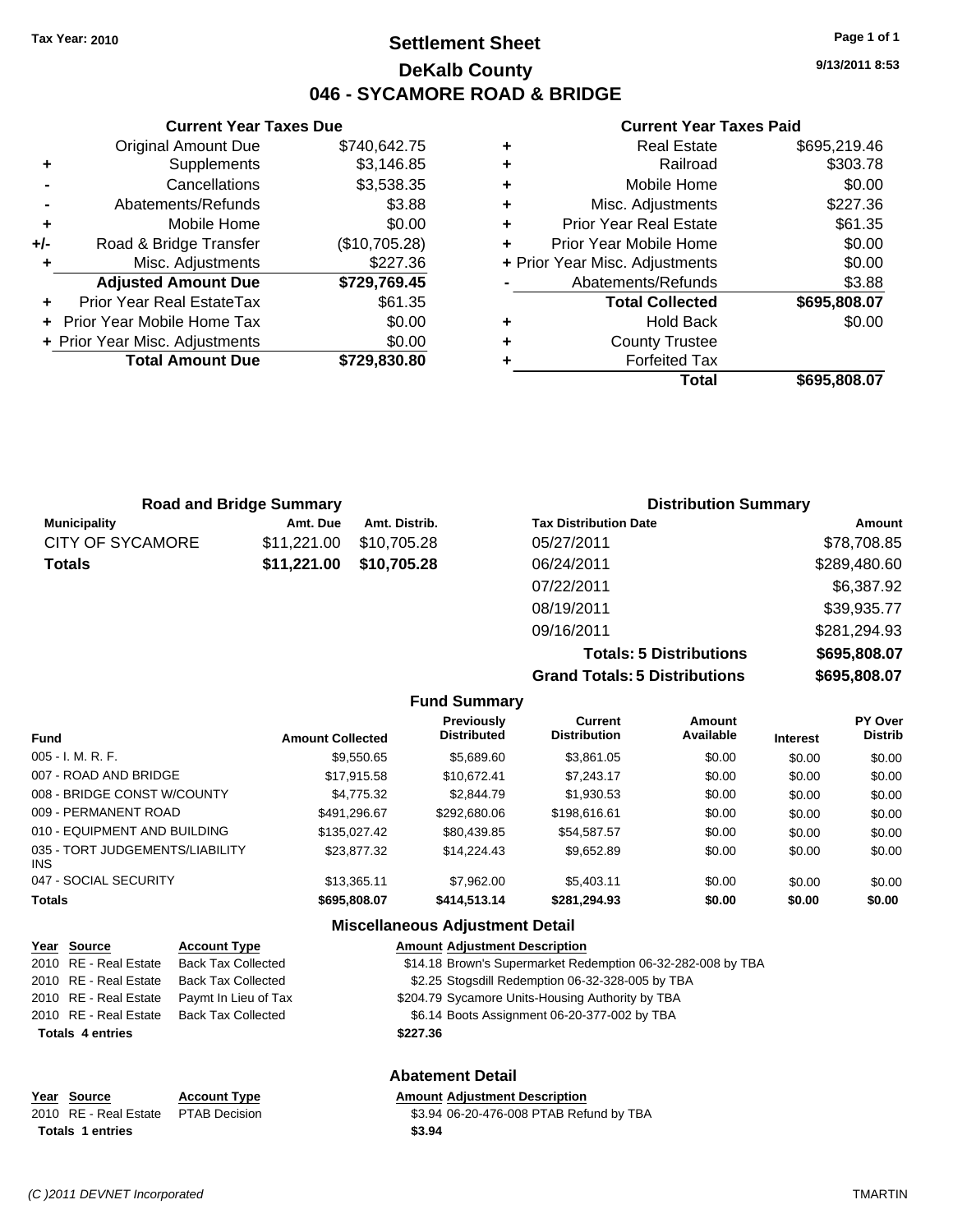## **Settlement Sheet Tax Year: 2010 Page 1 of 1 DeKalb County 047 - VICTOR TOWNSHIP**

**9/13/2011 8:53**

### **Current Year Taxes Paid**

|   | <b>Forfeited Tax</b><br>Total  | \$46.494.33 |
|---|--------------------------------|-------------|
| ٠ | <b>County Trustee</b>          |             |
| ٠ | <b>Hold Back</b>               | \$0.00      |
|   | <b>Total Collected</b>         | \$46,494.33 |
|   | Abatements/Refunds             | \$0.00      |
|   | + Prior Year Misc. Adjustments | \$0.00      |
| ÷ | Prior Year Mobile Home         | \$0.00      |
| ٠ | <b>Prior Year Real Estate</b>  | \$0.00      |
| ٠ | Misc. Adjustments              | \$0.00      |
| ٠ | Mobile Home                    | \$0.00      |
| ٠ | Railroad                       | \$26.14     |
|   | <b>Real Estate</b>             | \$46,468.19 |

|     | <b>Current Year Taxes Due</b>     |             |
|-----|-----------------------------------|-------------|
|     | <b>Original Amount Due</b>        | \$47,334.94 |
| ٠   | Supplements                       | \$194.69    |
|     | Cancellations                     | \$200.76    |
|     | Abatements/Refunds                | \$0.00      |
| ٠   | Mobile Home                       | \$0.00      |
| +/- | Road & Bridge Transfer            | \$0.00      |
| ٠   | Misc. Adjustments                 | \$0.00      |
|     | <b>Adjusted Amount Due</b>        | \$47,328.87 |
|     | Prior Year Real EstateTax         | \$0.00      |
|     | <b>Prior Year Mobile Home Tax</b> | \$0.00      |
|     | + Prior Year Misc. Adjustments    | \$0.00      |
|     | <b>Total Amount Due</b>           | \$47,328.87 |

| <b>Distribution Summary</b>          |             |
|--------------------------------------|-------------|
| <b>Tax Distribution Date</b>         | Amount      |
| 05/27/2011                           | \$7,432.84  |
| 06/24/2011                           | \$19,747.94 |
| 07/22/2011                           | \$404.46    |
| 08/19/2011                           | \$1,151.61  |
| 09/16/2011                           | \$17,757.48 |
| <b>Totals: 5 Distributions</b>       | \$46,494.33 |
| <b>Grand Totals: 5 Distributions</b> | \$46,494.33 |

|                                               |                         | <b>Fund Summary</b>              |                                |                     |                 |                                  |
|-----------------------------------------------|-------------------------|----------------------------------|--------------------------------|---------------------|-----------------|----------------------------------|
| <b>Fund</b>                                   | <b>Amount Collected</b> | Previously<br><b>Distributed</b> | Current<br><b>Distribution</b> | Amount<br>Available | <b>Interest</b> | <b>PY Over</b><br><b>Distrib</b> |
| 001 - CORPORATE                               | \$43.595.41             | \$26,945.11                      | \$16,650.30                    | \$0.00              | \$0.00          | \$0.00                           |
| 034 - GENERAL ASSISTANCE                      | \$933.59                | \$577.02                         | \$356.57                       | \$0.00              | \$0.00          | \$0.00                           |
| 035 - TORT JUDGEMENTS/LIABILITY<br><b>INS</b> | \$1,965.33              | \$1,214.72                       | \$750.61                       | \$0.00              | \$0.00          | \$0.00                           |
| <b>Totals</b>                                 | \$46,494,33             | \$28.736.85                      | \$17.757.48                    | \$0.00              | \$0.00          | \$0.00                           |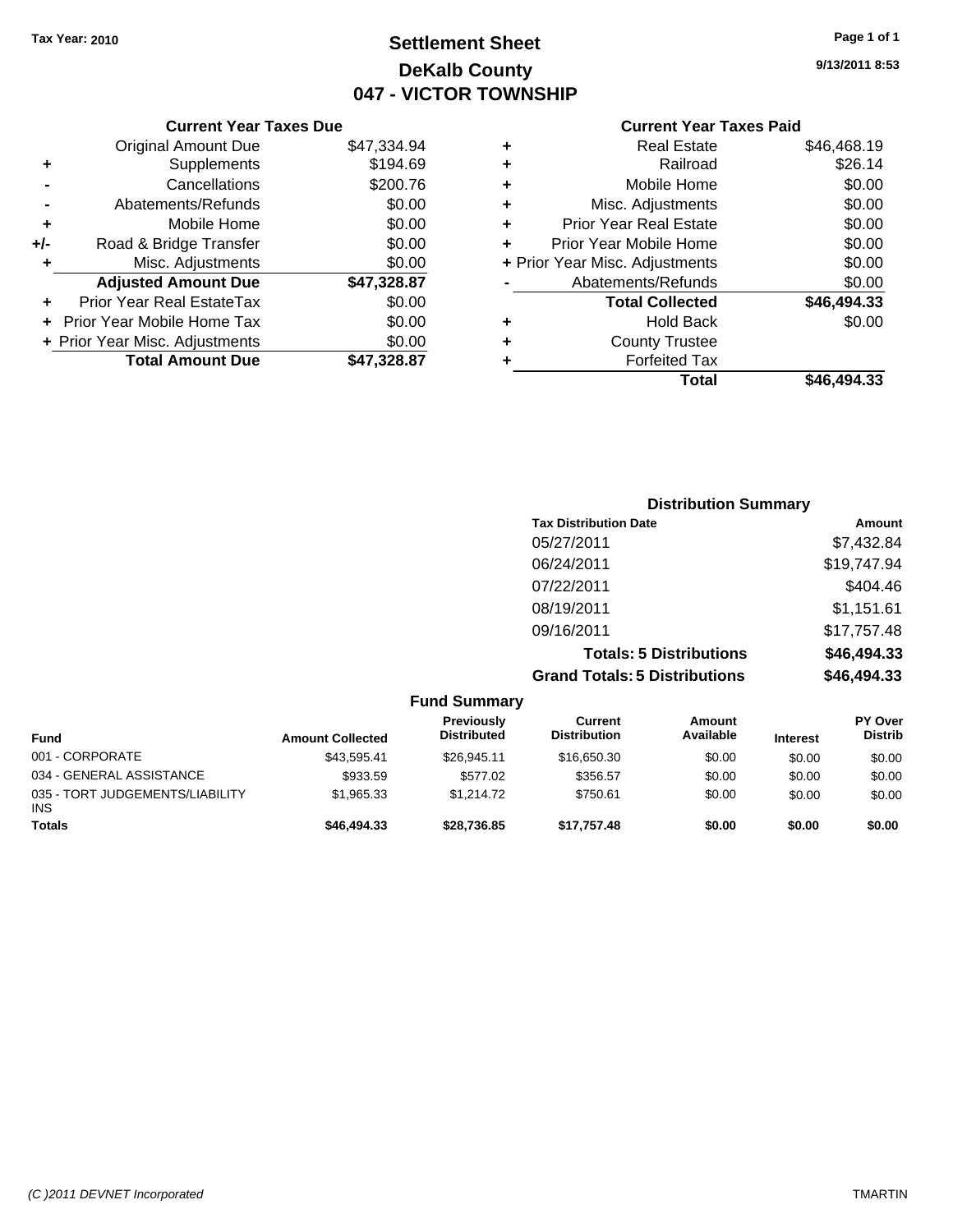## **Settlement Sheet Tax Year: 2010 Page 1 of 1 DeKalb County 048 - VICTOR ROAD & BRIDGE**

**Current Year Taxes Paid**

|   | OUITUR TUUT TUAUS TURU         |             |
|---|--------------------------------|-------------|
| ٠ | <b>Real Estate</b>             | \$88,202.03 |
| ٠ | Railroad                       | \$49.60     |
| ٠ | Mobile Home                    | \$0.00      |
| ٠ | Misc. Adjustments              | \$0.00      |
| ٠ | <b>Prior Year Real Estate</b>  | \$0.00      |
| ٠ | Prior Year Mobile Home         | \$0.00      |
|   | + Prior Year Misc. Adjustments | \$0.00      |
|   | Abatements/Refunds             | \$0.00      |
|   | <b>Total Collected</b>         | \$88,251.63 |
| ٠ | <b>Hold Back</b>               | \$0.00      |
| ÷ | <b>County Trustee</b>          |             |
| ٠ | <b>Forfeited Tax</b>           |             |
|   | Total                          | \$88,251.63 |
|   |                                |             |

|     | <b>Current Year Taxes Due</b>  |             |
|-----|--------------------------------|-------------|
|     | <b>Original Amount Due</b>     | \$89,847.22 |
| ٠   | Supplements                    | \$369.55    |
|     | Cancellations                  | \$381.08    |
|     | Abatements/Refunds             | \$0.00      |
| ٠   | Mobile Home                    | \$0.00      |
| +/- | Road & Bridge Transfer         | \$0.00      |
| ٠   | Misc. Adjustments              | \$0.00      |
|     | <b>Adjusted Amount Due</b>     | \$89,835.69 |
|     | Prior Year Real EstateTax      | \$0.00      |
|     | Prior Year Mobile Home Tax     | \$0.00      |
|     | + Prior Year Misc. Adjustments | \$0.00      |
|     | <b>Total Amount Due</b>        | \$89.835.69 |

| <b>Distribution Summary</b>          |             |
|--------------------------------------|-------------|
| <b>Tax Distribution Date</b>         | Amount      |
| 05/27/2011                           | \$14,108.34 |
| 06/24/2011                           | \$37,484.32 |
| 07/22/2011                           | \$767.71    |
| 08/19/2011                           | \$2,185.94  |
| 09/16/2011                           | \$33,705.32 |
| <b>Totals: 5 Distributions</b>       | \$88,251.63 |
| <b>Grand Totals: 5 Distributions</b> | \$88,251.63 |

|                                         |                         | <b>Fund Summary</b>                     |                                |                     |                 |                                  |
|-----------------------------------------|-------------------------|-----------------------------------------|--------------------------------|---------------------|-----------------|----------------------------------|
| <b>Fund</b>                             | <b>Amount Collected</b> | <b>Previously</b><br><b>Distributed</b> | Current<br><b>Distribution</b> | Amount<br>Available | <b>Interest</b> | <b>PY Over</b><br><b>Distrib</b> |
| 007 - ROAD AND BRIDGE                   | \$52,309.04             | \$32,331.02                             | \$19,978.02                    | \$0.00              | \$0.00          | \$0.00                           |
| 008 - BRIDGE CONST W/COUNTY             | \$427.67                | \$264.33                                | \$163.34                       | \$0.00              | \$0.00          | \$0.00                           |
| 009 - PERMANENT ROAD                    | \$21,426.70             | \$13,243,35                             | \$8,183.35                     | \$0.00              | \$0.00          | \$0.00                           |
| 010 - EQUIPMENT AND BUILDING            | \$12,118.36             | \$7,490.08                              | \$4,628.28                     | \$0.00              | \$0.00          | \$0.00                           |
| 035 - TORT JUDGEMENTS/LIABILITY<br>INS. | \$1,969.86              | \$1,217.53                              | \$752.33                       | \$0.00              | \$0.00          | \$0.00                           |
| <b>Totals</b>                           | \$88,251.63             | \$54,546.31                             | \$33,705.32                    | \$0.00              | \$0.00          | \$0.00                           |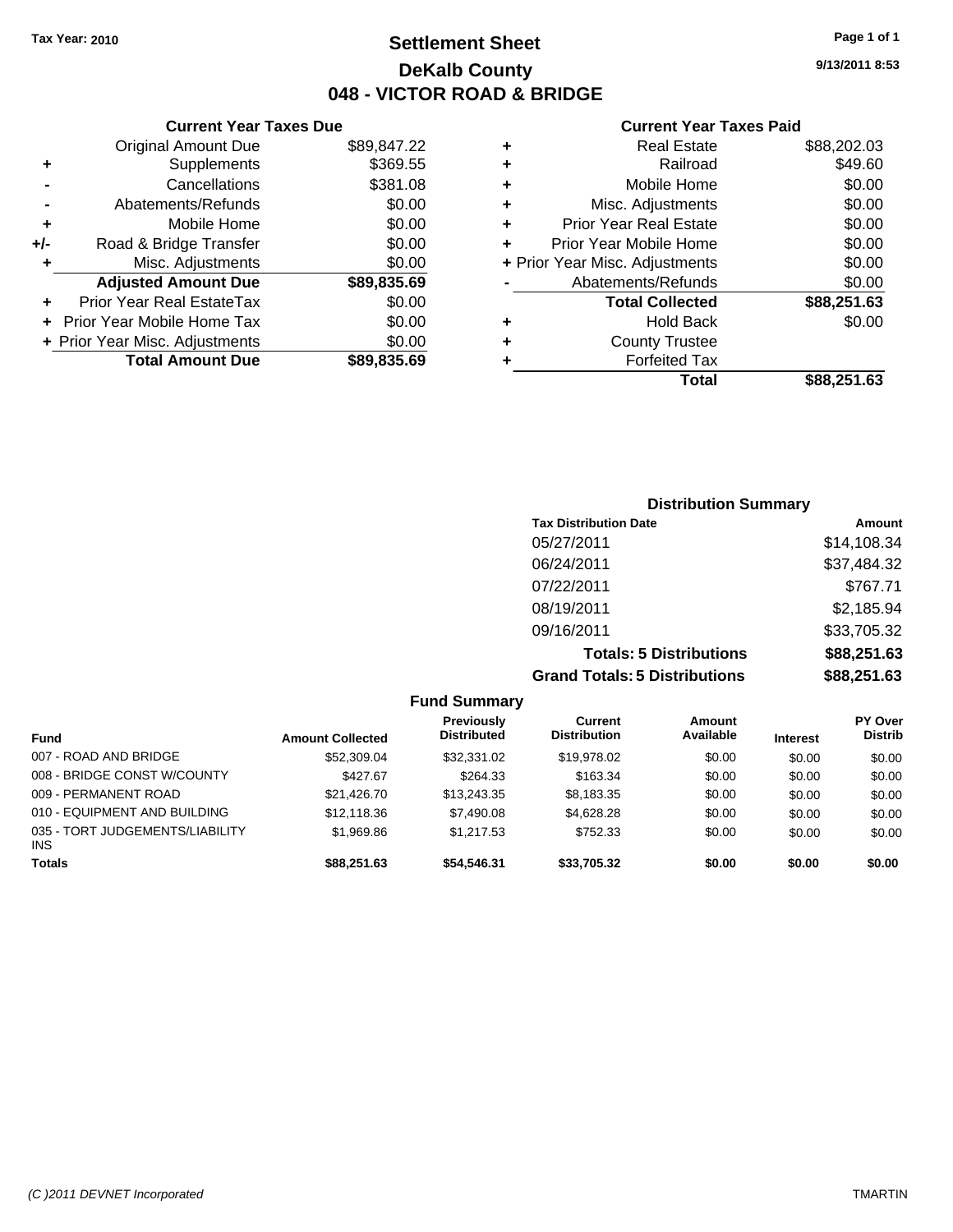## **Settlement Sheet Tax Year: 2010 Page 1 of 1 DeKalb County 056 - TOWN OF CORTLAND**

**9/13/2011 8:53**

#### **Current Year Taxes Paid**

|   | Total                          | \$563,855,87 |
|---|--------------------------------|--------------|
| ٠ | <b>Forfeited Tax</b>           |              |
| ٠ | <b>County Trustee</b>          |              |
| ٠ | <b>Hold Back</b>               | \$0.00       |
|   | <b>Total Collected</b>         | \$563,855.87 |
|   | Abatements/Refunds             | \$0.00       |
|   | + Prior Year Misc. Adjustments | \$0.00       |
| ÷ | Prior Year Mobile Home         | \$0.00       |
| ÷ | <b>Prior Year Real Estate</b>  | (\$314.37)   |
| ÷ | Misc. Adjustments              | \$60.55      |
| ÷ | Mobile Home                    | \$0.00       |
| ٠ | Railroad                       | \$683.05     |
| ٠ | <b>Real Estate</b>             | \$563,426.64 |

| <b>Road and Bridge Summary</b>   |            |               | <b>Distribution Summary</b>  |              |
|----------------------------------|------------|---------------|------------------------------|--------------|
| <b>Rd./Br. District</b>          | Amt. Due   | Amt. Distrib. | <b>Tax Distribution Date</b> | Amount       |
| <b>CORTLAND ROAD &amp; BRIDC</b> | \$8,508.90 | \$8.139.39    | 05/27/2011                   | \$68,760.08  |
| <b>Totals</b>                    | \$8,508.90 | \$8,139.39    | 06/24/2011                   | \$224,164.08 |
|                                  |            |               | 07/22/2011                   | \$4,062.35   |
|                                  |            |               | 08/19/2011                   | \$48,054.26  |

**Totals: 5 Distributions \$563,855.87 Grand Totals: 5 Distributions** 

09/16/2011 \$218,815.10

|  | \$563,855.87 |  |
|--|--------------|--|
|  |              |  |
|  |              |  |
|  |              |  |

|                         |                         | <b>Fund Summary</b>                     |                                |                     |                 |                           |
|-------------------------|-------------------------|-----------------------------------------|--------------------------------|---------------------|-----------------|---------------------------|
| <b>Fund</b>             | <b>Amount Collected</b> | <b>Previously</b><br><b>Distributed</b> | Current<br><b>Distribution</b> | Amount<br>Available | <b>Interest</b> | PY Over<br><b>Distrib</b> |
| 001 - CORPORATE         | \$398,508.17            | \$243,849.93                            | \$154,658.24                   | \$0.00              | \$0.00          | \$0.00                    |
| $005 - I. M. R. F.$     | \$50,544.08             | \$30.928.28                             | \$19,615.80                    | \$0.00              | \$0.00          | \$0.00                    |
| 007 - ROAD AND BRIDGE   | \$8,139.39              | \$4,993.97                              | \$3,145.42                     | \$0.00              | \$0.00          | \$0.00                    |
| 014 - POLICE PROTECTION | \$60,950.99             | \$37.296.34                             | \$23,654.65                    | \$0.00              | \$0.00          | \$0.00                    |
| 047 - SOCIAL SECURITY   | \$45,713,24             | \$27.972.25                             | \$17,740.99                    | \$0.00              | \$0.00          | \$0.00                    |
| <b>Totals</b>           | \$563,855.87            | \$345,040.77                            | \$218,815.10                   | \$0.00              | \$0.00          | \$0.00                    |
|                         |                         | <b>Miscellaneous Adjustment Detail</b>  |                                |                     |                 |                           |

## **Year Source Account Type Amount Adjustment Description**

2010 RE - Real Estate Back Tax Collected \$41.29 Work Redemption 09-29-255-050 by TBA 2010 RE - Real Estate Back Tax Collected \$19.26 Boots Assignment 09-33-181-015 by TBA

**Totals \$60.55 2 entries**

**Current Year Taxes Due** Original Amount Due \$580,849.83

**Adjusted Amount Due \$588,772.95**

**Total Amount Due \$588,458.58**

**+** Supplements \$2,931.11 **-** Cancellations \$3,207.93 **-** Abatements/Refunds \$0.00 **+** Mobile Home \$0.00 **+/-** Road & Bridge Transfer \$8,139.39 **+** Misc. Adjustments \$60.55

**+** Prior Year Real EstateTax (\$314.37) **+** Prior Year Mobile Home Tax \$0.00 **+ Prior Year Misc. Adjustments**  $$0.00$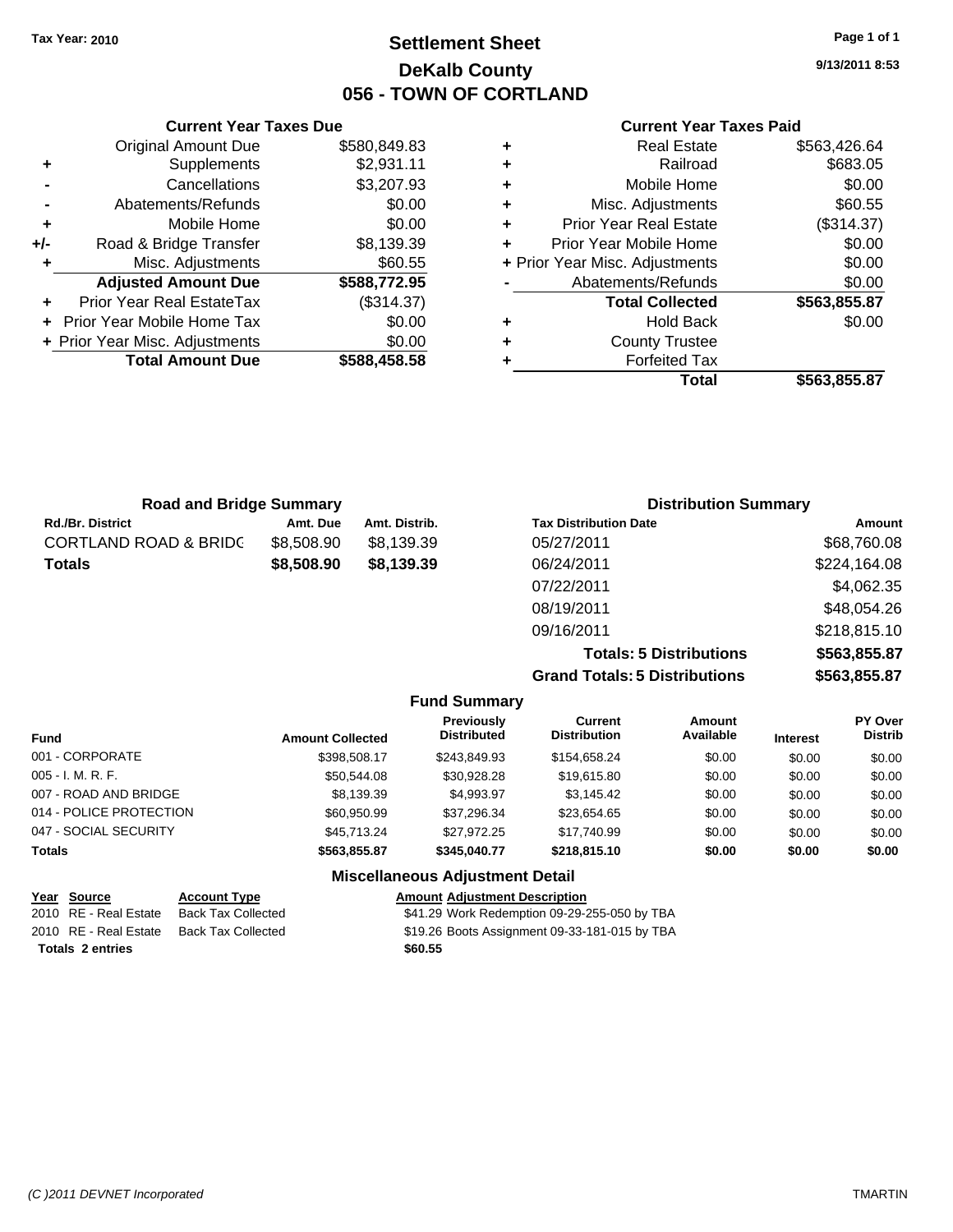## **Settlement Sheet Tax Year: 2010 Page 1 of 1 DeKalb County 057 - CORTLAND LIBRARY**

**9/13/2011 8:53**

#### **Current Year Taxes Paid**

| ٠                              | <b>Real Estate</b>            | \$246,599.21 |
|--------------------------------|-------------------------------|--------------|
| ٠                              | Railroad                      | \$298.96     |
| ٠                              | Mobile Home                   | \$0.00       |
| ٠                              | Misc. Adjustments             | \$26.89      |
| ٠                              | <b>Prior Year Real Estate</b> | (\$144.69)   |
| ÷                              | Prior Year Mobile Home        | \$0.00       |
| + Prior Year Misc. Adjustments |                               | \$0.00       |
|                                | Abatements/Refunds            | \$0.00       |
|                                | <b>Total Collected</b>        | \$246,780.37 |
| ٠                              | <b>Hold Back</b>              | \$0.00       |
| ٠                              | <b>County Trustee</b>         |              |
|                                | <b>Forfeited Tax</b>          |              |
|                                | Total                         | \$246.780.37 |

|     | <b>Current Year Taxes Due</b>  |              |  |  |
|-----|--------------------------------|--------------|--|--|
|     | <b>Original Amount Due</b>     | \$257,947.61 |  |  |
| ٠   | Supplements                    | \$1,183.64   |  |  |
|     | Cancellations                  | \$1,303.85   |  |  |
|     | Abatements/Refunds             | \$0.00       |  |  |
| ٠   | Mobile Home                    | \$0.00       |  |  |
| +/- | Road & Bridge Transfer         | \$0.00       |  |  |
| ٠   | Misc. Adjustments              | \$26.89      |  |  |
|     | <b>Adjusted Amount Due</b>     | \$257,854.29 |  |  |
|     | Prior Year Real EstateTax      | (\$144.69)   |  |  |
|     | Prior Year Mobile Home Tax     | \$0.00       |  |  |
|     | + Prior Year Misc. Adjustments | \$0.00       |  |  |
|     | <b>Total Amount Due</b>        | \$257,709.60 |  |  |

| <b>Distribution Summary</b>          |              |  |  |  |  |
|--------------------------------------|--------------|--|--|--|--|
| <b>Tax Distribution Date</b>         | Amount       |  |  |  |  |
| 05/27/2011                           | \$30,065.06  |  |  |  |  |
| 06/24/2011                           | \$98,094.27  |  |  |  |  |
| 07/22/2011                           | \$1,767.87   |  |  |  |  |
| 08/19/2011                           | \$21,076.83  |  |  |  |  |
| 09/16/2011                           | \$95,776.34  |  |  |  |  |
| <b>Totals: 5 Distributions</b>       | \$246,780.37 |  |  |  |  |
| <b>Grand Totals: 5 Distributions</b> | \$246,780.37 |  |  |  |  |

|                                                     |                         | <b>Fund Summary</b>                     |                                       |                     |                 |                                  |
|-----------------------------------------------------|-------------------------|-----------------------------------------|---------------------------------------|---------------------|-----------------|----------------------------------|
| <b>Fund</b>                                         | <b>Amount Collected</b> | <b>Previously</b><br><b>Distributed</b> | <b>Current</b><br><b>Distribution</b> | Amount<br>Available | <b>Interest</b> | <b>PY Over</b><br><b>Distrib</b> |
| 004 - OPERATIONS & MAINTENANCE                      | \$5.814.64              | \$3,557.95                              | \$2,256.69                            | \$0.00              | \$0.00          | \$0.00                           |
| $005 - I. M. R. F.$                                 | \$5.814.63              | \$3.557.95                              | \$2,256.68                            | \$0.00              | \$0.00          | \$0.00                           |
| 016 - LIBRARY (township, municipalities)            | \$223.641.01            | \$136,845.14                            | \$86,795.87                           | \$0.00              | \$0.00          | \$0.00                           |
| 027 - AUDIT                                         | \$1,461.20              | \$894.10                                | \$567.10                              | \$0.00              | \$0.00          | \$0.00                           |
| 035 - TORT JUDGMENTS, LIABILITY<br><b>INSURANCE</b> | \$3,853.96              | \$2,358.23                              | \$1,495.73                            | \$0.00              | \$0.00          | \$0.00                           |
| 047 - SOCIAL SECURITY                               | \$6.194.93              | \$3.790.66                              | \$2.404.27                            | \$0.00              | \$0.00          | \$0.00                           |
| <b>Totals</b>                                       | \$246.780.37            | \$151.004.03                            | \$95.776.34                           | \$0.00              | \$0.00          | \$0.00                           |
|                                                     |                         | <b>Miscellaneous Adjustment Detail</b>  |                                       |                     |                 |                                  |

| Year Source             | <b>Account Type</b>       | <b>Amount Adjustment Description</b>         |
|-------------------------|---------------------------|----------------------------------------------|
| 2010 RE - Real Estate   | <b>Back Tax Collected</b> | \$18.34 Work Redemption 09-29-255-050 by TBA |
| 2010 RE - Real Estate   | Back Tax Collected        | \$8.55 Boots Assignment 09-33-181-015 by TBA |
| <b>Totals 2 entries</b> |                           | \$26.89                                      |
|                         |                           |                                              |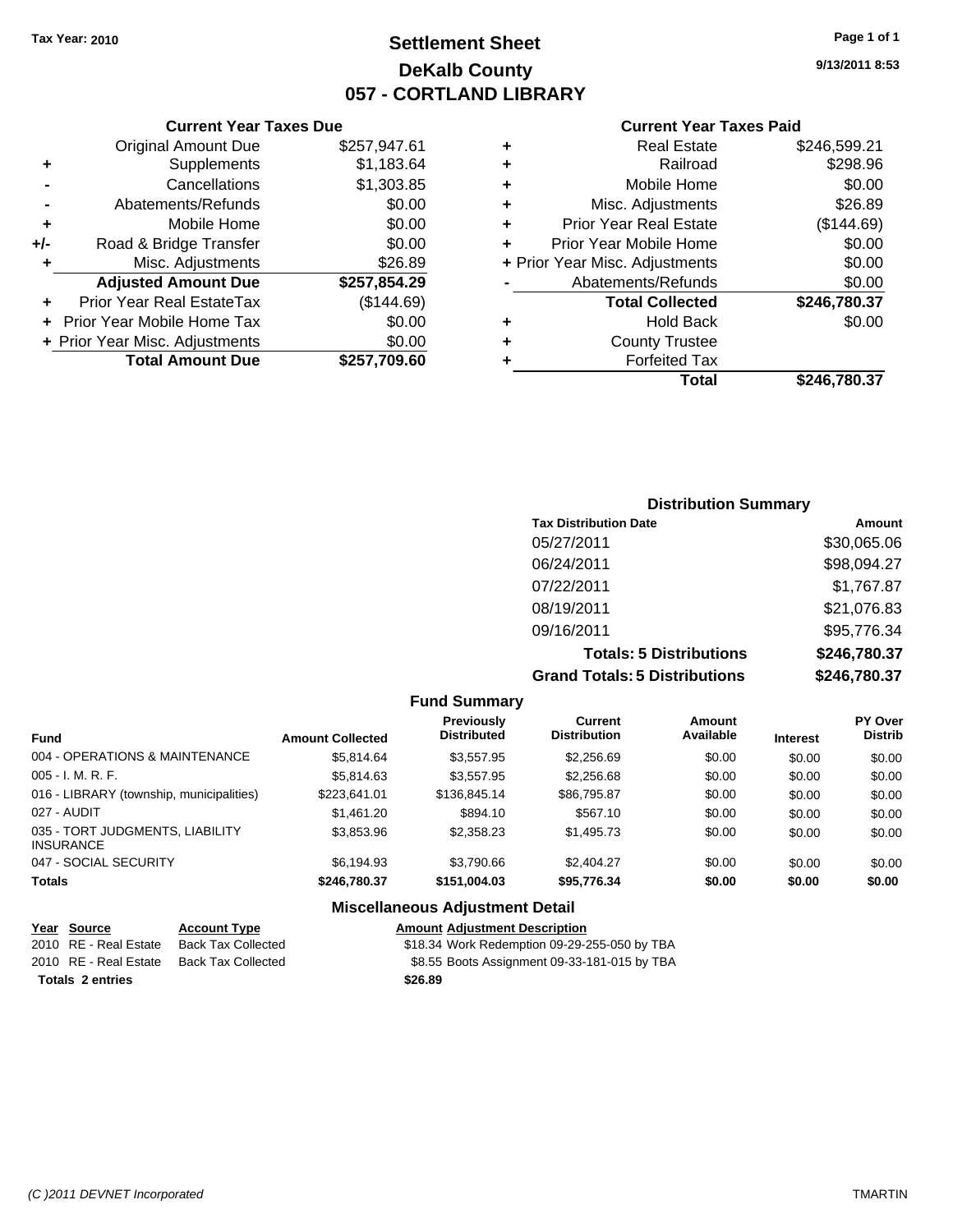**Current Year Taxes Due** Original Amount Due \$4,196,887.99

**Adjusted Amount Due \$4,326,196.32**

**Total Amount Due \$4,324,753.74**

**+** Supplements \$107,271.58 **-** Cancellations \$195,631.33 **-** Abatements/Refunds \$0.52 **+** Mobile Home \$0.00 **+/-** Road & Bridge Transfer \$215,675.08 **+** Misc. Adjustments \$1,993.52

**+** Prior Year Real EstateTax (\$1,442.58) **+** Prior Year Mobile Home Tax \$0.00 **+ Prior Year Misc. Adjustments**  $$0.00$ 

## **Settlement Sheet Tax Year: 2010 Page 1 of 1 DeKalb County 058 - CITY OF DEKALB**

**9/13/2011 8:53**

### **Current Year Taxes Paid**

|   | <b>Real Estate</b>             | \$4,106,355.79 |
|---|--------------------------------|----------------|
| ٠ | Railroad                       | \$7,570.06     |
| ٠ | Mobile Home                    | \$0.00         |
| ٠ | Misc. Adjustments              | \$1,993.52     |
| ٠ | <b>Prior Year Real Estate</b>  | (\$1,442.58)   |
| ÷ | Prior Year Mobile Home         | \$0.00         |
|   | + Prior Year Misc. Adjustments | \$0.00         |
|   | Abatements/Refunds             | \$0.52         |
|   | <b>Total Collected</b>         | \$4,114,476.27 |
| ٠ | <b>Hold Back</b>               | \$0.00         |
| ٠ | <b>County Trustee</b>          |                |
|   | <b>Forfeited Tax</b>           |                |
|   | Total                          | \$4,114,476.27 |

| <b>Road and Bridge Summary</b>   |             |                           | <b>Distribution Summary</b>  |                |  |
|----------------------------------|-------------|---------------------------|------------------------------|----------------|--|
| <b>Rd./Br. District</b>          | Amt. Due    | Amt. Distrib.             | <b>Tax Distribution Date</b> | Amount         |  |
| AFTON ROAD & BRIDGE              | \$19,488.21 | \$18.659.46               | 05/27/2011                   | \$515,338.34   |  |
| <b>CORTLAND ROAD &amp; BRIDC</b> | \$587.70    | \$562.15                  | 06/24/2011                   | \$1,637,737.44 |  |
| DEKALB ROAD & BRIDGE             |             | \$207,739.44 \$196,453.47 | 07/22/2011                   | \$59,440.02    |  |
| <b>Totals</b>                    |             | \$227,815.35 \$215,675.08 | 08/19/2011                   | \$251,880.12   |  |
|                                  |             |                           | 09/16/2011                   | \$1,650,080.35 |  |

**Totals: 5 Distributions \$4,114,476.27 Grand Totals: 5 Distributions** 

| 94, I 14,47 V.Z |  |
|-----------------|--|
| \$4,114,476.27  |  |

| <b>Fund Summary</b>         |                         |                                         |                                |                     |                 |                           |
|-----------------------------|-------------------------|-----------------------------------------|--------------------------------|---------------------|-----------------|---------------------------|
| <b>Fund</b>                 | <b>Amount Collected</b> | <b>Previously</b><br><b>Distributed</b> | Current<br><b>Distribution</b> | Amount<br>Available | <b>Interest</b> | PY Over<br><b>Distrib</b> |
| 003 - BONDS AND INTEREST    | \$0.00                  | \$0.00                                  | \$0.00                         | \$0.00              | \$0.00          | \$0.00                    |
| 005 - I. M. R. F.           | \$445,204.12            | \$266,667.14                            | \$178,536.98                   | \$0.00              | \$0.00          | \$0.00                    |
| 007 - ROAD AND BRIDGE       | \$215,675,08            | \$129,102.86                            | \$86,572.22                    | \$0.00              | \$0.00          | \$0.00                    |
| 013 - FIREFIGHTER'S PENSION | \$1,916,849.50          | \$1,148,149.16                          | \$768,700.34                   | \$0.00              | \$0.00          | \$0.00                    |
| 015 - POLICE PENSION        | \$1,239,943.54          | \$742.697.92                            | \$497,245.62                   | \$0.00              | \$0.00          | \$0.00                    |
| 047 - SOCIAL SECURITY       | \$296,804.03            | \$177.778.84                            | \$119,025.19                   | \$0.00              | \$0.00          | \$0.00                    |
| Totals                      | \$4,114,476.27          | \$2,464,395.92                          | \$1,650,080.35                 | \$0.00              | \$0.00          | \$0.00                    |

#### **Miscellaneous Adjustment Detail**

|      | Year Source             | <b>Account Type</b>       | <b>Amount Adiustment Description</b>                              |
|------|-------------------------|---------------------------|-------------------------------------------------------------------|
|      | 2010 RE - Real Estate   | <b>Back Tax Collected</b> | \$1.97 LaSalle Bank Redemption 08-15-128-009 by TBA               |
|      | 2010 RE - Real Estate   | <b>Back Tax Collected</b> | \$1.97 LaSalle Bank Redemption 08-15-128-010 by TBA               |
|      | 2010 RE - Real Estate   | Paymt In Lieu of Tax      | \$1,052.50 DeKalb Units-Housing Authority by TBA                  |
|      | 2010 RE - Real Estate   | <b>Real Estate Tax</b>    | \$459.93 Additional Tax per Target Agreement 08-26-200-010 by TBA |
|      | 2010 RE - Real Estate   | <b>Back Tax Collected</b> | \$17.23 South Point Greens Redemption 11-03-126-010 by TBA        |
|      | 2010 RE - Real Estate   | <b>Real Estate Tax</b>    | \$459.92 Additional Tax per Target Agreement 08-26-200-010 by TBA |
|      | <b>Totals 6 entries</b> |                           | \$1,993.52                                                        |
|      |                         |                           | <b>Abatement Detail</b>                                           |
| Year | Source                  | <b>Account Type</b>       | <b>Amount Adjustment Description</b>                              |
|      |                         |                           |                                                                   |

2010 RE - Real Estate \$0.50 08-02-376-013 PTAB Refund by TBA PTAB Decision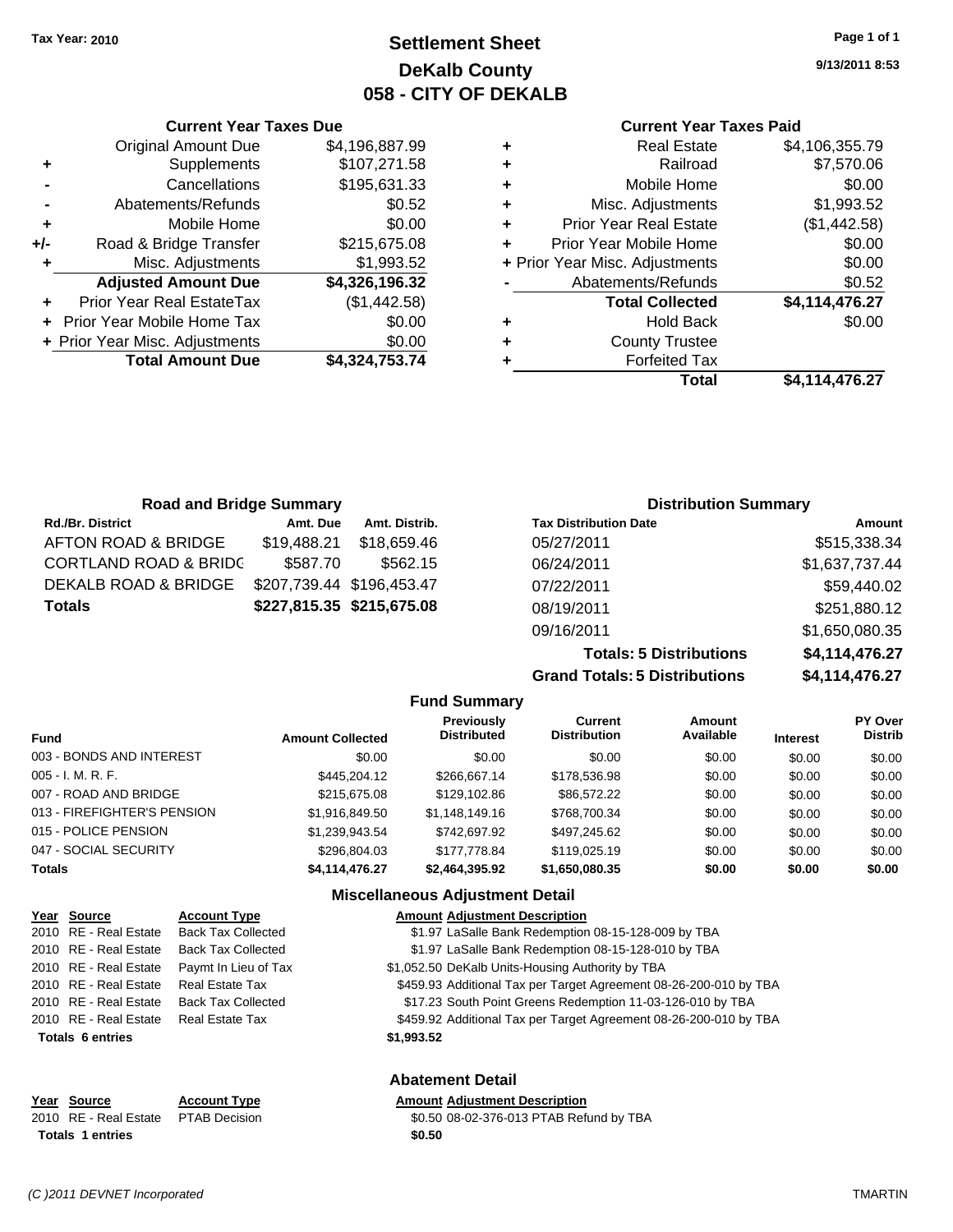## **Settlement Sheet Tax Year: 2010 Page 1 of 1 DeKalb County 059 - DE KALB LIBRARY**

**9/13/2011 8:53**

#### **Current Year Taxes Paid**

| ٠ | <b>Real Estate</b>             | \$1,667,432.06 |
|---|--------------------------------|----------------|
| ٠ | Railroad                       | \$3,087.74     |
| ٠ | Mobile Home                    | \$0.00         |
| ٠ | Misc. Adjustments              | \$854.30       |
| ÷ | <b>Prior Year Real Estate</b>  | (\$522.39)     |
| ٠ | Prior Year Mobile Home         | \$0.00         |
|   | + Prior Year Misc. Adjustments | \$0.00         |
|   | Abatements/Refunds             | \$0.21         |
|   | <b>Total Collected</b>         | \$1,670,851.50 |
| ٠ | <b>Hold Back</b>               | \$0.00         |
| ٠ | <b>County Trustee</b>          |                |
| ٠ | <b>Forfeited Tax</b>           |                |
|   | Total                          | \$1.670.851.50 |

#### **Current Year Taxes Due** Original Amount Due \$1,798,536.64 **+** Supplements \$42,732.84 **-** Cancellations \$80,626.44 **-** Abatements/Refunds \$0.21 **+** Mobile Home \$0.00 **+/-** Road & Bridge Transfer \$0.00 **+** Misc. Adjustments \$854.30 **Adjusted Amount Due \$1,761,497.13 +** Prior Year Real EstateTax (\$522.39) **+** Prior Year Mobile Home Tax \$0.00 **+ Prior Year Misc. Adjustments**  $$0.00$ **Total Amount Due \$1,760,974.74**

| <b>Distribution Summary</b>          |                |
|--------------------------------------|----------------|
| <b>Tax Distribution Date</b>         | Amount         |
| 05/27/2011                           | \$210,206.84   |
| 06/24/2011                           | \$664,140.14   |
| 07/22/2011                           | \$23,907.48    |
| 08/19/2011                           | \$102,569.40   |
| 09/16/2011                           | \$670,027.64   |
| <b>Totals: 5 Distributions</b>       | \$1,670,851.50 |
| <b>Grand Totals: 5 Distributions</b> | \$1,670,851.50 |

#### **Fund Summary**

| Fund                                     | <b>Amount Collected</b> | <b>Previously</b><br><b>Distributed</b> | Current<br>Distribution | Amount<br>Available | <b>Interest</b> | <b>PY Over</b><br><b>Distrib</b> |  |  |
|------------------------------------------|-------------------------|-----------------------------------------|-------------------------|---------------------|-----------------|----------------------------------|--|--|
| 016 - LIBRARY (township, municipalities) | \$1.670.851.50          | \$1,000,823,86                          | \$670,027,64            | \$0.00              | \$0.00          | \$0.00                           |  |  |
| Totals                                   | \$1.670.851.50          | \$1,000.823.86                          | \$670.027.64            | \$0.00              | \$0.00          | \$0.00                           |  |  |

#### **Miscellaneous Adjustment Detail**

| Year Source             | <b>Account Type</b>       | <b>Amount Adjustment Description</b>                              |
|-------------------------|---------------------------|-------------------------------------------------------------------|
| 2010 RE - Real Estate   | <b>Back Tax Collected</b> | \$0.84 LaSalle Bank Redemption 08-15-128-009 by TBA               |
| 2010 RE - Real Estate   | <b>Back Tax Collected</b> | \$0.84 LaSalle Bank Redemption 08-15-128-010 by TBA               |
| 2010 RE - Real Estate   | Paymt In Lieu of Tax      | \$451.04 DeKalb Units-Housing Authority by TBA                    |
| 2010 RE - Real Estate   | <b>Real Estate Tax</b>    | \$197.10 Additional Tax per Target Agreement 08-26-200-010 by TBA |
| 2010 RE - Real Estate   | <b>Back Tax Collected</b> | \$7.38 South Point Greens Redemption 11-03-126-010 by TBA         |
| 2010 RE - Real Estate   | Real Estate Tax           | \$197.10 Additional Tax per Target Agreement 08-26-200-010 by TBA |
| <b>Totals 6 entries</b> |                           | \$854.30                                                          |
|                         |                           |                                                                   |
|                         |                           |                                                                   |

| Year Source                         | <b>Account Type</b> | Amount |
|-------------------------------------|---------------------|--------|
| 2010 RE - Real Estate PTAB Decision |                     | \$0.21 |
| <b>Totals 1 entries</b>             |                     | \$0.21 |

### **Abatement Detail**

## **PERR 19 AMOUNT ADDEN IN A ADDEN THE ADDEN IN A ADDEN THE ADDEN THE ADDEN THE ADDEN IN A ADDEN IN A ADDEN IN A ADDEN IN A ADDEN THE ADDEN THE ADDEN THE ADDEN IN A ADDEN IN A ADDEN THE ADDEN THE ADDEN IN A ADDEN IN A ADDEN**

2010 TAB Decision **2010 Real Estate Access \$0.21 08-02-376-013 PTAB Refund by TBA**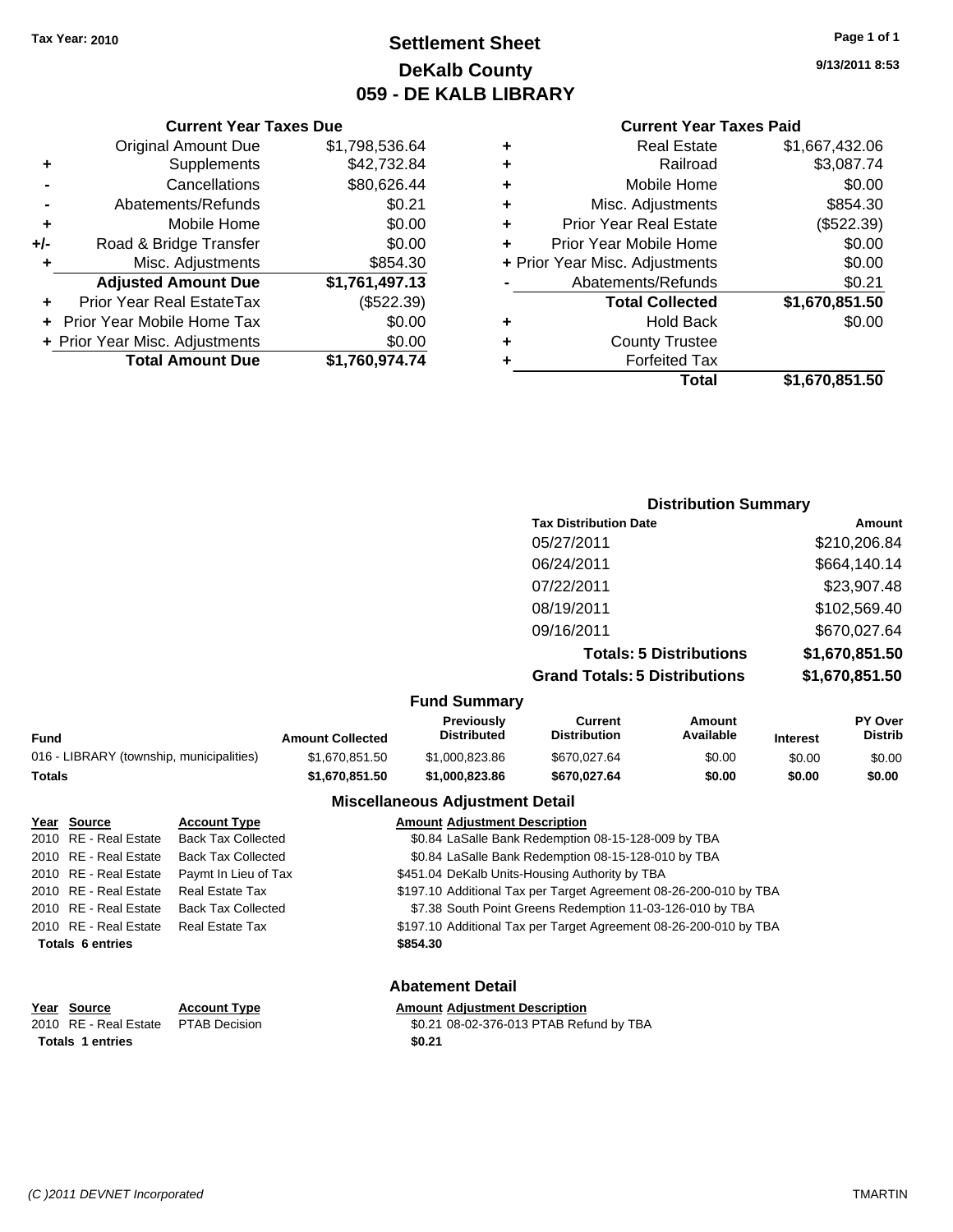## **Settlement Sheet Tax Year: 2010 Page 1 of 1 DeKalb County 060 - DEKALB SSA #3**

**9/13/2011 8:53**

|     | <b>Current Year Taxes Due</b>    |            |
|-----|----------------------------------|------------|
|     | <b>Original Amount Due</b>       | \$2,788.02 |
| ٠   | Supplements                      | \$0.00     |
|     | Cancellations                    | \$0.00     |
|     | Abatements/Refunds               | \$0.00     |
| ٠   | Mobile Home                      | \$0.00     |
| +/- | Road & Bridge Transfer           | \$0.00     |
| ٠   | Misc. Adjustments                | \$0.00     |
|     | <b>Adjusted Amount Due</b>       | \$2,788.02 |
| ÷   | <b>Prior Year Real EstateTax</b> | \$0.00     |
|     | Prior Year Mobile Home Tax       | \$0.00     |
|     | + Prior Year Misc. Adjustments   | \$0.00     |
|     | <b>Total Amount Due</b>          | \$2.788.02 |
|     |                                  |            |

### **Current Year Taxes Paid +** Real Estate \$2,732.92 **+** Railroad \$0.00 **+** Mobile Home \$0.00 **+** Misc. Adjustments \$0.00 **+** Prior Year Real Estate \$0.00 **+** Prior Year Mobile Home \$0.00 **+ Prior Year Misc. Adjustments**  $$0.00$ **-** Abatements/Refunds \$0.00 **Total Collected \$2,732.92 +** Hold Back \$0.00

**Total \$2,732.92**

**+** County Trustee **+** Forfeited Tax

| <b>Distribution Summary</b>          |            |
|--------------------------------------|------------|
| <b>Tax Distribution Date</b>         | Amount     |
| 05/27/2011                           | \$315.01   |
| 06/24/2011                           | \$1,136.49 |
| 07/22/2011                           | \$61.60    |
| 08/19/2011                           | \$169.34   |
| 09/16/2011                           | \$1,050.48 |
| <b>Totals: 5 Distributions</b>       | \$2,732.92 |
| <b>Grand Totals: 5 Distributions</b> | \$2,732.92 |
|                                      |            |

| <b>Fund Summary</b>        |                         |                                         |                                |                     |                 |                                  |
|----------------------------|-------------------------|-----------------------------------------|--------------------------------|---------------------|-----------------|----------------------------------|
| <b>Fund</b>                | <b>Amount Collected</b> | <b>Previously</b><br><b>Distributed</b> | Current<br><b>Distribution</b> | Amount<br>Available | <b>Interest</b> | <b>PY Over</b><br><b>Distrib</b> |
| 023 - SPECIAL SERVICE AREA | \$2.732.92              | \$1.682.44                              | \$1,050.48                     | \$0.00              | \$0.00          | \$0.00                           |
| <b>Totals</b>              | \$2,732.92              | \$1.682.44                              | \$1,050.48                     | \$0.00              | \$0.00          | \$0.00                           |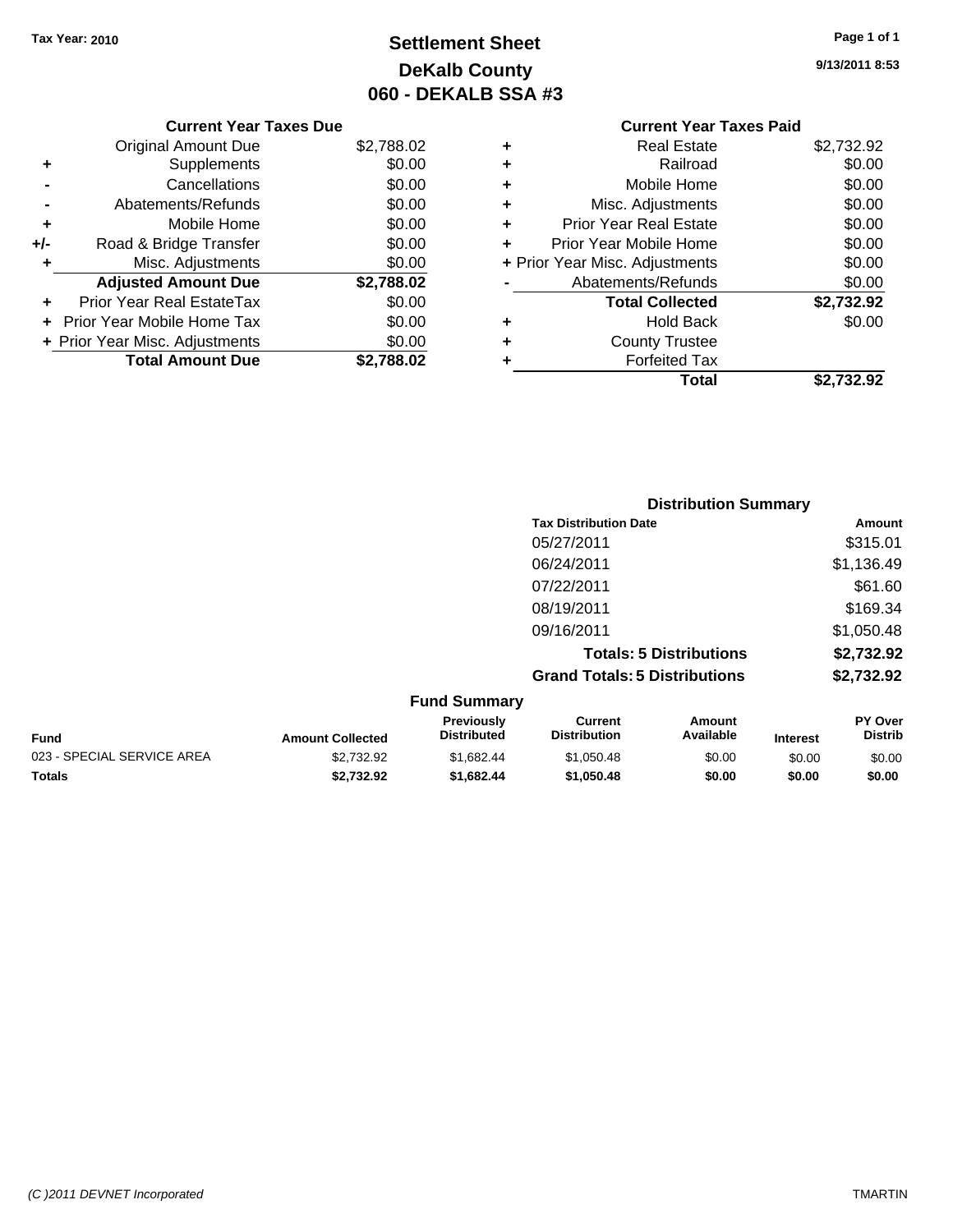## **Settlement Sheet Tax Year: 2010 Page 1 of 1 DeKalb County 061 - DEKALB SSA #4**

**9/13/2011 8:53**

# **Current Year Taxes Paid +** Real Estate \$1,406.93 **+** Railroad \$0.00

|     | <b>Total Amount Due</b>        | \$1,485.97 |
|-----|--------------------------------|------------|
|     | + Prior Year Misc. Adjustments | \$0.00     |
|     | Prior Year Mobile Home Tax     | \$0.00     |
|     | Prior Year Real EstateTax      | \$0.00     |
|     | <b>Adjusted Amount Due</b>     | \$1,485.97 |
| ÷   | Misc. Adjustments              | \$0.00     |
| +/- | Road & Bridge Transfer         | \$0.00     |
| ٠   | Mobile Home                    | \$0.00     |
|     | Abatements/Refunds             | \$0.00     |
|     | Cancellations                  | \$4.60     |
| ٠   | Supplements                    | \$4.18     |
|     | <b>Original Amount Due</b>     | \$1,486.39 |

**Current Year Taxes Due**

|   | Mobile Home                    | \$0.00     |
|---|--------------------------------|------------|
| ٠ | Misc. Adjustments              | \$0.00     |
| ٠ | <b>Prior Year Real Estate</b>  | \$0.00     |
|   | Prior Year Mobile Home         | \$0.00     |
|   | + Prior Year Misc. Adjustments | \$0.00     |
|   | Abatements/Refunds             | \$0.00     |
|   | <b>Total Collected</b>         | \$1,406.93 |
| ٠ | <b>Hold Back</b>               | \$0.00     |
| ÷ | <b>County Trustee</b>          |            |
|   | <b>Forfeited Tax</b>           |            |
|   | Total                          | \$1,406.93 |
|   |                                |            |

|                     | <b>Distribution Summary</b>          |            |  |
|---------------------|--------------------------------------|------------|--|
|                     | <b>Tax Distribution Date</b>         | Amount     |  |
|                     | 05/27/2011                           | \$130.39   |  |
|                     | 06/24/2011                           | \$613.92   |  |
|                     | 07/22/2011                           | \$19.26    |  |
|                     | 08/19/2011                           | \$59.96    |  |
|                     | 09/16/2011                           | \$583.40   |  |
|                     | <b>Totals: 5 Distributions</b>       | \$1,406.93 |  |
|                     | <b>Grand Totals: 5 Distributions</b> | \$1,406.93 |  |
| <b>Fund Summary</b> |                                      |            |  |

| <b>Fund</b>                | <b>Amount Collected</b> | <b>Previously</b><br><b>Distributed</b> | Current<br><b>Distribution</b> | Amount<br>Available | <b>Interest</b> | <b>PY Over</b><br><b>Distrib</b> |
|----------------------------|-------------------------|-----------------------------------------|--------------------------------|---------------------|-----------------|----------------------------------|
| 023 - SPECIAL SERVICE AREA | \$1,406.93              | \$823.53                                | \$583.40                       | \$0.00              | \$0.00          | \$0.00                           |
| <b>Totals</b>              | \$1,406.93              | \$823.53                                | \$583.40                       | \$0.00              | \$0.00          | \$0.00                           |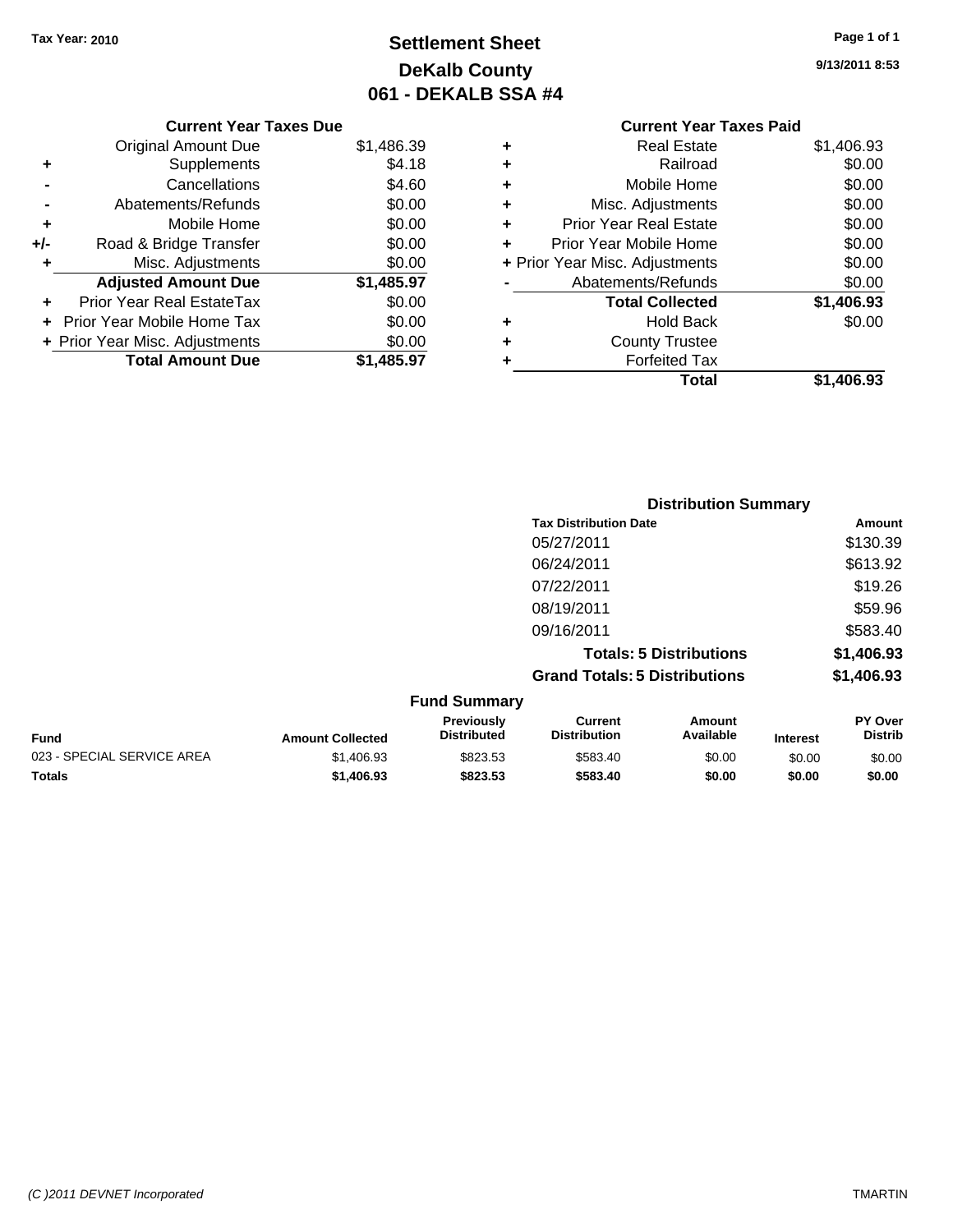## **Settlement Sheet Tax Year: 2010 Page 1 of 1 DeKalb County 062 - CITY OF GENOA**

**9/13/2011 8:53**

## **Current Year Taxes Paid**

|   | <b>Real Estate</b>             | \$629,485.38 |
|---|--------------------------------|--------------|
| ٠ | Railroad                       | \$1,280.16   |
| ٠ | Mobile Home                    | \$0.00       |
| ٠ | Misc. Adjustments              | \$150.81     |
| ٠ | <b>Prior Year Real Estate</b>  | (\$625.19)   |
| ÷ | Prior Year Mobile Home         | \$0.00       |
|   | + Prior Year Misc. Adjustments | \$0.00       |
|   | Abatements/Refunds             | \$8.80       |
|   | <b>Total Collected</b>         | \$630,282.36 |
| ٠ | <b>Hold Back</b>               | \$0.00       |
| ٠ | <b>County Trustee</b>          |              |
|   | <b>Forfeited Tax</b>           |              |
|   | Total                          | \$630,282,36 |

| <b>Current Year Taxes Due</b>    |              |
|----------------------------------|--------------|
| <b>Original Amount Due</b>       | \$636,513.10 |
| Supplements                      | \$4,697.49   |
| Cancellations                    | \$10,118.06  |
| Abatements/Refunds               | \$8.80       |
| Mobile Home                      | \$0.00       |
| Road & Bridge Transfer           | \$33,557.14  |
| Misc. Adjustments                | \$150.81     |
| <b>Adjusted Amount Due</b>       | \$664,791.68 |
| <b>Prior Year Real EstateTax</b> | (\$625.19)   |
| Prior Year Mobile Home Tax       | \$0.00       |
| + Prior Year Misc. Adjustments   | \$0.00       |
| <b>Total Amount Due</b>          | \$664.166.49 |
|                                  |              |

| <b>Road and Bridge Summary</b> |             |               | <b>Distribution Summary</b>  |              |
|--------------------------------|-------------|---------------|------------------------------|--------------|
| <b>Rd./Br. District</b>        | Amt. Due    | Amt. Distrib. | <b>Tax Distribution Date</b> | Amount       |
| GENOA ROAD & BRIDGE            | \$24,036,77 | \$22.863.60   | 05/27/2011                   | \$73,151.61  |
| KINGSTON ROAD & BRIDG          | \$11,245.56 | \$10,693.54   | 06/24/2011                   | \$262,639.88 |
| Totals                         | \$35,282.33 | \$33,557.14   | 07/22/2011                   | \$8,323.14   |
|                                |             |               | 08/19/2011                   | \$44,007.33  |
|                                |             |               | 09/16/2011                   | \$242,160.40 |
|                                |             |               |                              |              |

**Totals: 5 Distributions \$630,282.36 Grand Totals: 5 Distributions \$630,282.36**

|                                       |                         | <b>Fund Summary</b>                    |                                |                     |                 |                           |
|---------------------------------------|-------------------------|----------------------------------------|--------------------------------|---------------------|-----------------|---------------------------|
| Fund                                  | <b>Amount Collected</b> | Previously<br><b>Distributed</b>       | Current<br><b>Distribution</b> | Amount<br>Available | <b>Interest</b> | PY Over<br><b>Distrib</b> |
| 001 - CORPORATE                       | \$298.362.61            | \$183,660.73                           | \$114.701.88                   | \$0.00              | \$0.00          | \$0.00                    |
| 003 - BONDS AND INTEREST              | \$0.00                  | \$0.00                                 | \$0.00                         | \$0.00              | \$0.00          | \$0.00                    |
| 007 - ROAD AND BRIDGE                 | \$33.557.14             | \$20,800.50                            | \$12,756.64                    | \$0.00              | \$0.00          | \$0.00                    |
| 014 - POLICE PROTECTION               | \$298,362.61            | \$183,660.73                           | \$114,701.88                   | \$0.00              | \$0.00          | \$0.00                    |
| <b>Totals</b>                         | \$630,282,36            | \$388,121.96                           | \$242.160.40                   | \$0.00              | \$0.00          | \$0.00                    |
|                                       |                         | <b>Miscellaneous Adjustment Detail</b> |                                |                     |                 |                           |
| Year<br><b>Account Type</b><br>Source |                         | <b>Amount Adjustment Description</b>   |                                |                     |                 |                           |

| 2010 RE - Real Estate   | <b>Back Tax Collected</b> | \$105.47 Lindgren Redemption 03-30-301-017 by TBA       |
|-------------------------|---------------------------|---------------------------------------------------------|
| 2010 RE - Real Estate   | <b>Back Tax Collected</b> | \$19.08 Ezam Properties Redemption 03-30-130-016 by TBA |
| 2010 RE - Real Estate   | <b>Back Tax Collected</b> | \$26.26 Ezam Properties Redemption 03-30-130-018 by TBA |
| <b>Totals 3 entries</b> |                           | \$150.81                                                |
|                         |                           |                                                         |
|                         |                           |                                                         |

| Year Source             |                                     | <b>Account Type</b> | <b>Amount Adjustment Description</b> |
|-------------------------|-------------------------------------|---------------------|--------------------------------------|
|                         | 2010 RE - Real Estate PTAB Decision |                     | \$8.54 03-19-401-005 PTAB Refu       |
| <b>Totals 1 entries</b> |                                     | \$8.54              |                                      |

### **Abatement Detail**

2010 RE Decision **ABD** Decision **CENTAB SAMPLE SETATE SETATE SETABLE SETABLE PTAB Refund by TBA**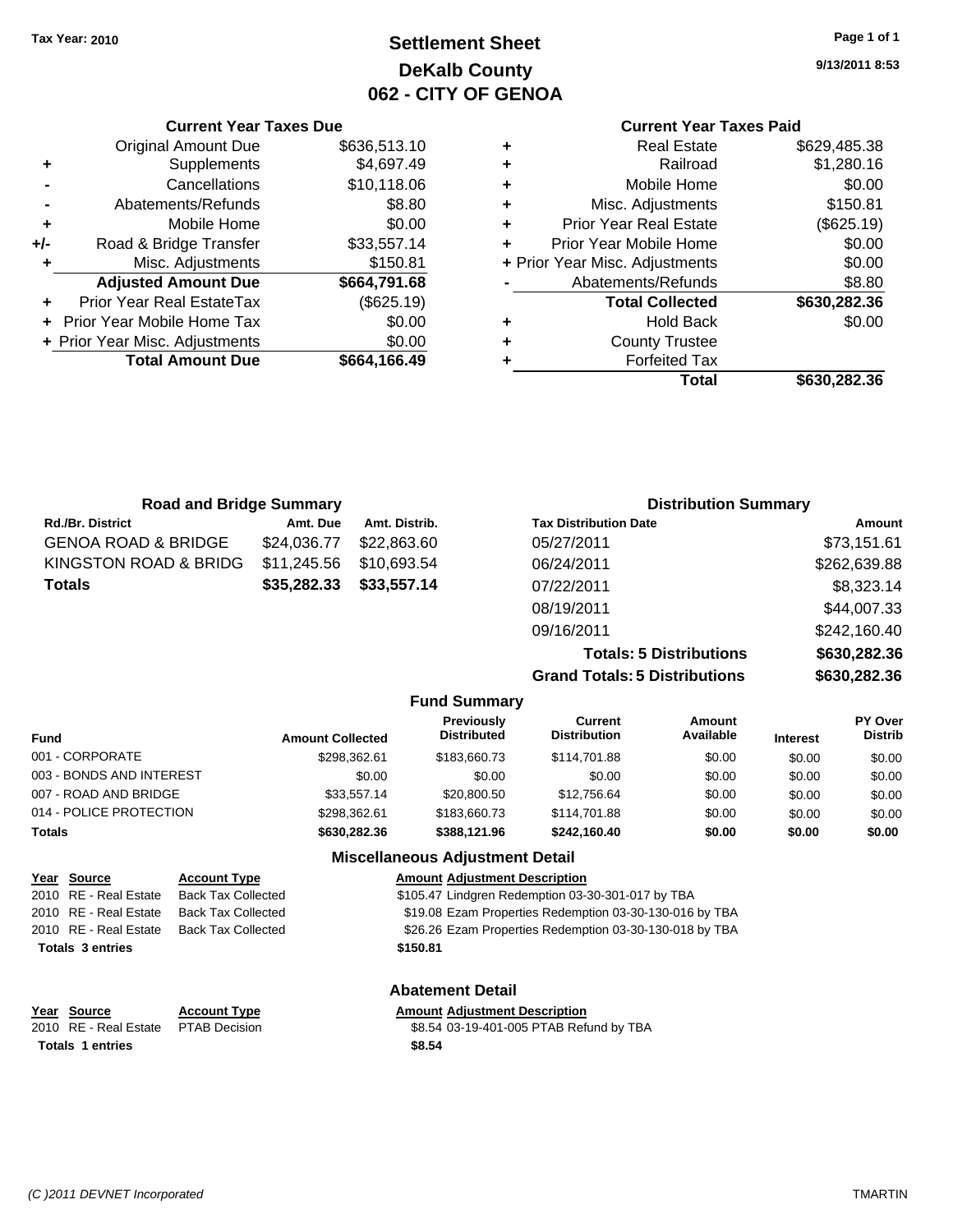## **Settlement Sheet Tax Year: 2010 Page 1 of 1 DeKalb County 063 - VILLAGE OF HINCKLEY**

**9/13/2011 8:53**

#### **Current Year Taxes Paid**

| Total                          | \$277,852.24 |
|--------------------------------|--------------|
| <b>Forfeited Tax</b>           |              |
| <b>County Trustee</b>          |              |
| Hold Back                      | \$0.00       |
| <b>Total Collected</b>         | \$277,852.24 |
| Abatements/Refunds             | \$0.00       |
| + Prior Year Misc. Adjustments | \$0.00       |
| Prior Year Mobile Home         | \$0.00       |
| <b>Prior Year Real Estate</b>  | \$0.00       |
| Misc. Adjustments              | \$72.63      |
| Mobile Home                    | \$0.00       |
| Railroad                       | \$856.14     |
| <b>Real Estate</b>             | \$276,923.47 |
|                                |              |

|       | <b>Original Amount Due</b>     | \$249,540.26 |
|-------|--------------------------------|--------------|
| ٠     | Supplements                    | \$548.37     |
|       | Cancellations                  | \$579.67     |
|       | Abatements/Refunds             | \$0.00       |
| ٠     | Mobile Home                    | \$0.00       |
| $+/-$ | Road & Bridge Transfer         | \$38,100.59  |
| ٠     | Misc. Adjustments              | \$72.63      |
|       | <b>Adjusted Amount Due</b>     | \$287,682.18 |
|       | Prior Year Real EstateTax      | \$0.00       |
|       | Prior Year Mobile Home Tax     | \$0.00       |
|       | + Prior Year Misc. Adjustments | \$0.00       |
|       | <b>Total Amount Due</b>        | \$287,682.18 |
|       |                                |              |

**Current Year Taxes Due**

| <b>Road and Bridge Summary</b> |             |               | <b>Distribution Summary</b>  |              |  |
|--------------------------------|-------------|---------------|------------------------------|--------------|--|
| Rd./Br. District               | Amt. Due    | Amt. Distrib. | <b>Tax Distribution Date</b> | Amount       |  |
| SQUAW GROVE ROAD & B           | \$39,670.26 | \$38,100.59   | 05/27/2011                   | \$29,858.27  |  |
| <b>Totals</b>                  | \$39,670.26 | \$38,100.59   | 06/24/2011                   | \$113,835.17 |  |
|                                |             |               | 07/22/2011                   | \$3,026.74   |  |
|                                |             |               | 08/19/2011                   | \$16,559.46  |  |

**Grand Totals: 5 Distributions** 

09/16/2011 \$114,572.60

| <b>Totals: 5 Distributions</b> | \$277,852.24 |
|--------------------------------|--------------|
| <b>Totals: 5 Distributions</b> | \$277,852.24 |
|                                |              |

| <b>Amount Collected</b> | Previously<br><b>Distributed</b> | <b>Current</b><br><b>Distribution</b> | Amount<br>Available | <b>Interest</b> | PY Over<br><b>Distrib</b> |
|-------------------------|----------------------------------|---------------------------------------|---------------------|-----------------|---------------------------|
| \$107.490.99            | \$63,105.99                      | \$44,385.00                           | \$0.00              | \$0.00          | \$0.00                    |
| \$35.901.38             | \$21.077.04                      | \$14,824.34                           | \$0.00              | \$0.00          | \$0.00                    |
| \$38,100.59             | \$22.525.84                      | \$15.574.75                           | \$0.00              | \$0.00          | \$0.00                    |
| \$30.590.14             | \$17.958.91                      | \$12.631.23                           | \$0.00              | \$0.00          | \$0.00                    |
| \$7.757.88              | \$4.554.51                       | \$3,203,37                            | \$0.00              | \$0.00          | \$0.00                    |
| \$13,449.34             | \$7,895.86                       | \$5,553.48                            | \$0.00              | \$0.00          | \$0.00                    |
| \$31,478.43             | \$18,480.41                      | \$12,998.02                           | \$0.00              | \$0.00          | \$0.00                    |
| \$4,993.07              | \$2,931.34                       | \$2,061.73                            | \$0.00              | \$0.00          | \$0.00                    |
| \$8.090.42              | \$4.749.74                       | \$3,340.68                            | \$0.00              | \$0.00          | \$0.00                    |
| \$277,852.24            | \$163,279.64                     | \$114,572.60                          | \$0.00              | \$0.00          | \$0.00                    |
|                         |                                  |                                       |                     |                 |                           |

**Fund Summary**

#### **Miscellaneous Adjustment Detail**

# **Year Source Account Type Amount Adjustment Description Totals \$72.63 2 entries**

\$8.72 Popp Redemption 15-15-427-007 by TBA

2010 RE - Real Estate Paymt In Lieu of Tax **\$63.91 Sunset View Apartments-Housing Authority Payment by TBA**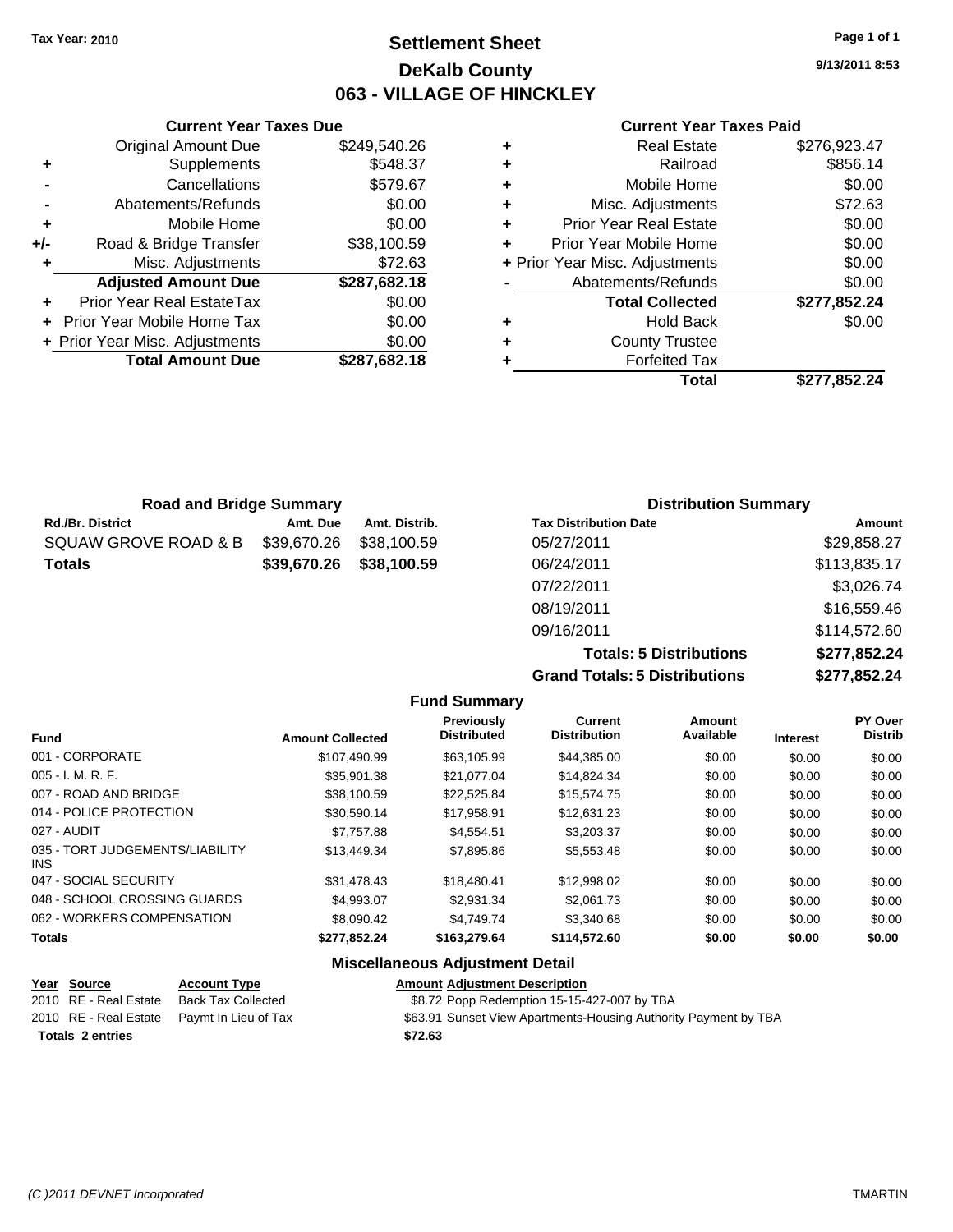## **Settlement Sheet Tax Year: 2010 Page 1 of 1 DeKalb County 064 - VILLAGE OF KINGSTON**

**9/13/2011 8:53**

#### **Current Year Taxes Paid**

|     | <b>Current Year Taxes Due</b>  |              |
|-----|--------------------------------|--------------|
|     | <b>Original Amount Due</b>     | \$136,011.81 |
| ٠   | Supplements                    | \$508.06     |
|     | Cancellations                  | \$659.95     |
|     | Abatements/Refunds             | \$0.00       |
| ٠   | Mobile Home                    | \$0.00       |
| +/- | Road & Bridge Transfer         | \$15,546.65  |
| ٠   | Misc. Adjustments              | \$0.00       |
|     | <b>Adjusted Amount Due</b>     | \$151,406.57 |
|     | Prior Year Real EstateTax      | (\$11.25)    |
|     | Prior Year Mobile Home Tax     | \$0.00       |
|     | + Prior Year Misc. Adjustments | \$0.00       |
|     | <b>Total Amount Due</b>        | \$151,395.32 |
|     |                                |              |

| <b>Road and Bridge Summary</b> |             |               | <b>Distribution Summary</b>  |             |  |
|--------------------------------|-------------|---------------|------------------------------|-------------|--|
| Rd./Br. District               | Amt. Due    | Amt. Distrib. | <b>Tax Distribution Date</b> | Amount      |  |
| KINGSTON ROAD & BRIDG          | \$16,346.86 | \$15,546.65   | 05/27/2011                   | \$16,393.33 |  |
| Totals                         | \$16,346.86 | \$15,546.65   | 06/24/2011                   | \$61,470.56 |  |
|                                |             |               | 07/22/2011                   | \$1,513.36  |  |
|                                |             |               | 08/19/2011                   | \$10,014.23 |  |
|                                |             |               | 09/16/2011                   | \$53,855.78 |  |

**Totals: 5 Distributions \$143,247.26 Grand Totals: 5 Distributions \$143,247.26**

|                                               |                         | <b>Fund Summary</b>              |                                |                     |                 |                           |
|-----------------------------------------------|-------------------------|----------------------------------|--------------------------------|---------------------|-----------------|---------------------------|
| <b>Fund</b>                                   | <b>Amount Collected</b> | Previously<br><b>Distributed</b> | Current<br><b>Distribution</b> | Amount<br>Available | <b>Interest</b> | PY Over<br><b>Distrib</b> |
| 001 - CORPORATE                               | \$46,383,00             | \$28.915.71                      | \$17,467.29                    | \$0.00              | \$0.00          | \$0.00                    |
| $005 - I. M. R. F.$                           | \$10.141.73             | \$6.322.47                       | \$3,819.26                     | \$0.00              | \$0.00          | \$0.00                    |
| 007 - ROAD AND BRIDGE                         | \$15.546.65             | \$9.781.40                       | \$5,765.25                     | \$0.00              | \$0.00          | \$0.00                    |
| 014 - POLICE PROTECTION                       | \$15,868.19             | \$9.892.42                       | \$5.975.77                     | \$0.00              | \$0.00          | \$0.00                    |
| 025 - GARBAGE DISPOSAL                        | \$5,776.03              | \$3,600.85                       | \$2,175.18                     | \$0.00              | \$0.00          | \$0.00                    |
| 027 - AUDIT                                   | \$5,634.54              | \$3.512.64                       | \$2,121.90                     | \$0.00              | \$0.00          | \$0.00                    |
| 031 - WORKING CASH                            | \$141.50                | \$88.22                          | \$53.28                        | \$0.00              | \$0.00          | \$0.00                    |
| 035 - TORT JUDGEMENTS/LIABILITY<br><b>INS</b> | \$36,618.67             | \$22,828.51                      | \$13,790.16                    | \$0.00              | \$0.00          | \$0.00                    |
| 047 - SOCIAL SECURITY                         | \$7,136.95              | \$4,449.26                       | \$2,687.69                     | \$0.00              | \$0.00          | \$0.00                    |
| <b>Totals</b>                                 | \$143,247.26            | \$89,391.48                      | \$53,855,78                    | \$0.00              | \$0.00          | \$0.00                    |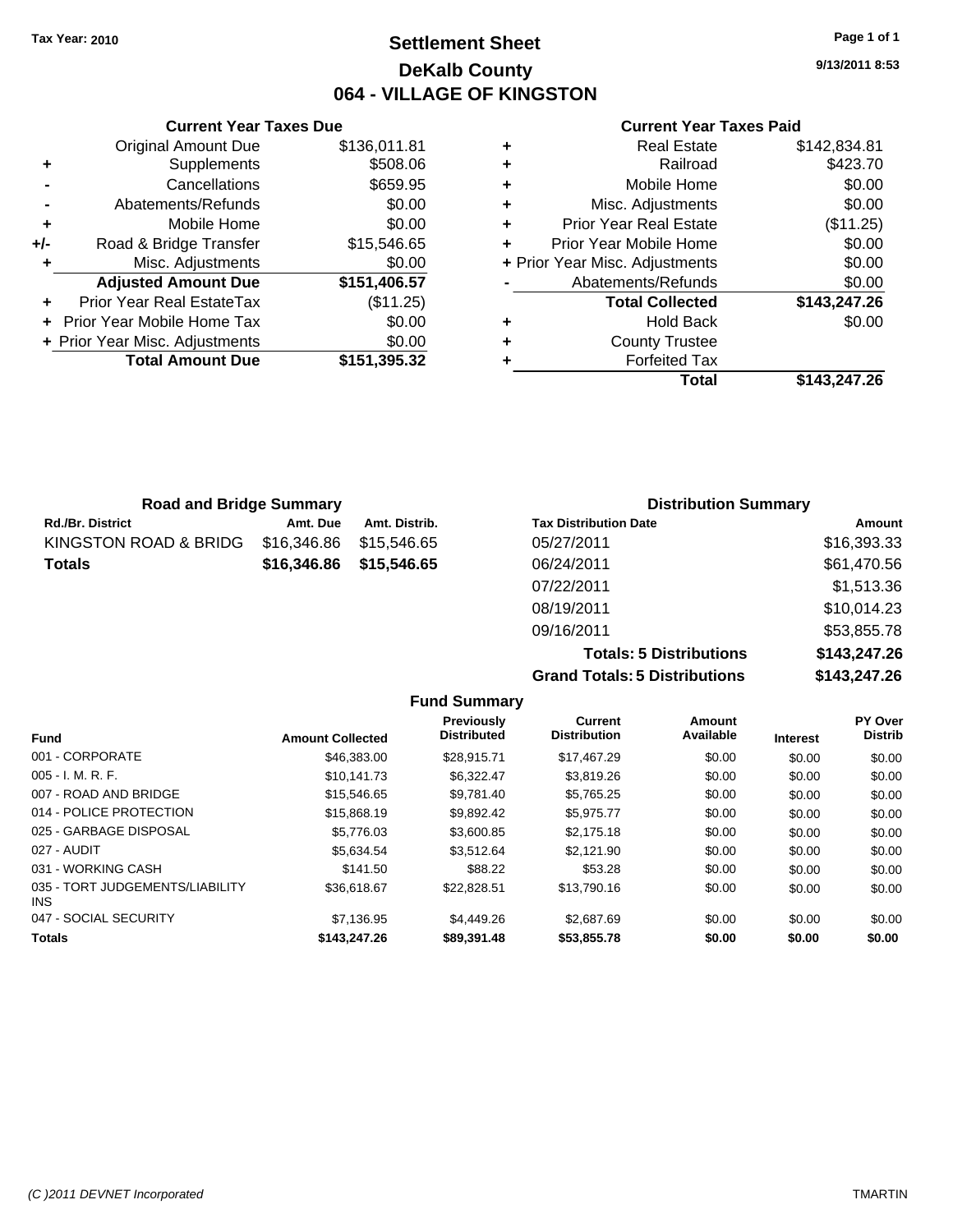**Current Year Taxes Due** Original Amount Due \$180,390.02

**Adjusted Amount Due \$205,764.85**

**Total Amount Due \$205,764.85**

**+** Supplements \$623.80 **-** Cancellations \$689.25 **-** Abatements/Refunds \$0.00 **+** Mobile Home \$0.00 **+/-** Road & Bridge Transfer \$25,440.28 **+** Misc. Adjustments \$0.00

**+** Prior Year Real EstateTax \$0.00 **+** Prior Year Mobile Home Tax \$0.00 **+ Prior Year Misc. Adjustments**  $$0.00$ 

## **Settlement Sheet Tax Year: 2010 Page 1 of 1 DeKalb County 065 - VILLAGE OF KIRKLAND**

**9/13/2011 8:53**

#### **Current Year Taxes Paid**

| ٠ | <b>Real Estate</b>             | \$196,526.93 |
|---|--------------------------------|--------------|
| ٠ | Railroad                       | \$435.08     |
| ٠ | Mobile Home                    | \$0.00       |
| ٠ | Misc. Adjustments              | \$0.00       |
| ٠ | <b>Prior Year Real Estate</b>  | \$0.00       |
|   | Prior Year Mobile Home         | \$0.00       |
|   | + Prior Year Misc. Adjustments | \$0.00       |
|   | Abatements/Refunds             | \$0.00       |
|   | <b>Total Collected</b>         | \$196,962.01 |
| ٠ | <b>Hold Back</b>               | \$0.00       |
| ٠ | <b>County Trustee</b>          |              |
|   | <b>Forfeited Tax</b>           |              |
|   | Total                          | \$196.962.01 |

| <b>Road and Bridge Summary</b>    |             |               | <b>Distribution Summary</b>  |             |
|-----------------------------------|-------------|---------------|------------------------------|-------------|
| <b>Rd./Br. District</b>           | Amt. Due    | Amt. Distrib. | <b>Tax Distribution Date</b> | Amount      |
| <b>FRANKLIN ROAD &amp; BRIDGI</b> | \$26,548.43 | \$25.440.28   | 05/27/2011                   | \$31,662.79 |
| <b>Totals</b>                     | \$26,548.43 | \$25,440.28   | 06/24/2011                   | \$74,620.78 |
|                                   |             |               | 07/22/2011                   | \$1,924.76  |
|                                   |             |               | 08/19/2011                   | \$17,884.93 |

**Totals: 5 Distributions \$196,962.01**

09/16/2011 \$70,868.75

|                                               |                         |                                         | <b>Grand Totals: 5 Distributions</b> | \$196,962.01        |                 |                           |
|-----------------------------------------------|-------------------------|-----------------------------------------|--------------------------------------|---------------------|-----------------|---------------------------|
|                                               |                         | <b>Fund Summary</b>                     |                                      |                     |                 |                           |
| <b>Fund</b>                                   | <b>Amount Collected</b> | <b>Previously</b><br><b>Distributed</b> | Current<br><b>Distribution</b>       | Amount<br>Available | <b>Interest</b> | PY Over<br><b>Distrib</b> |
| 001 - CORPORATE                               | \$76,017.06             | \$48.715.92                             | \$27.301.14                          | \$0.00              | \$0.00          | \$0.00                    |
| 003 - BONDS AND INTEREST                      | \$0.00                  | \$0.00                                  | \$0.00                               | \$0.00              | \$0.00          | \$0.00                    |
| 007 - ROAD AND BRIDGE                         | \$25,440.28             | \$16.172.67                             | \$9.267.61                           | \$0.00              | \$0.00          | \$0.00                    |
| 014 - POLICE PROTECTION                       | \$71,745.83             | \$45,978.69                             | \$25,767.14                          | \$0.00              | \$0.00          | \$0.00                    |
| 025 - GARBAGE DISPOSAL                        | \$0.00                  | \$0.00                                  | \$0.00                               | \$0.00              | \$0.00          | \$0.00                    |
| 027 - AUDIT                                   | \$4.751.83              | \$3.045.24                              | \$1,706.59                           | \$0.00              | \$0.00          | \$0.00                    |
| 035 - TORT JUDGEMENTS/LIABILITY<br><b>INS</b> | \$19,007.01             | \$12.180.74                             | \$6.826.27                           | \$0.00              | \$0.00          | \$0.00                    |
| <b>Totals</b>                                 | \$196.962.01            | \$126,093.26                            | \$70,868.75                          | \$0.00              | \$0.00          | \$0.00                    |
|                                               |                         |                                         |                                      |                     |                 |                           |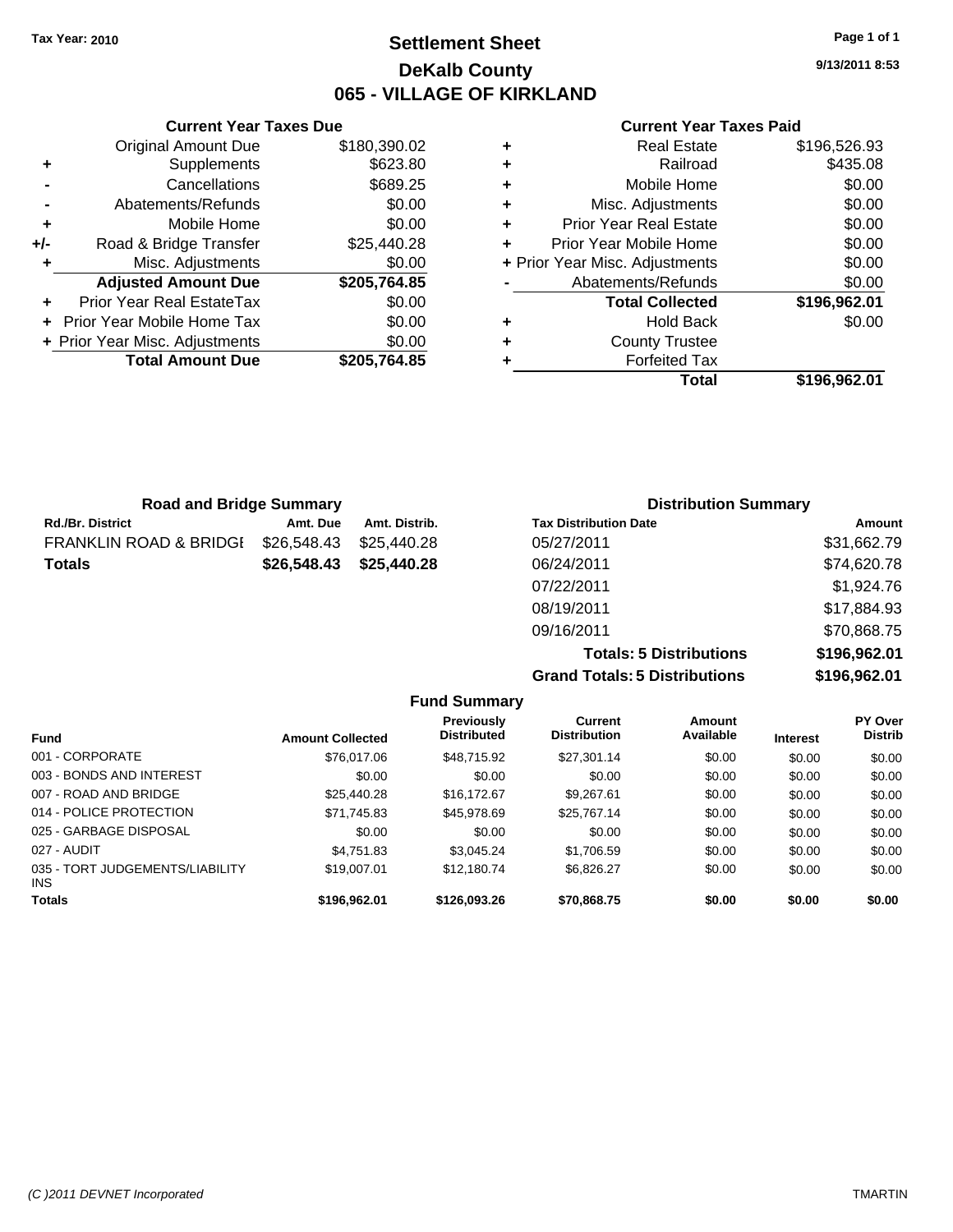## **Settlement Sheet Tax Year: 2010 Page 1 of 1 DeKalb County 066 - KIRKLAND LIBRARY**

|   | <b>Current Year Taxes Paid</b> |             |  |  |  |
|---|--------------------------------|-------------|--|--|--|
| ٠ | <b>Real Estate</b>             | \$41,698.64 |  |  |  |
| ٠ | Railroad                       | \$92.40     |  |  |  |
| ٠ | Mobile Home                    | \$0.00      |  |  |  |
| ٠ | Misc. Adjustments              | \$0.00      |  |  |  |
| ٠ | <b>Prior Year Real Estate</b>  |             |  |  |  |
|   | Prior Year Mobile Home         | \$0.00      |  |  |  |
|   | + Prior Year Misc. Adjustments | \$0.00      |  |  |  |
|   | Abatements/Refunds             | \$0.00      |  |  |  |
|   | <b>Total Collected</b>         | \$41,791.04 |  |  |  |
| ÷ | Hold Back                      | \$0.00      |  |  |  |
|   | <b>County Trustee</b>          |             |  |  |  |
|   | <b>Forfeited Tax</b>           |             |  |  |  |
|   | Total                          | \$41.791.04 |  |  |  |

|     | <b>Current Year Taxes Due</b>  |             |  |  |  |  |  |
|-----|--------------------------------|-------------|--|--|--|--|--|
|     | <b>Original Amount Due</b>     | \$43,951.82 |  |  |  |  |  |
| ٠   | Supplements                    | \$129.07    |  |  |  |  |  |
|     | Cancellations                  | \$141.12    |  |  |  |  |  |
|     | Abatements/Refunds             | \$0.00      |  |  |  |  |  |
| ٠   | Mobile Home                    | \$0.00      |  |  |  |  |  |
| +/- | Road & Bridge Transfer         | \$0.00      |  |  |  |  |  |
| ٠   | Misc. Adjustments              | \$0.00      |  |  |  |  |  |
|     | <b>Adjusted Amount Due</b>     | \$43,939.77 |  |  |  |  |  |
|     | Prior Year Real EstateTax      | \$0.00      |  |  |  |  |  |
|     | Prior Year Mobile Home Tax     | \$0.00      |  |  |  |  |  |
|     | + Prior Year Misc. Adjustments | \$0.00      |  |  |  |  |  |
|     | <b>Total Amount Due</b>        | \$43,939.77 |  |  |  |  |  |

| <b>Distribution Summary</b>          |             |
|--------------------------------------|-------------|
| <b>Tax Distribution Date</b>         | Amount      |
| 05/27/2011                           | \$6,769.36  |
| 06/24/2011                           | \$15,726.17 |
| 07/22/2011                           | \$419.92    |
| 08/19/2011                           | \$3,866.54  |
| 09/16/2011                           | \$15,009.05 |
| <b>Totals: 5 Distributions</b>       | \$41,791.04 |
| <b>Grand Totals: 5 Distributions</b> | \$41,791.04 |
|                                      |             |

|                                          |                         | <b>Fund Summary</b>              |                                       |                     |                 |                           |
|------------------------------------------|-------------------------|----------------------------------|---------------------------------------|---------------------|-----------------|---------------------------|
| Fund                                     | <b>Amount Collected</b> | Previously<br><b>Distributed</b> | <b>Current</b><br><b>Distribution</b> | Amount<br>Available | <b>Interest</b> | PY Over<br><b>Distrib</b> |
| $005 - I. M. R. F.$                      | \$8.32                  | \$5.33                           | \$2.99                                | \$0.00              | \$0.00          | \$0.00                    |
| 016 - LIBRARY (township, municipalities) | \$39,935.89             | \$25.593.11                      | \$14,342.78                           | \$0.00              | \$0.00          | \$0.00                    |
| 047 - SOCIAL SECURITY                    | \$1.846.83              | \$1,183.55                       | \$663.28                              | \$0.00              | \$0.00          | \$0.00                    |
| Totals                                   | \$41.791.04             | \$26,781.99                      | \$15,009.05                           | \$0.00              | \$0.00          | \$0.00                    |

**9/13/2011 8:53**

*(C )2011 DEVNET Incorporated* TMARTIN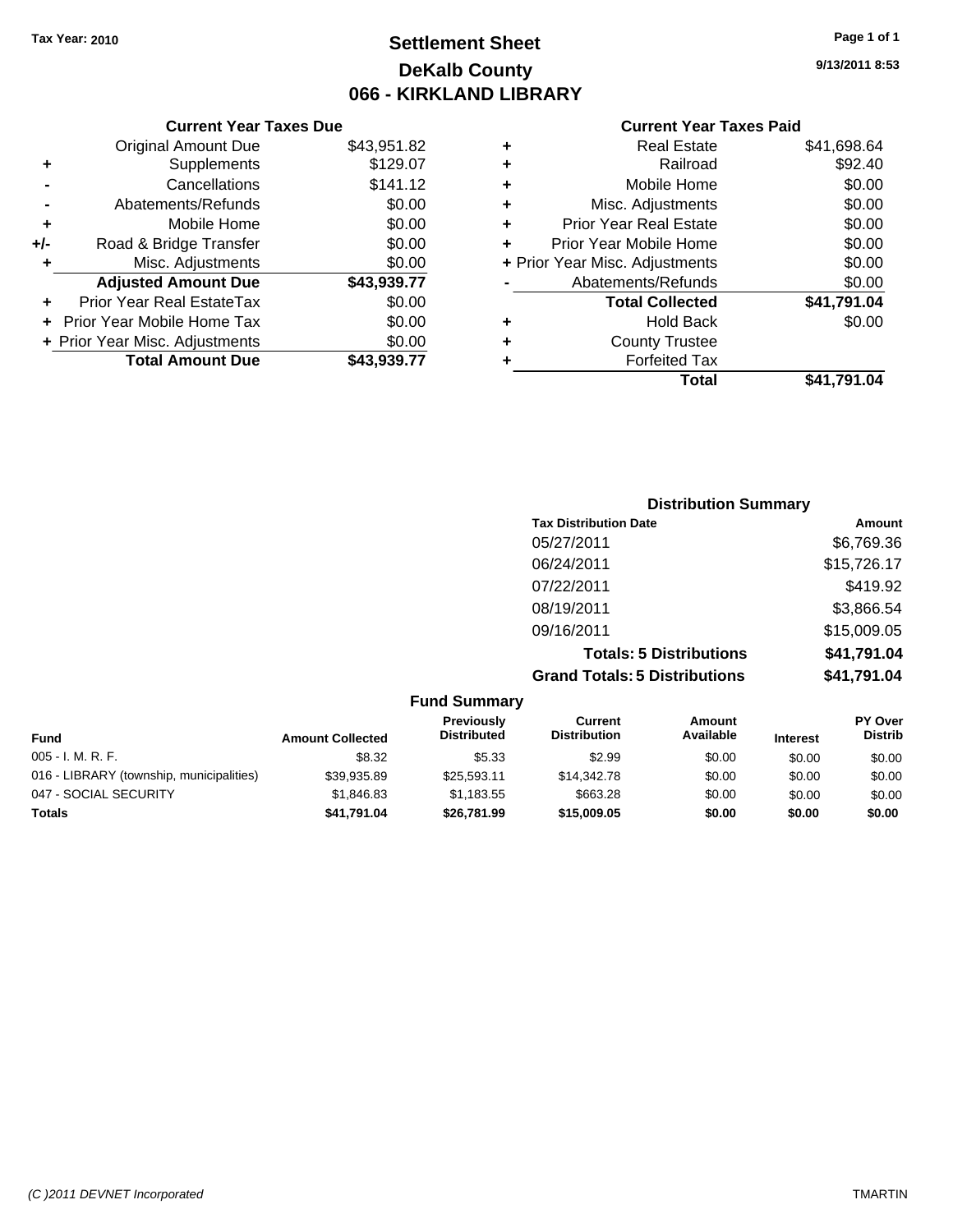## **Settlement Sheet Tax Year: 2010 Page 1 of 1 DeKalb County 067 - VILLAGE OF LEE**

**9/13/2011 8:53**

### **Current Year Taxes Paid +** Real Estate \$9,393.73 **+** Railroad \$186.22 **+** Mobile Home \$0.00 **+** Misc. Adjustments \$0.00 **+** Prior Year Real Estate \$0.00 **+** Prior Year Mobile Home \$0.00 **+** Prior Year Misc. Adjustments  $\text{\$0.00}$ Abatements/Refunds \$0.00 **Total Collected \$9,579.95 +** Hold Back \$0.00 **+** County Trustee **+** Forfeited Tax

**Total \$9,579.95**

| <b>Road and Bridge Summary</b> |            |               | <b>Distribution Summary</b>  |            |
|--------------------------------|------------|---------------|------------------------------|------------|
| <b>Rd./Br. District</b>        | Amt. Due   | Amt. Distrib. | <b>Tax Distribution Date</b> | Amount     |
| SHABBONA ROAD & BRIDC          | \$1.729.07 | \$1.637.54    | 05/27/2011                   | \$968.43   |
| <b>Totals</b>                  | \$1.729.07 | \$1.637.54    | 06/24/2011                   | \$4,036.13 |
|                                |            |               | 07/22/2011                   | \$245.20   |
|                                |            |               |                              |            |

08/19/2011 \$438.24 09/16/2011 \$3,891.95 **Totals: 5 Distributions \$9,579.95 Grand Totals: 5 Distributions \$9,579.95**

| <b>Fund Summary</b>                     |                         |                                         |                                |                     |                 |                           |  |  |
|-----------------------------------------|-------------------------|-----------------------------------------|--------------------------------|---------------------|-----------------|---------------------------|--|--|
| <b>Fund</b>                             | <b>Amount Collected</b> | <b>Previously</b><br><b>Distributed</b> | Current<br><b>Distribution</b> | Amount<br>Available | <b>Interest</b> | PY Over<br><b>Distrib</b> |  |  |
| 001 - CORPORATE                         | \$3.231.64              | \$1,920.66                              | \$1,310.98                     | \$0.00              | \$0.00          | \$0.00                    |  |  |
| 007 - ROAD AND BRIDGE                   | \$1.637.54              | \$967.59                                | \$669.95                       | \$0.00              | \$0.00          | \$0.00                    |  |  |
| 025 - GARBAGE DISPOSAL                  | \$1,136.19              | \$675.27                                | \$460.92                       | \$0.00              | \$0.00          | \$0.00                    |  |  |
| 027 - AUDIT                             | \$819.28                | \$486.92                                | \$332.36                       | \$0.00              | \$0.00          | \$0.00                    |  |  |
| 035 - TORT JUDGEMENTS/LIABILITY<br>INS. | \$2.354.11              | \$1,399.12                              | \$954.99                       | \$0.00              | \$0.00          | \$0.00                    |  |  |
| 072 - WATERWORKS SYSTEM                 | \$401.19                | \$238.44                                | \$162.75                       | \$0.00              | \$0.00          | \$0.00                    |  |  |
| <b>Totals</b>                           | \$9.579.95              | \$5,688.00                              | \$3,891.95                     | \$0.00              | \$0.00          | \$0.00                    |  |  |

| <b>Total Amount Due</b> | \$10,459.45 |
|-------------------------|-------------|
|                         |             |
|                         |             |

**Current Year Taxes Due** Original Amount Due \$8,849.32

**+** Supplements \$329.44 **-** Cancellations \$356.85 **-** Abatements/Refunds \$0.00 **+** Mobile Home \$0.00 **+/-** Road & Bridge Transfer \$1,637.54 **+** Misc. Adjustments \$0.00 **Adjusted Amount Due \$10,459.45**

**+** Prior Year Real EstateTax \$0.00 **+** Prior Year Mobile Home Tax \$0.00 **+ Prior Year Misc. Adjustments**  $$0.00$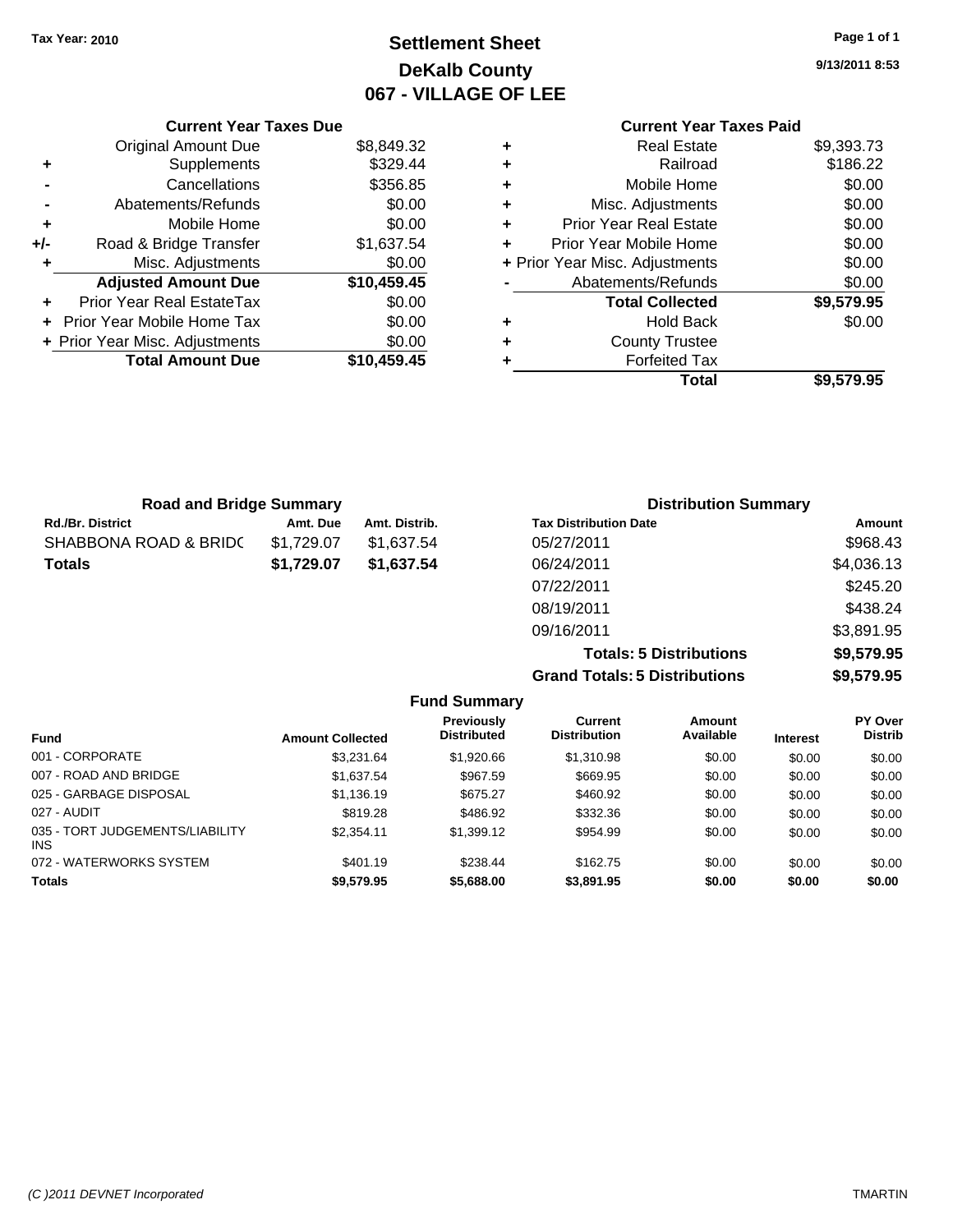## **Settlement Sheet Tax Year: 2010 Page 1 of 1 DeKalb County 068 - VILLAGE OF MALTA**

**9/13/2011 8:53**

#### **Current Year Taxes Paid**

| ÷ | <b>Real Estate</b>             | \$113,444.09 |
|---|--------------------------------|--------------|
| ٠ | Railroad                       | \$603.32     |
| ÷ | Mobile Home                    | \$0.00       |
| ÷ | Misc. Adjustments              | \$0.00       |
| ٠ | <b>Prior Year Real Estate</b>  | \$0.00       |
| ÷ | Prior Year Mobile Home         | \$0.00       |
|   | + Prior Year Misc. Adjustments | \$0.00       |
|   | Abatements/Refunds             | \$4.34       |
|   | <b>Total Collected</b>         | \$114,043.07 |
| ٠ | <b>Hold Back</b>               | \$0.00       |
| ٠ | <b>County Trustee</b>          |              |
|   | <b>Forfeited Tax</b>           |              |
|   | Total                          | \$114.043.07 |
|   |                                |              |

| <b>Current Year Taxes Due</b>  |              |  |  |  |  |
|--------------------------------|--------------|--|--|--|--|
| <b>Original Amount Due</b>     | \$109,204.62 |  |  |  |  |
| Supplements                    | \$58.08      |  |  |  |  |
| Cancellations                  | \$141.93     |  |  |  |  |
| Abatements/Refunds             | \$4.34       |  |  |  |  |
| Mobile Home                    | \$0.00       |  |  |  |  |
| Road & Bridge Transfer         | \$11,158.92  |  |  |  |  |
| Misc. Adjustments              | \$0.00       |  |  |  |  |
| <b>Adjusted Amount Due</b>     | \$120,275.35 |  |  |  |  |
| Prior Year Real EstateTax      | \$0.00       |  |  |  |  |
| Prior Year Mobile Home Tax     | \$0.00       |  |  |  |  |
| + Prior Year Misc. Adjustments | \$0.00       |  |  |  |  |
| <b>Total Amount Due</b>        | \$120,275.35 |  |  |  |  |
|                                |              |  |  |  |  |

|                         | <b>Road and Bridge Summary</b> |               | <b>Distribution Summary</b>  |             |
|-------------------------|--------------------------------|---------------|------------------------------|-------------|
| <b>Rd./Br. District</b> | Amt. Due                       | Amt. Distrib. | <b>Tax Distribution Date</b> | Amount      |
| MALTA ROAD & BRIDGE     | \$11.729.01                    | \$11.158.92   | 05/27/2011                   | \$11,090.39 |
| Totals                  | \$11,729.01                    | \$11,158.92   | 06/24/2011                   | \$50,140.56 |
|                         |                                |               | 07/22/2011                   | \$1,826.05  |
|                         |                                |               | 08/19/2011                   | \$6,585.32  |
|                         |                                |               | 09/16/2011                   | \$44,400.75 |

**Totals: 5 Distributions \$114,043.07 Grand Totals: 5 Distributions \$114,043.07**

|                                         |                         | <b>Fund Summary</b>                     |                                       |                     |                 |                           |
|-----------------------------------------|-------------------------|-----------------------------------------|---------------------------------------|---------------------|-----------------|---------------------------|
| <b>Fund</b>                             | <b>Amount Collected</b> | <b>Previously</b><br><b>Distributed</b> | <b>Current</b><br><b>Distribution</b> | Amount<br>Available | <b>Interest</b> | PY Over<br><b>Distrib</b> |
| 001 - CORPORATE                         | \$28,734.95             | \$17,578.57                             | \$11,156.38                           | \$0.00              | \$0.00          | \$0.00                    |
| 003 - BONDS AND INTEREST                | \$0.00                  | \$0.00                                  | \$0.00                                | \$0.00              | \$0.00          | \$0.00                    |
| $005 - I. M. R. F.$                     | \$15,545.69             | \$9,510.04                              | \$6,035.65                            | \$0.00              | \$0.00          | \$0.00                    |
| 007 - ROAD AND BRIDGE                   | \$11,158.92             | \$6,703.13                              | \$4,455.79                            | \$0.00              | \$0.00          | \$0.00                    |
| 014 - POLICE PROTECTION                 | \$9,892.91              | \$6,051.96                              | \$3,840.95                            | \$0.00              | \$0.00          | \$0.00                    |
| 025 - GARBAGE DISPOSAL                  | \$1,131.09              | \$691.94                                | \$439.15                              | \$0.00              | \$0.00          | \$0.00                    |
| 027 - AUDIT                             | \$3,768.96              | \$2,305.65                              | \$1,463.31                            | \$0.00              | \$0.00          | \$0.00                    |
| 035 - TORT JUDGEMENTS/LIABILITY<br>INS. | \$21,198.34             | \$12,968.05                             | \$8,230.29                            | \$0.00              | \$0.00          | \$0.00                    |
| 041 - STREET LIGHTING                   | \$6,595.29              | \$4,034.66                              | \$2,560.63                            | \$0.00              | \$0.00          | \$0.00                    |
| 047 - SOCIAL SECURITY                   | \$16,016.92             | \$9,798.32                              | \$6,218.60                            | \$0.00              | \$0.00          | \$0.00                    |
| <b>Totals</b>                           | \$114,043.07            | \$69,642.32                             | \$44,400.75                           | \$0.00              | \$0.00          | \$0.00                    |
|                                         |                         | <b>Abatement Detail</b>                 |                                       |                     |                 |                           |

## **Year Source Account Type Amount Adjustment Description**<br>
2010 RE - Real Estate PTAB Decision **Amount** \$4.13 07-22-474-003 PTAB Refu **Totals \$4.13 1 entries**

\$4.13 07-22-474-003 PTAB Refund by TBA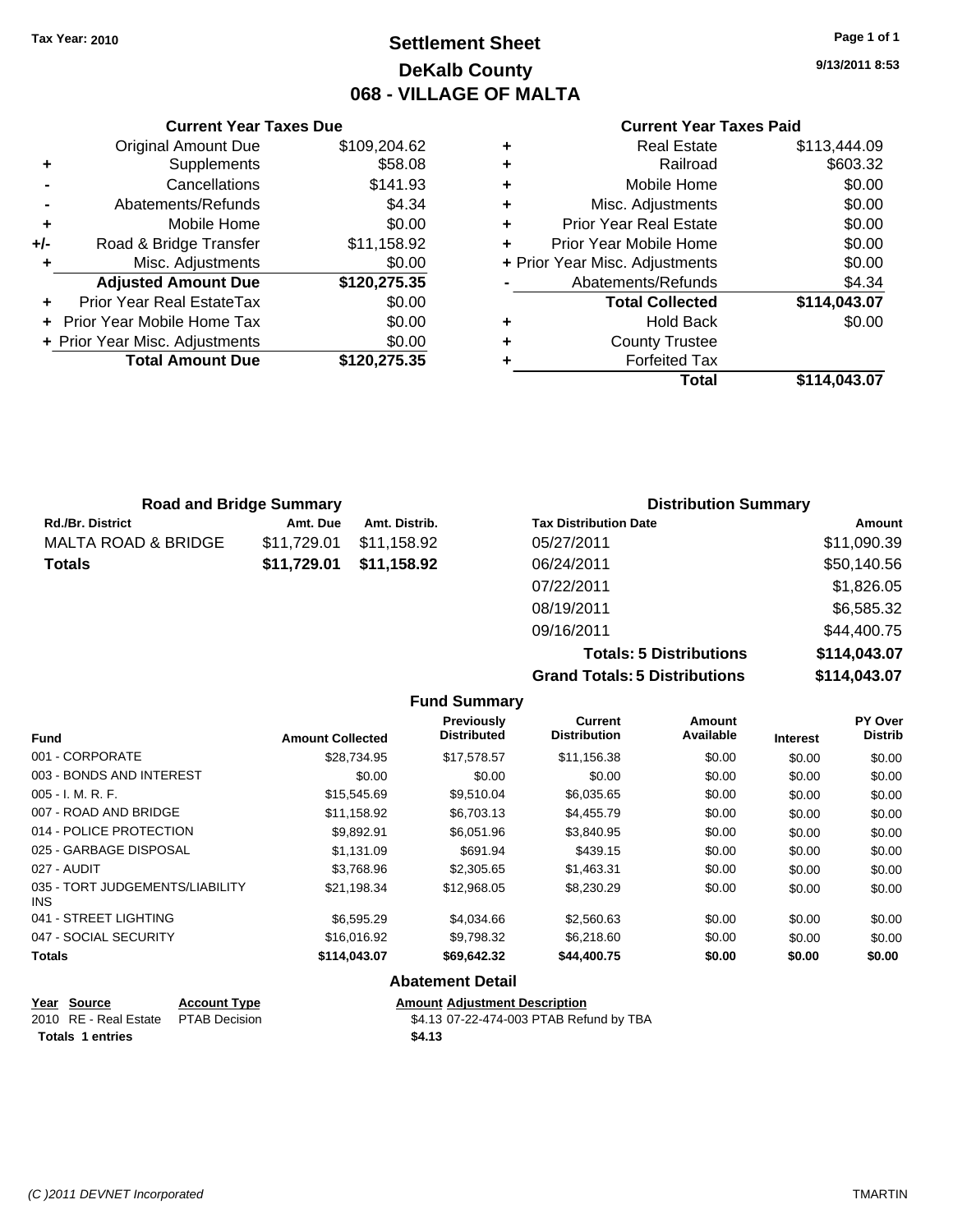**Current Year Taxes Due** Original Amount Due \$141,694.24

**Adjusted Amount Due \$143,479.24**

**Total Amount Due \$143,478.86**

**+** Supplements \$853.02 **-** Cancellations \$902.74 **-** Abatements/Refunds \$0.00 **+** Mobile Home \$0.00 **+/-** Road & Bridge Transfer \$1,834.72 **+** Misc. Adjustments \$0.00

**+** Prior Year Real EstateTax (\$0.38) **+** Prior Year Mobile Home Tax \$0.00 **+ Prior Year Misc. Adjustments**  $$0.00$ 

## **Settlement Sheet Tax Year: 2010 Page 1 of 1 DeKalb County 069 - VILLAGE OF MAPLE PARK**

**9/13/2011 8:53**

#### **Current Year Taxes Paid**

|   | Total                          | \$139.662.31 |
|---|--------------------------------|--------------|
| ٠ | <b>Forfeited Tax</b>           |              |
| ٠ | <b>County Trustee</b>          |              |
| ٠ | <b>Hold Back</b>               | \$0.00       |
|   | <b>Total Collected</b>         | \$139,662.31 |
|   | Abatements/Refunds             | \$0.00       |
|   | + Prior Year Misc. Adjustments | \$0.00       |
| ٠ | Prior Year Mobile Home         | \$0.00       |
| ٠ | <b>Prior Year Real Estate</b>  | (\$0.38)     |
| ٠ | Misc. Adjustments              | \$0.00       |
| ٠ | Mobile Home                    | \$0.00       |
| ٠ | Railroad                       | \$0.00       |
| ٠ | <b>Real Estate</b>             | \$139,662.69 |

| <b>Road and Bridge Summary</b>   |            |               | <b>Distribution Summary</b>  |             |
|----------------------------------|------------|---------------|------------------------------|-------------|
| <b>Rd./Br. District</b>          | Amt. Due   | Amt. Distrib. | <b>Tax Distribution Date</b> | Amount      |
| <b>CORTLAND ROAD &amp; BRIDC</b> | \$1,918.14 | \$1,834.72    | 05/27/2011                   | \$19,790.34 |
| Totals                           | \$1,918.14 | \$1,834.72    | 06/24/2011                   | \$54,217.06 |
|                                  |            |               | 07/22/2011                   | \$1,309.48  |
|                                  |            |               | 08/19/2011                   | \$8,598.60  |

**Grand Totals: 5 Distributions \$139,662.31**

09/16/2011 \$55,746.83

**Totals: 5 Distributions \$139,662.31**

|                         |                                  |                                |                     |                               | \$139,662.31                     |
|-------------------------|----------------------------------|--------------------------------|---------------------|-------------------------------|----------------------------------|
|                         |                                  |                                |                     |                               |                                  |
| <b>Amount Collected</b> | Previously<br><b>Distributed</b> | Current<br><b>Distribution</b> | Amount<br>Available | <b>Interest</b>               | <b>PY Over</b><br><b>Distrib</b> |
| \$42,363,92             | \$25,446.93                      | \$16,916.99                    | \$0.00              | \$0.00                        | \$0.00                           |
| \$43.130.38             | \$25,907.32                      | \$17,223.06                    | \$0.00              | \$0.00                        | \$0.00                           |
| \$1,834.72              | \$1.125.95                       | \$708.77                       | \$0.00              | \$0.00                        | \$0.00                           |
| \$37.379.95             | \$22,453.19                      | \$14,926,76                    | \$0.00              | \$0.00                        | \$0.00                           |
| \$4,983.85              | \$2.993.67                       | \$1,990.18                     | \$0.00              | \$0.00                        | \$0.00                           |
| \$9.969.49              | \$5.988.42                       | \$3.981.07                     | \$0.00              | \$0.00                        | \$0.00                           |
| \$139,662.31            | \$83,915.48                      | \$55,746.83                    | \$0.00              | \$0.00                        | \$0.00                           |
|                         |                                  |                                | <b>Fund Summary</b> | Grand Totals: 5 Distributions |                                  |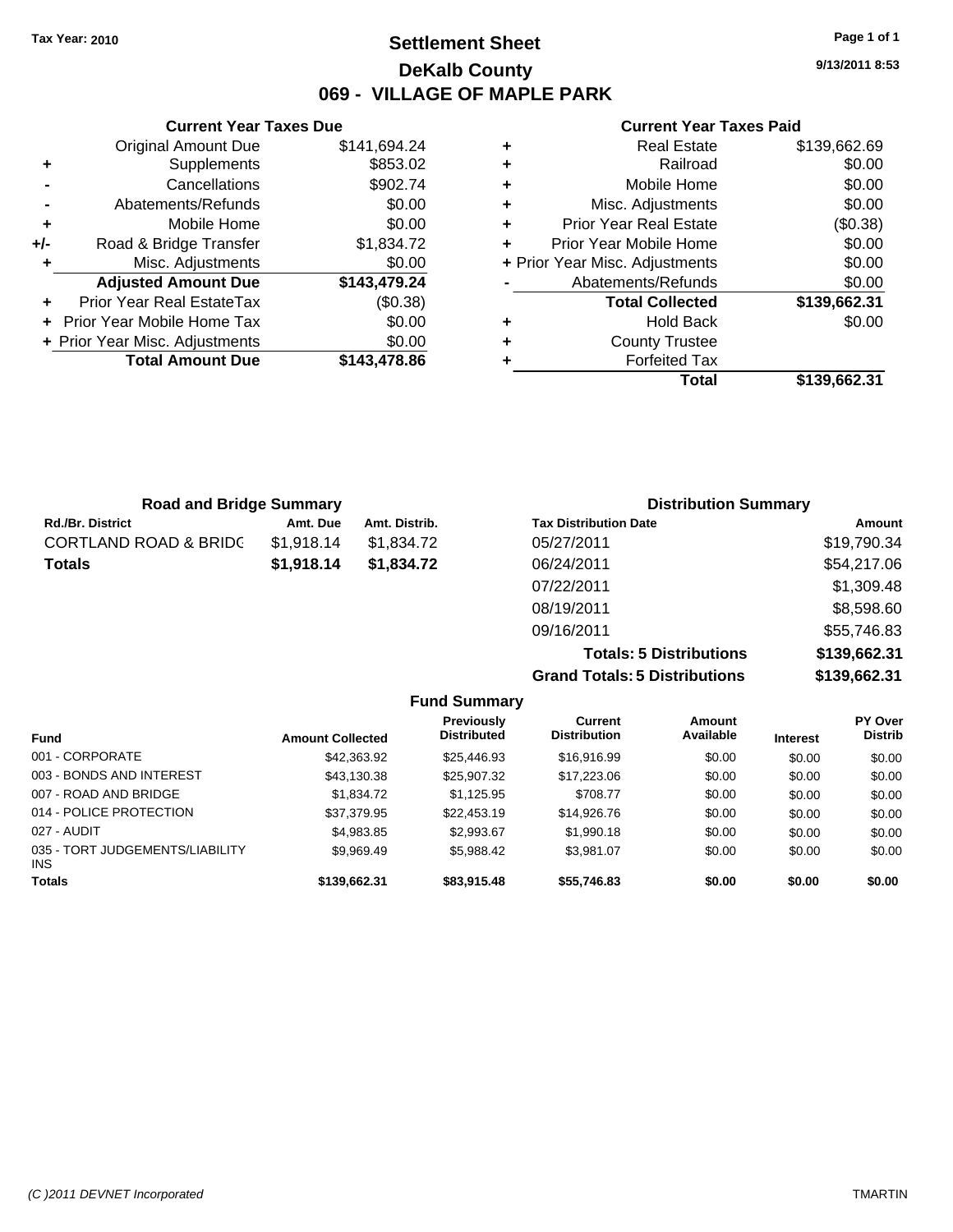## **Settlement Sheet Tax Year: 2010 Page 1 of 1 DeKalb County 070 - MAPLE PARK LIBRARY**

**9/13/2011 8:53**

| <b>Current Year Taxes Paid</b> |  |  |  |
|--------------------------------|--|--|--|
|--------------------------------|--|--|--|

|     | <b>Current Year Taxes Due</b>  |             |  |  |  |  |
|-----|--------------------------------|-------------|--|--|--|--|
|     | <b>Original Amount Due</b>     | \$10,039.67 |  |  |  |  |
| ٠   | Supplements                    | \$57.71     |  |  |  |  |
|     | Cancellations                  | \$61.23     |  |  |  |  |
|     | Abatements/Refunds             | \$0.00      |  |  |  |  |
| ٠   | Mobile Home                    | \$0.00      |  |  |  |  |
| +/- | Road & Bridge Transfer         | \$0.00      |  |  |  |  |
| ٠   | Misc. Adjustments              | \$0.00      |  |  |  |  |
|     | <b>Adjusted Amount Due</b>     | \$10,036.15 |  |  |  |  |
| ٠   | Prior Year Real EstateTax      | \$0.00      |  |  |  |  |
|     | Prior Year Mobile Home Tax     | \$0.00      |  |  |  |  |
|     | + Prior Year Misc. Adjustments | \$0.00      |  |  |  |  |
|     | <b>Total Amount Due</b>        | \$10,036.15 |  |  |  |  |

| ٠ | <b>Real Estate</b>             | \$9,758.26 |
|---|--------------------------------|------------|
| ٠ | Railroad                       | \$0.00     |
| ٠ | Mobile Home                    | \$0.00     |
| ٠ | Misc. Adjustments              | \$0.00     |
| ÷ | <b>Prior Year Real Estate</b>  | \$0.00     |
| ٠ | Prior Year Mobile Home         | \$0.00     |
|   | + Prior Year Misc. Adjustments | \$0.00     |
|   | Abatements/Refunds             | \$0.00     |
|   | <b>Total Collected</b>         | \$9,758.26 |
| ٠ | Hold Back                      | \$0.00     |
|   | <b>County Trustee</b>          |            |
| ٠ | <b>Forfeited Tax</b>           |            |
|   | Total                          | \$9,758,26 |
|   |                                |            |

|                 |                         | <b>Distribution Summary</b>      |                                       |                                |                 |                                  |
|-----------------|-------------------------|----------------------------------|---------------------------------------|--------------------------------|-----------------|----------------------------------|
|                 |                         |                                  | <b>Tax Distribution Date</b>          |                                |                 | Amount                           |
|                 |                         |                                  | 05/27/2011                            |                                |                 | \$1,335.58                       |
|                 |                         |                                  | 06/24/2011                            |                                |                 | \$3,806.52                       |
|                 |                         |                                  | 07/22/2011                            |                                |                 | \$93.95                          |
|                 |                         |                                  | 08/19/2011                            |                                |                 | \$615.95                         |
|                 |                         |                                  | 09/16/2011                            |                                |                 | \$3,906.26                       |
|                 |                         |                                  |                                       | <b>Totals: 5 Distributions</b> |                 | \$9,758.26                       |
|                 |                         |                                  | <b>Grand Totals: 5 Distributions</b>  |                                |                 | \$9,758.26                       |
|                 |                         | <b>Fund Summary</b>              |                                       |                                |                 |                                  |
| <b>Fund</b>     | <b>Amount Collected</b> | Previously<br><b>Distributed</b> | <b>Current</b><br><b>Distribution</b> | <b>Amount</b><br>Available     | <b>Interest</b> | <b>PY Over</b><br><b>Distrib</b> |
| 001 - CORPORATE | \$9,758.26              | \$5,852,00                       | \$3,906.26                            | \$0.00                         | \$0.00          | \$0.00                           |
|                 |                         |                                  |                                       |                                |                 |                                  |

**Totals \$9,758.26 \$5,852.00 \$3,906.26 \$0.00 \$0.00 \$0.00**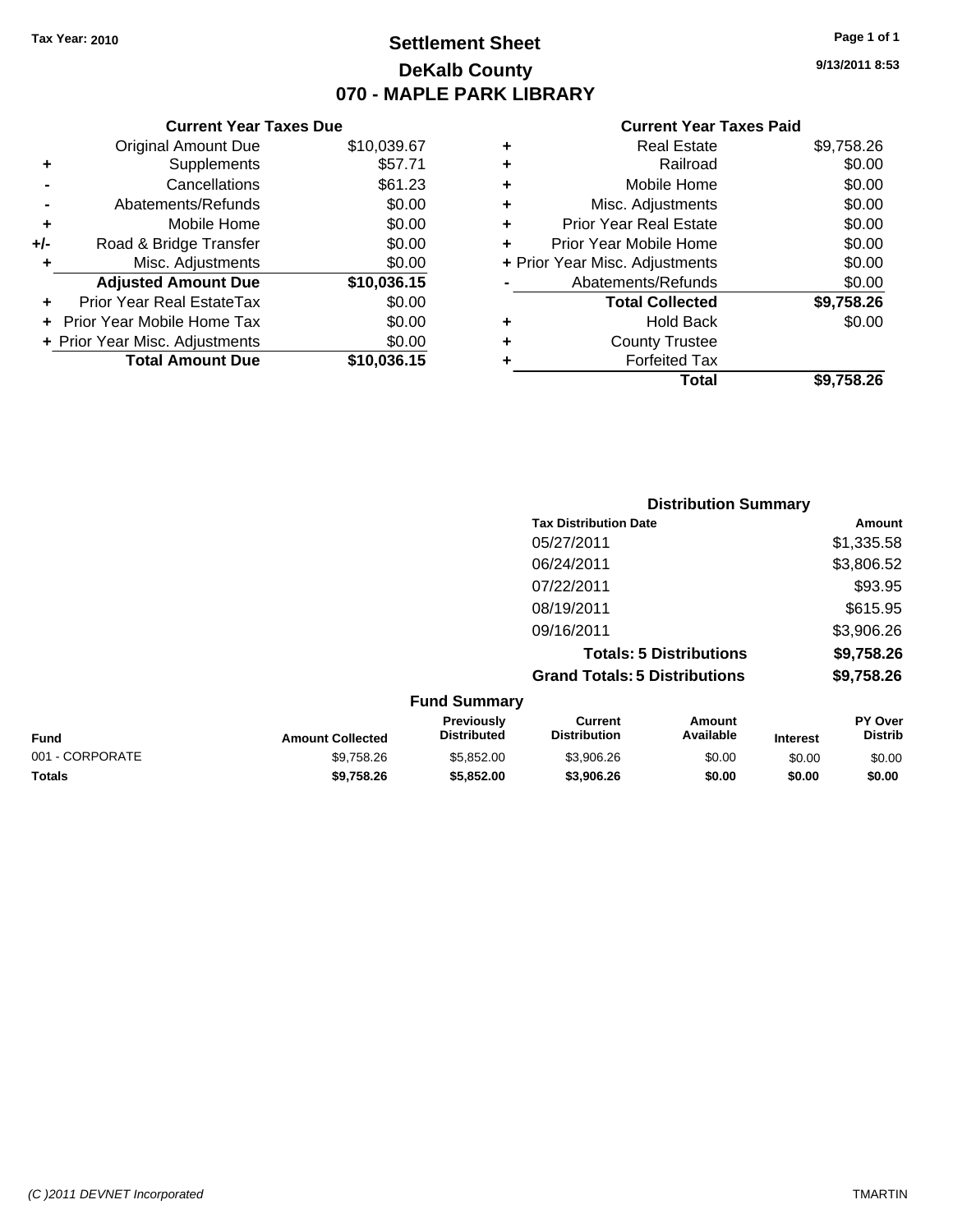## **Settlement Sheet Tax Year: 2010 Page 1 of 2 DeKalb County 071 - CITY OF SANDWICH**

**9/13/2011 8:53**

#### **Current Year Taxes Paid**

|   | <b>Real Estate</b>             | \$1,155,677.78 |
|---|--------------------------------|----------------|
| ٠ | Railroad                       | \$1,573.91     |
| ٠ | Mobile Home                    | \$0.00         |
| ٠ | Misc. Adjustments              | \$3.50         |
| ٠ | <b>Prior Year Real Estate</b>  | \$276.75       |
|   | Prior Year Mobile Home         | \$0.00         |
|   | + Prior Year Misc. Adjustments | \$0.00         |
|   | Abatements/Refunds             | \$10.36        |
|   | <b>Total Collected</b>         | \$1,157,521.58 |
|   | <b>Hold Back</b>               | \$0.00         |
| ٠ | <b>County Trustee</b>          |                |
|   | <b>Forfeited Tax</b>           |                |
|   | Total                          | \$1,157,521.58 |

|     | <b>Total Amount Due</b>        | \$1,221,885.05 |
|-----|--------------------------------|----------------|
|     | + Prior Year Misc. Adjustments | \$0.00         |
|     | Prior Year Mobile Home Tax     | \$0.00         |
| ٠   | Prior Year Real EstateTax      | \$276.75       |
|     | <b>Adjusted Amount Due</b>     | \$1,221,608.30 |
| ٠   | Misc. Adjustments              | \$3.50         |
| +/- | Road & Bridge Transfer         | \$41,096.28    |
| ÷   | Mobile Home                    | \$0.00         |
| -   | Abatements/Refunds             | \$10.36        |
|     | Cancellations                  | \$7,034.20     |
| ٠   | Supplements                    | \$6,156.21     |
|     | <b>Original Amount Due</b>     | \$1,181,396.87 |

**Current Year Taxes Due**

| <b>Road and Bridge Summary</b>  |             |               | <b>Distribution Summary</b>  |              |
|---------------------------------|-------------|---------------|------------------------------|--------------|
| <b>Rd./Br. District</b>         | Amt. Due    | Amt. Distrib. | <b>Tax Distribution Date</b> | Amount       |
| SANDWICH ROAD & BRIDG           | \$42,390.72 | \$40.110.03   | 05/27/2011                   | \$172,370.13 |
| <b>SOMONAUK ROAD &amp; BRID</b> | \$1,041.58  | \$986.25      | 06/24/2011                   | \$453,563.57 |
| Totals                          | \$43,432.30 | \$41,096.28   | 07/22/2011                   | \$14,257.17  |
|                                 |             |               | 08/19/2011                   | \$83,614.50  |

**Totals: 5 Distributions \$1,157,521.58 Grand Totals: 5 Distributions** 

09/16/2011 \$433,716.21

| \$1,157,521.58 |  |
|----------------|--|
|                |  |
|                |  |

|                                                     |                         | <b>Fund Summary</b>                     |                                       |                     |                 |                           |
|-----------------------------------------------------|-------------------------|-----------------------------------------|---------------------------------------|---------------------|-----------------|---------------------------|
| <b>Fund</b>                                         | <b>Amount Collected</b> | <b>Previously</b><br><b>Distributed</b> | <b>Current</b><br><b>Distribution</b> | Amount<br>Available | <b>Interest</b> | PY Over<br><b>Distrib</b> |
| 001 - CORPORATE                                     | \$356,828.49            | \$223,148.31                            | \$133,680.18                          | \$0.00              | \$0.00          | \$0.00                    |
| 003 - BONDS AND INTEREST                            | \$0.00                  | \$0.00                                  | \$0.00                                | \$0.00              | \$0.00          | \$0.00                    |
| 005 - I. M. R. F.                                   | \$97,045.28             | \$60,688.79                             | \$36,356.49                           | \$0.00              | \$0.00          | \$0.00                    |
| 007 - ROAD AND BRIDGE                               | \$41,096.28             | \$25,631.21                             | \$15,465.07                           | \$0.00              | \$0.00          | \$0.00                    |
| 014 - POLICE PROTECTION                             | \$131,068.32            | \$81,965.63                             | \$49,102.69                           | \$0.00              | \$0.00          | \$0.00                    |
| 015 - POLICE PENSION                                | \$77,651.86             | \$48,560.82                             | \$29,091.04                           | \$0.00              | \$0.00          | \$0.00                    |
| 027 - AUDIT                                         | \$14,176.38             | \$8,865.42                              | \$5,310.96                            | \$0.00              | \$0.00          | \$0.00                    |
| 035 - TORT JUDGMENTS, LIABILITY<br><b>INSURANCE</b> | \$33,826.58             | \$21,153.99                             | \$12,672.59                           | \$0.00              | \$0.00          | \$0.00                    |
| 040 - STREET AND BRIDGE                             | \$29,739.33             | \$18,597.95                             | \$11,141.38                           | \$0.00              | \$0.00          | \$0.00                    |
| 041 - STREET LIGHTING                               | \$61,530.64             | \$38,479.16                             | \$23,051.48                           | \$0.00              | \$0.00          | \$0.00                    |
| 045 - PUBLIC BENEFIT                                | \$54,442.47             | \$34.046.46                             | \$20.396.01                           | \$0.00              | \$0.00          | \$0.00                    |
| 046 - EMERGENCY SERV & DISASTER<br><b>OPER</b>      | \$2,488.54              | \$1,556.26                              | \$932.28                              | \$0.00              | \$0.00          | \$0.00                    |
| 047 - SOCIAL SECURITY                               | \$107,572.04            | \$67,271.87                             | \$40,300.17                           | \$0.00              | \$0.00          | \$0.00                    |
| 048 - SCHOOL CROSSING GUARDS                        | \$9.561.07              | \$5,979.17                              | \$3.581.90                            | \$0.00              | \$0.00          | \$0.00                    |
| 060 - UNEMPLOYMENT INSURANCE                        | \$15,548.45             | \$9,723.47                              | \$5,824.98                            | \$0.00              | \$0.00          | \$0.00                    |
| 062 - WORKERS COMPENSATION                          | \$65,994.14             | \$41,270.48                             | \$24,723.66                           | \$0.00              | \$0.00          | \$0.00                    |
| 065 - FORESTRY PROGRAM                              | \$58,951.71             | \$36.866.38                             | \$22,085.33                           | \$0.00              | \$0.00          | \$0.00                    |
| <b>Totals</b>                                       | \$1,157,521.58          | \$723,805.37                            | \$433,716.21                          | \$0.00              | \$0.00          | \$0.00                    |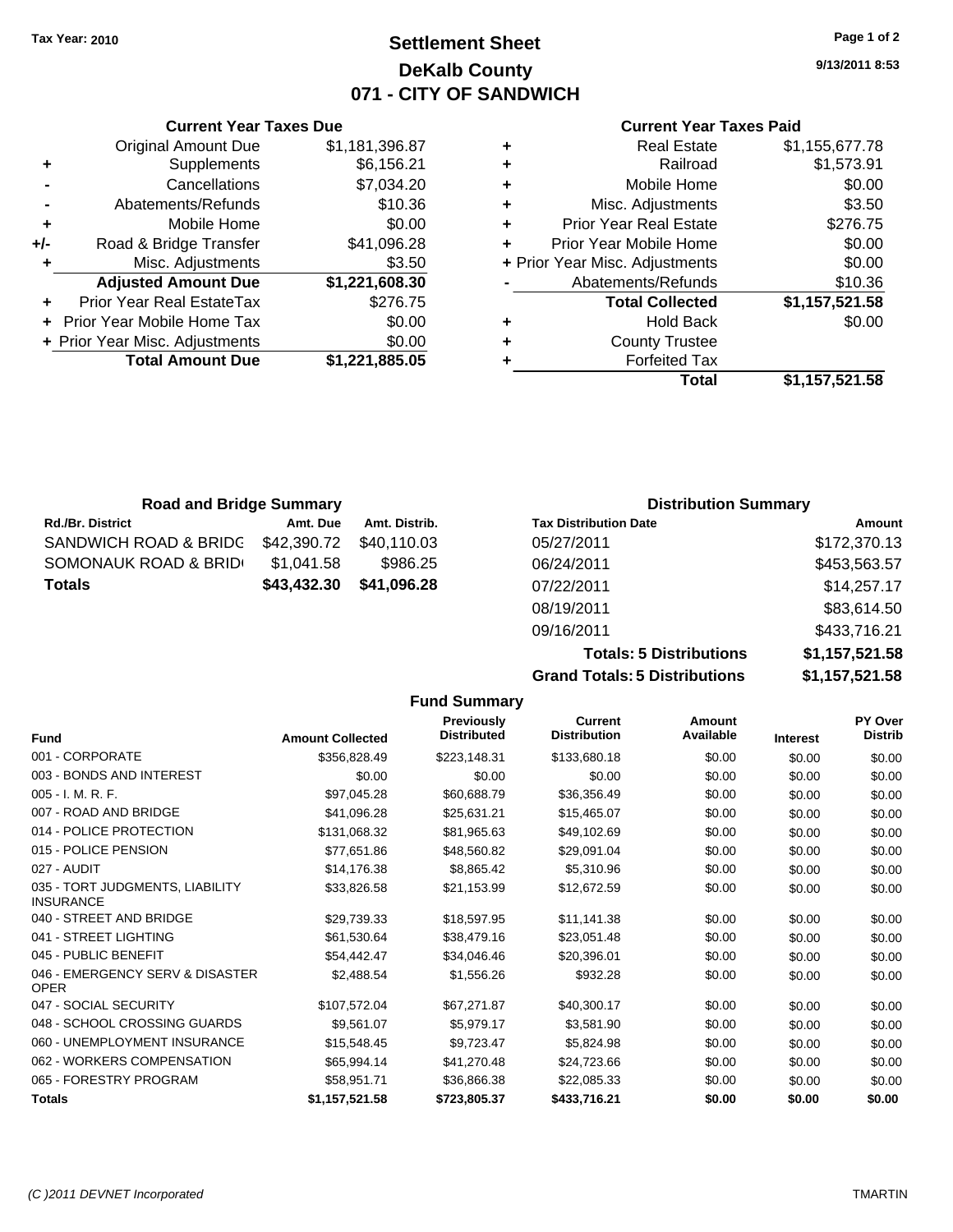## **Settlement Sheet Tax Year: 2010 Page 2 of 2**

**9/13/2011 8:53**

## **DeKalb County**

#### **Miscellaneous Adjustment Detail**

**Year Source Account Type Amount Adjustment Description**<br>
2010 RE - Real Estate Back Tax Collected \$3.50 Countryview Redemption \$3.50 Countryview Redemption 19-25-253-058 by TBA Totals 1 entries \$3.50

#### **Abatement Detail**

\$10.04 19-27-727-012 PTAB Refund by TBA

**Year Source Account Type Amount Adjustment Description**<br>2010 RE - Real Estate PTAB Decision **Amount** \$10.04 19-27-727-012 PTAB Refu **Totals \$10.04 1 entries**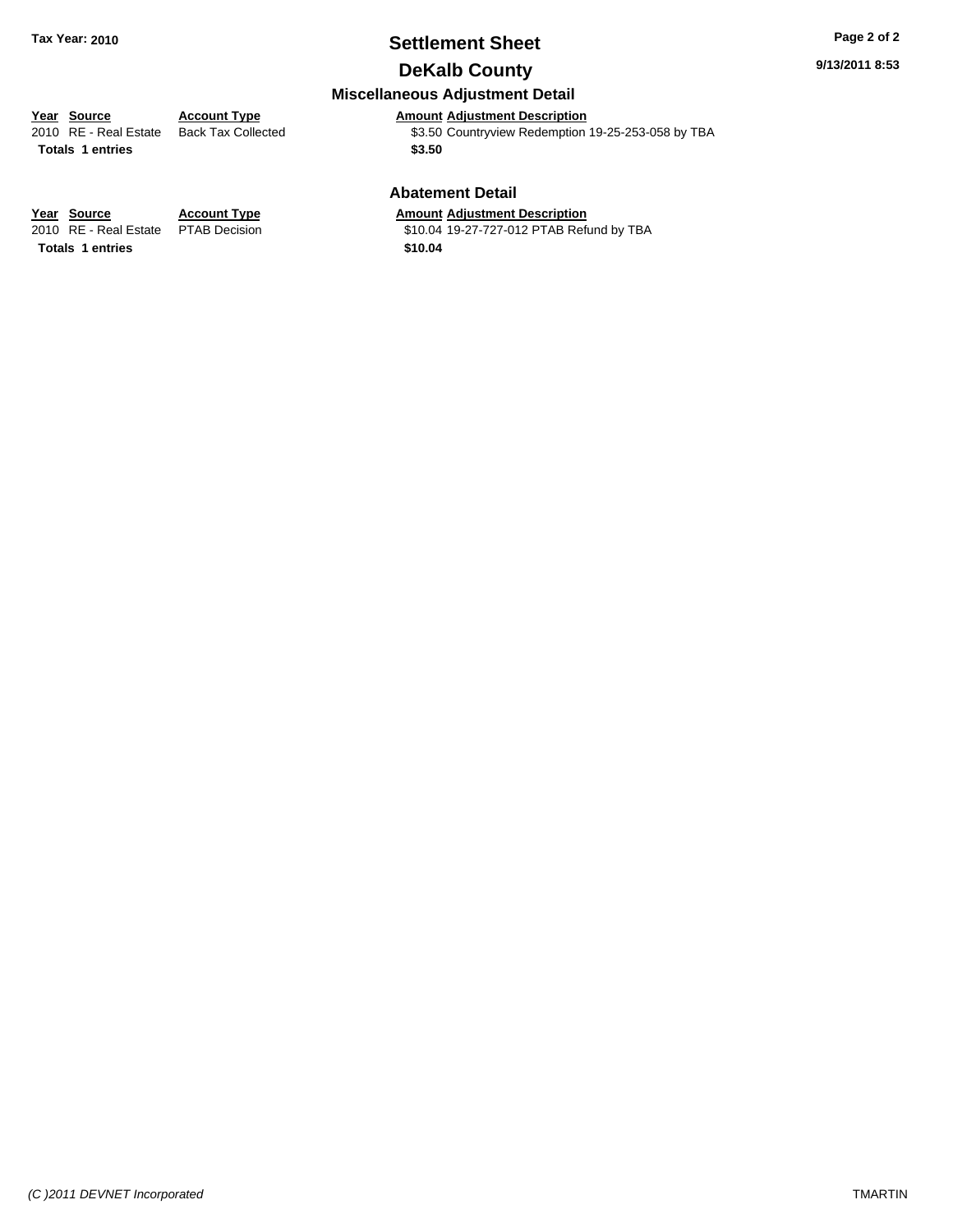**Current Year Taxes Due** Original Amount Due \$88,394.87

**Adjusted Amount Due \$99,838.84**

**Total Amount Due \$99,838.84**

**+** Supplements \$365.86 **-** Cancellations \$397.59 **-** Abatements/Refunds \$0.00 **+** Mobile Home \$0.00 **+/-** Road & Bridge Transfer \$11,395.41 **+** Misc. Adjustments \$80.29

**+** Prior Year Real EstateTax \$0.00 **+** Prior Year Mobile Home Tax \$0.00 **+ Prior Year Misc. Adjustments**  $$0.00$ 

## **Settlement Sheet Tax Year: 2010 Page 1 of 1 DeKalb County 072 - VILLAGE OF SHABBONA**

**9/13/2011 8:53**

**Amount** 

#### **Current Year Taxes Paid**

| ٠ | <b>Real Estate</b>             | \$94,346.91 |
|---|--------------------------------|-------------|
| ٠ | Railroad                       | \$1,094.86  |
| ÷ | Mobile Home                    | \$0.00      |
| ٠ | Misc. Adjustments              | \$80.29     |
| ٠ | <b>Prior Year Real Estate</b>  | \$0.00      |
|   | Prior Year Mobile Home         | \$0.00      |
|   | + Prior Year Misc. Adjustments | \$0.00      |
|   | Abatements/Refunds             | \$0.00      |
|   | <b>Total Collected</b>         | \$95,522.06 |
| ٠ | <b>Hold Back</b>               | \$0.00      |
| ٠ | <b>County Trustee</b>          |             |
| ٠ | <b>Forfeited Tax</b>           |             |
|   | Total                          | \$95.522.06 |

| <b>Road and Bridge Summary</b> |             |               | <b>Distribution Summary</b>  |  |
|--------------------------------|-------------|---------------|------------------------------|--|
| <b>Rd./Br. District</b>        | Amt. Due    | Amt. Distrib. | <b>Tax Distribution Date</b> |  |
| SHABBONA ROAD & BRIDC          | \$12,036.83 | \$11,395.41   | 05/27/2011                   |  |
| <b>Totals</b>                  | \$12,036.83 | \$11,395.41   | 06/24/2011                   |  |
|                                |             |               | 07/22/2011                   |  |

| <b>Grand Totals: 5 Distributions</b> | \$95,522.06 |
|--------------------------------------|-------------|
| <b>Totals: 5 Distributions</b>       | \$95,522.06 |
| 09/16/2011                           | \$38,543.16 |
| 08/19/2011                           | \$5,697.01  |
| 07/22/2011                           | \$753.18    |
| 06/24/2011                           | \$40,439.33 |
| 05/27/2011                           | \$10,089.38 |

|  | <b>Fund Summary</b> |
|--|---------------------|
|--|---------------------|

| <b>Fund</b>                  | <b>Amount Collected</b> | <b>Previously</b><br><b>Distributed</b> | Current<br><b>Distribution</b> | Amount<br>Available | <b>Interest</b> | PY Over<br><b>Distrib</b> |
|------------------------------|-------------------------|-----------------------------------------|--------------------------------|---------------------|-----------------|---------------------------|
| 001 - CORPORATE              | \$44,179.20             | \$26,382.59                             | \$17,796.61                    | \$0.00              | \$0.00          | \$0.00                    |
| $005 - I. M. R. F.$          | \$1,360.32              | \$812.34                                | \$547.98                       | \$0.00              | \$0.00          | \$0.00                    |
| 007 - ROAD AND BRIDGE        | \$11.395.41             | \$6,740.80                              | \$4.654.61                     | \$0.00              | \$0.00          | \$0.00                    |
| 014 - POLICE PROTECTION      | \$25,777.25             | \$15,393.46                             | \$10,383.79                    | \$0.00              | \$0.00          | \$0.00                    |
| 047 - SOCIAL SECURITY        | \$9,609.10              | \$5.738.29                              | \$3,870.81                     | \$0.00              | \$0.00          | \$0.00                    |
| 060 - UNEMPLOYMENT INSURANCE | \$973.95                | \$581.62                                | \$392.33                       | \$0.00              | \$0.00          | \$0.00                    |
| 062 - WORKERS COMPENSATION   | \$2,226.83              | \$1,329.80                              | \$897.03                       | \$0.00              | \$0.00          | \$0.00                    |
| <b>Totals</b>                | \$95,522.06             | \$56,978.90                             | \$38,543.16                    | \$0.00              | \$0.00          | \$0.00                    |

#### **Miscellaneous Adjustment Detail**

| Year Source             | <b>Account Type</b>                        | <b>Amount Adjustment Description</b>                        |
|-------------------------|--------------------------------------------|-------------------------------------------------------------|
| 2010 RE - Real Estate   | Back Tax Collected                         | \$17.40 Dobson Redemption 13-15-402-010 by TBA              |
|                         | 2010 RE - Real Estate Paymt In Lieu of Tax | \$62.89 Sequoya Apartments-Housing Authority Payment by TBA |
| <b>Totals 2 entries</b> |                                            | \$80.29                                                     |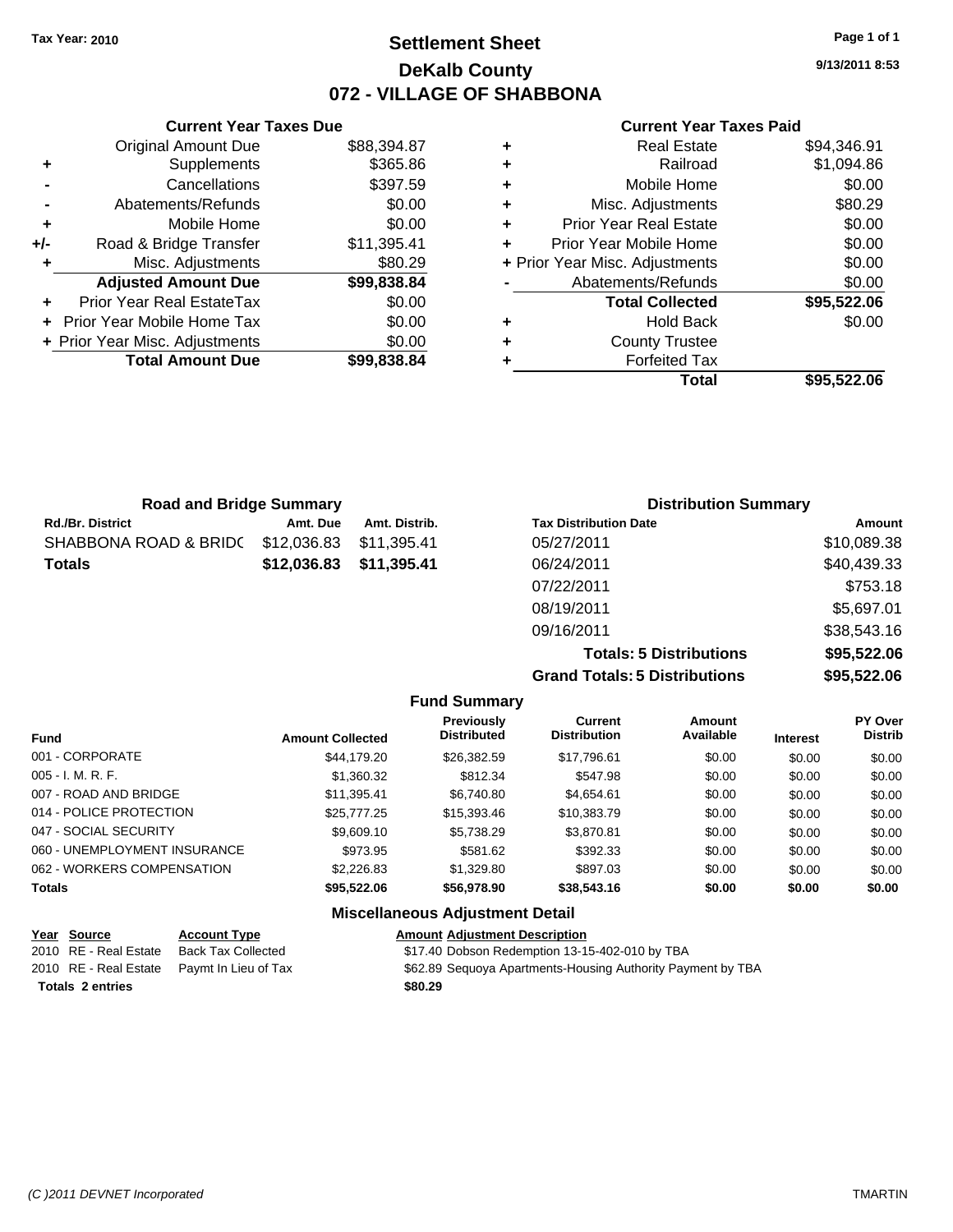## **Settlement Sheet Tax Year: 2010 Page 1 of 1 DeKalb County 073 - FLEWELLIN MEMORIAL LIBRARY**

**9/13/2011 8:53**

#### **Current Year Taxes Paid**

| \$23,745.68 | ÷ | <b>Real Estate</b>             | \$22,318.70 |
|-------------|---|--------------------------------|-------------|
| \$63.90     | ٠ | Railroad                       | \$258.86    |
| \$71.72     | ٠ | Mobile Home                    | \$0.00      |
| \$0.00      | ÷ | Misc. Adjustments              | \$21.56     |
| \$0.00      | ٠ | <b>Prior Year Real Estate</b>  | \$0.00      |
| \$0.00      |   | Prior Year Mobile Home         | \$0.00      |
| \$21.56     |   | + Prior Year Misc. Adjustments | \$0.00      |
| \$23,759.42 |   | Abatements/Refunds             | \$0.00      |
| \$0.00      |   | <b>Total Collected</b>         | \$22,599.12 |
| \$0.00      | ÷ | <b>Hold Back</b>               | \$0.00      |
| \$0.00      | ÷ | <b>County Trustee</b>          |             |
| \$23,759.42 |   | <b>Forfeited Tax</b>           |             |
|             |   | Total                          | \$22,599.12 |

|       | <b>Current Year Taxes Due</b>  |             |
|-------|--------------------------------|-------------|
|       | <b>Original Amount Due</b>     | \$23,745.68 |
| ٠     | Supplements                    | \$63.90     |
|       | Cancellations                  | \$71.72     |
|       | Abatements/Refunds             | \$0.00      |
| ٠     | Mobile Home                    | \$0.00      |
| $+/-$ | Road & Bridge Transfer         | \$0.00      |
|       | Misc. Adjustments              | \$21.56     |
|       | <b>Adjusted Amount Due</b>     | \$23,759.42 |
|       | Prior Year Real EstateTax      | \$0.00      |
|       | Prior Year Mobile Home Tax     | \$0.00      |
|       | + Prior Year Misc. Adjustments | \$0.00      |
|       | <b>Total Amount Due</b>        | \$23,759.42 |

|                     |                                      | <b>Distribution Summary</b>    |                |
|---------------------|--------------------------------------|--------------------------------|----------------|
|                     | <b>Tax Distribution Date</b>         |                                | Amount         |
|                     | 05/27/2011                           |                                | \$2,415.39     |
|                     | 06/24/2011                           |                                | \$9,496.09     |
|                     | 07/22/2011                           |                                | \$181.59       |
|                     | 08/19/2011                           |                                | \$1,402.48     |
|                     | 09/16/2011                           |                                | \$9,103.57     |
|                     |                                      | <b>Totals: 5 Distributions</b> | \$22,599.12    |
|                     | <b>Grand Totals: 5 Distributions</b> |                                | \$22,599.12    |
| <b>Fund Summary</b> |                                      |                                |                |
| Previously          | <b>Current</b>                       | Amount                         | <b>PY Over</b> |

| Fund            | <b>Amount Collected</b> | <b>Previously</b><br><b>Distributed</b> | Current<br>Distribution | Amount<br>Available | <b>Interest</b> | <b>PY Over</b><br><b>Distrib</b> |
|-----------------|-------------------------|-----------------------------------------|-------------------------|---------------------|-----------------|----------------------------------|
| 001 - CORPORATE | \$22,599.12             | \$13,495.55                             | \$9,103.57              | \$0.00              | \$0.00          | \$0.00                           |
| Totals          | \$22,599,12             | \$13,495.55                             | \$9.103.57              | \$0.00              | \$0.00          | \$0.00                           |
|                 |                         | <b>Miscellaneous Adjustment Detail</b>  |                         |                     |                 |                                  |

**Totals \$21.56 2 entries**

**Year Source Account Type Amount Adjustment Description**

2010 RE - Real Estate Back Tax Collected \$4.67 Dobson Redemption 13-15-402-010 by TBA

2010 RE - Real Estate Paymt In Lieu of Tax \$16.89 Sequoya Apartments-Housing Authority Payment by TBA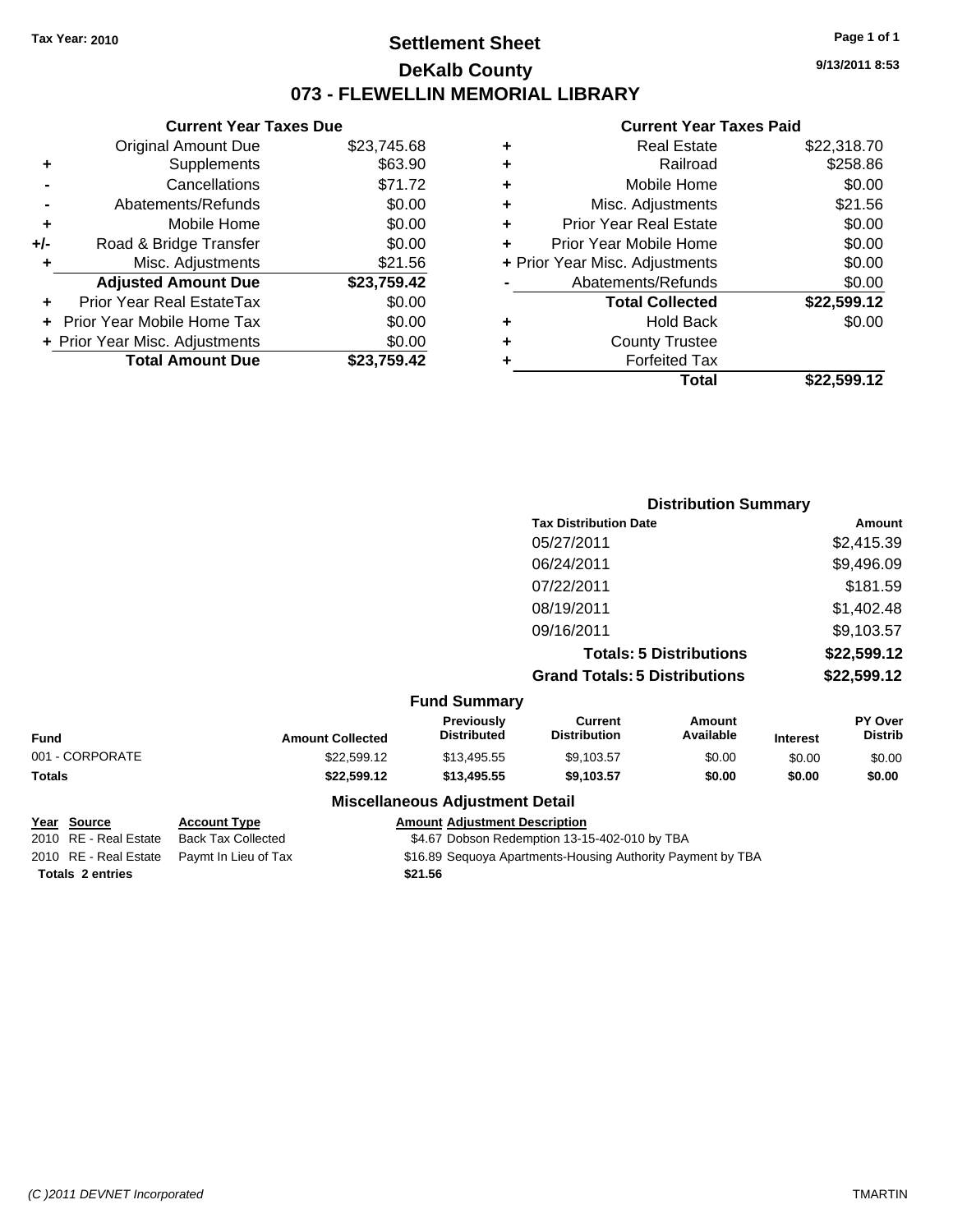## **Settlement Sheet Tax Year: 2010 Page 1 of 1 DeKalb County 074 - VILLAGE OF SOMONAUK**

**9/13/2011 8:53**

#### **Current Year Taxes Paid**

|   | <b>Real Estate</b>             | \$373,980.71 |
|---|--------------------------------|--------------|
| ٠ | Railroad                       | \$2,013.93   |
| ٠ | Mobile Home                    | \$0.00       |
| ٠ | Misc. Adjustments              | \$0.00       |
| ٠ | <b>Prior Year Real Estate</b>  | \$0.00       |
| ٠ | Prior Year Mobile Home         | \$0.00       |
|   | + Prior Year Misc. Adjustments | \$0.00       |
|   | Abatements/Refunds             | \$0.00       |
|   | <b>Total Collected</b>         | \$375,994.64 |
| ٠ | <b>Hold Back</b>               | \$0.00       |
| ٠ | <b>County Trustee</b>          |              |
|   | <b>Forfeited Tax</b>           |              |
|   | Total                          | \$375.994.64 |

|                | <b>Current Year Taxes Due</b>  |              |
|----------------|--------------------------------|--------------|
|                | <b>Original Amount Due</b>     | \$346,517.67 |
| ٠              | Supplements                    | \$1,859.49   |
|                | Cancellations                  | \$2,028.63   |
| $\blacksquare$ | Abatements/Refunds             | \$0.00       |
| ÷              | Mobile Home                    | \$0.00       |
| +/-            | Road & Bridge Transfer         | \$49,815.21  |
|                | Misc. Adjustments              | \$0.00       |
|                | <b>Adjusted Amount Due</b>     | \$396,163.74 |
|                | Prior Year Real EstateTax      | \$0.00       |
|                | Prior Year Mobile Home Tax     | \$0.00       |
|                | + Prior Year Misc. Adjustments | \$0.00       |
|                | <b>Total Amount Due</b>        | \$396,163.74 |

| <b>Road and Bridge Summary</b> |             |               | <b>Distribution Summary</b>  |              |
|--------------------------------|-------------|---------------|------------------------------|--------------|
| Rd./Br. District               | Amt. Due    | Amt. Distrib. | <b>Tax Distribution Date</b> | Amount       |
| SOMONAUK ROAD & BRID⊖          | \$52,593.90 | \$49.815.21   | 05/27/2011                   | \$62,384.53  |
| Totals                         | \$52,593.90 | \$49,815.21   | 06/24/2011                   | \$143,217.89 |
|                                |             |               | 07/22/2011                   | \$5,305.97   |
|                                |             |               | 08/19/2011                   | \$25,783.33  |
|                                |             |               | 09/16/2011                   | \$139,302.92 |

**Totals: 5 Distributions \$375,994.64 Grand Totals: 5 Distributions \$375,994.64**

|                                               |                         | <b>Fund Summary</b>              |                                       |                     |                 |                           |
|-----------------------------------------------|-------------------------|----------------------------------|---------------------------------------|---------------------|-----------------|---------------------------|
| <b>Fund</b>                                   | <b>Amount Collected</b> | Previously<br><b>Distributed</b> | <b>Current</b><br><b>Distribution</b> | Amount<br>Available | <b>Interest</b> | PY Over<br><b>Distrib</b> |
| 001 - CORPORATE                               | \$96,033,76             | \$60,495.06                      | \$35,538.70                           | \$0.00              | \$0.00          | \$0.00                    |
| 003 - BONDS AND INTEREST                      | \$111,623.82            | \$70.315.78                      | \$41,308.04                           | \$0.00              | \$0.00          | \$0.00                    |
| 007 - ROAD AND BRIDGE                         | \$49.815.21             | \$31.219.80                      | \$18,595.41                           | \$0.00              | \$0.00          | \$0.00                    |
| 014 - POLICE PROTECTION                       | \$22,222.93             | \$13,999.01                      | \$8,223,92                            | \$0.00              | \$0.00          | \$0.00                    |
| 025 - GARBAGE DISPOSAL                        | \$13,579.50             | \$8,554.20                       | \$5,025,30                            | \$0.00              | \$0.00          | \$0.00                    |
| 027 - AUDIT                                   | \$18,107.20             | \$11,406.36                      | \$6,700.84                            | \$0.00              | \$0.00          | \$0.00                    |
| 035 - TORT JUDGEMENTS/LIABILITY<br><b>INS</b> | \$35,393,72             | \$22,295.75                      | \$13.097.97                           | \$0.00              | \$0.00          | \$0.00                    |
| 047 - SOCIAL SECURITY                         | \$29,218.50             | \$18,405.76                      | \$10.812.74                           | \$0.00              | \$0.00          | \$0.00                    |
| <b>Totals</b>                                 | \$375.994.64            | \$236,691.72                     | \$139,302.92                          | \$0.00              | \$0.00          | \$0.00                    |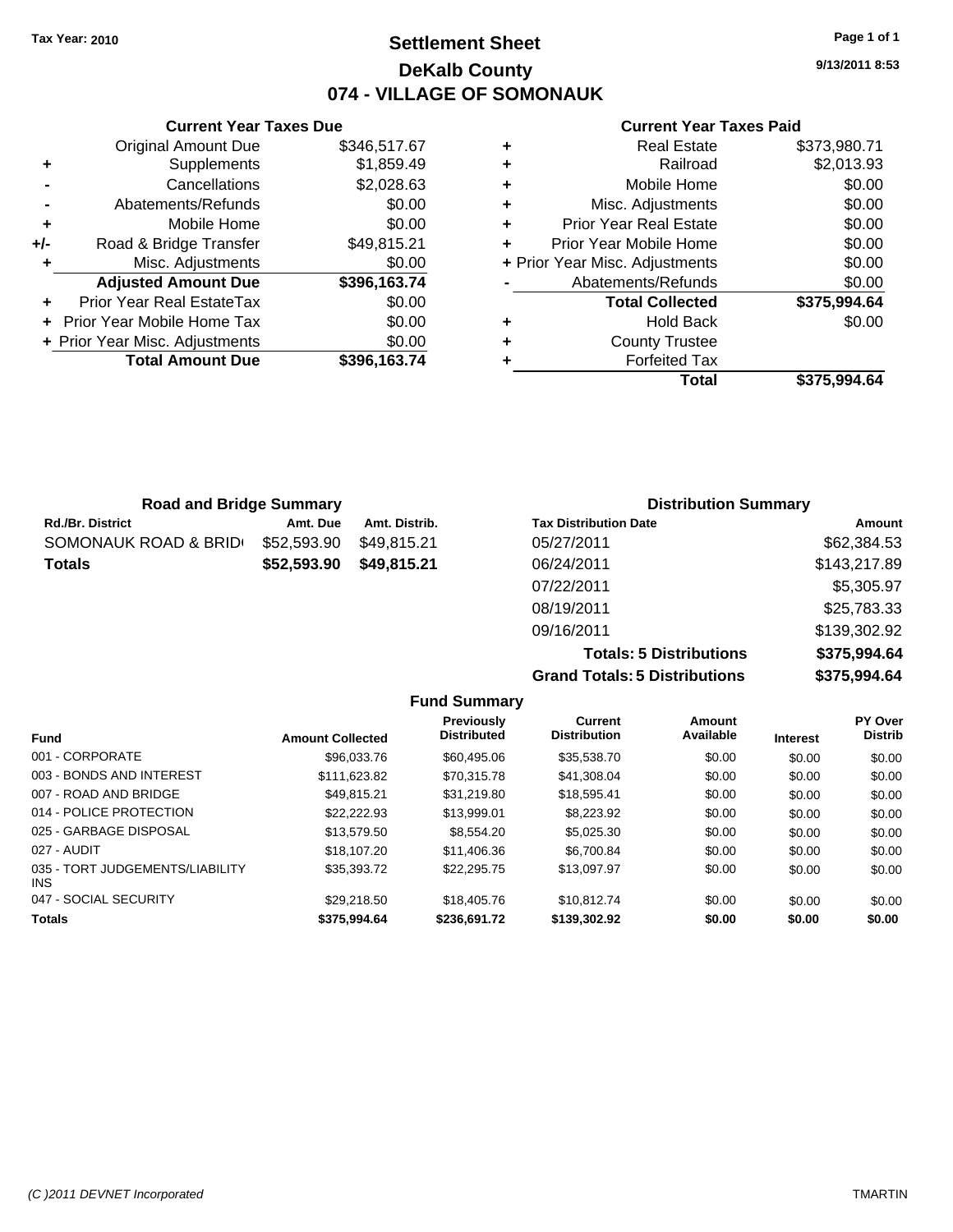## **Settlement Sheet Tax Year: 2010 Page 1 of 1 DeKalb County 075 - SOMONAUK LIBRARY**

|     | <b>Current Year Taxes Due</b>  |              |
|-----|--------------------------------|--------------|
|     | <b>Original Amount Due</b>     | \$141,648.06 |
| ٠   | Supplements                    | \$486.23     |
|     | Cancellations                  | \$531.59     |
|     | Abatements/Refunds             | \$0.00       |
| ٠   | Mobile Home                    | \$0.00       |
| +/- | Road & Bridge Transfer         | \$0.00       |
| ٠   | Misc. Adjustments              | \$0.00       |
|     | <b>Adjusted Amount Due</b>     | \$141,602.70 |
|     | Prior Year Real EstateTax      | \$0.00       |
|     | Prior Year Mobile Home Tax     | \$0.00       |
|     | + Prior Year Misc. Adjustments | \$0.00       |
|     | <b>Total Amount Due</b>        | \$141,602.70 |
|     |                                |              |

#### **Current Year Taxes Paid**

|   | Total                          | \$133,805.80 |
|---|--------------------------------|--------------|
| ٠ | <b>Forfeited Tax</b>           |              |
| ٠ | <b>County Trustee</b>          |              |
| ٠ | Hold Back                      | \$0.00       |
|   | <b>Total Collected</b>         | \$133,805.80 |
|   | Abatements/Refunds             | \$0.00       |
|   | + Prior Year Misc. Adjustments | \$0.00       |
| ٠ | Prior Year Mobile Home         | \$0.00       |
| ٠ | <b>Prior Year Real Estate</b>  | \$0.00       |
| ٠ | Misc. Adjustments              | \$0.00       |
| ٠ | Mobile Home                    | \$0.00       |
| ٠ | Railroad                       | \$801.26     |
| ٠ | <b>Real Estate</b>             | \$133,004.54 |

## **Distribution Summary Tax Distribution Date Amount** 05/27/2011 \$21,887.77 06/24/2011 \$51,600.04 07/22/2011 \$1,670.99 08/19/2011 \$8,005.99 09/16/2011 \$50,641.01 **Totals: 5 Distributions \$133,805.80 Grand Totals: 5 Distributions \$133,805.80**

| <b>Fund Summary</b>                           |                         |                                         |                                       |                     |                 |                                  |  |  |  |
|-----------------------------------------------|-------------------------|-----------------------------------------|---------------------------------------|---------------------|-----------------|----------------------------------|--|--|--|
| <b>Fund</b>                                   | <b>Amount Collected</b> | <b>Previously</b><br><b>Distributed</b> | <b>Current</b><br><b>Distribution</b> | Amount<br>Available | <b>Interest</b> | <b>PY Over</b><br><b>Distrib</b> |  |  |  |
| 001 - CORPORATE                               | \$64,721,73             | \$40.226.72                             | \$24,495.01                           | \$0.00              | \$0.00          | \$0.00                           |  |  |  |
| 003 - BONDS AND INTEREST                      | \$51.363.23             | \$31.923.97                             | \$19.439.26                           | \$0.00              | \$0.00          | \$0.00                           |  |  |  |
| 004 - OPERATIONS & MAINTENANCE                | \$8.629.54              | \$5.363.55                              | \$3.265.99                            | \$0.00              | \$0.00          | \$0.00                           |  |  |  |
| $005 - I. M. R. F.$                           | \$2.761.49              | \$1.716.36                              | \$1,045.13                            | \$0.00              | \$0.00          | \$0.00                           |  |  |  |
| 027 - AUDIT                                   | \$664.48                | \$413.00                                | \$251.48                              | \$0.00              | \$0.00          | \$0.00                           |  |  |  |
| 035 - TORT JUDGEMENTS/LIABILITY<br><b>INS</b> | \$3,404.42              | \$2,115.96                              | \$1,288.46                            | \$0.00              | \$0.00          | \$0.00                           |  |  |  |
| 047 - SOCIAL SECURITY                         | \$2,260.91              | \$1,405.23                              | \$855.68                              | \$0.00              | \$0.00          | \$0.00                           |  |  |  |
| <b>Totals</b>                                 | \$133,805.80            | \$83,164.79                             | \$50,641.01                           | \$0.00              | \$0.00          | \$0.00                           |  |  |  |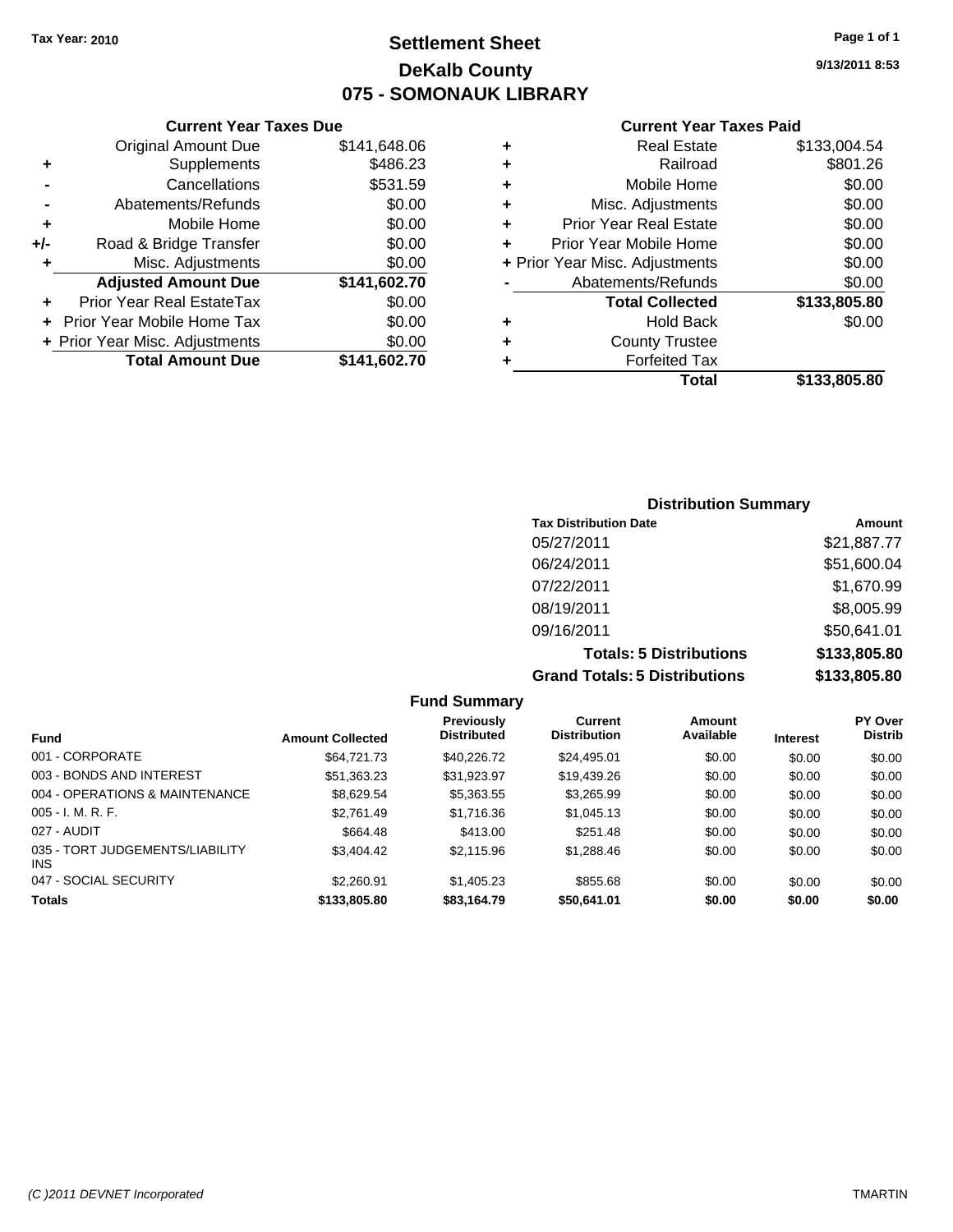**Current Year Taxes Due** Original Amount Due \$2,626,355.45

**Adjusted Amount Due \$2,659,727.92**

**Total Amount Due \$2,659,881.89**

**+** Supplements \$26,474.39 **-** Cancellations \$33,162.33 **-** Abatements/Refunds \$10.85 **+** Mobile Home \$0.00 **+/-** Road & Bridge Transfer \$39,448.87 **+** Misc. Adjustments \$622.39

**+** Prior Year Real EstateTax \$153.97 **+** Prior Year Mobile Home Tax \$0.00 **+ Prior Year Misc. Adjustments**  $$0.00$ 

# **Settlement Sheet Tax Year: 2010 Page 1 of 2 DeKalb County 076 - CITY OF SYCAMORE**

**9/13/2011 8:53**

#### **Current Year Taxes Paid**

|   | Total                          | \$2.532.926.69 |
|---|--------------------------------|----------------|
|   | <b>Forfeited Tax</b>           |                |
| ٠ | <b>County Trustee</b>          |                |
| ٠ | <b>Hold Back</b>               | \$0.00         |
|   | <b>Total Collected</b>         | \$2,532,926.69 |
|   | Abatements/Refunds             | \$10.85        |
|   | + Prior Year Misc. Adjustments | \$0.00         |
|   | Prior Year Mobile Home         | \$0.00         |
| ٠ | <b>Prior Year Real Estate</b>  | \$153.97       |
| ÷ | Misc. Adjustments              | \$622.39       |
| ٠ | Mobile Home                    | \$0.00         |
| ٠ | Railroad                       | \$0.30         |
| ٠ | Real Estate                    | \$2,532,160.88 |

| <b>Road and Bridge Summary</b>   |                         |               | <b>Distribution Summary</b>  |                |
|----------------------------------|-------------------------|---------------|------------------------------|----------------|
| <b>Rd./Br. District</b>          | Amt. Due                | Amt. Distrib. | <b>Tax Distribution Date</b> | Amount         |
| <b>CORTLAND ROAD &amp; BRIDC</b> | \$15,514.56 \$14,840.01 |               | 05/27/2011                   | \$294,780.46   |
| <b>DEKALB ROAD &amp; BRIDGE</b>  | \$14,703.79 \$13,903.58 |               | 06/24/2011                   | \$1,039,098.07 |
| SYCAMORE ROAD & BRID(            | \$11,221.00             | \$10,705.28   | 07/22/2011                   | \$26,826.00    |
| <b>Totals</b>                    | \$41,439.35             | \$39,448.87   | 08/19/2011                   | \$154,850.14   |

**Grand Totals: 5 Distributions** 

09/16/2011 \$1,017,372.02

**Totals: 5 Distributions \$2,532,926.69**

| \$2,532,926.69 |  |
|----------------|--|
|                |  |
|                |  |

|                              | <b>Fund Summary</b>     |                                         |                                       |                     |                 |                           |
|------------------------------|-------------------------|-----------------------------------------|---------------------------------------|---------------------|-----------------|---------------------------|
| <b>Fund</b>                  | <b>Amount Collected</b> | <b>Previously</b><br><b>Distributed</b> | <b>Current</b><br><b>Distribution</b> | Amount<br>Available | <b>Interest</b> | PY Over<br><b>Distrib</b> |
| 001 - CORPORATE              | \$1,222,255.48          | \$731.214.85                            | \$491,040.63                          | \$0.00              | \$0.00          | \$0.00                    |
| 003 - BONDS AND INTEREST     | \$148,676.11            | \$88.945.54                             | \$59.730.57                           | \$0.00              | \$0.00          | \$0.00                    |
| 005 - I. M. R. F.            | \$169,708.58            | \$101,528.23                            | \$68,180.35                           | \$0.00              | \$0.00          | \$0.00                    |
| 007 - ROAD AND BRIDGE        | \$39,448.87             | \$23,830.51                             | \$15,618,36                           | \$0.00              | \$0.00          | \$0.00                    |
| 013 - FIREFIGHTER'S PENSION  | \$438.258.64            | \$262.188.42                            | \$176,070.22                          | \$0.00              | \$0.00          | \$0.00                    |
| 015 - POLICE PENSION         | \$308.136.52            | \$184,342,82                            | \$123,793,70                          | \$0.00              | \$0.00          | \$0.00                    |
| 047 - SOCIAL SECURITY        | \$130,286.72            | \$77.944.09                             | \$52,342.63                           | \$0.00              | \$0.00          | \$0.00                    |
| 048 - SCHOOL CROSSING GUARDS | \$19,007.77             | \$11.371.40                             | \$7.636.37                            | \$0.00              | \$0.00          | \$0.00                    |
| 143 - MEDICARE               | \$57.148.00             | \$34,188.81                             | \$22,959.19                           | \$0.00              | \$0.00          | \$0.00                    |
| Totals                       | \$2,532,926.69          | \$1,515,554.67                          | \$1,017,372.02                        | \$0.00              | \$0.00          | \$0.00                    |

#### **Miscellaneous Adjustment Detail**

| Year Source             | <b>Account Type</b>       | <b>Amount Adjustment Description</b>                        |
|-------------------------|---------------------------|-------------------------------------------------------------|
| 2010 RE - Real Estate   | <b>Back Tax Collected</b> | \$38.82 Brown's Supermarket Redemption 06-32-282-008 by TBA |
| 2010 RE - Real Estate   | <b>Back Tax Collected</b> | \$6.17 Stogsdill Redemption 06-32-328-005 by TBA            |
| 2010 RE - Real Estate   | Paymt In Lieu of Tax      | \$560.59 Sycamore Units-Housing Authority by TBA            |
| 2010 RE - Real Estate   | <b>Back Tax Collected</b> | \$16.81 Boots Assignment 06-20-377-002 by TBA               |
| <b>Totals 4 entries</b> |                           | \$622.39                                                    |
|                         |                           |                                                             |
|                         |                           |                                                             |

#### **Abatement Detail**

**Year Source Account Type Amount Adjustment Description** 2010 RE - Real Estate \$10.79 06-20-476-008 PTAB Refund by TBA PTAB Decision **Totals 1 entries** \$10.79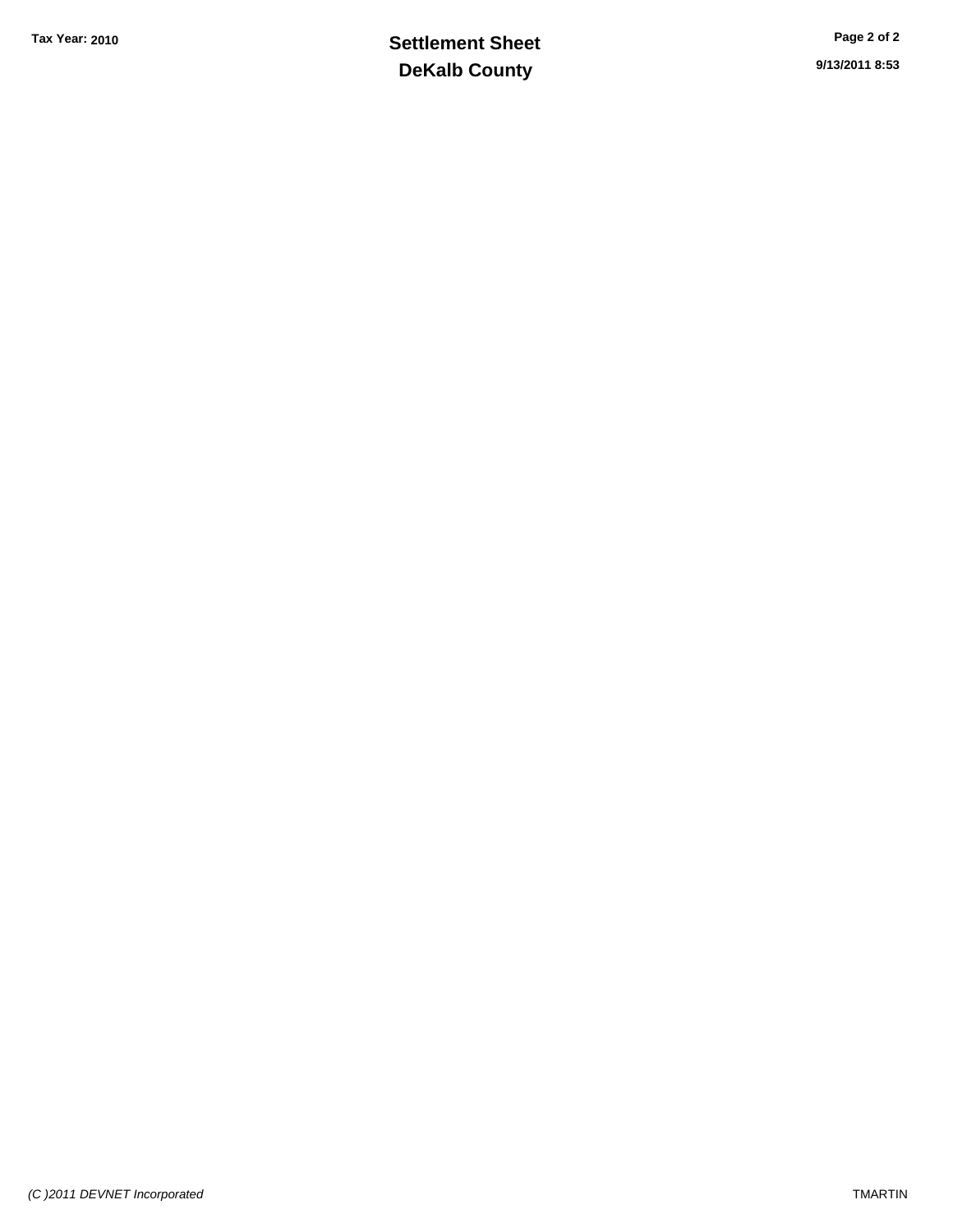# **Settlement Sheet Tax Year: 2010 Page 1 of 1 DeKalb County 077 - SYCAMORE LIBRARY**

**9/13/2011 8:53**

#### **Current Year Taxes Paid**

|     | <b>Current Year Taxes Due</b>     |              |
|-----|-----------------------------------|--------------|
|     | <b>Original Amount Due</b>        | \$872,607.92 |
| ٠   | Supplements                       | \$8,442.28   |
|     | Cancellations                     | \$10,661.86  |
|     | Abatements/Refunds                | \$3.59       |
| ٠   | Mobile Home                       | \$0.00       |
| +/- | Road & Bridge Transfer            | \$0.00       |
| ٠   | Misc. Adjustments                 | \$206.80     |
|     | <b>Adjusted Amount Due</b>        | \$870,591.55 |
|     | Prior Year Real EstateTax         | \$51.89      |
|     | <b>Prior Year Mobile Home Tax</b> | \$0.00       |
|     | + Prior Year Misc. Adjustments    | \$0.00       |
|     | <b>Total Amount Due</b>           | \$870.643.44 |

| <b>Distribution Summary</b>          |              |
|--------------------------------------|--------------|
| <b>Tax Distribution Date</b>         | Amount       |
| 05/27/2011                           | \$96,355.00  |
| 06/24/2011                           | \$339,914.85 |
| 07/22/2011                           | \$8,747.61   |
| 08/19/2011                           | \$50,611.98  |
| 09/16/2011                           | \$332,827.90 |
| <b>Totals: 5 Distributions</b>       | \$828,457.34 |
| <b>Grand Totals: 5 Distributions</b> | \$828,457.34 |

#### **Fund Summary**

| <b>Fund</b>                              | <b>Amount Collected</b> | <b>Previously</b><br><b>Distributed</b> | Current<br><b>Distribution</b> | Amount<br>Available | <b>Interest</b> | <b>PY Over</b><br><b>Distrib</b> |  |
|------------------------------------------|-------------------------|-----------------------------------------|--------------------------------|---------------------|-----------------|----------------------------------|--|
| 005 - I. M. R. F.                        | \$46,527.84             | \$27,835.55                             | \$18,692.29                    | \$0.00              | \$0.00          | \$0.00                           |  |
| 016 - LIBRARY (township, municipalities) | \$741,433.68            | \$443.567.03                            | \$297,866.65                   | \$0.00              | \$0.00          | \$0.00                           |  |
| 027 - AUDIT                              | \$2,520.99              | \$1,508.20                              | \$1.012.79                     | \$0.00              | \$0.00          | \$0.00                           |  |
| 047 - SOCIAL SECURITY                    | \$37,974.83             | \$22,718.66                             | \$15,256.17                    | \$0.00              | \$0.00          | \$0.00                           |  |
| <b>Totals</b>                            | \$828,457,34            | \$495.629.44                            | \$332,827,90                   | \$0.00              | \$0.00          | \$0.00                           |  |

### **Miscellaneous Adjustment Detail**

| Year Source             | <b>Account Type</b>       | <b>Amount Adjustment Description</b>                        |
|-------------------------|---------------------------|-------------------------------------------------------------|
| 2010 RE - Real Estate   | <b>Back Tax Collected</b> | \$12.90 Brown's Supermarket Redemption 06-32-282-008 by TBA |
| 2010 RE - Real Estate   | <b>Back Tax Collected</b> | \$2.05 Stogsdill Redemption 06-32-328-005 by TBA            |
| 2010 RE - Real Estate   | Paymt In Lieu of Tax      | \$186.26 Sycamore Units-Housing Authority by TBA            |
| 2010 RE - Real Estate   | <b>Back Tax Collected</b> | \$5.59 Boots Assignment 06-20-377-002 by TBA                |
| <b>Totals 4 entries</b> |                           | \$206.80                                                    |
|                         |                           |                                                             |
|                         |                           | <b>Abatement Detail</b>                                     |
| Year Source             | <b>Account Type</b>       | <b>Amount Adiustment Description</b>                        |
| 2010 RE - Real Estate   | <b>PTAB Decision</b>      | \$3.59 06-20-476-008 PTAB Refund by TBA                     |

Totals 1 entries **12.59 12.59**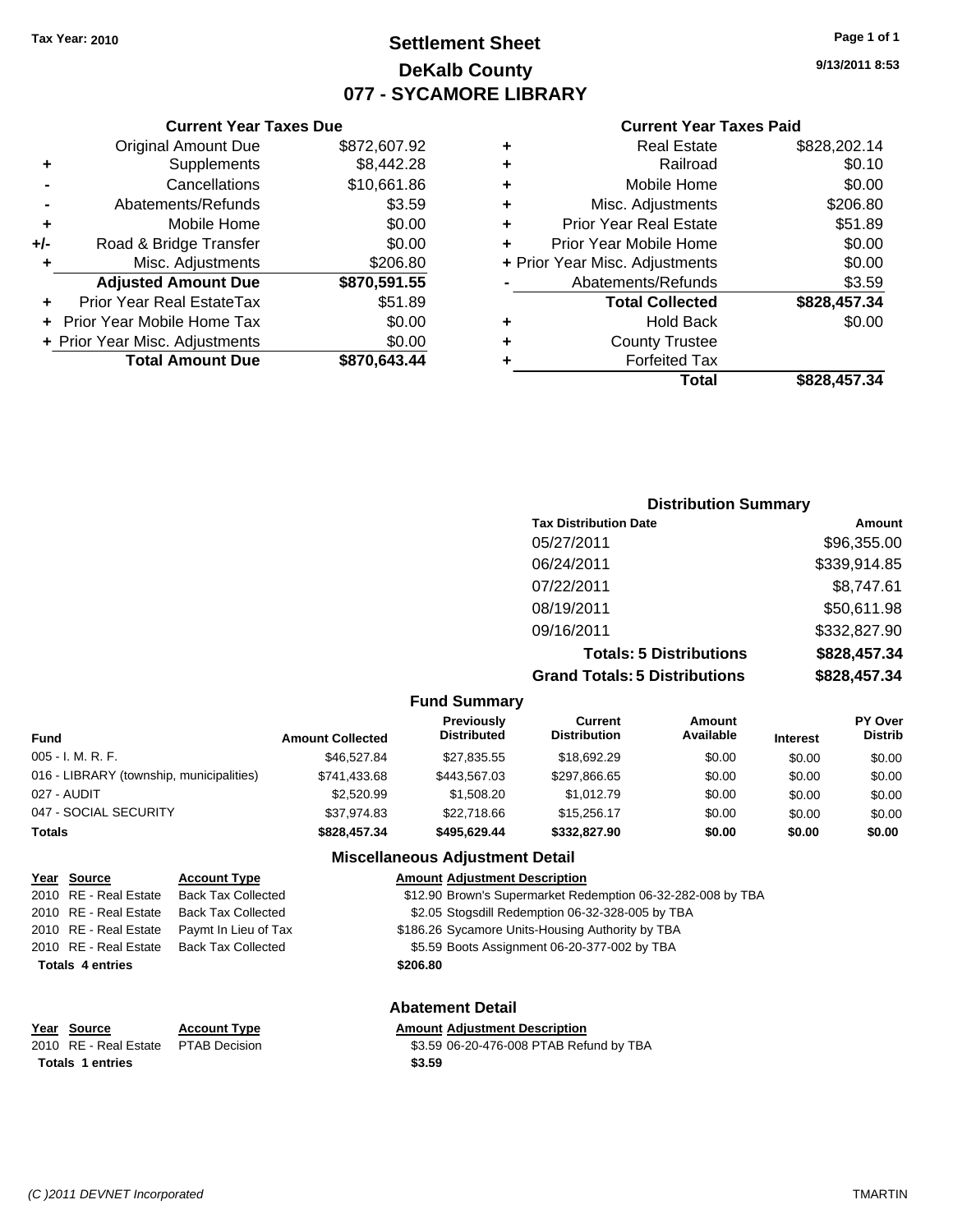# **Settlement Sheet Tax Year: 2010 Page 1 of 1 DeKalb County 078 - VILLAGE OF WATERMAN**

**9/13/2011 8:53**

#### **Current Year Taxes Paid**

|      |   | Total                          | \$189,732.59 |
|------|---|--------------------------------|--------------|
| 7.70 | ٠ | <b>Forfeited Tax</b>           |              |
| 0.00 | ٠ | <b>County Trustee</b>          |              |
| 0.00 | ٠ | <b>Hold Back</b>               | \$0.00       |
| 0.00 |   | <b>Total Collected</b>         | \$189,732.59 |
| 7.70 |   | Abatements/Refunds             | \$0.00       |
| 0.00 |   | + Prior Year Misc. Adjustments | \$0.00       |
| 6.56 | ÷ | Prior Year Mobile Home         | \$0.00       |
| 0.00 | ÷ | <b>Prior Year Real Estate</b>  | \$0.00       |
| 0.00 | ٠ | Misc. Adjustments              | \$0.00       |
| 1.24 | ٠ | Mobile Home                    | \$0.00       |
| 7.22 | ٠ | Railroad                       | \$800.70     |
| 5.16 | ٠ | <b>Real Estate</b>             | \$188,931.89 |
|      |   |                                |              |

|       | <b>Total Amount Due</b>        | \$197,557.70 |
|-------|--------------------------------|--------------|
|       | + Prior Year Misc. Adjustments | \$0.00       |
|       | Prior Year Mobile Home Tax     | \$0.00       |
| ÷     | Prior Year Real EstateTax      | \$0.00       |
|       | <b>Adjusted Amount Due</b>     | \$197,557.70 |
| ٠     | Misc. Adjustments              | \$0.00       |
| $+/-$ | Road & Bridge Transfer         | \$36,156.56  |
| ÷     | Mobile Home                    | \$0.00       |
|       | Abatements/Refunds             | \$0.00       |
|       | Cancellations                  | \$301.24     |
| ٠     | Supplements                    | \$267.22     |
|       | <b>Original Amount Due</b>     | \$161,435.16 |

**Current Year Taxes Due**

| <b>Road and Bridge Summary</b> |             |               | <b>Distribution Summary</b>  |             |  |
|--------------------------------|-------------|---------------|------------------------------|-------------|--|
| <b>Rd./Br. District</b>        | Amt. Due    | Amt. Distrib. | <b>Tax Distribution Date</b> | Amount      |  |
| CLINTON ROAD & BRIDGE          | \$37,902.21 | \$36,156.56   | 05/27/2011                   | \$20,888.35 |  |
| Totals                         | \$37,902.21 | \$36,156.56   | 06/24/2011                   | \$79,434.66 |  |
|                                |             |               | 07/22/2011                   | \$2,743.74  |  |
|                                |             |               | 08/19/2011                   | \$10,775.95 |  |
|                                |             |               | 09/16/2011                   | \$75,889.89 |  |

**Totals: 5 Distributions \$189,732.59 Grand Totals: 5 Distributions \$189,732.59**

|                                         |                         | <b>Fund Summary</b>                     |                                       |                     |                 |                           |
|-----------------------------------------|-------------------------|-----------------------------------------|---------------------------------------|---------------------|-----------------|---------------------------|
| Fund                                    | <b>Amount Collected</b> | <b>Previously</b><br><b>Distributed</b> | <b>Current</b><br><b>Distribution</b> | Amount<br>Available | <b>Interest</b> | PY Over<br><b>Distrib</b> |
| 001 - CORPORATE                         | \$85,213.96             | \$51,200.66                             | \$34,013,30                           | \$0.00              | \$0.00          | \$0.00                    |
| 007 - ROAD AND BRIDGE                   | \$36,156.56             | \$21,566.79                             | \$14.589.77                           | \$0.00              | \$0.00          | \$0.00                    |
| 014 - POLICE PROTECTION                 | \$25.251.74             | \$15,172.47                             | \$10.079.27                           | \$0.00              | \$0.00          | \$0.00                    |
| 027 - AUDIT                             | \$12,861.83             | \$7.728.01                              | \$5.133.82                            | \$0.00              | \$0.00          | \$0.00                    |
| 035 - TORT JUDGEMENTS/LIABILITY<br>INS. | \$27,382.92             | \$16,452.99                             | \$10,929.93                           | \$0.00              | \$0.00          | \$0.00                    |
| 047 - SOCIAL SECURITY                   | \$2,499.92              | \$1,502.07                              | \$997.85                              | \$0.00              | \$0.00          | \$0.00                    |
| 073 - CHLORINATION OF SEWAGE            | \$365.66                | \$219.71                                | \$145.95                              | \$0.00              | \$0.00          | \$0.00                    |
| <b>Totals</b>                           | \$189,732.59            | \$113,842.70                            | \$75,889.89                           | \$0.00              | \$0.00          | \$0.00                    |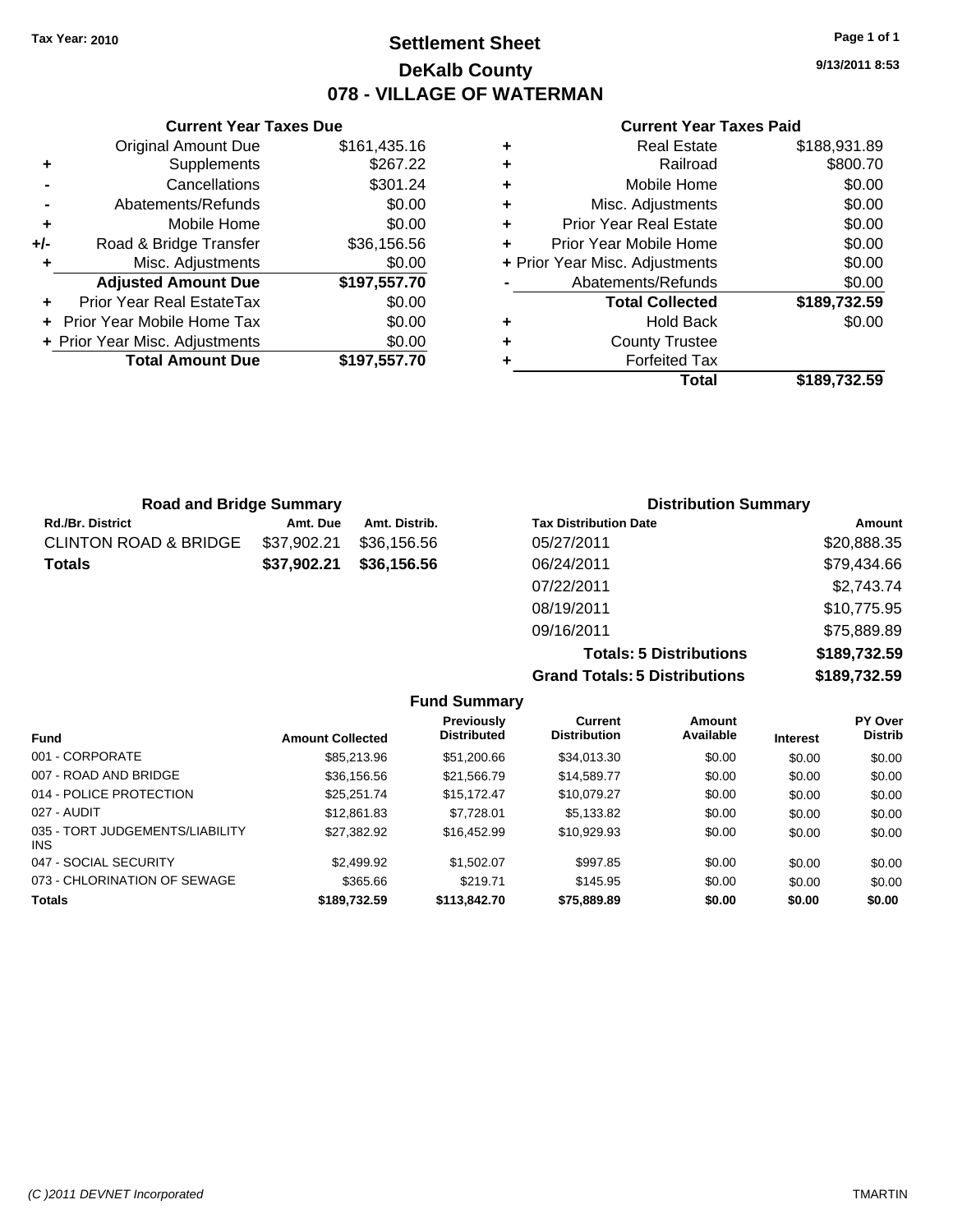# **Settlement Sheet Tax Year: 2010 Page 1 of 1 DeKalb County 079 - HINCKLEY SPEC SERV #1**

**9/13/2011 8:53**

| <b>Current Year Taxes Due</b>  |            |  |  |  |
|--------------------------------|------------|--|--|--|
| <b>Original Amount Due</b>     | \$1,400.06 |  |  |  |
| Supplements                    | \$0.00     |  |  |  |
| Cancellations                  | \$0.00     |  |  |  |
| Abatements/Refunds             | \$0.00     |  |  |  |
| Mobile Home                    | \$0.00     |  |  |  |
| Road & Bridge Transfer         | \$0.00     |  |  |  |
| Misc. Adjustments              | \$0.00     |  |  |  |
| <b>Adjusted Amount Due</b>     | \$1,400.06 |  |  |  |
| Prior Year Real EstateTax      | \$0.00     |  |  |  |
| Prior Year Mobile Home Tax     | \$0.00     |  |  |  |
| + Prior Year Misc. Adjustments | \$0.00     |  |  |  |
| <b>Total Amount Due</b>        | \$1,400.06 |  |  |  |
|                                |            |  |  |  |

| ٠                              | <b>Real Estate</b>            | \$1,354.37 |
|--------------------------------|-------------------------------|------------|
| ٠                              | Railroad                      | \$0.00     |
| ٠                              | Mobile Home                   | \$0.00     |
| ٠                              | Misc. Adjustments             | \$0.00     |
| ÷                              | <b>Prior Year Real Estate</b> | \$0.00     |
| ٠                              | Prior Year Mobile Home        | \$0.00     |
| + Prior Year Misc. Adjustments |                               | \$0.00     |
|                                | Abatements/Refunds            | \$0.00     |
|                                | <b>Total Collected</b>        | \$1,354.37 |
| ٠                              | <b>Hold Back</b>              | \$0.00     |
| ٠                              | <b>County Trustee</b>         |            |
| ٠                              | <b>Forfeited Tax</b>          |            |
|                                | <b>Total</b>                  | \$1,354,37 |
|                                |                               |            |

|                            |                         |                                  | <b>Distribution Summary</b>           |                                |                 |                                  |
|----------------------------|-------------------------|----------------------------------|---------------------------------------|--------------------------------|-----------------|----------------------------------|
|                            |                         |                                  | <b>Tax Distribution Date</b>          |                                |                 | Amount                           |
|                            |                         |                                  | 05/27/2011                            |                                |                 | \$49.74                          |
|                            |                         |                                  | 06/24/2011                            |                                |                 | \$650.28                         |
|                            |                         |                                  | 08/19/2011                            |                                |                 | \$20.89                          |
|                            |                         |                                  | 09/16/2011                            |                                |                 | \$633.46                         |
|                            |                         |                                  |                                       | <b>Totals: 4 Distributions</b> |                 | \$1,354.37                       |
|                            |                         |                                  | <b>Grand Totals: 4 Distributions</b>  |                                |                 | \$1,354.37                       |
|                            |                         | <b>Fund Summary</b>              |                                       |                                |                 |                                  |
| <b>Fund</b>                | <b>Amount Collected</b> | Previously<br><b>Distributed</b> | <b>Current</b><br><b>Distribution</b> | Amount<br>Available            | <b>Interest</b> | <b>PY Over</b><br><b>Distrib</b> |
| 023 - SPECIAL SERVICE AREA | \$1,354.37              | \$720.91                         | \$633.46                              | \$0.00                         | \$0.00          | \$0.00                           |
| Totals                     | \$1,354.37              | \$720.91                         | \$633.46                              | \$0.00                         | \$0.00          | \$0.00                           |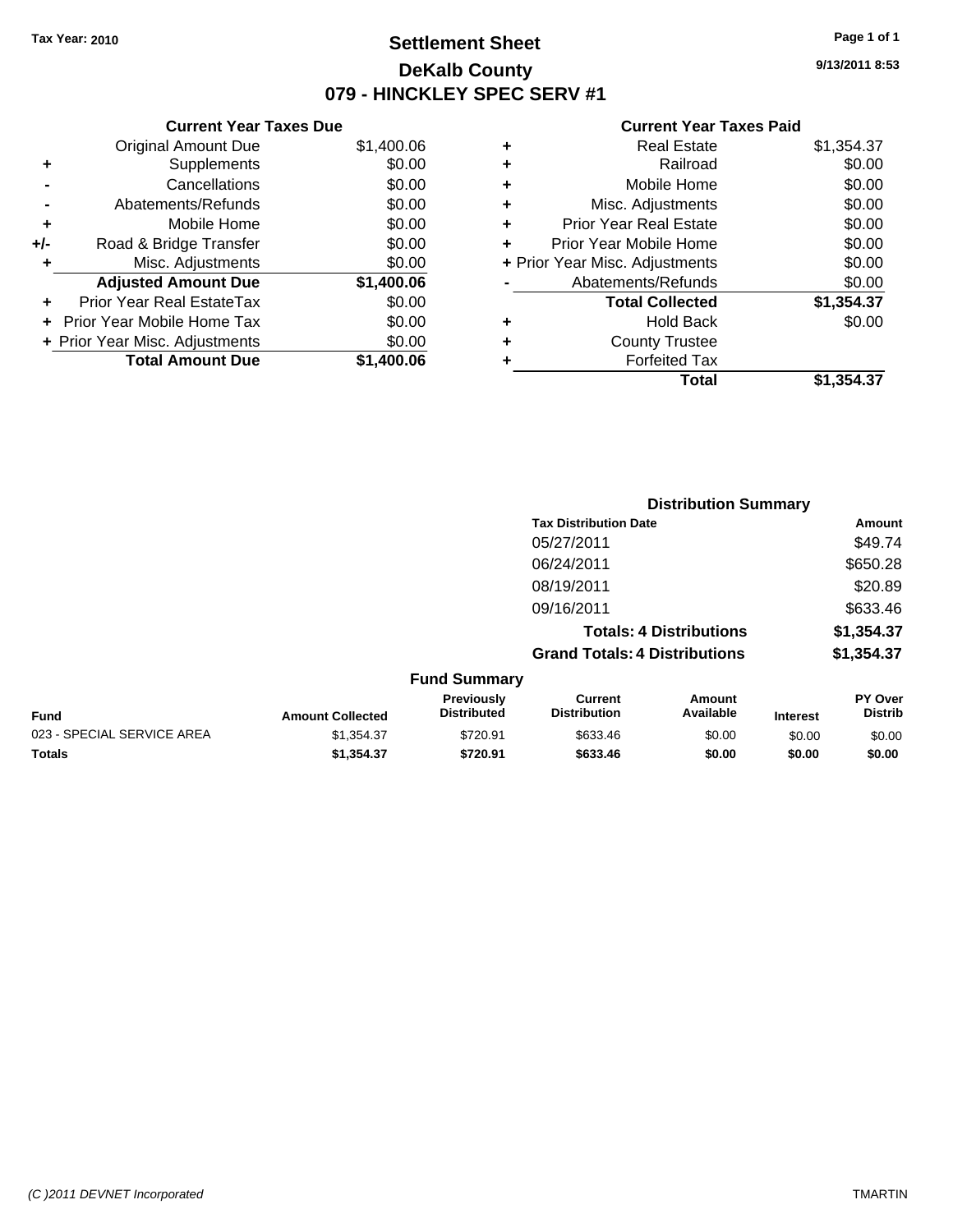# **Settlement Sheet Tax Year: 2010 Page 1 of 1 DeKalb County 085 - BURLINGTON FIRE**

**9/13/2011 8:53**

#### **Current Year Taxes Paid**

|     | <b>Current Year Taxes Due</b>  |            |
|-----|--------------------------------|------------|
|     | <b>Original Amount Due</b>     | \$7,510.35 |
| ٠   | Supplements                    | \$0.00     |
|     | Cancellations                  | \$0.00     |
|     | Abatements/Refunds             | \$0.00     |
| ٠   | Mobile Home                    | \$0.00     |
| +/- | Road & Bridge Transfer         | \$0.00     |
|     | Misc. Adjustments              | \$0.00     |
|     | <b>Adjusted Amount Due</b>     | \$7,510.35 |
|     | Prior Year Real EstateTax      | \$0.00     |
|     | Prior Year Mobile Home Tax     | \$0.00     |
|     | + Prior Year Misc. Adjustments | \$0.00     |
|     | <b>Total Amount Due</b>        | \$7.510.35 |

| ٠                              | <b>Real Estate</b>            | \$7,139.28 |
|--------------------------------|-------------------------------|------------|
| ٠                              | Railroad                      | \$288.34   |
| ٠                              | Mobile Home                   | \$0.00     |
| ٠                              | Misc. Adjustments             | \$0.00     |
| ÷                              | <b>Prior Year Real Estate</b> | \$0.00     |
|                                | Prior Year Mobile Home        | \$0.00     |
| + Prior Year Misc. Adjustments |                               | \$0.00     |
|                                | Abatements/Refunds            | \$0.00     |
|                                | <b>Total Collected</b>        | \$7,427.62 |
| ٠                              | Hold Back                     | \$0.00     |
| ٠                              | <b>County Trustee</b>         |            |
| ٠                              | <b>Forfeited Tax</b>          |            |
|                                | Total                         | \$7.427.62 |
|                                |                               |            |

|                 |                         |                                  | <b>Distribution Summary</b>           |                                |                 |                           |
|-----------------|-------------------------|----------------------------------|---------------------------------------|--------------------------------|-----------------|---------------------------|
|                 |                         |                                  | <b>Tax Distribution Date</b>          |                                |                 | Amount                    |
|                 |                         |                                  | 05/27/2011                            |                                |                 | \$531.04                  |
|                 |                         |                                  | 06/24/2011                            |                                |                 | \$3,251.37                |
|                 |                         |                                  | 08/19/2011                            |                                |                 | \$167.76                  |
|                 |                         |                                  | 09/16/2011                            |                                |                 | \$3,477.45                |
|                 |                         |                                  |                                       | <b>Totals: 4 Distributions</b> |                 | \$7,427.62                |
|                 |                         |                                  | <b>Grand Totals: 4 Distributions</b>  |                                |                 | \$7,427.62                |
|                 |                         | <b>Fund Summary</b>              |                                       |                                |                 |                           |
| <b>Fund</b>     | <b>Amount Collected</b> | Previously<br><b>Distributed</b> | <b>Current</b><br><b>Distribution</b> | Amount<br>Available            | <b>Interest</b> | PY Over<br><b>Distrib</b> |
| 001 - CORPORATE | \$4,671.96              | \$2,484.65                       | \$2,187.31                            | \$0.00                         | \$0.00          | \$0.00                    |
| 064 - AMBULANCE | \$2,755.66              | \$1,465.52                       | \$1,290.14                            | \$0.00                         | \$0.00          | \$0.00                    |
|                 |                         |                                  |                                       |                                |                 |                           |

**Totals \$7,427.62 \$3,950.17 \$3,477.45 \$0.00 \$0.00 \$0.00**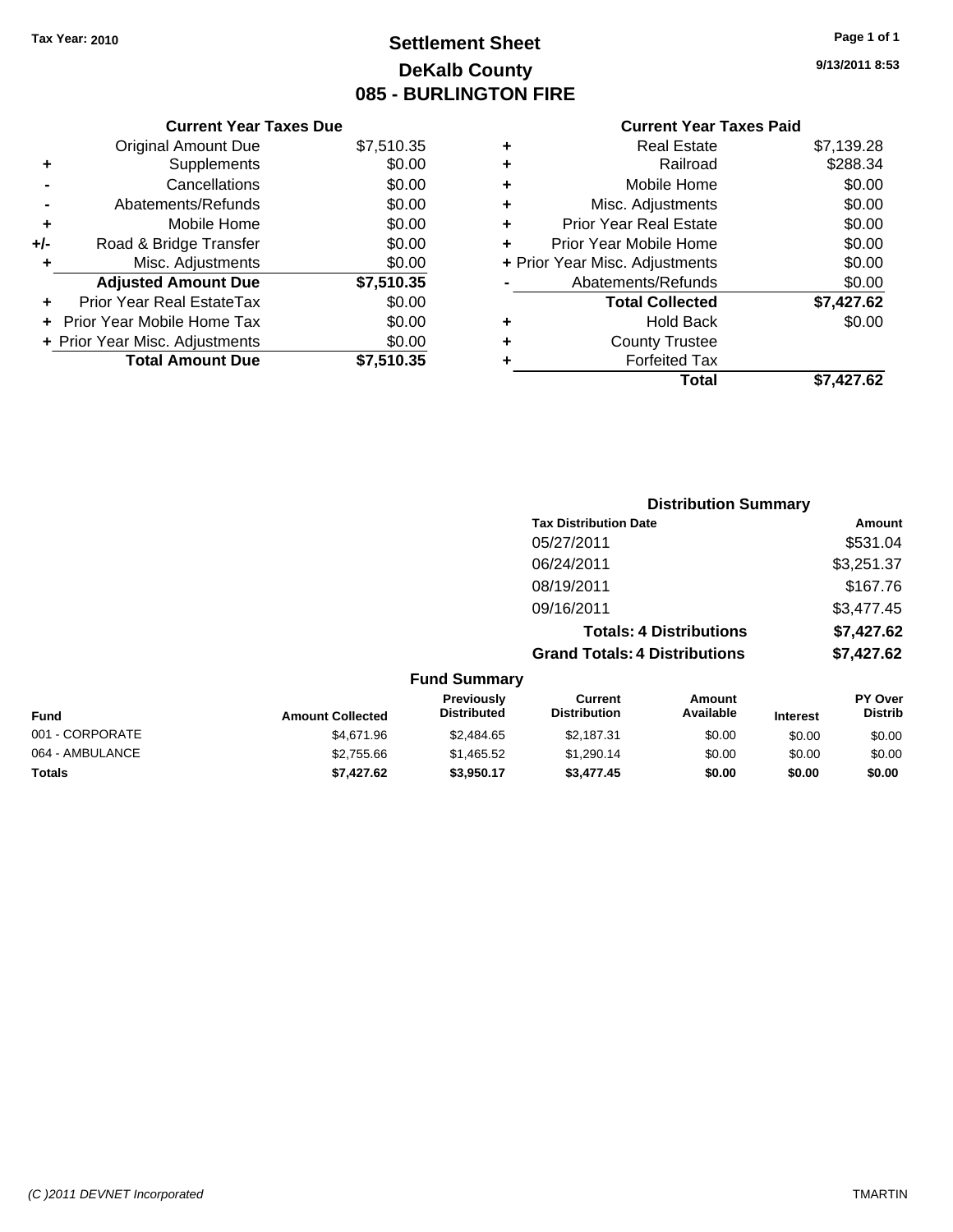# **Settlement Sheet Tax Year: 2010 Page 1 of 1 DeKalb County 086 - CORTLAND FIRE**

### **Current Year Taxes Paid**

| ٠ | <b>Real Estate</b>             | \$407,479.38 |
|---|--------------------------------|--------------|
| ٠ | Railroad                       | \$1,636.06   |
| ٠ | Mobile Home                    | \$0.00       |
| ٠ | Misc. Adjustments              | \$37.69      |
| ٠ | <b>Prior Year Real Estate</b>  | (\$195.50)   |
| ÷ | Prior Year Mobile Home         | \$0.00       |
|   | + Prior Year Misc. Adjustments | \$0.00       |
|   | Abatements/Refunds             | \$0.00       |
|   | <b>Total Collected</b>         | \$408,957.63 |
| ٠ | Hold Back                      | \$0.00       |
| ٠ | <b>County Trustee</b>          |              |
| ٠ | <b>Forfeited Tax</b>           |              |
|   | Total                          | \$408,957.63 |
|   |                                |              |

|     | <b>Current Year Taxes Due</b>  |              |  |  |  |
|-----|--------------------------------|--------------|--|--|--|
|     | <b>Original Amount Due</b>     | \$427,560.06 |  |  |  |
| ٠   | Supplements                    | \$2,349.28   |  |  |  |
|     | Cancellations                  | \$2,587.36   |  |  |  |
|     | Abatements/Refunds             | \$0.00       |  |  |  |
| ٠   | Mobile Home                    | \$0.00       |  |  |  |
| +/- | Road & Bridge Transfer         | \$0.00       |  |  |  |
| ٠   | Misc. Adjustments              | \$37.69      |  |  |  |
|     | <b>Adjusted Amount Due</b>     | \$427,359.67 |  |  |  |
|     | Prior Year Real EstateTax      | (\$195.50)   |  |  |  |
|     | Prior Year Mobile Home Tax     | \$0.00       |  |  |  |
|     | + Prior Year Misc. Adjustments | \$0.00       |  |  |  |
|     | <b>Total Amount Due</b>        | \$427,164.17 |  |  |  |

|                                      | <b>Distribution Summary</b>                    |  |  |
|--------------------------------------|------------------------------------------------|--|--|
| <b>Tax Distribution Date</b>         | Amount                                         |  |  |
| 05/27/2011                           | \$48,085.45                                    |  |  |
| 06/24/2011                           | \$167,071.43                                   |  |  |
| 07/22/2011                           | \$2,759.44                                     |  |  |
| 08/19/2011                           | \$31,393.07                                    |  |  |
| 09/16/2011                           | \$159,648.24                                   |  |  |
|                                      | \$408,957.63<br><b>Totals: 5 Distributions</b> |  |  |
| <b>Grand Totals: 5 Distributions</b> | \$408,957.63                                   |  |  |

|  |  | <b>Fund Summary</b> |
|--|--|---------------------|
|--|--|---------------------|

|                 |                         | - ----- - ----------                    |                                |                     |                 |                                  |
|-----------------|-------------------------|-----------------------------------------|--------------------------------|---------------------|-----------------|----------------------------------|
| <b>Fund</b>     | <b>Amount Collected</b> | <b>Previously</b><br><b>Distributed</b> | Current<br><b>Distribution</b> | Amount<br>Available | <b>Interest</b> | <b>PY Over</b><br><b>Distrib</b> |
| 001 - CORPORATE | \$156,815,64            | \$95.598.20                             | \$61.217.44                    | \$0.00              | \$0.00          | \$0.00                           |
| 064 - AMBULANCE | \$252,141.99            | \$153,711.19                            | \$98,430.80                    | \$0.00              | \$0.00          | \$0.00                           |
| <b>Totals</b>   | \$408,957.63            | \$249.309.39                            | \$159,648.24                   | \$0.00              | \$0.00          | \$0.00                           |

**Miscellaneous Adjustment Detail**

**Totals \$37.69 2 entries**

**Year Source Account Type Amount Adjustment Description** 2010 RE - Real Estate Back Tax Collected \$25.70 Work Redemption 09-29-255-050 by TBA 2010 RE - Real Estate Back Tax Collected \$11.99 Boots Assignment 09-33-181-015 by TBA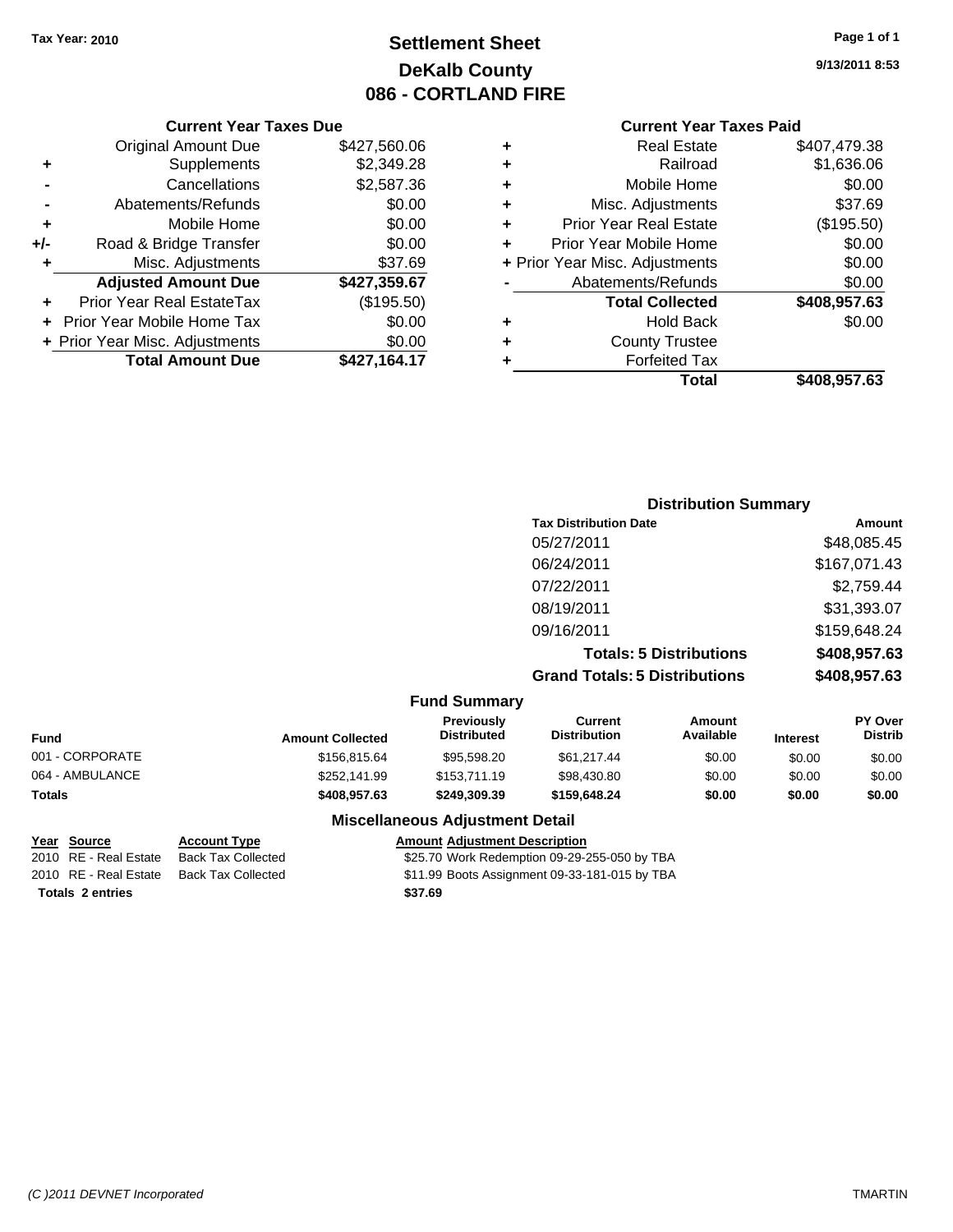# **Settlement Sheet Tax Year: 2010 Page 1 of 1 DeKalb County 087 - DE KALB FIRE**

**9/13/2011 8:53**

#### **Current Year Taxes Due**

|       | <b>Original Amount Due</b>        | \$126,303.23 |
|-------|-----------------------------------|--------------|
| ٠     | Supplements                       | \$735.61     |
|       | Cancellations                     | \$857.69     |
|       | Abatements/Refunds                | \$0.00       |
| ٠     | Mobile Home                       | \$0.00       |
| $+/-$ | Road & Bridge Transfer            | \$0.00       |
| ٠     | Misc. Adjustments                 | \$0.00       |
|       | <b>Adjusted Amount Due</b>        | \$126,181.15 |
|       | <b>Prior Year Real EstateTax</b>  | \$0.00       |
|       | <b>Prior Year Mobile Home Tax</b> | \$0.00       |
|       | + Prior Year Misc. Adjustments    | \$0.00       |
|       | <b>Total Amount Due</b>           | \$126,181.15 |

|   | Total                          | \$114.686.94 |
|---|--------------------------------|--------------|
| ٠ | <b>Forfeited Tax</b>           |              |
| ٠ | <b>County Trustee</b>          |              |
| ٠ | <b>Hold Back</b>               | \$0.00       |
|   | <b>Total Collected</b>         | \$114,686.94 |
|   | Abatements/Refunds             | \$0.00       |
|   | + Prior Year Misc. Adjustments | \$0.00       |
| ÷ | Prior Year Mobile Home         | \$0.00       |
| ٠ | <b>Prior Year Real Estate</b>  | \$0.00       |
| ٠ | Misc. Adjustments              | \$0.00       |
| ٠ | Mobile Home                    | \$0.00       |
| ٠ | Railroad                       | \$1,706.88   |
| ٠ | Real Estate                    | \$112,980.06 |

|                     | <b>Distribution Summary</b>          |              |
|---------------------|--------------------------------------|--------------|
|                     | <b>Tax Distribution Date</b>         | Amount       |
|                     | 05/27/2011                           | \$9,467.06   |
|                     | 06/24/2011                           | \$55,669.46  |
|                     | 07/22/2011                           | \$1,335.35   |
|                     | 08/19/2011                           | \$3,058.57   |
|                     | 09/16/2011                           | \$45,156.50  |
|                     | <b>Totals: 5 Distributions</b>       | \$114,686.94 |
|                     | <b>Grand Totals: 5 Distributions</b> | \$114,686.94 |
| <b>Fund Summary</b> |                                      |              |

| Amount<br>Available | <b>Interest</b> | <b>PY Over</b><br><b>Distrib</b> |
|---------------------|-----------------|----------------------------------|
| \$0.00              | \$0.00          | \$0.00                           |
| \$0.00              | \$0.00          | \$0.00                           |
|                     |                 |                                  |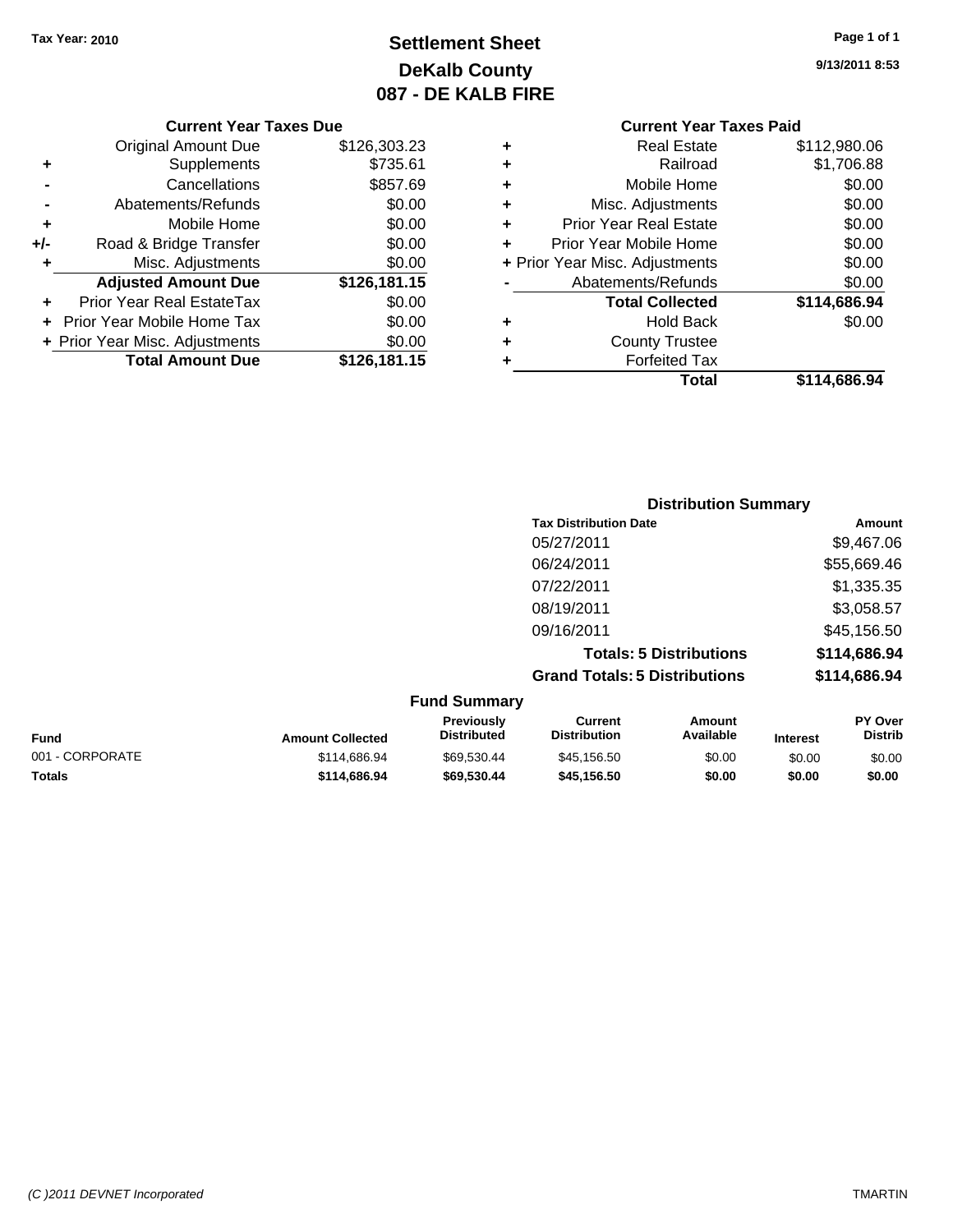# **Settlement Sheet Tax Year: 2010 Page 1 of 1 DeKalb County 088 - EARLVILLE FIRE**

**9/13/2011 8:53**

#### **Current Year Taxes Due**

|     | <b>Original Amount Due</b>     | \$2,460.00 |
|-----|--------------------------------|------------|
| ٠   | Supplements                    | \$0.00     |
|     | Cancellations                  | \$0.00     |
|     | Abatements/Refunds             | \$0.00     |
| ٠   | Mobile Home                    | \$0.00     |
| +/- | Road & Bridge Transfer         | \$0.00     |
| ٠   | Misc. Adjustments              | \$0.00     |
|     | <b>Adjusted Amount Due</b>     | \$2,460.00 |
|     | Prior Year Real EstateTax      | \$0.00     |
|     | Prior Year Mobile Home Tax     | \$0.00     |
|     | + Prior Year Misc. Adjustments | \$0.00     |
|     | <b>Total Amount Due</b>        | \$2.460.00 |

|   | Total                          | \$2.333.91 |
|---|--------------------------------|------------|
| ٠ | <b>Forfeited Tax</b>           |            |
| ٠ | <b>County Trustee</b>          |            |
| ٠ | Hold Back                      | \$0.00     |
|   | <b>Total Collected</b>         | \$2,333.91 |
|   | Abatements/Refunds             | \$0.00     |
|   | + Prior Year Misc. Adjustments | \$0.00     |
| ÷ | Prior Year Mobile Home         | \$0.00     |
| ٠ | <b>Prior Year Real Estate</b>  | \$0.00     |
| ٠ | Misc. Adjustments              | \$0.00     |
| ٠ | Mobile Home                    | \$0.00     |
| ٠ | Railroad                       | \$145.02   |
| ٠ | Real Estate                    | \$2,188.89 |

|                     | <b>Distribution Summary</b>          |            |
|---------------------|--------------------------------------|------------|
|                     | <b>Tax Distribution Date</b>         | Amount     |
|                     | 05/27/2011                           | \$388.54   |
|                     | 06/24/2011                           | \$1,010.47 |
|                     | 07/22/2011                           | \$49.44    |
|                     | 08/19/2011                           | \$22.84    |
|                     | 09/16/2011                           | \$862.62   |
|                     | <b>Totals: 5 Distributions</b>       | \$2,333.91 |
|                     | <b>Grand Totals: 5 Distributions</b> | \$2,333.91 |
| <b>Fund Summary</b> |                                      |            |

| Fund            | <b>Amount Collected</b> | <b>Previously</b><br><b>Distributed</b> | Current<br><b>Distribution</b> | Amount<br>Available | <b>Interest</b> | PY Over<br><b>Distrib</b> |
|-----------------|-------------------------|-----------------------------------------|--------------------------------|---------------------|-----------------|---------------------------|
| 001 - CORPORATE | \$1.129.04              | \$711.75                                | \$417.29                       | \$0.00              | \$0.00          | \$0.00                    |
| 064 - AMBULANCE | \$1,204.87              | \$759.54                                | \$445.33                       | \$0.00              | \$0.00          | \$0.00                    |
| <b>Totals</b>   | \$2,333.91              | \$1.471.29                              | \$862.62                       | \$0.00              | \$0.00          | \$0.00                    |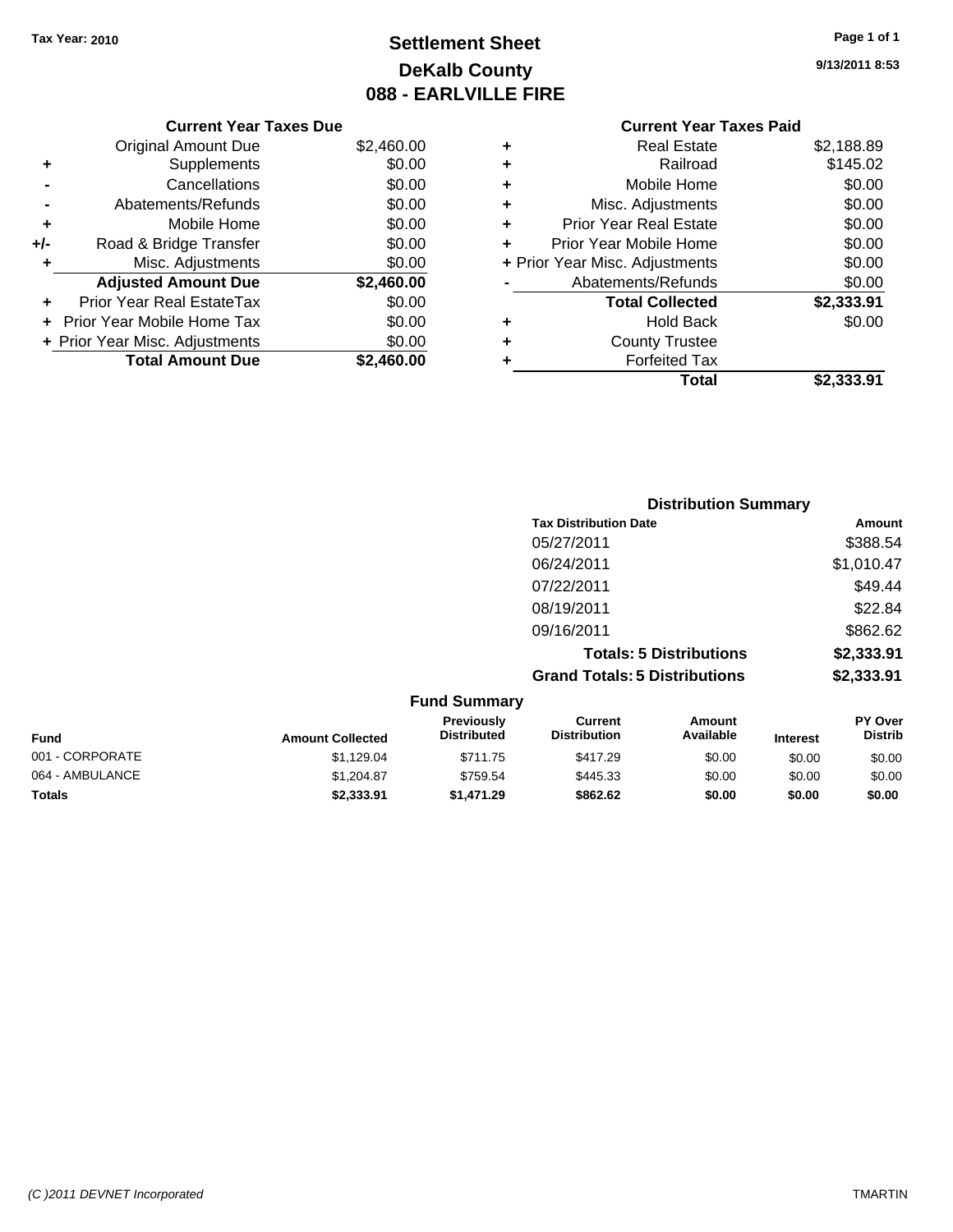# **Settlement Sheet Tax Year: 2010 Page 1 of 1 DeKalb County 089 - GENOA-KINGSTON FIRE**

**9/13/2011 8:53**

#### **Current Year Taxes Paid**

| ٠ | <b>Real Estate</b>             | \$810,633.13 |
|---|--------------------------------|--------------|
| ٠ | Railroad                       | \$5,203.00   |
| ٠ | Mobile Home                    | \$0.00       |
| ٠ | Misc. Adjustments              | \$110.46     |
| ٠ | <b>Prior Year Real Estate</b>  | (\$362.26)   |
|   | Prior Year Mobile Home         | \$0.00       |
|   | + Prior Year Misc. Adjustments | \$0.00       |
|   | Abatements/Refunds             | \$4.95       |
|   | <b>Total Collected</b>         | \$815,579.38 |
| ٠ | <b>Hold Back</b>               | \$0.00       |
| ٠ | <b>County Trustee</b>          |              |
|   | <b>Forfeited Tax</b>           |              |
|   | Total                          | \$815,579.38 |

|     | <b>Current Year Taxes Due</b>  |              |
|-----|--------------------------------|--------------|
|     | <b>Original Amount Due</b>     | \$859,486.81 |
| ٠   | Supplements                    | \$6,200.92   |
|     | Cancellations                  | \$9,604.78   |
|     | Abatements/Refunds             | \$4.95       |
| ٠   | Mobile Home                    | \$0.00       |
| +/- | Road & Bridge Transfer         | \$0.00       |
| ٠   | Misc. Adjustments              | \$110.46     |
|     | <b>Adjusted Amount Due</b>     | \$856,188.46 |
|     | Prior Year Real EstateTax      | (\$362.26)   |
|     | Prior Year Mobile Home Tax     | \$0.00       |
|     | + Prior Year Misc. Adjustments | \$0.00       |
|     | <b>Total Amount Due</b>        | \$855,826.20 |

| <b>Distribution Summary</b>          |              |
|--------------------------------------|--------------|
| <b>Tax Distribution Date</b>         | Amount       |
| 05/27/2011                           | \$97,185.44  |
| 06/24/2011                           | \$348,044.46 |
| 07/22/2011                           | \$8,387.27   |
| 08/19/2011                           | \$50,481.43  |
| 09/16/2011                           | \$311,480.78 |
| <b>Totals: 5 Distributions</b>       | \$815,579.38 |
| <b>Grand Totals: 5 Distributions</b> | \$815,579.38 |

|                                         |                         | <b>Fund Summary</b>                     |                                |                     |                 |                                  |
|-----------------------------------------|-------------------------|-----------------------------------------|--------------------------------|---------------------|-----------------|----------------------------------|
| Fund                                    | <b>Amount Collected</b> | <b>Previously</b><br><b>Distributed</b> | Current<br><b>Distribution</b> | Amount<br>Available | <b>Interest</b> | <b>PY Over</b><br><b>Distrib</b> |
| 001 - CORPORATE                         | \$245.795.25            | \$151.922.73                            | \$93.872.52                    | \$0.00              | \$0.00          | \$0.00                           |
| 035 - TORT JUDGEMENTS/LIABILITY<br>INS. | \$55.945.47             | \$34,579.14                             | \$21,366.33                    | \$0.00              | \$0.00          | \$0.00                           |
| 064 - AMBULANCE                         | \$513,838,66            | \$317,596,73                            | \$196,241.93                   | \$0.00              | \$0.00          | \$0.00                           |
| <b>Totals</b>                           | \$815,579.38            | \$504.098.60                            | \$311,480.78                   | \$0.00              | \$0.00          | \$0.00                           |
|                                         |                         | <b>Miscellaneous Adjustment Detail</b>  |                                |                     |                 |                                  |

| Year Source             | <b>Account Type</b>       | <b>Amount Adjustment Description</b>                    |
|-------------------------|---------------------------|---------------------------------------------------------|
| 2010 RE - Real Estate   | <b>Back Tax Collected</b> | \$61.11 Lindgren Redemption 03-30-301-017 by TBA        |
| 2010 RE - Real Estate   | <b>Back Tax Collected</b> | \$11.06 Ezam Properties Redemption 03-30-130-016 by TBA |
| 2010 RE - Real Estate   | <b>Back Tax Collected</b> | \$15.22 Ezam Properties Redemption 03-30-130-018 by TBA |
| 2010 RE - Real Estate   | <b>Back Tax Collected</b> | \$23.07 Ezam Properties Redemption 03-30-130-022 by TBA |
| <b>Totals 4 entries</b> |                           | \$110.46                                                |
|                         |                           |                                                         |
|                         |                           | <b>Abatement Detail</b>                                 |
|                         |                           |                                                         |

**Year Source Account Type Amount Adjustment Description**<br>2010 RE - Real Estate PTAB Decision **1949 1949 1949 1940** 19401-005 PTAB Refu **Totals \$4.95 1 entries**

\$4.95 03-19-401-005 PTAB Refund by TBA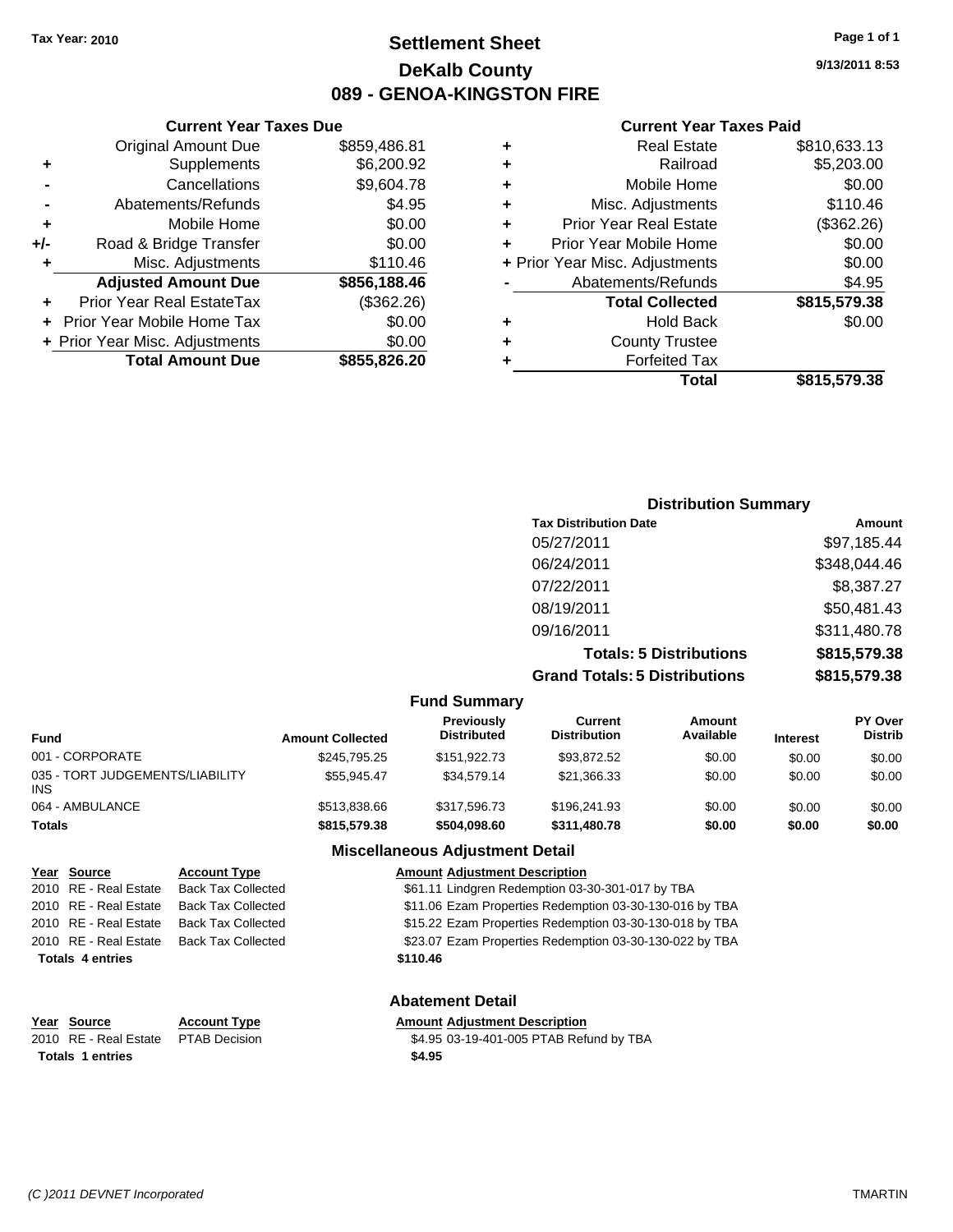# **Settlement Sheet Tax Year: 2010 Page 1 of 1 DeKalb County 090 - HAMPSHIRE FIRE**

**9/13/2011 8:53**

## **Current Year Taxes Paid**

|                |   | Total                          | \$23,698.74 |
|----------------|---|--------------------------------|-------------|
|                |   | <b>Forfeited Tax</b>           |             |
| $\frac{10}{7}$ | ٠ | <b>County Trustee</b>          |             |
| 0              | ٠ | <b>Hold Back</b>               | \$0.00      |
| 0              |   | <b>Total Collected</b>         | \$23,698.74 |
|                |   | Abatements/Refunds             | \$0.00      |
| $\frac{10}{7}$ |   | + Prior Year Misc. Adjustments | \$0.00      |
| 0              |   | Prior Year Mobile Home         | \$0.00      |
| 0              | ÷ | <b>Prior Year Real Estate</b>  | \$0.00      |
| 0              | ٠ | Misc. Adjustments              | \$0.00      |
| 6              | ٠ | Mobile Home                    | \$0.00      |
| З              | ٠ | Railroad                       | \$436.80    |
| ۰0             | ٠ | <b>Real Estate</b>             | \$23,261.94 |
|                |   |                                |             |

#### **Current Year Taxes Due** Original Amount Due \$24,463.4 **+** Supplements \$1,505.53 **-** Cancellations \$1,558.36 **-** Abatements/Refunds \$0.00 **+** Mobile Home \$0.00 **+/-** Road & Bridge Transfer \$0.00 **+** Misc. Adjustments \$0.0 Adjusted Amount Due \$24,410.5<sup>7</sup> **+** Prior Year Real EstateTax \$0.00 **+** Prior Year Mobile Home Tax \$0.00 **+ Prior Year Misc. Adjustments**  $\frac{$0.0}{$24,410.5}$ **Total Amount Due**

| <b>Distribution Summary</b>          |             |
|--------------------------------------|-------------|
| <b>Tax Distribution Date</b>         | Amount      |
| 05/27/2011                           | \$5,777.70  |
| 06/24/2011                           | \$8,905.30  |
| 07/22/2011                           | \$46.15     |
| 08/19/2011                           | \$544.32    |
| 09/16/2011                           | \$8,425.27  |
| <b>Totals: 5 Distributions</b>       | \$23,698.74 |
| <b>Grand Totals: 5 Distributions</b> | \$23,698.74 |

| <b>Fund Summary</b>         |                         |                                         |                                |                            |                 |                                  |  |
|-----------------------------|-------------------------|-----------------------------------------|--------------------------------|----------------------------|-----------------|----------------------------------|--|
| Fund                        | <b>Amount Collected</b> | <b>Previously</b><br><b>Distributed</b> | Current<br><b>Distribution</b> | <b>Amount</b><br>Available | <b>Interest</b> | <b>PY Over</b><br><b>Distrib</b> |  |
| 001 - CORPORATE             | \$13,469.97             | \$8,681.19                              | \$4.788.78                     | \$0.00                     | \$0.00          | \$0.00                           |  |
| 013 - FIREFIGHTER'S PENSION | \$230.00                | \$148.23                                | \$81.77                        | \$0.00                     | \$0.00          | \$0.00                           |  |
| 064 - AMBULANCE             | \$9,998.77              | \$6,444.05                              | \$3,554.72                     | \$0.00                     | \$0.00          | \$0.00                           |  |
| Totals                      | \$23,698.74             | \$15,273,47                             | \$8.425.27                     | \$0.00                     | \$0.00          | \$0.00                           |  |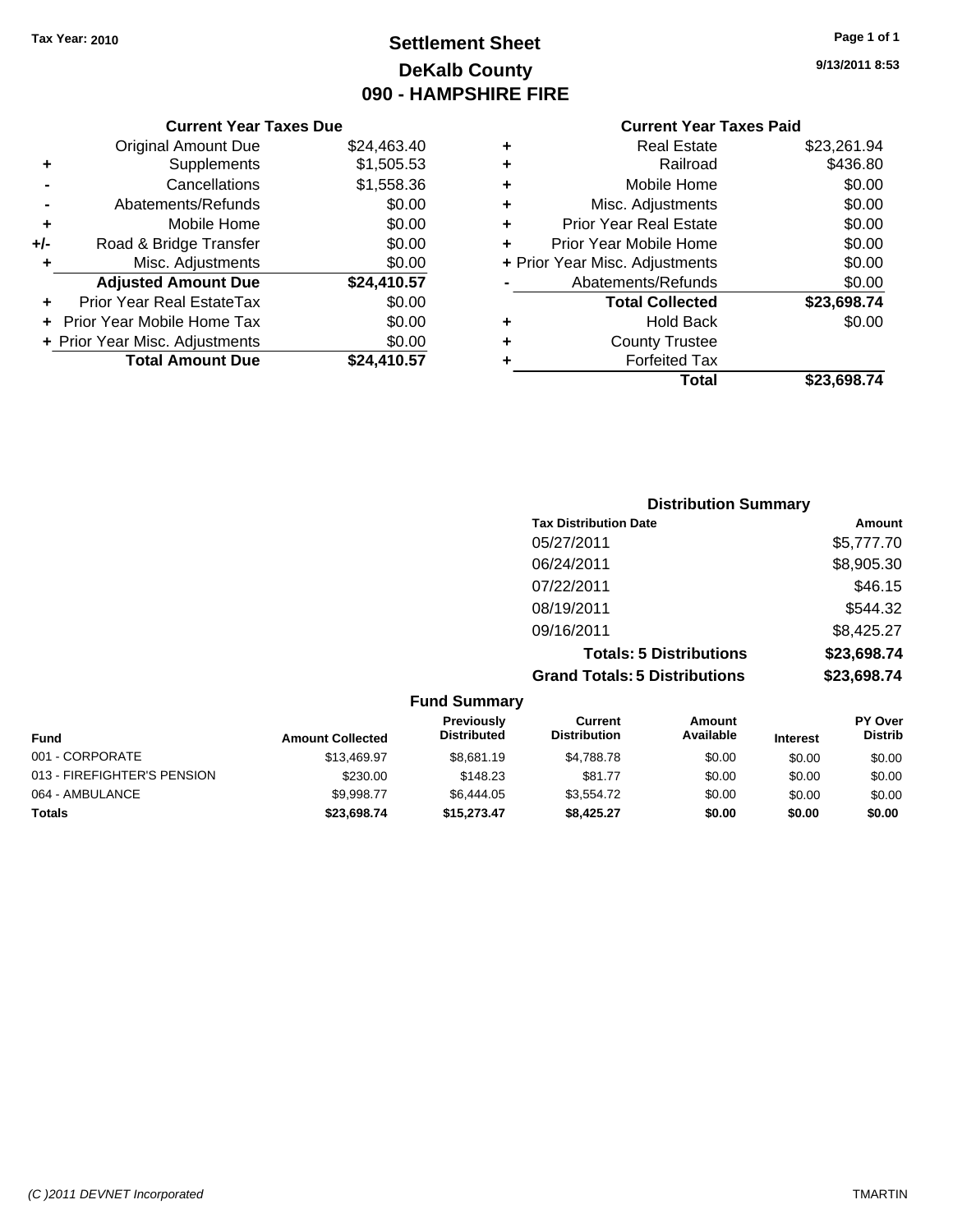# **Settlement Sheet Tax Year: 2010 Page 1 of 1 DeKalb County 091 - HINCKLEY FIRE**

**9/13/2011 8:53**

#### **Current Year Taxes Due**

|     | <b>Original Amount Due</b>       | \$234,344.00 |
|-----|----------------------------------|--------------|
| ٠   | Supplements                      | \$873.42     |
|     | Cancellations                    | \$983.23     |
|     | Abatements/Refunds               | \$0.00       |
| ٠   | Mobile Home                      | \$0.00       |
| +/- | Road & Bridge Transfer           | \$0.00       |
| ٠   | Misc. Adjustments                | \$50.03      |
|     | <b>Adjusted Amount Due</b>       | \$234,284.22 |
|     | <b>Prior Year Real EstateTax</b> | \$0.00       |
|     | Prior Year Mobile Home Tax       | \$0.00       |
|     | + Prior Year Misc. Adjustments   | \$0.00       |
|     | <b>Total Amount Due</b>          | \$234,284.22 |

# **Current Year Taxes Paid**

| ٠<br>٠ | <b>Hold Back</b><br><b>County Trustee</b> | \$0.00       |
|--------|-------------------------------------------|--------------|
|        | <b>Total Collected</b>                    | \$225,220.39 |
|        | Abatements/Refunds                        | \$0.00       |
|        | + Prior Year Misc. Adjustments            | \$0.00       |
|        | Prior Year Mobile Home                    | \$0.00       |
| ٠      | <b>Prior Year Real Estate</b>             | \$0.00       |
| ٠      | Misc. Adjustments                         | \$50.03      |
| ٠      | Mobile Home                               | \$0.00       |
| ٠      | Railroad                                  | \$1,634.04   |
|        | <b>Real Estate</b>                        | \$223,536.32 |

### **Distribution Summary Tax Distribution Date Amount** 05/27/2011 \$27,443.74 06/24/2011 \$92,376.27 07/22/2011 \$1,864.10 08/19/2011 \$11,554.82 09/16/2011 \$91,981.46 **Totals: 5 Distributions \$225,220.39 Grand Totals: 5 Distributions \$225,220.39 Fund Summary**

| <b>Fund</b>     | <b>Amount Collected</b> | <b>Previously</b><br><b>Distributed</b> | Current<br><b>Distribution</b> | Amount<br>Available | <b>Interest</b> | <b>PY Over</b><br><b>Distrib</b> |
|-----------------|-------------------------|-----------------------------------------|--------------------------------|---------------------|-----------------|----------------------------------|
| 001 - CORPORATE | \$225,220,39            | \$133,238.93                            | \$91.981.46                    | \$0.00              | \$0.00          | \$0.00                           |
| <b>Totals</b>   | \$225,220,39            | \$133,238,93                            | \$91.981.46                    | \$0.00              | \$0.00          | \$0.00                           |

#### **Miscellaneous Adjustment Detail**

# **Year Source Account Type Amount Adjustment Description**

| 2010 RE - Real Estate   | Back Tax Collected                         | \$11.23 Nielsen Redemption 15-16-151-019 by TBA                 |
|-------------------------|--------------------------------------------|-----------------------------------------------------------------|
| 2010 RE - Real Estate   | Back Tax Collected                         | \$4.66 Popp Redemption 15-15-427-007 by TBA                     |
|                         | 2010 RE - Real Estate Paymt In Lieu of Tax | \$34.14 Sunset View Apartments-Housing Authority Payment by TBA |
| <b>Totals 3 entries</b> |                                            | \$50.03                                                         |
|                         |                                            |                                                                 |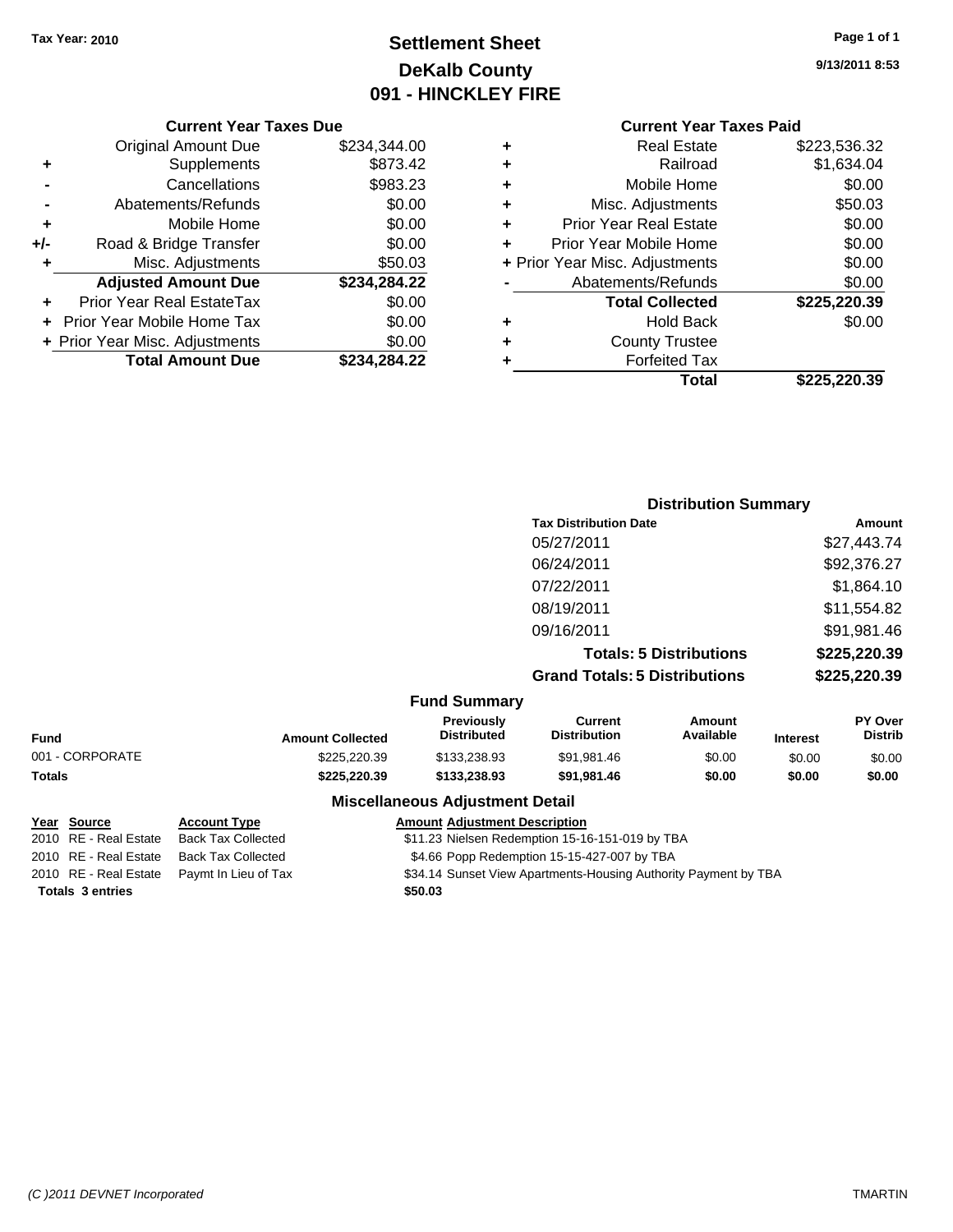# **Settlement Sheet Tax Year: 2010 Page 1 of 1 DeKalb County 092 - KIRKLAND FIRE**

**9/13/2011 8:53**

|     | <b>Original Amount Due</b>     | \$308,425.73 |
|-----|--------------------------------|--------------|
| ٠   | Supplements                    | \$1,619.27   |
|     | Cancellations                  | \$1,987.80   |
|     | Abatements/Refunds             | \$0.00       |
| ٠   | Mobile Home                    | \$0.00       |
| +/- | Road & Bridge Transfer         | \$0.00       |
| ٠   | Misc. Adjustments              | \$0.00       |
|     | <b>Adjusted Amount Due</b>     | \$308,057.20 |
|     | Prior Year Real EstateTax      | \$0.00       |
| ÷   | Prior Year Mobile Home Tax     | \$0.00       |
|     | + Prior Year Misc. Adjustments | \$0.00       |
|     | <b>Total Amount Due</b>        | \$308,057.20 |
|     |                                |              |

**Current Year Taxes Due**

| <b>Current Year Taxes Paid</b>     |              |
|------------------------------------|--------------|
| <b>Real Estate</b><br>٠            | \$292,628.57 |
| Railroad<br>٠                      | \$2,247.38   |
| Mobile Home<br>٠                   | \$0.00       |
| Misc. Adjustments<br>٠             | \$0.00       |
| <b>Prior Year Real Estate</b><br>٠ | \$0.00       |
| Prior Year Mobile Home<br>÷        | \$0.00       |
| + Prior Year Misc. Adjustments     | \$0.00       |
| Abatements/Refunds                 | \$0.00       |
| <b>Total Collected</b>             | \$294,875.95 |
| <b>Hold Back</b><br>٠              | \$0.00       |
| <b>County Trustee</b><br>٠         |              |
| <b>Forfeited Tax</b><br>٠          |              |
| Total                              | \$294,875.95 |

### **Distribution Summary Tax Distribution Date Amount** 05/27/2011 \$41,304.66 06/24/2011 \$121,693.09 07/22/2011 \$2,882.97 08/19/2011 \$18,842.66 09/16/2011 \$110,152.57 **Totals: 5 Distributions \$294,875.95 Grand Totals: 5 Distributions \$294,875.95**

| <b>Fund Summary</b>                                 |                         |                                  |                                |                     |                 |                                  |
|-----------------------------------------------------|-------------------------|----------------------------------|--------------------------------|---------------------|-----------------|----------------------------------|
| <b>Fund</b>                                         | <b>Amount Collected</b> | Previously<br><b>Distributed</b> | Current<br><b>Distribution</b> | Amount<br>Available | <b>Interest</b> | <b>PY Over</b><br><b>Distrib</b> |
| 001 - CORPORATE                                     | \$170.858.49            | \$107,033.34                     | \$63,825.15                    | \$0.00              | \$0.00          | \$0.00                           |
| 027 - AUDIT                                         | \$1.938.81              | \$1.214.56                       | \$724.25                       | \$0.00              | \$0.00          | \$0.00                           |
| 035 - TORT JUDGMENTS, LIABILITY<br><b>INSURANCE</b> | \$10.490.22             | \$6.571.54                       | \$3.918.68                     | \$0.00              | \$0.00          | \$0.00                           |
| 062 - WORKERS COMPENSATION                          | \$6,553.61              | \$4.105.47                       | \$2,448.14                     | \$0.00              | \$0.00          | \$0.00                           |
| 064 - AMBULANCE                                     | \$105.034.82            | \$65.798.47                      | \$39,236.35                    | \$0.00              | \$0.00          | \$0.00                           |
| <b>Totals</b>                                       | \$294.875.95            | \$184,723,38                     | \$110,152.57                   | \$0.00              | \$0.00          | \$0.00                           |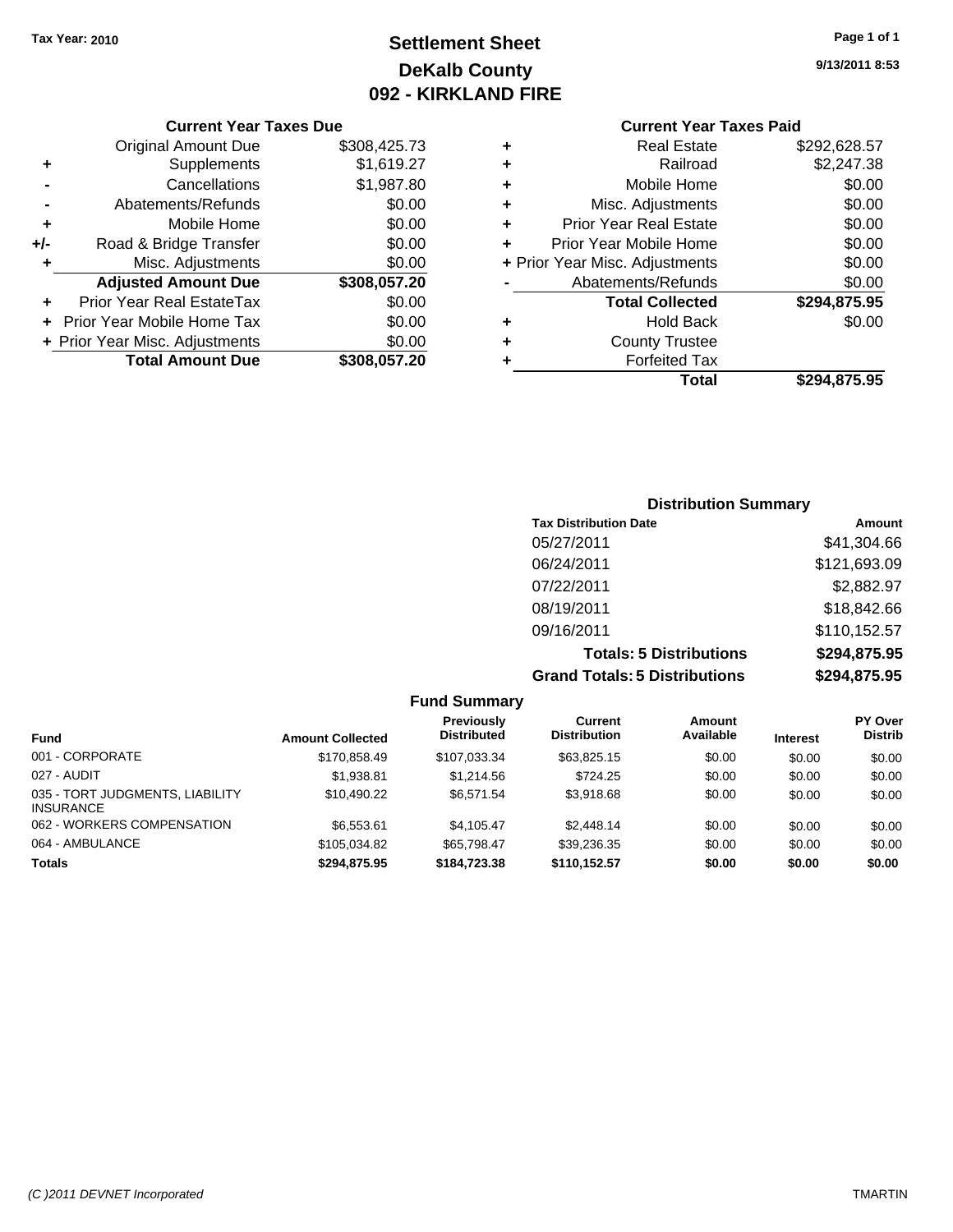# **Settlement Sheet Tax Year: 2010 Page 1 of 1 DeKalb County 093 - LEE FIRE**

| <b>Current Year Taxes Due</b>  |             |
|--------------------------------|-------------|
| <b>Original Amount Due</b>     | \$43,669.77 |
| Supplements                    | \$423.00    |
| Cancellations                  | \$459.79    |
| Abatements/Refunds             | \$0.00      |
| Mobile Home                    | \$0.00      |
| Road & Bridge Transfer         | \$0.00      |
| Misc. Adjustments              | \$0.00      |
| <b>Adjusted Amount Due</b>     | \$43,632.98 |
| Prior Year Real EstateTax      | \$0.00      |
| Prior Year Mobile Home Tax     | \$0.00      |
| + Prior Year Misc. Adjustments | \$0.00      |
| <b>Total Amount Due</b>        | \$43,632.98 |
|                                |             |

**9/13/2011 8:53**

|   | <b>Current Year Taxes Paid</b> |             |
|---|--------------------------------|-------------|
| ٠ | <b>Real Estate</b>             | \$40,837.23 |
| ٠ | Railroad                       | \$635.26    |
| ٠ | Mobile Home                    | \$0.00      |
| ٠ | Misc. Adjustments              | \$0.00      |
| ٠ | <b>Prior Year Real Estate</b>  | \$0.00      |
|   | Prior Year Mobile Home         | \$0.00      |
|   | + Prior Year Misc. Adjustments | \$0.00      |
|   | Abatements/Refunds             | \$0.00      |
|   | <b>Total Collected</b>         | \$41,472.49 |
| ٠ | Hold Back                      | \$0.00      |
| ٠ | <b>County Trustee</b>          |             |
|   | <b>Forfeited Tax</b>           |             |
|   | Total                          | \$41.472.49 |
|   |                                |             |

| <b>Distribution Summary</b>          |             |
|--------------------------------------|-------------|
| <b>Tax Distribution Date</b>         | Amount      |
| 05/27/2011                           | \$2,658.51  |
| 06/24/2011                           | \$18,840.77 |
| 07/22/2011                           | \$631.42    |
| 08/19/2011                           | \$668.73    |
| 09/16/2011                           | \$18,673.06 |
| <b>Totals: 5 Distributions</b>       | \$41,472.49 |
| <b>Grand Totals: 5 Distributions</b> | \$41,472.49 |

|                                               |                         | <b>Fund Summary</b>              |                                |                     |                 |                                  |
|-----------------------------------------------|-------------------------|----------------------------------|--------------------------------|---------------------|-----------------|----------------------------------|
| <b>Fund</b>                                   | <b>Amount Collected</b> | Previously<br><b>Distributed</b> | Current<br><b>Distribution</b> | Amount<br>Available | <b>Interest</b> | <b>PY Over</b><br><b>Distrib</b> |
| 001 - CORPORATE                               | \$25.554.21             | \$14,048.38                      | \$11,505.83                    | \$0.00              | \$0.00          | \$0.00                           |
| 035 - TORT JUDGEMENTS/LIABILITY<br><b>INS</b> | \$2.839.54              | \$1,561.03                       | \$1.278.51                     | \$0.00              | \$0.00          | \$0.00                           |
| 064 - AMBULANCE                               | \$13,078.74             | \$7.190.02                       | \$5,888,72                     | \$0.00              | \$0.00          | \$0.00                           |
| <b>Totals</b>                                 | \$41,472.49             | \$22.799.43                      | \$18,673.06                    | \$0.00              | \$0.00          | \$0.00                           |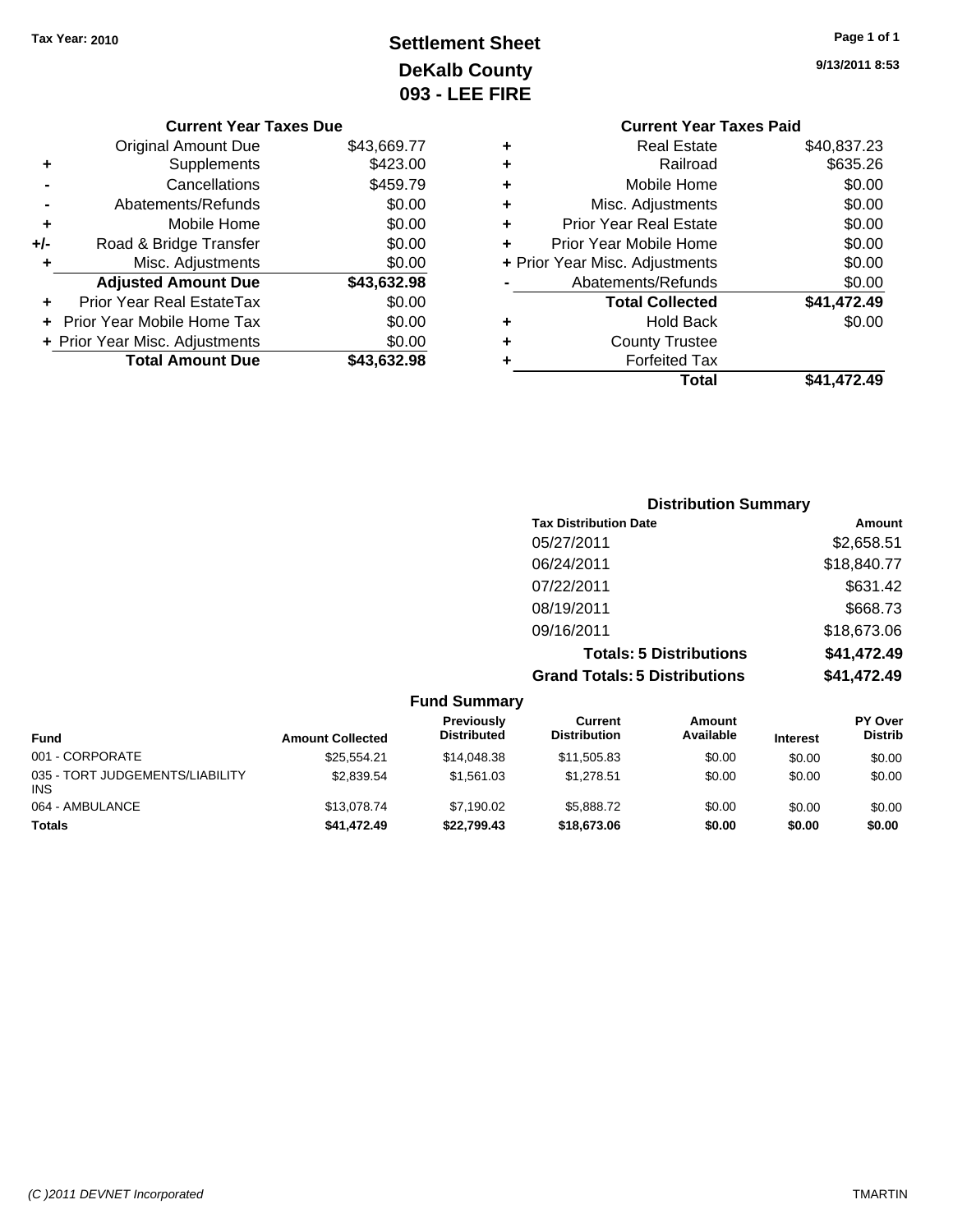# **Settlement Sheet Tax Year: 2010 Page 1 of 1 DeKalb County 094 - LELAND FIRE**

**9/13/2011 8:53**

#### **Current Year Taxes Due**

|     | <b>Original Amount Due</b>       | \$23,878.18 |
|-----|----------------------------------|-------------|
| ٠   | Supplements                      | \$0.00      |
|     | Cancellations                    | \$0.00      |
|     | Abatements/Refunds               | \$0.00      |
| ٠   | Mobile Home                      | \$0.00      |
| +/- | Road & Bridge Transfer           | \$0.00      |
| ٠   | Misc. Adjustments                | \$0.00      |
|     | <b>Adjusted Amount Due</b>       | \$23,878.18 |
|     | <b>Prior Year Real EstateTax</b> | \$0.00      |
|     | Prior Year Mobile Home Tax       | \$0.00      |
|     | + Prior Year Misc. Adjustments   | \$0.00      |
|     | <b>Total Amount Due</b>          | \$23.878.18 |

### **Current Year Taxes Paid +** Real Estate \$23,225.20 **+** Railroad \$0.00 **+** Mobile Home \$0.00

|   | Total                          | \$23,225.20 |
|---|--------------------------------|-------------|
| ٠ | <b>Forfeited Tax</b>           |             |
| ÷ | <b>County Trustee</b>          |             |
|   | <b>Hold Back</b>               | \$0.00      |
|   | <b>Total Collected</b>         | \$23,225.20 |
|   | Abatements/Refunds             | \$0.00      |
|   | + Prior Year Misc. Adjustments | \$0.00      |
|   | Prior Year Mobile Home         | \$0.00      |
| ÷ | <b>Prior Year Real Estate</b>  | \$0.00      |
|   | Misc. Adjustments              | \$0.00      |

|                     | <b>Distribution Summary</b>          |             |
|---------------------|--------------------------------------|-------------|
|                     | <b>Tax Distribution Date</b>         | Amount      |
|                     | 05/27/2011                           | \$3,293.60  |
|                     | 06/24/2011                           | \$10,410.36 |
|                     | 07/22/2011                           | \$200.95    |
|                     | 08/19/2011                           | \$772.67    |
|                     | 09/16/2011                           | \$8,547.62  |
|                     | <b>Totals: 5 Distributions</b>       | \$23,225.20 |
|                     | <b>Grand Totals: 5 Distributions</b> | \$23,225.20 |
| <b>Fund Summary</b> |                                      |             |

| unu vunnuary            |                                         |                                |                     |                 |                                  |  |
|-------------------------|-----------------------------------------|--------------------------------|---------------------|-----------------|----------------------------------|--|
| <b>Amount Collected</b> | <b>Previously</b><br><b>Distributed</b> | Current<br><b>Distribution</b> | Amount<br>Available | <b>Interest</b> | <b>PY Over</b><br><b>Distrib</b> |  |
| \$23.225.20             | \$14,677.58                             | \$8.547.62                     | \$0.00              | \$0.00          | \$0.00                           |  |
| \$23.225.20             | \$14,677.58                             | \$8,547.62                     | \$0.00              | \$0.00          | \$0.00                           |  |
|                         |                                         |                                |                     |                 |                                  |  |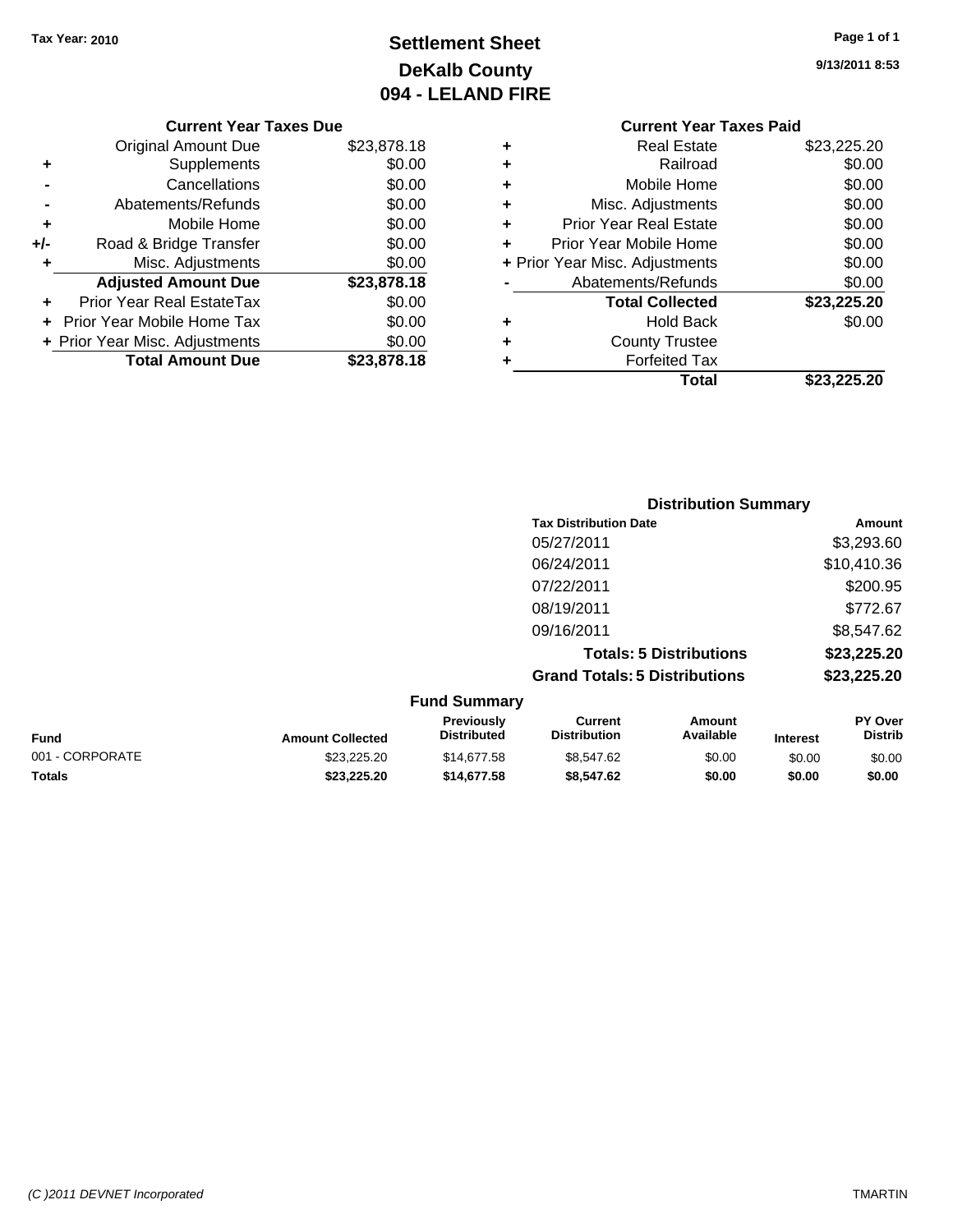# **Settlement Sheet Tax Year: 2010 Page 1 of 1 DeKalb County 095 - MALTA FIRE**

**9/13/2011 8:53**

|   | <b>Current Year Taxes Paid</b> |             |
|---|--------------------------------|-------------|
| ٠ | <b>Real Estate</b>             | \$77,933.83 |
| ٠ | Railroad                       | \$1,434.14  |
|   | Mobile Home                    | \$0.00      |
| ٠ | Misc. Adjustments              | \$0.00      |
| ٠ | <b>Prior Year Real Estate</b>  | \$0.00      |
|   | Prior Year Mobile Home         | \$0.00      |
|   | + Prior Year Misc. Adjustments | \$0.00      |
|   | Abatements/Refunds             | \$0.94      |
|   | <b>Total Collected</b>         | \$79,367.03 |
| ٠ | Hold Back                      | \$0.00      |
|   | <b>County Trustee</b>          |             |
|   | <b>Forfeited Tax</b>           |             |
|   | Total                          | \$79,367.03 |

|     | <b>Current Year Taxes Due</b>    |             |
|-----|----------------------------------|-------------|
|     | Original Amount Due              | \$82,501.66 |
| ٠   | Supplements                      | \$180.47    |
|     | Cancellations                    | \$212.03    |
|     | Abatements/Refunds               | \$0.94      |
| ٠   | Mobile Home                      | \$0.00      |
| +/- | Road & Bridge Transfer           | \$0.00      |
| ٠   | Misc. Adjustments                | \$0.00      |
|     | <b>Adjusted Amount Due</b>       | \$82,469.16 |
|     | <b>Prior Year Real EstateTax</b> | \$0.00      |
|     | Prior Year Mobile Home Tax       | \$0.00      |
|     | + Prior Year Misc. Adjustments   | \$0.00      |
|     | <b>Total Amount Due</b>          | \$82.469.16 |

|                 |                         |                                  |                                       | <b>Distribution Summary</b>    |                 |                           |
|-----------------|-------------------------|----------------------------------|---------------------------------------|--------------------------------|-----------------|---------------------------|
|                 |                         |                                  | <b>Tax Distribution Date</b>          |                                |                 | Amount                    |
|                 |                         |                                  | 05/27/2011                            |                                |                 | \$7,211.18                |
|                 |                         |                                  | 06/24/2011                            |                                |                 | \$35,977.03               |
|                 |                         |                                  | 07/22/2011                            |                                |                 | \$900.83                  |
|                 |                         |                                  | 08/19/2011                            |                                |                 | \$2,509.63                |
|                 |                         |                                  | 09/16/2011                            |                                |                 | \$32,768.36               |
|                 |                         |                                  |                                       | <b>Totals: 5 Distributions</b> |                 | \$79,367.03               |
|                 |                         |                                  | <b>Grand Totals: 5 Distributions</b>  |                                |                 | \$79,367.03               |
|                 |                         | <b>Fund Summary</b>              |                                       |                                |                 |                           |
| <b>Fund</b>     | <b>Amount Collected</b> | Previously<br><b>Distributed</b> | <b>Current</b><br><b>Distribution</b> | Amount<br>Available            | <b>Interest</b> | PY Over<br><b>Distrib</b> |
| 001 - CORPORATE | \$79,367.03             | \$46,598.67                      | \$32,768.36                           | \$0.00                         | \$0.00          | \$0.00                    |
| Totals          | \$79,367.03             | \$46,598.67                      | \$32,768.36                           | \$0.00                         | \$0.00          | \$0.00                    |
|                 |                         |                                  |                                       |                                |                 |                           |

# **Totals \$0.94 1 entries**

**Year Source Account Type Amount Adjustment Description**<br>
2010 RE - Real Estate PTAB Decision **Amount** \$0.94 07-22-474-003 PTAB Refu \$0.94 07-22-474-003 PTAB Refund by TBA

**Abatement Detail**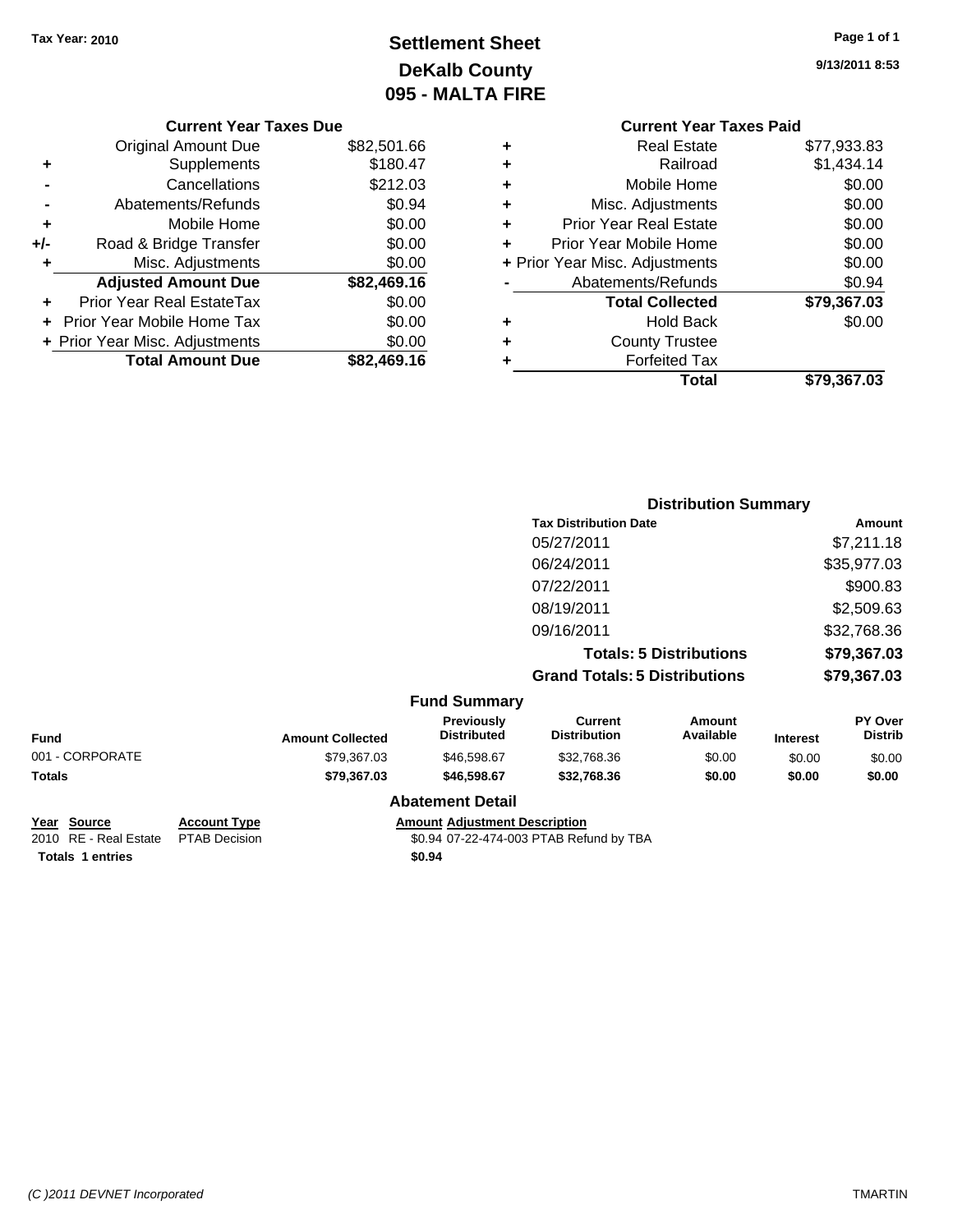**Original Amount Due** 

**Adjusted Amount Due** 

**Total Amount Due** 

**+** Supplements **-** Cancellations **-** Abatements/Refunds **+** Mobile Home **+/-** Road & Bridge Transfer **+** Misc. Adjustments

**+** Prior Year Real EstateTax **+** Prior Year Mobile Home Tax **+ Prior Year Misc. Adjustments** 

# **Settlement Sheet Tax Year: 2010 Page 1 of 1 DeKalb County 096 - MAPLE PARK FIRE**

**9/13/2011 8:53**

#### **Current Year Taxes Paid**

| <b>Current Year Taxes Due</b> |              |   | <b>Current Year Taxes Paid</b> |              |  |
|-------------------------------|--------------|---|--------------------------------|--------------|--|
| ıl Amount Due                 | \$158,774.33 | ٠ | <b>Real Estate</b>             | \$149,845.61 |  |
| Supplements                   | \$755.89     | ÷ | Railroad                       | \$2,591.26   |  |
| Cancellations                 | \$796.40     | ÷ | Mobile Home                    | \$0.00       |  |
| าents/Refunds                 | \$0.00       | ÷ | Misc. Adjustments              | \$0.00       |  |
| Mobile Home                   | \$0.00       | ÷ | <b>Prior Year Real Estate</b>  | \$0.00       |  |
| ridge Transfer                | \$0.00       | ÷ | Prior Year Mobile Home         | \$0.00       |  |
| . Adjustments                 | \$0.00       |   | + Prior Year Misc. Adjustments | \$0.00       |  |
| <b>Amount Due</b>             | \$158,733.82 |   | Abatements/Refunds             | \$0.00       |  |
| eal EstateTax                 | \$0.00       |   | <b>Total Collected</b>         | \$152,436.87 |  |
| pile Home Tax                 | \$0.00       | ÷ | <b>Hold Back</b>               | \$0.00       |  |
| . Adjustments                 | \$0.00       | ÷ | <b>County Trustee</b>          |              |  |
| <b>Amount Due</b>             | \$158,733.82 |   | <b>Forfeited Tax</b>           |              |  |
|                               |              |   | Total                          | \$152,436.87 |  |

| <b>Distribution Summary</b>          |              |
|--------------------------------------|--------------|
| <b>Tax Distribution Date</b>         | Amount       |
| 05/27/2011                           | \$20,797.34  |
| 06/24/2011                           | \$60,764.76  |
| 07/22/2011                           | \$2,368.92   |
| 08/19/2011                           | \$8,316.73   |
| 09/16/2011                           | \$60,189.12  |
| <b>Totals: 5 Distributions</b>       | \$152,436.87 |
| <b>Grand Totals: 5 Distributions</b> | \$152,436.87 |

**Fund Summary Fund Interest Amount Collected Distributed PY Over Distrib Amount Available Current Distribution Previously** 001 - CORPORATE \$72,535.11 \$43,894.90 \$28,640.21 \$0.00 \$0.00 \$0.00 013 - FIREFIGHTER'S PENSION \$2,254.83 \$1,364.52 \$890.31 \$0.00 \$0.00 \$0.00 \$0.00 027 - AUDIT \$376.37 \$227.76 \$148.61 \$0.00 \$0.00 \$0.00 035 - TORT JUDGEMENTS/LIABILITY INS \$17,839.54 \$10,795.66 \$7,043.88 \$0.00 \$0.00 \$0.00 064 - AMBULANCE \$59,431.02 \$35,964.91 \$23,466.11 \$0.00 \$0.00 \$0.00 **Totals \$152,436.87 \$92,247.75 \$60,189.12 \$0.00 \$0.00 \$0.00**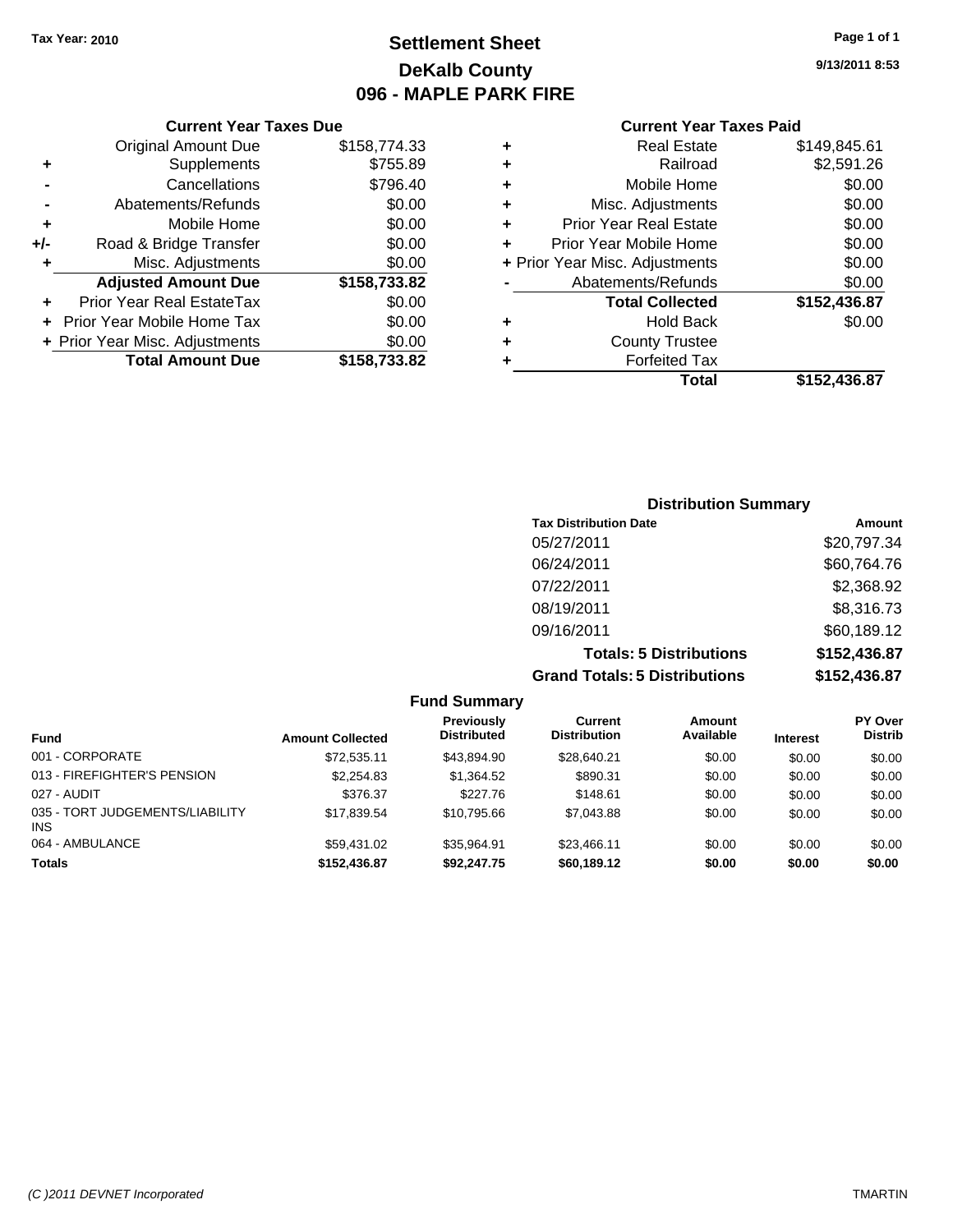# **Settlement Sheet Tax Year: 2010 Page 1 of 1 DeKalb County 097 - PAW PAW FIRE**

**9/13/2011 8:53**

|     | <b>Current Year Taxes Due</b>  |             |
|-----|--------------------------------|-------------|
|     | Original Amount Due            | \$29,969.43 |
|     | Supplements                    | \$0.00      |
|     | Cancellations                  | \$0.00      |
|     | Abatements/Refunds             | \$0.00      |
| ٠   | Mobile Home                    | \$0.00      |
| +/- | Road & Bridge Transfer         | \$0.00      |
| ٠   | Misc. Adjustments              | \$0.00      |
|     | <b>Adjusted Amount Due</b>     | \$29,969.43 |
|     | Prior Year Real EstateTax      | \$0.00      |
|     | Prior Year Mobile Home Tax     | \$0.00      |
|     | + Prior Year Misc. Adjustments | \$0.00      |
|     | <b>Total Amount Due</b>        | \$29,969,43 |
|     |                                |             |

### **Current Year Taxes Paid +** Real Estate \$26,994.89 **+** Railroad \$1,107.68 **+** Mobile Home \$0.00 **+** Misc. Adjustments \$0.00 **+** Prior Year Real Estate \$0.00 **+** Prior Year Mobile Home \$0.00 **+ Prior Year Misc. Adjustments**  $$0.00$ **-** Abatements/Refunds \$0.00 **Total Collected \$28,102.57 +** Hold Back \$0.00 **+** County Trustee **+** Forfeited Tax **Total \$28,102.57**

|                                 |                         | <b>Distribution Summary</b>      |                                      |                                |                 |                                  |
|---------------------------------|-------------------------|----------------------------------|--------------------------------------|--------------------------------|-----------------|----------------------------------|
|                                 |                         |                                  | <b>Tax Distribution Date</b>         |                                |                 | Amount                           |
|                                 |                         |                                  | 05/27/2011                           |                                |                 | \$2,372.97                       |
|                                 |                         |                                  | 06/24/2011                           |                                |                 | \$12,955.27                      |
|                                 |                         |                                  | 07/22/2011                           |                                |                 | \$219.32                         |
|                                 |                         |                                  | 08/19/2011                           |                                |                 | \$402.66                         |
|                                 |                         |                                  | 09/16/2011                           |                                |                 | \$12,152.35                      |
|                                 |                         |                                  |                                      | <b>Totals: 5 Distributions</b> |                 | \$28,102.57                      |
|                                 |                         |                                  | <b>Grand Totals: 5 Distributions</b> |                                |                 | \$28,102.57                      |
|                                 |                         | <b>Fund Summary</b>              |                                      |                                |                 |                                  |
| <b>Fund</b>                     | <b>Amount Collected</b> | Previously<br><b>Distributed</b> | Current<br><b>Distribution</b>       | <b>Amount</b><br>Available     | <b>Interest</b> | <b>PY Over</b><br><b>Distrib</b> |
| 001 - CORPORATE                 | \$25,227.88             | \$14,318.63                      | \$10,909.25                          | \$0.00                         | \$0.00          | \$0.00                           |
| 035 - TORT JUDGEMENTS/LIABILITY | \$2,874.69              | \$1,631.59                       | \$1,243.10                           | \$0.00                         | \$0.00          | \$0.00                           |

**Totals \$28,102.57 \$15,950.22 \$12,152.35 \$0.00 \$0.00 \$0.00**

INS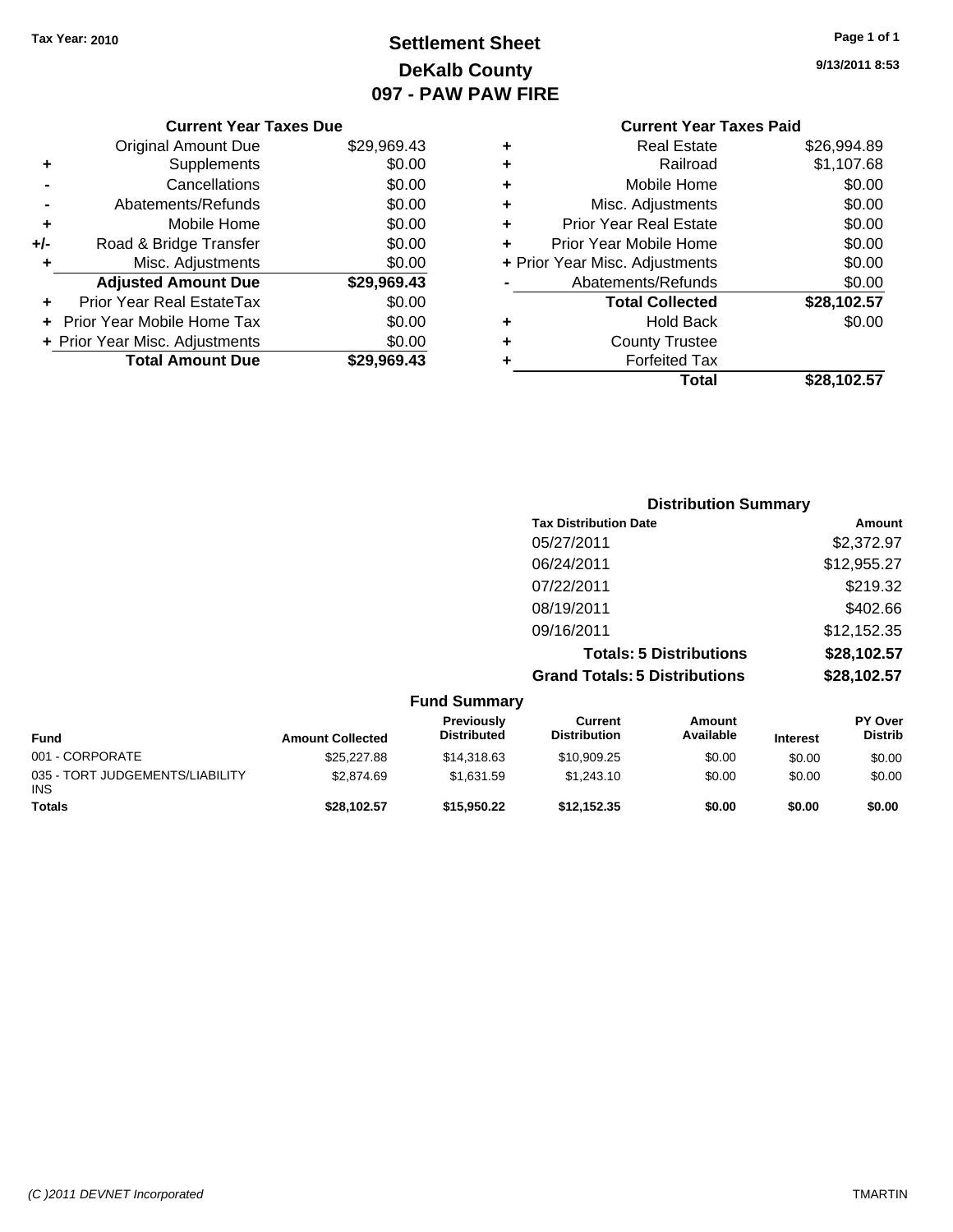**Current Year Taxes Due** Original Amount Due \$528,169.45

**Adjusted Amount Due \$527,818.28**

**+** Supplements \$2,528.16 **-** Cancellations \$2,877.09 **-** Abatements/Refunds **\$3.98 +** Mobile Home \$0.00 **+/-** Road & Bridge Transfer \$0.00 **+** Misc. Adjustments \$1.74

# **Settlement Sheet Tax Year: 2010 Page 1 of 1 DeKalb County 098 - SANDWICH FIRE**

**9/13/2011 8:53**

#### **Current Year Taxes Paid**

|   | Total                          | \$499,537.59 |
|---|--------------------------------|--------------|
| ٠ | <b>Forfeited Tax</b>           |              |
| ٠ | <b>County Trustee</b>          |              |
| ٠ | <b>Hold Back</b>               | \$0.00       |
|   | <b>Total Collected</b>         | \$499,537.59 |
|   | Abatements/Refunds             | \$3.98       |
|   | + Prior Year Misc. Adjustments | \$0.00       |
|   | Prior Year Mobile Home         | \$0.00       |
| ٠ | Prior Year Real Estate         | \$108.51     |
| ٠ | Misc. Adjustments              | \$1.74       |
| ٠ | Mobile Home                    | \$0.00       |
| ٠ | Railroad                       | \$1,119.22   |
| ٠ | <b>Real Estate</b>             | \$498,312.10 |
|   |                                |              |

# **+** Prior Year Real EstateTax \$108.51 **+** Prior Year Mobile Home Tax \$0.00 **+ Prior Year Misc. Adjustments**  $$0.00$ **Total Amount Due \$527,926.79**

|                                 |                         |                                         | <b>Distribution Summary</b>          |                                |                 |                           |
|---------------------------------|-------------------------|-----------------------------------------|--------------------------------------|--------------------------------|-----------------|---------------------------|
|                                 |                         |                                         | <b>Tax Distribution Date</b>         |                                |                 | <b>Amount</b>             |
|                                 |                         |                                         | 05/27/2011                           |                                |                 | \$72,361.09               |
|                                 |                         |                                         | 06/24/2011                           |                                |                 | \$198,666.23              |
|                                 |                         |                                         | 07/22/2011                           |                                |                 | \$6,020.55                |
|                                 |                         |                                         | 08/19/2011                           |                                |                 | \$34,402.86               |
|                                 |                         |                                         | 09/16/2011                           |                                |                 | \$188,086.86              |
|                                 |                         |                                         |                                      | <b>Totals: 5 Distributions</b> |                 | \$499,537.59              |
|                                 |                         |                                         | <b>Grand Totals: 5 Distributions</b> |                                |                 | \$499,537.59              |
|                                 |                         | <b>Fund Summary</b>                     |                                      |                                |                 |                           |
| <b>Fund</b>                     | <b>Amount Collected</b> | <b>Previously</b><br><b>Distributed</b> | Current<br><b>Distribution</b>       | Amount<br>Available            | <b>Interest</b> | PY Over<br><b>Distrib</b> |
| 001 - CORPORATE                 | \$429,725.19            | \$267,924.24                            | \$161,800.95                         | \$0.00                         | \$0.00          | \$0.00                    |
| 027 - AUDIT                     | \$4,371.97              | \$2,725.82                              | \$1,646.15                           | \$0.00                         | \$0.00          | \$0.00                    |
| 035 - TORT JUDGEMENTS/LIABILITY | \$65,440.43             | \$40,800.67                             | \$24,639.76                          | \$0.00                         | \$0.00          | \$0.00                    |

#### **Miscellaneous Adjustment Detail**

**Totals \$499,537.59 \$311,450.73 \$188,086.86 \$0.00 \$0.00 \$0.00**

| Year Source             | <b>Account Type</b>       | <b>Amount Adjustment Description</b>                       |
|-------------------------|---------------------------|------------------------------------------------------------|
| 2010 RE - Real Estate   | Back Tax Collected        | \$1.39 Countryview Redemption 19-25-253-058 by TBA         |
| 2010 RE - Real Estate   | <b>Back Tax Collected</b> | \$0.35 Sandwich Mill Works Redemption 19-35-126-016 by TBA |
| <b>Totals 2 entries</b> |                           | \$1.74                                                     |
|                         |                           |                                                            |
|                         |                           |                                                            |

#### **Abatement Detail**

| Year Source                         | <b>Account Type</b> | <b>Amount Adiustment Description</b>    |
|-------------------------------------|---------------------|-----------------------------------------|
| 2010 RE - Real Estate PTAB Decision |                     | \$3.98 19-27-727-012 PTAB Refund by TBA |
| Totale 1 ontrice                    |                     | es ao                                   |

INS

**<u>Year Source</u>**<br> **Account Type**<br> **ADJUSTMENTA PEAS Decision**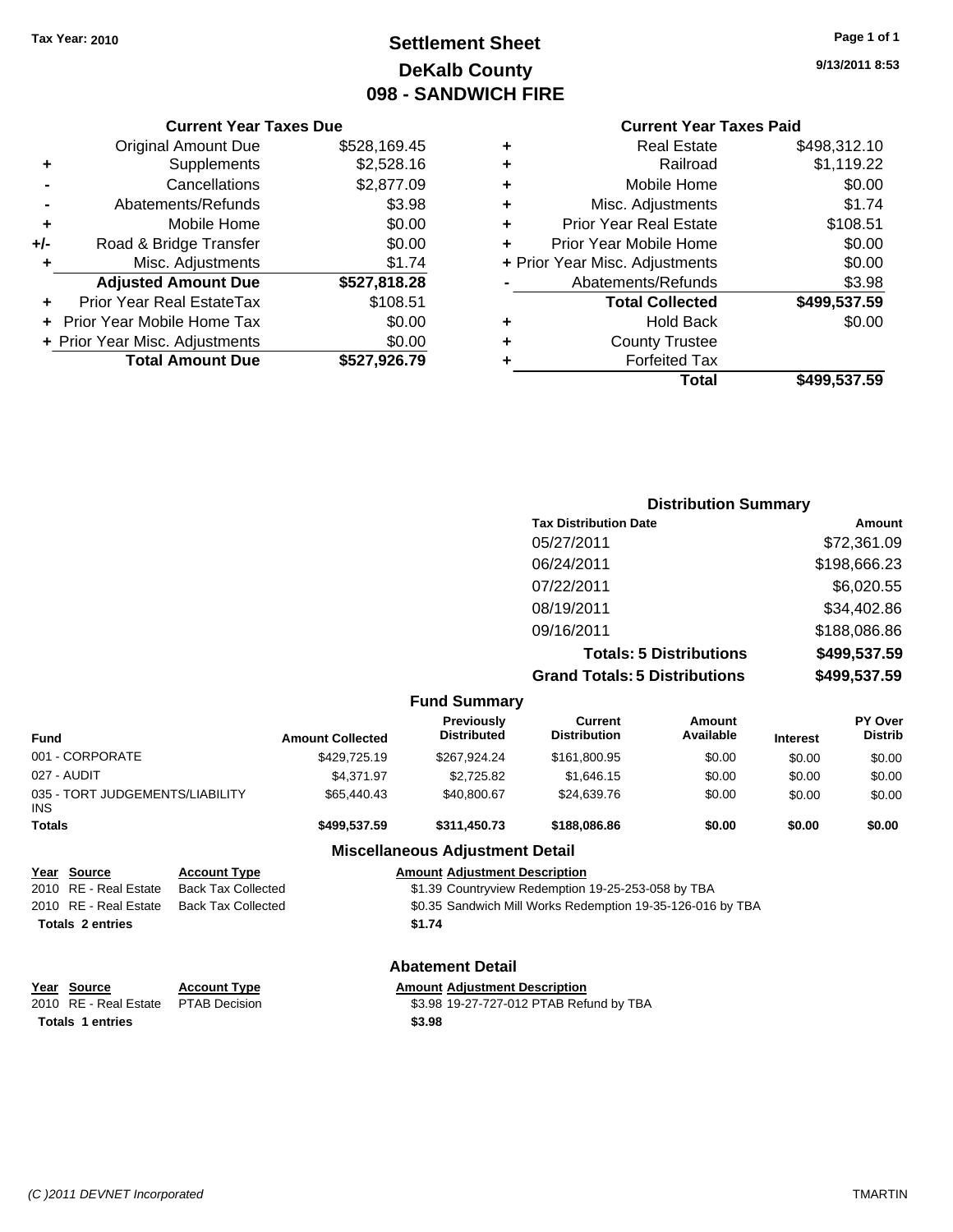# **Settlement Sheet Tax Year: 2010 Page 1 of 1 DeKalb County 099 - SHABBONA FIRE**

#### **Current Year Taxes Due**

|     | <b>Original Amount Due</b>        | \$169,788.32 |
|-----|-----------------------------------|--------------|
| ٠   | Supplements                       | \$1,227.64   |
|     | Cancellations                     | \$1,292.17   |
|     | Abatements/Refunds                | \$0.00       |
| ٠   | Mobile Home                       | \$0.00       |
| +/- | Road & Bridge Transfer            | \$0.00       |
| ٠   | Misc. Adjustments                 | \$60.60      |
|     | <b>Adjusted Amount Due</b>        | \$169,784.39 |
|     | <b>Prior Year Real EstateTax</b>  | \$0.00       |
|     | <b>Prior Year Mobile Home Tax</b> | \$0.00       |
|     | + Prior Year Misc. Adjustments    | \$0.00       |
|     | <b>Total Amount Due</b>           | \$169,784.39 |

# **Current Year Taxes Paid**

| ٠ | <b>Real Estate</b>             | \$159,328.50 |
|---|--------------------------------|--------------|
| ٠ | Railroad                       | \$2,832.00   |
| ٠ | Mobile Home                    | \$0.00       |
| ٠ | Misc. Adjustments              | \$60.60      |
| ٠ | <b>Prior Year Real Estate</b>  | \$0.00       |
| ÷ | Prior Year Mobile Home         | \$0.00       |
|   | + Prior Year Misc. Adjustments | \$0.00       |
|   | Abatements/Refunds             | \$0.00       |
|   | <b>Total Collected</b>         | \$162,221.10 |
| ٠ | Hold Back                      | \$0.00       |
| ٠ | <b>County Trustee</b>          |              |
| ٠ | <b>Forfeited Tax</b>           |              |
|   | Total                          | \$162,221.10 |

### **Distribution Summary Tax Distribution Date Amount** 05/27/2011 \$14,241.80 06/24/2011 \$75,098.33 07/22/2011 \$556.32 08/19/2011 \$5,991.77 09/16/2011 \$66,332.88 **Totals: 5 Distributions \$162,221.10 Grand Totals: 5 Distributions \$162,221.10**

| <b>Fund Summary</b>                           |                         |                                  |                                |                            |                 |                                  |
|-----------------------------------------------|-------------------------|----------------------------------|--------------------------------|----------------------------|-----------------|----------------------------------|
| <b>Fund</b>                                   | <b>Amount Collected</b> | Previously<br><b>Distributed</b> | Current<br><b>Distribution</b> | <b>Amount</b><br>Available | <b>Interest</b> | <b>PY Over</b><br><b>Distrib</b> |
| 001 - CORPORATE                               | \$111.535.47            | \$65.928.15                      | \$45,607.32                    | \$0.00                     | \$0.00          | \$0.00                           |
| 035 - TORT JUDGEMENTS/LIABILITY<br><b>INS</b> | \$22,148.69             | \$13,092,00                      | \$9,056.69                     | \$0.00                     | \$0.00          | \$0.00                           |
| 064 - AMBULANCE                               | \$28.536.94             | \$16,868,07                      | \$11,668.87                    | \$0.00                     | \$0.00          | \$0.00                           |
| <b>Totals</b>                                 | \$162,221,10            | \$95.888.22                      | \$66,332.88                    | \$0.00                     | \$0.00          | \$0.00                           |
|                                               |                         | Miccollanoous Adjustmant Dotail  |                                |                            |                 |                                  |

#### **Miscellaneous Adjustment Detail**

| Year Source             | <b>Account Type</b>                        | <b>Amount Adjustment Description</b>                        |
|-------------------------|--------------------------------------------|-------------------------------------------------------------|
| 2010 RE - Real Estate   | <b>Back Tax Collected</b>                  | \$13.13 Dobson Redemption 13-15-402-010 by TBA              |
|                         | 2010 RE - Real Estate Paymt In Lieu of Tax | \$47.47 Sequoya Apartments-Housing Authority Payment by TBA |
| <b>Totals 2 entries</b> |                                            | \$60.60                                                     |

**9/13/2011 8:53**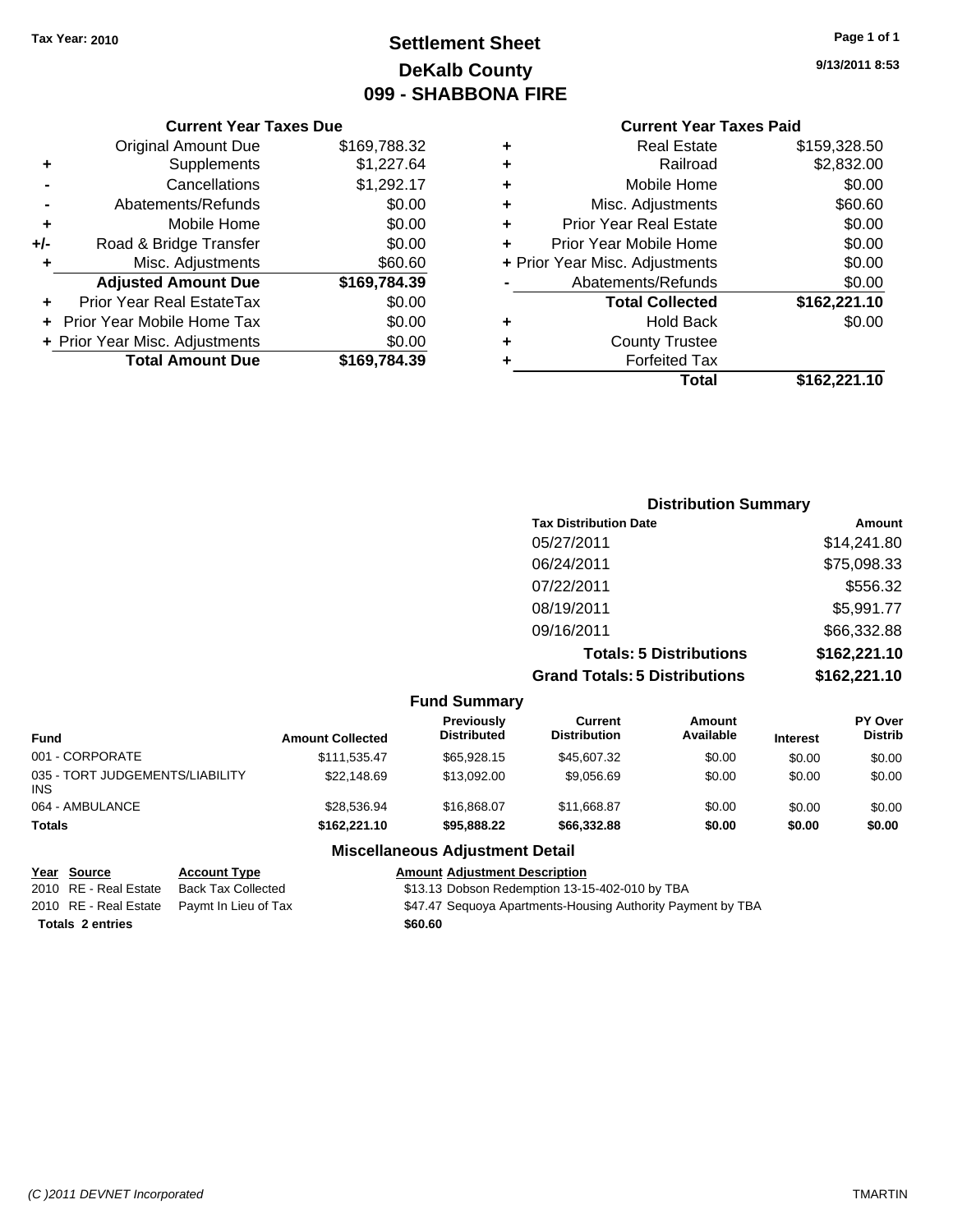# **Settlement Sheet Tax Year: 2010 Page 1 of 1 DeKalb County 100 - SOMONAUK FIRE**

**9/13/2011 8:53**

#### **Current Year Taxes Paid**

|     | <b>Current Year Taxes Due</b>  |              |  |
|-----|--------------------------------|--------------|--|
|     | <b>Original Amount Due</b>     | \$242,697.46 |  |
| ٠   | Supplements                    | \$1,519.23   |  |
|     | Cancellations                  | \$1,625.84   |  |
|     | Abatements/Refunds             | \$0.00       |  |
| ٠   | Mobile Home                    | \$0.00       |  |
| +/- | Road & Bridge Transfer         | \$0.00       |  |
| ٠   | Misc. Adjustments              | \$10.63      |  |
|     | <b>Adjusted Amount Due</b>     | \$242,601.48 |  |
| ÷   | Prior Year Real EstateTax      | \$0.00       |  |
|     | Prior Year Mobile Home Tax     | \$0.00       |  |
|     | + Prior Year Misc. Adjustments | \$0.00       |  |
|     | <b>Total Amount Due</b>        | \$242.601.48 |  |
|     |                                |              |  |

| ٠ | Real Estate                    | \$228,439.06 |
|---|--------------------------------|--------------|
| ٠ | Railroad                       | \$2,358.16   |
| ٠ | Mobile Home                    | \$0.00       |
| ٠ | Misc. Adjustments              | \$10.63      |
| ٠ | <b>Prior Year Real Estate</b>  | \$0.00       |
| ÷ | Prior Year Mobile Home         | \$0.00       |
|   | + Prior Year Misc. Adjustments | \$0.00       |
|   | Abatements/Refunds             | \$0.00       |
|   | <b>Total Collected</b>         | \$230,807.85 |
| ٠ | Hold Back                      | \$0.00       |
| ٠ | <b>County Trustee</b>          |              |
| ٠ | <b>Forfeited Tax</b>           |              |
|   | Total                          | \$230,807.85 |
|   |                                |              |

|                     | <b>Distribution Summary</b>          |              |
|---------------------|--------------------------------------|--------------|
|                     | <b>Tax Distribution Date</b>         | Amount       |
|                     | 05/27/2011                           | \$36,723.29  |
|                     | 06/24/2011                           | \$91,689.47  |
|                     | 07/22/2011                           | \$2,925.67   |
|                     | 08/19/2011                           | \$12,645.32  |
|                     | 09/16/2011                           | \$86,824.10  |
|                     | <b>Totals: 5 Distributions</b>       | \$230,807.85 |
|                     | <b>Grand Totals: 5 Distributions</b> | \$230,807.85 |
| <b>Fund Summary</b> |                                      |              |

| <b>Amount Collected</b> | <b>Previously</b><br><b>Distributed</b> | Current<br><b>Distribution</b> | Amount<br>Available | <b>Interest</b> | <b>PY Over</b><br><b>Distrib</b> |
|-------------------------|-----------------------------------------|--------------------------------|---------------------|-----------------|----------------------------------|
| \$121,952.40            | \$76,076.98                             | \$45,875.42                    | \$0.00              | \$0.00          | \$0.00                           |
| \$108.855.45            | \$67.906.77                             | \$40,948.68                    | \$0.00              | \$0.00          | \$0.00                           |
| \$230,807.85            | \$143.983.75                            | \$86,824.10                    | \$0.00              | \$0.00          | \$0.00                           |
|                         |                                         |                                |                     |                 |                                  |

**Totals \$10.63 1 entries**

**Miscellaneous Adjustment Detail Year Source Account Type Amount Adjustment Description**

 $\overline{$10.63}$  Jehovahs Witnesses Redemption 19-35-300-019 by TBA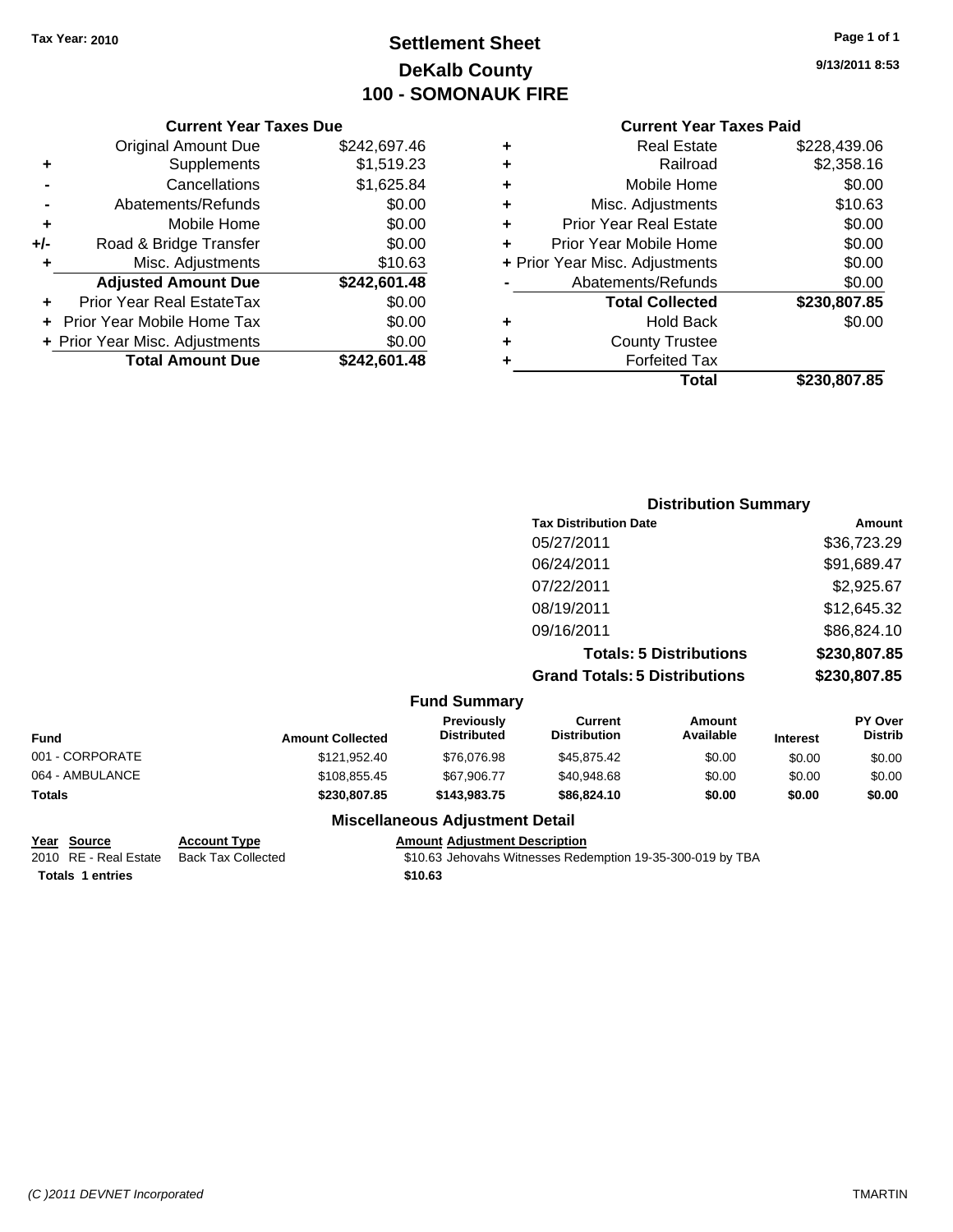# **Settlement Sheet Tax Year: 2010 Page 1 of 1 DeKalb County 101 - SYCAMORE FIRE**

|   | <b>Current Year Taxes Paid</b> |              |
|---|--------------------------------|--------------|
| ٠ | <b>Real Estate</b>             | \$295,043.90 |
| ٠ | Railroad                       | \$0.00       |
| ٠ | Mobile Home                    | \$0.00       |
| ٠ | Misc. Adjustments              | \$0.00       |
| ٠ | <b>Prior Year Real Estate</b>  | (\$26.11)    |
| ٠ | Prior Year Mobile Home         | \$0.00       |
|   | + Prior Year Misc. Adjustments | \$0.00       |
|   | Abatements/Refunds             | \$1.05       |
|   | <b>Total Collected</b>         | \$295,016.74 |
| ٠ | <b>Hold Back</b>               | \$0.00       |
| ٠ | <b>County Trustee</b>          |              |
|   | <b>Forfeited Tax</b>           |              |
|   | Total                          | \$295,016.74 |

#### **Current Year Taxes Due** Original Amount Due \$307,620.91 **+** Supplements \$1,632.37 **-** Cancellations \$1,833.70 **-** Abatements/Refunds \$1.05 **+** Mobile Home \$0.00 **+/-** Road & Bridge Transfer \$0.00 **+** Misc. Adjustments \$0.00 **Adjusted Amount Due \$307,418.53 +** Prior Year Real EstateTax (\$26.11) **+** Prior Year Mobile Home Tax \$0.00 **+ Prior Year Misc. Adjustments**  $$0.00$ **Total Amount Due \$307,392.42**

#### **Distribution Summary Tax Distribution Date Amount** 05/27/2011 \$37,523.46 06/24/2011 \$123,884.05 07/22/2011 \$3,246.73 08/19/2011 \$12,337.91 09/16/2011 \$118,024.59 **Totals: 5 Distributions \$295,016.74 Grand Totals: 5 Distributions \$295,016.74 Fund Summary Fund Interest Amount Collected Distributed PY Over Distrib Amount Available Current Distribution Previously** 001 - CORPORATE \$142,232.89 \$85,331.11 \$56,901.78 \$0.00 \$0.00 \$0.00 064 - AMBULANCE \$152,783.85 \$91,661.04 \$61,122.81 \$0.00 \$0.00 \$0.00 **Totals \$295,016.74 \$176,992.15 \$118,024.59 \$0.00 \$0.00 \$0.00**

#### **Abatement Detail**

**Totals \$1.05 1 entries**

**Year Source Account Type Amount Adjustment Description** 2010 RE - Real Estate \$1.05 05-26-327-008 PTAB Refund by TBA PTAB Decision **9/13/2011 8:53**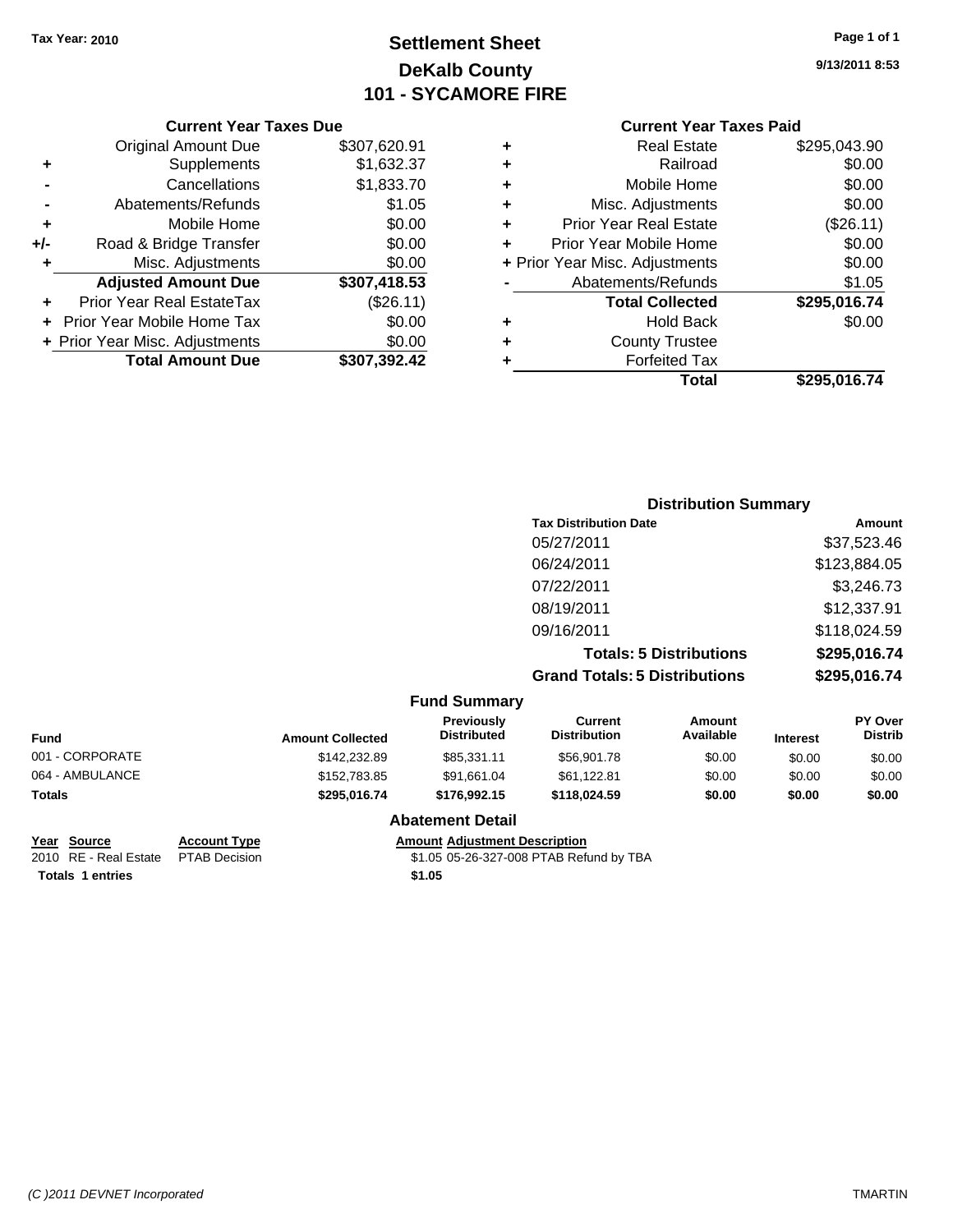# **Settlement Sheet Tax Year: 2010 Page 1 of 1 DeKalb County 102 - WATERMAN FIRE**

**9/13/2011 8:53**

| Current Year Taxes Due |  |  |
|------------------------|--|--|
|                        |  |  |

|     | <b>Original Amount Due</b>       | \$133,902.28 |
|-----|----------------------------------|--------------|
| ٠   | Supplements                      | \$370.97     |
|     | Cancellations                    | \$402.25     |
|     | Abatements/Refunds               | \$0.00       |
| ٠   | Mobile Home                      | \$0.00       |
| +/- | Road & Bridge Transfer           | \$0.00       |
| ٠   | Misc. Adjustments                | \$0.00       |
|     | <b>Adjusted Amount Due</b>       | \$133,871.00 |
|     | <b>Prior Year Real EstateTax</b> | \$0.00       |
|     | Prior Year Mobile Home Tax       | \$0.00       |
|     | + Prior Year Misc. Adjustments   | \$0.00       |
|     | <b>Total Amount Due</b>          | \$133,871.00 |

|   | Total                          | \$128,440.91 |
|---|--------------------------------|--------------|
| ٠ | <b>Forfeited Tax</b>           |              |
| ٠ | <b>County Trustee</b>          |              |
| ٠ | <b>Hold Back</b>               | \$0.00       |
|   | <b>Total Collected</b>         | \$128,440.91 |
|   | Abatements/Refunds             | \$0.00       |
|   | + Prior Year Misc. Adjustments | \$0.00       |
| ٠ | Prior Year Mobile Home         | \$0.00       |
| ٠ | Prior Year Real Estate         | \$0.00       |
| ٠ | Misc. Adjustments              | \$0.00       |
| ÷ | Mobile Home                    | \$0.00       |
| ÷ | Railroad                       | \$1,490.68   |
| ٠ | <b>Real Estate</b>             | \$126,950.23 |

|                     | <b>Distribution Summary</b>          |              |
|---------------------|--------------------------------------|--------------|
|                     | <b>Tax Distribution Date</b>         | Amount       |
|                     | 05/27/2011                           | \$13,121.07  |
|                     | 06/24/2011                           | \$55,709.61  |
|                     | 07/22/2011                           | \$1,909.39   |
|                     | 08/19/2011                           | \$4,988.70   |
|                     | 09/16/2011                           | \$52,712.14  |
|                     | <b>Totals: 5 Distributions</b>       | \$128,440.91 |
|                     | <b>Grand Totals: 5 Distributions</b> | \$128,440.91 |
| <b>Fund Summary</b> |                                      |              |

|              | <b>Previously</b><br><b>Distributed</b> | Current<br><b>Distribution</b> | Amount<br>Available | <b>Interest</b> | <b>PY Over</b><br><b>Distrib</b> |
|--------------|-----------------------------------------|--------------------------------|---------------------|-----------------|----------------------------------|
| \$128,440.91 | \$75.728.77                             | \$52,712.14                    | \$0.00              | \$0.00          | \$0.00                           |
| \$128,440.91 | \$75.728.77                             | \$52.712.14                    | \$0.00              | \$0.00          | \$0.00                           |
|              | <b>Amount Collected</b>                 |                                |                     |                 |                                  |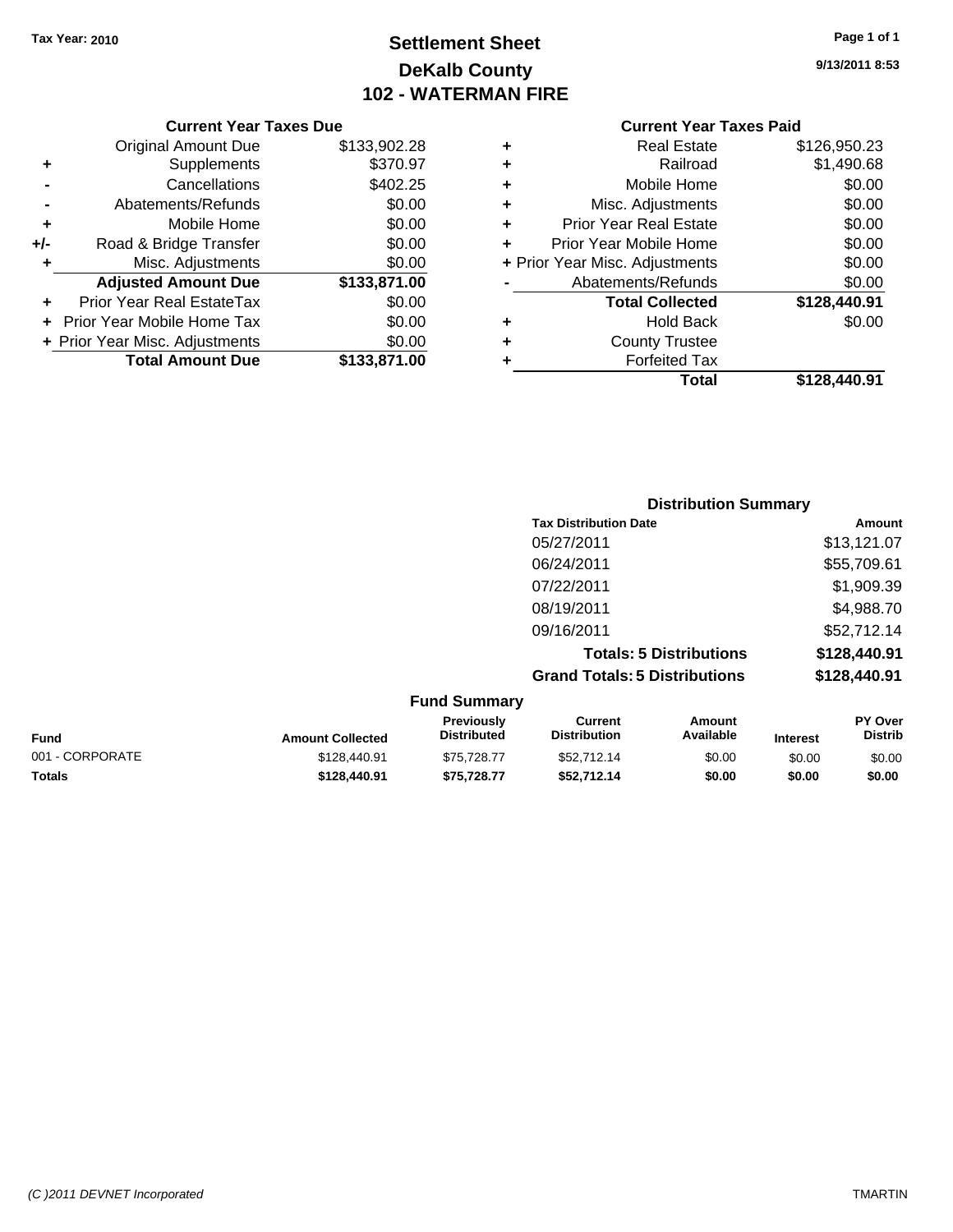# **Settlement Sheet Tax Year: 2010 Page 1 of 1 DeKalb County 103 - EARLVILLE LIBRARY DISTRICT**

**9/13/2011 8:53**

|     | <b>Current Year Taxes Due</b>  |            |
|-----|--------------------------------|------------|
|     | <b>Original Amount Due</b>     | \$3,650.16 |
| ٠   | Supplements                    | \$0.00     |
|     | Cancellations                  | \$0.00     |
|     | Abatements/Refunds             | \$0.00     |
| ٠   | Mobile Home                    | \$0.00     |
| +/- | Road & Bridge Transfer         | \$0.00     |
| ٠   | Misc. Adjustments              | \$0.00     |
|     | <b>Adjusted Amount Due</b>     | \$3,650.16 |
|     | Prior Year Real EstateTax      | \$0.00     |
|     | Prior Year Mobile Home Tax     | \$0.00     |
|     | + Prior Year Misc. Adjustments | \$0.00     |
|     | <b>Total Amount Due</b>        | \$3,650.16 |
|     |                                |            |

| ٠ | <b>Real Estate</b>             | \$3,512.37 |
|---|--------------------------------|------------|
| ٠ | Railroad                       | \$0.00     |
| ٠ | Mobile Home                    | \$0.00     |
| ٠ | Misc. Adjustments              | \$0.00     |
| ÷ | <b>Prior Year Real Estate</b>  | \$0.00     |
|   | Prior Year Mobile Home         | \$0.00     |
|   | + Prior Year Misc. Adjustments | \$0.00     |
|   | Abatements/Refunds             | \$0.00     |
|   | <b>Total Collected</b>         | \$3,512.37 |
| ٠ | <b>Hold Back</b>               | \$0.00     |
| ٠ | <b>County Trustee</b>          |            |
|   | <b>Forfeited Tax</b>           |            |
|   | Total                          | \$3.512.37 |

| <b>Distribution Summary</b>          |            |
|--------------------------------------|------------|
| <b>Tax Distribution Date</b>         | Amount     |
| 05/27/2011                           | \$704.15   |
| 06/24/2011                           | \$1,545.32 |
| 07/22/2011                           | \$64.96    |
| 08/19/2011                           | \$64.50    |
| 09/16/2011                           | \$1,133.44 |
| <b>Totals: 5 Distributions</b>       | \$3,512.37 |
| <b>Grand Totals: 5 Distributions</b> | \$3,512.37 |

|                                                     |                         | <b>Fund Summary</b>              |                                |                     |                 |                           |
|-----------------------------------------------------|-------------------------|----------------------------------|--------------------------------|---------------------|-----------------|---------------------------|
| <b>Fund</b>                                         | <b>Amount Collected</b> | Previously<br><b>Distributed</b> | Current<br><b>Distribution</b> | Amount<br>Available | <b>Interest</b> | PY Over<br><b>Distrib</b> |
| 001 - CORPORATE                                     | \$2,140.57              | \$1,449.82                       | \$690.75                       | \$0.00              | \$0.00          | \$0.00                    |
| 004 - OPERATIONS & MAINTENANCE                      | \$285.41                | \$193.31                         | \$92.10                        | \$0.00              | \$0.00          | \$0.00                    |
| 027 - AUDIT                                         | \$61.21                 | \$41.45                          | \$19.76                        | \$0.00              | \$0.00          | \$0.00                    |
| 031 - WORKING CASH                                  | \$713.51                | \$483.26                         | \$230.25                       | \$0.00              | \$0.00          | \$0.00                    |
| 035 - TORT JUDGMENTS, LIABILITY<br><b>INSURANCE</b> | \$138.14                | \$93.56                          | \$44.58                        | \$0.00              | \$0.00          | \$0.00                    |
| 047 - SOCIAL SECURITY                               | \$173.53                | \$117.53                         | \$56.00                        | \$0.00              | \$0.00          | \$0.00                    |
| <b>Totals</b>                                       | \$3,512.37              | \$2,378.93                       | \$1,133.44                     | \$0.00              | \$0.00          | \$0.00                    |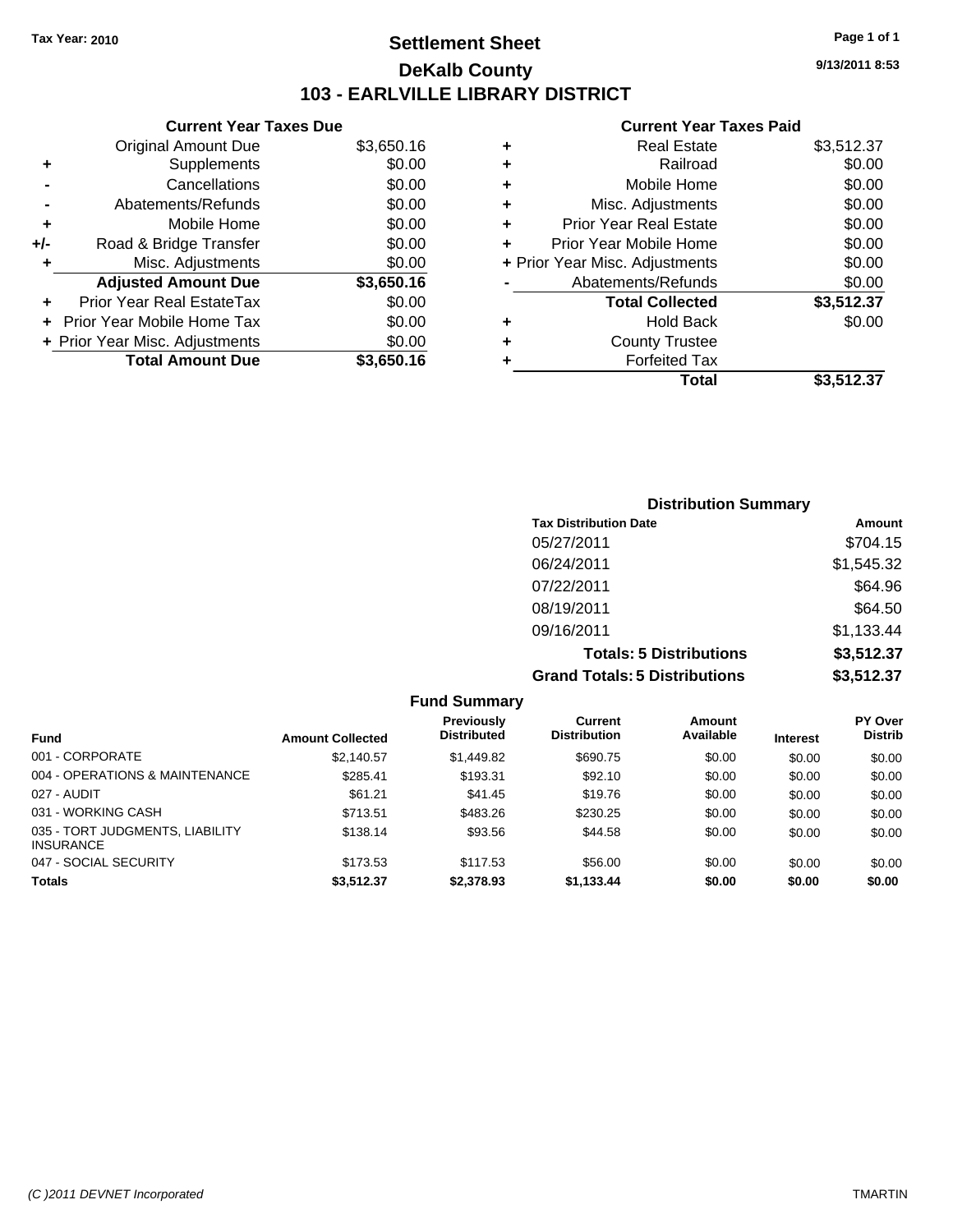# **Settlement Sheet Tax Year: 2010 Page 1 of 2 DeKalb County 110 - DEKALB PARK**

#### **Current Year Taxes Due**

|     | <b>Original Amount Due</b>        | \$3,436,454.46 |
|-----|-----------------------------------|----------------|
| ٠   | Supplements                       | \$81,031.19    |
|     | Cancellations                     | \$152,886.12   |
|     | Abatements/Refunds                | \$0.41         |
| ÷   | Mobile Home                       | \$0.00         |
| +/- | Road & Bridge Transfer            | \$0.00         |
| ٠   | Misc. Adjustments                 | \$1,619.98     |
|     | <b>Adjusted Amount Due</b>        | \$3,366,219.10 |
|     | Prior Year Real EstateTax         | (\$1,218.65)   |
|     | <b>Prior Year Mobile Home Tax</b> | \$0.00         |
|     | + Prior Year Misc. Adjustments    | \$0.00         |
|     | <b>Total Amount Due</b>           | \$3,365,000.45 |

# **Current Year Taxes Paid**

|   | <b>Real Estate</b>             | \$3,187,872.02 |
|---|--------------------------------|----------------|
| ٠ | Railroad                       | \$5,855.06     |
| ٠ | Mobile Home                    | \$0.00         |
| ٠ | Misc. Adjustments              | \$1,619.98     |
| ٠ | <b>Prior Year Real Estate</b>  | (\$1,218.65)   |
| ÷ | Prior Year Mobile Home         | \$0.00         |
|   | + Prior Year Misc. Adjustments | \$0.00         |
|   | Abatements/Refunds             | \$0.41         |
|   | <b>Total Collected</b>         | \$3,194,128.00 |
| ٠ | <b>Hold Back</b>               | \$0.00         |
| ٠ | <b>County Trustee</b>          |                |
| ٠ | <b>Forfeited Tax</b>           |                |
|   | Total                          | \$3,194,128.00 |
|   |                                |                |

#### **Distribution Summary**

| <b>Tax Distribution Date</b>         | Amount         |
|--------------------------------------|----------------|
| 05/27/2011                           | \$400,062.72   |
| 06/24/2011                           | \$1,270,421.25 |
| 07/22/2011                           | \$45,359.69    |
| 08/19/2011                           | \$194,024.80   |
| 09/16/2011                           | \$1,284,259.54 |
| <b>Totals: 5 Distributions</b>       | \$3,194,128.00 |
| <b>Grand Totals: 5 Distributions</b> | \$3,194,128.00 |

#### **Fund Summary**

|                                         |                         | <b>Previously</b>  | Current             | Amount    |                 | PY Over        |
|-----------------------------------------|-------------------------|--------------------|---------------------|-----------|-----------------|----------------|
| <b>Fund</b>                             | <b>Amount Collected</b> | <b>Distributed</b> | <b>Distribution</b> | Available | <b>Interest</b> | <b>Distrib</b> |
| 001 - CORPORATE                         | \$848,357.14            | \$507,259.10       | \$341,098.04        | \$0.00    | \$0.00          | \$0.00         |
| 003 - BONDS AND INTEREST                | \$1,030,674.84          | \$616,272.54       | \$414,402.30        | \$0.00    | \$0.00          | \$0.00         |
| $005 - I. M. R. F.$                     | \$215,194.79            | \$128,671.66       | \$86,523.13         | \$0.00    | \$0.00          | \$0.00         |
| 027 - AUDIT                             | \$24,157.20             | \$14,444.35        | \$9.712.85          | \$0.00    | \$0.00          | \$0.00         |
| 035 - TORT JUDGEMENTS/LIABILITY<br>INS. | \$81,645.11             | \$48,818.15        | \$32,826.96         | \$0.00    | \$0.00          | \$0.00         |
| 047 - SOCIAL SECURITY                   | \$177,133.58            | \$105.913.68       | \$71.219.90         | \$0.00    | \$0.00          | \$0.00         |
| 060 - UNEMPLOYMENT INSURANCE            | \$10.256.36             | \$6.132.60         | \$4,123.76          | \$0.00    | \$0.00          | \$0.00         |
| 062 - WORKERS COMPENSATION              | \$58.455.73             | \$34.952.49        | \$23.503.24         | \$0.00    | \$0.00          | \$0.00         |
| 122 - RECREATION                        | \$400,649,06            | \$239,560.53       | \$161,088.53        | \$0.00    | \$0.00          | \$0.00         |
| 123 - AQUARIUM AND MUSEUM               | \$119,703.13            | \$71.574.22        | \$48,128.91         | \$0.00    | \$0.00          | \$0.00         |
| 126 - REC PROGRAMS/HANDICAPPED          | \$227,901.06            | \$136,269.14       | \$91.631.92         | \$0.00    | \$0.00          | \$0.00         |
| <b>Totals</b>                           | \$3.194.128.00          | \$1,909,868,46     | \$1.284.259.54      | \$0.00    | \$0.00          | \$0.00         |

#### **Miscellaneous Adjustment Detail**

| Year Source                           | <b>Account Type</b>       | <b>Amount Adjustment Description</b>                              |
|---------------------------------------|---------------------------|-------------------------------------------------------------------|
| 2010 RE - Real Estate                 | <b>Back Tax Collected</b> | \$1.60 LaSalle Bank Redemption 08-15-128-009 by TBA               |
| 2010 RE - Real Estate                 | <b>Back Tax Collected</b> | \$1.60 LaSalle Bank Redemption 08-15-128-010 by TBA               |
| 2010 RE - Real Estate                 | Paymt In Lieu of Tax      | \$855.28 DeKalb Units-Housing Authority by TBA                    |
| 2010 RE - Real Estate                 | Real Estate Tax           | \$373.75 Additional Tax per Target Agreement 08-26-200-010 by TBA |
| 2010 RE - Real Estate                 | <b>Back Tax Collected</b> | \$14.00 South Point Greens Redemption 11-03-126-010 by TBA        |
| 2010 RE - Real Estate Real Estate Tax |                           | \$373.75 Additional Tax per Target Agreement 08-26-200-010 by TBA |
| <b>Totals 6 entries</b>               |                           | \$1,619.98                                                        |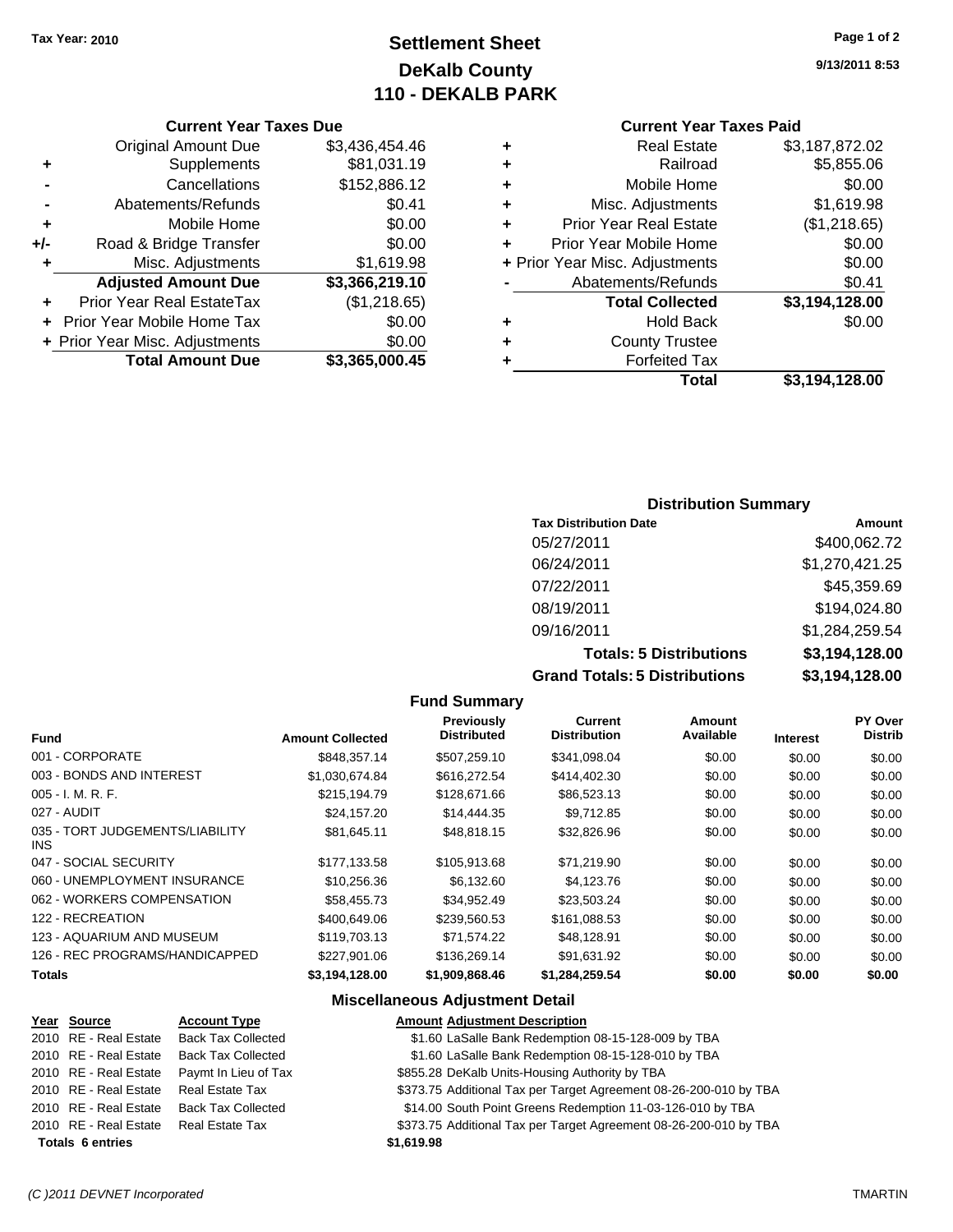# **Settlement Sheet Tax Year: 2010 Page 2 of 2 DeKalb County Abatement Detail**

**Year Source Account Type Amount Adjustment Description**<br>
2010 RE - Real Estate PTAB Decision **Amount Adjustment Description**<br>
\$0.41 08-02-376-013 PTAB Refu \$0.41 08-02-376-013 PTAB Refund by TBA

**9/13/2011 8:53**

Totals 1 entries \$0.41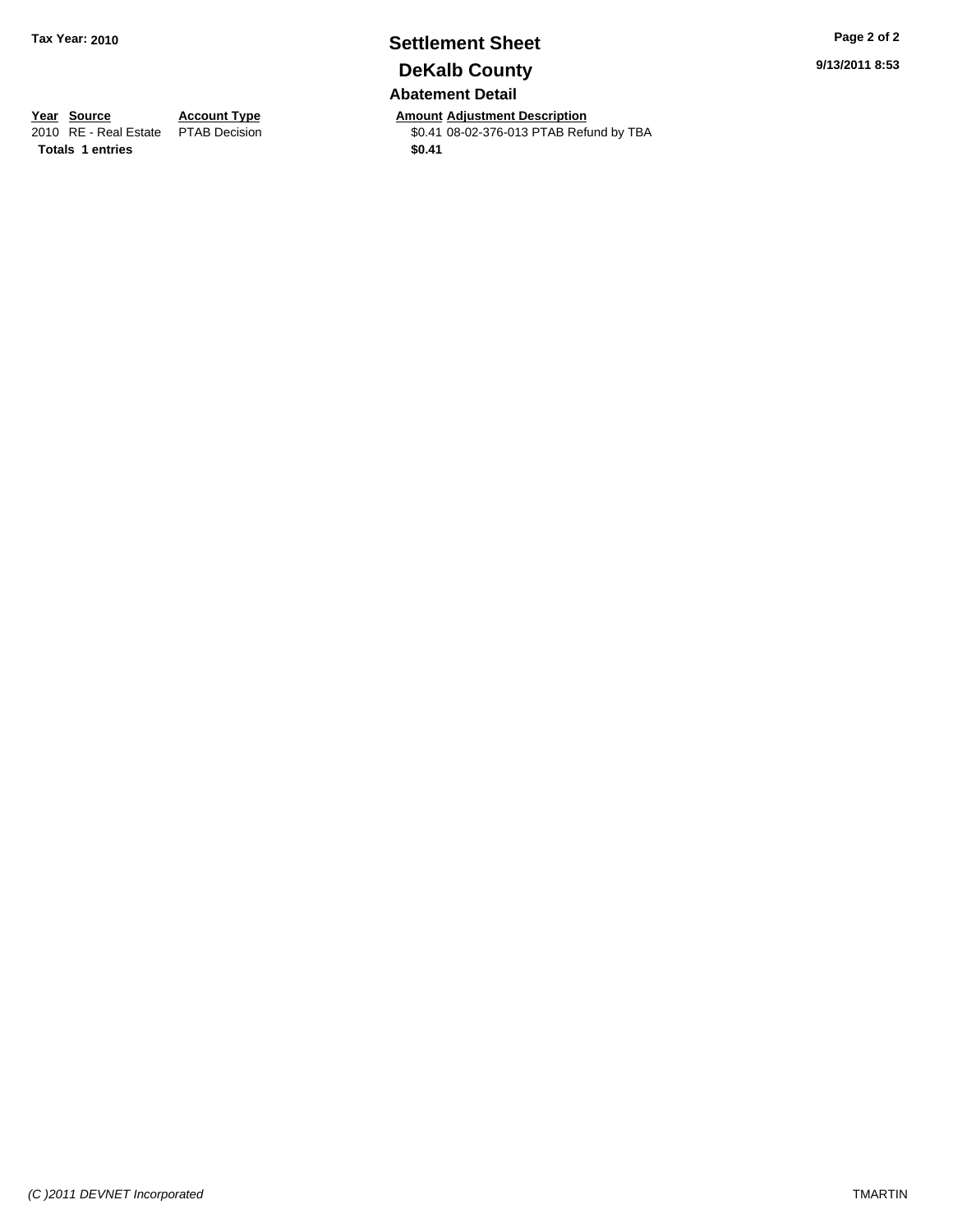# **Settlement Sheet Tax Year: 2010 Page 1 of 1 DeKalb County 111 - FRANKLIN TWP PARK**

**9/13/2011 8:53**

| <b>Current Year Taxes Due</b>     |                                |
|-----------------------------------|--------------------------------|
| <b>Original Amount Due</b>        | \$36,984.81                    |
| Supplements                       | \$130.22                       |
| Cancellations                     | \$152.39                       |
| Abatements/Refunds                | \$0.00                         |
| Mobile Home                       | \$0.00                         |
| Road & Bridge Transfer            | \$0.00                         |
| Misc. Adjustments                 | \$0.00                         |
| <b>Adjusted Amount Due</b>        | \$36,962.64                    |
| Prior Year Real EstateTax         | \$0.00                         |
| <b>Prior Year Mobile Home Tax</b> | \$0.00                         |
|                                   | \$0.00                         |
| <b>Total Amount Due</b>           | \$36.962.64                    |
|                                   | + Prior Year Misc. Adjustments |

| ٠ | <b>Real Estate</b>             | \$35,145.17 |
|---|--------------------------------|-------------|
| ٠ | Railroad                       | \$283.10    |
| ٠ | Mobile Home                    | \$0.00      |
| ٠ | Misc. Adjustments              | \$0.00      |
| ÷ | <b>Prior Year Real Estate</b>  | \$0.00      |
|   | Prior Year Mobile Home         | \$0.00      |
|   | + Prior Year Misc. Adjustments | \$0.00      |
|   | Abatements/Refunds             | \$0.00      |
|   | <b>Total Collected</b>         | \$35,428.27 |
| ٠ | Hold Back                      | \$0.00      |
| ٠ | <b>County Trustee</b>          |             |
| ٠ | <b>Forfeited Tax</b>           |             |
|   | Total                          | \$35.428.27 |
|   |                                |             |

|                                                       | <b>Distribution Summary</b>          |             |
|-------------------------------------------------------|--------------------------------------|-------------|
|                                                       | <b>Tax Distribution Date</b>         | Amount      |
|                                                       | 05/27/2011                           | \$5,371.25  |
|                                                       | 06/24/2011                           | \$14,053.60 |
|                                                       | 07/22/2011                           | \$278.64    |
|                                                       | 08/19/2011                           | \$2,790.76  |
|                                                       | 09/16/2011                           | \$12,934.02 |
|                                                       | <b>Totals: 5 Distributions</b>       | \$35,428.27 |
|                                                       | <b>Grand Totals: 5 Distributions</b> | \$35,428.27 |
| $E_{11}$ $E_{11}$ $E_{11}$ $E_{21}$ $E_{22}$ $E_{23}$ |                                      |             |

|                                               |                         | <b>Fund Summary</b>                     |                                |                     |                 |                                  |
|-----------------------------------------------|-------------------------|-----------------------------------------|--------------------------------|---------------------|-----------------|----------------------------------|
| <b>Fund</b>                                   | <b>Amount Collected</b> | <b>Previously</b><br><b>Distributed</b> | Current<br><b>Distribution</b> | Amount<br>Available | <b>Interest</b> | <b>PY Over</b><br><b>Distrib</b> |
| 001 - CORPORATE                               | \$33,075.19             | \$21,000.22                             | \$12,074.97                    | \$0.00              | \$0.00          | \$0.00                           |
| 035 - TORT JUDGEMENTS/LIABILITY<br><b>INS</b> | \$2,353.08              | \$1,494.03                              | \$859.05                       | \$0.00              | \$0.00          | \$0.00                           |
| <b>Totals</b>                                 | \$35,428.27             | \$22,494.25                             | \$12,934.02                    | \$0.00              | \$0.00          | \$0.00                           |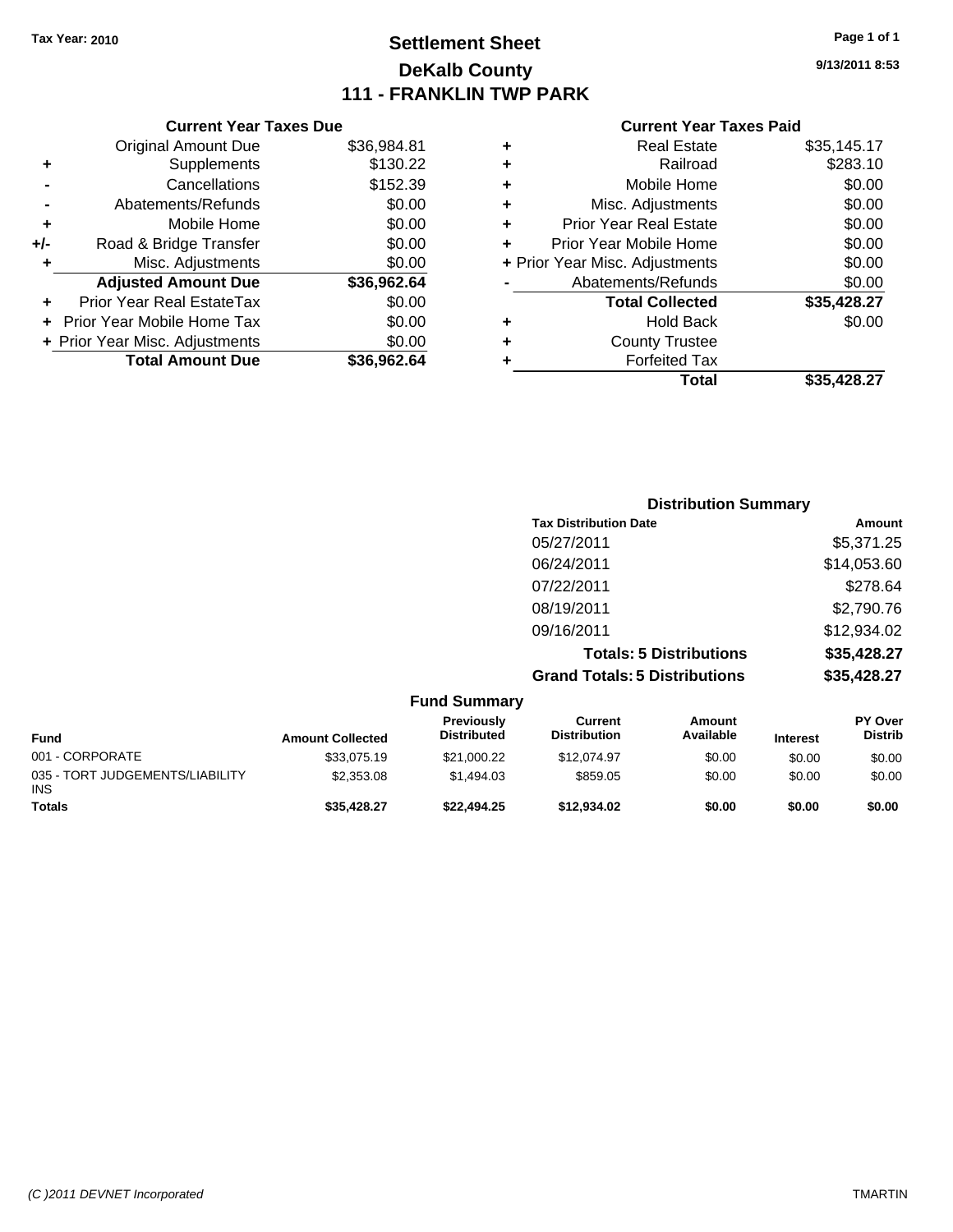# **Settlement Sheet Tax Year: 2010 Page 1 of 2 DeKalb County 112 - GENOA TWP PARK**

**9/13/2011 8:53**

#### **Current Year Taxes Paid**

| ٠ | <b>Real Estate</b>             | \$533,852.13 |
|---|--------------------------------|--------------|
| ٠ | Railroad                       | \$3,142.54   |
| ٠ | Mobile Home                    | \$0.00       |
| ٠ | Misc. Adjustments              | \$136.75     |
| ÷ | <b>Prior Year Real Estate</b>  | (\$157.66)   |
| ÷ | Prior Year Mobile Home         | \$0.00       |
|   | + Prior Year Misc. Adjustments | \$0.00       |
|   | Abatements/Refunds             | \$6.13       |
|   | <b>Total Collected</b>         | \$536,967.63 |
| ٠ | <b>Hold Back</b>               | \$0.00       |
| ٠ | <b>County Trustee</b>          |              |
| ٠ | <b>Forfeited Tax</b>           |              |
|   | Total                          | \$536.967.63 |

#### **Current Year Taxes Due** Original Amount Due \$568,130.83 **+** Supplements \$4,750.08 **-** Cancellations \$8,267.17 **-** Abatements/Refunds **\$6.13 +** Mobile Home \$0.00 **+/-** Road & Bridge Transfer \$0.00 **+** Misc. Adjustments \$136.75 **Adjusted Amount Due \$564,744.36 +** Prior Year Real EstateTax (\$157.66) **+** Prior Year Mobile Home Tax \$0.00 **+ Prior Year Misc. Adjustments**  $$0.00$ **Total Amount Due \$564,586.70**

#### **Distribution Summary**

| <b>Tax Distribution Date</b>         | Amount       |
|--------------------------------------|--------------|
| 05/27/2011                           | \$67,282.79  |
| 06/24/2011                           | \$225,365.38 |
| 07/22/2011                           | \$5,969.61   |
| 08/19/2011                           | \$31,938.89  |
| 09/16/2011                           | \$206,410.96 |
| <b>Totals: 5 Distributions</b>       | \$536,967.63 |
| <b>Grand Totals: 5 Distributions</b> | \$536,967.63 |

#### **Fund Summary Fund Interest Amount Collected Distributed PY Over Distrib Amount Available Current Distribution Previously** 001 - CORPORATE \$89,166.65 \$54,890.87 \$34,275.78 \$0.00 \$0.00 \$0.00 003 - BONDS AND INTEREST 6235,769.61 \$145,139.51 \$90,630.10 \$0.00 \$0.00 \$0.00 005 - I. M. R. F. \$16,489.20 \$10,150.74 \$6,338.46 \$0.00 \$0.00 \$0.00 027 - AUDIT \$3,748.03 \$2,307.28 \$1,440.75 \$0.00 \$0.00 \$0.00 035 - TORT JUDGEMENTS/LIABILITY INS \$0.00 \$0.00 \$0.00 \$0.00 \$0.00 \$0.00 047 - SOCIAL SECURITY \$29,230.38 \$17,994.19 \$11,236.19 \$0.00 \$0.00 \$0.00 060 - UNEMPLOYMENT INSURANCE  $$0.00$   $$0.00$   $$0.00$   $$0.00$   $$0.00$   $$0.00$   $$0.00$ 062 - WORKERS COMPENSATION \$1,508.35 \$928.54 \$579.81 \$0.00 \$0.00 \$0.00 \$0.00 122 - RECREATION \$107,040.21 \$65,893.84 \$41,146.37 \$0.00 \$0.00 \$0.00 126 - REC PROGRAMS/HANDICAPPED \$45,022.05 \$27,715.53 \$17,306.52 \$0.00 \$0.00 \$0.00 143 - MEDICARE \$8,993.15 \$5,536.17 \$3,456.98 \$0.00 \$0.00 \$0.00 **Totals \$536,967.63 \$330,556.67 \$206,410.96 \$0.00 \$0.00 \$0.00**

#### **Miscellaneous Adjustment Detail Year Source Account Type Amount Adjustment Description** 2010 RE - Real Estate Back Tax Collected \$75.66 Lindgren Redemption 03-30-301-017 by TBA 2010 RE - Real Estate Back Tax Collected \$13.69 Ezam Properties Redemption 03-30-130-016 by TBA 2010 RE - Real Estate Back Tax Collected \$18.84 Ezam Properties Redemption 03-30-130-018 by TBA 2010 RE - Real Estate Back Tax Collected \$28.56 Ezam Properties Redemption 03-30-130-022 by TBA **Totals \$136.75 4 entries**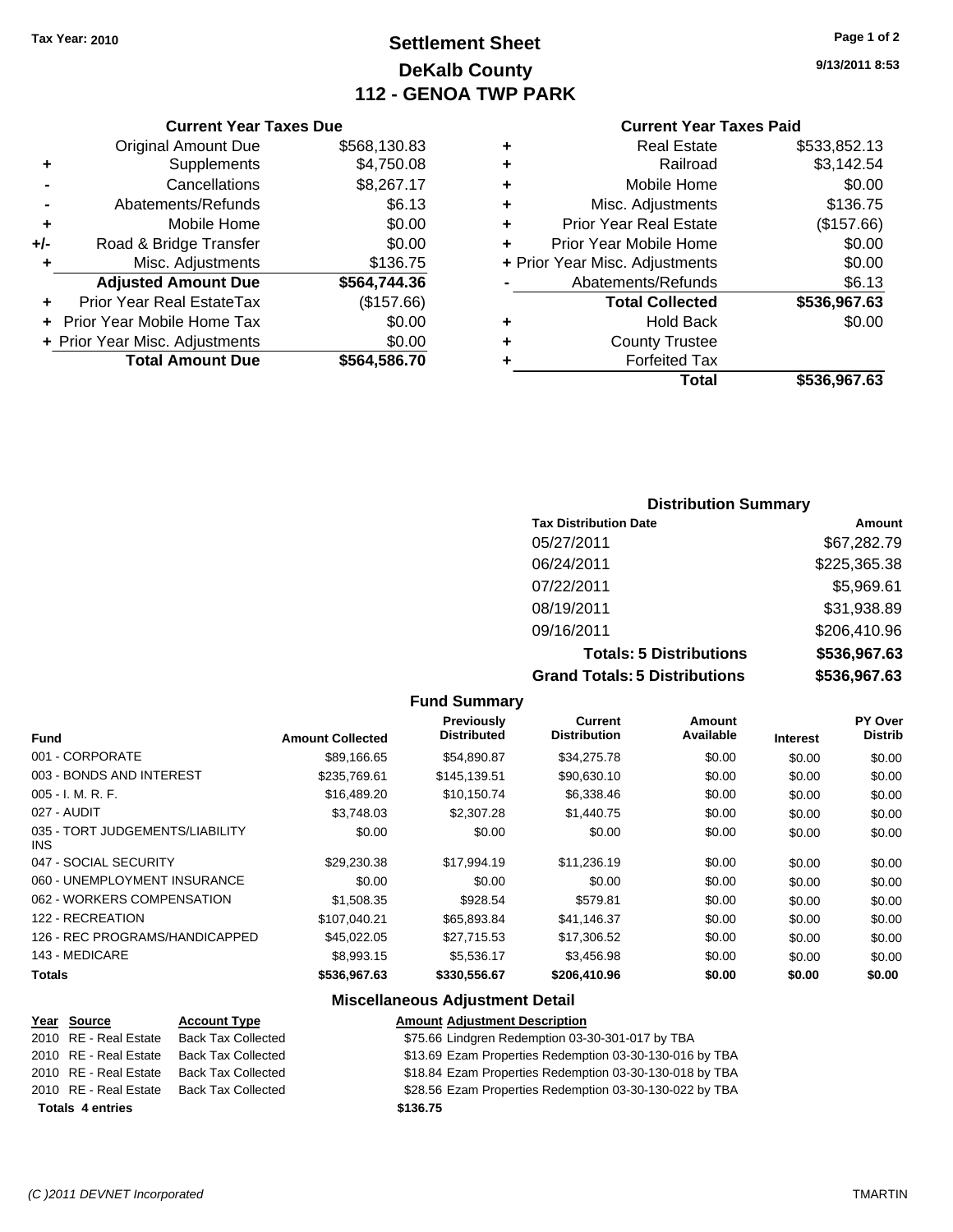## **Settlement Sheet Tax Year: 2010 Page 2 of 2 DeKalb County Abatement Detail**

**Year Source Account Type Amount Adjustment Description**<br>
2010 RE - Real Estate PTAB Decision **Amount 46.13** 03-19-401-005 PTAB Refu \$6.13 03-19-401-005 PTAB Refund by TBA

**9/13/2011 8:53**

**Totals \$6.13 1 entries**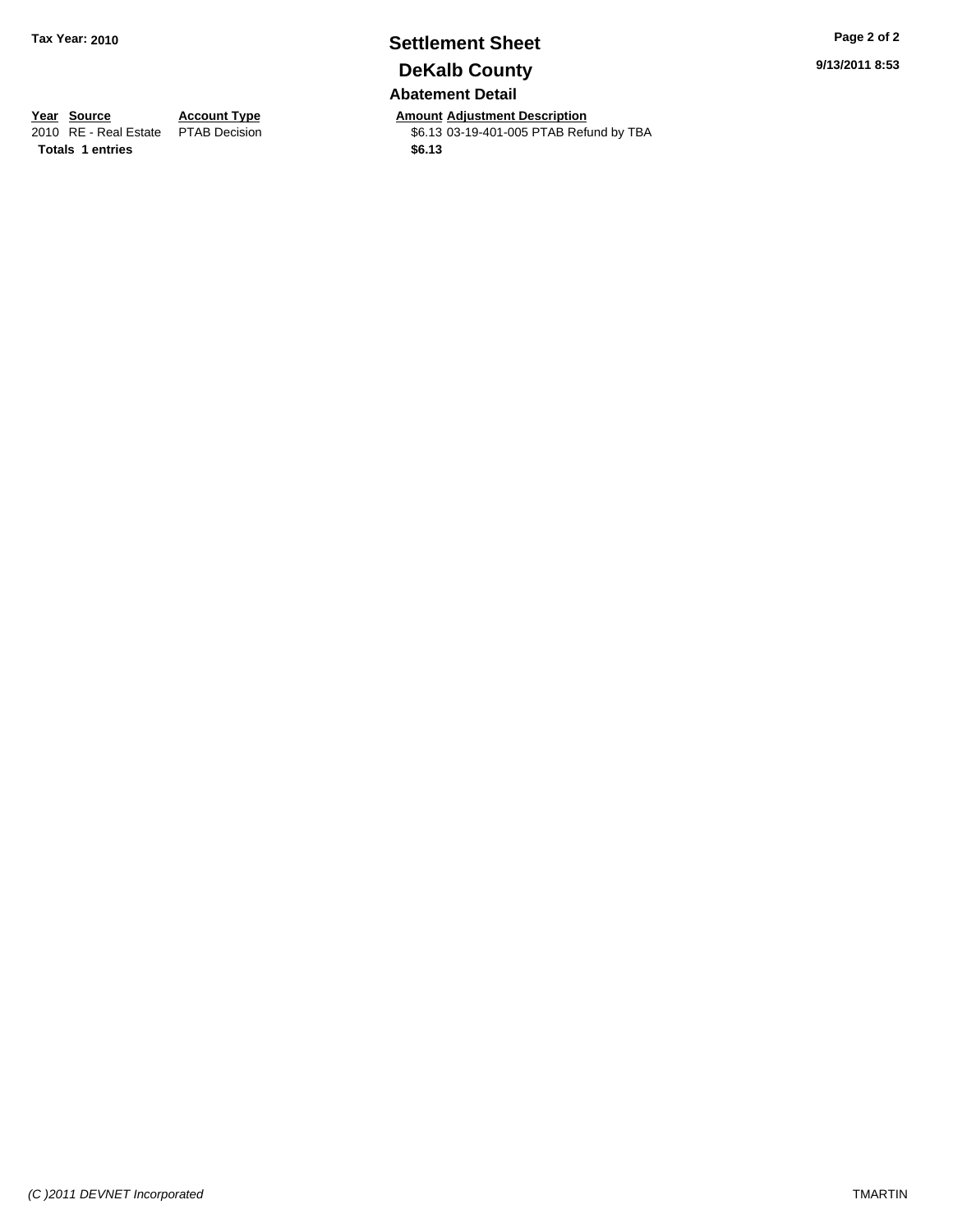# **Settlement Sheet Tax Year: 2010 Page 1 of 1 DeKalb County 113 - KINGSTON TWP PARK**

**9/13/2011 8:53**

| ٠ | Real Estate                    | \$43,908.64 |
|---|--------------------------------|-------------|
| ٠ | Railroad                       | \$422.84    |
| ٠ | Mobile Home                    | \$0.00      |
| ٠ | Misc. Adjustments              | \$0.00      |
| ٠ | <b>Prior Year Real Estate</b>  | (\$31.30)   |
| ÷ | Prior Year Mobile Home         | \$0.00      |
|   | + Prior Year Misc. Adjustments | \$0.00      |
|   | Abatements/Refunds             | \$0.00      |
|   | <b>Total Collected</b>         | \$44,300.18 |
| ٠ | <b>Hold Back</b>               | \$0.00      |
| ٠ | <b>County Trustee</b>          |             |
|   | <b>Forfeited Tax</b>           |             |
|   | Total                          | \$44.300.18 |

|     | <b>Current Year Taxes Due</b>  |             |
|-----|--------------------------------|-------------|
|     | <b>Original Amount Due</b>     | \$46,684.39 |
| ٠   | Supplements                    | \$383.15    |
|     | Cancellations                  | \$471.08    |
|     | Abatements/Refunds             | \$0.00      |
| ٠   | Mobile Home                    | \$0.00      |
| +/- | Road & Bridge Transfer         | \$0.00      |
| ٠   | Misc. Adjustments              | \$0.00      |
|     | <b>Adjusted Amount Due</b>     | \$46,596.46 |
|     | Prior Year Real EstateTax      | (\$31.30)   |
|     | Prior Year Mobile Home Tax     | \$0.00      |
|     | + Prior Year Misc. Adjustments | \$0.00      |
|     | <b>Total Amount Due</b>        | \$46,565.16 |

| <b>Distribution Summary</b>          |             |
|--------------------------------------|-------------|
| <b>Tax Distribution Date</b>         | Amount      |
| 05/27/2011                           | \$5,575.70  |
| 06/24/2011                           | \$18,897.79 |
| 07/22/2011                           | \$523.00    |
| 08/19/2011                           | \$2,837.05  |
| 09/16/2011                           | \$16,466.64 |
| <b>Totals: 5 Distributions</b>       | \$44,300.18 |
| <b>Grand Totals: 5 Distributions</b> | \$44,300.18 |

|                                               |                         | <b>Fund Summary</b>              |                                |                            |                 |                                  |
|-----------------------------------------------|-------------------------|----------------------------------|--------------------------------|----------------------------|-----------------|----------------------------------|
| Fund                                          | <b>Amount Collected</b> | Previously<br><b>Distributed</b> | Current<br><b>Distribution</b> | <b>Amount</b><br>Available | <b>Interest</b> | <b>PY Over</b><br><b>Distrib</b> |
| 001 - CORPORATE                               | \$35,312.84             | \$22.186.85                      | \$13,125.99                    | \$0.00                     | \$0.00          | \$0.00                           |
| 035 - TORT JUDGEMENTS/LIABILITY<br><b>INS</b> | \$4.070.90              | \$2,557.72                       | \$1,513.18                     | \$0.00                     | \$0.00          | \$0.00                           |
| 122 - RECREATION                              | \$4.916.44              | \$3.088.97                       | \$1.827.47                     | \$0.00                     | \$0.00          | \$0.00                           |
| <b>Totals</b>                                 | \$44,300.18             | \$27.833.54                      | \$16,466,64                    | \$0.00                     | \$0.00          | \$0.00                           |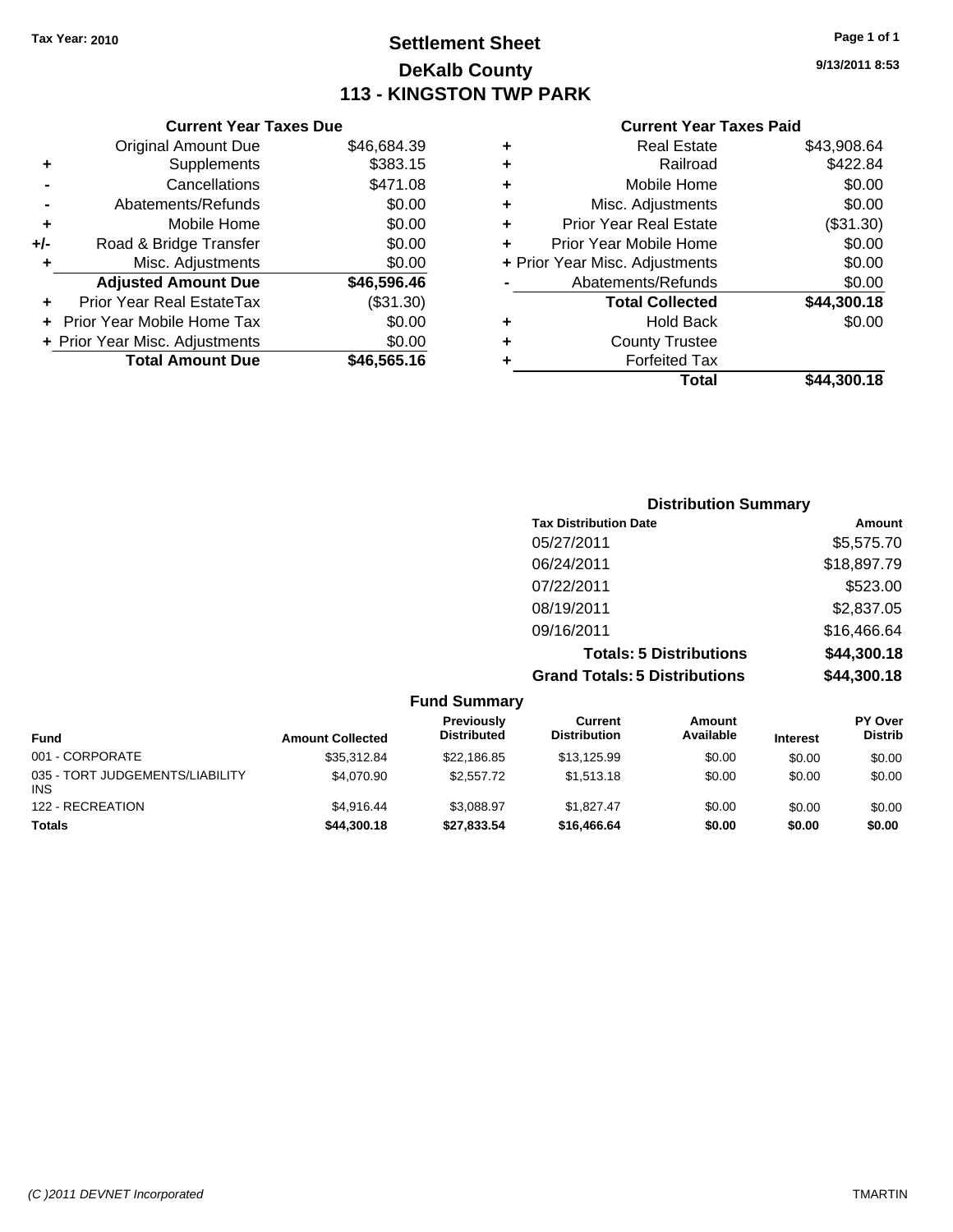# **Settlement Sheet Tax Year: 2010 Page 1 of 1 DeKalb County 114 - SANDWICH PARK**

**9/13/2011 8:53**

#### **Current Year Taxes Paid**

| ٠ | <b>Real Estate</b>             | \$404,804.02 |
|---|--------------------------------|--------------|
| ٠ | Railroad                       | \$559.48     |
| ٠ | Mobile Home                    | \$0.00       |
| ٠ | Misc. Adjustments              | \$1.29       |
| ٠ | <b>Prior Year Real Estate</b>  | (\$51.25)    |
| ٠ | Prior Year Mobile Home         | \$0.00       |
|   | + Prior Year Misc. Adjustments | \$0.00       |
|   | Abatements/Refunds             | \$3.70       |
|   | <b>Total Collected</b>         | \$405,309.84 |
| ٠ | Hold Back                      | \$0.00       |
| ٠ | <b>County Trustee</b>          |              |
| ٠ | <b>Forfeited Tax</b>           |              |
|   | Total                          | \$405.309.84 |

|     | <b>Current Year Taxes Due</b>    |              |
|-----|----------------------------------|--------------|
|     | <b>Original Amount Due</b>       | \$428,489.45 |
| ٠   | Supplements                      | \$1,996.23   |
|     | Cancellations                    | \$2,296.42   |
|     | Abatements/Refunds               | \$3.70       |
| ٠   | Mobile Home                      | \$0.00       |
| +/- | Road & Bridge Transfer           | \$0.00       |
|     | Misc. Adjustments                | \$1.29       |
|     | <b>Adjusted Amount Due</b>       | \$428,186.85 |
|     | <b>Prior Year Real EstateTax</b> | (\$51.25)    |
|     | Prior Year Mobile Home Tax       | \$0.00       |
|     | + Prior Year Misc. Adjustments   | \$0.00       |
|     | <b>Total Amount Due</b>          | \$428,135.60 |

# **Distribution Summary**

| <b>Tax Distribution Date</b>         | Amount       |
|--------------------------------------|--------------|
| 05/27/2011                           | \$60,928.49  |
| 06/24/2011                           | \$158,229.92 |
| 07/22/2011                           | \$5,070.13   |
| 08/19/2011                           | \$29,500.15  |
| 09/16/2011                           | \$151,581.15 |
| <b>Totals: 5 Distributions</b>       | \$405,309.84 |
| <b>Grand Totals: 5 Distributions</b> | \$405,309.84 |

#### **Fund Summary Fund Interest Amount Collected Distributed PY Over Distrib Amount Available Current Distribution Previously** 001 - CORPORATE \$131,148.92 \$82,100.72 \$49,048.20 \$0.00 \$0.00 \$0.00 003 - BONDS AND INTEREST 60.00 \$92,065.73 \$57,634.23 \$34,431.50 \$0.00 \$0.00 \$0.00 \$0.00 005 - I. M. R. F. \$25,436.04 \$15,923.26 \$9,512.78 \$0.00 \$0.00 \$0.00 027 - AUDIT \$6,570.90 \$4,113.46 \$2,457.44 \$0.00 \$0.00 \$0.00 035 - TORT JUDGEMENTS/LIABILITY INS  $$20,500.56$   $$12,833.59$   $$7,666.97$   $$0.00$   $$0.00$   $$0.00$ 047 - SOCIAL SECURITY \$8,205.90 \$5,137.00 \$3,068.90 \$0.00 \$0.00 \$0.00 060 - UNEMPLOYMENT INSURANCE  $$4,102.95$   $$2,568.50$   $$1,534.45$   $$0.00$   $$0.00$   $$0.00$ 122 - RECREATION \$116,446.34 \$12,896.77 \$43,549.57 \$0.00 \$0.00 \$0.00 \$0.00 125 - PAVING & LIGHTING, STREETS \$832.50 \$521.16 \$311.34 \$0.00 \$0.00 \$0.00 \$0.00 **Totals \$405,309.84 \$253,728.69 \$151,581.15 \$0.00 \$0.00 \$0.00**

#### **Miscellaneous Adjustment Detail**

**Abatement Detail**

|  | <b>Amount Adjustment Description</b> |  |
|--|--------------------------------------|--|
|--|--------------------------------------|--|

| Year Source             | <b>Account Type</b> | <b>Amount Adiustment Description</b>               |
|-------------------------|---------------------|----------------------------------------------------|
| 2010 RE - Real Estate   | Back Tax Collected  | \$1.29 Countryview Redemption 19-25-253-058 by TBA |
| <b>Totals 1 entries</b> |                     | \$1.29                                             |

| Year Source                         | <b>Account Type</b> | <b>Amount Adiustment Description</b>    |
|-------------------------------------|---------------------|-----------------------------------------|
| 2010 RE - Real Estate PTAB Decision |                     | \$3.70 19-27-727-012 PTAB Refund by TBA |
| <b>Totals 1 entries</b>             |                     | \$3.70                                  |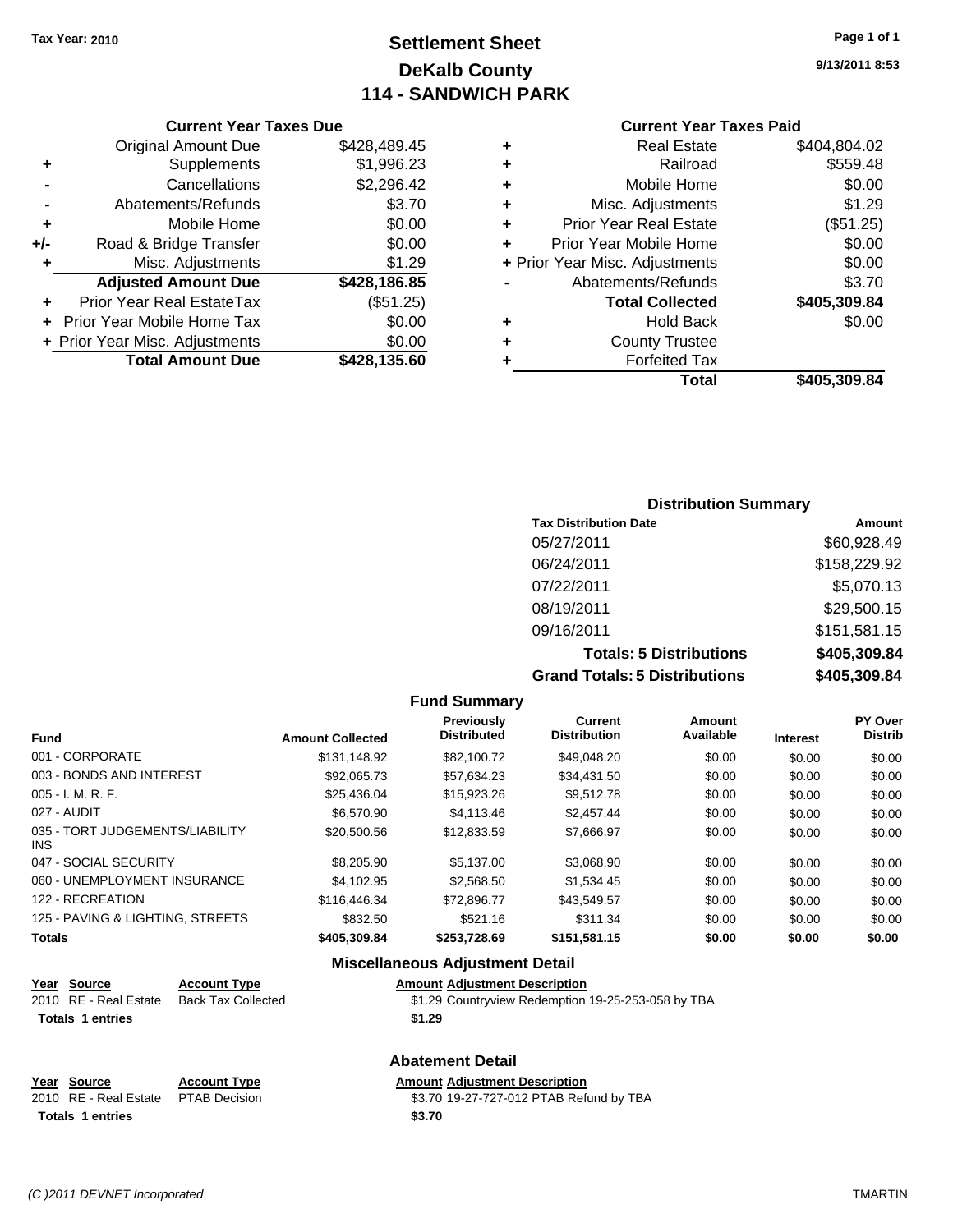# **Settlement Sheet Tax Year: 2010 Page 1 of 2 DeKalb County 115 - SYCAMORE PARK**

**9/13/2011 8:53**

#### **Current Year Taxes Paid**

|   | <b>Real Estate</b>             | \$2,037,935.79 |
|---|--------------------------------|----------------|
| ٠ | Railroad                       | \$0.22         |
| ٠ | Mobile Home                    | \$0.00         |
| ٠ | Misc. Adjustments              | \$473.13       |
| ٠ | <b>Prior Year Real Estate</b>  | \$115.50       |
| ٠ | Prior Year Mobile Home         | \$0.00         |
|   | + Prior Year Misc. Adjustments | \$0.00         |
|   | Abatements/Refunds             | \$8.21         |
|   | <b>Total Collected</b>         | \$2,038,516.43 |
| ٠ | <b>Hold Back</b>               | \$0.00         |
| ٠ | <b>County Trustee</b>          |                |
|   | <b>Forfeited Tax</b>           |                |
|   | Total                          | \$2,038,516.43 |

#### **Current Year Taxes Due** Original Amount Due \$2,142,160.14 **+** Supplements \$22,578.18 **-** Cancellations \$25,150.15 **-** Abatements/Refunds **\$8.21 +** Mobile Home \$0.00 **+/-** Road & Bridge Transfer \$0.00 **+** Misc. Adjustments \$473.13 **Adjusted Amount Due \$2,140,053.09 +** Prior Year Real EstateTax \$115.50 **+** Prior Year Mobile Home Tax \$0.00 **+ Prior Year Misc. Adjustments**  $$0.00$ **Total Amount Due \$2,140,168.59**

#### **Distribution Summary**

| <b>Tax Distribution Date</b>         | Amount         |
|--------------------------------------|----------------|
| 05/27/2011                           | \$238,456.74   |
| 06/24/2011                           | \$836,099.35   |
| 07/22/2011                           | \$21,622.71    |
| 08/19/2011                           | \$124,167.59   |
| 09/16/2011                           | \$818,170.04   |
| <b>Totals: 5 Distributions</b>       | \$2,038,516.43 |
| <b>Grand Totals: 5 Distributions</b> | \$2,038,516.43 |

| <b>Fund Summary</b>                            |                         |                                         |                                |                     |                 |                                  |
|------------------------------------------------|-------------------------|-----------------------------------------|--------------------------------|---------------------|-----------------|----------------------------------|
| <b>Fund</b>                                    | <b>Amount Collected</b> | <b>Previously</b><br><b>Distributed</b> | Current<br><b>Distribution</b> | Amount<br>Available | <b>Interest</b> | <b>PY Over</b><br><b>Distrib</b> |
| 001 - CORPORATE                                | \$444,402.67            | \$266,039.18                            | \$178,363.49                   | \$0.00              | \$0.00          | \$0.00                           |
| 003 - BONDS AND INTEREST                       | \$516.971.85            | \$309,482.29                            | \$207,489.56                   | \$0.00              | \$0.00          | \$0.00                           |
| $005 - I. M. R. F.$                            | \$93,280.48             | \$55,841.83                             | \$37,438.65                    | \$0.00              | \$0.00          | \$0.00                           |
| 014 - POLICE PROTECTION                        | \$0.00                  | \$0.00                                  | \$0.00                         | \$0.00              | \$0.00          | \$0.00                           |
| 027 - AUDIT                                    | \$21.909.97             | \$13,116.28                             | \$8,793.69                     | \$0.00              | \$0.00          | \$0.00                           |
| 035 - TORT JUDGEMENTS/LIABILITY<br>INS.        | \$93,280.48             | \$55,841.83                             | \$37,438.65                    | \$0.00              | \$0.00          | \$0.00                           |
| 039 - PLAYGROUND AND RECREATION<br><b>COMM</b> | \$318,813.81            | \$190,856.09                            | \$127,957.72                   | \$0.00              | \$0.00          | \$0.00                           |
| 047 - SOCIAL SECURITY                          | \$84.702.39             | \$50,706.61                             | \$33,995.78                    | \$0.00              | \$0.00          | \$0.00                           |
| 122 - RECREATION                               | \$287.394.12            | \$172,046.86                            | \$115,347.26                   | \$0.00              | \$0.00          | \$0.00                           |
| 125 - PAVING & LIGHTING, STREETS               | \$0.00                  | \$0.00                                  | \$0.00                         | \$0.00              | \$0.00          | \$0.00                           |
| 126 - REC PROGRAMS/HANDICAPPED                 | \$177,760.66            | \$106,415.42                            | \$71,345.24                    | \$0.00              | \$0.00          | \$0.00                           |
| <b>Totals</b>                                  | \$2,038,516.43          | \$1,220,346.39                          | \$818,170.04                   | \$0.00              | \$0.00          | \$0.00                           |

#### **Miscellaneous Adjustment Detail**

#### **Year Source Account Type Amount Adjustment Description** 2010 RE - Real Estate Back Tax Collected \$29.51 Brown's Supermarket Redemption 06-32-282-008 by TBA 2010 RE - Real Estate Back Tax Collected \$4.69 Stogsdill Redemption 06-32-328-005 by TBA 2010 RE - Real Estate Paymt In Lieu of Tax \$426.15 Sycamore Units-Housing Authority by TBA 2010 RE - Real Estate Back Tax Collected \$12.78 Boots Assignment 06-20-377-002 by TBA **Totals \$473.13 4 entries**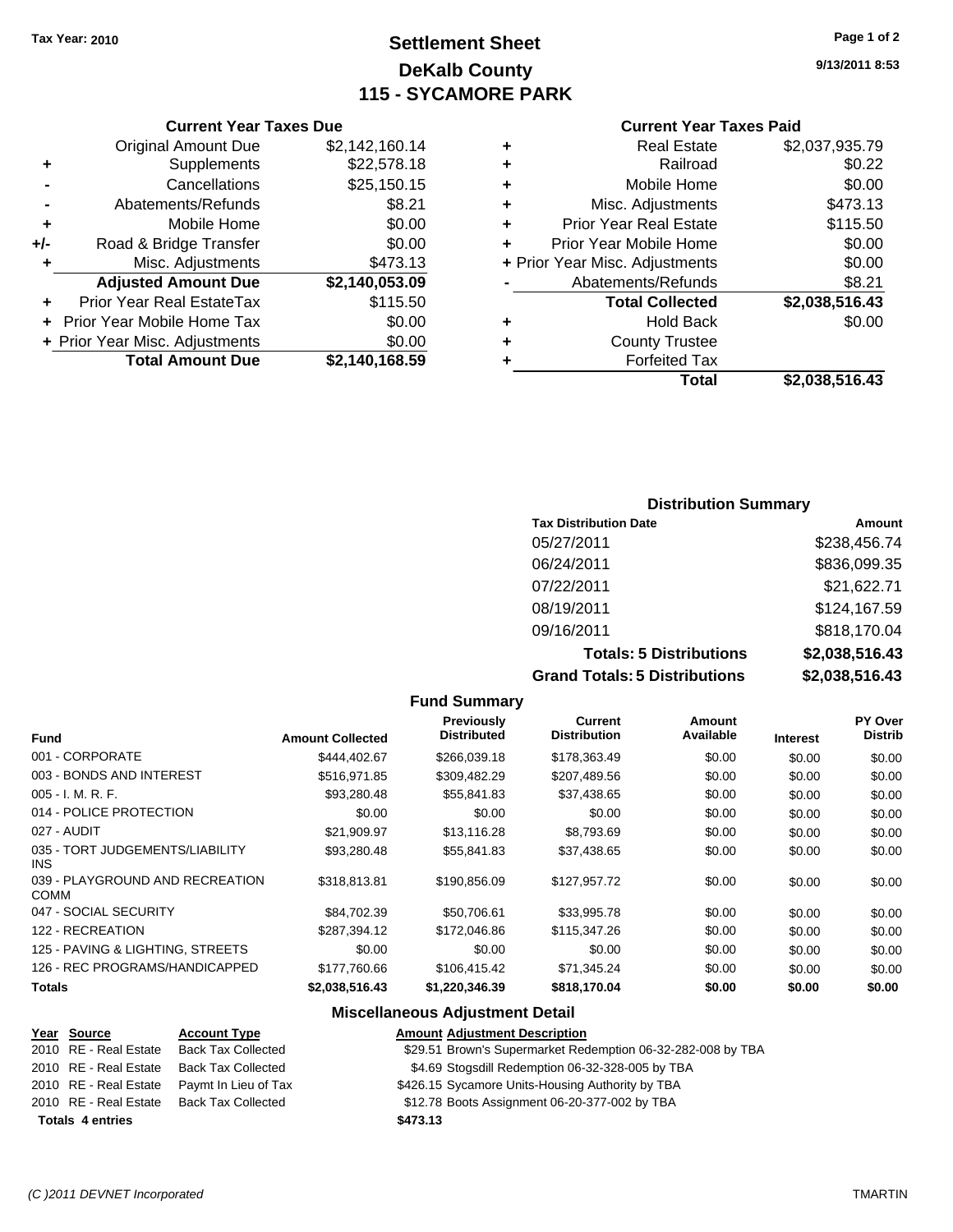# **Settlement Sheet Tax Year: 2010 Page 2 of 2 DeKalb County Abatement Detail**

**Year Source Account Type Amount Adjustment Description**<br>
2010 RE - Real Estate PTAB Decision **Amount** \$8.21 06-20-476-008 PTAB Refu \$8.21 06-20-476-008 PTAB Refund by TBA

**Totals \$8.21 1 entries**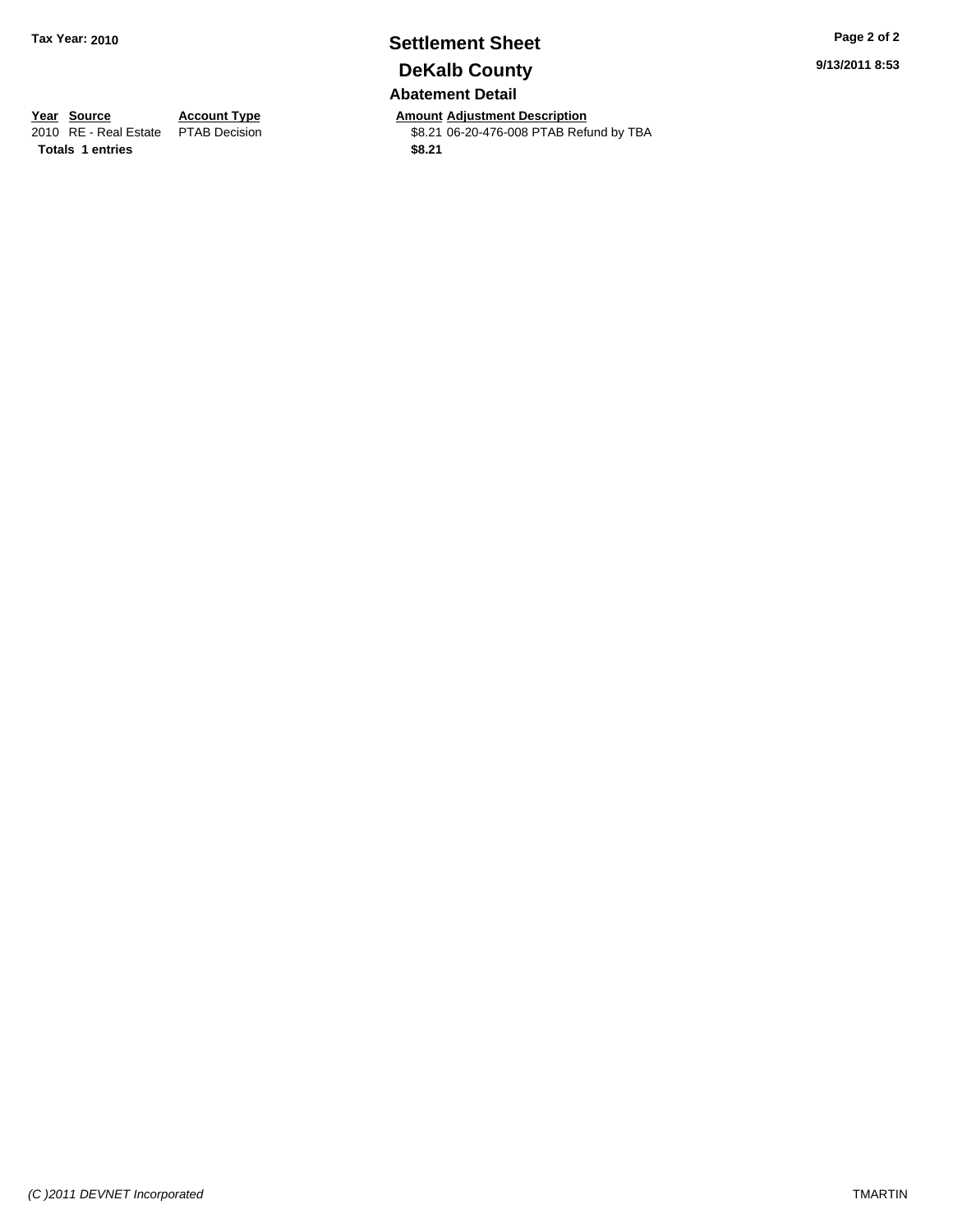# **Settlement Sheet Tax Year: 2010 Page 1 of 1 DeKalb County 120 - SCHOOL DISTRICT 1**

**9/13/2011 8:53**

#### **Current Year Taxes Paid**

| \$401,811.25 | <b>Real Estate</b>             | ٠ | 183.57 |
|--------------|--------------------------------|---|--------|
| \$0.00       | Railroad                       | ٠ | \$0.00 |
| \$0.00       | Mobile Home                    | ٠ | \$0.00 |
| \$0.00       | Misc. Adjustments              | ٠ | \$0.00 |
| \$0.00       | <b>Prior Year Real Estate</b>  | ٠ | \$0.00 |
| \$0.00       | Prior Year Mobile Home         |   | \$0.00 |
| \$0.00       | + Prior Year Misc. Adjustments |   | \$0.00 |
| \$0.00       | Abatements/Refunds             |   | 83.57  |
| \$401,811.25 | <b>Total Collected</b>         |   | \$0.00 |
| \$0.00       | <b>Hold Back</b>               | ٠ | \$0.00 |
|              | <b>County Trustee</b>          | ٠ | \$0.00 |
|              | <b>Forfeited Tax</b>           | ٠ | 83.57  |
| \$401,811.25 | <b>Total</b>                   |   |        |

|     | <b>Current Year Taxes Due</b>    |              |
|-----|----------------------------------|--------------|
|     | <b>Original Amount Due</b>       | \$410,483.57 |
| ٠   | Supplements                      | \$0.00       |
|     | Cancellations                    | \$0.00       |
|     | Abatements/Refunds               | \$0.00       |
| ÷   | Mobile Home                      | \$0.00       |
| +/- | Road & Bridge Transfer           | \$0.00       |
| ٠   | Misc. Adjustments                | \$0.00       |
|     | <b>Adjusted Amount Due</b>       | \$410,483.57 |
|     | <b>Prior Year Real EstateTax</b> | \$0.00       |
| ÷   | Prior Year Mobile Home Tax       | \$0.00       |
|     | + Prior Year Misc. Adjustments   | \$0.00       |
|     | <b>Total Amount Due</b>          | \$410,483.57 |

### **Distribution Summary**

| <b>Tax Distribution Date</b>         | Amount       |
|--------------------------------------|--------------|
| 05/27/2011                           | \$61,859.84  |
| 06/24/2011                           | \$180,070.96 |
| 07/22/2011                           | \$4,922.48   |
| 08/19/2011                           | \$15,332.84  |
| 09/16/2011                           | \$139,625.13 |
| <b>Totals: 5 Distributions</b>       | \$401,811.25 |
| <b>Grand Totals: 5 Distributions</b> | \$401,811.25 |

| <b>Fund Summary</b>                     |                         |                                  |                                       |                     |                 |                           |
|-----------------------------------------|-------------------------|----------------------------------|---------------------------------------|---------------------|-----------------|---------------------------|
| Fund                                    | <b>Amount Collected</b> | Previously<br><b>Distributed</b> | <b>Current</b><br><b>Distribution</b> | Amount<br>Available | <b>Interest</b> | PY Over<br><b>Distrib</b> |
| 002 - EDUCATION                         | \$260.988.04            | \$170,297.46                     | \$90,690.58                           | \$0.00              | \$0.00          | \$0.00                    |
| 003 - BONDS AND INTEREST                | \$36,009.92             | \$23,496.86                      | \$12,513.06                           | \$0.00              | \$0.00          | \$0.00                    |
| 004 - OPERATIONS & MAINTENANCE          | \$40,152.19             | \$26,199.73                      | \$13,952.46                           | \$0.00              | \$0.00          | \$0.00                    |
| $005 - I. M. R. F.$                     | \$4,063.52              | \$2,651.49                       | \$1,412.03                            | \$0.00              | \$0.00          | \$0.00                    |
| 030 - TRANSPORTATION SYSTEM             | \$16,060.81             | \$10.479.85                      | \$5,580.96                            | \$0.00              | \$0.00          | \$0.00                    |
| 031 - WORKING CASH                      | \$4.015.30              | \$2,620.03                       | \$1,395.27                            | \$0.00              | \$0.00          | \$0.00                    |
| 032 - FIRE PREV/SFTY/ENERGY             | \$4,015.30              | \$2,620.03                       | \$1,395.27                            | \$0.00              | \$0.00          | \$0.00                    |
| 033 - SPECIAL EDUCATION                 | \$3,212.08              | \$2,095.92                       | \$1,116.16                            | \$0.00              | \$0.00          | \$0.00                    |
| 035 - TORT JUDGEMENTS/LIABILITY<br>INS. | \$21,641.95             | \$14,121.60                      | \$7,520.35                            | \$0.00              | \$0.00          | \$0.00                    |
| 047 - SOCIAL SECURITY                   | \$7.636.84              | \$4.983.12                       | \$2,653.72                            | \$0.00              | \$0.00          | \$0.00                    |
| 057 - LEASE/PURCHASE/RENTAL             | \$4,015.30              | \$2,620.03                       | \$1,395.27                            | \$0.00              | \$0.00          | \$0.00                    |
| <b>Totals</b>                           | \$401.811.25            | \$262.186.12                     | \$139,625.13                          | \$0.00              | \$0.00          | \$0.00                    |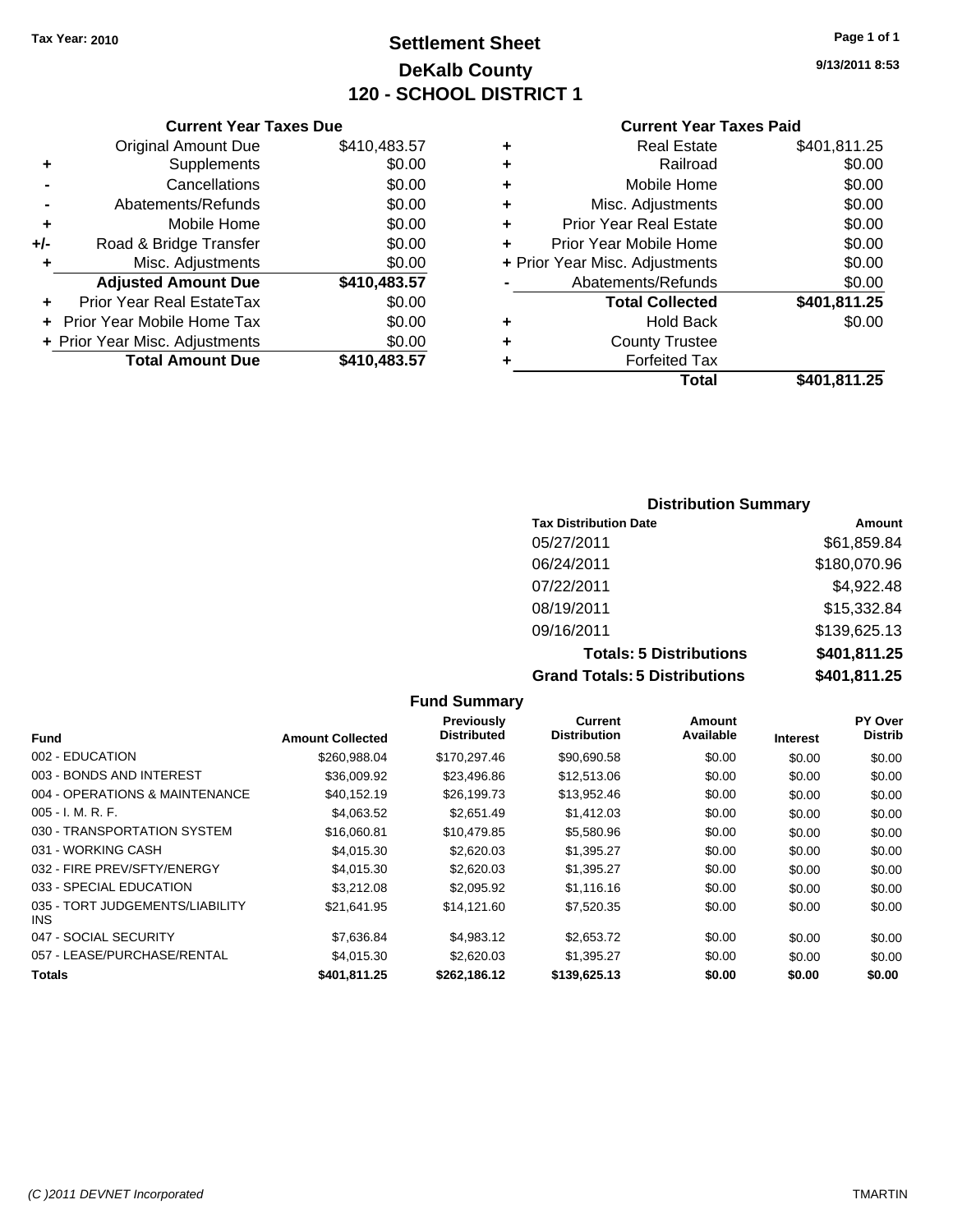# **Settlement Sheet Tax Year: 2010 Page 1 of 1 DeKalb County 121 - SCHOOL DISTRICT 9**

**9/13/2011 8:53**

#### **Current Year Taxes Paid**

|   | Total                          | \$68,633.19 |
|---|--------------------------------|-------------|
| ٠ | <b>Forfeited Tax</b>           |             |
| ٠ | <b>County Trustee</b>          |             |
| ٠ | <b>Hold Back</b>               | \$0.00      |
|   | <b>Total Collected</b>         | \$68,633.19 |
|   | Abatements/Refunds             | \$0.00      |
|   | + Prior Year Misc. Adjustments | \$0.00      |
| ÷ | Prior Year Mobile Home         | \$0.00      |
| ٠ | <b>Prior Year Real Estate</b>  | \$0.00      |
| ÷ | Misc. Adjustments              | \$0.00      |
| ٠ | Mobile Home                    | \$0.00      |
| ٠ | Railroad                       | \$3,531.28  |
| ٠ | <b>Real Estate</b>             | \$65,101.91 |
|   |                                |             |

# **Distribution Summary Tax Distribution Date Amount** 05/27/2011 \$13,051.44 06/24/2011 \$30,407.90 07/22/2011 \$1,204.05 08/19/2011 \$1,195.51 09/16/2011 \$22,774.29 **Totals: 5 Distributions \$68,633.19**

|                                               |                         |                                         | <b>Grand Totals: 5 Distributions</b> |                     | \$68,633.19     |                           |
|-----------------------------------------------|-------------------------|-----------------------------------------|--------------------------------------|---------------------|-----------------|---------------------------|
|                                               |                         | <b>Fund Summary</b>                     |                                      |                     |                 |                           |
| <b>Fund</b>                                   | <b>Amount Collected</b> | <b>Previously</b><br><b>Distributed</b> | Current<br><b>Distribution</b>       | Amount<br>Available | <b>Interest</b> | PY Over<br><b>Distrib</b> |
| 002 - EDUCATION                               | \$39,115.17             | \$26,135.71                             | \$12,979.46                          | \$0.00              | \$0.00          | \$0.00                    |
| 003 - BONDS AND INTEREST                      | \$11.019.19             | \$7,362.73                              | \$3,656.46                           | \$0.00              | \$0.00          | \$0.00                    |
| 004 - OPERATIONS & MAINTENANCE                | \$10,606.22             | \$7,086.80                              | \$3,519.42                           | \$0.00              | \$0.00          | \$0.00                    |
| $005 - I. M. R. F.$                           | \$817.97                | \$546.55                                | \$271.42                             | \$0.00              | \$0.00          | \$0.00                    |
| 030 - TRANSPORTATION SYSTEM                   | \$3,008.90              | \$2.010.47                              | \$998.43                             | \$0.00              | \$0.00          | \$0.00                    |
| 031 - WORKING CASH                            | \$752.21                | \$502.61                                | \$249.60                             | \$0.00              | \$0.00          | \$0.00                    |
| 032 - FIRE PREV/SFTY/ENERGY                   | \$752.21                | \$502.61                                | \$249.60                             | \$0.00              | \$0.00          | \$0.00                    |
| 033 - SPECIAL EDUCATION                       | \$601.78                | \$402.10                                | \$199.68                             | \$0.00              | \$0.00          | \$0.00                    |
| 035 - TORT JUDGEMENTS/LIABILITY<br><b>INS</b> | \$389.36                | \$260.16                                | \$129.20                             | \$0.00              | \$0.00          | \$0.00                    |
| 047 - SOCIAL SECURITY                         | \$817.97                | \$546.55                                | \$271.42                             | \$0.00              | \$0.00          | \$0.00                    |

057 - LEASE/PURCHASE/RENTAL \$752.21 \$249.60 \$0.00 \$0.00 \$0.00 \$0.00 **Totals \$68,633.19 \$45,858.90 \$22,774.29 \$0.00 \$0.00 \$0.00**

|                | <b>Current Year Taxes Due</b>  |             |
|----------------|--------------------------------|-------------|
|                | <b>Original Amount Due</b>     | \$71,187.17 |
| ٠              | Supplements                    | \$0.00      |
|                | Cancellations                  | \$0.00      |
| $\blacksquare$ | Abatements/Refunds             | \$0.00      |
| ٠              | Mobile Home                    | \$0.00      |
| +/-            | Road & Bridge Transfer         | \$0.00      |
| ٠              | Misc. Adjustments              | \$0.00      |
|                | <b>Adjusted Amount Due</b>     | \$71,187.17 |
|                | Prior Year Real EstateTax      | \$0.00      |
|                | Prior Year Mobile Home Tax     | \$0.00      |
|                | + Prior Year Misc. Adjustments | \$0.00      |
|                | <b>Total Amount Due</b>        | \$71,187.17 |

*(C )2011 DEVNET Incorporated* TMARTIN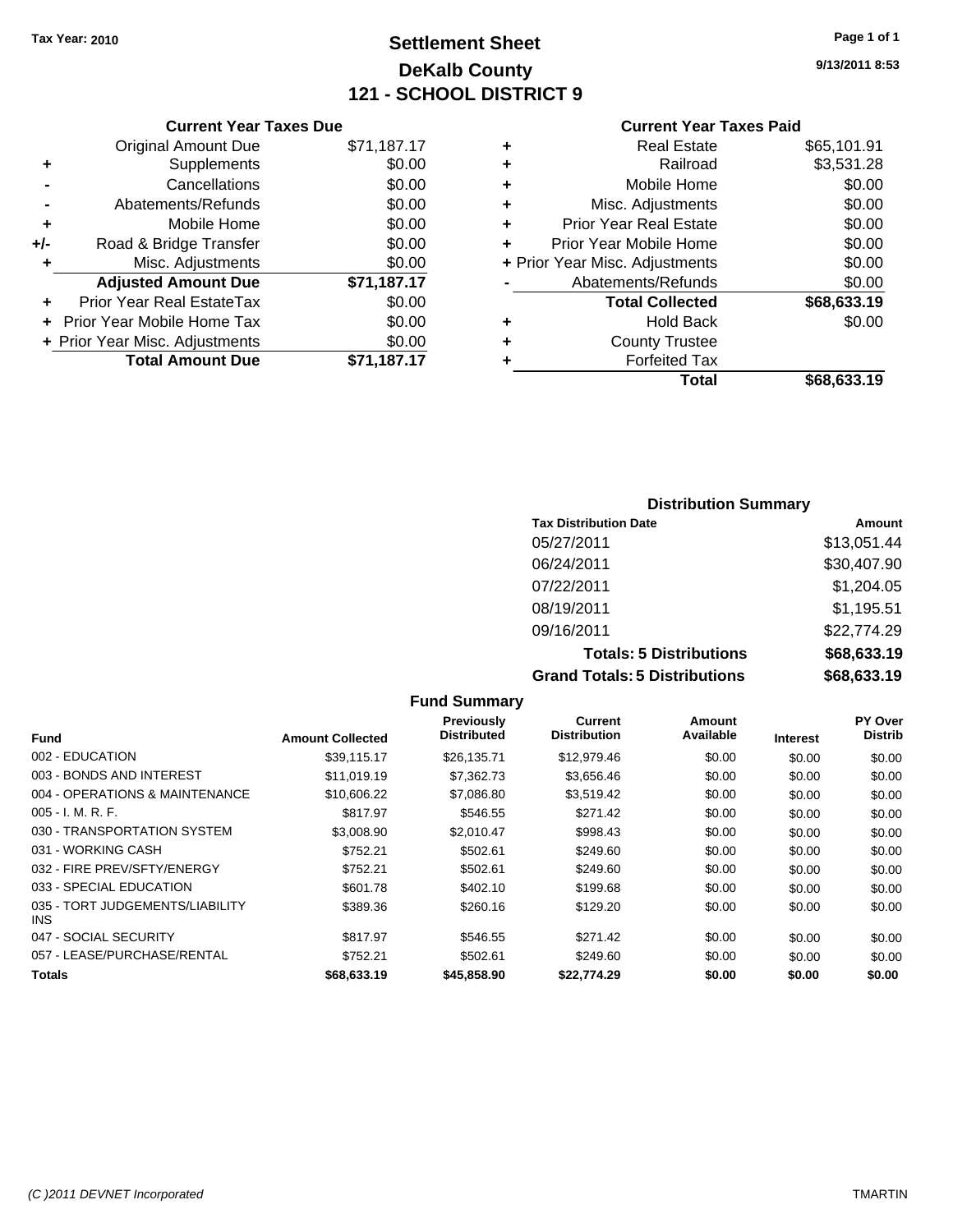# **Settlement Sheet Tax Year: 2010 Page 1 of 1 DeKalb County 122 - SCHOOL DISTRICT 100**

**9/13/2011 8:53**

#### **Current Year Taxes Paid**

| <b>Current Year Taxes Due</b>     |                                |
|-----------------------------------|--------------------------------|
| <b>Original Amount Due</b>        | \$11,402.16                    |
| Supplements                       | \$0.00                         |
| Cancellations                     | \$0.00                         |
| Abatements/Refunds                | \$0.00                         |
| Mobile Home                       | \$0.00                         |
| Road & Bridge Transfer            | \$0.00                         |
| Misc. Adjustments                 | \$0.00                         |
| <b>Adjusted Amount Due</b>        | \$11,402.16                    |
| Prior Year Real EstateTax         | \$0.00                         |
| <b>Prior Year Mobile Home Tax</b> | \$0.00                         |
|                                   | \$0.00                         |
| <b>Total Amount Due</b>           | \$11.402.16                    |
|                                   | + Prior Year Misc. Adjustments |

| \$8,738.82 |
|------------|
| \$0.00     |
| \$0.00     |
| \$0.00     |
| \$0.00     |
| \$0.00     |
| \$0.00     |
| \$0.00     |
| \$8,738.82 |
| \$0.00     |
|            |
|            |
| \$8,738.82 |
|            |

| <b>Distribution Summary</b>          |            |
|--------------------------------------|------------|
| <b>Tax Distribution Date</b>         | Amount     |
| 05/27/2011                           | \$8.738.82 |
| <b>Totals: 1 Distributions</b>       | \$8,738.82 |
| <b>Grand Totals: 1 Distributions</b> | \$8,738.82 |

#### **Fund Summary**

|                                         |                         | <b>Previously</b>  | <b>Current</b>      | Amount    |                 | PY Over        |
|-----------------------------------------|-------------------------|--------------------|---------------------|-----------|-----------------|----------------|
| <b>Fund</b>                             | <b>Amount Collected</b> | <b>Distributed</b> | <b>Distribution</b> | Available | <b>Interest</b> | <b>Distrib</b> |
| 002 - EDUCATION                         | \$4,986.60              | \$4,986.60         | \$0.00              | \$0.00    | \$0.00          | \$0.00         |
| 003 - BONDS AND INTEREST                | \$1,580.13              | \$1,580.13         | \$0.00              | \$0.00    | \$0.00          | \$0.00         |
| 004 - OPERATIONS & MAINTENANCE          | \$1,173.55              | \$1,173.55         | \$0.00              | \$0.00    | \$0.00          | \$0.00         |
| $005 - I. M. R. F.$                     | \$102.68                | \$102.68           | \$0.00              | \$0.00    | \$0.00          | \$0.00         |
| 030 - TRANSPORTATION SYSTEM             | \$400.97                | \$400.97           | \$0.00              | \$0.00    | \$0.00          | \$0.00         |
| 031 - WORKING CASH                      | \$0.00                  | \$0.00             | \$0.00              | \$0.00    | \$0.00          | \$0.00         |
| 032 - FIRE PREV/SFTY/ENERGY             | \$75.31                 | \$75.31            | \$0.00              | \$0.00    | \$0.00          | \$0.00         |
| 033 - SPECIAL EDUCATION                 | \$84.12                 | \$84.12            | \$0.00              | \$0.00    | \$0.00          | \$0.00         |
| 035 - TORT JUDGEMENTS/LIABILITY<br>INS. | \$136.92                | \$136.92           | \$0.00              | \$0.00    | \$0.00          | \$0.00         |
| 047 - SOCIAL SECURITY                   | \$198.54                | \$198.54           | \$0.00              | \$0.00    | \$0.00          | \$0.00         |
| 057 - LEASE/PURCHASE/RENTAL             | \$0.00                  | \$0.00             | \$0.00              | \$0.00    | \$0.00          | \$0.00         |
| <b>Totals</b>                           | \$8,738.82              | \$8,738.82         | \$0.00              | \$0.00    | \$0.00          | \$0.00         |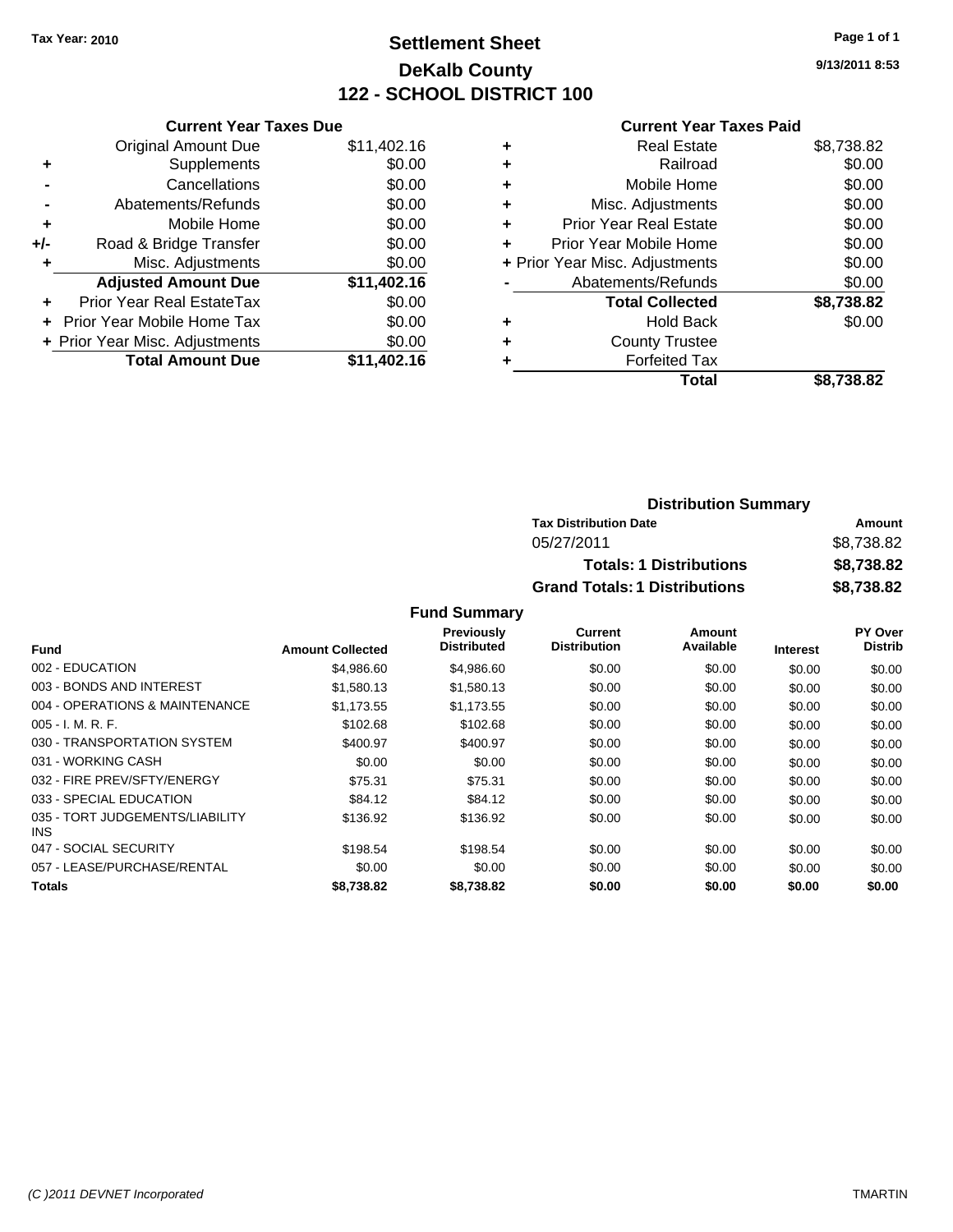#### **Settlement Sheet Tax Year: 2010 Page 1 of 1 DeKalb County 123 - SCHOOL DISTRICT 161**

**9/13/2011 8:53**

# **Current Year Taxes Paid**

|     | <b>Current Year Taxes Due</b>  |             |
|-----|--------------------------------|-------------|
|     | Original Amount Due            | \$66,860.47 |
| ٠   | Supplements                    | \$0.00      |
|     | Cancellations                  | \$0.00      |
|     | Abatements/Refunds             | \$0.00      |
| ٠   | Mobile Home                    | \$0.00      |
| +/- | Road & Bridge Transfer         | \$0.00      |
| ٠   | Misc. Adjustments              | \$0.00      |
|     | <b>Adjusted Amount Due</b>     | \$66,860.47 |
|     | Prior Year Real EstateTax      | \$0.00      |
|     | Prior Year Mobile Home Tax     | \$0.00      |
|     | + Prior Year Misc. Adjustments | \$0.00      |
|     | <b>Total Amount Due</b>        | \$66,860,47 |
|     |                                |             |

|   | <b>Real Estate</b>             | \$64,141.03 |
|---|--------------------------------|-------------|
| ٠ | Railroad                       | \$0.00      |
| ٠ | Mobile Home                    | \$0.00      |
| ٠ | Misc. Adjustments              | \$0.00      |
| ÷ | <b>Prior Year Real Estate</b>  | \$0.00      |
| ٠ | Prior Year Mobile Home         | \$0.00      |
|   | + Prior Year Misc. Adjustments | \$0.00      |
|   | Abatements/Refunds             | \$0.00      |
|   | <b>Total Collected</b>         | \$64,141.03 |
| ٠ | Hold Back                      | \$0.00      |
| ٠ | <b>County Trustee</b>          |             |
| ٠ | <b>Forfeited Tax</b>           |             |
|   | Total                          | \$64,141.03 |
|   |                                |             |

| <b>Distribution Summary</b>          |             |
|--------------------------------------|-------------|
| <b>Tax Distribution Date</b>         | Amount      |
| 05/27/2011                           | \$6,473.94  |
| 06/24/2011                           | \$32,636.40 |
| 07/22/2011                           | \$1,091.62  |
| 08/19/2011                           | \$573.11    |
| 09/16/2011                           | \$23,365.96 |
| <b>Totals: 5 Distributions</b>       | \$64,141.03 |
| <b>Grand Totals: 5 Distributions</b> | \$64,141.03 |

|                                         |                         | <b>Fund Summary</b>              |                                |                     |                 |                           |
|-----------------------------------------|-------------------------|----------------------------------|--------------------------------|---------------------|-----------------|---------------------------|
| Fund                                    | <b>Amount Collected</b> | Previously<br><b>Distributed</b> | Current<br><b>Distribution</b> | Amount<br>Available | <b>Interest</b> | PY Over<br><b>Distrib</b> |
| 002 - EDUCATION                         | \$47,837.85             | \$30,410.99                      | \$17,426.86                    | \$0.00              | \$0.00          | \$0.00                    |
| 003 - BONDS AND INTEREST                | \$0.00                  | \$0.00                           | \$0.00                         | \$0.00              | \$0.00          | \$0.00                    |
| 004 - OPERATIONS & MAINTENANCE          | \$5.023.72              | \$3.193.63                       | \$1,830.09                     | \$0.00              | \$0.00          | \$0.00                    |
| 005 - I. M. R. F.                       | \$1,688.06              | \$1,073.11                       | \$614.95                       | \$0.00              | \$0.00          | \$0.00                    |
| 030 - TRANSPORTATION SYSTEM             | \$2,413.63              | \$1,534.37                       | \$879.26                       | \$0.00              | \$0.00          | \$0.00                    |
| 031 - WORKING CASH                      | \$1,006.44              | \$639.80                         | \$366.64                       | \$0.00              | \$0.00          | \$0.00                    |
| 033 - SPECIAL EDUCATION                 | \$402.10                | \$255.62                         | \$146.48                       | \$0.00              | \$0.00          | \$0.00                    |
| 035 - TORT JUDGEMENTS/LIABILITY<br>INS. | \$3,174.99              | \$2,018.37                       | \$1,156.62                     | \$0.00              | \$0.00          | \$0.00                    |
| 047 - SOCIAL SECURITY                   | \$1,587.80              | \$1,009.38                       | \$578.42                       | \$0.00              | \$0.00          | \$0.00                    |
| 057 - LEASE/PURCHASE/RENTAL             | \$1,006.44              | \$639.80                         | \$366.64                       | \$0.00              | \$0.00          | \$0.00                    |
| <b>Totals</b>                           | \$64,141.03             | \$40.775.07                      | \$23,365.96                    | \$0.00              | \$0.00          | \$0.00                    |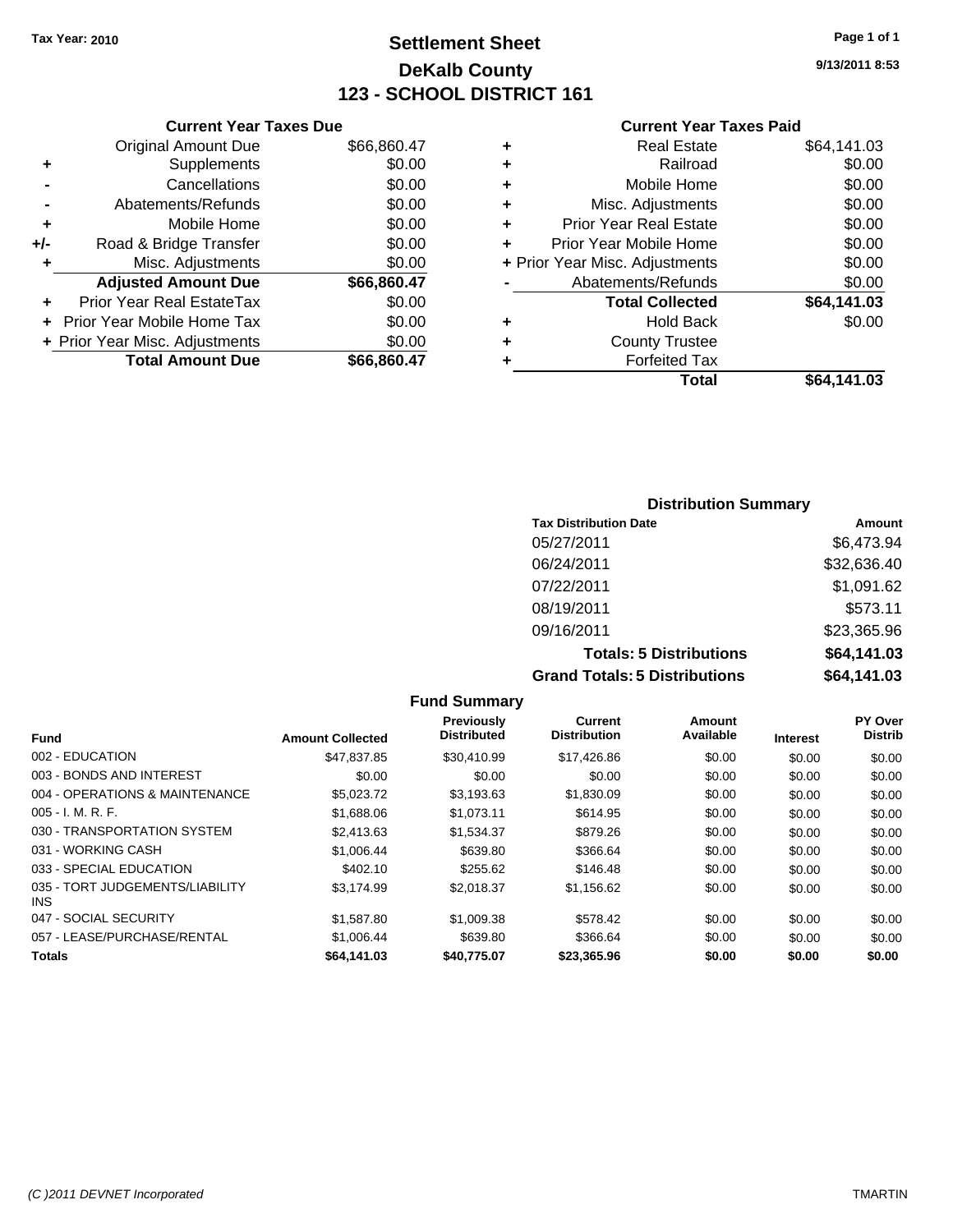#### **Settlement Sheet Tax Year: 2010 Page 1 of 1 DeKalb County 124 - SCHOOL DISTRICT 212**

**9/13/2011 8:53**

#### **Current Year Taxes Paid**

|     | OGNOM TOGET GAOS DUC              |              |  |
|-----|-----------------------------------|--------------|--|
|     | <b>Original Amount Due</b>        | \$271,947.03 |  |
| ٠   | <b>Supplements</b>                | \$763.94     |  |
|     | Cancellations                     | \$1,452.00   |  |
|     | Abatements/Refunds                | \$0.00       |  |
|     | Mobile Home                       | \$0.00       |  |
| +/- | Road & Bridge Transfer            | \$0.00       |  |
| ٠   | Misc. Adjustments                 | \$0.00       |  |
|     | <b>Adjusted Amount Due</b>        | \$271,258.97 |  |
|     | Prior Year Real EstateTax         | \$0.00       |  |
|     | <b>Prior Year Mobile Home Tax</b> | \$0.00       |  |
|     | + Prior Year Misc. Adjustments    | \$0.00       |  |
|     | <b>Total Amount Due</b>           | \$271,258.97 |  |
|     |                                   |              |  |

**Current Year Taxes Due**

|   | <b>Real Estate</b>             | \$257,959.65 |
|---|--------------------------------|--------------|
| ٠ | Railroad                       | \$0.00       |
| ÷ | Mobile Home                    | \$0.00       |
| ٠ | Misc. Adjustments              | \$0.00       |
| ٠ | <b>Prior Year Real Estate</b>  | \$0.00       |
| ÷ | Prior Year Mobile Home         | \$0.00       |
|   | + Prior Year Misc. Adjustments | \$0.00       |
|   | Abatements/Refunds             | \$0.00       |
|   | <b>Total Collected</b>         | \$257,959.65 |
| ٠ | <b>Hold Back</b>               | \$0.00       |
| ٠ | <b>County Trustee</b>          |              |
| ٠ | <b>Forfeited Tax</b>           |              |
|   | Total                          | \$257,959.65 |
|   |                                |              |

#### **Distribution Summary Tax Distribution Date Amount** 05/27/2011 \$25,564.69 06/24/2011 \$115,725.84 07/22/2011 \$2,433.62 08/19/2011 \$7,028.05 09/16/2011 \$107,207.45 **Totals: 5 Distributions \$257,959.65 Grand Totals: 5 Distributions \$257,959.65**

**Fund Summary Fund Interest Amount Collected Distributed PY Over Distrib Amount Available Current Distribution Previously** 002 - EDUCATION \$131,803.19 \$77,026.08 \$54,777.11 \$0.00 \$0.00 \$0.00 003 - BONDS AND INTEREST 60.00 \$35,458.11 \$20,721.80 \$14,736.31 \$0.00 \$0.00 \$0.00 004 - OPERATIONS & MAINTENANCE \$25,346.86 \$14,812.76 \$10,534.10 \$0.00 \$0.00 \$0.00 005 - I. M. R. F. \$4,128.39 \$2,412.64 \$1,715.75 \$0.00 \$0.00 \$0.00 030 - TRANSPORTATION SYSTEM \$12,166.40 \$7,110.07 \$5,056.33 \$0.00 \$0.00 \$0.00 031 - WORKING CASH \$5,069.43 \$2,962.59 \$2,106.84 \$0.00 \$0.00 \$0.00 032 - FIRE PREV/SFTY/ENERGY \$1,023.06 \$597.88 \$425.18 \$0.00 \$0.00 \$0.00 \$0.00 033 - SPECIAL EDUCATION \$2,027.82 \$1,185.06 \$842.76 \$0.00 \$0.00 \$0.00 \$0.00 035 - TORT JUDGEMENTS/LIABILITY INS \$30,970.88 \$18,099.45 \$12,871.43 \$0.00 \$0.00 \$0.00 047 - SOCIAL SECURITY \$4,896.08 \$2,861.28 \$2,034.80 \$0.00 \$0.00 \$0.00 057 - LEASE/PURCHASE/RENTAL  $$5,069.43$  \$2,962.59 \$2,106.84 \$0.00 \$0.00 \$0.00 \$0.00 **Totals \$257,959.65 \$150,752.20 \$107,207.45 \$0.00 \$0.00 \$0.00**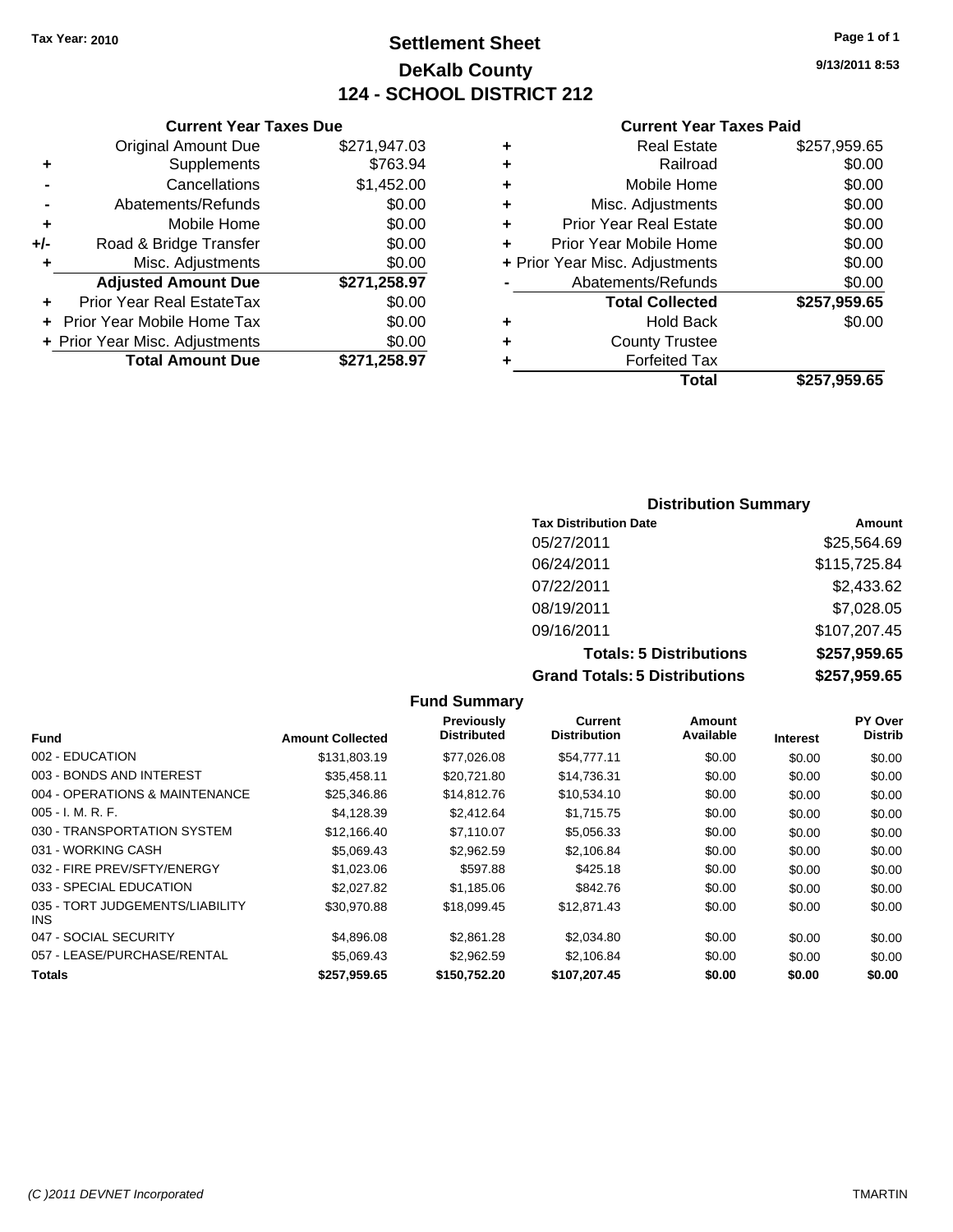#### **Settlement Sheet Tax Year: 2010 Page 1 of 1 DeKalb County 125 - SCHOOL DISTRICT 220**

**9/13/2011 8:53**

#### **Current Year Taxes Paid**

| <b>Current Year Taxes Due</b>     |            |
|-----------------------------------|------------|
| <b>Original Amount Due</b>        | \$2,715.63 |
| Supplements                       | \$0.00     |
| Cancellations                     | \$0.00     |
| Abatements/Refunds                | \$0.00     |
| Mobile Home                       | \$0.00     |
| Road & Bridge Transfer            | \$0.00     |
| Misc. Adjustments                 | \$0.00     |
| <b>Adjusted Amount Due</b>        | \$2,715.63 |
| Prior Year Real EstateTax         | \$0.00     |
| <b>Prior Year Mobile Home Tax</b> | \$0.00     |
| + Prior Year Misc. Adjustments    | \$0.00     |
| <b>Total Amount Due</b>           | \$2.715.63 |
|                                   |            |

| <b>Real Estate</b>     | \$2,715.63                                                                                                                    |
|------------------------|-------------------------------------------------------------------------------------------------------------------------------|
| Railroad               | \$0.00                                                                                                                        |
| Mobile Home            | \$0.00                                                                                                                        |
|                        | \$0.00                                                                                                                        |
|                        | \$0.00                                                                                                                        |
|                        | \$0.00                                                                                                                        |
|                        | \$0.00                                                                                                                        |
|                        | \$0.00                                                                                                                        |
| <b>Total Collected</b> | \$2,715.63                                                                                                                    |
| <b>Hold Back</b>       | \$0.00                                                                                                                        |
| <b>County Trustee</b>  |                                                                                                                               |
| <b>Forfeited Tax</b>   |                                                                                                                               |
| Total                  | \$2.715.63                                                                                                                    |
|                        | Misc. Adjustments<br>Prior Year Real Estate<br>Prior Year Mobile Home<br>+ Prior Year Misc. Adjustments<br>Abatements/Refunds |

| <b>Distribution Summary</b>          |            |
|--------------------------------------|------------|
| <b>Tax Distribution Date</b>         | Amount     |
| 06/24/2011                           | \$1,357.82 |
| 09/16/2011                           | \$1,357.81 |
| <b>Totals: 2 Distributions</b>       | \$2,715.63 |
| <b>Grand Totals: 2 Distributions</b> | \$2,715.63 |

**Fund Summary**

| Fund                                    | <b>Amount Collected</b> | <b>Previously</b><br><b>Distributed</b> | <b>Current</b><br><b>Distribution</b> | Amount<br>Available | <b>Interest</b> | PY Over<br><b>Distrib</b> |
|-----------------------------------------|-------------------------|-----------------------------------------|---------------------------------------|---------------------|-----------------|---------------------------|
| 002 - EDUCATION                         | \$1,358.04              | \$679.00                                | \$679.04                              | \$0.00              | \$0.00          | \$0.00                    |
| 003 - BONDS AND INTEREST                | \$455.48                | \$227.74                                | \$227.74                              | \$0.00              | \$0.00          | \$0.00                    |
| 004 - OPERATIONS & MAINTENANCE          | \$280.42                | \$140.21                                | \$140.21                              | \$0.00              | \$0.00          | \$0.00                    |
| $005 - I. M. R. F.$                     | \$36.43                 | \$18.22                                 | \$18.21                               | \$0.00              | \$0.00          | \$0.00                    |
| 030 - TRANSPORTATION SYSTEM             | \$105.90                | \$52.95                                 | \$52.95                               | \$0.00              | \$0.00          | \$0.00                    |
| 031 - WORKING CASH                      | \$33.62                 | \$16.81                                 | \$16.81                               | \$0.00              | \$0.00          | \$0.00                    |
| 032 - FIRE PREV/SFTY/ENERGY             | \$32.37                 | \$16.19                                 | \$16.18                               | \$0.00              | \$0.00          | \$0.00                    |
| 033 - SPECIAL EDUCATION                 | \$13.35                 | \$6.68                                  | \$6.67                                | \$0.00              | \$0.00          | \$0.00                    |
| 035 - TORT JUDGEMENTS/LIABILITY<br>INS. | \$329.97                | \$164.99                                | \$164.98                              | \$0.00              | \$0.00          | \$0.00                    |
| 047 - SOCIAL SECURITY                   | \$36.43                 | \$18.22                                 | \$18.21                               | \$0.00              | \$0.00          | \$0.00                    |
| 057 - LEASE/PURCHASE/RENTAL             | \$33.62                 | \$16.81                                 | \$16.81                               | \$0.00              | \$0.00          | \$0.00                    |
| <b>Totals</b>                           | \$2,715.63              | \$1,357.82                              | \$1.357.81                            | \$0.00              | \$0.00          | \$0.00                    |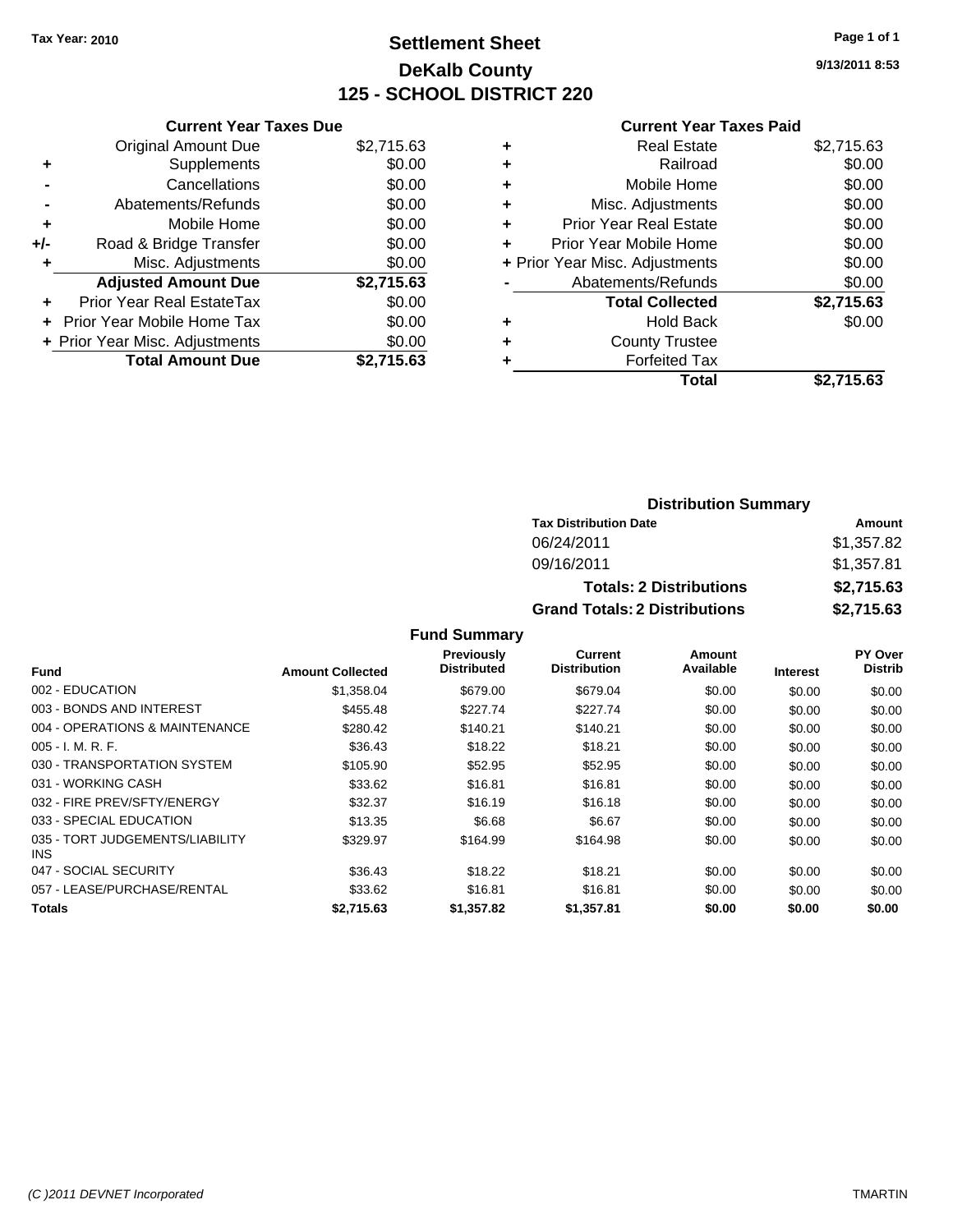#### **Settlement Sheet Tax Year: 2010 Page 1 of 1 DeKalb County 126 - SCHOOL DISTRICT 269**

**9/13/2011 8:53**

#### **Current Year Taxes Paid**

|      | Total                          | \$257,717.46 |
|------|--------------------------------|--------------|
| .37  | <b>Forfeited Tax</b>           |              |
| 0.00 | <b>County Trustee</b><br>٠     |              |
| 00.  | <b>Hold Back</b><br>٠          | \$0.00       |
| 00.  | <b>Total Collected</b>         | \$257,717.46 |
| .37  | Abatements/Refunds             | \$0.00       |
| 00.( | + Prior Year Misc. Adjustments | \$0.00       |
| 0.00 | Prior Year Mobile Home         | \$0.00       |
| 0.00 | <b>Prior Year Real Estate</b>  | \$0.00       |
| 0.00 | Misc. Adjustments<br>٠         | \$0.00       |
| .55  | Mobile Home<br>٠               | \$0.00       |
| .49  | Railroad<br>٠                  | \$0.00       |
| .43  | <b>Real Estate</b><br>٠        | \$257,717.46 |
|      |                                |              |

|     | <b>Total Amount Due</b>        | \$271,722.37 |
|-----|--------------------------------|--------------|
|     | + Prior Year Misc. Adjustments | \$0.00       |
|     | Prior Year Mobile Home Tax     | \$0.00       |
| ٠   | Prior Year Real EstateTax      | \$0.00       |
|     | <b>Adjusted Amount Due</b>     | \$271,722.37 |
| ٠   | Misc. Adjustments              | \$0.00       |
| +/- | Road & Bridge Transfer         | \$0.00       |
| ٠   | Mobile Home                    | \$0.00       |
|     | Abatements/Refunds             | \$0.00       |
|     | Cancellations                  | \$1,827.55   |
| ٠   | Supplements                    | \$961.49     |
|     | <b>Original Amount Due</b>     | \$272,588.43 |

**Current Year Taxes Due**

#### **Distribution Summary**

| <b>Tax Distribution Date</b>         | Amount       |
|--------------------------------------|--------------|
| 05/27/2011                           | \$25,667.78  |
| 06/24/2011                           | \$111,608.20 |
| 07/22/2011                           | \$1,965.57   |
| 08/19/2011                           | \$8,269.53   |
| 09/16/2011                           | \$110,206.38 |
| <b>Totals: 5 Distributions</b>       | \$257,717.46 |
| <b>Grand Totals: 5 Distributions</b> | \$257,717.46 |

|                                               |                         | <b>Fund Summary</b>              |                                       |                     |                 |                           |
|-----------------------------------------------|-------------------------|----------------------------------|---------------------------------------|---------------------|-----------------|---------------------------|
| <b>Fund</b>                                   | <b>Amount Collected</b> | Previously<br><b>Distributed</b> | <b>Current</b><br><b>Distribution</b> | Amount<br>Available | <b>Interest</b> | PY Over<br><b>Distrib</b> |
| 002 - EDUCATION                               | \$169,003.91            | \$96.733.64                      | \$72,270.27                           | \$0.00              | \$0.00          | \$0.00                    |
| 003 - BONDS AND INTEREST                      | \$0.00                  | \$0.00                           | \$0.00                                | \$0.00              | \$0.00          | \$0.00                    |
| 004 - OPERATIONS & MAINTENANCE                | \$44.262.98             | \$25,335.03                      | \$18,927.95                           | \$0.00              | \$0.00          | \$0.00                    |
| $005 - I. M. R. F.$                           | \$3.637.67              | \$2.082.11                       | \$1,555.56                            | \$0.00              | \$0.00          | \$0.00                    |
| 030 - TRANSPORTATION SYSTEM                   | \$9,657.44              | \$5,527.68                       | \$4,129.76                            | \$0.00              | \$0.00          | \$0.00                    |
| 031 - WORKING CASH                            | \$4.024.00              | \$2,303.24                       | \$1,720.76                            | \$0.00              | \$0.00          | \$0.00                    |
| 033 - SPECIAL EDUCATION                       | \$1,609.44              | \$921.20                         | \$688.24                              | \$0.00              | \$0.00          | \$0.00                    |
| 035 - TORT JUDGEMENTS/LIABILITY<br><b>INS</b> | \$21.884.35             | \$12,526.07                      | \$9,358.28                            | \$0.00              | \$0.00          | \$0.00                    |
| 047 - SOCIAL SECURITY                         | \$3.637.67              | \$2.082.11                       | \$1,555.56                            | \$0.00              | \$0.00          | \$0.00                    |
| <b>Totals</b>                                 | \$257.717.46            | \$147,511.08                     | \$110,206,38                          | \$0.00              | \$0.00          | \$0.00                    |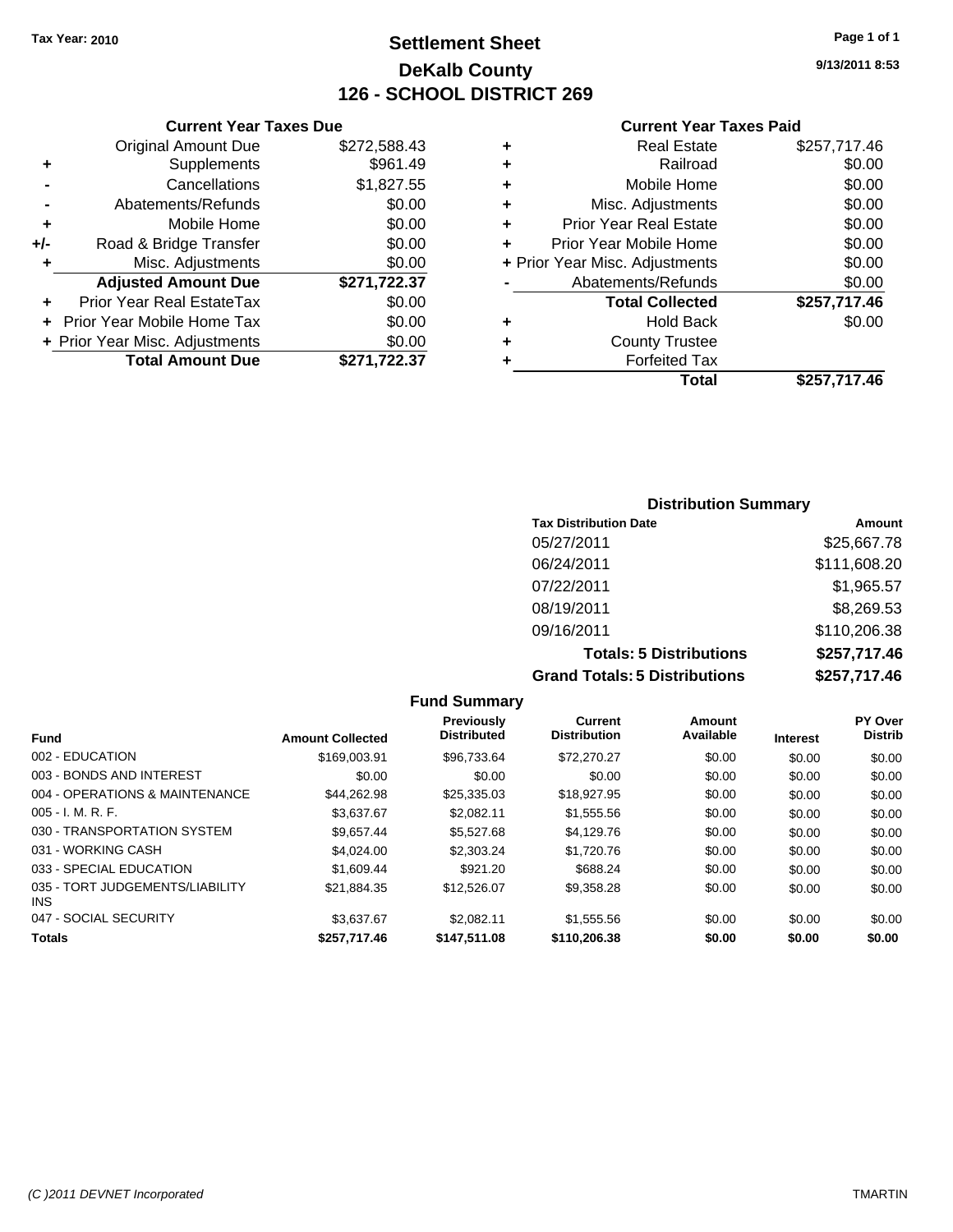## **Settlement Sheet Tax Year: 2010 Page 1 of 1 DeKalb County 127 - SCHOOL DISTRICT 271**

09/16/2011 \$21,579.10

**9/13/2011 8:53**

| <b>Current Year Taxes Paid</b> |  |  |  |
|--------------------------------|--|--|--|
|--------------------------------|--|--|--|

| <b>Original Amount Due</b>     | \$54,526.40                   |
|--------------------------------|-------------------------------|
| Supplements                    | \$0.00                        |
| Cancellations                  | \$0.00                        |
| Abatements/Refunds             | \$0.00                        |
| Mobile Home                    | \$0.00                        |
| Road & Bridge Transfer         | \$0.00                        |
| Misc. Adjustments              | \$0.00                        |
| <b>Adjusted Amount Due</b>     | \$54,526.40                   |
| Prior Year Real EstateTax      | \$0.00                        |
| Prior Year Mobile Home Tax     | \$0.00                        |
| + Prior Year Misc. Adjustments | \$0.00                        |
| <b>Total Amount Due</b>        | \$54.526.40                   |
|                                | <b>Current Year Taxes Due</b> |

| ٠ | <b>Real Estate</b>             | \$54,089.05 |
|---|--------------------------------|-------------|
| ٠ | Railroad                       | \$0.00      |
| ٠ | Mobile Home                    | \$0.00      |
| ٠ | Misc. Adjustments              | \$0.00      |
| ٠ | <b>Prior Year Real Estate</b>  | \$0.00      |
| ÷ | Prior Year Mobile Home         | \$0.00      |
|   | + Prior Year Misc. Adjustments | \$0.00      |
|   | Abatements/Refunds             | \$0.00      |
|   | <b>Total Collected</b>         | \$54,089.05 |
| ٠ | <b>Hold Back</b>               | \$0.00      |
| ٠ | <b>County Trustee</b>          |             |
|   | <b>Forfeited Tax</b>           |             |
|   | Total                          | \$54,089.05 |
|   |                                |             |

#### **Distribution Summary Tax Distribution Date Amount** 05/27/2011 \$4,169.07 06/24/2011 \$27,723.79 08/19/2011 \$617.09

| 09/16/2011                           |
|--------------------------------------|
| <b>Totals: 4 Distributions</b>       |
| <b>Grand Totals: 4 Distributions</b> |

| <b>Totals: 4 Distributions</b>       | \$54,089.05 |
|--------------------------------------|-------------|
| <b>Grand Totals: 4 Distributions</b> | \$54,089.05 |

|                                               |                         | Previously         | Current             | Amount    |                 | <b>PY Over</b> |
|-----------------------------------------------|-------------------------|--------------------|---------------------|-----------|-----------------|----------------|
| <b>Fund</b>                                   | <b>Amount Collected</b> | <b>Distributed</b> | <b>Distribution</b> | Available | <b>Interest</b> | <b>Distrib</b> |
| 002 - EDUCATION                               | \$29,720.53             | \$17,863.36        | \$11,857.17         | \$0.00    | \$0.00          | \$0.00         |
| 003 - BONDS AND INTEREST                      | \$11.890.72             | \$7,146.86         | \$4,743.86          | \$0.00    | \$0.00          | \$0.00         |
| 004 - OPERATIONS & MAINTENANCE                | \$5.258.27              | \$3.160.46         | \$2.097.81          | \$0.00    | \$0.00          | \$0.00         |
| $005 - I. M. R. F.$                           | \$1,257.41              | \$755.76           | \$501.65            | \$0.00    | \$0.00          | \$0.00         |
| 030 - TRANSPORTATION SYSTEM                   | \$1,600.38              | \$961.90           | \$638.48            | \$0.00    | \$0.00          | \$0.00         |
| 031 - WORKING CASH                            | \$312.10                | \$187.59           | \$124.51            | \$0.00    | \$0.00          | \$0.00         |
| 032 - FIRE PREV/SFTY/ENERGY                   | \$25.15                 | \$15.12            | \$10.03             | \$0.00    | \$0.00          | \$0.00         |
| 033 - SPECIAL EDUCATION                       | \$252.22                | \$151.60           | \$100.62            | \$0.00    | \$0.00          | \$0.00         |
| 035 - TORT JUDGEMENTS/LIABILITY<br><b>INS</b> | \$2,057.54              | \$1,236.67         | \$820.87            | \$0.00    | \$0.00          | \$0.00         |
| 047 - SOCIAL SECURITY                         | \$1,371.75              | \$824.48           | \$547.27            | \$0.00    | \$0.00          | \$0.00         |
| 057 - LEASE/PURCHASE/RENTAL                   | \$342.98                | \$206.15           | \$136.83            | \$0.00    | \$0.00          | \$0.00         |
| <b>Totals</b>                                 | \$54,089.05             | \$32.509.95        | \$21,579.10         | \$0.00    | \$0.00          | \$0.00         |

**Fund Summary**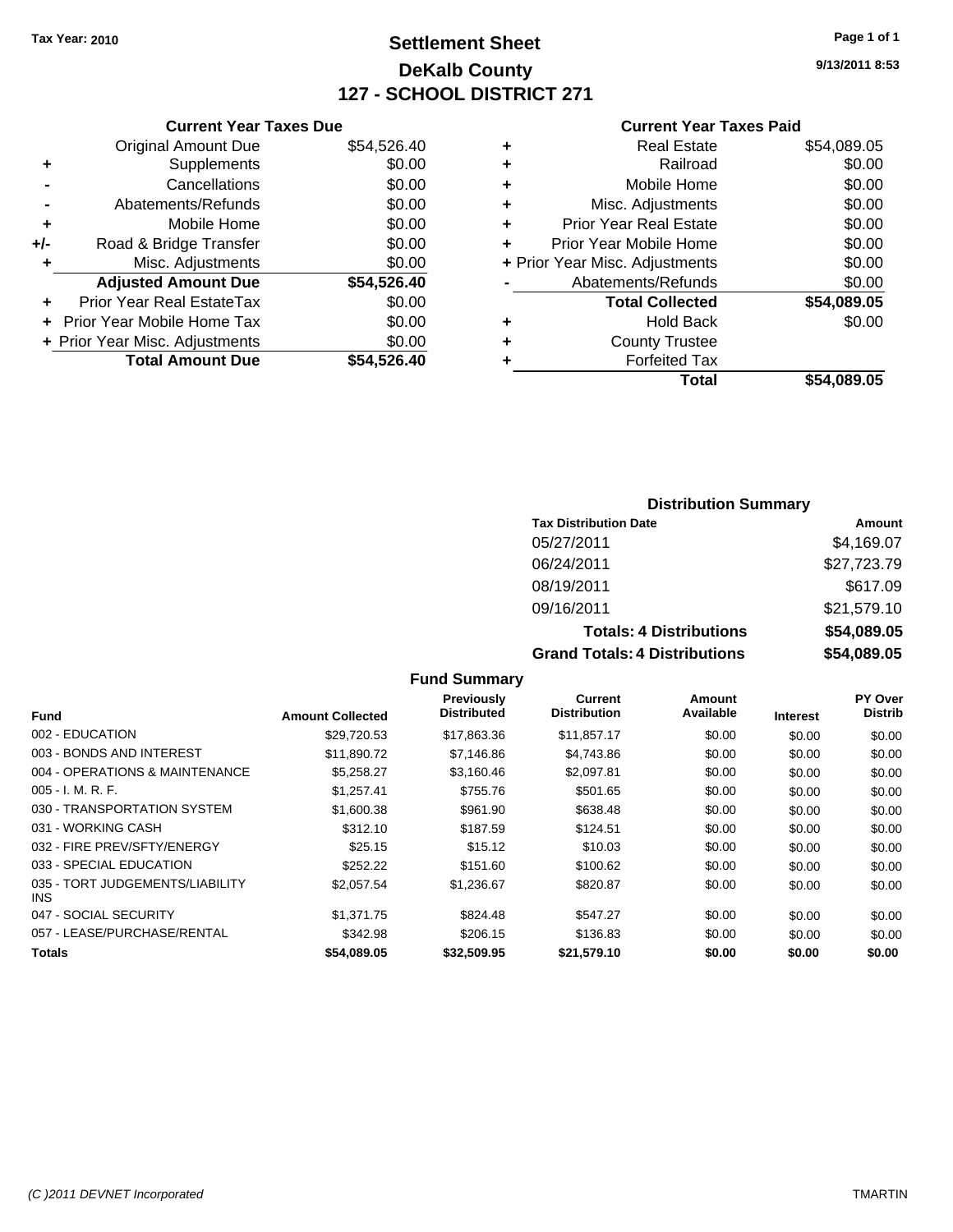#### **Settlement Sheet Tax Year: 2010 Page 1 of 1 DeKalb County 128 - SCHOOL DISTRICT 300**

**9/13/2011 8:53**

#### **Current Year Taxes Paid**

|     | <b>Current Year Taxes Due</b>     |            |
|-----|-----------------------------------|------------|
|     | <b>Original Amount Due</b>        | \$6,866.59 |
| ÷   | Supplements                       | \$0.00     |
|     | Cancellations                     | \$0.00     |
|     | Abatements/Refunds                | \$0.00     |
| ٠   | Mobile Home                       | \$0.00     |
| +/- | Road & Bridge Transfer            | \$0.00     |
|     | Misc. Adjustments                 | \$0.00     |
|     | <b>Adjusted Amount Due</b>        | \$6,866.59 |
| ÷   | Prior Year Real EstateTax         | \$0.00     |
|     | <b>Prior Year Mobile Home Tax</b> | \$0.00     |
|     | + Prior Year Misc. Adjustments    | \$0.00     |
|     | <b>Total Amount Due</b>           | \$6,866.59 |
|     |                                   |            |

| ٠ | <b>Real Estate</b>             | \$6,866.59 |
|---|--------------------------------|------------|
| ٠ | Railroad                       | \$0.00     |
| ٠ | Mobile Home                    | \$0.00     |
| ٠ | Misc. Adjustments              | \$0.00     |
| ÷ | <b>Prior Year Real Estate</b>  | \$0.00     |
| ٠ | Prior Year Mobile Home         | \$0.00     |
|   | + Prior Year Misc. Adjustments | \$0.00     |
|   | Abatements/Refunds             | \$0.00     |
|   | <b>Total Collected</b>         | \$6,866.59 |
| ٠ | <b>Hold Back</b>               | \$0.00     |
| ٠ | <b>County Trustee</b>          |            |
|   | <b>Forfeited Tax</b>           |            |
|   | Total                          | \$6.866.59 |

#### **Distribution Summary Tax Distribution Date Amount** 05/27/2011 \$3,433.30 08/19/2011 \$3,433.29 **Totals: 2 Distributions \$6,866.59 Grand Totals: 2 Distributions \$6,866.59**

**Fund Summary**

|                                         |                         | <b>Previously</b>  | <b>Current</b>      | Amount    |                 | <b>PY Over</b> |
|-----------------------------------------|-------------------------|--------------------|---------------------|-----------|-----------------|----------------|
| <b>Fund</b>                             | <b>Amount Collected</b> | <b>Distributed</b> | <b>Distribution</b> | Available | <b>Interest</b> | <b>Distrib</b> |
| 002 - EDUCATION                         | \$4.689.52              | \$4,689.52         | \$0.00              | \$0.00    | \$0.00          | \$0.00         |
| 003 - BONDS AND INTEREST                | \$935.74                | \$935.74           | \$0.00              | \$0.00    | \$0.00          | \$0.00         |
| 004 - OPERATIONS & MAINTENANCE          | \$618.04                | \$618.04           | \$0.00              | \$0.00    | \$0.00          | \$0.00         |
| $005 - I. M. R. F.$                     | \$132.42                | \$132.42           | \$0.00              | \$0.00    | \$0.00          | \$0.00         |
| 030 - TRANSPORTATION SYSTEM             | \$298.13                | \$298.13           | \$0.00              | \$0.00    | \$0.00          | \$0.00         |
| 031 - WORKING CASH                      | \$0.84                  | \$0.84             | \$0.00              | \$0.00    | \$0.00          | \$0.00         |
| 033 - SPECIAL EDUCATION                 | \$59.48                 | \$59.48            | \$0.00              | \$0.00    | \$0.00          | \$0.00         |
| 035 - TORT JUDGEMENTS/LIABILITY<br>INS. | \$0.00                  | \$0.00             | \$0.00              | \$0.00    | \$0.00          | \$0.00         |
| 047 - SOCIAL SECURITY                   | \$132.42                | \$132.42           | \$0.00              | \$0.00    | \$0.00          | \$0.00         |
| <b>Totals</b>                           | \$6,866.59              | \$6,866,59         | \$0.00              | \$0.00    | \$0.00          | \$0.00         |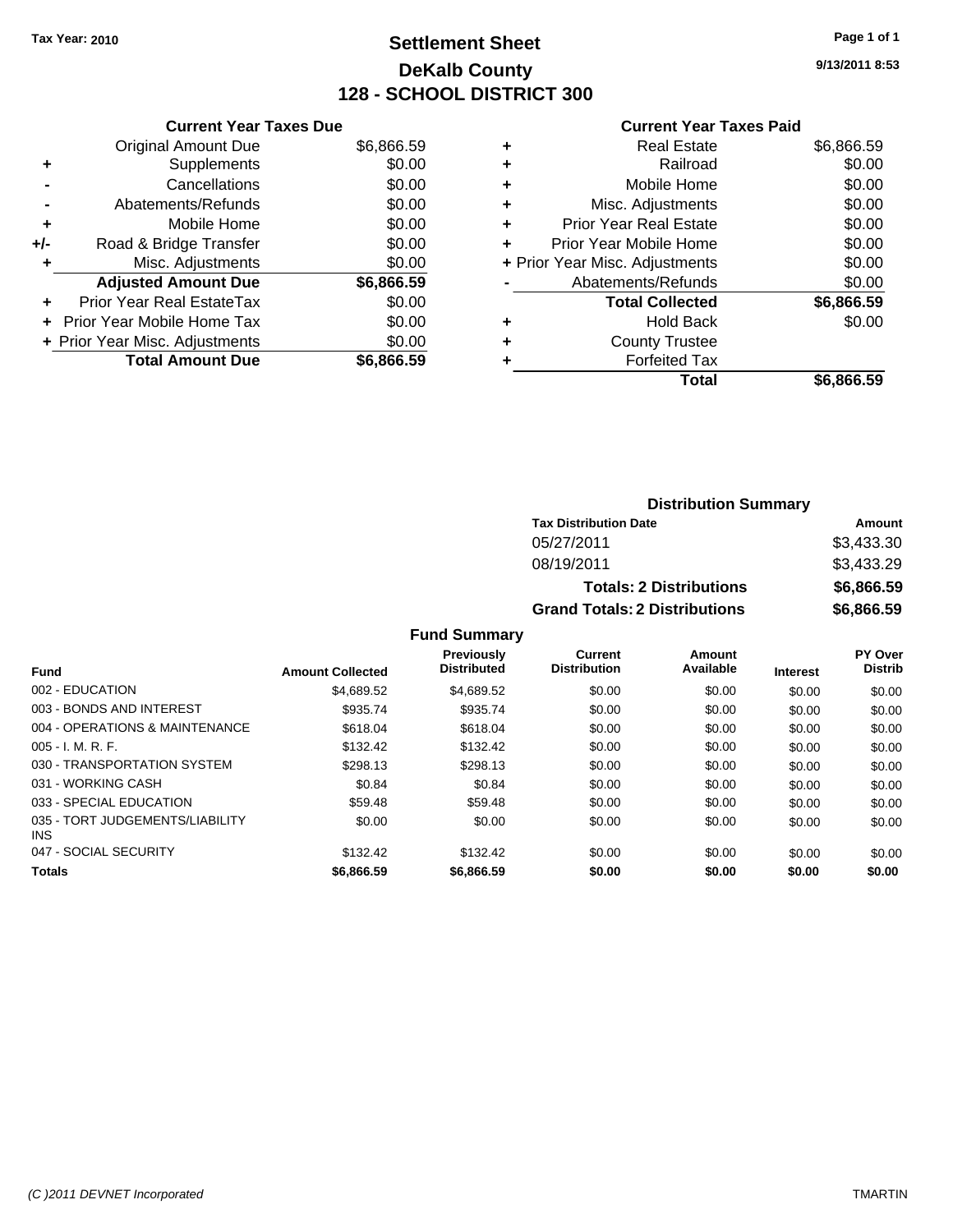#### **Settlement Sheet Tax Year: 2010 Page 1 of 1 DeKalb County 129 - SCHOOL DISTRICT 301**

**9/13/2011 8:53**

#### **Current Year Taxes Paid**

| <b>Current Year Taxes Due</b>     |            |
|-----------------------------------|------------|
| <b>Original Amount Due</b>        | \$6,805.36 |
| Supplements                       | \$0.00     |
| Cancellations                     | \$0.00     |
| Abatements/Refunds                | \$0.00     |
| Mobile Home                       | \$0.00     |
| Road & Bridge Transfer            | \$0.00     |
| Misc. Adjustments                 | \$0.00     |
| <b>Adjusted Amount Due</b>        | \$6,805.36 |
| Prior Year Real EstateTax         | \$0.00     |
| <b>Prior Year Mobile Home Tax</b> | \$0.00     |
| + Prior Year Misc. Adjustments    | \$0.00     |
| <b>Total Amount Due</b>           | \$6,805.36 |
|                                   |            |

|   | <b>Real Estate</b>             | \$6,805.36 |
|---|--------------------------------|------------|
| ٠ | Railroad                       | \$0.00     |
| ٠ | Mobile Home                    | \$0.00     |
| ٠ | Misc. Adjustments              | \$0.00     |
| ÷ | Prior Year Real Estate         | \$0.00     |
| ٠ | Prior Year Mobile Home         | \$0.00     |
|   | + Prior Year Misc. Adjustments | \$0.00     |
|   | Abatements/Refunds             | \$0.00     |
|   | <b>Total Collected</b>         | \$6,805.36 |
| ٠ | Hold Back                      | \$0.00     |
| ٠ | <b>County Trustee</b>          |            |
| ٠ | <b>Forfeited Tax</b>           |            |
|   | Total                          | \$6,805.36 |
|   |                                |            |

|                     |                                      | <b>Distribution Summary</b>    |            |
|---------------------|--------------------------------------|--------------------------------|------------|
|                     | <b>Tax Distribution Date</b>         |                                | Amount     |
|                     | 06/24/2011                           |                                | \$2,121.47 |
|                     | 09/16/2011                           |                                | \$4,683.89 |
|                     |                                      | <b>Totals: 2 Distributions</b> | \$6,805.36 |
|                     | <b>Grand Totals: 2 Distributions</b> |                                | \$6,805.36 |
| <b>Fund Summary</b> |                                      |                                |            |
| <b>Provinuely</b>   | $C$ urront                           | <b>Amount</b>                  | ימΩ PV ∩   |

|                                |                         | <b>Previously</b>  | Current             | Amount    |                 | <b>PY Over</b> |
|--------------------------------|-------------------------|--------------------|---------------------|-----------|-----------------|----------------|
| <b>Fund</b>                    | <b>Amount Collected</b> | <b>Distributed</b> | <b>Distribution</b> | Available | <b>Interest</b> | <b>Distrib</b> |
| 002 - EDUCATION                | \$4,463.02              | \$1,391.28         | \$3,071.74          | \$0.00    | \$0.00          | \$0.00         |
| 003 - BONDS AND INTEREST       | \$1,115.67              | \$347.79           | \$767.88            | \$0.00    | \$0.00          | \$0.00         |
| 004 - OPERATIONS & MAINTENANCE | \$661.09                | \$206.09           | \$455.00            | \$0.00    | \$0.00          | \$0.00         |
| $005 - I. M. R. F.$            | \$141.04                | \$43.97            | \$97.07             | \$0.00    | \$0.00          | \$0.00         |
| 030 - TRANSPORTATION SYSTEM    | \$274.67                | \$85.62            | \$189.05            | \$0.00    | \$0.00          | \$0.00         |
| 031 - WORKING CASH             | \$8.83                  | \$2.75             | \$6.08              | \$0.00    | \$0.00          | \$0.00         |
| 047 - SOCIAL SECURITY          | \$141.04                | \$43.97            | \$97.07             | \$0.00    | \$0.00          | \$0.00         |
| <b>Totals</b>                  | \$6,805.36              | \$2,121.47         | \$4,683.89          | \$0.00    | \$0.00          | \$0.00         |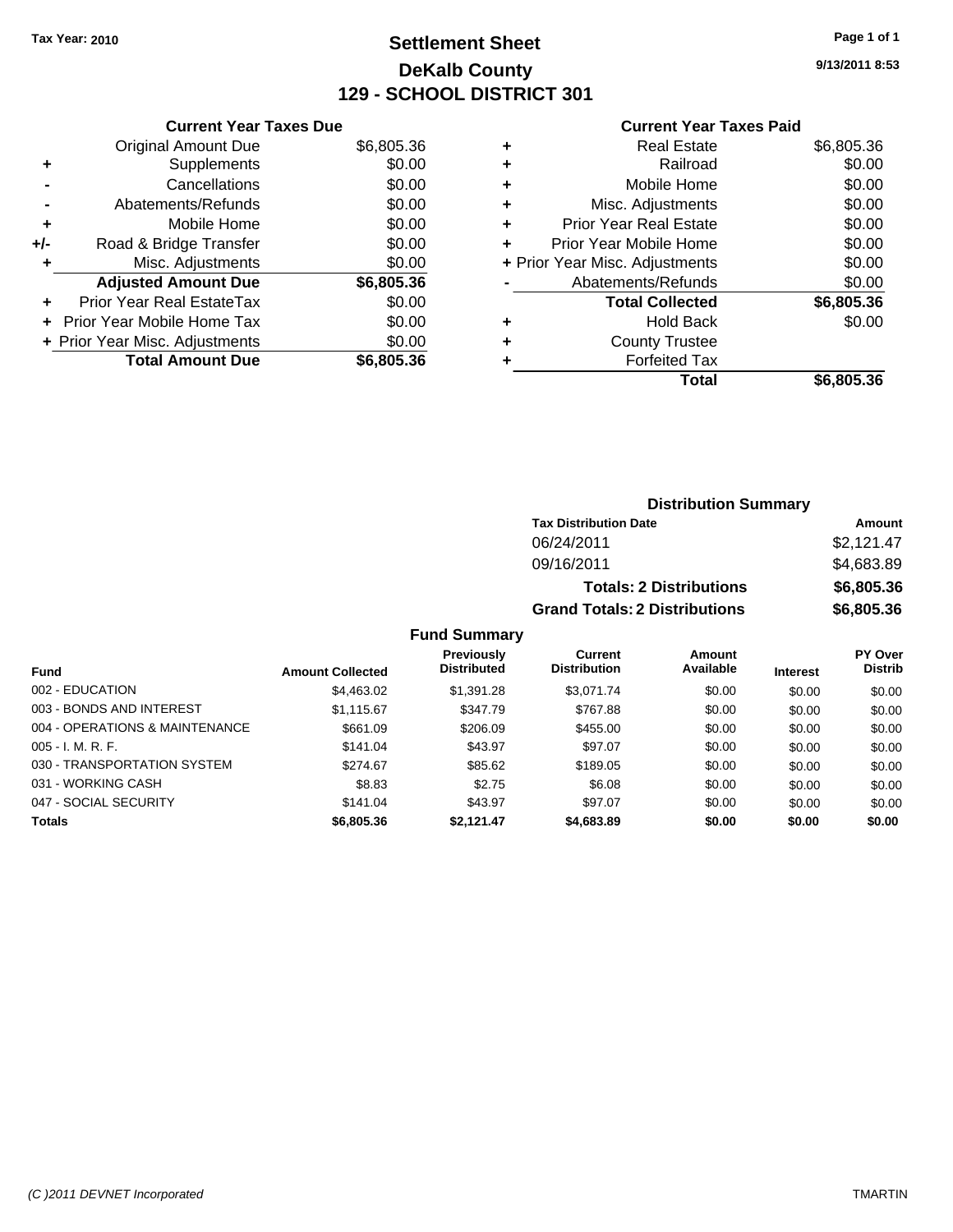**Current Year Taxes Due** Original Amount Due \$1,671,111.97

**Adjusted Amount Due \$1,670,680.79**

**Total Amount Due \$1,670,680.79**

**+** Supplements \$8,045.54 **-** Cancellations \$8,476.72 **-** Abatements/Refunds \$0.00 **+** Mobile Home \$0.00 **+/-** Road & Bridge Transfer \$0.00 **+** Misc. Adjustments \$0.00

**+** Prior Year Real EstateTax \$0.00 **+** Prior Year Mobile Home Tax \$0.00 **+ Prior Year Misc. Adjustments**  $$0.00$ 

#### **Settlement Sheet Tax Year: 2010 Page 1 of 1 DeKalb County 130 - SCHOOL DISTRICT 302**

**9/13/2011 8:53**

#### **Current Year Taxes Paid**

|   | Total                          | \$1,607,798.02 |
|---|--------------------------------|----------------|
|   | <b>Forfeited Tax</b>           |                |
| ٠ | <b>County Trustee</b>          |                |
| ٠ | <b>Hold Back</b>               | \$0.00         |
|   | <b>Total Collected</b>         | \$1,607,798.02 |
|   | Abatements/Refunds             | \$0.00         |
|   | + Prior Year Misc. Adjustments | \$0.00         |
| ÷ | Prior Year Mobile Home         | \$0.00         |
| ٠ | <b>Prior Year Real Estate</b>  | \$0.00         |
| ٠ | Misc. Adjustments              | \$0.00         |
| ٠ | Mobile Home                    | \$0.00         |
| ٠ | Railroad                       | \$25,649.50    |
| ٠ | <b>Real Estate</b>             | \$1,582,148.52 |

# **Distribution Summary**

| <b>Tax Distribution Date</b>         | Amount         |
|--------------------------------------|----------------|
| 05/27/2011                           | \$210,629.86   |
| 06/24/2011                           | \$653,797.86   |
| 07/22/2011                           | \$27,924.26    |
| 08/19/2011                           | \$79,444.63    |
| 09/16/2011                           | \$636,001.41   |
| <b>Totals: 5 Distributions</b>       | \$1,607,798.02 |
| <b>Grand Totals: 5 Distributions</b> | \$1,607,798.02 |

#### **Fund Summary Fund Interest Amount Collected Distributed PY Over Distrib Amount Available Current Distribution Previously** 002 - EDUCATION \$1,075,542.89 \$650,087.21 \$425,455.68 \$0.00 \$0.00 \$0.00 003 - BONDS AND INTEREST 6285,850.41 \$172,775.72 \$113,074.69 \$0.00 \$0.00 \$0.00 004 - OPERATIONS & MAINTENANCE \$129,038.65 \$77,994.45 \$51,044.20 \$0.00 \$0.00 \$0.00 005 - I. M. R. F. \$20,055.69 \$12,122.20 \$7,933.49 \$0.00 \$0.00 \$0.00 030 - TRANSPORTATION SYSTEM \$61,030.40 \$36,888.43 \$24,141.97 \$0.00 \$0.00 \$0.00 031 - WORKING CASH \$4,223.69 \$2,552.91 \$1,670.78 \$0.00 \$0.00 \$0.00 \$0.00 \$0.00 \$0.00 \$0.00 \$0.00 033 - SPECIAL EDUCATION \$ \$7,291.37 \$4,407.10 \$2,884.27 \$0.00 \$0.00 \$0.00 \$0.00 047 - SOCIAL SECURITY \$24,764.92 \$14,968.59 \$9,796.33 \$0.00 \$0.00 \$0.00 **Totals \$1,607,798.02 \$971,796.61 \$636,001.41 \$0.00 \$0.00 \$0.00**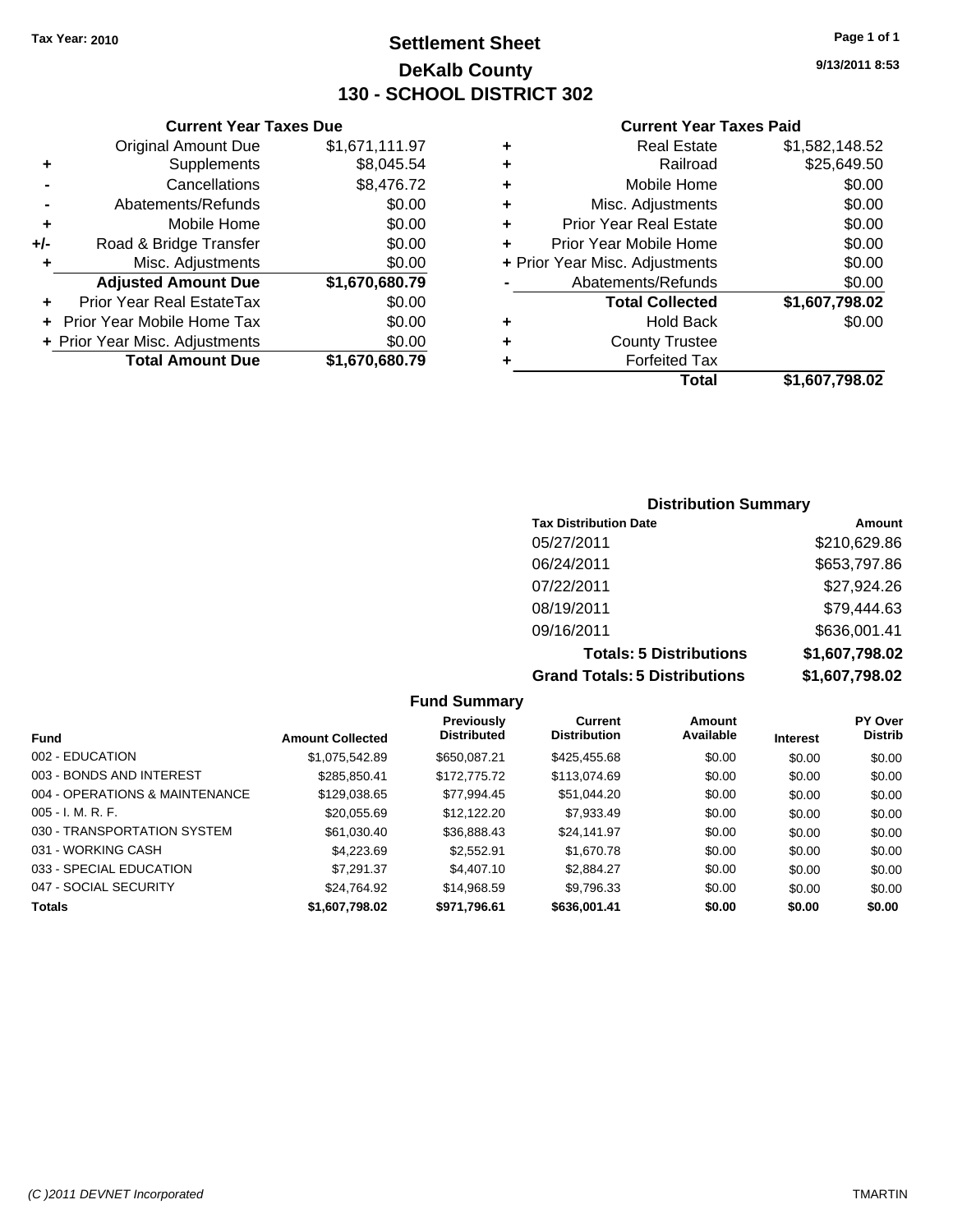#### **Settlement Sheet Tax Year: 2010 Page 1 of 2 DeKalb County 131 - SCHOOL DISTRICT 424**

#### **Current Year Taxes Due**

|     | <b>Original Amount Due</b>        | \$9,492,295.82 |
|-----|-----------------------------------|----------------|
| ٠   | Supplements                       | \$78,846.77    |
|     | Cancellations                     | \$119,865.65   |
|     | Abatements/Refunds                | \$57.87        |
| ٠   | Mobile Home                       | \$0.00         |
| +/- | Road & Bridge Transfer            | \$0.00         |
| ٠   | Misc. Adjustments                 | \$1,291.82     |
|     | <b>Adjusted Amount Due</b>        | \$9,452,510.89 |
|     | <b>Prior Year Real EstateTax</b>  | (\$4,213.96)   |
|     | <b>Prior Year Mobile Home Tax</b> | \$0.00         |
|     | + Prior Year Misc. Adjustments    | \$0.00         |
|     | <b>Total Amount Due</b>           | \$9,448,296.93 |

#### **Current Year Taxes Paid**

| ٠ | <b>Real Estate</b>             | \$8,925,892.52 |
|---|--------------------------------|----------------|
| ٠ | Railroad                       | \$61,725.34    |
| ٠ | Mobile Home                    | \$0.00         |
| ٠ | Misc. Adjustments              | \$1,291.82     |
| ÷ | <b>Prior Year Real Estate</b>  | (\$4,213.96)   |
| ÷ | Prior Year Mobile Home         | \$0.00         |
|   | + Prior Year Misc. Adjustments | \$0.00         |
|   | Abatements/Refunds             | \$57.87        |
|   | <b>Total Collected</b>         | \$8,984,637.85 |
| ٠ | Hold Back                      | \$0.00         |
| ٠ | <b>County Trustee</b>          |                |
| ٠ | <b>Forfeited Tax</b>           |                |
|   | Total                          | \$8,984,637.85 |
|   |                                |                |

#### **Distribution Summary**

| <b>Tax Distribution Date</b>         | Amount         |
|--------------------------------------|----------------|
| 05/27/2011                           | \$1,103,911.17 |
| 06/24/2011                           | \$3,825,364.98 |
| 07/22/2011                           | \$95,515.90    |
| 08/19/2011                           | \$551,439.67   |
| 09/16/2011                           | \$3,408,406.13 |
| <b>Totals: 5 Distributions</b>       | \$8,984,637.85 |
| <b>Grand Totals: 5 Distributions</b> | \$8,984,637.85 |

#### **Fund Summary Fund Interest Amount Collected Distributed PY Over Distrib Amount Available Current Distribution Previously** 002 - EDUCATION \$4,426,452.48 \$2,747,236.44 \$1,679,216.04 \$0.00 \$0.00 \$0.00 003 - BONDS AND INTEREST \$1,797,260.03 \$1,115,452.68 \$681,807.35 \$0.00 \$0.00 \$0.00 004 - OPERATIONS & MAINTENANCE \$1,409,285.35 \$874,659.82 \$534,625.53 \$0.00 \$0.00 \$0.00 005 - I. M. R. F. \$258,721.62 \$160,573.17 \$98,148.45 \$0.00 \$0.00 \$0.00 030 - TRANSPORTATION SYSTEM \$379,160.73 \$235,322.58 \$143,838.15 \$0.00 \$0.00 \$0.00 031 - WORKING CASH \$89,217.48 \$55,372.00 \$33,845.48 \$0.00 \$0.00 \$0.00 032 - FIRE PREV/SFTY/ENERGY \$8,930.72 \$5,542.77 \$3,387.95 \$0.00 \$0.00 \$0.00 \$0.00 033 - SPECIAL EDUCATION 6775,839.32 \$47,068.96 \$28,770.36 \$0.00 \$0.00 \$0.00 \$0.00 035 - TORT JUDGEMENTS/LIABILITY INS  $$160,591.43$   $$99,669.58$   $$60,921.85$   $$0.00$   $$0.00$   $$0.00$ 047 - SOCIAL SECURITY 6334,560.98 \$207,642.16 \$126,918.82 \$0.00 \$0.00 \$0.00 \$0.00 057 - LEASE/PURCHASE/RENTAL \$44,617.71 \$27,691.56 \$16,926.15 \$0.00 \$0.00 \$0.00 \$0.00 **Totals \$8,984,637.85 \$5,576,231.72 \$3,408,406.13 \$0.00 \$0.00 \$0.00**

#### **Miscellaneous Adjustment Detail Year Source Account Type Amount Adjustment Description**

| <b>Totals 4 entries</b> |                    | \$1.291.82                                               |
|-------------------------|--------------------|----------------------------------------------------------|
| 2010 RE - Real Estate   | Back Tax Collected | \$269.82 Ezam Properties Redemption 03-30-130-022 by TBA |
| 2010 RE - Real Estate   | Back Tax Collected | \$177.97 Ezam Properties Redemption 03-30-130-018 by TBA |
| 2010 RE - Real Estate   | Back Tax Collected | \$129.30 Ezam Properties Redemption 03-30-130-016 by TBA |
| 2010 RE - Real Estate   | Back Tax Collected | \$714.73 Lindgren Redemption 03-30-301-017 by TBA        |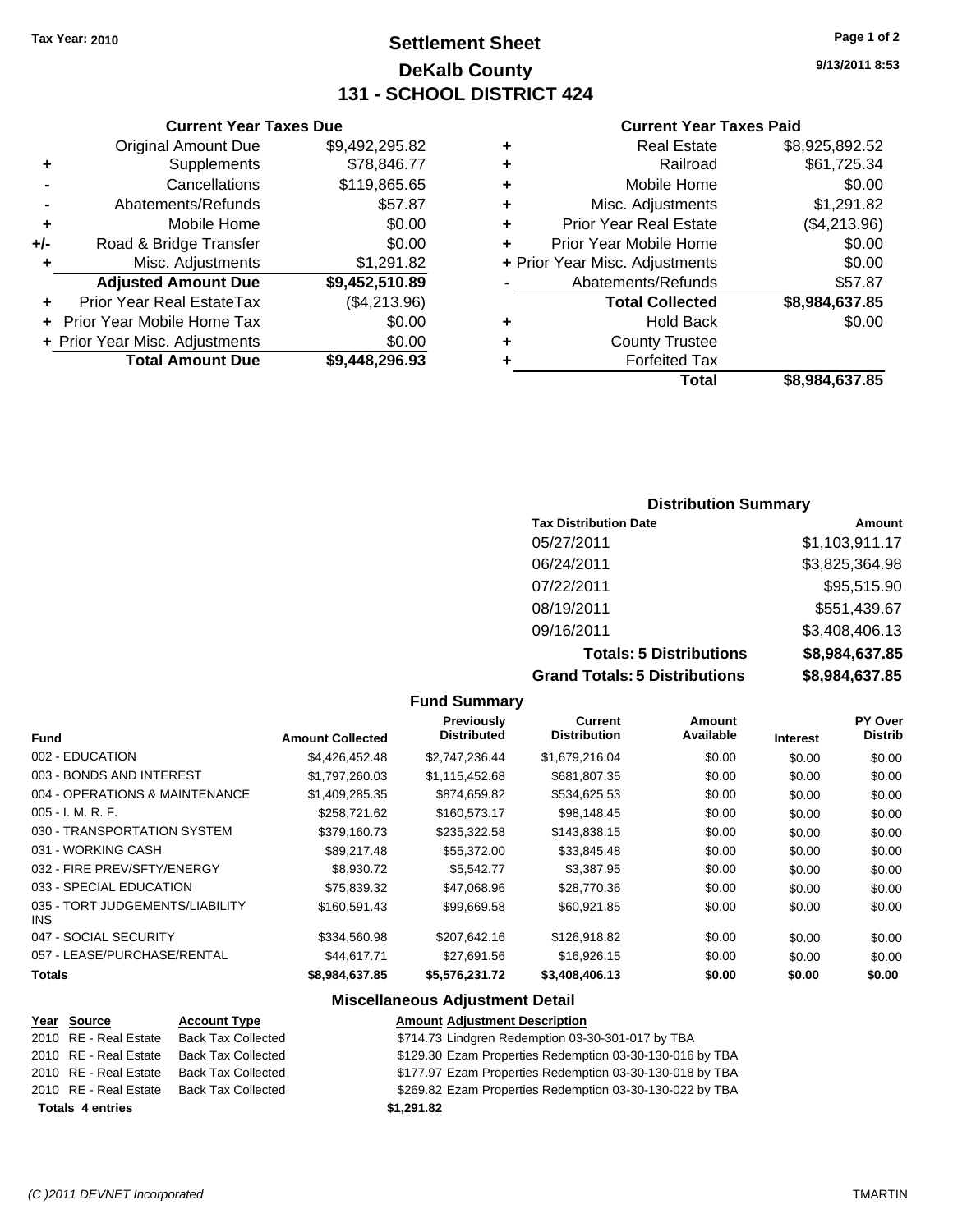# **Settlement Sheet Tax Year: 2010 Page 2 of 2 DeKalb County**

**Abatement Detail**

**Year Source Account Type Amount Adjustment Description**<br>
2010 RE - Real Estate PTAB Decision **Amount** \$57.87 03-19-401-005 PTAB Refu \$57.87 03-19-401-005 PTAB Refund by TBA

**9/13/2011 8:53**

**Totals \$57.87 1 entries**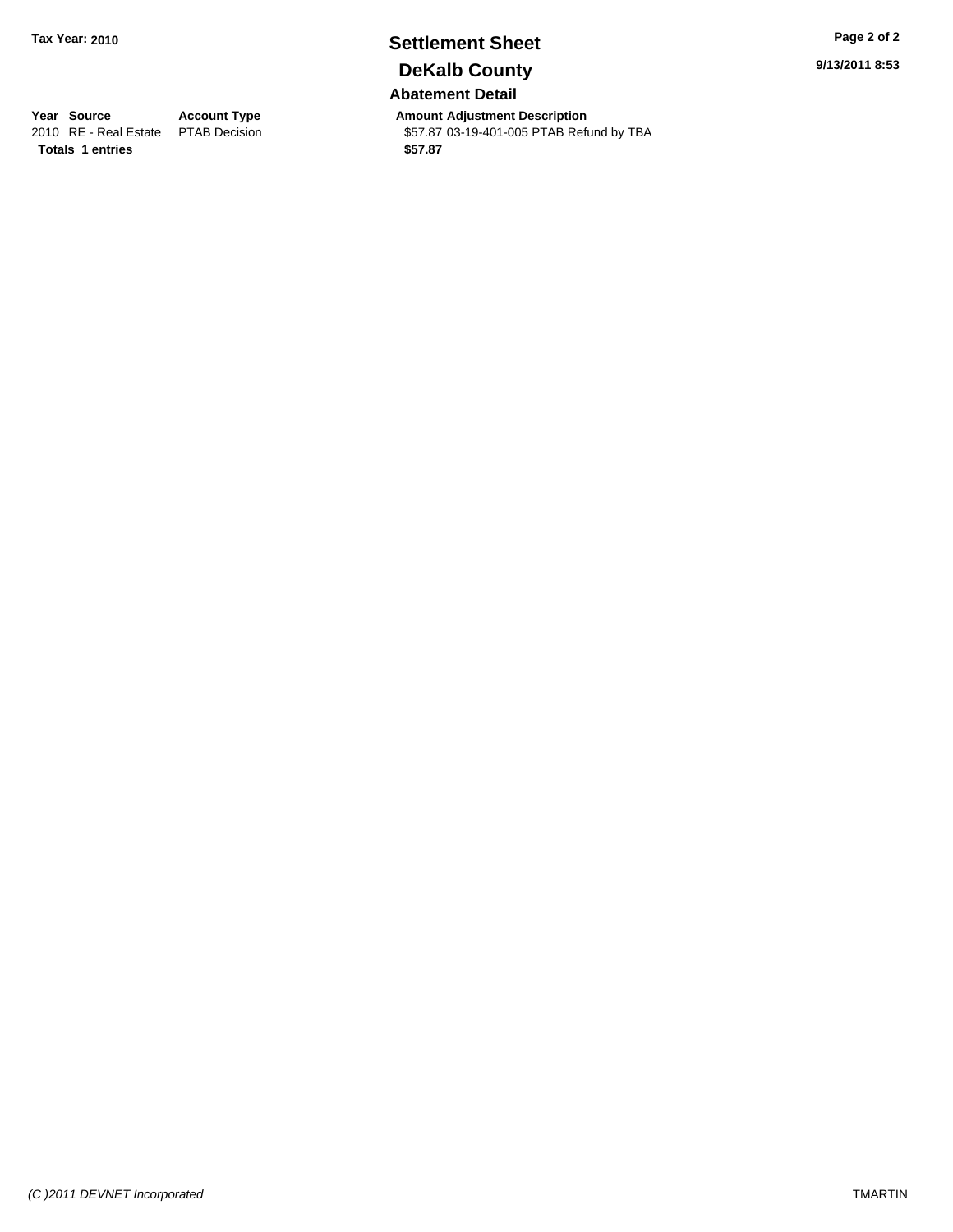#### **Settlement Sheet Tax Year: 2010 Page 1 of 1 DeKalb County 132 - SCHOOL DISTRICT 425**

**9/13/2011 8:53**

#### **Current Year Taxes Paid**

|   | <b>Real Estate</b>             | \$6,312,151.56 |
|---|--------------------------------|----------------|
| ٠ | Railroad                       | \$100,360.94   |
| ٠ | Mobile Home                    | \$0.00         |
| ٠ | Misc. Adjustments              | \$756.69       |
| ٠ | <b>Prior Year Real Estate</b>  | \$0.00         |
| ٠ | Prior Year Mobile Home         | \$0.00         |
|   | + Prior Year Misc. Adjustments | \$0.00         |
|   | Abatements/Refunds             | \$0.00         |
|   | <b>Total Collected</b>         | \$6,413,269.19 |
| ٠ | <b>Hold Back</b>               | \$0.00         |
|   | <b>County Trustee</b>          |                |
|   | <b>Forfeited Tax</b>           |                |
|   | Total                          | \$6,413,269.19 |

#### **Current Year Taxes Due** Original Amount Due \$6,692,528.05 **+** Supplements \$33,777.83 **-** Cancellations \$36,116.14 **-** Abatements/Refunds \$0.00 **+** Mobile Home \$0.00 **+/-** Road & Bridge Transfer \$0.00 **+** Misc. Adjustments \$756.69 **Adjusted Amount Due \$6,690,946.43 +** Prior Year Real EstateTax \$0.00 **+** Prior Year Mobile Home Tax \$0.00 **+ Prior Year Misc. Adjustments \$0.00<br>Total Amount Due \$6,690,946.43 Total Amount Due**

#### **Distribution Summary**

| <b>Tax Distribution Date</b>         | Amount         |
|--------------------------------------|----------------|
| 05/27/2011                           | \$603,935.39   |
| 06/24/2011                           | \$2,853,183.35 |
| 07/22/2011                           | \$63,170.58    |
| 08/19/2011                           | \$220,040.10   |
| 09/16/2011                           | \$2,672,939.77 |
| <b>Totals: 5 Distributions</b>       | \$6,413,269.19 |
| <b>Grand Totals: 5 Distributions</b> | \$6,413,269.19 |

|                                               |                         | <b>Fund Summary</b>              |                                |                     |                 |                                  |
|-----------------------------------------------|-------------------------|----------------------------------|--------------------------------|---------------------|-----------------|----------------------------------|
| <b>Fund</b>                                   | <b>Amount Collected</b> | Previously<br><b>Distributed</b> | Current<br><b>Distribution</b> | Amount<br>Available | <b>Interest</b> | <b>PY Over</b><br><b>Distrib</b> |
| 002 - EDUCATION                               | \$4,666,711.54          | \$2,721,706.83                   | \$1,945,004.71                 | \$0.00              | \$0.00          | \$0.00                           |
| 003 - BONDS AND INTEREST                      | \$0.00                  | \$0.00                           | \$0.00                         | \$0.00              | \$0.00          | \$0.00                           |
| 004 - OPERATIONS & MAINTENANCE                | \$1,031,003.57          | \$601,299.10                     | \$429,704.47                   | \$0.00              | \$0.00          | \$0.00                           |
| $005 - I. M. R. F.$                           | \$79.377.01             | \$46,294.04                      | \$33,082.97                    | \$0.00              | \$0.00          | \$0.00                           |
| 030 - TRANSPORTATION SYSTEM                   | \$282.119.70            | \$164,537.08                     | \$117,582.62                   | \$0.00              | \$0.00          | \$0.00                           |
| 031 - WORKING CASH                            | \$0.00                  | \$0.00                           | \$0.00                         | \$0.00              | \$0.00          | \$0.00                           |
| 032 - FIRE PREV/SFTY/ENERGY                   | \$137.481.25            | \$80.181.44                      | \$57.299.81                    | \$0.00              | \$0.00          | \$0.00                           |
| 033 - SPECIAL EDUCATION                       | \$0.00                  | \$0.00                           | \$0.00                         | \$0.00              | \$0.00          | \$0.00                           |
| 035 - TORT JUDGEMENTS/LIABILITY<br><b>INS</b> | \$101.817.07            | \$59,381.47                      | \$42,435.60                    | \$0.00              | \$0.00          | \$0.00                           |
| 047 - SOCIAL SECURITY                         | \$114.759.05            | \$66,929.46                      | \$47,829.59                    | \$0.00              | \$0.00          | \$0.00                           |
| 057 - LEASE/PURCHASE/RENTAL                   | \$0.00                  | \$0.00                           | \$0.00                         | \$0.00              | \$0.00          | \$0.00                           |
| Totals                                        | \$6,413,269.19          | \$3,740,329.42                   | \$2,672,939.77                 | \$0.00              | \$0.00          | \$0.00                           |

#### **Miscellaneous Adjustment Detail**

|                         | Year Source           | <b>Account Type</b>                        | <b>Amount Adiustment Description</b>                         |
|-------------------------|-----------------------|--------------------------------------------|--------------------------------------------------------------|
|                         | 2010 RE - Real Estate | <b>Back Tax Collected</b>                  | \$164.01 Dobson Redemption 13-15-402-010 by TBA              |
|                         |                       | 2010 RE - Real Estate Pavmt In Lieu of Tax | \$592.68 Sequoya Apartments-Housing Authority Payment by TBA |
| <b>Totals 2 entries</b> |                       |                                            | \$756.69                                                     |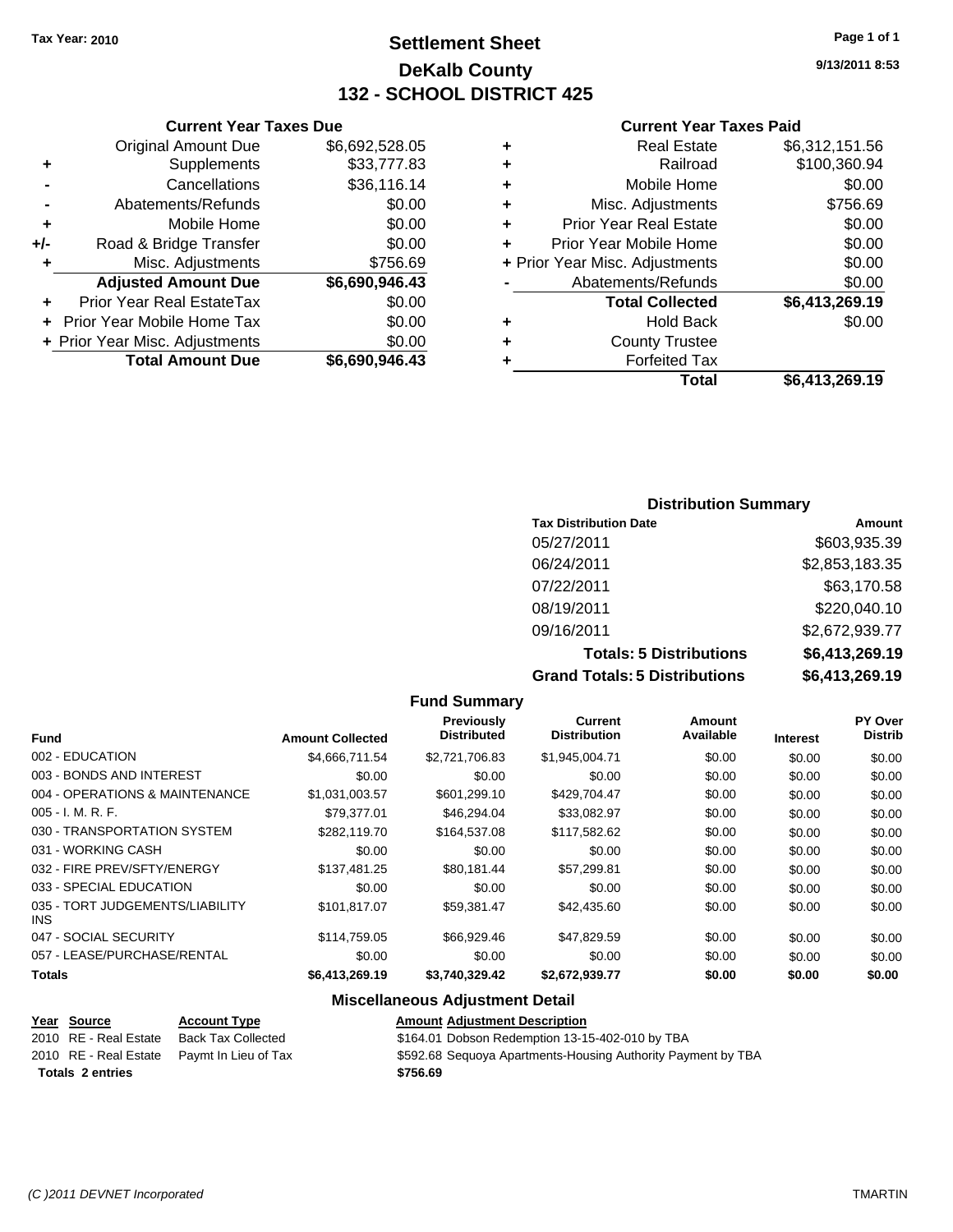#### **Settlement Sheet Tax Year: 2010 Page 1 of 1 DeKalb County 133 - SCHOOL DISTRICT 426**

**9/13/2011 8:53**

#### **Current Year Taxes Paid**

| ٠ | <b>Real Estate</b>             | \$3,611,939.20 |
|---|--------------------------------|----------------|
| ٠ | Railroad                       | \$31,147.76    |
| ٠ | Mobile Home                    | \$0.00         |
| ٠ | Misc. Adjustments              | \$0.00         |
| ٠ | <b>Prior Year Real Estate</b>  | \$0.00         |
| ÷ | Prior Year Mobile Home         | \$0.00         |
|   | + Prior Year Misc. Adjustments | \$0.00         |
|   | Abatements/Refunds             | \$0.00         |
|   | <b>Total Collected</b>         | \$3,643,086.96 |
| ٠ | <b>Hold Back</b>               | \$0.00         |
| ٠ | <b>County Trustee</b>          |                |
|   | <b>Forfeited Tax</b>           |                |
|   | Total                          | \$3.643.086.96 |

| <b>Current Year Taxes Due</b>  |                |
|--------------------------------|----------------|
| <b>Original Amount Due</b>     | \$3,802,233.85 |
| Supplements                    | \$9,994.19     |
| Cancellations                  | \$11,695.66    |
| Abatements/Refunds             | \$0.00         |
| Mobile Home                    | \$0.00         |
| Road & Bridge Transfer         | \$0.00         |
| Misc. Adjustments              | \$0.00         |
| <b>Adjusted Amount Due</b>     | \$3,800,532.38 |
| Prior Year Real EstateTax      | \$0.00         |
| Prior Year Mobile Home Tax     | \$0.00         |
| + Prior Year Misc. Adjustments | \$0.00         |
| <b>Total Amount Due</b>        | \$3,800,532.38 |
|                                |                |

#### **Distribution Summary**

| <b>Tax Distribution Date</b>         | Amount         |
|--------------------------------------|----------------|
| 05/27/2011                           | \$520,410.75   |
| 06/24/2011                           | \$1,480,999.90 |
| 07/22/2011                           | \$36,445.11    |
| 08/19/2011                           | \$244,374.81   |
| 09/16/2011                           | \$1,360,856.39 |
| <b>Totals: 5 Distributions</b>       | \$3,643,086.96 |
| <b>Grand Totals: 5 Distributions</b> | \$3,643,086.96 |

|                                         |                         | <b>Fund Summary</b>              |                                |                     |                 |                                  |
|-----------------------------------------|-------------------------|----------------------------------|--------------------------------|---------------------|-----------------|----------------------------------|
| <b>Fund</b>                             | <b>Amount Collected</b> | Previously<br><b>Distributed</b> | Current<br><b>Distribution</b> | Amount<br>Available | <b>Interest</b> | <b>PY Over</b><br><b>Distrib</b> |
| 002 - EDUCATION                         | \$2,273,905.61          | \$1,424,499.87                   | \$849,405.74                   | \$0.00              | \$0.00          | \$0.00                           |
| 003 - BONDS AND INTEREST                | \$497.944.41            | \$311,939.84                     | \$186,004.57                   | \$0.00              | \$0.00          | \$0.00                           |
| 004 - OPERATIONS & MAINTENANCE          | \$451,374.83            | \$282,766.08                     | \$168,608.75                   | \$0.00              | \$0.00          | \$0.00                           |
| $005 - I. M. R. F.$                     | \$60.340.44             | \$37,800.58                      | \$22,539.86                    | \$0.00              | \$0.00          | \$0.00                           |
| 030 - TRANSPORTATION SYSTEM             | \$136,189.53            | \$85,316.63                      | \$50,872.90                    | \$0.00              | \$0.00          | \$0.00                           |
| 031 - WORKING CASH                      | \$34,048.29             | \$21,329.73                      | \$12,718.56                    | \$0.00              | \$0.00          | \$0.00                           |
| 032 - FIRE PREV/SFTY/ENERGY             | \$16,375.66             | \$10,258.62                      | \$6,117.04                     | \$0.00              | \$0.00          | \$0.00                           |
| 033 - SPECIAL EDUCATION                 | \$27.239.37             | \$17,064.24                      | \$10,175.13                    | \$0.00              | \$0.00          | \$0.00                           |
| 035 - TORT JUDGEMENTS/LIABILITY<br>INS. | \$81.018.61             | \$50.754.52                      | \$30.264.09                    | \$0.00              | \$0.00          | \$0.00                           |
| 047 - SOCIAL SECURITY                   | \$64.650.21             | \$40,500.46                      | \$24,149.75                    | \$0.00              | \$0.00          | \$0.00                           |
| 057 - LEASE/PURCHASE/RENTAL             | \$0.00                  | \$0.00                           | \$0.00                         | \$0.00              | \$0.00          | \$0.00                           |
| <b>Totals</b>                           | \$3,643,086.96          | \$2.282.230.57                   | \$1,360,856.39                 | \$0.00              | \$0.00          | \$0.00                           |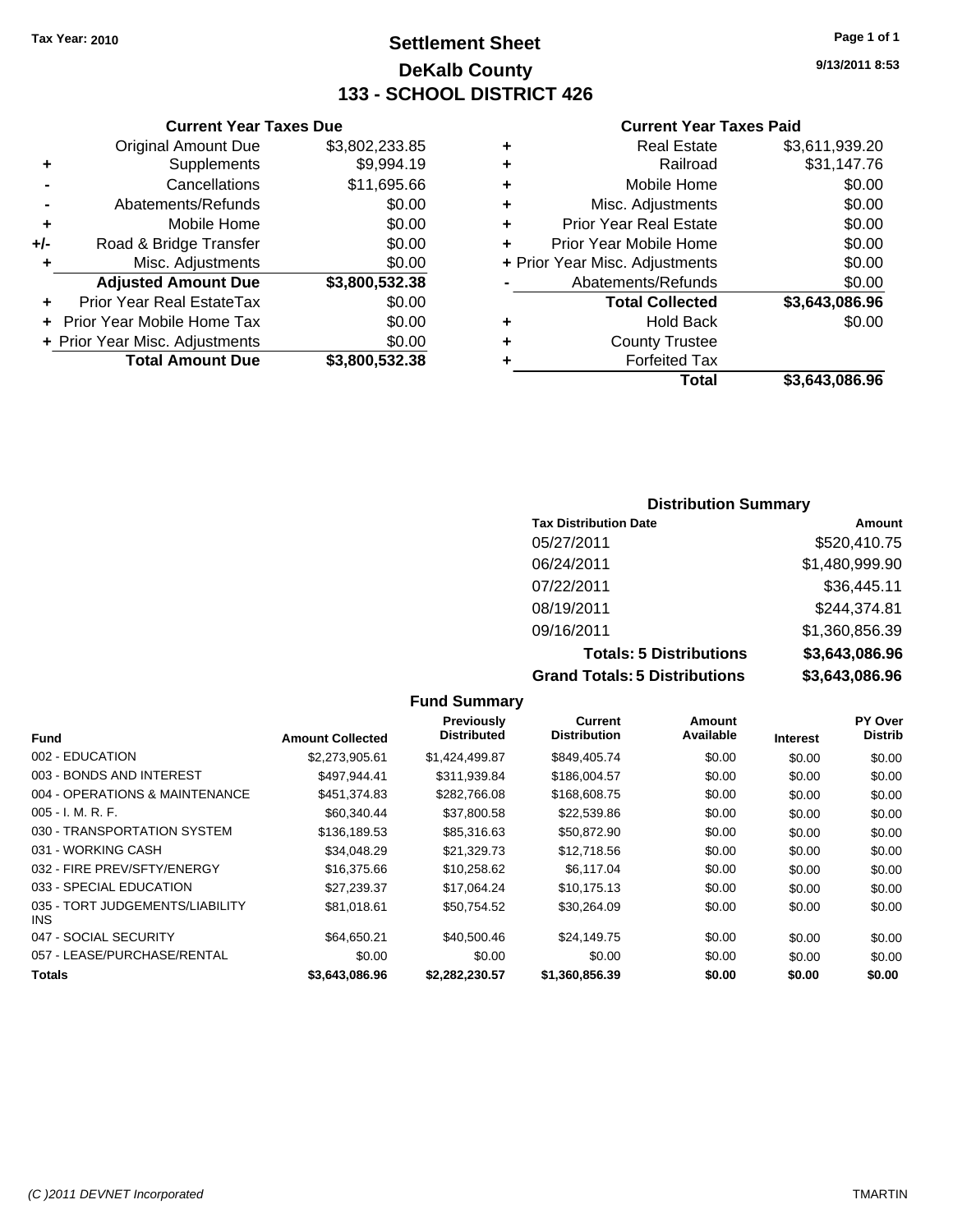#### **Settlement Sheet Tax Year: 2010 Page 1 of 2 DeKalb County 134 - SCHOOL DISTRICT 427**

**9/13/2011 8:53**

#### **Current Year Taxes Paid**

|   | Total                          | \$27,354,525.57 |
|---|--------------------------------|-----------------|
|   | <b>Forfeited Tax</b>           |                 |
| ٠ | <b>County Trustee</b>          |                 |
| ٠ | <b>Hold Back</b>               | \$0.00          |
|   | <b>Total Collected</b>         | \$27,354,525.57 |
|   | Abatements/Refunds             | \$112.51        |
|   | + Prior Year Misc. Adjustments | \$0.00          |
| ٠ | Prior Year Mobile Home         | \$0.00          |
| ٠ | <b>Prior Year Real Estate</b>  | \$933.66        |
| ٠ | Misc. Adjustments              | \$5,436.09      |
| ٠ | Mobile Home                    | \$0.00          |
| ٠ | Railroad                       | \$4,358.46      |
| ٠ | <b>Real Estate</b>             | \$27,343,909.87 |
|   |                                |                 |

# **Current Year Taxes Due**

|       | <b>Original Amount Due</b>        | \$28,647,729.44 |
|-------|-----------------------------------|-----------------|
| ٠     | Supplements                       | \$487,649.85    |
|       | Cancellations                     | \$517,568.89    |
|       | Abatements/Refunds                | \$112.51        |
| ÷     | Mobile Home                       | \$0.00          |
| $+/-$ | Road & Bridge Transfer            | \$0.00          |
| ٠     | Misc. Adjustments                 | \$5,436.09      |
|       | <b>Adjusted Amount Due</b>        | \$28,623,133.98 |
|       | Prior Year Real EstateTax         | \$933.66        |
|       | <b>Prior Year Mobile Home Tax</b> | \$0.00          |
|       | + Prior Year Misc. Adjustments    | \$0.00          |
|       | <b>Total Amount Due</b>           | \$28,624,067.64 |

#### **Distribution Summary**

| <b>Tax Distribution Date</b>         | Amount          |
|--------------------------------------|-----------------|
| 05/27/2011                           | \$3,285,978.19  |
| 06/24/2011                           | \$11,217,163.39 |
| 07/22/2011                           | \$290,522.14    |
| 08/19/2011                           | \$1,637,523.72  |
| 09/16/2011                           | \$10,923,338.13 |
| <b>Totals: 5 Distributions</b>       | \$27,354,525.57 |
| <b>Grand Totals: 5 Distributions</b> | \$27,354,525.57 |

#### **Fund Summary**

| <b>Fund</b>                    | <b>Amount Collected</b> | Previously<br><b>Distributed</b> | <b>Current</b><br><b>Distribution</b> | <b>Amount</b><br>Available | <b>Interest</b> | <b>PY Over</b><br><b>Distrib</b> |
|--------------------------------|-------------------------|----------------------------------|---------------------------------------|----------------------------|-----------------|----------------------------------|
| 002 - EDUCATION                | \$16,909,528.23         | \$10.157.135.70                  | \$6,752,392.53                        | \$0.00                     | \$0.00          | \$0.00                           |
| 003 - BONDS AND INTEREST       | \$5,472,464.33          | \$3,287,174.07                   | \$2,185,290.26                        | \$0.00                     | \$0.00          | \$0.00                           |
| 004 - OPERATIONS & MAINTENANCE | \$2,567,304.29          | \$1,542,116.23                   | \$1,025,188.06                        | \$0.00                     | \$0.00          | \$0.00                           |
| $005 - I. M. R. F.$            | \$467,023.82            | \$280,529.66                     | \$186,494.16                          | \$0.00                     | \$0.00          | \$0.00                           |
| 030 - TRANSPORTATION SYSTEM    | \$919,330.90            | \$552.219.35                     | \$367,111.55                          | \$0.00                     | \$0.00          | \$0.00                           |
| 031 - WORKING CASH             | \$1.914.82              | \$1.150.18                       | \$764.64                              | \$0.00                     | \$0.00          | \$0.00                           |
| 032 - FIRE PREV/SFTY/ENERGY    | \$1.914.82              | \$1.150.18                       | \$764.64                              | \$0.00                     | \$0.00          | \$0.00                           |
| 033 - SPECIAL EDUCATION        | \$199,305.06            | \$119,717.62                     | \$79.587.44                           | \$0.00                     | \$0.00          | \$0.00                           |
| 047 - SOCIAL SECURITY          | \$593.702.61            | \$356.622.49                     | \$237,080.12                          | \$0.00                     | \$0.00          | \$0.00                           |
| 057 - LEASE/PURCHASE/RENTAL    | \$222,036.69            | \$133,371.96                     | \$88,664.73                           | \$0.00                     | \$0.00          | \$0.00                           |
| <b>Totals</b>                  | \$27.354.525.57         | \$16,431,187.44                  | \$10.923.338.13                       | \$0.00                     | \$0.00          | \$0.00                           |

#### **Miscellaneous Adjustment Detail**

| Year Source | <b>Account Type</b>                        |
|-------------|--------------------------------------------|
|             | 2010 RE - Real Estate Back Tax Collected   |
|             | 2010 RE - Real Estate Back Tax Collected   |
|             | 2010 RE - Real Estate Paymt In Lieu of Tax |

#### **Amount Adjustment Description** \$339.03 Brown's Supermarket Redemption 06-32-282-008 by TBA

\$53.89 Stogsdill Redemption 06-32-328-005 by TBA

\$4,896.31 Sycamore Units-Housing Authority by TBA

2010 RE - Real Estate Back Tax Collected \$146.86 Boots Assignment 06-20-377-002 by TBA

**Totals \$5,436.09 4 entries**

#### **Abatement Detail**

**Year Source Account Type Amount Adjustment Description** 2010 RE - Real Estate \$94.28 06-20-476-008 PTAB Refund by TBA PTAB Decision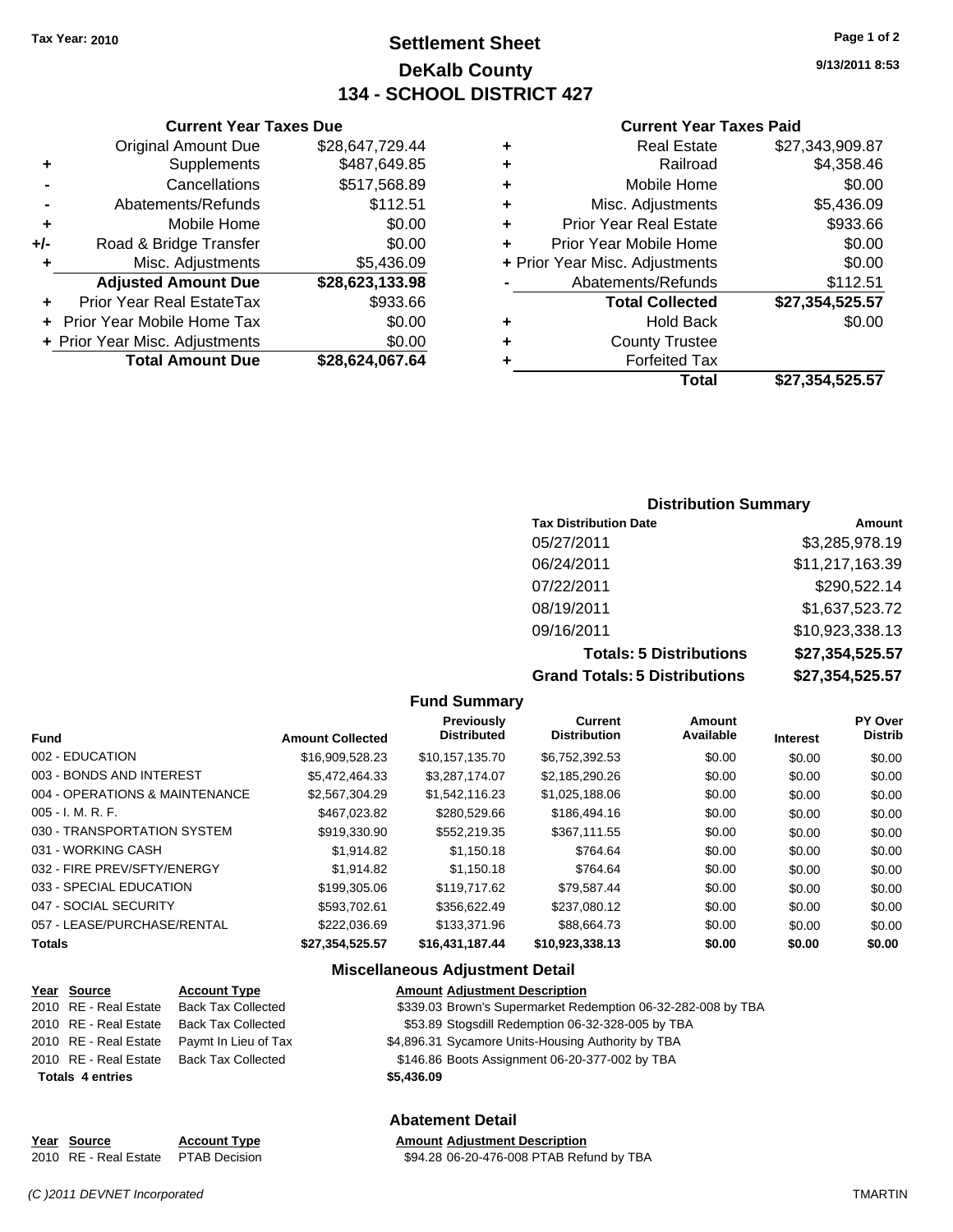#### **Settlement Sheet Tax Year: 2010 Page 2 of 2 DeKalb County Abatement Detail**

**Year Source Account Type Amount Adjustment Description**<br>
2010 RE - Real Estate PTAB Decision **Amount** \$18.23 05-26-327-008 PTAB Refu \$18.23 05-26-327-008 PTAB Refund by TBA

**Totals \$112.51 2 entries**

*(C )2011 DEVNET Incorporated* TMARTIN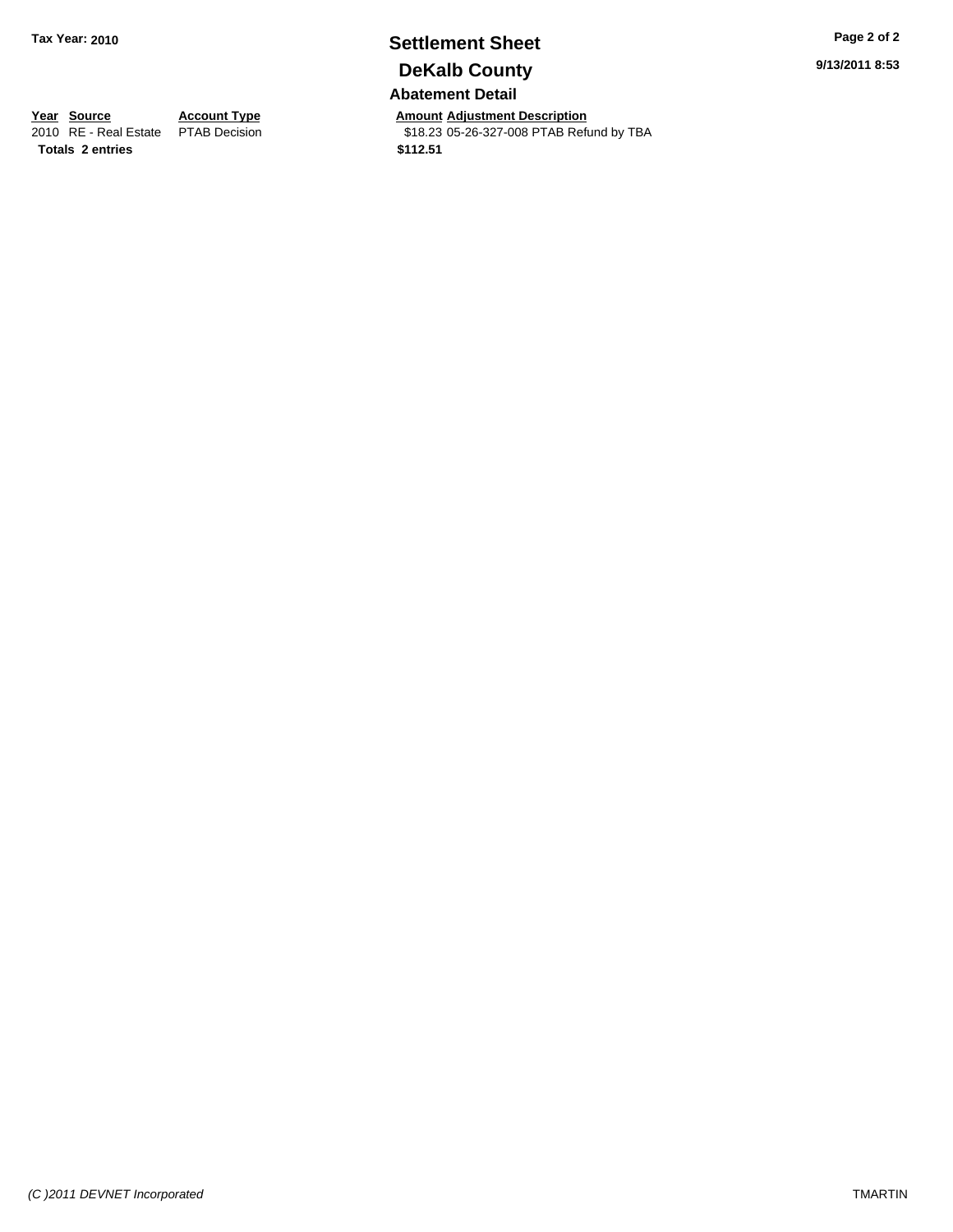#### **Settlement Sheet Tax Year: 2010 Page 1 of 2 DeKalb County 135 - SCHOOL DISTRICT 428**

**9/13/2011 8:53**

#### **Current Year Taxes Paid**

| <b>Real Estate</b><br>٠            | \$42,799,428.14          |
|------------------------------------|--------------------------|
| Railroad<br>٠                      | \$171,090.64             |
| Mobile Home<br>٠                   | \$0.00                   |
| Misc. Adjustments<br>٠             | \$326,026.45             |
| <b>Prior Year Real Estate</b><br>÷ | (\$13,498.17)            |
| Prior Year Mobile Home<br>÷        | \$0.00                   |
| + Prior Year Misc. Adjustments     | \$0.00                   |
| Abatements/Refunds                 | \$35.69                  |
| <b>Total Collected</b>             | \$43,283,011.37          |
| <b>Hold Back</b><br>٠              | \$0.00                   |
| <b>County Trustee</b><br>÷         |                          |
| <b>Forfeited Tax</b><br>٠          |                          |
|                                    | Total<br>\$43,283,011.37 |

|     | <b>Current Year Taxes Due</b>  |                 |  |
|-----|--------------------------------|-----------------|--|
|     | <b>Original Amount Due</b>     | \$45,812,280.61 |  |
| ٠   | Supplements                    | \$983,662.88    |  |
|     | Cancellations                  | \$1,413,547.01  |  |
|     | Abatements/Refunds             | \$35.69         |  |
| ٠   | Mobile Home                    | \$0.00          |  |
| +/- | Road & Bridge Transfer         | \$0.00          |  |
| ٠   | Misc. Adjustments              | \$326,026.45    |  |
|     | <b>Adjusted Amount Due</b>     | \$45,708,387.24 |  |
|     | Prior Year Real EstateTax      | (\$13,498.17)   |  |
|     | Prior Year Mobile Home Tax     | \$0.00          |  |
|     | + Prior Year Misc. Adjustments | \$0.00          |  |
|     | <b>Total Amount Due</b>        | \$45,694,889.07 |  |

#### **Distribution Summary**

| <b>Tax Distribution Date</b>         | Amount          |
|--------------------------------------|-----------------|
| 05/27/2011                           | \$5,050,248.15  |
| 06/24/2011                           | \$17,638,743.98 |
| 07/22/2011                           | \$706,710.43    |
| 08/19/2011                           | \$2,626,294.46  |
| 09/16/2011                           | \$17,261,014.35 |
| <b>Totals: 5 Distributions</b>       | \$43,283,011.37 |
| <b>Grand Totals: 5 Distributions</b> | \$43,283,011.37 |

**Fund Summary Fund Interest Amount Collected Distributed PY Over Distrib Amount Available Current Distribution Previously** 002 - EDUCATION \$29,443,398.35 \$17,701,541.56 \$11,741,856.79 \$0.00 \$0.00 \$0.00 003 - BONDS AND INTEREST \$4,045,663.04 \$2,432,276.03 \$1,613,387.01 \$0.00 \$0.00 \$0.00 004 - OPERATIONS & MAINTENANCE \$5,510,057.22 \$3,312,678.31 \$2,197,378.91 \$0.00 \$0.00 \$0.00 \$0.00 005 - I. M. R. F. \$213,125.55 \$128,132.31 \$84,993.24 \$0.00 \$0.00 \$0.00 030 - TRANSPORTATION SYSTEM \$1,417,042.51 \$851,934.16 \$565,108.35 \$0.00 \$0.00 \$0.00 031 - WORKING CASH \$119,937.23 \$72,106.96 \$47,830.27 \$0.00 \$0.00 \$0.00 \$0.00 032 - FIRE PREV/SFTY/ENERGY  $$0.00$  \$0.00 \$0.00 \$0.00 \$0.00 \$0.00 \$0.00 \$0.00 033 - SPECIAL EDUCATION \$1,087,312.53 \$653,698.59 \$433,613.94 \$0.00 \$0.00 \$0.00 035 - TORT JUDGEMENTS/LIABILITY INS \$0.00 \$0.00 \$0.00 \$0.00 \$0.00 \$0.00 047 - SOCIAL SECURITY \$1,446,474.94 \$869,629.10 \$576,845.84 \$0.00 \$0.00 \$0.00 057 - LEASE/PURCHASE/RENTAL  $$0.00$   $$0.00$   $$0.00$   $$0.00$   $$0.00$   $$0.00$   $$0.00$   $$0.00$ **Totals \$43,283,011.37 \$26,021,997.02 \$17,261,014.35 \$0.00 \$0.00 \$0.00**

#### **Miscellaneous Adjustment Detail**

| Year Source           | <b>Account Type</b>                      | <b>Amount Adjustment Description</b>                                  |
|-----------------------|------------------------------------------|-----------------------------------------------------------------------|
| 2010 RE - Real Estate | <b>Back Tax Collected</b>                | \$318.00 Work Redemption 09-29-255-050 by TBA                         |
| 2010 RE - Real Estate | <b>Back Tax Collected</b>                | \$16.38 LaSalle Bank Redemption 08-15-128-009 by TBA                  |
| 2010 RE - Real Estate | Back Tax Collected                       | \$16.38 LaSalle Bank Redemption 08-15-128-010 by TBA                  |
| 2010 RE - Real Estate | Paymt In Lieu of Tax                     | \$8,759.02 DeKalb Units-Housing Authority by TBA                      |
| 2010 RE - Real Estate | Real Estate Tax                          | \$158,312.49 Additional Tax per Target Agreement 08-26-200-010 by TBA |
|                       | 2010 RE - Real Estate Back Tax Collected | \$148.31 Boots Assignment 09-33-181-015 by TBA                        |
|                       | 2010 RE - Real Estate Back Tax Collected | \$143.38 South Point Greens Redemption 11-03-126-010 by TBA           |
|                       |                                          |                                                                       |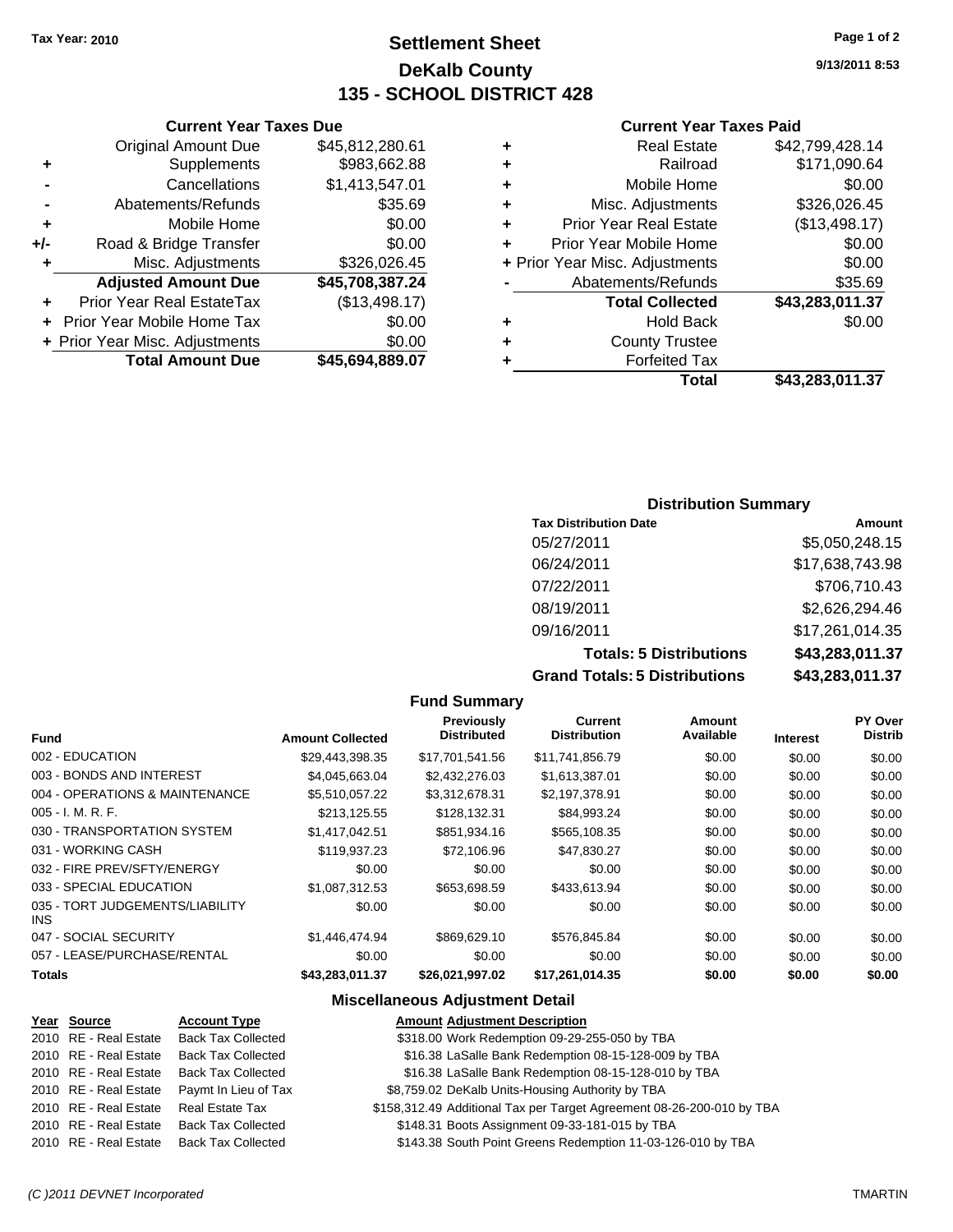#### **Settlement Sheet Tax Year: 2010 Page 2 of 2 DeKalb County**

**9/13/2011 8:53**

#### **Miscellaneous Adjustment Detail**

**Year Source Account Type Amount Adjustment Description**<br>2010 RE - Real Estate Real Estate Tax **S158,312.49** Additional Tax per Target \$158,312.49 Additional Tax per Target Agreement 08-26-200-010 by TBA

### **Abatement Detail**

#### **Year Source Account Type Amount Adjustment Description**

2010 RE - Real Estate \$4.17 08-02-376-013 PTAB Refund by TBA PTAB Decision 2010 RE - Real Estate \$31.52 07-22-474-003 PTAB Refund by TBA PTAB Decision

**Totals \$326,026.45 8 entries**

**Totals \$35.69 2 entries**

*(C )2011 DEVNET Incorporated* TMARTIN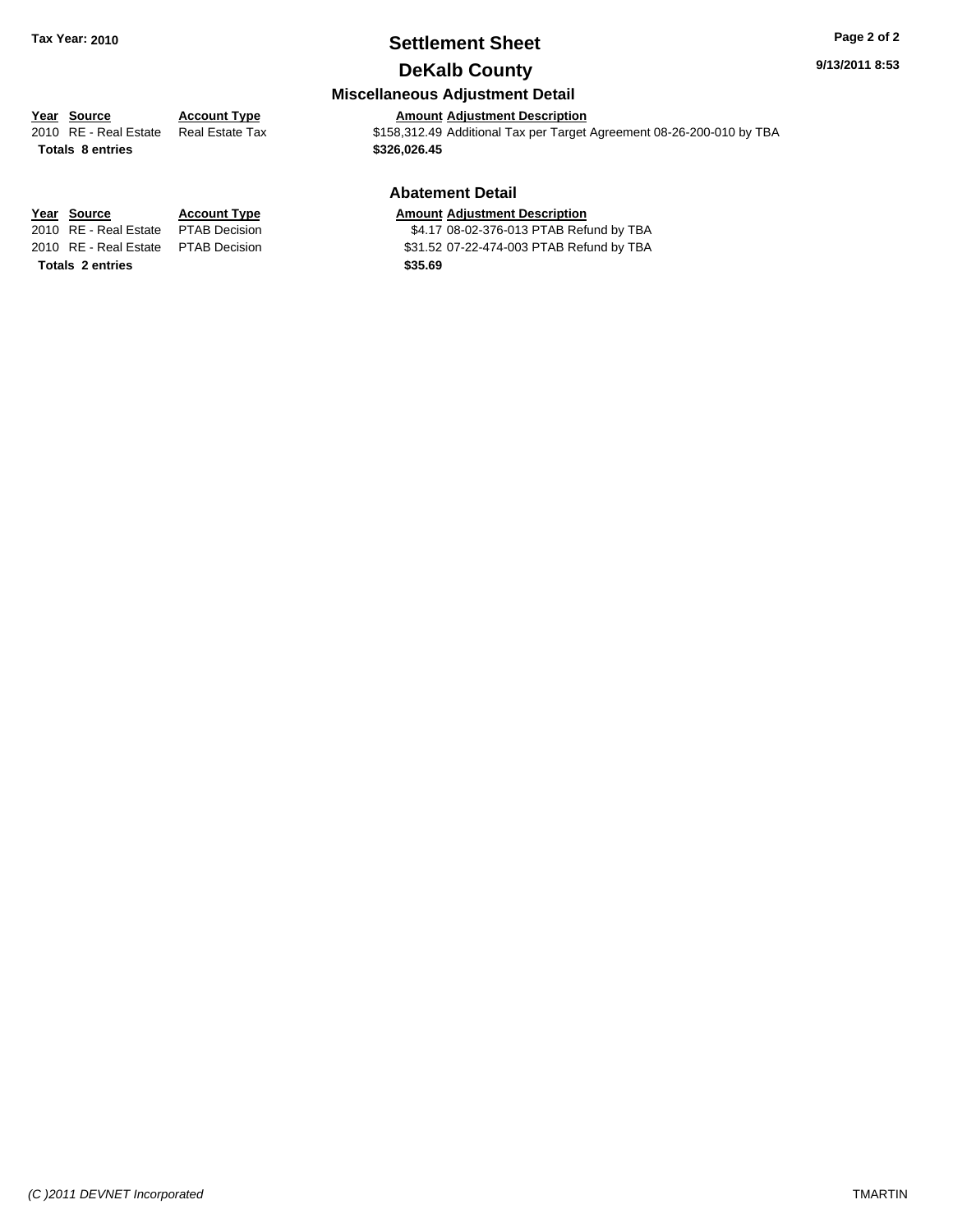#### **Settlement Sheet Tax Year: 2010 Page 1 of 1 DeKalb County 136 - SCHOOL DISTRICT 429**

**9/13/2011 8:53**

#### **Current Year Taxes Paid**

| ٠ | Real Estate                    | \$4,199,562.34 |
|---|--------------------------------|----------------|
| ٠ | Railroad                       | \$30,314.84    |
| ٠ | Mobile Home                    | \$0.00         |
| ٠ | Misc. Adjustments              | \$928.26       |
| ٠ | <b>Prior Year Real Estate</b>  | \$0.00         |
| ÷ | Prior Year Mobile Home         | \$0.00         |
|   | + Prior Year Misc. Adjustments | \$0.00         |
|   | Abatements/Refunds             | \$0.00         |
|   | <b>Total Collected</b>         | \$4,230,805.44 |
| ٠ | <b>Hold Back</b>               | \$0.00         |
| ٠ | <b>County Trustee</b>          |                |
|   | <b>Forfeited Tax</b>           |                |
|   | Total                          | \$4,230,805.44 |

|     | <b>Current Year Taxes Due</b>     |                |
|-----|-----------------------------------|----------------|
|     | <b>Original Amount Due</b>        | \$4,410,014.60 |
| ٠   | Supplements                       | \$13,094.56    |
|     | Cancellations                     | \$14,831.53    |
|     | Abatements/Refunds                | \$0.00         |
| ٠   | Mobile Home                       | \$0.00         |
| +/- | Road & Bridge Transfer            | \$0.00         |
| ٠   | Misc. Adjustments                 | \$928.26       |
|     | <b>Adjusted Amount Due</b>        | \$4,409,205.89 |
|     | Prior Year Real EstateTax         | \$0.00         |
|     | <b>Prior Year Mobile Home Tax</b> | \$0.00         |
|     | + Prior Year Misc. Adjustments    | \$0.00         |
|     | <b>Total Amount Due</b>           | \$4,409,205.89 |

#### **Distribution Summary**

| <b>Tax Distribution Date</b>         | Amount         |
|--------------------------------------|----------------|
| 05/27/2011                           | \$517,213.11   |
| 06/24/2011                           | \$1,729,817.08 |
| 07/22/2011                           | \$34,208.73    |
| 08/19/2011                           | \$213,725.90   |
| 09/16/2011                           | \$1,735,840.62 |
| <b>Totals: 5 Distributions</b>       | \$4,230,805.44 |
| <b>Grand Totals: 5 Distributions</b> | \$4,230,805.44 |

|                                         |                         | <b>Fund Summary</b>              |                                |                     |                 |                           |
|-----------------------------------------|-------------------------|----------------------------------|--------------------------------|---------------------|-----------------|---------------------------|
| <b>Fund</b>                             | <b>Amount Collected</b> | Previously<br><b>Distributed</b> | Current<br><b>Distribution</b> | Amount<br>Available | <b>Interest</b> | PY Over<br><b>Distrib</b> |
| 002 - EDUCATION                         | \$2,636,701.42          | \$1,554,899.50                   | \$1,081,801.92                 | \$0.00              | \$0.00          | \$0.00                    |
| 003 - BONDS AND INTEREST                | \$729,737.78            | \$430,336.52                     | \$299,401.26                   | \$0.00              | \$0.00          | \$0.00                    |
| 004 - OPERATIONS & MAINTENANCE          | \$441.641.10            | \$260,441.90                     | \$181,199.20                   | \$0.00              | \$0.00          | \$0.00                    |
| $005 - I. M. R. F.$                     | \$63,085.54             | \$37,202.42                      | \$25,883.12                    | \$0.00              | \$0.00          | \$0.00                    |
| 030 - TRANSPORTATION SYSTEM             | \$168,178.75            | \$99.177.35                      | \$69,001.40                    | \$0.00              | \$0.00          | \$0.00                    |
| 032 - FIRE PREV/SFTY/ENERGY             | \$0.00                  | \$0.00                           | \$0.00                         | \$0.00              | \$0.00          | \$0.00                    |
| 033 - SPECIAL EDUCATION                 | \$29,962.55             | \$17,669.33                      | \$12,293.22                    | \$0.00              | \$0.00          | \$0.00                    |
| 035 - TORT JUDGEMENTS/LIABILITY<br>INS. | \$80,749.15             | \$47,618.90                      | \$33,130.25                    | \$0.00              | \$0.00          | \$0.00                    |
| 047 - SOCIAL SECURITY                   | \$80.749.15             | \$47.618.90                      | \$33,130.25                    | \$0.00              | \$0.00          | \$0.00                    |
| 057 - LEASE/PURCHASE/RENTAL             | \$0.00                  | \$0.00                           | \$0.00                         | \$0.00              | \$0.00          | \$0.00                    |
| <b>Totals</b>                           | \$4,230,805.44          | \$2,494,964.82                   | \$1,735,840.62                 | \$0.00              | \$0.00          | \$0.00                    |

#### **Miscellaneous Adjustment Detail**

| Year Source             | <b>Account Type</b>                        | <b>Amount Adjustment Description</b>                             |
|-------------------------|--------------------------------------------|------------------------------------------------------------------|
| 2010 RE - Real Estate   | Back Tax Collected                         | \$208.39 Nielsen Redemption 15-16-151-019 by TBA                 |
| 2010 RE - Real Estate   | Back Tax Collected                         | \$86.44 Popp Redemption 15-15-427-007 by TBA                     |
|                         | 2010 RE - Real Estate Paymt In Lieu of Tax | \$633.43 Sunset View Apartments-Housing Authority Payment by TBA |
| <b>Totals 3 entries</b> |                                            | \$928.26                                                         |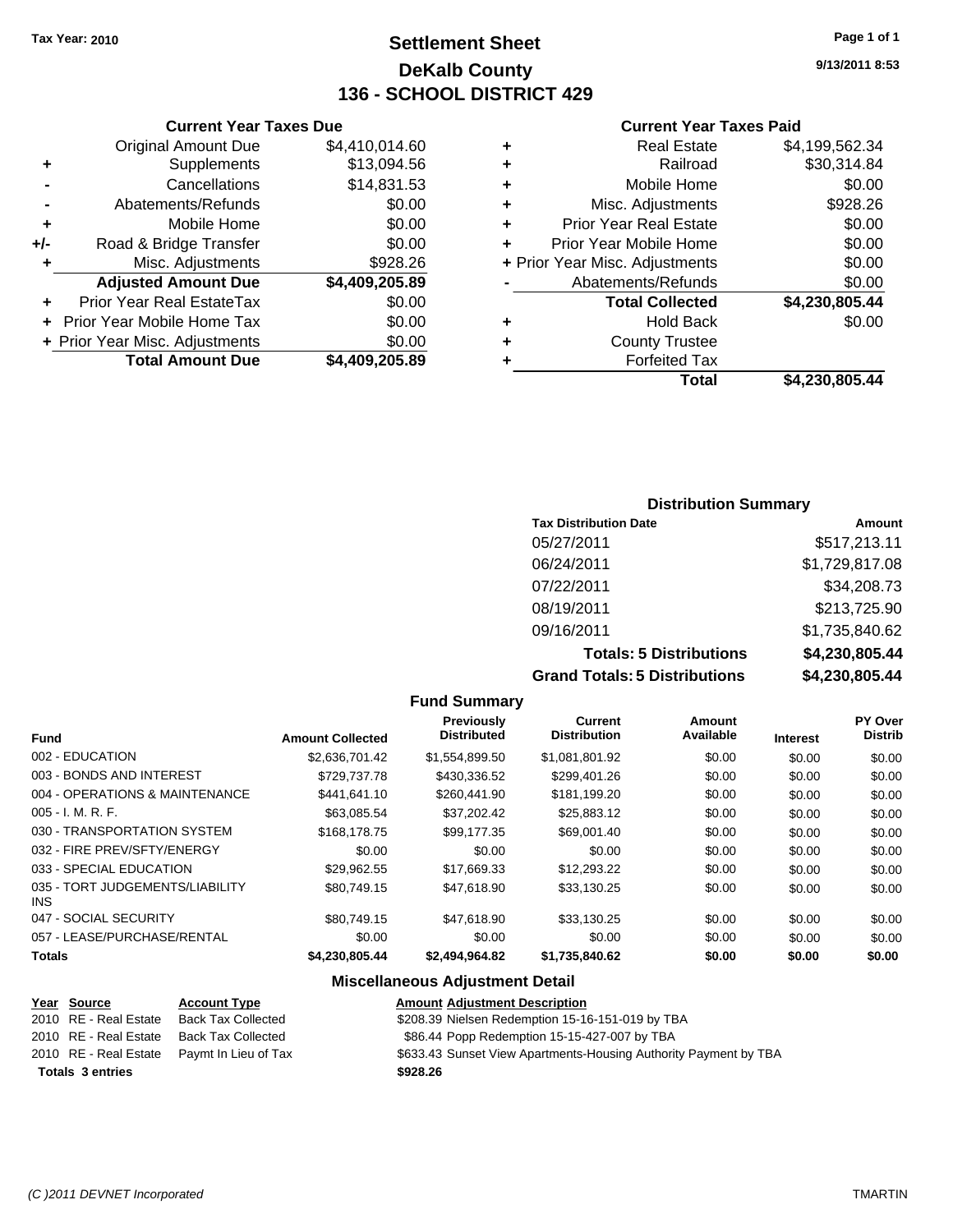#### **Settlement Sheet Tax Year: 2010 Page 1 of 2 DeKalb County 137 - SCHOOL DISTRICT 430**

**9/13/2011 8:53**

#### **Current Year Taxes Paid**

|                                | <b>Real Estate</b>            | \$7,355,521.22 |
|--------------------------------|-------------------------------|----------------|
| ٠                              | Railroad                      | \$20,076.54    |
| ٠                              | Mobile Home                   | \$0.00         |
| ٠                              | Misc. Adjustments             | \$128.34       |
| ÷                              | <b>Prior Year Real Estate</b> | \$1,561.82     |
| ÷                              | Prior Year Mobile Home        | \$0.00         |
| + Prior Year Misc. Adjustments |                               | \$0.00         |
|                                | Abatements/Refunds            | \$57.12        |
|                                | <b>Total Collected</b>        | \$7,377,230.80 |
| ٠                              | <b>Hold Back</b>              | \$0.00         |
|                                | <b>County Trustee</b>         |                |
|                                | <b>Forfeited Tax</b>          |                |
|                                | Total                         | \$7,377,230.80 |

#### **Current Year Taxes Due** Original Amount Due \$7,797,316.87 **+** Supplements \$36,262.26 **-** Cancellations \$41,267.27 **-** Abatements/Refunds \$57.12 **+** Mobile Home \$0.00 **+/-** Road & Bridge Transfer \$0.00 **+** Misc. Adjustments \$128.34 **Adjusted Amount Due \$7,792,383.08 +** Prior Year Real EstateTax \$1,561.82 **+** Prior Year Mobile Home Tax \$0.00 **+** Prior Year Misc. Adjustments  $$0.00$ **Total Amount Due \$7,793,944.90**

#### **Distribution Summary**

| <b>Tax Distribution Date</b>         | Amount         |
|--------------------------------------|----------------|
| 05/27/2011                           | \$1,059,023.19 |
| 06/24/2011                           | \$2,945,419.85 |
| 07/22/2011                           | \$86,639.25    |
| 08/19/2011                           | \$495,070.05   |
| 09/16/2011                           | \$2,791,078.46 |
| <b>Totals: 5 Distributions</b>       | \$7,377,230.80 |
| <b>Grand Totals: 5 Distributions</b> | \$7,377,230.80 |

#### **Fund Summary Fund Interest Amount Collected Distributed PY Over Distrib Amount Available Current Distribution Previously** 002 - EDUCATION \$5,872,747.77 \$3,650,870.72 \$2,221,877.05 \$0.00 \$0.00 \$0.00 003 - BONDS AND INTEREST 6391,590.82 \$243,437.57 \$148,153.25 \$0.00 \$0.00 \$0.00 004 - OPERATIONS & MAINTENANCE \$762,599.14 \$474,079.77 \$288,519.37 \$0.00 \$0.00 \$0.00 005 - I. M. R. F. Channel Communication of the South State of South State South State South State South State S 030 - TRANSPORTATION SYSTEM \$350,293.07 \$217,764.28 \$132,528.79 \$0.00 \$0.00 \$0.00 031 - WORKING CASH \$0.00 \$0.00 \$0.00 \$0.00 \$0.00 \$0.00 032 - FIRE PREV/SFTY/ENERGY \$0.00 \$0.00 \$0.00 \$0.00 \$0.00 \$0.00 033 - SPECIAL EDUCATION 60.00 \$0.00 \$0.00 \$0.00 \$0.00 \$0.00 \$0.00 \$0.00 \$0.00 \$0.00 035 - TORT JUDGEMENTS/LIABILITY INS \$0.00 \$0.00 \$0.00 \$0.00 \$0.00 \$0.00 047 - SOCIAL SECURITY \$0.00 \$0.00 \$0.00 \$0.00 \$0.00 \$0.00 057 - LEASE/PURCHASE/RENTAL  $$0.00$   $$0.00$   $$0.00$   $$0.00$   $$0.00$   $$0.00$   $$0.00$   $$0.00$ **Totals \$7,377,230.80 \$4,586,152.34 \$2,791,078.46 \$0.00 \$0.00 \$0.00**

#### **Miscellaneous Adjustment Detail**

| <u>Year Source</u>      | <b>Account Type</b>       | <b>Amount Adjustment Description</b>                        |
|-------------------------|---------------------------|-------------------------------------------------------------|
| 2010 RE - Real Estate   | <b>Back Tax Collected</b> | \$19.93 Countryview Redemption 19-25-253-058 by TBA         |
| 2010 RE - Real Estate   | <b>Back Tax Collected</b> | \$103.44 Jehovahs Witnesses Redemption 19-35-300-019 by TBA |
| 2010 RE - Real Estate   | <b>Back Tax Collected</b> | \$4.97 Sandwich Mill Works Redemption 19-35-126-016 by TBA  |
| <b>Totals 3 entries</b> |                           | \$128.34                                                    |
|                         |                           |                                                             |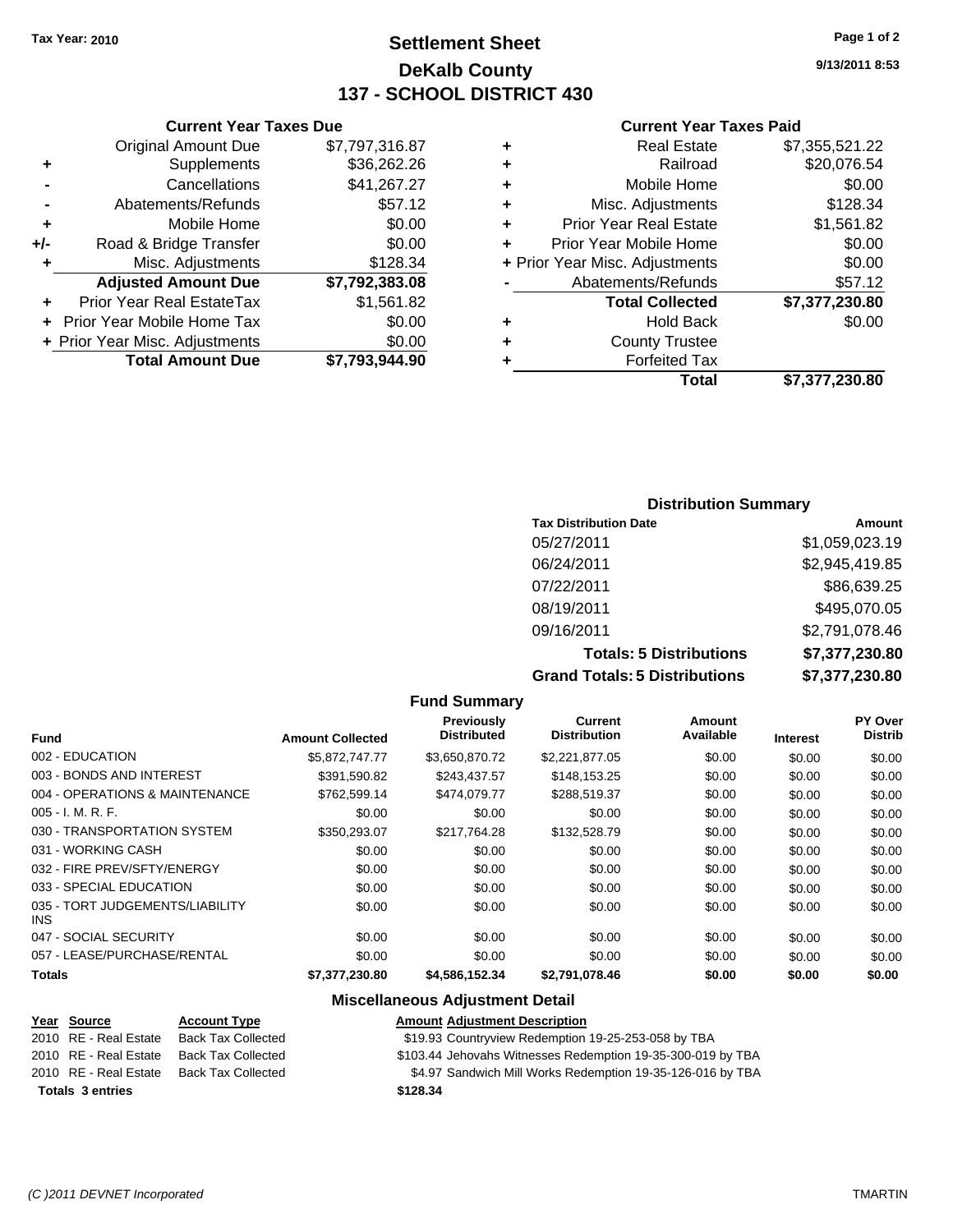#### **Settlement Sheet Tax Year: 2010 Page 2 of 2 DeKalb County Abatement Detail**

**Year Source Account Type Amount Adjustment Description**<br>
2010 RE - Real Estate PTAB Decision **Amount** 19-27-727-012 PTAB Refu \$57.12 19-27-727-012 PTAB Refund by TBA

**Totals 1 entries** \$57.12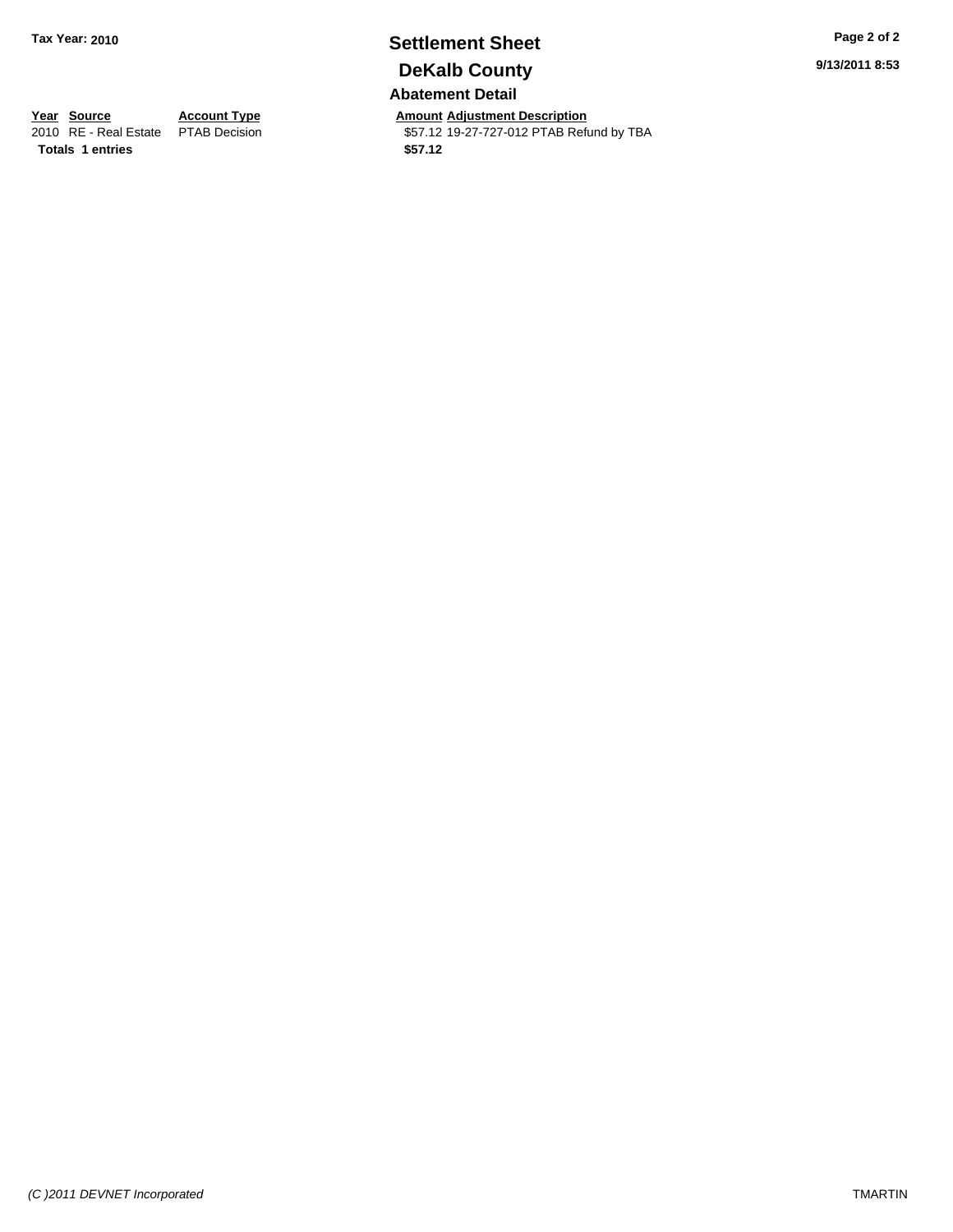#### **Settlement Sheet Tax Year: 2010 Page 1 of 1 DeKalb County 139 - SCHOOL DISTRICT 432**

**9/13/2011 8:53**

#### **Current Year Taxes Paid**

| <b>Hold Back</b>               | \$0.00                                        |
|--------------------------------|-----------------------------------------------|
| <b>Total Collected</b>         | \$2,289,150.36                                |
| Abatements/Refunds             | \$0.00                                        |
| + Prior Year Misc. Adjustments | \$0.00                                        |
| Prior Year Mobile Home         | \$0.00                                        |
| <b>Prior Year Real Estate</b>  | \$0.00                                        |
| Misc. Adjustments              | \$0.00                                        |
| Mobile Home                    | \$0.00                                        |
| Railroad                       | \$21,310.20                                   |
| <b>Real Estate</b>             | \$2,267,840.16                                |
|                                | <b>County Trustee</b><br><b>Forfeited Tax</b> |

|     | <b>Current Year Taxes Due</b>     |                |
|-----|-----------------------------------|----------------|
|     | <b>Original Amount Due</b>        | \$2,408,838.90 |
| ٠   | Supplements                       | \$16,649.22    |
|     | Cancellations                     | \$17,817.45    |
|     | Abatements/Refunds                | \$0.00         |
| ÷   | Mobile Home                       | \$0.00         |
| +/- | Road & Bridge Transfer            | \$0.00         |
| ٠   | Misc. Adjustments                 | \$0.00         |
|     | <b>Adjusted Amount Due</b>        | \$2,407,670.67 |
|     | Prior Year Real EstateTax         | \$0.00         |
|     | <b>Prior Year Mobile Home Tax</b> | \$0.00         |
|     | + Prior Year Misc. Adjustments    | \$0.00         |
|     | <b>Total Amount Due</b>           | \$2,407,670.67 |

#### **Distribution Summary**

| <b>Tax Distribution Date</b>         | Amount         |
|--------------------------------------|----------------|
| 05/27/2011                           | \$376,707.49   |
| 06/24/2011                           | \$901,789.21   |
| 07/22/2011                           | \$30,574.11    |
| 08/19/2011                           | \$137,361.38   |
| 09/16/2011                           | \$842,718.17   |
| <b>Totals: 5 Distributions</b>       | \$2,289,150.36 |
| <b>Grand Totals: 5 Distributions</b> | \$2,289,150.36 |

|                                         |                         | <b>Fund Summary</b>                     |                                |                     |                 |                           |
|-----------------------------------------|-------------------------|-----------------------------------------|--------------------------------|---------------------|-----------------|---------------------------|
| <b>Fund</b>                             | <b>Amount Collected</b> | <b>Previously</b><br><b>Distributed</b> | Current<br><b>Distribution</b> | Amount<br>Available | <b>Interest</b> | PY Over<br><b>Distrib</b> |
| 002 - EDUCATION                         | \$1,471,390.34          | \$929,718.90                            | \$541,671.44                   | \$0.00              | \$0.00          | \$0.00                    |
| 003 - BONDS AND INTEREST                | \$284.170.53            | \$179.557.18                            | \$104.613.35                   | \$0.00              | \$0.00          | \$0.00                    |
| 004 - OPERATIONS & MAINTENANCE          | \$180,909.26            | \$114,310.09                            | \$66,599.17                    | \$0.00              | \$0.00          | \$0.00                    |
| $005 - I. M. R. F.$                     | \$43,409.16             | \$27,428.70                             | \$15,980.46                    | \$0.00              | \$0.00          | \$0.00                    |
| 030 - TRANSPORTATION SYSTEM             | \$96,485.41             | \$60,965.68                             | \$35,519.73                    | \$0.00              | \$0.00          | \$0.00                    |
| 031 - WORKING CASH                      | \$24.120.78             | \$15,241.06                             | \$8,879.72                     | \$0.00              | \$0.00          | \$0.00                    |
| 033 - SPECIAL EDUCATION                 | \$19,297.52             | \$12.193.41                             | \$7.104.11                     | \$0.00              | \$0.00          | \$0.00                    |
| 035 - TORT JUDGEMENTS/LIABILITY<br>INS. | \$66,781,38             | \$42,196.76                             | \$24,584.62                    | \$0.00              | \$0.00          | \$0.00                    |
| 047 - SOCIAL SECURITY                   | \$78,465.20             | \$49.579.35                             | \$28,885.85                    | \$0.00              | \$0.00          | \$0.00                    |
| 057 - LEASE/PURCHASE/RENTAL             | \$24,120.78             | \$15,241.06                             | \$8,879.72                     | \$0.00              | \$0.00          | \$0.00                    |
| <b>Totals</b>                           | \$2,289,150.36          | \$1,446,432.19                          | \$842.718.17                   | \$0.00              | \$0.00          | \$0.00                    |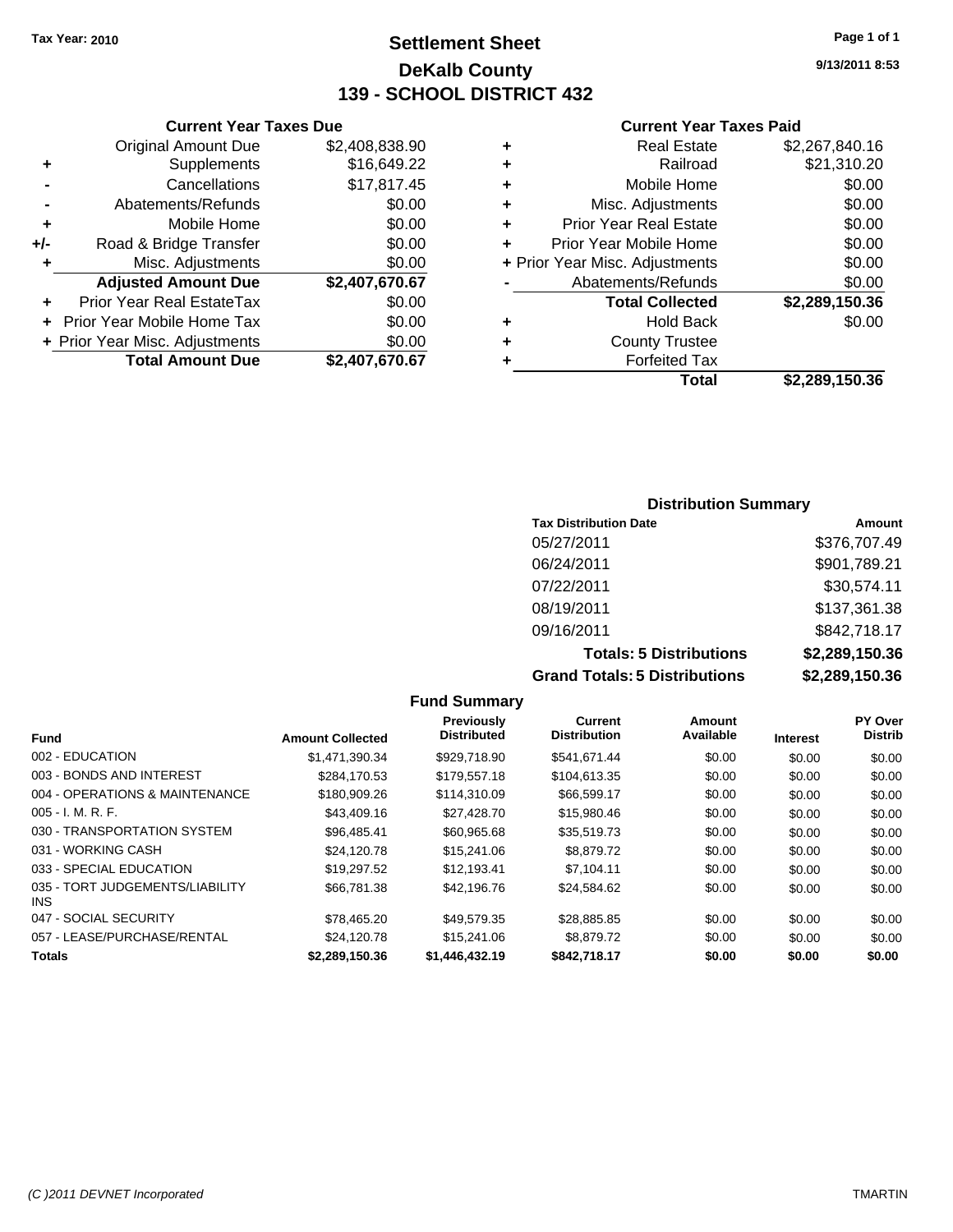## **Settlement Sheet Tax Year: 2010 Page 1 of 1 DeKalb County 141 - CC 509 ELGIN**

#### **9/13/2011 8:53**

|   | <b>Current Year Taxes Paid</b> |            |
|---|--------------------------------|------------|
| ٠ | <b>Real Estate</b>             | \$1,143.41 |
| ٠ | Railroad                       | \$0.00     |
| ٠ | Mobile Home                    | \$0.00     |
| ÷ | Misc. Adjustments              | \$0.00     |
| ٠ | <b>Prior Year Real Estate</b>  | \$0.00     |
| ÷ | Prior Year Mobile Home         | \$0.00     |
|   | + Prior Year Misc. Adjustments | \$0.00     |
|   | Abatements/Refunds             | \$0.00     |
|   | <b>Total Collected</b>         | \$1,143.41 |
| ٠ | <b>Hold Back</b>               | \$0.00     |
| ٠ | <b>County Trustee</b>          |            |
|   | <b>Forfeited Tax</b>           |            |
|   | Total                          | \$1.143.41 |

|     | <b>Current Year Taxes Due</b>  |            |
|-----|--------------------------------|------------|
|     | Original Amount Due            | \$1,143.41 |
| ٠   | Supplements                    | \$0.00     |
|     | Cancellations                  | \$0.00     |
|     | Abatements/Refunds             | \$0.00     |
| ٠   | Mobile Home                    | \$0.00     |
| +/- | Road & Bridge Transfer         | \$0.00     |
|     | Misc. Adjustments              | \$0.00     |
|     | <b>Adjusted Amount Due</b>     | \$1,143.41 |
|     | Prior Year Real EstateTax      | \$0.00     |
|     | Prior Year Mobile Home Tax     | \$0.00     |
|     | + Prior Year Misc. Adjustments | \$0.00     |
|     | <b>Total Amount Due</b>        | \$1.143.41 |
|     |                                |            |

| <b>Distribution Summary</b>          |            |
|--------------------------------------|------------|
| <b>Tax Distribution Date</b>         | Amount     |
| 05/27/2011                           | \$319.62   |
| 06/24/2011                           | \$157.15   |
| 08/19/2011                           | \$319.66   |
| 09/16/2011                           | \$346.98   |
| <b>Totals: 4 Distributions</b>       | \$1,143.41 |
| <b>Grand Totals: 4 Distributions</b> | \$1,143.41 |

|                                               |                         | <b>Fund Summary</b>              |                                |                     |                 |                           |
|-----------------------------------------------|-------------------------|----------------------------------|--------------------------------|---------------------|-----------------|---------------------------|
| <b>Fund</b>                                   | <b>Amount Collected</b> | Previously<br><b>Distributed</b> | Current<br><b>Distribution</b> | Amount<br>Available | <b>Interest</b> | PY Over<br><b>Distrib</b> |
| 003 - BONDS AND INTEREST                      | \$258.26                | \$179.88                         | \$78.38                        | \$0.00              | \$0.00          | \$0.00                    |
| 027 - AUDIT                                   | \$1.36                  | \$0.95                           | \$0.41                         | \$0.00              | \$0.00          | \$0.00                    |
| 035 - TORT JUDGEMENTS/LIABILITY<br><b>INS</b> | \$31.46                 | \$21.91                          | \$9.55                         | \$0.00              | \$0.00          | \$0.00                    |
| 047 - SOCIAL SECURITY                         | \$10.93                 | \$7.62                           | \$3.31                         | \$0.00              | \$0.00          | \$0.00                    |
| 136 - OPERATIONS & MAINTENANCE<br>(colleges)  | \$212.25                | \$147.84                         | \$64.41                        | \$0.00              | \$0.00          | \$0.00                    |
| 159 - FDUCATIONAL PURPOSES<br>(colleges)      | \$629.15                | \$438.23                         | \$190.92                       | \$0.00              | \$0.00          | \$0.00                    |
| <b>Totals</b>                                 | \$1,143.41              | \$796.43                         | \$346.98                       | \$0.00              | \$0.00          | \$0.00                    |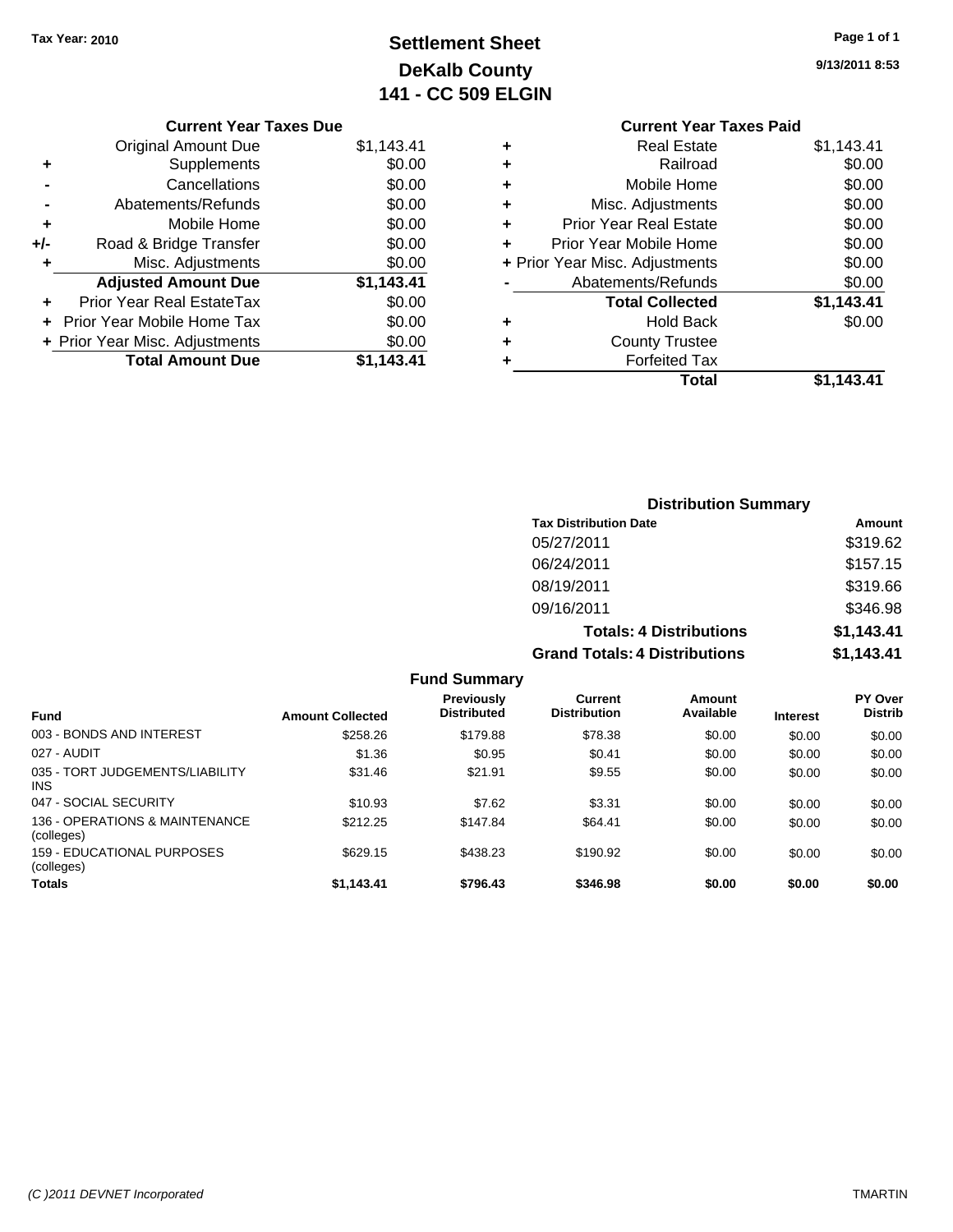## **Settlement Sheet Tax Year: 2010 Page 1 of 1 DeKalb County 142 - CC 511 ROCK VALLEY**

**9/13/2011 8:53**

#### **Current Year Taxes Paid**

|     | <b>Current Year Taxes Due</b>     |          |
|-----|-----------------------------------|----------|
|     | <b>Original Amount Due</b>        | \$718.76 |
| ÷   | Supplements                       | \$0.00   |
|     | Cancellations                     | \$0.00   |
|     | Abatements/Refunds                | \$0.00   |
| ٠   | Mobile Home                       | \$0.00   |
| +/- | Road & Bridge Transfer            | \$0.00   |
|     | Misc. Adjustments                 | \$0.00   |
|     | <b>Adjusted Amount Due</b>        | \$718.76 |
| ٠   | Prior Year Real EstateTax         | \$0.00   |
|     | <b>Prior Year Mobile Home Tax</b> | \$0.00   |
|     | + Prior Year Misc. Adjustments    | \$0.00   |
|     | <b>Total Amount Due</b>           | \$718.76 |

|   | Total                          | \$550.87 |
|---|--------------------------------|----------|
|   | <b>Forfeited Tax</b>           |          |
|   | <b>County Trustee</b>          |          |
| ٠ | <b>Hold Back</b>               | \$0.00   |
|   | <b>Total Collected</b>         | \$550.87 |
|   | Abatements/Refunds             | \$0.00   |
|   | + Prior Year Misc. Adjustments | \$0.00   |
| ÷ | Prior Year Mobile Home         | \$0.00   |
| ÷ | <b>Prior Year Real Estate</b>  | \$0.00   |
| ٠ | Misc. Adjustments              | \$0.00   |
| ٠ | Mobile Home                    | \$0.00   |
| ٠ | Railroad                       | \$0.00   |
| ٠ | <b>Real Estate</b>             | \$550.87 |
|   |                                |          |

| <b>Distribution Summary</b>          |          |
|--------------------------------------|----------|
| <b>Tax Distribution Date</b>         | Amount   |
| 05/27/2011                           | \$550.87 |
| <b>Totals: 1 Distributions</b>       | \$550.87 |
| <b>Grand Totals: 1 Distributions</b> | \$550.87 |

#### **Fund Summary**

| <b>Fund</b>                                   | <b>Amount Collected</b> | <b>Previously</b><br><b>Distributed</b> | <b>Current</b><br><b>Distribution</b> | Amount<br>Available | <b>Interest</b> | PY Over<br><b>Distrib</b> |
|-----------------------------------------------|-------------------------|-----------------------------------------|---------------------------------------|---------------------|-----------------|---------------------------|
| 003 - BONDS AND INTEREST                      | \$182.58                | \$182.58                                | \$0.00                                | \$0.00              | \$0.00          | \$0.00                    |
| 027 - AUDIT                                   | \$1.23                  | \$1.23                                  | \$0.00                                | \$0.00              | \$0.00          | \$0.00                    |
| 035 - TORT JUDGEMENTS/LIABILITY<br><b>INS</b> | \$25.24                 | \$25.24                                 | \$0.00                                | \$0.00              | \$0.00          | \$0.00                    |
| 047 - SOCIAL SECURITY                         | \$8.20                  | \$8.20                                  | \$0.00                                | \$0.00              | \$0.00          | \$0.00                    |
| 136 - OPERATIONS & MAINTENANCE<br>(colleges)  | \$49.44                 | \$49.44                                 | \$0.00                                | \$0.00              | \$0.00          | \$0.00                    |
| 141 - HLTH, SFTY/HANDICAP<br>ACCESS/ENERGY    | \$0.00                  | \$0.00                                  | \$0.00                                | \$0.00              | \$0.00          | \$0.00                    |
| 159 - EDUCATIONAL PURPOSES<br>(colleges)      | \$284.18                | \$284.18                                | \$0.00                                | \$0.00              | \$0.00          | \$0.00                    |
| <b>Totals</b>                                 | \$550.87                | \$550.87                                | \$0.00                                | \$0.00              | \$0.00          | \$0.00                    |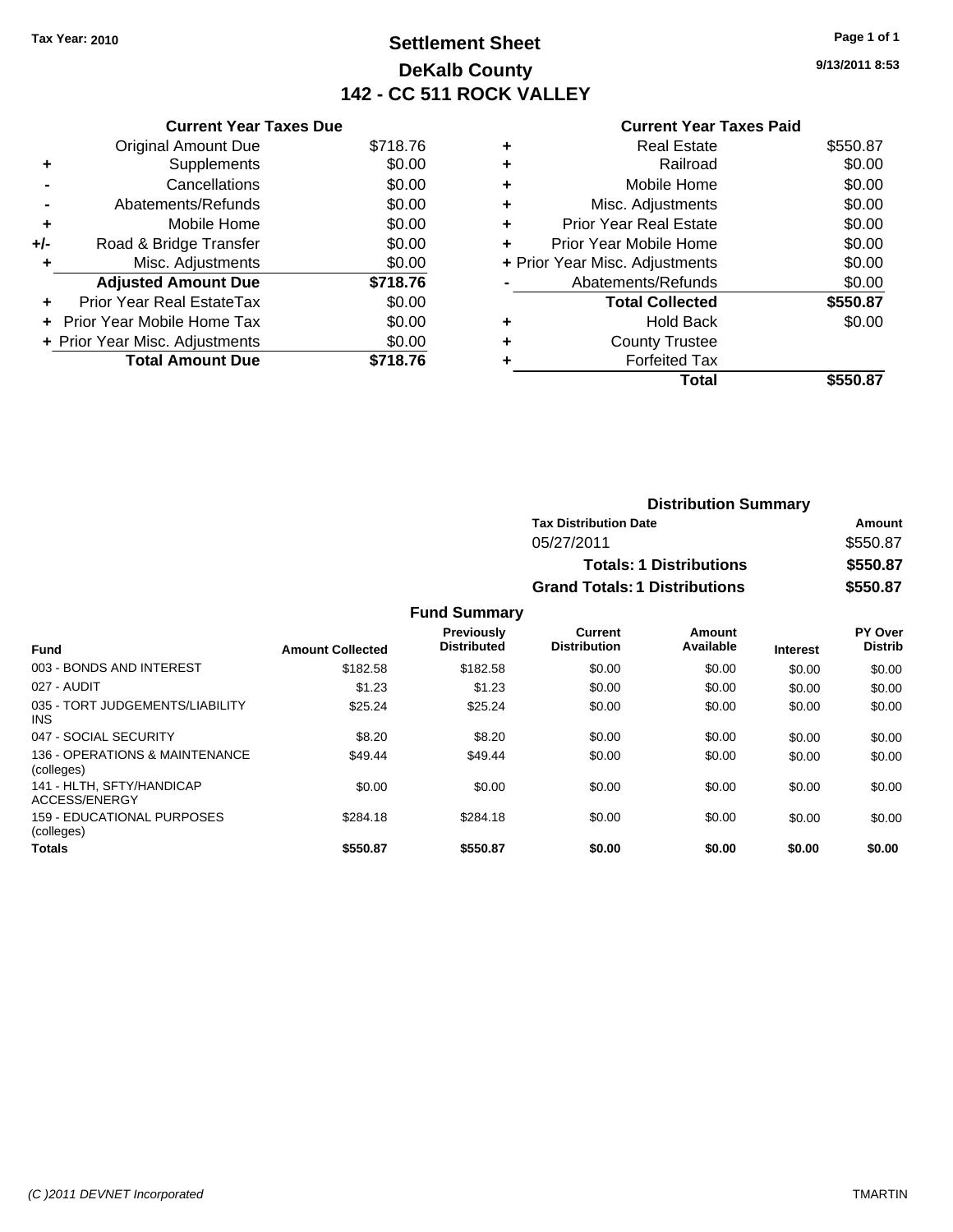#### **Settlement Sheet Tax Year: 2010 Page 1 of 1 DeKalb County 143 - CC 513 ILLINOIS VALLEY**

**9/13/2011 8:53**

| <b>Current Year Taxes Paid</b> |  |  |  |
|--------------------------------|--|--|--|
|--------------------------------|--|--|--|

|     | <b>Current Year Taxes Due</b>     |            |
|-----|-----------------------------------|------------|
|     | <b>Original Amount Due</b>        | \$5,460.55 |
| ٠   | Supplements                       | \$0.00     |
|     | Cancellations                     | \$0.00     |
|     | Abatements/Refunds                | \$0.00     |
| ÷   | Mobile Home                       | \$0.00     |
| +/- | Road & Bridge Transfer            | \$0.00     |
| ٠   | Misc. Adjustments                 | \$0.00     |
|     | <b>Adjusted Amount Due</b>        | \$5,460.55 |
| ٠   | Prior Year Real EstateTax         | \$0.00     |
|     | <b>Prior Year Mobile Home Tax</b> | \$0.00     |
|     | + Prior Year Misc. Adjustments    | \$0.00     |
|     | <b>Total Amount Due</b>           | \$5,460.55 |
|     |                                   |            |

| ٠ | <b>Real Estate</b>             | \$4,993.76 |
|---|--------------------------------|------------|
| ٠ | Railroad                       | \$270.88   |
| ٠ | Mobile Home                    | \$0.00     |
| ÷ | Misc. Adjustments              | \$0.00     |
| ٠ | Prior Year Real Estate         | \$0.00     |
| ٠ | Prior Year Mobile Home         | \$0.00     |
|   | + Prior Year Misc. Adjustments | \$0.00     |
|   | Abatements/Refunds             | \$0.00     |
|   | <b>Total Collected</b>         | \$5,264.64 |
| ٠ | <b>Hold Back</b>               | \$0.00     |
| ٠ | <b>County Trustee</b>          |            |
| ٠ | <b>Forfeited Tax</b>           |            |
|   | Total                          | \$5,264.64 |
|   |                                |            |

| <b>Distribution Summary</b>          |            |
|--------------------------------------|------------|
| <b>Tax Distribution Date</b>         | Amount     |
| 05/27/2011                           | \$1,001.13 |
| 06/24/2011                           | \$2,332.52 |
| 07/22/2011                           | \$92.36    |
| 08/19/2011                           | \$91.71    |
| 09/16/2011                           | \$1,746.92 |
| <b>Totals: 5 Distributions</b>       | \$5,264.64 |
| <b>Grand Totals: 5 Distributions</b> | \$5,264.64 |

|                                                  |                         | <b>Fund Summary</b>                     |                                |                     |                 |                                  |
|--------------------------------------------------|-------------------------|-----------------------------------------|--------------------------------|---------------------|-----------------|----------------------------------|
| <b>Fund</b>                                      | <b>Amount Collected</b> | <b>Previously</b><br><b>Distributed</b> | Current<br><b>Distribution</b> | Amount<br>Available | <b>Interest</b> | <b>PY Over</b><br><b>Distrib</b> |
| 003 - BONDS AND INTEREST                         | \$594.11                | \$396.96                                | \$197.15                       | \$0.00              | \$0.00          | \$0.00                           |
| 027 - AUDIT                                      | \$15.19                 | \$10.15                                 | \$5.04                         | \$0.00              | \$0.00          | \$0.00                           |
| 035 - TORT JUDGEMENTS/LIABILITY<br><b>INS</b>    | \$0.00                  | \$0.00                                  | \$0.00                         | \$0.00              | \$0.00          | \$0.00                           |
| 047 - SOCIAL SECURITY                            | \$127.88                | \$85.45                                 | \$42.43                        | \$0.00              | \$0.00          | \$0.00                           |
| 136 - OPERATIONS & MAINTENANCE<br>(colleges)     | \$601.78                | \$402.10                                | \$199.68                       | \$0.00              | \$0.00          | \$0.00                           |
| 141 - HLTH, SFTY/HANDICAP<br>ACCESS/ENERGY       | \$743.81                | \$497.00                                | \$246.81                       | \$0.00              | \$0.00          | \$0.00                           |
| 149 - STATEWIDE AVERAGE<br><b>ADDITIONAL TAX</b> | \$1,226.11              | \$819.26                                | \$406.85                       | \$0.00              | \$0.00          | \$0.00                           |
| 159 - EDUCATIONAL PURPOSES<br>(colleges)         | \$1,955.76              | \$1,306.80                              | \$648.96                       | \$0.00              | \$0.00          | \$0.00                           |
| <b>Totals</b>                                    | \$5,264.64              | \$3,517.72                              | \$1,746.92                     | \$0.00              | \$0.00          | \$0.00                           |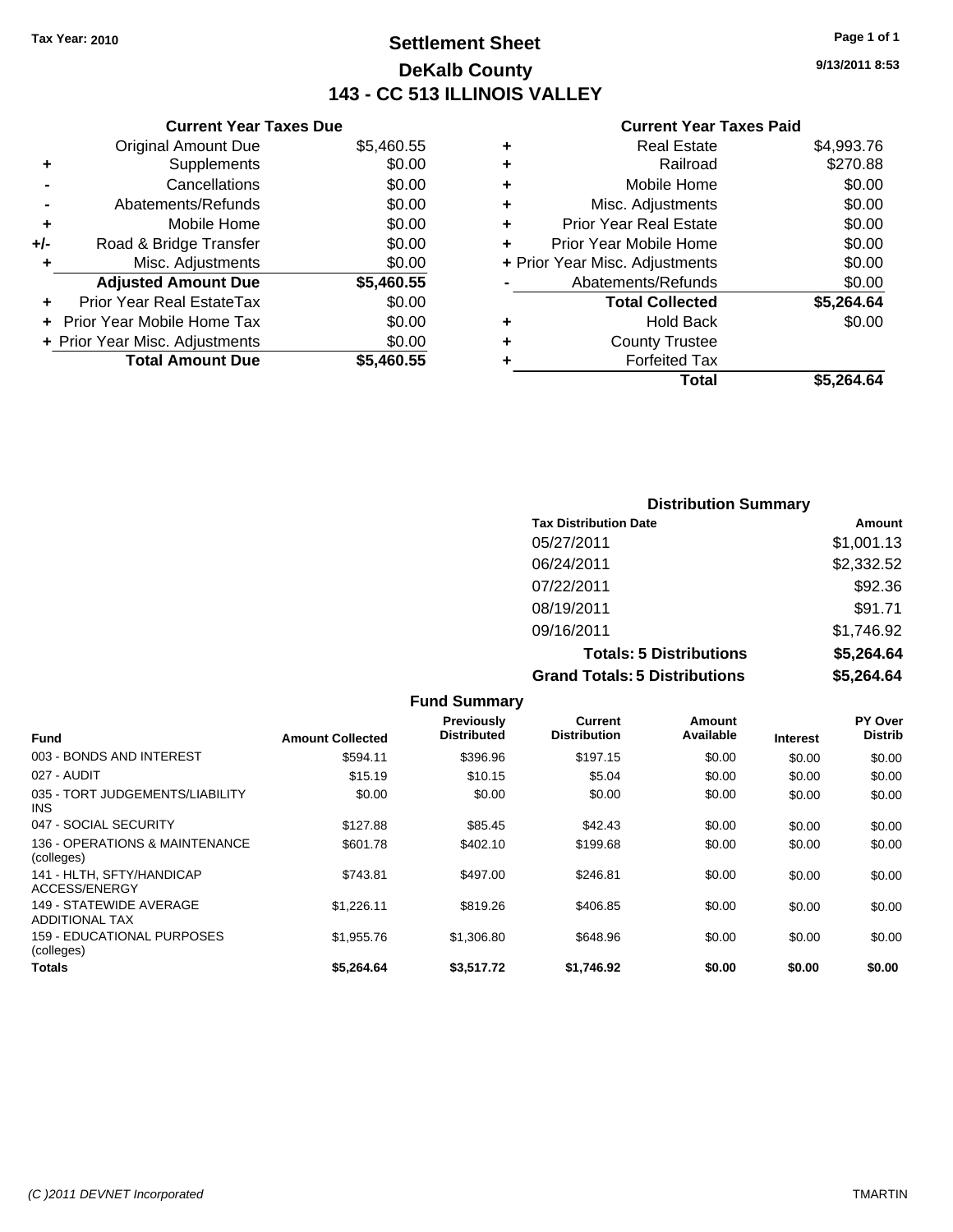#### **Settlement Sheet Tax Year: 2010 Page 1 of 2 DeKalb County 144 - CC 516 WAUBONSEE**

**Current Year Taxes Due**

|     | <b>Original Amount Due</b>     | \$1,478,774.02 |
|-----|--------------------------------|----------------|
| ٠   | Supplements                    | \$6,606.37     |
|     | Cancellations                  | \$7,364.25     |
|     | Abatements/Refunds             | \$5.52         |
| ٠   | Mobile Home                    | \$0.00         |
| +/- | Road & Bridge Transfer         | \$0.00         |
| ÷   | Misc. Adjustments              | \$87.96        |
|     | <b>Adjusted Amount Due</b>     | \$1,478,098.58 |
|     | Prior Year Real EstateTax      | \$162.46       |
|     | Prior Year Mobile Home Tax     | \$0.00         |
|     | + Prior Year Misc. Adjustments | \$0.00         |
|     | <b>Total Amount Due</b>        | \$1,478,261.04 |

#### **Current Year Taxes Paid**

| ٠ | <b>Real Estate</b>             | \$1,399,425.93 |
|---|--------------------------------|----------------|
| ٠ | Railroad                       | \$8,173.10     |
| ٠ | Mobile Home                    | \$0.00         |
| ٠ | Misc. Adjustments              | \$87.96        |
| ÷ | <b>Prior Year Real Estate</b>  | \$162.46       |
| ٠ | Prior Year Mobile Home         | \$0.00         |
|   | + Prior Year Misc. Adjustments | \$0.00         |
|   | Abatements/Refunds             | \$5.52         |
|   | <b>Total Collected</b>         | \$1,407,843.93 |
| ٠ | <b>Hold Back</b>               | \$0.00         |
| ٠ | <b>County Trustee</b>          |                |
| ٠ | <b>Forfeited Tax</b>           |                |
|   | Total                          | \$1,407,843.93 |
|   |                                |                |

#### **Distribution Summary Tax Distribution Date Amount** 05/27/2011 \$197,719.61 06/24/2011 \$566,838.40 07/22/2011 \$16,286.23 08/19/2011 \$84,273.36 09/16/2011 \$542,726.33 **Totals: 5 Distributions \$1,407,843.93 Grand Totals: 5 Distributions \$1,407,843.93**

**Fund Summary Fund Interest Amount Collected Distributed PY Over Distrib Amount Available Current Distribution Previously** 003 - BONDS AND INTEREST 6159.743.82 \$98.162.29 \$61.581.53 \$0.00 \$0.00 \$0.00 \$0.00 027 - AUDIT \$2,386.30 \$1,466.37 \$919.93 \$0.00 \$0.00 \$0.00 035 - TORT JUDGEMENTS/LIABILITY INS \$33,546.10 \$20,614.02 \$12,932.08 \$0.00 \$0.00 \$0.00 \$0.00 047 - SOCIAL SECURITY \$0.00 \$0.00 \$0.00 \$0.00 \$0.00 \$0.00 136 - OPERATIONS & MAINTENANCE (colleges) \$279,438.72 \$171,714.60 \$107,724.12 \$0.00 \$0.00 \$0.00 159 - EDUCATIONAL PURPOSES (colleges)  $$932,728.99$   $$573,160.32$   $$359,568.67$   $$0.00$   $$0.00$   $$0.00$ **Totals \$1,407,843.93 \$865,117.60 \$542,726.33 \$0.00 \$0.00 \$0.00 Miscellaneous Adjustment Detail**

| Year Source             | <b>Account Type</b>                      | <b>Amount Adjustment Description</b>                            |
|-------------------------|------------------------------------------|-----------------------------------------------------------------|
| 2010 RE - Real Estate   | <b>Back Tax Collected</b>                | \$16.96 Nielsen Redemption 15-16-151-019 by TBA                 |
| 2010 RE - Real Estate   | <b>Back Tax Collected</b>                | \$1.93 Countryview Redemption 19-25-253-058 by TBA              |
| 2010 RE - Real Estate   | <b>Back Tax Collected</b>                | \$7.04 Popp Redemption 15-15-427-007 by TBA                     |
| 2010 RE - Real Estate   | <b>Back Tax Collected</b>                | \$10.00 Jehovahs Witnesses Redemption 19-35-300-019 by TBA      |
| 2010 RE - Real Estate   | Paymt In Lieu of Tax                     | \$51.55 Sunset View Apartments-Housing Authority Payment by TBA |
|                         | 2010 RE - Real Estate Back Tax Collected | \$0.48 Sandwich Mill Works Redemption 19-35-126-016 by TBA      |
| <b>Totals 6 entries</b> |                                          | \$87.96                                                         |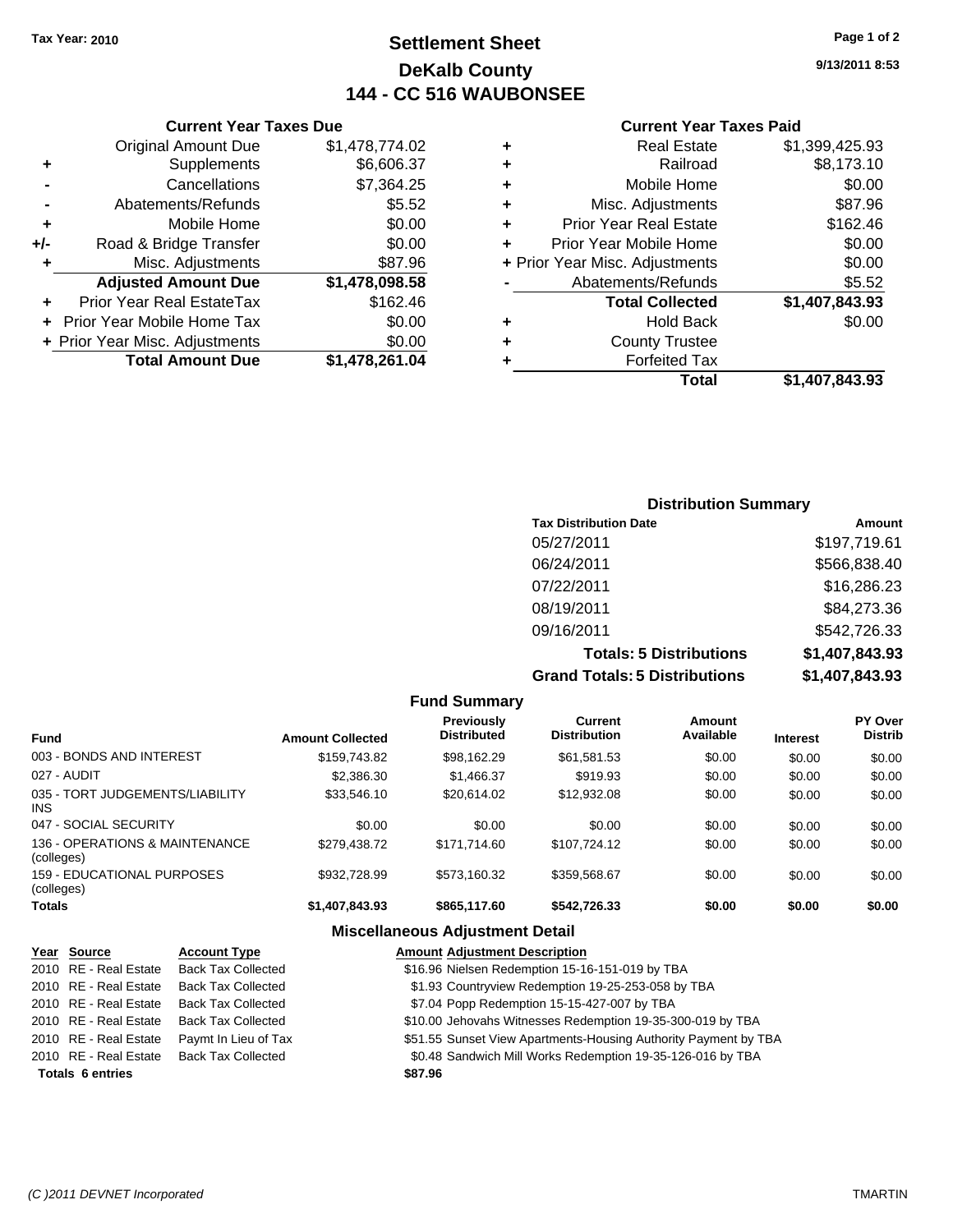#### **Settlement Sheet Tax Year: 2010 Page 2 of 2 DeKalb County Abatement Detail**

**Year Source Account Type Amount Adjustment Description**<br>
2010 RE - Real Estate PTAB Decision **Amount** \$5.52 19-27-727-012 PTAB Refu \$5.52 19-27-727-012 PTAB Refund by TBA

Totals 1 entries \$5.52

*(C )2011 DEVNET Incorporated* TMARTIN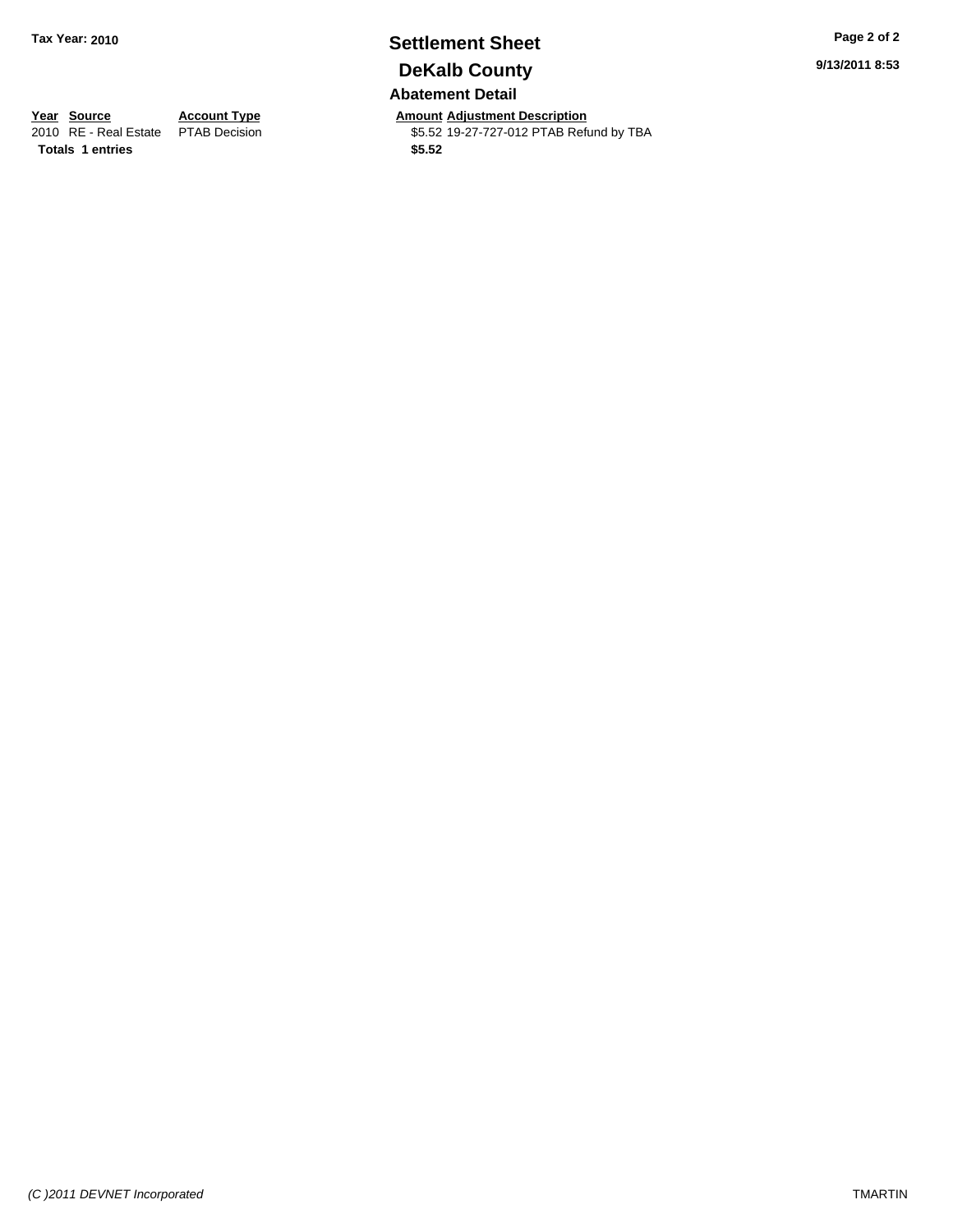#### **Settlement Sheet Tax Year: 2010 Page 1 of 2 DeKalb County 145 - CC 523 KISHWAUKEE**

**9/13/2011 8:53**

#### **Current Year Taxes Paid**

| ٠ | Mobile Home                    | \$0.00         |
|---|--------------------------------|----------------|
| ٠ | Misc. Adjustments              | \$32,638.02    |
| ٠ | <b>Prior Year Real Estate</b>  | (\$1,954.97)   |
| ٠ | Prior Year Mobile Home         | \$0.00         |
|   | + Prior Year Misc. Adjustments | \$0.00         |
|   | Abatements/Refunds             | \$22.63        |
|   | <b>Total Collected</b>         | \$9,444,122.80 |
|   |                                |                |
| ٠ | <b>Hold Back</b>               | \$0.00         |
| ٠ | <b>County Trustee</b>          |                |
|   | <b>Forfeited Tax</b>           |                |

|     | <b>Current Year Taxes Due</b>  |                |
|-----|--------------------------------|----------------|
|     | <b>Original Amount Due</b>     | \$9,976,430.22 |
| ٠   | Supplements                    | \$131,792.05   |
|     | Cancellations                  | \$213,775.43   |
|     | Abatements/Refunds             | \$22.63        |
| ٠   | Mobile Home                    | \$0.00         |
| +/- | Road & Bridge Transfer         | \$0.00         |
| ٠   | Misc. Adjustments              | \$32,638.02    |
|     | <b>Adjusted Amount Due</b>     | \$9,927,062.23 |
|     | Prior Year Real EstateTax      | (\$1,954.97)   |
|     | Prior Year Mobile Home Tax     | \$0.00         |
|     | + Prior Year Misc. Adjustments | \$0.00         |
|     | <b>Total Amount Due</b>        | \$9,925,107.26 |

#### **Distribution Summary**

| <b>Tax Distribution Date</b>         | Amount         |
|--------------------------------------|----------------|
| 05/27/2011                           | \$1,113,404.97 |
| 06/24/2011                           | \$3,905,344.88 |
| 07/22/2011                           | \$123,779.56   |
| 08/19/2011                           | \$537,633.11   |
| 09/16/2011                           | \$3,763,960.28 |
| <b>Totals: 5 Distributions</b>       | \$9,444,122.80 |
| <b>Grand Totals: 5 Distributions</b> | \$9,444,122.80 |

|                                                 |                         | <b>Fund Summary</b>                     |                                       |                     |                 |                           |
|-------------------------------------------------|-------------------------|-----------------------------------------|---------------------------------------|---------------------|-----------------|---------------------------|
| <b>Fund</b>                                     | <b>Amount Collected</b> | <b>Previously</b><br><b>Distributed</b> | <b>Current</b><br><b>Distribution</b> | Amount<br>Available | <b>Interest</b> | PY Over<br><b>Distrib</b> |
| 003 - BONDS AND INTEREST                        | \$2,642,229.49          | \$1,589,167.48                          | \$1,053,062.01                        | \$0.00              | \$0.00          | \$0.00                    |
| 027 - AUDIT                                     | \$19,558.76             | \$11.763.61                             | \$7.795.15                            | \$0.00              | \$0.00          | \$0.00                    |
| 035 - TORT JUDGEMENTS/LIABILITY<br>INS.         | \$701.235.55            | \$421,757,75                            | \$279,477,80                          | \$0.00              | \$0.00          | \$0.00                    |
| 047 - SOCIAL SECURITY                           | \$179.901.11            | \$108.201.43                            | \$71.699.68                           | \$0.00              | \$0.00          | \$0.00                    |
| 136 - OPERATIONS & MAINTENANCE<br>(colleges)    | \$1.264.539.68          | \$760,556.70                            | \$503.982.98                          | \$0.00              | \$0.00          | \$0.00                    |
| <b>159 - EDUCATIONAL PURPOSES</b><br>(colleges) | \$4.636.658.21          | \$2.788.715.55                          | \$1.847.942.66                        | \$0.00              | \$0.00          | \$0.00                    |
| Totals                                          | \$9,444,122.80          | \$5,680,162.52                          | \$3,763,960.28                        | \$0.00              | \$0.00          | \$0.00                    |
|                                                 |                         | <b>Miscellaneous Adjustment Detail</b>  |                                       |                     |                 |                           |

\$31.02 Work Redemption 09-29-255-050 by TBA

## **Year Source Account Type Amount Adjustment Description**

| ZUIU KE Keal Estate   | Dack Tax Collected        | 331.02 WORK REGEMBRION 09-29-255-050 BY TDA                 |
|-----------------------|---------------------------|-------------------------------------------------------------|
| 2010 RE - Real Estate | <b>Back Tax Collected</b> | \$1.60 LaSalle Bank Redemption 08-15-128-009 by TBA         |
| 2010 RE - Real Estate | <b>Back Tax Collected</b> | \$1.60 LaSalle Bank Redemption 08-15-128-010 by TBA         |
| 2010 RE - Real Estate | <b>Back Tax Collected</b> | \$36.03 Brown's Supermarket Redemption 06-32-282-008 by TBA |
| 2010 RE - Real Estate | <b>Back Tax Collected</b> | \$20.08 Dobson Redemption 13-15-402-010 by TBA              |
| 2010 RE - Real Estate | <b>Back Tax Collected</b> | \$5.73 Stogsdill Redemption 06-32-328-005 by TBA            |
| 2010 RE - Real Estate | <b>Back Tax Collected</b> | \$88.84 Lindgren Redemption 03-30-301-017 by TBA            |
| 2010 RE - Real Estate | <b>Back Tax Collected</b> | \$16.07 Ezam Properties Redemption 03-30-130-016 by TBA     |
| 2010 RE - Real Estate | <b>Back Tax Collected</b> | \$22.12 Ezam Properties Redemption 03-30-130-018 by TBA     |
| 2010 RE - Real Estate | <b>Back Tax Collected</b> | \$33.54 Ezam Properties Redemption 03-30-130-022 by TBA     |
| 2010 RE - Real Estate | Paymt In Lieu of Tax      | \$72.56 Sequoya Apartments-Housing Authority Payment by TBA |
| 2010 RE - Real Estate | Paymt In Lieu of Tax      | \$854.52 DeKalb Units-Housing Authority by TBA              |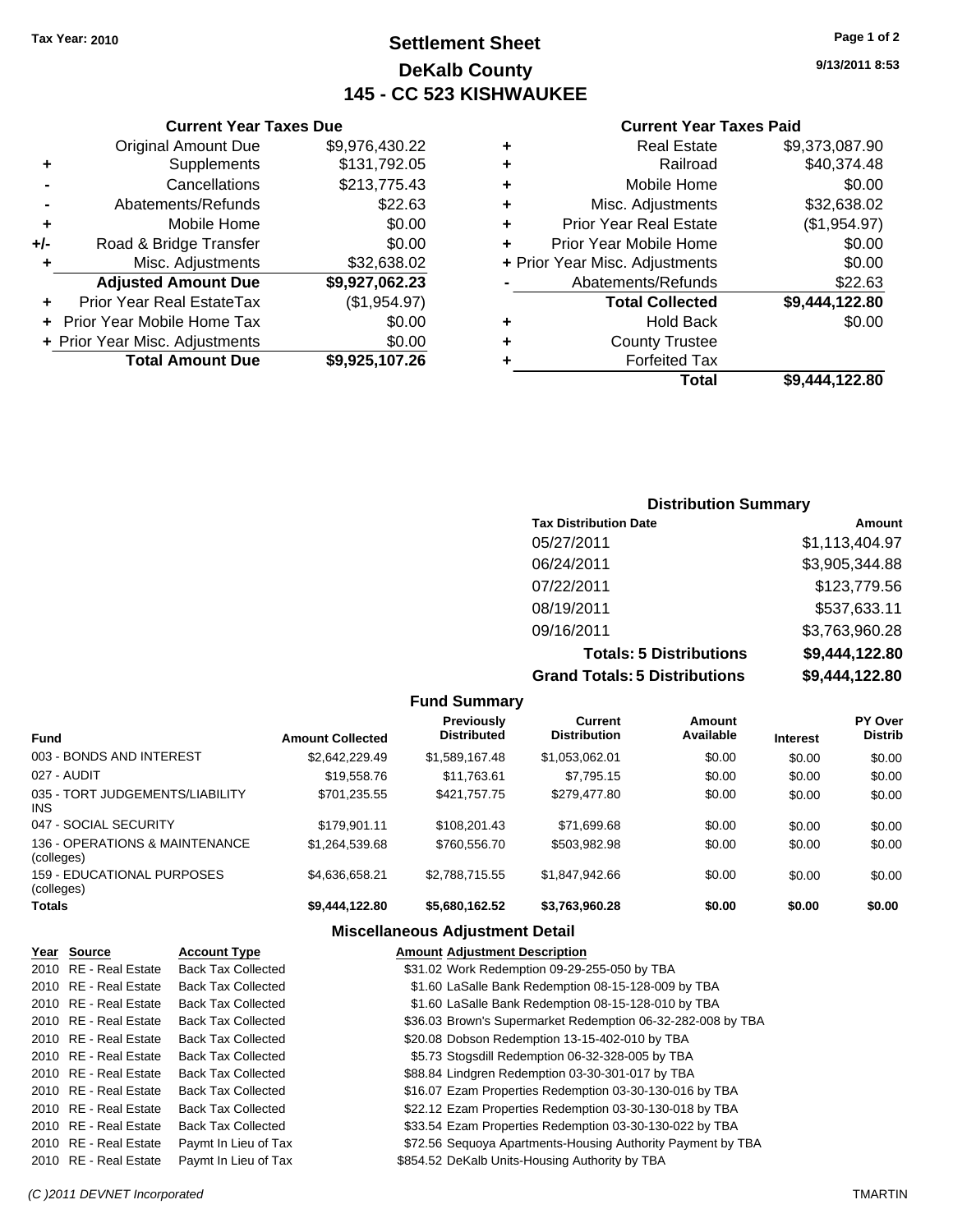#### **Settlement Sheet Tax Year: 2010 Page 2 of 2 DeKalb County**

**9/13/2011 8:53**

#### **Miscellaneous Adjustment Detail Year Source Account Type Amount Adjustment Description** 2010 RE - Real Estate Paymt In Lieu of Tax \$520.36 Sycamore Units-Housing Authority by TBA 2010 RE - Real Estate Real Estate Tax \$15,444.94 Additional Tax per Target Agreement 08-26-200-010 by TBA 2010 RE - Real Estate Back Tax Collected \$15.61 Boots Assignment 06-20-377-002 by TBA 2010 RE - Real Estate Back Tax Collected \$14.47 Boots Assignment 09-33-181-015 by TBA 2010 RE - Real Estate Back Tax Collected \$13.99 South Point Greens Redemption 11-03-126-010 by TBA 2010 RE - Real Estate Real Estate Tax \$15,444.94 Additional Tax per Target Agreement 08-26-200-010 by TBA **Totals 18 entries** \$32,638.02 **Abatement Detail Year Source Account Type Amount Adjustment Description** \$10.02 06-20-476-008 PTAB Refund by TBA 2010 RE - Real Estate \$0.41 08-02-376-013 PTAB Refund by TBA PTAB Decision 2010 RE - Real Estate \$1.94 05-26-327-008 PTAB Refund by TBA PTAB Decision

2010 RE - Real Estate \$3.07 07-22-474-003 PTAB Refund by TBA PTAB Decision

2010 RE - Real Estate \$7.19 03-19-401-005 PTAB Refund by TBA PTAB Decision **Totals \$22.63 5 entries**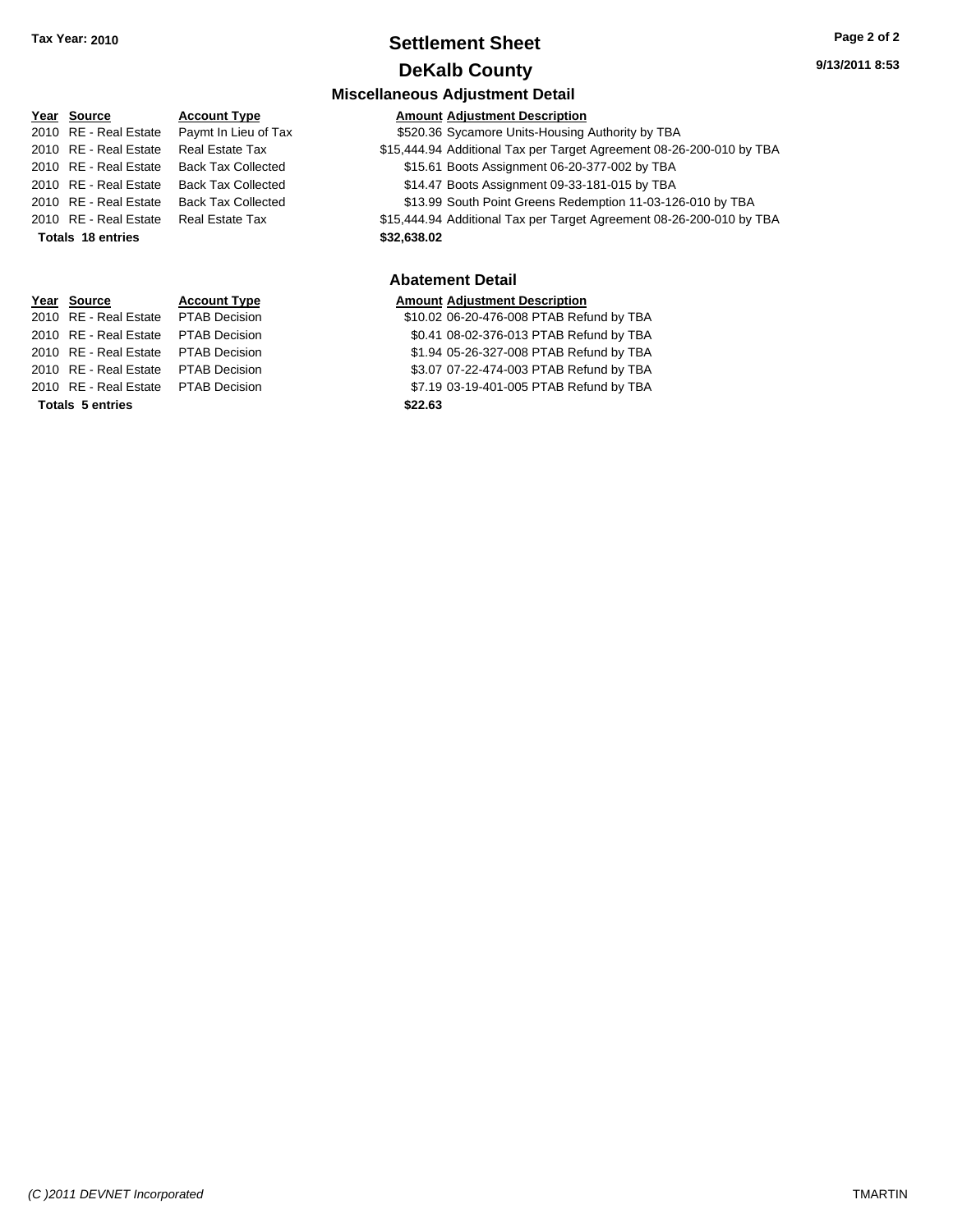## **Settlement Sheet Tax Year: 2010 Page 1 of 1 DeKalb County 150 - DE KALB SANITARY**

**9/13/2011 8:53**

| <b>Current Year Taxes Paid</b> |  |  |  |
|--------------------------------|--|--|--|
|--------------------------------|--|--|--|

#### **Current Year Taxes Due** Original Amount Due \$621,083.99 **+** Supplements \$15,059.61 **-** Cancellations \$28,341.9 **-** Abatements/Refunds \$0.08 **+** Mobile Home \$0.00 **+/-** Road & Bridge Transfer \$0.00 **+** Misc. Adjustments \$299.29 Adjusted Amount Due \$608,100.8 **+** Prior Year Real EstateTax (\$213.26) **+** Prior Year Mobile Home Tax  $$0.00$ **+ Prior Year Misc. Adjustments \$0.00 Total Amount Due \$607,887.61**

#### **Distribution Summary Tax Distribution Date Amount** 05/27/2011 \$71,870.07 06/24/2011 \$229,661.48 07/22/2011 \$8,329.41 08/19/2011 \$34,915.84 09/16/2011 \$229,682.40 **Totals: 5 Distributions \$574,459.20 Grand Totals: 5 Distributions \$574,459.20**

|                          |                         | <b>Fund Summary</b>                     |                                       |                     |                 |                           |
|--------------------------|-------------------------|-----------------------------------------|---------------------------------------|---------------------|-----------------|---------------------------|
| <b>Fund</b>              | <b>Amount Collected</b> | <b>Previously</b><br><b>Distributed</b> | <b>Current</b><br><b>Distribution</b> | Amount<br>Available | <b>Interest</b> | PY Over<br><b>Distrib</b> |
| 001 - CORPORATE          | \$233.399.91            | \$140.081.09                            | \$93,318.82                           | \$0.00              | \$0.00          | \$0.00                    |
| 003 - BONDS AND INTEREST | \$0.00                  | \$0.00                                  | \$0.00                                | \$0.00              | \$0.00          | \$0.00                    |
| $005 - I. M. R. F.$      | \$119,084.82            | \$71.471.89                             | \$47,612.93                           | \$0.00              | \$0.00          | \$0.00                    |
| 027 - AUDIT              | \$19.524.15             | \$11.717.94                             | \$7,806.21                            | \$0.00              | \$0.00          | \$0.00                    |
| 045 - PUBLIC BENEFIT     | \$133,450.88            | \$80,094.05                             | \$53,356.83                           | \$0.00              | \$0.00          | \$0.00                    |
| 047 - SOCIAL SECURITY    | \$68,999.44             | \$41,411.83                             | \$27,587.61                           | \$0.00              | \$0.00          | \$0.00                    |
| <b>Totals</b>            | \$574,459.20            | \$344.776.80                            | \$229,682.40                          | \$0.00              | \$0.00          | \$0.00                    |

#### **Miscellaneous Adjustment Detail**

| Year Source             | <b>Account Type</b>       | <b>Amount Adjustment Description</b>                             |
|-------------------------|---------------------------|------------------------------------------------------------------|
| 2010 RE - Real Estate   | <b>Back Tax Collected</b> | \$0.30 LaSalle Bank Redemption 08-15-128-009 by TBA              |
| 2010 RE - Real Estate   | <b>Back Tax Collected</b> | \$0.30 LaSalle Bank Redemption 08-15-128-010 by TBA              |
| 2010 RE - Real Estate   | Paymt In Lieu of Tax      | \$158.00 DeKalb Units-Housing Authority by TBA                   |
| 2010 RE - Real Estate   | <b>Real Estate Tax</b>    | \$69.05 Additional Tax per Target Agreement 08-26-200-010 by TBA |
| 2010 RE - Real Estate   | <b>Back Tax Collected</b> | \$2.59 South Point Greens Redemption 11-03-126-010 by TBA        |
| 2010 RE - Real Estate   | <b>Real Estate Tax</b>    | \$69.05 Additional Tax per Target Agreement 08-26-200-010 by TBA |
| <b>Totals 6 entries</b> |                           | \$299.29                                                         |
|                         |                           | <b>Abatement Detail</b>                                          |
| Year Source             | <b>Account Type</b>       | <b>Amount Adjustment Description</b>                             |

#### 2010 RE - Real Estate PTAB Decision 30.08 08-02-376-013 PTAB Refund by TBA **Totals \$0.08 1 entries**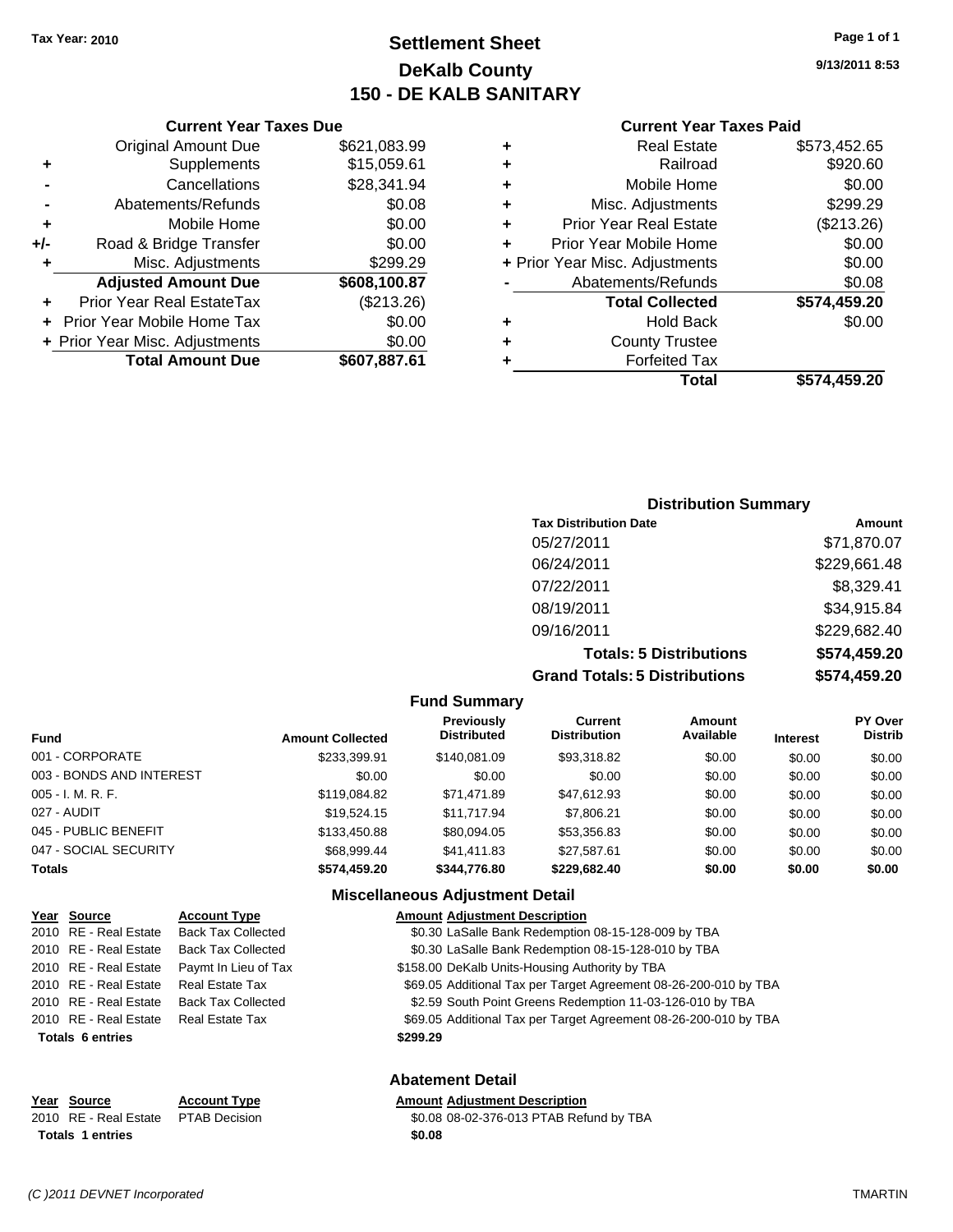## **Settlement Sheet Tax Year: 2010 Page 1 of 1 DeKalb County 151 - FAIRDALE STREET LIGHT**

**9/13/2011 8:53**

#### **Current Year Taxes Paid**

| \$3,399.98 |
|------------|
|            |
| \$0.00     |
| \$0.00     |
| \$0.00     |
| \$0.00     |
| \$0.00     |
| \$0.00     |
| \$3,399.98 |
| \$0.00     |
| \$0.00     |
| \$0.00     |
|            |
| \$3.399.98 |

| \$0.00     |
|------------|
| \$0.00     |
| \$0.00     |
| \$0.00     |
| \$0.00     |
| \$0.00     |
| \$0.00     |
| \$2,958.99 |
| \$0.00     |
|            |
|            |
| \$2.958.99 |
|            |

|                 |                         |                                  | <b>Distribution Summary</b>           |                                |                 |                           |
|-----------------|-------------------------|----------------------------------|---------------------------------------|--------------------------------|-----------------|---------------------------|
|                 |                         |                                  | <b>Tax Distribution Date</b>          |                                |                 | Amount                    |
|                 |                         |                                  | 05/27/2011                            |                                |                 | \$287.41                  |
|                 |                         |                                  | 06/24/2011                            |                                |                 | \$1,284.62                |
|                 |                         |                                  | 07/22/2011                            |                                |                 | \$25.79                   |
|                 |                         |                                  | 08/19/2011                            |                                |                 | \$146.37                  |
|                 |                         |                                  | 09/16/2011                            |                                |                 | \$1,214.80                |
|                 |                         |                                  |                                       | <b>Totals: 5 Distributions</b> |                 | \$2,958.99                |
|                 |                         |                                  | <b>Grand Totals: 5 Distributions</b>  |                                |                 | \$2,958.99                |
|                 |                         | <b>Fund Summary</b>              |                                       |                                |                 |                           |
| <b>Fund</b>     | <b>Amount Collected</b> | Previously<br><b>Distributed</b> | <b>Current</b><br><b>Distribution</b> | Amount<br>Available            | <b>Interest</b> | PY Over<br><b>Distrib</b> |
| 001 - CORPORATE | \$2,958.99              | \$1,744.19                       | \$1,214.80                            | \$0.00                         | \$0.00          | \$0.00                    |

**Totals \$2,958.99 \$1,744.19 \$1,214.80 \$0.00 \$0.00 \$0.00**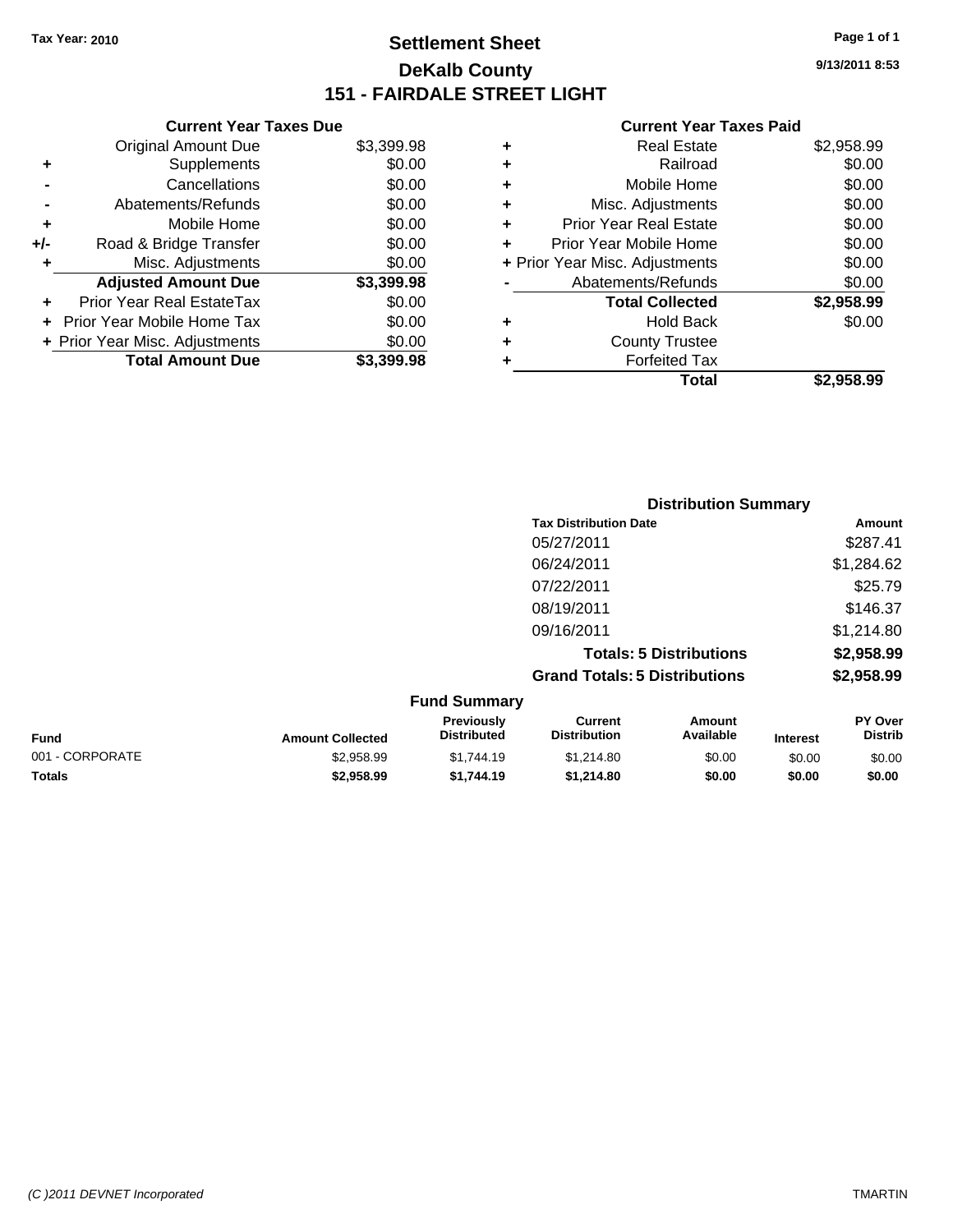#### **Settlement Sheet Tax Year: 2010 Page 1 of 1 DeKalb County 152 - AFTON-PIERCE MULTI TWP**

**9/13/2011 8:53**

#### **Current Year Taxes Paid**

| ٠ | Real Estate                    | \$23,178.63 |
|---|--------------------------------|-------------|
| ٠ | Railroad                       | \$201.72    |
| ٠ | Mobile Home                    | \$0.00      |
| ٠ | Misc. Adjustments              | \$1.06      |
| ٠ | <b>Prior Year Real Estate</b>  | \$0.00      |
| ٠ | Prior Year Mobile Home         | \$0.00      |
|   | + Prior Year Misc. Adjustments | \$0.00      |
|   | Abatements/Refunds             | \$0.00      |
|   | <b>Total Collected</b>         | \$23,381.41 |
| ٠ | <b>Hold Back</b>               | \$0.00      |
| ٠ | <b>County Trustee</b>          |             |
| ٠ | <b>Forfeited Tax</b>           |             |
|   | Total                          | \$23.381.41 |

|     | <b>Current Year Taxes Due</b>  |             |
|-----|--------------------------------|-------------|
|     | <b>Original Amount Due</b>     | \$24,501.12 |
| ÷   | Supplements                    | \$97.88     |
|     | Cancellations                  | \$116.46    |
|     | Abatements/Refunds             | \$0.00      |
| ٠   | Mobile Home                    | \$0.00      |
| +/- | Road & Bridge Transfer         | \$0.00      |
| ٠   | Misc. Adjustments              | \$1.06      |
|     | <b>Adjusted Amount Due</b>     | \$24,483.60 |
|     | Prior Year Real EstateTax      | \$0.00      |
|     | Prior Year Mobile Home Tax     | \$0.00      |
|     | + Prior Year Misc. Adjustments | \$0.00      |
|     | <b>Total Amount Due</b>        | \$24,483.60 |
|     |                                |             |

|                         |                         |                                  |                                       | <b>Distribution Summary</b>    |                 |                           |
|-------------------------|-------------------------|----------------------------------|---------------------------------------|--------------------------------|-----------------|---------------------------|
|                         |                         |                                  | <b>Tax Distribution Date</b>          |                                |                 | Amount                    |
|                         |                         |                                  | 05/27/2011                            |                                |                 | \$2,339.76                |
|                         |                         |                                  | 06/24/2011                            |                                |                 | \$10,400.60               |
|                         |                         |                                  | 07/22/2011                            |                                |                 | \$181.64                  |
|                         |                         |                                  | 08/19/2011                            |                                |                 | \$853.62                  |
|                         |                         |                                  | 09/16/2011                            |                                |                 | \$9,605.79                |
|                         |                         |                                  |                                       | <b>Totals: 5 Distributions</b> |                 | \$23,381.41               |
|                         |                         |                                  | <b>Grand Totals: 5 Distributions</b>  |                                |                 | \$23,381.41               |
|                         |                         | <b>Fund Summary</b>              |                                       |                                |                 |                           |
|                         | <b>Amount Collected</b> | Previously<br><b>Distributed</b> | <b>Current</b><br><b>Distribution</b> | <b>Amount</b><br>Available     | <b>Interest</b> | PY Over<br><b>Distrib</b> |
| <b>SECOINIO DURACEO</b> | 0.000011                | 0.4077500                        | 0.0057                                | $\sim$ $\sim$                  | $\cdots$        | $\sim$ $\sim$             |

|                                         |                         | Missellanessen, Adhistorial Detail |                     |           |                 |                |
|-----------------------------------------|-------------------------|------------------------------------|---------------------|-----------|-----------------|----------------|
| <b>Totals</b>                           | \$23.381.41             | \$13.775.62                        | \$9,605.79          | \$0.00    | \$0.00          | \$0.00         |
| 147 - ASSESSING PURPOSES<br>(multi-twp) | \$23.381.41             | \$13,775.62                        | \$9,605.79          | \$0.00    | \$0.00          | \$0.00         |
|                                         |                         |                                    |                     |           |                 |                |
| Fund                                    | <b>Amount Collected</b> | <b>Distributed</b>                 | <b>Distribution</b> | Available | <b>Interest</b> | <b>Distrib</b> |
|                                         |                         | _______                            |                     |           |                 |                |

**Miscellaneous Adjustment Detail**

**Totals \$1.06 1 entries**

**Year Source Account Type Amount Adjustment Description** \$1.06 South Point Greens Redemption 11-03-126-010 by TBA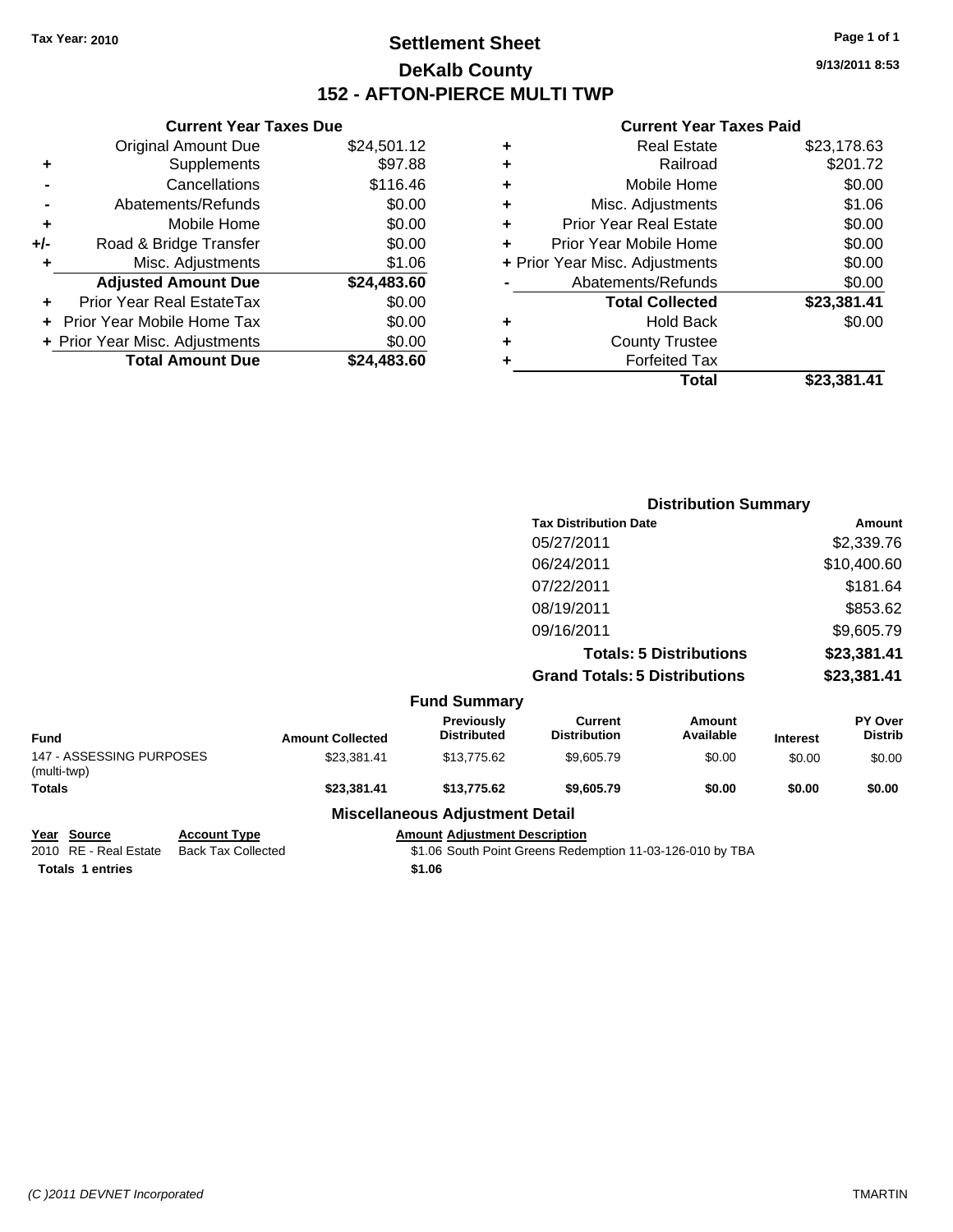#### **Settlement Sheet Tax Year: 2010 Page 1 of 1 DeKalb County 153 - MILAN-MALTA MULTI-TWP**

**9/13/2011 8:53**

#### **Current Year Taxes Paid**

|     | <b>Current Year Taxes Due</b>  |             |   |                 |
|-----|--------------------------------|-------------|---|-----------------|
|     | <b>Original Amount Due</b>     | \$12,055.62 | ٠ |                 |
|     | <b>Supplements</b>             | \$21.46     | ٠ |                 |
|     | Cancellations                  | \$25.22     | ٠ |                 |
|     | Abatements/Refunds             | \$0.11      | ٠ | Mi              |
|     | Mobile Home                    | \$0.00      | ÷ | Prior Y         |
| +/- | Road & Bridge Transfer         | \$0.00      |   | Prior Ye        |
| ٠   | Misc. Adjustments              | \$0.00      |   | + Prior Year Mi |
|     | <b>Adjusted Amount Due</b>     | \$12,051.75 |   | Abat            |
|     | Prior Year Real EstateTax      | \$0.00      |   |                 |
|     | + Prior Year Mobile Home Tax   | \$0.00      | ٠ |                 |
|     | + Prior Year Misc. Adjustments | \$0.00      |   |                 |
|     | <b>Total Amount Due</b>        | \$12,051.75 |   |                 |
|     |                                |             |   |                 |

|   | <b>Real Estate</b>             | \$11,504.92 |
|---|--------------------------------|-------------|
| ٠ | Railroad                       | \$170.52    |
| ٠ | Mobile Home                    | \$0.00      |
| ٠ | Misc. Adjustments              | \$0.00      |
| ٠ | <b>Prior Year Real Estate</b>  | \$0.00      |
|   | Prior Year Mobile Home         | \$0.00      |
|   | + Prior Year Misc. Adjustments | \$0.00      |
|   | Abatements/Refunds             | \$0.11      |
|   | <b>Total Collected</b>         | \$11,675.33 |
| ٠ | <b>Hold Back</b>               | \$0.00      |
| ٠ | <b>County Trustee</b>          |             |
|   | <b>Forfeited Tax</b>           |             |
|   | Total                          | \$11,675.33 |

|                                         |                     |                                         |                                         | <b>Distribution Summary</b>           |                                |                 |                           |
|-----------------------------------------|---------------------|-----------------------------------------|-----------------------------------------|---------------------------------------|--------------------------------|-----------------|---------------------------|
|                                         |                     |                                         |                                         | <b>Tax Distribution Date</b>          |                                |                 | Amount                    |
|                                         |                     |                                         |                                         | 05/27/2011                            |                                |                 | \$889.86                  |
|                                         |                     |                                         |                                         | 06/24/2011                            |                                |                 | \$5,480.55                |
|                                         |                     |                                         |                                         | 07/22/2011                            |                                |                 | \$98.13                   |
|                                         |                     |                                         |                                         | 08/19/2011                            |                                |                 | \$280.20                  |
|                                         |                     |                                         |                                         | 09/16/2011                            |                                |                 | \$4,926.59                |
|                                         |                     |                                         |                                         |                                       | <b>Totals: 5 Distributions</b> |                 | \$11,675.33               |
|                                         |                     |                                         |                                         | <b>Grand Totals: 5 Distributions</b>  |                                |                 | \$11,675.33               |
|                                         |                     |                                         | <b>Fund Summary</b>                     |                                       |                                |                 |                           |
| <b>Fund</b>                             |                     | <b>Amount Collected</b>                 | <b>Previously</b><br><b>Distributed</b> | <b>Current</b><br><b>Distribution</b> | <b>Amount</b><br>Available     | <b>Interest</b> | PY Over<br><b>Distrib</b> |
| 147 - ASSESSING PURPOSES<br>(multi-twp) |                     | \$11,675.33                             | \$6,748.74                              | \$4,926.59                            | \$0.00                         | \$0.00          | \$0.00                    |
| <b>Totals</b>                           |                     | \$11,675.33                             | \$6,748.74                              | \$4,926.59                            | \$0.00                         | \$0.00          | \$0.00                    |
|                                         |                     |                                         | <b>Abatement Detail</b>                 |                                       |                                |                 |                           |
| Year Source                             | <b>Account Type</b> |                                         | <b>Amount Adjustment Description</b>    |                                       |                                |                 |                           |
| 2010 RE - Real Estate                   | PTAB Decision       | \$0.11 07-22-474-003 PTAB Refund by TBA |                                         |                                       |                                |                 |                           |

**Totals 1 entries** \$0.11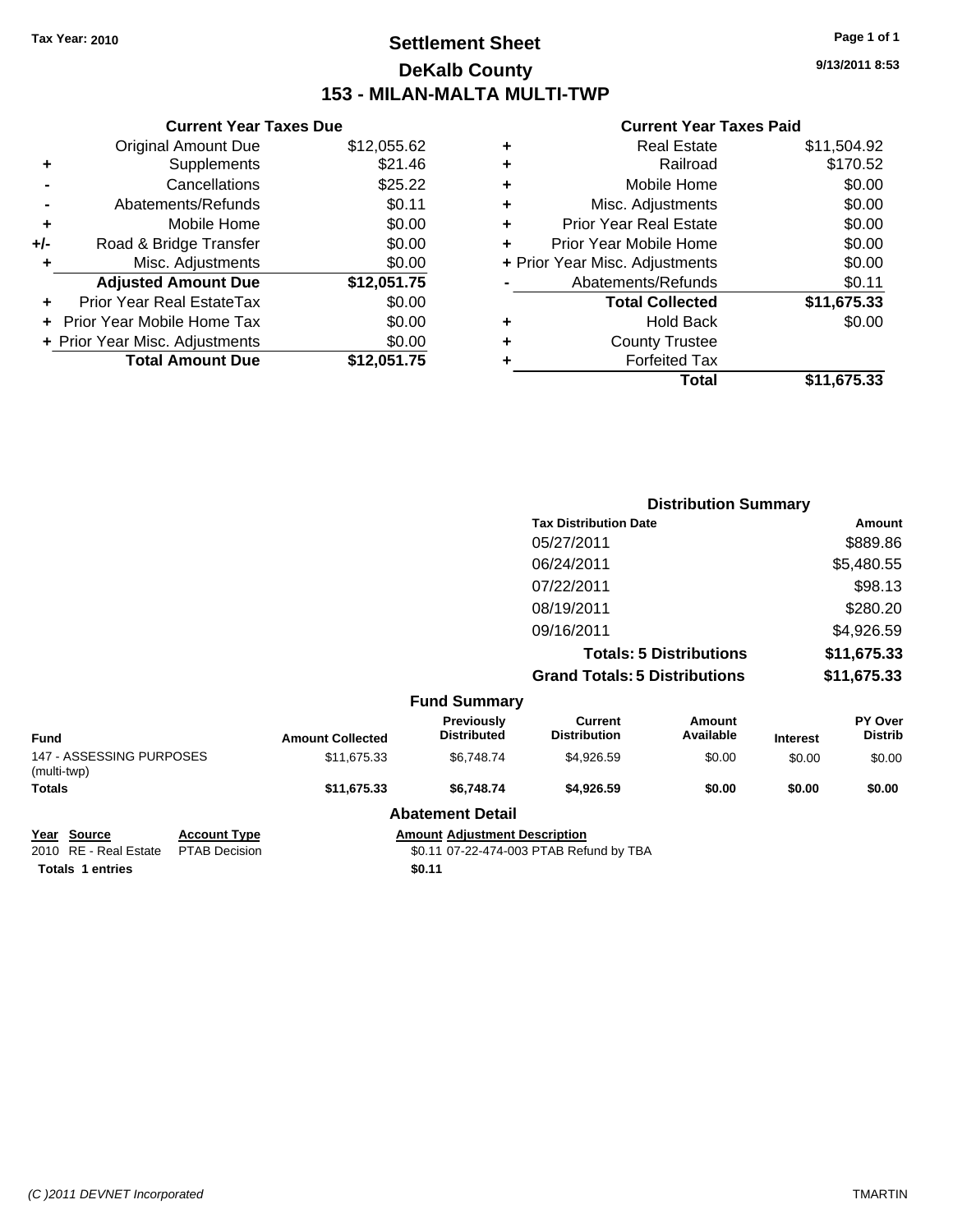#### **Settlement Sheet Tax Year: 2010 Page 1 of 1 DeKalb County 154 - PAW PAW-SHABBONA MULT TWP**

**9/13/2011 8:53**

# **Current Year Taxes Paid**

|     | <b>Current Year Taxes Due</b>  |             |
|-----|--------------------------------|-------------|
|     | Original Amount Due            | \$11,753.94 |
|     | Supplements                    | \$88.61     |
|     | Cancellations                  | \$93.91     |
|     | Abatements/Refunds             | \$0.00      |
| ٠   | Mobile Home                    | \$0.00      |
| +/- | Road & Bridge Transfer         | \$0.00      |
| ٠   | Misc. Adjustments              | \$3.43      |
|     | <b>Adjusted Amount Due</b>     | \$11,752.07 |
|     | Prior Year Real EstateTax      | \$0.00      |
|     | Prior Year Mobile Home Tax     | \$0.00      |
|     | + Prior Year Misc. Adjustments | \$0.00      |
|     | <b>Total Amount Due</b>        | \$11,752.07 |
|     |                                |             |

|   | <b>Real Estate</b>             | \$10,815.62 |
|---|--------------------------------|-------------|
| ٠ | Railroad                       | \$295.52    |
| ٠ | Mobile Home                    | \$0.00      |
| ٠ | Misc. Adjustments              | \$3.43      |
| ٠ | Prior Year Real Estate         | \$0.00      |
|   | Prior Year Mobile Home         | \$0.00      |
|   | + Prior Year Misc. Adjustments | \$0.00      |
|   | Abatements/Refunds             | \$0.00      |
|   | <b>Total Collected</b>         | \$11,114.57 |
| ٠ | <b>Hold Back</b>               | \$0.00      |
| ٠ | <b>County Trustee</b>          |             |
| ٠ | <b>Forfeited Tax</b>           |             |
|   | Total                          | \$11,114.57 |
|   |                                |             |

|                                         |                         |                                  | <b>Distribution Summary</b>          |                                |                 |                                  |
|-----------------------------------------|-------------------------|----------------------------------|--------------------------------------|--------------------------------|-----------------|----------------------------------|
|                                         |                         |                                  | <b>Tax Distribution Date</b>         |                                |                 | Amount                           |
|                                         |                         |                                  | 05/27/2011                           |                                |                 | \$1,057.14                       |
|                                         |                         |                                  | 06/24/2011                           |                                |                 | \$5,020.38                       |
|                                         |                         |                                  | 07/22/2011                           |                                |                 | \$89.05                          |
|                                         |                         |                                  | 08/19/2011                           |                                |                 | \$422.02                         |
|                                         |                         |                                  | 09/16/2011                           |                                |                 | \$4,525.98                       |
|                                         |                         |                                  |                                      | <b>Totals: 5 Distributions</b> |                 | \$11,114.57                      |
|                                         |                         |                                  | <b>Grand Totals: 5 Distributions</b> |                                |                 | \$11,114.57                      |
|                                         |                         | <b>Fund Summary</b>              |                                      |                                |                 |                                  |
| <b>Fund</b>                             | <b>Amount Collected</b> | Previously<br><b>Distributed</b> | Current<br><b>Distribution</b>       | <b>Amount</b><br>Available     | <b>Interest</b> | <b>PY Over</b><br><b>Distrib</b> |
| 147 - ASSESSING PURPOSES<br>(multi-twp) | \$11,114.57             | \$6,588.59                       | \$4,525.98                           | \$0.00                         | \$0.00          | \$0.00                           |

**Totals \$11,114.57 \$6,588.59 \$4,525.98 \$0.00 \$0.00 \$0.00**

**Totals \$3.43 2 entries**

**Miscellaneous Adjustment Detail Year Source Account Type Amount Adjustment Description**

2010 RE - Real Estate Back Tax Collected \$0.74 Dobson Redemption 13-15-402-010 by TBA

2010 RE - Real Estate Paymt In Lieu of Tax **\$2.69 Sequoya Apartments-Housing Authority Payment by TBA**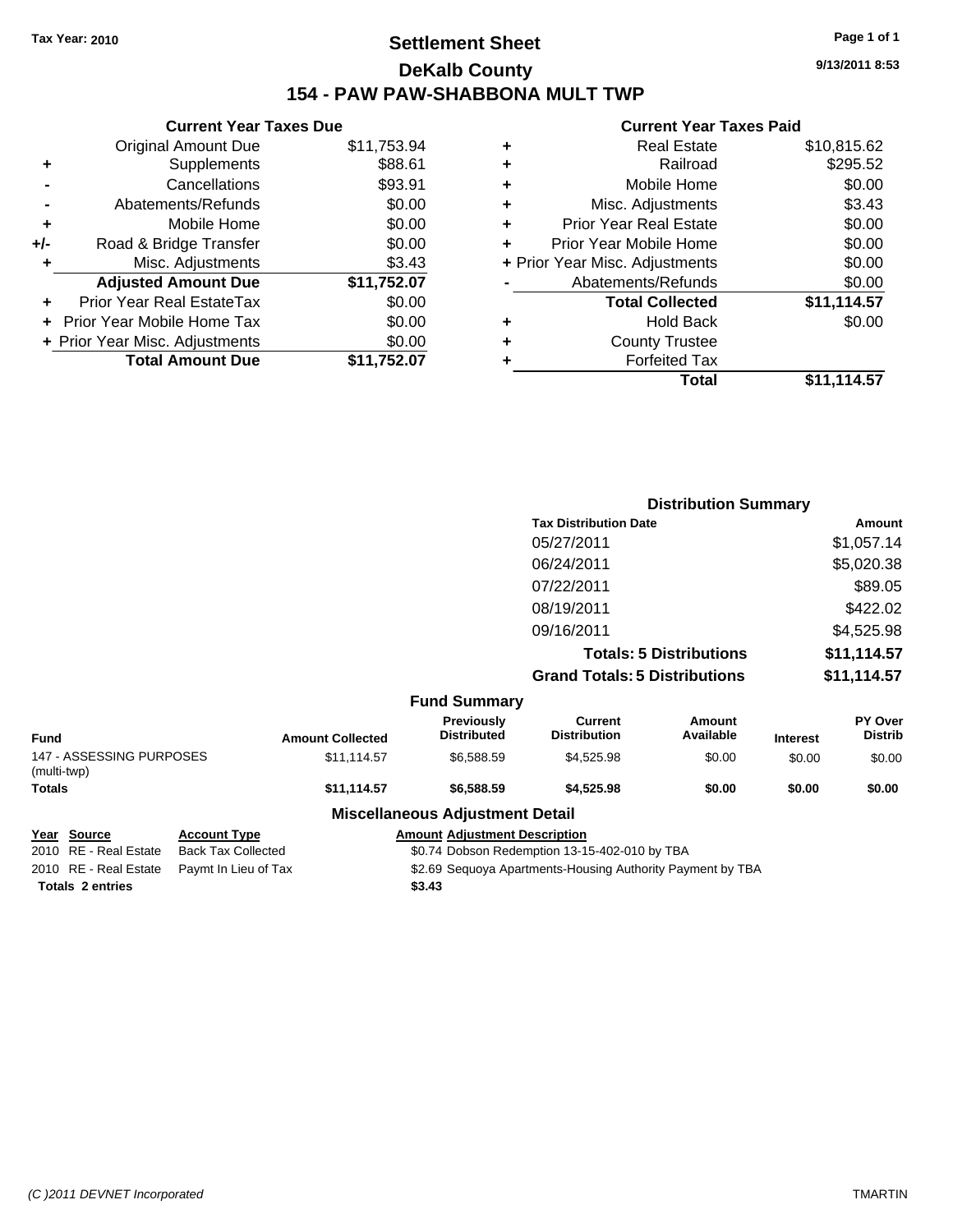#### **Settlement Sheet Tax Year: 2010 Page 1 of 1 DeKalb County 155 - SOUTH GROVE-MAYFIELD MULT**

**9/13/2011 8:53**

#### **Current Year Taxes Paid**

|     | <b>Current Year Taxes Due</b>     |             |
|-----|-----------------------------------|-------------|
|     | <b>Original Amount Due</b>        | \$10,599.23 |
| ٠   | Supplements                       | \$59.32     |
|     | Cancellations                     | \$67.72     |
|     | Abatements/Refunds                | \$0.07      |
| ٠   | Mobile Home                       | \$0.00      |
| +/- | Road & Bridge Transfer            | \$0.00      |
| ٠   | Misc. Adjustments                 | \$0.00      |
|     | <b>Adjusted Amount Due</b>        | \$10,590.76 |
|     | Prior Year Real EstateTax         | (\$1.77)    |
|     | <b>Prior Year Mobile Home Tax</b> | \$0.00      |
|     | + Prior Year Misc. Adjustments    | \$0.00      |
|     | <b>Total Amount Due</b>           | \$10,588,99 |
|     |                                   |             |

| Prior Year Mobile Home<br>+ Prior Year Misc. Adjustments<br>Abatements/Refunds<br><b>Total Collected</b><br>Hold Back<br><b>County Trustee</b><br><b>Forfeited Tax</b> | \$0.00<br>\$0.00<br>\$0.07<br>\$10,240.62<br>\$0.00 |
|------------------------------------------------------------------------------------------------------------------------------------------------------------------------|-----------------------------------------------------|
|                                                                                                                                                                        |                                                     |
|                                                                                                                                                                        |                                                     |
|                                                                                                                                                                        |                                                     |
|                                                                                                                                                                        |                                                     |
|                                                                                                                                                                        |                                                     |
|                                                                                                                                                                        |                                                     |
|                                                                                                                                                                        |                                                     |
| <b>Prior Year Real Estate</b>                                                                                                                                          | (\$1.77)                                            |
| Misc. Adjustments                                                                                                                                                      | \$0.00                                              |
| Mobile Home                                                                                                                                                            | \$0.00                                              |
| Railroad                                                                                                                                                               | \$0.00                                              |
| <b>Real Estate</b>                                                                                                                                                     | \$10,242.46                                         |
|                                                                                                                                                                        |                                                     |

|                                         |                     |                         |                                         | <b>Distribution Summary</b>           |                                |                 |                           |
|-----------------------------------------|---------------------|-------------------------|-----------------------------------------|---------------------------------------|--------------------------------|-----------------|---------------------------|
|                                         |                     |                         |                                         | <b>Tax Distribution Date</b>          |                                |                 | Amount                    |
|                                         |                     |                         |                                         | 05/27/2011                            |                                |                 | \$1,176.73                |
|                                         |                     |                         |                                         | 06/24/2011                            |                                |                 | \$4,372.72                |
|                                         |                     |                         |                                         | 07/22/2011                            |                                |                 | \$157.11                  |
|                                         |                     |                         |                                         | 08/19/2011                            |                                |                 | \$285.79                  |
|                                         |                     |                         |                                         | 09/16/2011                            |                                |                 | \$4,248.27                |
|                                         |                     |                         |                                         |                                       | <b>Totals: 5 Distributions</b> |                 | \$10,240.62               |
|                                         |                     |                         |                                         | <b>Grand Totals: 5 Distributions</b>  |                                |                 | \$10,240.62               |
|                                         |                     |                         | <b>Fund Summary</b>                     |                                       |                                |                 |                           |
| <b>Fund</b>                             |                     | <b>Amount Collected</b> | <b>Previously</b><br><b>Distributed</b> | <b>Current</b><br><b>Distribution</b> | Amount<br>Available            | <b>Interest</b> | PY Over<br><b>Distrib</b> |
| 147 - ASSESSING PURPOSES<br>(multi-twp) |                     | \$10,240.62             | \$5,992.35                              | \$4,248.27                            | \$0.00                         | \$0.00          | \$0.00                    |
| <b>Totals</b>                           |                     | \$10,240.62             | \$5,992.35                              | \$4,248.27                            | \$0.00                         | \$0.00          | \$0.00                    |
|                                         |                     |                         | <b>Abatement Detail</b>                 |                                       |                                |                 |                           |
| Source<br>Year                          | <b>Account Type</b> |                         | <b>Amount Adjustment Description</b>    |                                       |                                |                 |                           |

**Totals 1 entries** \$0.07

2010 RE - Real Estate \$0.07 05-26-327-008 PTAB Refund by TBA PTAB Decision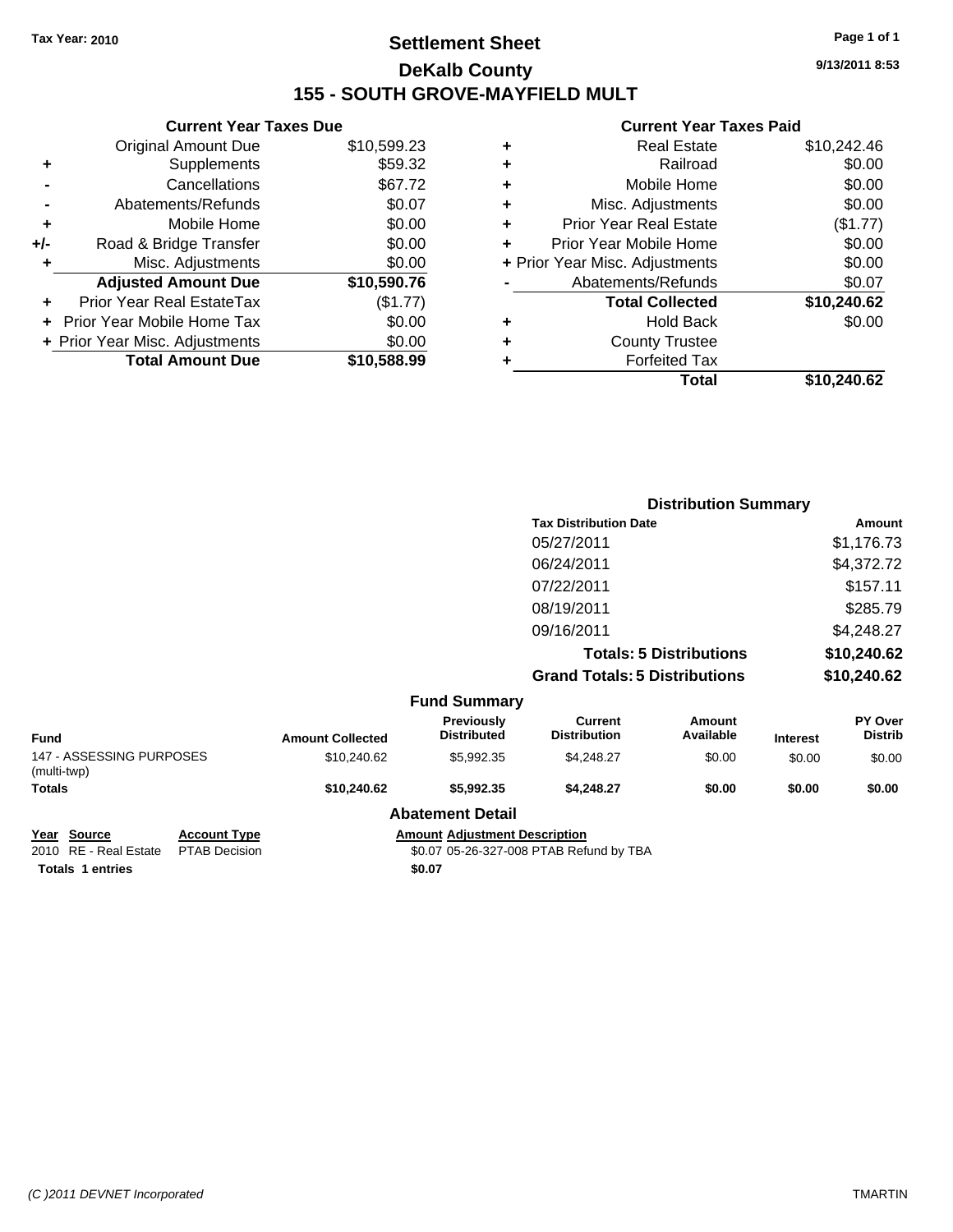#### **Settlement Sheet Tax Year: 2010 Page 1 of 1 DeKalb County 156 - VICTOR-SOMONAUK MULTI TWP**

**9/13/2011 8:53**

#### **Current Year Taxes Paid**

|     | <b>Current Year Taxes Due</b>  |             |
|-----|--------------------------------|-------------|
|     | <b>Original Amount Due</b>     | \$20,081.54 |
| ٠   | Supplements                    | \$105.12    |
|     | Cancellations                  | \$112.50    |
|     | Abatements/Refunds             | \$0.00      |
| ٠   | Mobile Home                    | \$0.00      |
| +/- | Road & Bridge Transfer         | \$0.00      |
| ٠   | Misc. Adjustments              | \$0.00      |
|     | <b>Adjusted Amount Due</b>     | \$20,074.16 |
| ٠   | Prior Year Real EstateTax      | \$0.00      |
|     | Prior Year Mobile Home Tax     | \$0.00      |
|     | + Prior Year Misc. Adjustments | \$0.00      |
|     | <b>Total Amount Due</b>        | \$20.074.16 |
|     |                                |             |

| ٠ | <b>Real Estate</b>             | \$19,019.16 |
|---|--------------------------------|-------------|
| ٠ | Railroad                       | \$163.18    |
| ٠ | Mobile Home                    | \$0.00      |
| ٠ | Misc. Adjustments              | \$0.00      |
| ÷ | <b>Prior Year Real Estate</b>  | \$0.00      |
| ٠ | Prior Year Mobile Home         | \$0.00      |
|   | + Prior Year Misc. Adjustments | \$0.00      |
|   | Abatements/Refunds             | \$0.00      |
|   | <b>Total Collected</b>         | \$19,182.34 |
| ٠ | Hold Back                      | \$0.00      |
| ٠ | <b>County Trustee</b>          |             |
| ٠ | <b>Forfeited Tax</b>           |             |
|   | Total                          | \$19,182.34 |

|                          |                         |                                  | <b>Distribution Summary</b>           |                                |                 |                           |
|--------------------------|-------------------------|----------------------------------|---------------------------------------|--------------------------------|-----------------|---------------------------|
|                          |                         |                                  | <b>Tax Distribution Date</b>          |                                |                 | Amount                    |
|                          |                         |                                  | 05/27/2011                            |                                |                 | \$3,046.99                |
|                          |                         |                                  | 06/24/2011                            |                                |                 | \$7,745.80                |
|                          |                         |                                  | 07/22/2011                            |                                |                 | \$214.14                  |
|                          |                         |                                  | 08/19/2011                            |                                |                 | \$962.13                  |
|                          |                         |                                  | 09/16/2011                            |                                |                 | \$7,213.28                |
|                          |                         |                                  |                                       | <b>Totals: 5 Distributions</b> |                 | \$19,182.34               |
|                          |                         |                                  | <b>Grand Totals: 5 Distributions</b>  |                                |                 | \$19,182.34               |
|                          |                         | <b>Fund Summary</b>              |                                       |                                |                 |                           |
| <b>Fund</b>              | <b>Amount Collected</b> | Previously<br><b>Distributed</b> | <b>Current</b><br><b>Distribution</b> | Amount<br>Available            | <b>Interest</b> | PY Over<br><b>Distrib</b> |
| 147 - ASSESSING PURPOSES | \$19,182.34             | \$11,969.06                      | \$7,213,28                            | \$0.00                         | \$0.00          | \$0.00                    |

**Totals \$19,182.34 \$11,969.06 \$7,213.28 \$0.00 \$0.00 \$0.00**

(multi-twp)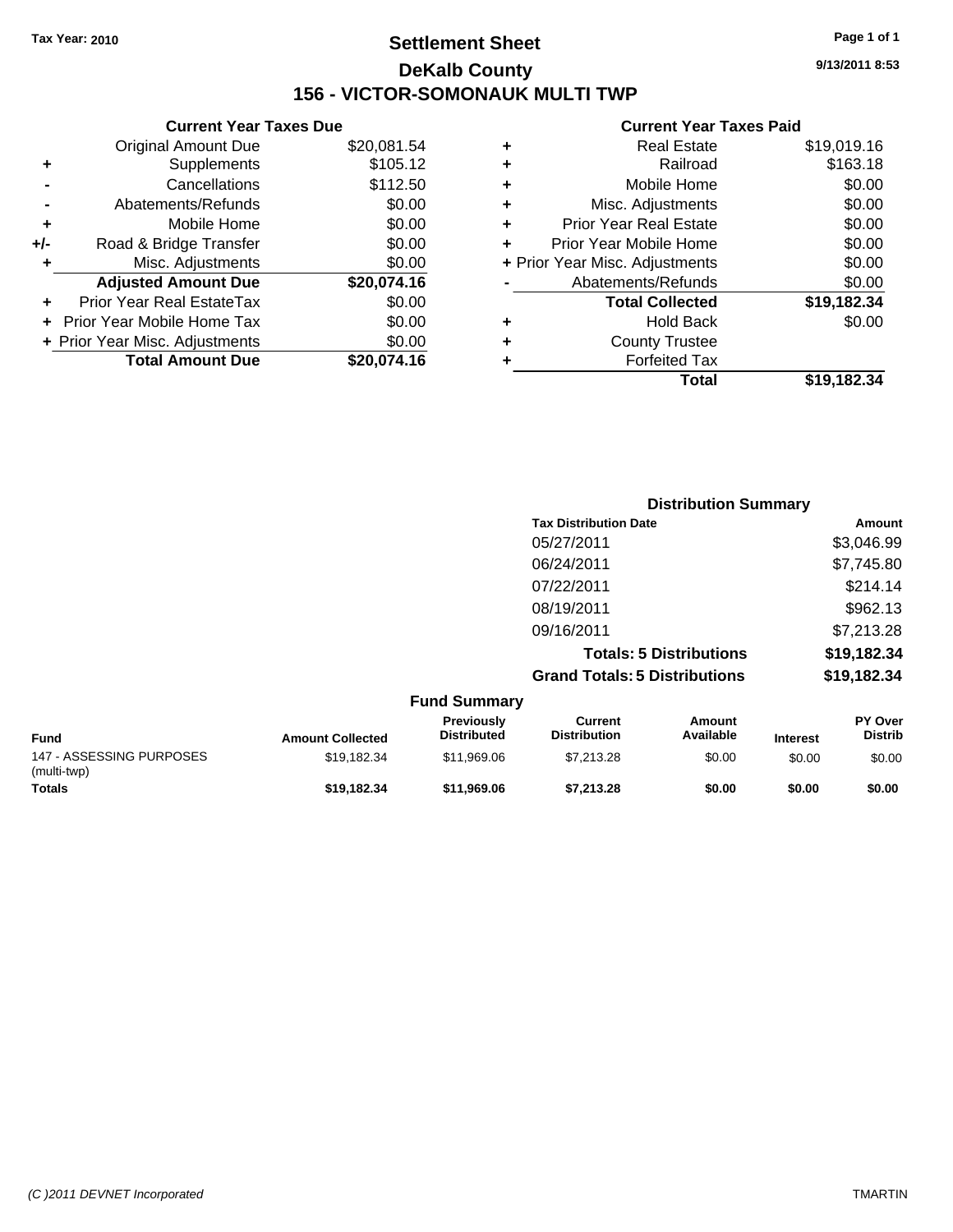#### **Settlement Sheet Tax Year: 2010 Page 1 of 1 DeKalb County 157 - GENOA PUBLIC LIBRARY DIST**

**Current Year Taxes Due**

|     | <b>Original Amount Due</b>     | \$208,614.48 |
|-----|--------------------------------|--------------|
| ٠   | Supplements                    | \$1,398.45   |
|     | Cancellations                  | \$3,165.33   |
|     | Abatements/Refunds             | \$2.80       |
| ٠   | Mobile Home                    | \$0.00       |
| +/- | Road & Bridge Transfer         | \$0.00       |
| ٠   | Misc. Adjustments              | \$49.46      |
|     | <b>Adjusted Amount Due</b>     | \$206,894.26 |
|     | Prior Year Real EstateTax      | (\$200.86)   |
|     | Prior Year Mobile Home Tax     | \$0.00       |
|     | + Prior Year Misc. Adjustments | \$0.00       |
|     | <b>Total Amount Due</b>        | \$206,693.40 |

#### **Current Year Taxes Paid**

| ٠ | <b>Real Estate</b>             | \$195,285.69 |
|---|--------------------------------|--------------|
| ٠ | Railroad                       | \$434.04     |
| ٠ | Mobile Home                    | \$0.00       |
| ٠ | Misc. Adjustments              | \$49.46      |
| ٠ | <b>Prior Year Real Estate</b>  | (\$200.86)   |
| ٠ | Prior Year Mobile Home         | \$0.00       |
|   | + Prior Year Misc. Adjustments | \$0.00       |
|   | Abatements/Refunds             | \$2.80       |
|   | <b>Total Collected</b>         | \$195,565.53 |
| ٠ | Hold Back                      | \$0.00       |
| ٠ | <b>County Trustee</b>          |              |
| ٠ | <b>Forfeited Tax</b>           |              |
|   | Total                          | \$195,565.53 |
|   |                                |              |

| <b>Distribution Summary</b>          |              |
|--------------------------------------|--------------|
| <b>Tax Distribution Date</b>         | Amount       |
| 05/27/2011                           | \$22,606.03  |
| 06/24/2011                           | \$81,348.79  |
| 07/22/2011                           | \$2,604.53   |
| 08/19/2011                           | \$13,760.92  |
| 09/16/2011                           | \$75,245.26  |
| <b>Totals: 5 Distributions</b>       | \$195,565.53 |
| <b>Grand Totals: 5 Distributions</b> | \$195,565.53 |

#### **Fund Summary**

| <b>Amount Collected</b> | Previously<br><b>Distributed</b> | Current<br><b>Distribution</b> | Amount<br>Available | <b>Interest</b> | <b>PY Over</b><br><b>Distrib</b> |
|-------------------------|----------------------------------|--------------------------------|---------------------|-----------------|----------------------------------|
| \$149,536.86            | \$92,001.46                      | \$57,535.40                    | \$0.00              | \$0.00          | \$0.00                           |
| \$12,912.80             | \$7,944.51                       | \$4,968.29                     | \$0.00              | \$0.00          | \$0.00                           |
| \$14.751.11             | \$9,075.51                       | \$5,675.60                     | \$0.00              | \$0.00          | \$0.00                           |
| \$2.125.21              | \$1,307.52                       | \$817.69                       | \$0.00              | \$0.00          | \$0.00                           |
| \$9,227.18              | \$5,676.96                       | \$3,550.22                     | \$0.00              | \$0.00          | \$0.00                           |
| \$7.012.37              | \$4.314.31                       | \$2,698.06                     | \$0.00              | \$0.00          | \$0.00                           |
| \$195,565.53            | \$120,320.27                     | \$75,245.26                    | \$0.00              | \$0.00          | \$0.00                           |
|                         |                                  |                                |                     |                 |                                  |

#### **Miscellaneous Adjustment Detail Year Source Account Type Amount Adjustment Description**

|                         | <b>I</b> cal <b>Journe</b> | ACCOUNT TYPE              | Allioulit Aujustinent Description                      |  |
|-------------------------|----------------------------|---------------------------|--------------------------------------------------------|--|
|                         | 2010 RE - Real Estate      | <b>Back Tax Collected</b> | \$34.59 Lindgren Redemption 03-30-301-017 by TBA       |  |
|                         | 2010 RE - Real Estate      | <b>Back Tax Collected</b> | \$6.26 Ezam Properties Redemption 03-30-130-016 by TBA |  |
|                         | 2010 RE - Real Estate      | <b>Back Tax Collected</b> | \$8.61 Ezam Properties Redemption 03-30-130-018 by TBA |  |
|                         | <b>Totals 3 entries</b>    |                           | \$49.46                                                |  |
| <b>Abatement Detail</b> |                            |                           |                                                        |  |

| Year Source                         | <b>Account Type</b> | <b>Amount Adjustment Description</b>    |
|-------------------------------------|---------------------|-----------------------------------------|
| 2010 RE - Real Estate PTAB Decision |                     | \$2.80 03-19-401-005 PTAB Refund by TBA |
| Totals 1 entries                    |                     | \$2.80                                  |

**9/13/2011 8:53**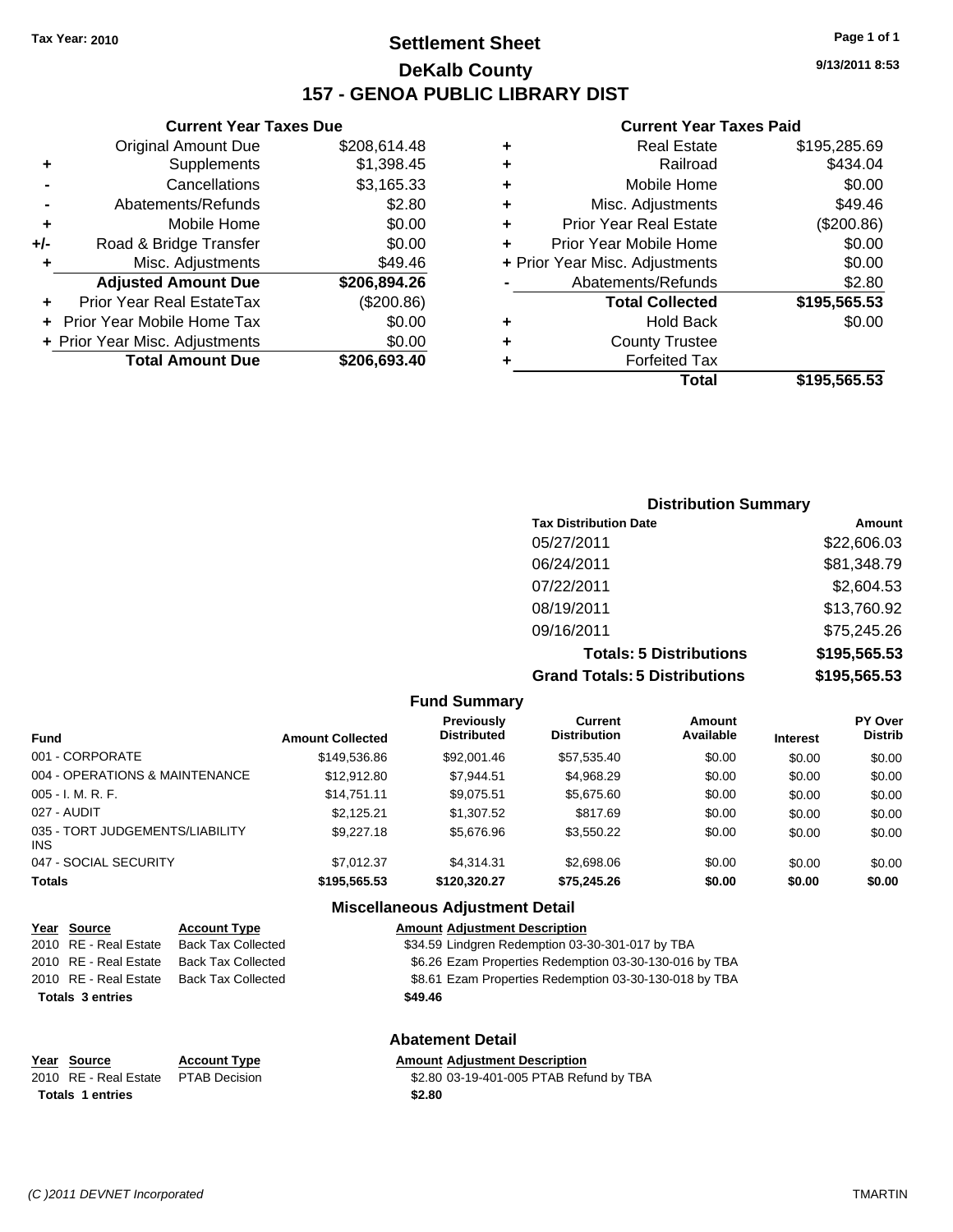## **Settlement Sheet Tax Year: 2010 Page 1 of 1 DeKalb County 158 - DEKALB TIF1**

**9/13/2011 8:53**

|     | <b>Current Year Taxes Due</b>    |                |  |  |  |  |
|-----|----------------------------------|----------------|--|--|--|--|
|     | <b>Original Amount Due</b>       | \$4,411,183.26 |  |  |  |  |
| ٠   | Supplements                      | \$1,191.06     |  |  |  |  |
|     | Cancellations                    | \$3,028.34     |  |  |  |  |
|     | Abatements/Refunds               | \$0.00         |  |  |  |  |
| ٠   | Mobile Home                      | \$0.00         |  |  |  |  |
| +/- | Road & Bridge Transfer           | \$0.00         |  |  |  |  |
| ٠   | Misc. Adjustments                | \$0.00         |  |  |  |  |
|     | <b>Adjusted Amount Due</b>       | \$4,409,345.98 |  |  |  |  |
| ÷   | <b>Prior Year Real EstateTax</b> | \$0.00         |  |  |  |  |
|     | Prior Year Mobile Home Tax       | \$0.00         |  |  |  |  |
|     | + Prior Year Misc. Adjustments   | \$0.00         |  |  |  |  |
|     | <b>Total Amount Due</b>          | \$4,409,345.98 |  |  |  |  |
|     |                                  |                |  |  |  |  |

| <b>Current Year Taxes Paid</b>     |                |  |  |  |
|------------------------------------|----------------|--|--|--|
| Real Estate<br>÷                   | \$4,019,202.40 |  |  |  |
| Railroad<br>٠                      | \$0.00         |  |  |  |
| Mobile Home<br>٠                   | \$0.00         |  |  |  |
| Misc. Adjustments<br>٠             | \$0.00         |  |  |  |
| <b>Prior Year Real Estate</b><br>÷ | \$0.00         |  |  |  |
| Prior Year Mobile Home<br>٠        | \$0.00         |  |  |  |
| + Prior Year Misc. Adjustments     | \$0.00         |  |  |  |
| Abatements/Refunds                 | \$0.00         |  |  |  |
| <b>Total Collected</b>             | \$4,019,202.40 |  |  |  |
| Hold Back<br>٠                     | \$0.00         |  |  |  |
| <b>County Trustee</b>              |                |  |  |  |
| <b>Forfeited Tax</b>               |                |  |  |  |
| <b>Total</b>                       | \$4,019,202.40 |  |  |  |
|                                    |                |  |  |  |

| <b>Distribution Summary</b>          |                |
|--------------------------------------|----------------|
| <b>Tax Distribution Date</b>         | Amount         |
| 05/27/2011                           | \$652,042.23   |
| 06/24/2011                           | \$1,516,236.04 |
| 07/22/2011                           | \$43,143.33    |
| 08/19/2011                           | \$147,025.47   |
| 09/16/2011                           | \$1,660,755.33 |
| <b>Totals: 5 Distributions</b>       | \$4,019,202.40 |
| <b>Grand Totals: 5 Distributions</b> | \$4,019,202.40 |

| <b>Fund Summary</b> |  |
|---------------------|--|
|---------------------|--|

| <b>Fund</b>     | <b>Amount Collected</b> | <b>Previously</b><br><b>Distributed</b> | Current<br><b>Distribution</b> | Amount<br>Available | <b>Interest</b> | <b>PY Over</b><br><b>Distrib</b> |
|-----------------|-------------------------|-----------------------------------------|--------------------------------|---------------------|-----------------|----------------------------------|
| 001 - CORPORATE | \$4.019.202.40          | \$2,358,447,07                          | \$1,660,755.33                 | \$0.00              | \$0.00          | \$0.00                           |
| <b>Totals</b>   | \$4.019.202.40          | \$2,358,447.07                          | \$1,660,755,33                 | \$0.00              | \$0.00          | \$0.00                           |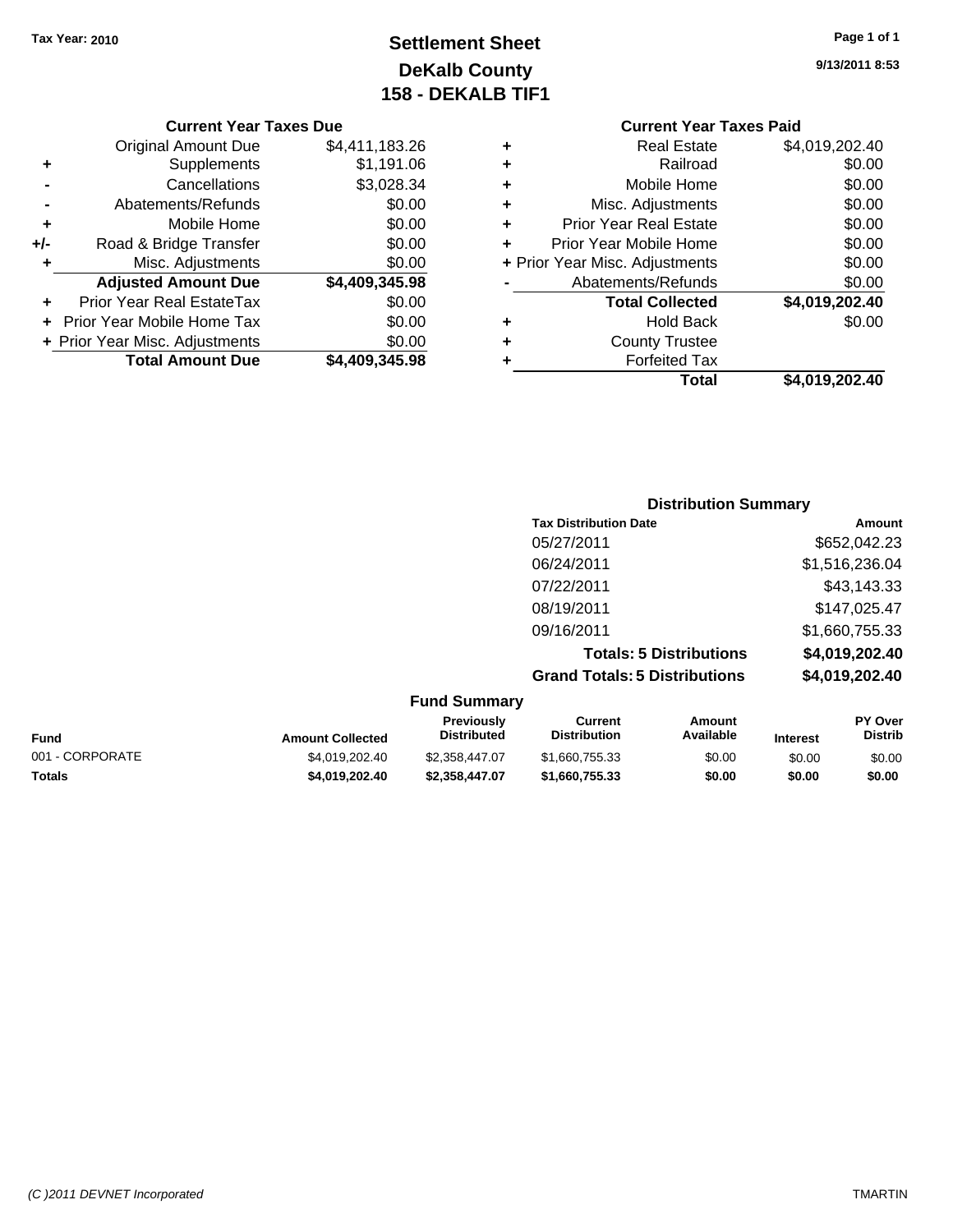# **Settlement Sheet Tax Year: 2010 Page 1 of 1 DeKalb County 159 - DEKALB TIF2**

### **9/13/2011 8:53**

| <b>Current Year Taxes Due</b> |                |   |                |
|-------------------------------|----------------|---|----------------|
| <b>Original Amount Due</b>    | \$1,922,555.64 | ٠ |                |
| Supplements                   | \$4,538.38     | ٠ |                |
| Cancellations                 | \$6,909.10     | ٠ |                |
| Abatements/Refunds            | \$0.00         | ٠ | N              |
| Mobile Home                   | \$0.00         | ÷ | Prior          |
| ad & Bridge Transfer          | \$0.00         |   | Prior Y        |
| Misc. Adjustments             | \$0.00         |   | + Prior Year M |
| <b>djusted Amount Due</b>     | \$1,920,184.92 |   | Aba            |
| <b>Year Real EstateTax</b>    | ደ0 00          |   |                |

|     | <b>Total Amount Due</b>           | \$1,920,184.92 |
|-----|-----------------------------------|----------------|
|     | + Prior Year Misc. Adjustments    | \$0.00         |
|     | <b>Prior Year Mobile Home Tax</b> | \$0.00         |
|     | Prior Year Real EstateTax         | \$0.00         |
|     | <b>Adjusted Amount Due</b>        | \$1,920,184.92 |
| ٠   | Misc. Adjustments                 | \$0.00         |
| +/- | Road & Bridge Transfer            | \$0.00         |
| ٠   | Mobile Home                       | \$0.00         |
|     | Abatements/Refunds                | \$0.00         |
|     | Cancellations                     | \$6,909.10     |
|     | Supplements                       | \$4,538.38     |
|     |                                   |                |

### **Current Year Taxes Paid +** Real Estate \$1,824,645.24

|   | Total                          | \$1,824,645.24 |
|---|--------------------------------|----------------|
|   | <b>Forfeited Tax</b>           |                |
| ٠ | <b>County Trustee</b>          |                |
| ٠ | <b>Hold Back</b>               | \$0.00         |
|   | <b>Total Collected</b>         | \$1,824,645.24 |
|   | Abatements/Refunds             | \$0.00         |
|   | + Prior Year Misc. Adjustments | \$0.00         |
|   | Prior Year Mobile Home         | \$0.00         |
| ÷ | <b>Prior Year Real Estate</b>  | \$0.00         |
| ÷ | Misc. Adjustments              | \$0.00         |
| ÷ | Mobile Home                    | \$0.00         |
| ÷ | Railroad                       | \$0.00         |
|   |                                |                |

### **Distribution Summary Tax Distribution Date Amount** 05/27/2011 \$174,894.57 06/24/2011 \$597,499.79 07/22/2011 \$200,890.66 08/19/2011 \$74,495.41 09/16/2011 \$776,864.81 **Totals: 5 Distributions \$1,824,645.24 Grand Totals: 5 Distributions \$1,824,645.24**

#### **Fund Summary**

| Fund            | <b>Amount Collected</b> | <b>Previously</b><br><b>Distributed</b> | Current<br><b>Distribution</b> | Amount<br>Available | <b>Interest</b> | <b>PY Over</b><br><b>Distrib</b> |  |  |
|-----------------|-------------------------|-----------------------------------------|--------------------------------|---------------------|-----------------|----------------------------------|--|--|
| 001 - CORPORATE | \$1.824.645.24          | \$1,047,780,43                          | \$776.864.81                   | \$0.00              | \$0.00          | \$0.00                           |  |  |
| Totals          | \$1,824,645.24          | \$1.047.780.43                          | \$776.864.81                   | \$0.00              | \$0.00          | \$0.00                           |  |  |
|                 |                         |                                         |                                |                     |                 |                                  |  |  |

#### **Miscellaneous Adjustment Detail**

#### **Account Type Amount Adjustment Description**

2010 State Paymt In Lieu of Tax **Fayme 10.000 DeKalb Units-Housing Authority by TBA** 

| Year Source             | <b>Account Type</b>                        | Amount |
|-------------------------|--------------------------------------------|--------|
|                         | 2010 RE - Real Estate Paymt In Lieu of Tax | \$0.00 |
| <b>Totals 1 entries</b> |                                            | \$0.00 |

*(C )2011 DEVNET Incorporated* TMARTIN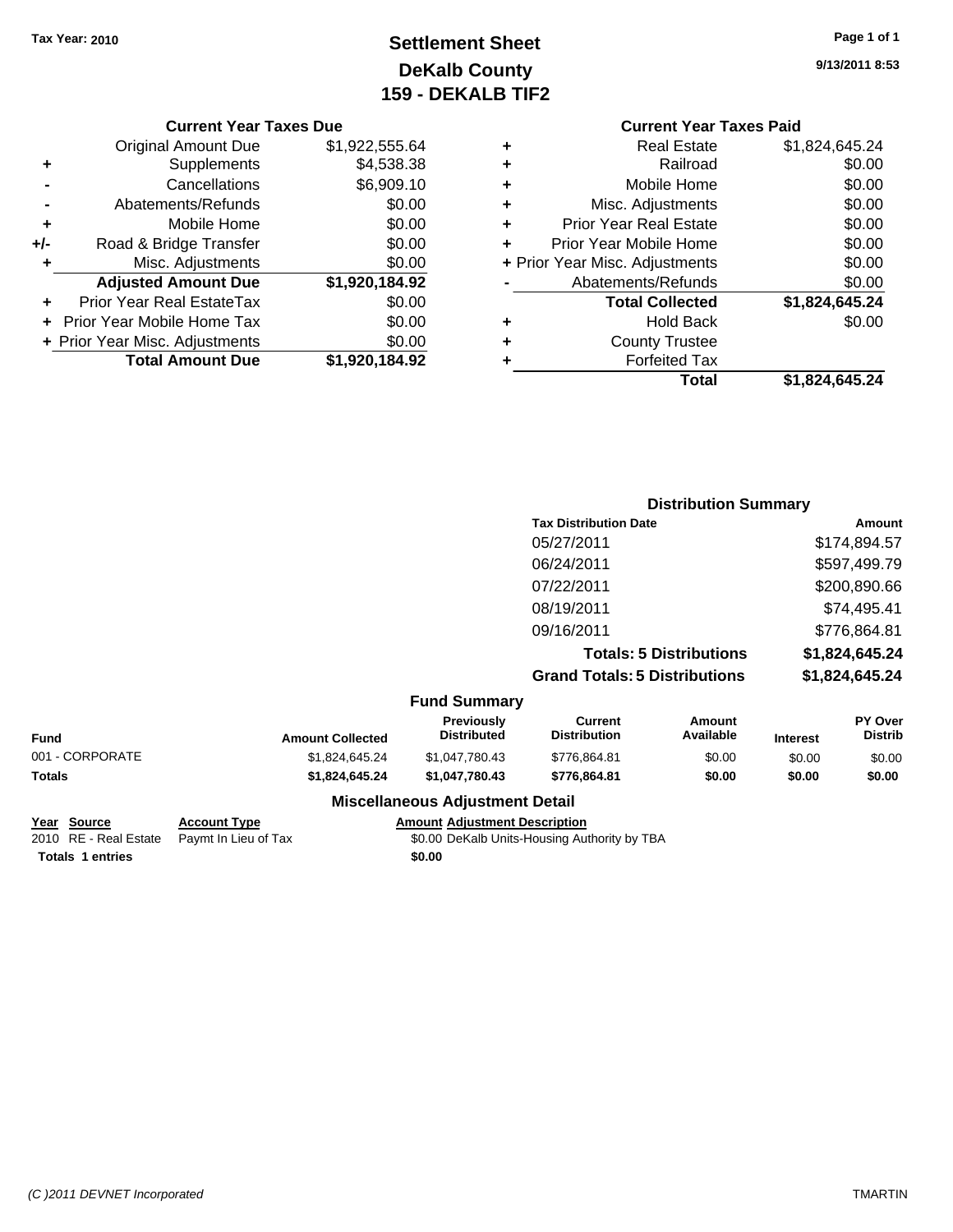**Current Year Taxes Due** Original Amount Due \$2,289,957.70

**+** Supplements \$19,433.84 **-** Cancellations \$24,751.30 **-** Abatements/Refunds \$0.00 **+** Mobile Home \$0.00 **+/-** Road & Bridge Transfer \$0.00 **+** Misc. Adjustments \$0.00 **Adjusted Amount Due \$2,284,640.24**

**+** Prior Year Real EstateTax \$0.00 **+** Prior Year Mobile Home Tax \$0.00 **+ Prior Year Misc. Adjustments**  $$0.00$ 

**Total Amount Due \$2,284,640.24**

### **Settlement Sheet Tax Year: 2010 Page 1 of 1 DeKalb County 160 - DEKALB TIF1 AMENDED**

**9/13/2011 8:53**

#### **Current Year Taxes Paid**

|   | Total                          | \$2,187,593.46 |
|---|--------------------------------|----------------|
| ٠ | <b>Forfeited Tax</b>           |                |
| ٠ | <b>County Trustee</b>          |                |
| ٠ | <b>Hold Back</b>               | \$0.00         |
|   | <b>Total Collected</b>         | \$2,187,593.46 |
|   | Abatements/Refunds             | \$0.00         |
|   | + Prior Year Misc. Adjustments | \$0.00         |
| ٠ | Prior Year Mobile Home         | \$0.00         |
| ٠ | <b>Prior Year Real Estate</b>  | \$0.00         |
| ÷ | Misc. Adjustments              | \$0.00         |
| ٠ | Mobile Home                    | \$0.00         |
| ٠ | Railroad                       | \$0.00         |
| ٠ | <b>Real Estate</b>             | \$2,187,593.46 |
|   |                                |                |

| <b>Distribution Summary</b>          |                |
|--------------------------------------|----------------|
| <b>Tax Distribution Date</b>         | Amount         |
| 05/27/2011                           | \$334,145.88   |
| 06/24/2011                           | \$793,926.11   |
| 07/22/2011                           | \$26,272.88    |
| 08/19/2011                           | \$202,749.51   |
| 09/16/2011                           | \$830,499.08   |
| <b>Totals: 5 Distributions</b>       | \$2,187,593.46 |
| <b>Grand Totals: 5 Distributions</b> | \$2,187,593.46 |

**Fund Summary Fund Interest Amount Collected Distributed PY Over Distrib Amount Available Current Distribution Previously** 001 - CORPORATE \$2,187,593.46 \$1,357,094.38 \$830,499.08 \$0.00 \$0.00 \$0.00 **Totals \$2,187,593.46 \$1,357,094.38 \$830,499.08 \$0.00 \$0.00 \$0.00**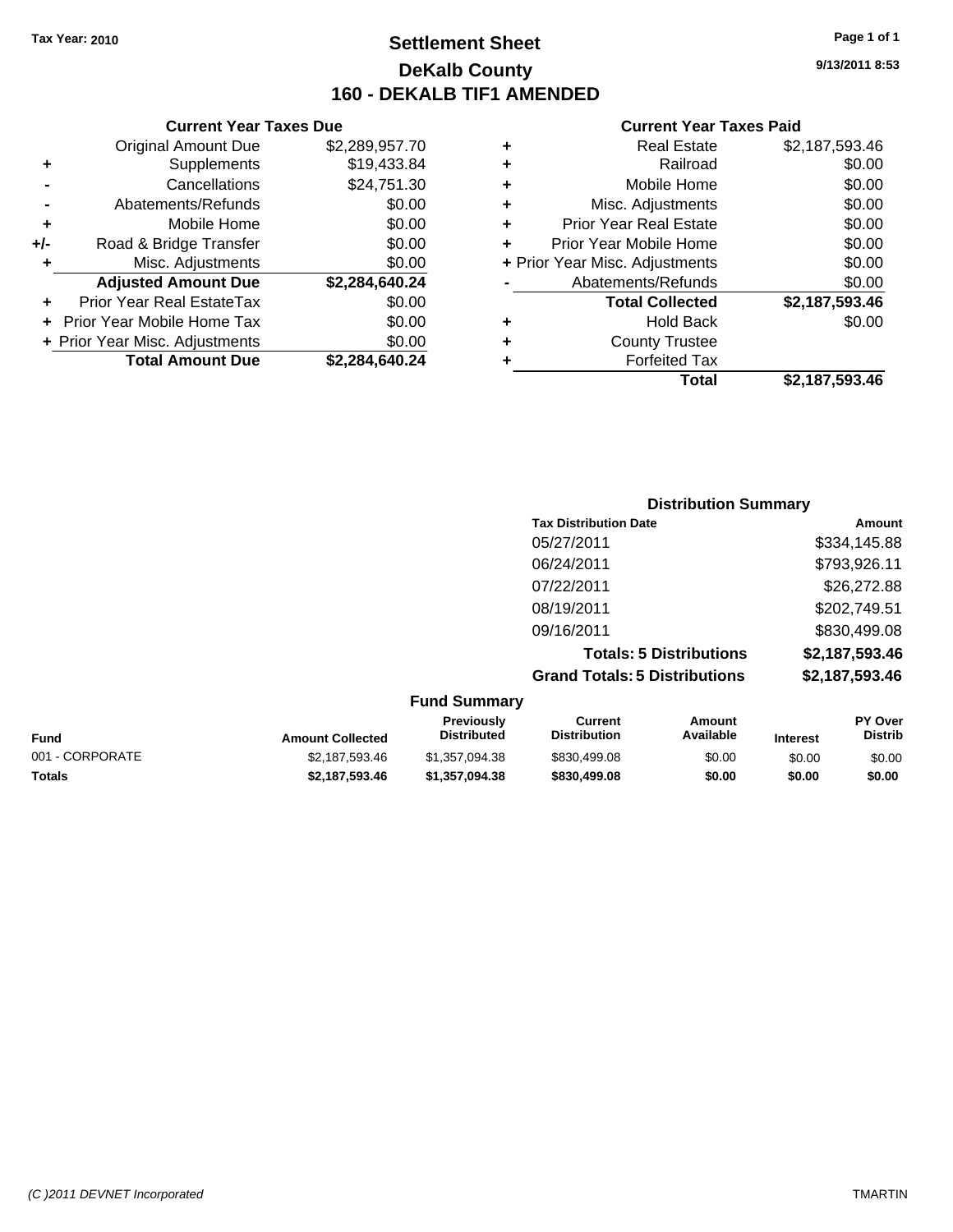# **Settlement Sheet Tax Year: 2010 Page 1 of 1 DeKalb County 163 - MALTA TIF**

**9/13/2011 8:53**

|   | <b>Current Year Taxes Paid</b> |              |
|---|--------------------------------|--------------|
| ٠ | <b>Real Estate</b>             | \$347,771.98 |
| ٠ | Railroad                       | \$0.00       |
| ٠ | Mobile Home                    | \$0.00       |
| ÷ | Misc. Adjustments              | \$0.00       |
| ÷ | <b>Prior Year Real Estate</b>  | (\$1,280.46) |
| ÷ | Prior Year Mobile Home         | \$0.00       |
|   | + Prior Year Misc. Adjustments | \$0.00       |
|   | Abatements/Refunds             | \$0.00       |
|   | <b>Total Collected</b>         | \$346,491.52 |
| ٠ | <b>Hold Back</b>               | \$0.00       |
| ٠ | <b>County Trustee</b>          |              |
| ٠ | <b>Forfeited Tax</b>           |              |
|   | Total                          | \$346,491.52 |

|                                                       |                                             |                         |                                         | <b>Distribution Summary</b>             |                                |                 |                                  |
|-------------------------------------------------------|---------------------------------------------|-------------------------|-----------------------------------------|-----------------------------------------|--------------------------------|-----------------|----------------------------------|
|                                                       |                                             |                         |                                         | <b>Tax Distribution Date</b>            |                                | Amount          |                                  |
|                                                       |                                             |                         |                                         | 05/27/2011                              |                                |                 | \$57,689.58                      |
|                                                       |                                             |                         |                                         | 06/24/2011                              |                                |                 | \$114,292.36                     |
|                                                       |                                             |                         |                                         | 08/19/2011                              |                                |                 | \$38,117.34                      |
|                                                       |                                             |                         |                                         | 09/16/2011                              |                                |                 | \$136,392.24                     |
|                                                       |                                             |                         |                                         |                                         | <b>Totals: 4 Distributions</b> |                 | \$346,491.52                     |
|                                                       |                                             |                         |                                         | <b>Grand Totals: 4 Distributions</b>    |                                | \$346,491.52    |                                  |
|                                                       |                                             |                         | <b>Fund Summary</b>                     |                                         |                                |                 |                                  |
| <b>Fund</b>                                           |                                             | <b>Amount Collected</b> | <b>Previously</b><br><b>Distributed</b> | <b>Current</b><br><b>Distribution</b>   | Amount<br>Available            | <b>Interest</b> | <b>PY Over</b><br><b>Distrib</b> |
| 001 - CORPORATE                                       |                                             | \$346,491.52            | \$210,099.28                            | \$136,392.24                            | \$0.00                         | \$0.00          | \$0.00                           |
| <b>Totals</b>                                         |                                             | \$346,491.52            | \$210,099.28                            | \$136,392.24                            | \$0.00                         | \$0.00          | \$0.00                           |
|                                                       |                                             |                         | <b>Abatement Detail</b>                 |                                         |                                |                 |                                  |
| <u>Year</u><br><b>Source</b><br>2010 RE - Real Estate | <b>Account Type</b><br><b>PTAB Decision</b> |                         | <b>Amount Adjustment Description</b>    | \$0.00 07-22-474-003 PTAB Refund by TBA |                                |                 |                                  |

**Totals 1 entries** \$0.00

**Current Year Taxes Due** Original Amount Due \$357,996.40

**Adjusted Amount Due \$357,808.60**

**Total Amount Due \$356,528.14**

**+** Supplements \$1,189.18 **-** Cancellations \$1,376.98 **-** Abatements/Refunds \$0.00 **+** Mobile Home \$0.00 **+/-** Road & Bridge Transfer \$0.00 **+** Misc. Adjustments \$0.00

**+** Prior Year Real EstateTax (\$1,280.46) **+** Prior Year Mobile Home Tax \$0.00 **+ Prior Year Misc. Adjustments**  $$0.00$ 

*(C )2011 DEVNET Incorporated* TMARTIN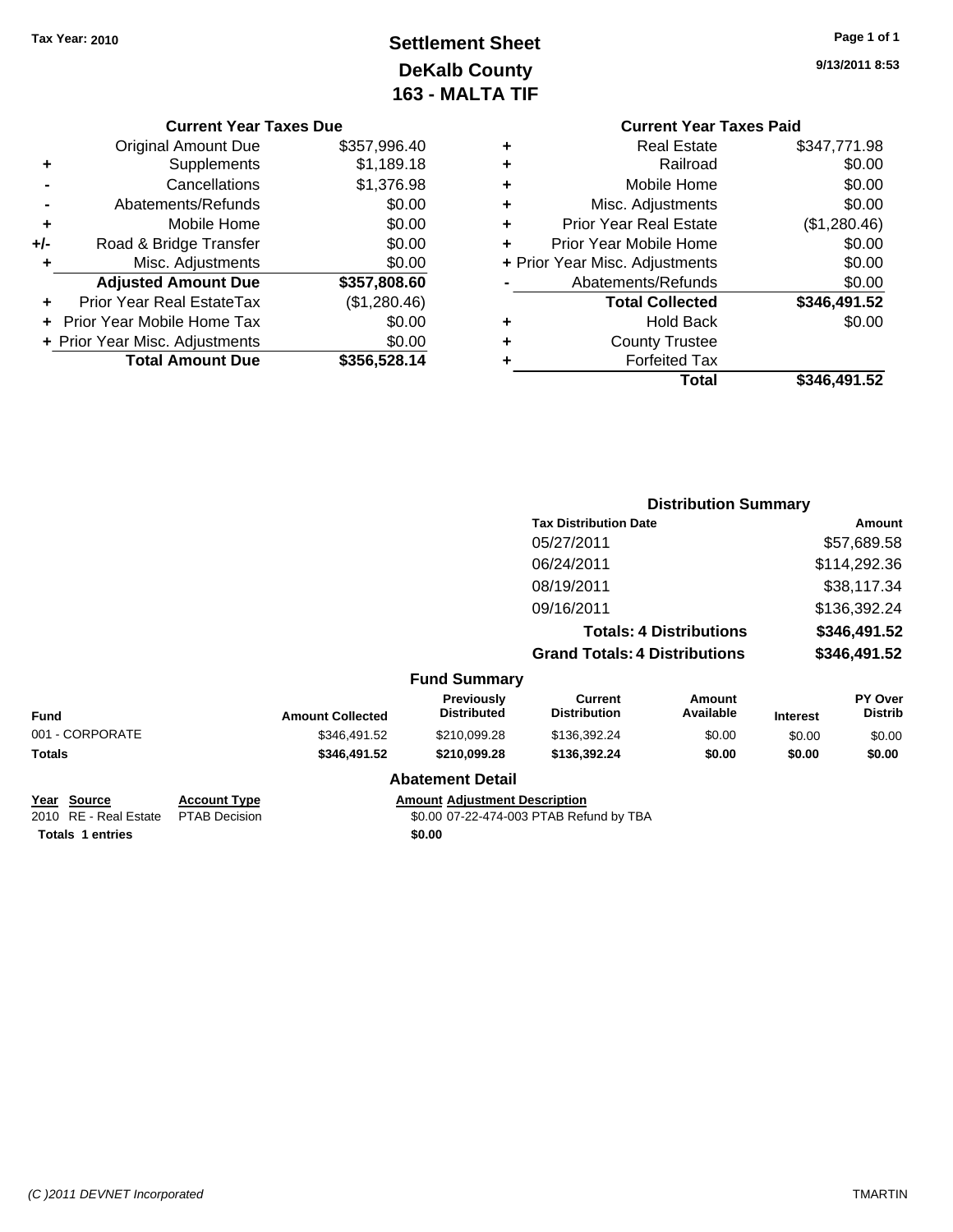# **Settlement Sheet Tax Year: 2010 Page 1 of 1 DeKalb County 164 - DEKALB TIF5**

# **9/13/2011 8:53**

| <b>Current Year Taxes Due</b>   |            |
|---------------------------------|------------|
| <b>Original Amount Due</b>      | \$2,610.76 |
| Supplements<br>٠                | \$0.00     |
| Cancellations                   | \$0.00     |
| Abatements/Refunds              | \$0.00     |
| Mobile Home<br>٠                | \$0.00     |
| Road & Bridge Transfer<br>$+/-$ | \$0.00     |
| Misc. Adjustments<br>٠          | \$0.00     |
| <b>Adjusted Amount Due</b>      | \$2,610.76 |
| Prior Year Real EstateTax       | \$0.00     |
| Prior Year Mobile Home Tax      | \$0.00     |
| + Prior Year Misc. Adjustments  | \$0.00     |
| <b>Total Amount Due</b>         | \$2.610.76 |
|                                 |            |

#### **Current Year Taxes Paid +** Real Estate \$2,067.48 **+** Railroad \$0.00 **+** Mobile Home \$0.00 **+** Misc. Adjustments \$0.00 **+** Prior Year Real Estate \$0.00 **+** Prior Year Mobile Home \$0.00 **+ Prior Year Misc. Adjustments**  $$0.00$ **-** Abatements/Refunds \$0.00 **Total Collected \$2,067.48 +** Hold Back \$0.00 **+** County Trustee **+** Forfeited Tax **Total \$2,067.48**

|                 | <b>Distribution Summary</b> |                                         |                                       |                                |                 |                           |
|-----------------|-----------------------------|-----------------------------------------|---------------------------------------|--------------------------------|-----------------|---------------------------|
|                 |                             |                                         | <b>Tax Distribution Date</b>          |                                |                 | Amount                    |
|                 |                             |                                         | 05/27/2011                            |                                |                 | \$254.80                  |
|                 |                             |                                         | 06/24/2011                            |                                |                 | \$1,370.06                |
|                 |                             |                                         | 08/19/2011                            |                                |                 | \$254.80                  |
|                 |                             |                                         | 09/16/2011                            |                                |                 | \$187.82                  |
|                 |                             |                                         |                                       | <b>Totals: 4 Distributions</b> |                 | \$2,067.48                |
|                 |                             |                                         | <b>Grand Totals: 4 Distributions</b>  |                                |                 | \$2,067.48                |
|                 |                             | <b>Fund Summary</b>                     |                                       |                                |                 |                           |
| Fund            | <b>Amount Collected</b>     | <b>Previously</b><br><b>Distributed</b> | <b>Current</b><br><b>Distribution</b> | Amount<br>Available            | <b>Interest</b> | PY Over<br><b>Distrib</b> |
| 001 - CORPORATE | \$2,067.48                  | \$1,879.66                              | \$187.82                              | \$0.00                         | \$0.00          | \$0.00                    |
| Totals          | \$2,067.48                  | \$1,879.66                              | \$187.82                              | \$0.00                         | \$0.00          | \$0.00                    |
|                 |                             |                                         |                                       |                                |                 |                           |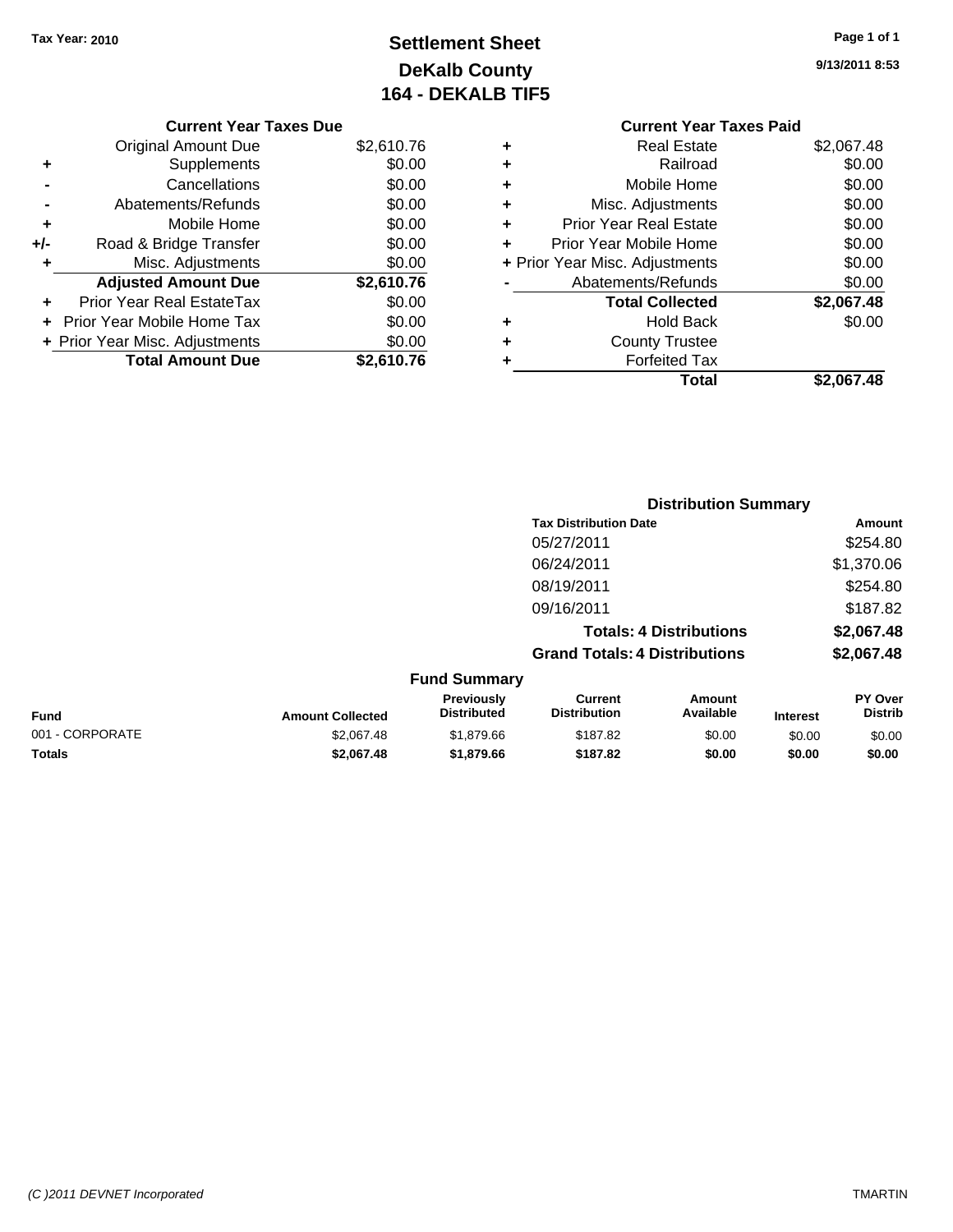# **Settlement Sheet Tax Year: 2010 Page 1 of 1 DeKalb County 170 - KIRKLAND TIF**

**9/13/2011 8:53**

#### **Current Year Taxes Due**

|       | <b>Original Amount Due</b>     | \$310,040.52 |
|-------|--------------------------------|--------------|
| ٠     | Supplements                    | \$0.00       |
|       | Cancellations                  | \$0.00       |
|       | Abatements/Refunds             | \$0.00       |
| ٠     | Mobile Home                    | \$0.00       |
| $+/-$ | Road & Bridge Transfer         | \$0.00       |
|       | Misc. Adjustments              | \$0.00       |
|       | <b>Adjusted Amount Due</b>     | \$310,040.52 |
|       | Prior Year Real EstateTax      | \$0.00       |
|       | Prior Year Mobile Home Tax     | \$0.00       |
|       | + Prior Year Misc. Adjustments | \$0.00       |
|       | <b>Total Amount Due</b>        | \$310,040.52 |

### **Current Year Taxes Paid**

| ٠ | <b>Real Estate</b>             | \$239,175.48 |
|---|--------------------------------|--------------|
| ٠ | Railroad                       | \$0.00       |
| ٠ | Mobile Home                    | \$0.00       |
| ٠ | Misc. Adjustments              | \$0.00       |
| ٠ | <b>Prior Year Real Estate</b>  | \$0.00       |
| ÷ | Prior Year Mobile Home         | \$0.00       |
|   | + Prior Year Misc. Adjustments | \$0.00       |
|   | Abatements/Refunds             | \$0.00       |
|   | <b>Total Collected</b>         | \$239,175.48 |
| ٠ | <b>Hold Back</b>               | \$0.00       |
| ٠ | <b>County Trustee</b>          |              |
| ٠ | <b>Forfeited Tax</b>           |              |
|   | Total                          | \$239,175.48 |
|   |                                |              |

### **Distribution Summary Tax Distribution Date Amount** 05/27/2011 \$48,022.41 06/24/2011 \$86,211.27 07/22/2011 \$2,535.75 08/19/2011 \$19,152.87 09/16/2011 \$83,253.18 **Totals: 5 Distributions \$239,175.48 Grand Totals: 5 Distributions \$239,175.48**

|                 |                         | <b>Fund Summary</b>                     |                                |                     |                 |                                  |
|-----------------|-------------------------|-----------------------------------------|--------------------------------|---------------------|-----------------|----------------------------------|
| <b>Fund</b>     | <b>Amount Collected</b> | <b>Previously</b><br><b>Distributed</b> | Current<br><b>Distribution</b> | Amount<br>Available | <b>Interest</b> | <b>PY Over</b><br><b>Distrib</b> |
| 001 - CORPORATE | \$239,175.48            | \$155,922,30                            | \$83,253.18                    | \$0.00              | \$0.00          | \$0.00                           |
| <b>Totals</b>   | \$239.175.48            | \$155,922,30                            | \$83,253,18                    | \$0.00              | \$0.00          | \$0.00                           |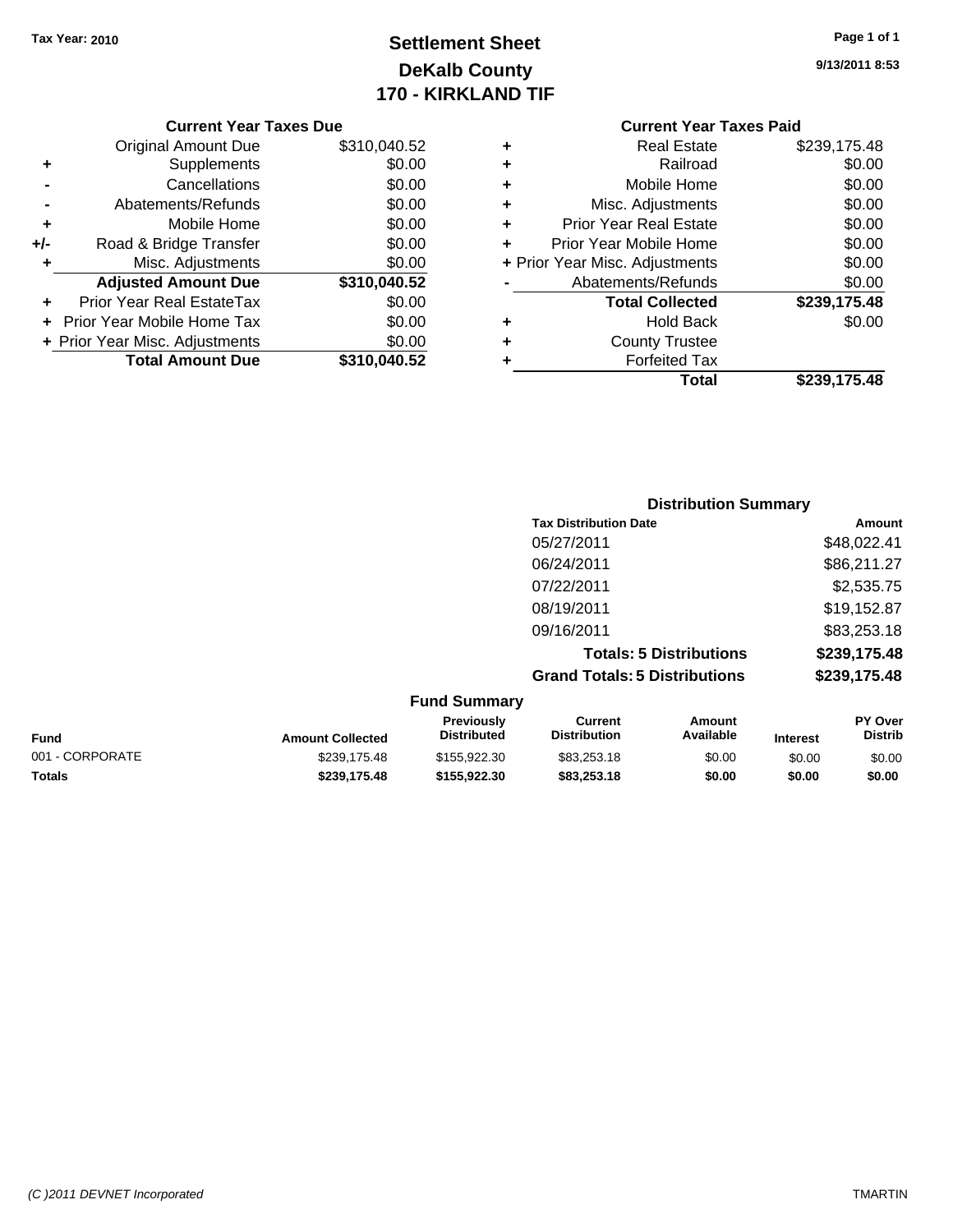# **Settlement Sheet Tax Year: 2010 Page 1 of 1 DeKalb County 171 - WATERMAN TIF**

**9/13/2011 8:53**

|     | <b>Current Year Taxes Due</b>  |             |
|-----|--------------------------------|-------------|
|     | <b>Original Amount Due</b>     | \$81,936.44 |
| ٠   | Supplements                    | \$0.00      |
|     | Cancellations                  | \$0.00      |
|     | Abatements/Refunds             | \$0.00      |
| ٠   | Mobile Home                    | \$0.00      |
| +/- | Road & Bridge Transfer         | \$0.00      |
| ٠   | Misc. Adjustments              | \$0.00      |
|     | <b>Adjusted Amount Due</b>     | \$81,936.44 |
|     | Prior Year Real EstateTax      | \$0.00      |
|     | Prior Year Mobile Home Tax     | \$0.00      |
|     | + Prior Year Misc. Adjustments | \$0.00      |
|     | <b>Total Amount Due</b>        | \$81,936.44 |
|     |                                |             |

#### **Current Year Taxes Paid +** Real Estate \$76,140.52 **+** Railroad \$0.00 **+** Mobile Home \$0.00 **+** Misc. Adjustments \$0.00 **+** Prior Year Real Estate \$0.00 **+** Prior Year Mobile Home \$0.00 **+ Prior Year Misc. Adjustments**  $$0.00$ **-** Abatements/Refunds \$0.00 **Total Collected \$76,140.52 +** Hold Back \$0.00 **+** County Trustee **+** Forfeited Tax **Total \$76,140.52**

|                 |                         |                                  | <b>Distribution Summary</b>           |                                |                 |                                  |
|-----------------|-------------------------|----------------------------------|---------------------------------------|--------------------------------|-----------------|----------------------------------|
|                 |                         |                                  | <b>Tax Distribution Date</b>          |                                |                 | Amount                           |
|                 |                         |                                  | 05/27/2011                            |                                |                 | \$14,547.38                      |
|                 |                         |                                  | 06/24/2011                            |                                |                 | \$30,933.21                      |
|                 |                         |                                  | 07/22/2011                            |                                |                 | \$588.14                         |
|                 |                         |                                  | 08/19/2011                            |                                |                 | \$1,460.75                       |
|                 |                         |                                  | 09/16/2011                            |                                |                 | \$28,611.04                      |
|                 |                         |                                  |                                       | <b>Totals: 5 Distributions</b> |                 | \$76,140.52                      |
|                 |                         |                                  | <b>Grand Totals: 5 Distributions</b>  |                                |                 | \$76,140.52                      |
|                 |                         | <b>Fund Summary</b>              |                                       |                                |                 |                                  |
| Fund            | <b>Amount Collected</b> | Previously<br><b>Distributed</b> | <b>Current</b><br><b>Distribution</b> | <b>Amount</b><br>Available     | <b>Interest</b> | <b>PY Over</b><br><b>Distrib</b> |
| 001 - CORPORATE | \$76,140.52             | \$47,529.48                      | \$28,611.04                           | \$0.00                         | \$0.00          | \$0.00                           |

**Totals \$76,140.52 \$47,529.48 \$28,611.04 \$0.00 \$0.00 \$0.00**

*(C )2011 DEVNET Incorporated* TMARTIN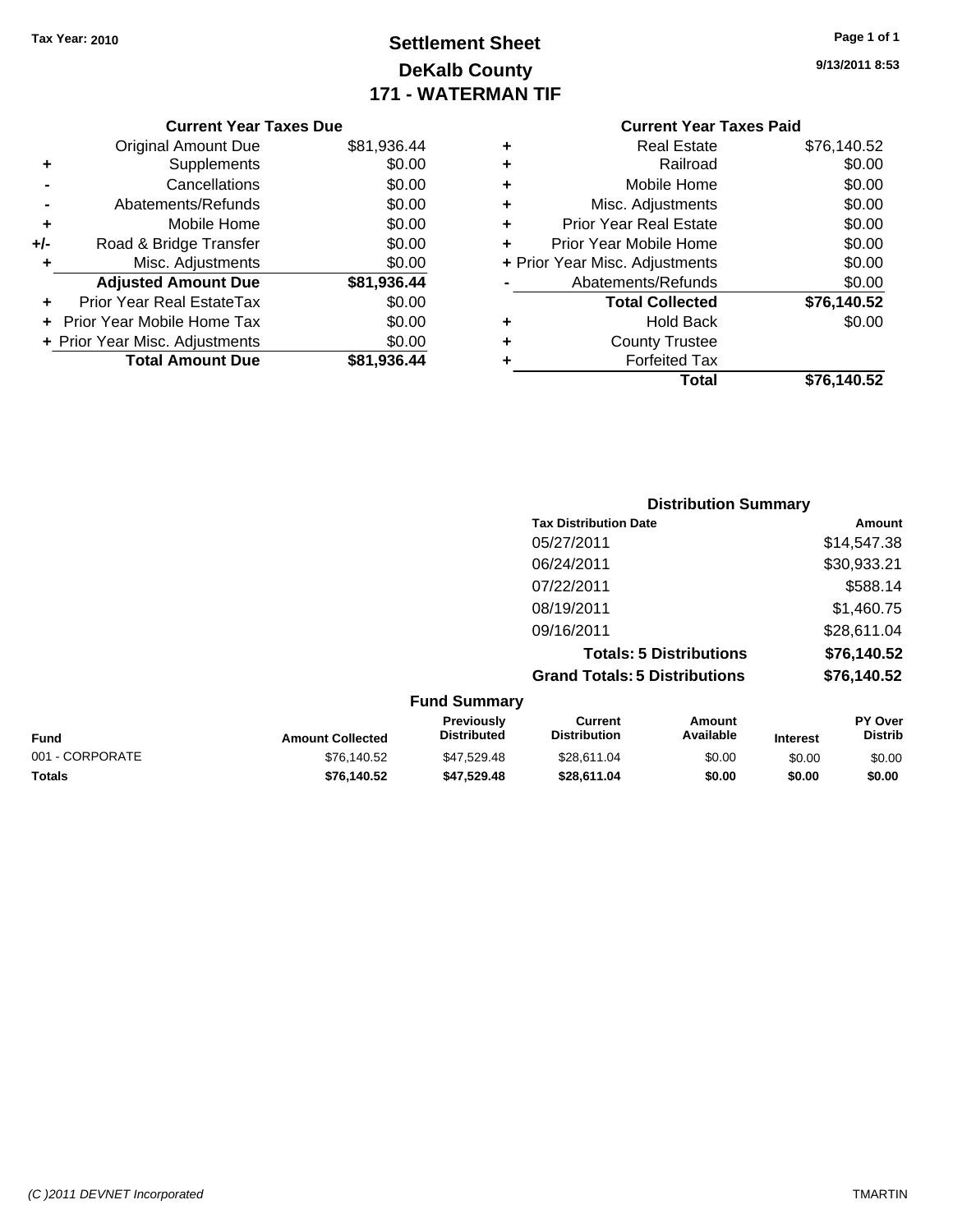### **Settlement Sheet Tax Year: 2010 Page 1 of 1 DeKalb County 180 - SYCAMORE TIF DISTRICT (expires 2023)**

**Current Year Taxes Due** Original Amount Due \$65,402.42 **+** Supplements \$0.00 **-** Cancellations \$0.00 **-** Abatements/Refunds \$0.00 **+** Mobile Home \$0.00 **+/-** Road & Bridge Transfer \$0.00 **+** Misc. Adjustments \$0.00 **Adjusted Amount Due \$65,402.42 +** Prior Year Real EstateTax \$0.00 **+** Prior Year Mobile Home Tax \$0.00 **+ Prior Year Misc. Adjustments \$0.00<br>Total Amount Due \$65,402.42 Total Amount Due** 

# **Current Year Taxes Paid**

|   | Total                          | \$65,402.42 |
|---|--------------------------------|-------------|
| ٠ | <b>Forfeited Tax</b>           |             |
| ٠ | <b>County Trustee</b>          |             |
| ٠ | Hold Back                      | \$0.00      |
|   | <b>Total Collected</b>         | \$65,402.42 |
|   | Abatements/Refunds             | \$0.00      |
|   | + Prior Year Misc. Adjustments | \$0.00      |
| ٠ | Prior Year Mobile Home         | \$0.00      |
| ٠ | <b>Prior Year Real Estate</b>  | \$0.00      |
| ٠ | Misc. Adjustments              | \$0.00      |
| ٠ | Mobile Home                    | \$0.00      |
| ٠ | Railroad                       | \$0.00      |
|   | <b>Real Estate</b>             | \$65,402.42 |

**Distribution Summary**

|                 |                         |                                  | <b>Tax Distribution Date</b>          |                                |                 | Amount                    |
|-----------------|-------------------------|----------------------------------|---------------------------------------|--------------------------------|-----------------|---------------------------|
|                 |                         |                                  | 06/24/2011                            |                                |                 | \$33,072.31               |
|                 |                         |                                  | 09/16/2011                            |                                |                 | \$32,330.11               |
|                 |                         |                                  |                                       | <b>Totals: 2 Distributions</b> |                 | \$65,402.42               |
|                 |                         |                                  | <b>Grand Totals: 2 Distributions</b>  |                                | \$65,402.42     |                           |
|                 |                         | <b>Fund Summary</b>              |                                       |                                |                 |                           |
| <b>Fund</b>     | <b>Amount Collected</b> | Previously<br><b>Distributed</b> | <b>Current</b><br><b>Distribution</b> | <b>Amount</b><br>Available     | <b>Interest</b> | PY Over<br><b>Distrib</b> |
| 001 - CORPORATE | \$65,402.42             | \$33.072.31                      | \$32,330.11                           | \$0.00                         | \$0.00          | \$0.00                    |
| Totals          | \$65,402.42             | \$33,072.31                      | \$32,330.11                           | \$0.00                         | \$0.00          | \$0.00                    |
|                 |                         |                                  |                                       |                                |                 |                           |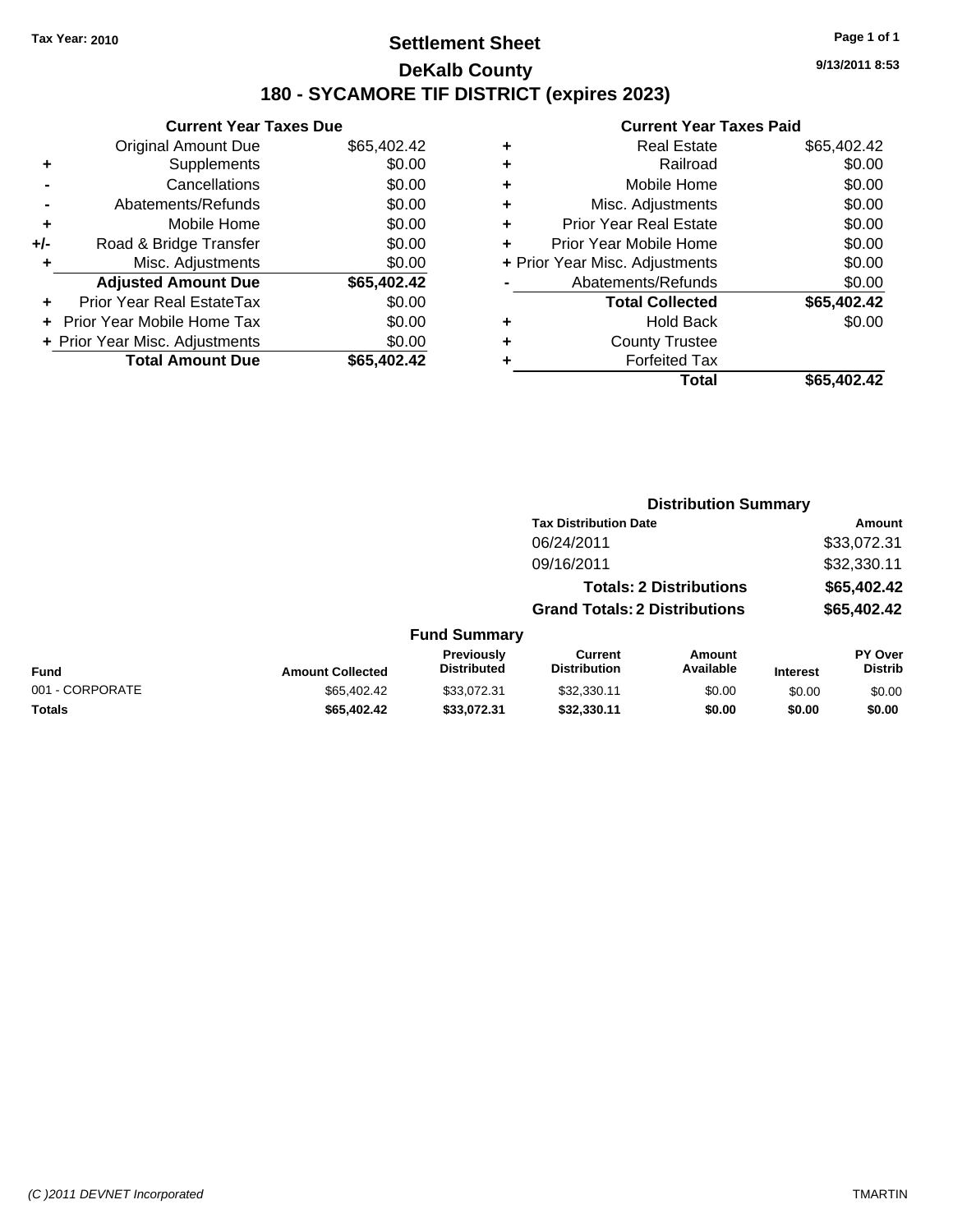**Current Year Taxes Due** Original Amount Due \$10,101.40

**Adjusted Amount Due \$10,101.40**

**Total Amount Due \$10,101.40**

**+** Supplements \$0.00 **-** Cancellations \$0.00 **-** Abatements/Refunds \$0.00 **+** Mobile Home \$0.00 **+/-** Road & Bridge Transfer \$0.00 **+** Misc. Adjustments \$0.00

**+** Prior Year Real EstateTax \$0.00 **+** Prior Year Mobile Home Tax \$0.00 **+ Prior Year Misc. Adjustments**  $$0.00$ 

### **Settlement Sheet Tax Year: 2010 Page 1 of 1 DeKalb County 201 - DEKALB SSA #6 (GREEK ROW)**

**9/13/2011 8:53**

#### **Current Year Taxes Paid**

|   | Total                          | \$7.865.12 |
|---|--------------------------------|------------|
| ٠ | <b>Forfeited Tax</b>           |            |
| ٠ | <b>County Trustee</b>          |            |
| ٠ | <b>Hold Back</b>               | \$0.00     |
|   | <b>Total Collected</b>         | \$7,865.12 |
|   | Abatements/Refunds             | \$0.00     |
|   | + Prior Year Misc. Adjustments | \$0.00     |
| ÷ | Prior Year Mobile Home         | \$0.00     |
| ÷ | <b>Prior Year Real Estate</b>  | \$0.00     |
| ٠ | Misc. Adjustments              | \$0.00     |
| ٠ | Mobile Home                    | \$0.00     |
| ٠ | Railroad                       | \$0.00     |
| ٠ | <b>Real Estate</b>             | \$7,865.12 |
|   |                                |            |

|                            |                         |                                  |                                       | <b>Distribution Summary</b>    |                 |                                  |
|----------------------------|-------------------------|----------------------------------|---------------------------------------|--------------------------------|-----------------|----------------------------------|
|                            |                         |                                  | <b>Tax Distribution Date</b>          |                                |                 | Amount                           |
|                            |                         |                                  | 05/27/2011                            |                                |                 | \$622.18                         |
|                            |                         |                                  | 06/24/2011                            |                                |                 | \$3,330.55                       |
|                            |                         |                                  | 07/22/2011                            |                                |                 | \$541.52                         |
|                            |                         |                                  | 08/19/2011                            |                                |                 | \$46.11                          |
|                            |                         |                                  | 09/16/2011                            |                                |                 | \$3,324.76                       |
|                            |                         |                                  |                                       | <b>Totals: 5 Distributions</b> |                 | \$7,865.12                       |
|                            |                         |                                  | <b>Grand Totals: 5 Distributions</b>  |                                |                 | \$7,865.12                       |
|                            |                         | <b>Fund Summary</b>              |                                       |                                |                 |                                  |
| <b>Fund</b>                | <b>Amount Collected</b> | Previously<br><b>Distributed</b> | <b>Current</b><br><b>Distribution</b> | Amount<br>Available            | <b>Interest</b> | <b>PY Over</b><br><b>Distrib</b> |
| 023 - SPECIAL SERVICE AREA | \$7,865.12              | \$4,540.36                       | \$3,324.76                            | \$0.00                         | \$0.00          | \$0.00                           |

**Totals \$7,865.12 \$4,540.36 \$3,324.76 \$0.00 \$0.00 \$0.00**

| (C)2011 DEVNET Incorporated | <b>TMARTIN</b> |
|-----------------------------|----------------|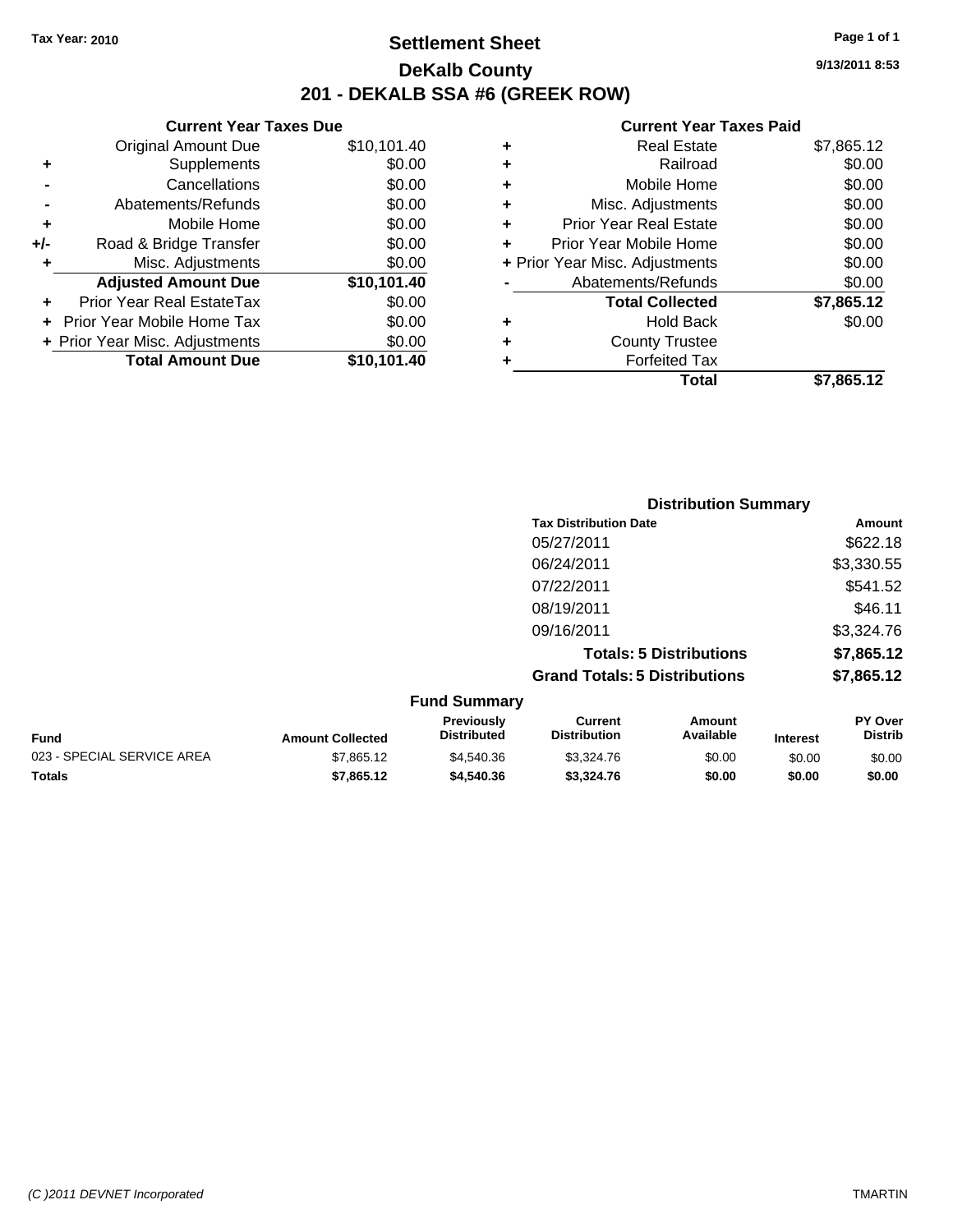**Current Year Taxes Due** Original Amount Due \$60,001.15

**Adjusted Amount Due \$59,639.53**

**Total Amount Due \$59,380.23**

**+** Supplements \$0.00 **-** Cancellations \$361.62 **-** Abatements/Refunds \$0.00 **+** Mobile Home \$0.00 **+/-** Road & Bridge Transfer \$0.00 **+** Misc. Adjustments \$0.00

**+** Prior Year Real EstateTax (\$259.30) **+** Prior Year Mobile Home Tax \$0.00 **+ Prior Year Misc. Adjustments**  $$0.00$ 

### **Settlement Sheet Tax Year: 2010 Page 1 of 1 DeKalb County 204 - GENOA RIVER BEND SSA**

**9/13/2011 8:53**

| ٠ | <b>Real Estate</b>             | \$57,507.43 |
|---|--------------------------------|-------------|
| ٠ | Railroad                       | \$0.00      |
| ٠ | Mobile Home                    | \$0.00      |
| ٠ | Misc. Adjustments              | \$0.00      |
| ٠ | <b>Prior Year Real Estate</b>  | (\$259.30)  |
| ÷ | Prior Year Mobile Home         | \$0.00      |
|   | + Prior Year Misc. Adjustments | \$0.00      |
|   | Abatements/Refunds             | \$0.00      |
|   | <b>Total Collected</b>         | \$57,248.13 |
| ٠ | <b>Hold Back</b>               | \$0.00      |
| ٠ | <b>County Trustee</b>          |             |
|   | <b>Forfeited Tax</b>           |             |
|   | Total                          | \$57.248.13 |

|                     |                                      | <b>Distribution Summary</b>    |                |
|---------------------|--------------------------------------|--------------------------------|----------------|
|                     | <b>Tax Distribution Date</b>         |                                | Amount         |
|                     | 05/27/2011                           |                                | \$6,984.38     |
|                     | 06/24/2011                           |                                | \$23,402.16    |
|                     | 07/22/2011                           |                                | \$485.89       |
|                     | 08/19/2011                           |                                | \$5,628.26     |
|                     | 09/16/2011                           |                                | \$20,747.44    |
|                     |                                      | <b>Totals: 5 Distributions</b> | \$57,248.13    |
|                     | <b>Grand Totals: 5 Distributions</b> |                                | \$57,248.13    |
| <b>Fund Summary</b> |                                      |                                |                |
| Previously          | <b>Current</b>                       | Amount                         | <b>PY Over</b> |

| <b>Fund</b>                | <b>Amount Collected</b> | <b>Previously</b><br><b>Distributed</b> | Current<br><b>Distribution</b> | Amount<br>Available | <b>Interest</b> | <b>PY Over</b><br><b>Distrib</b> |
|----------------------------|-------------------------|-----------------------------------------|--------------------------------|---------------------|-----------------|----------------------------------|
| 023 - SPECIAL SERVICE AREA | \$57,248.13             | \$36,500.69                             | \$20.747.44                    | \$0.00              | \$0.00          | \$0.00                           |
| <b>Totals</b>              | \$57,248,13             | \$36,500.69                             | \$20.747.44                    | \$0.00              | \$0.00          | \$0.00                           |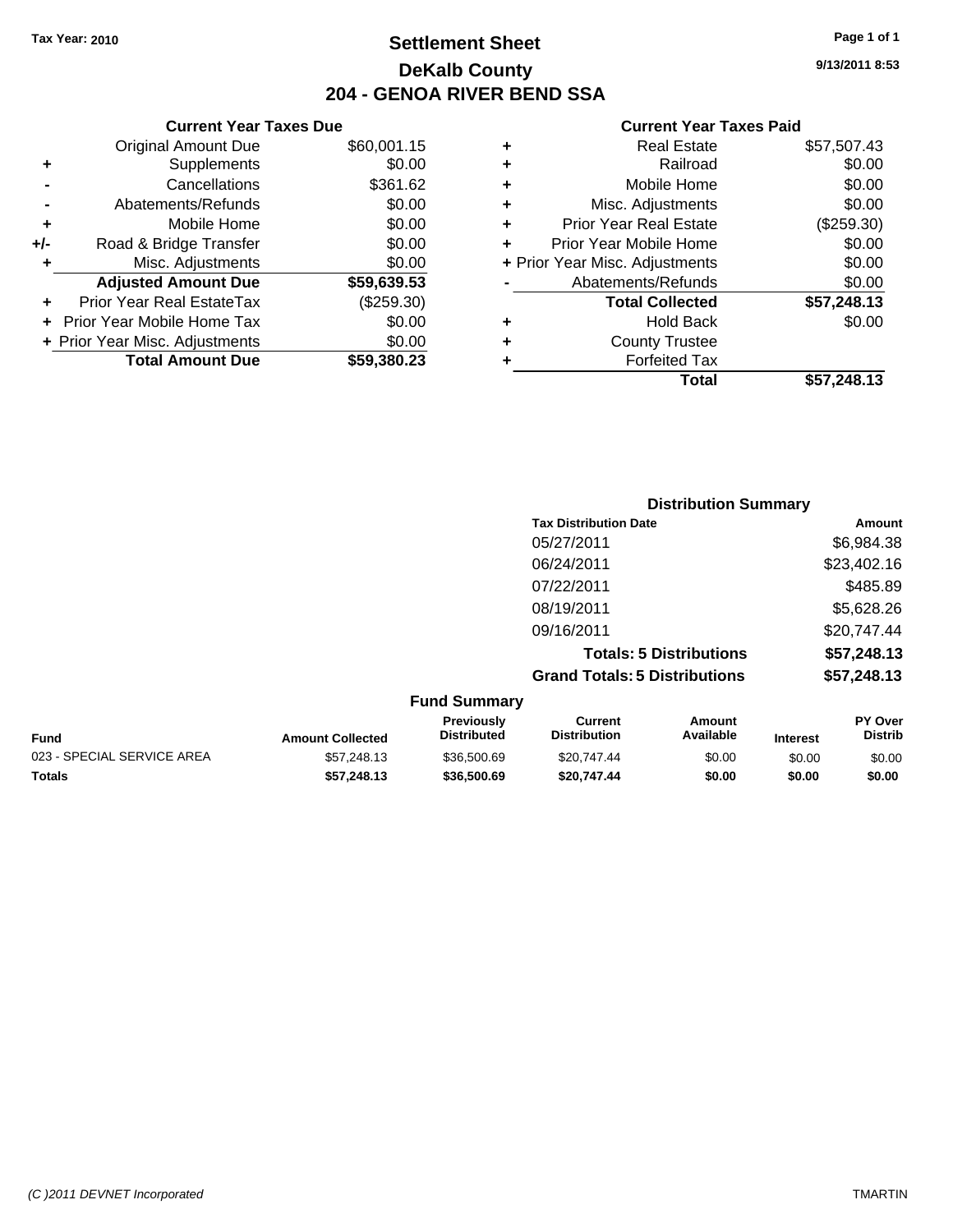# **Settlement Sheet Tax Year: 2010 Page 1 of 1 DeKalb County 207 - DERBY ESTATES SSA**

**9/13/2011 8:53**

|     | <b>Current Year Taxes Due</b>  |            |
|-----|--------------------------------|------------|
|     | <b>Original Amount Due</b>     | \$4,000.01 |
| ٠   | Supplements                    | \$0.00     |
|     | Cancellations                  | \$2.14     |
|     | Abatements/Refunds             | \$0.00     |
| ٠   | Mobile Home                    | \$0.00     |
| +/- | Road & Bridge Transfer         | \$0.00     |
| ٠   | Misc. Adjustments              | \$0.00     |
|     | <b>Adjusted Amount Due</b>     | \$3,997.87 |
|     | Prior Year Real EstateTax      | (\$2.26)   |
|     | Prior Year Mobile Home Tax     | \$0.00     |
|     | + Prior Year Misc. Adjustments | \$0.00     |
|     | <b>Total Amount Due</b>        | \$3.995.61 |
|     |                                |            |
|     |                                |            |

|   | Total                          | \$3,663.94 |
|---|--------------------------------|------------|
| ٠ | <b>Forfeited Tax</b>           |            |
| ÷ | <b>County Trustee</b>          |            |
| ٠ | <b>Hold Back</b>               | \$0.00     |
|   | <b>Total Collected</b>         | \$3,663.94 |
|   | Abatements/Refunds             | \$0.00     |
|   | + Prior Year Misc. Adjustments | \$0.00     |
| ٠ | Prior Year Mobile Home         | \$0.00     |
| ÷ | <b>Prior Year Real Estate</b>  | (\$2.26)   |
| ٠ | Misc. Adjustments              | \$0.00     |
| ٠ | Mobile Home                    | \$0.00     |
| ٠ | Railroad                       | \$0.00     |
| ٠ | <b>Real Estate</b>             | \$3,666.20 |
|   |                                |            |

|                  |                                  |                                       | <b>Distribution Summary</b>    |          |                           |
|------------------|----------------------------------|---------------------------------------|--------------------------------|----------|---------------------------|
|                  |                                  | <b>Tax Distribution Date</b>          |                                |          | Amount                    |
|                  |                                  | 05/27/2011                            |                                |          | \$587.07                  |
|                  |                                  | 06/24/2011                            |                                |          | \$1,410.72                |
|                  |                                  | 07/22/2011                            |                                |          | \$111.15                  |
|                  |                                  | 08/19/2011                            |                                |          | \$132.23                  |
|                  |                                  | 09/16/2011                            |                                |          | \$1,422.77                |
|                  |                                  |                                       | <b>Totals: 5 Distributions</b> |          | \$3,663.94                |
|                  |                                  | <b>Grand Totals: 5 Distributions</b>  |                                |          | \$3,663.94                |
|                  | <b>Fund Summary</b>              |                                       |                                |          |                           |
| Amount Collected | Previously<br><b>Distributed</b> | <b>Current</b><br><b>Distribution</b> | Amount<br>Available            | Interest | PY Over<br><b>Distrib</b> |

| <b>Fund</b>                | <b>Amount Collected</b> | <b>Previously</b><br><b>Distributed</b> | Current<br><b>Distribution</b> | Amount<br>Available | <b>Interest</b> | <b>PY Over</b><br><b>Distrib</b> |
|----------------------------|-------------------------|-----------------------------------------|--------------------------------|---------------------|-----------------|----------------------------------|
| 023 - SPECIAL SERVICE AREA | \$3.663.94              | \$2,241.17                              | \$1,422,77                     | \$0.00              | \$0.00          | \$0.00                           |
| <b>Totals</b>              | \$3.663.94              | \$2.241.17                              | \$1,422,77                     | \$0.00              | \$0.00          | \$0.00                           |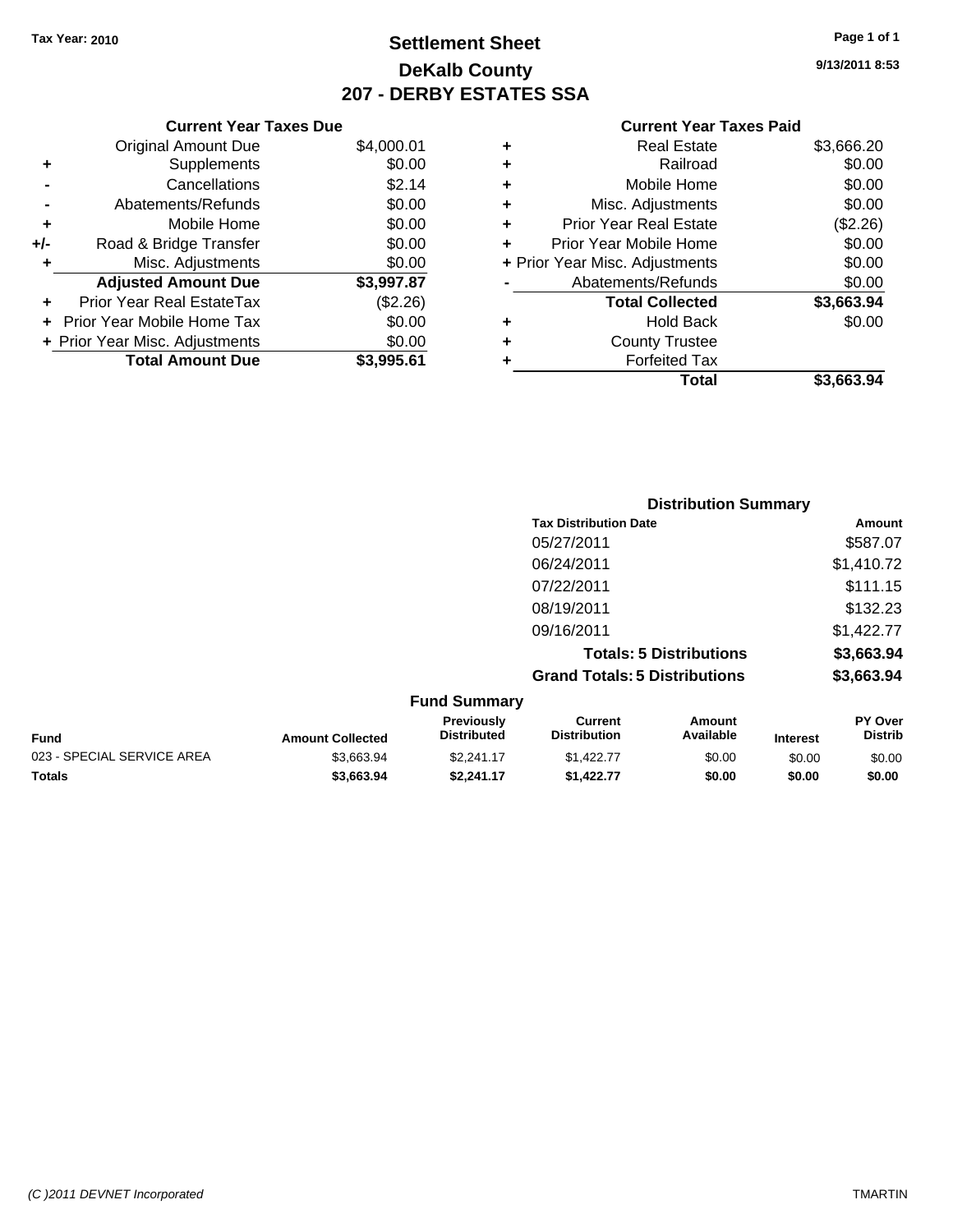**Current Year Taxes Due** Original Amount Due \$1,660.03

**Adjusted Amount Due \$1,633.51**

**Total Amount Due \$1,631.42**

**+** Supplements \$307.21 **-** Cancellations \$333.73 **-** Abatements/Refunds \$0.00 **+** Mobile Home \$0.00 **+/-** Road & Bridge Transfer \$0.00 **+** Misc. Adjustments \$0.00

**+** Prior Year Real EstateTax (\$2.09) **+** Prior Year Mobile Home Tax \$0.00 **+ Prior Year Misc. Adjustments**  $$0.00$ 

### **Settlement Sheet Tax Year: 2010 Page 1 of 1 DeKalb County 213 - GENOA OAK CREEK EST SSA#4**

**9/13/2011 8:53**

| ٠ | <b>Real Estate</b>             | \$1,633.51 |
|---|--------------------------------|------------|
| ٠ | Railroad                       | \$0.00     |
| ٠ | Mobile Home                    | \$0.00     |
| ٠ | Misc. Adjustments              | \$0.00     |
| ÷ | <b>Prior Year Real Estate</b>  | (\$2.09)   |
| ÷ | Prior Year Mobile Home         | \$0.00     |
|   | + Prior Year Misc. Adjustments | \$0.00     |
|   | Abatements/Refunds             | \$0.00     |
|   | <b>Total Collected</b>         | \$1,631.42 |
| ٠ | <b>Hold Back</b>               | \$0.00     |
| ٠ | <b>County Trustee</b>          |            |
|   | <b>Forfeited Tax</b>           |            |
|   | Total                          | \$1.631.42 |
|   |                                |            |

|                            |                         |                                         |                                       | <b>Distribution Summary</b>    |                 |                                  |
|----------------------------|-------------------------|-----------------------------------------|---------------------------------------|--------------------------------|-----------------|----------------------------------|
|                            |                         |                                         | <b>Tax Distribution Date</b>          |                                |                 | Amount                           |
|                            |                         |                                         | 06/24/2011                            |                                |                 | \$825.21                         |
|                            |                         |                                         | 09/16/2011                            |                                |                 | \$806.21                         |
|                            |                         |                                         |                                       | <b>Totals: 2 Distributions</b> |                 | \$1,631.42                       |
|                            |                         |                                         | <b>Grand Totals: 2 Distributions</b>  |                                |                 | \$1,631.42                       |
|                            |                         | <b>Fund Summary</b>                     |                                       |                                |                 |                                  |
| Fund                       | <b>Amount Collected</b> | <b>Previously</b><br><b>Distributed</b> | <b>Current</b><br><b>Distribution</b> | Amount<br>Available            | <b>Interest</b> | <b>PY Over</b><br><b>Distrib</b> |
| 023 - SPECIAL SERVICE AREA | \$1,631.42              | \$825.21                                | \$806.21                              | \$0.00                         | \$0.00          | \$0.00                           |
| Totals                     | \$1,631.42              | \$825.21                                | \$806.21                              | \$0.00                         | \$0.00          | \$0.00                           |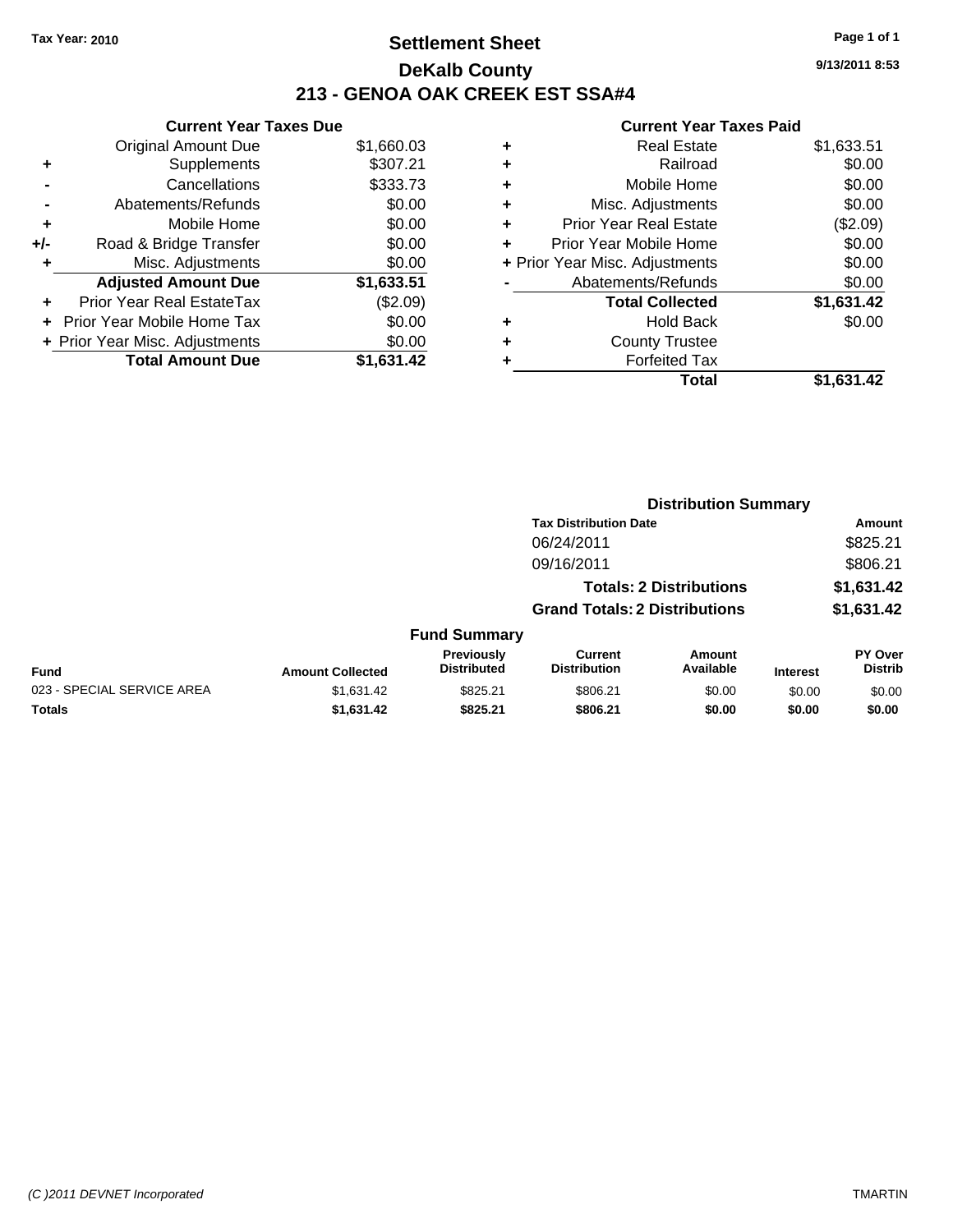### **Settlement Sheet Tax Year: 2010 Page 1 of 1 DeKalb County AF-MI #4 - AF/ MI/ DK DRAINAGE #4**

**9/13/2011 8:53**

#### **Current Year Taxes Paid**

| <b>Original Amount Due</b> | \$7,449.88                                                                                 |
|----------------------------|--------------------------------------------------------------------------------------------|
| Supplements                | \$0.00                                                                                     |
| Cancellations              | \$0.00                                                                                     |
| Abatements/Refunds         | \$0.00                                                                                     |
| Mobile Home                | \$0.00                                                                                     |
| Road & Bridge Transfer     | \$0.00                                                                                     |
| Misc. Adjustments          | \$0.00                                                                                     |
| <b>Adjusted Amount Due</b> | \$7,449.88                                                                                 |
| Prior Year Real EstateTax  | \$0.00                                                                                     |
| Prior Year Mobile Home Tax | \$0.00                                                                                     |
|                            | \$0.00                                                                                     |
|                            | \$7.449.88                                                                                 |
|                            | <b>Current Year Taxes Due</b><br>+ Prior Year Misc. Adjustments<br><b>Total Amount Due</b> |

| ٠ | <b>Real Estate</b>             | \$7,337.52 |
|---|--------------------------------|------------|
| ٠ | Railroad                       | \$0.00     |
| ٠ | Mobile Home                    | \$0.00     |
| ٠ | Misc. Adjustments              | \$0.00     |
| ÷ | <b>Prior Year Real Estate</b>  | \$0.00     |
| ÷ | Prior Year Mobile Home         | \$0.00     |
|   | + Prior Year Misc. Adjustments | \$0.00     |
|   | Abatements/Refunds             | \$0.00     |
|   | <b>Total Collected</b>         | \$7,337.52 |
| ٠ | Hold Back                      | \$0.00     |
| ٠ | <b>County Trustee</b>          |            |
| ٠ | <b>Forfeited Tax</b>           |            |
|   | Total                          | \$7,337.52 |

|                 |                         |                                  |                                       | <b>Distribution Summary</b>    |                 |                           |
|-----------------|-------------------------|----------------------------------|---------------------------------------|--------------------------------|-----------------|---------------------------|
|                 |                         |                                  | <b>Tax Distribution Date</b>          |                                |                 | Amount                    |
|                 |                         |                                  | 05/27/2011                            |                                |                 | \$1,479.97                |
|                 |                         |                                  | 06/24/2011                            |                                |                 | \$3,044.24                |
|                 |                         |                                  | 07/22/2011                            |                                |                 | \$33.38                   |
|                 |                         |                                  | 08/19/2011                            |                                |                 | \$88.96                   |
|                 |                         |                                  | 09/16/2011                            |                                |                 | \$2,690.97                |
|                 |                         |                                  |                                       | <b>Totals: 5 Distributions</b> |                 | \$7,337.52                |
|                 |                         |                                  | <b>Grand Totals: 5 Distributions</b>  |                                |                 | \$7,337.52                |
|                 |                         | <b>Fund Summary</b>              |                                       |                                |                 |                           |
| <b>Fund</b>     | <b>Amount Collected</b> | Previously<br><b>Distributed</b> | <b>Current</b><br><b>Distribution</b> | Amount<br>Available            | <b>Interest</b> | PY Over<br><b>Distrib</b> |
| 001 - CORPORATE | \$7,337.52              | \$4,646.55                       | \$2,690.97                            | \$0.00                         | \$0.00          | \$0.00                    |

**Totals \$7,337.52 \$4,646.55 \$2,690.97 \$0.00 \$0.00 \$0.00**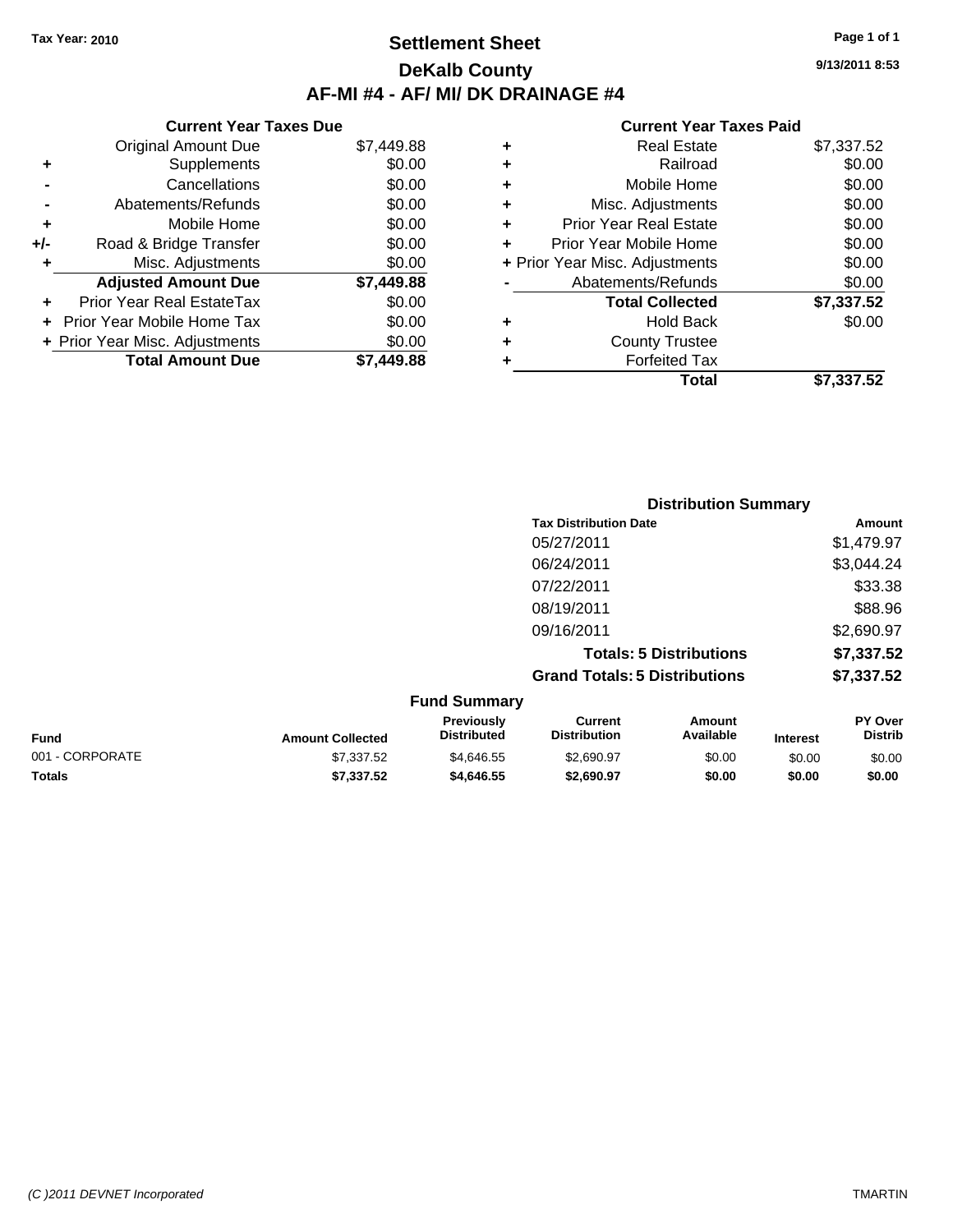## **Settlement Sheet Tax Year: 2010 Page 1 of 1 DeKalb County AF-DK #5 - AFTON DEKALB DRAINAGE #5**

| <b>Original Amount Due</b>        | \$11,320.14                                                     |
|-----------------------------------|-----------------------------------------------------------------|
| Supplements                       | \$0.00                                                          |
| Cancellations                     | \$0.00                                                          |
| Abatements/Refunds                | \$0.00                                                          |
| Mobile Home                       | \$0.00                                                          |
| Road & Bridge Transfer            | \$0.00                                                          |
| Misc. Adjustments                 | \$0.00                                                          |
| <b>Adjusted Amount Due</b>        | \$11,320.14                                                     |
| Prior Year Real EstateTax         | \$0.00                                                          |
| <b>Prior Year Mobile Home Tax</b> | \$0.00                                                          |
|                                   | \$0.00                                                          |
| <b>Total Amount Due</b>           | \$11,320.14                                                     |
|                                   | <b>Current Year Taxes Due</b><br>+ Prior Year Misc. Adjustments |

| ٠ | <b>Real Estate</b>             | \$11,151.43 |
|---|--------------------------------|-------------|
| ٠ | Railroad                       | \$0.00      |
| ٠ | Mobile Home                    | \$0.00      |
| ٠ | Misc. Adjustments              | \$0.00      |
| ÷ | <b>Prior Year Real Estate</b>  | \$0.00      |
| ٠ | Prior Year Mobile Home         | \$0.00      |
|   | + Prior Year Misc. Adjustments | \$0.00      |
|   | Abatements/Refunds             | \$0.00      |
|   | <b>Total Collected</b>         | \$11,151.43 |
| ٠ | <b>Hold Back</b>               | \$0.00      |
| ٠ | <b>County Trustee</b>          |             |
| ٠ | <b>Forfeited Tax</b>           |             |
|   | Total                          | \$11,151.43 |
|   |                                |             |

|                                      | <b>Distribution Summary</b> |  |  |  |  |
|--------------------------------------|-----------------------------|--|--|--|--|
| <b>Tax Distribution Date</b>         | Amount                      |  |  |  |  |
| 05/27/2011                           | \$2,479.73                  |  |  |  |  |
| 06/24/2011                           | \$4,870.61                  |  |  |  |  |
| 07/22/2011                           | \$5.90                      |  |  |  |  |
| 08/19/2011                           | \$646.77                    |  |  |  |  |
| 09/16/2011                           | \$3,148.42                  |  |  |  |  |
| <b>Totals: 5 Distributions</b>       | \$11,151.43                 |  |  |  |  |
| <b>Grand Totals: 5 Distributions</b> | \$11,151.43                 |  |  |  |  |
| <b>Fund Summary</b>                  |                             |  |  |  |  |

| <b>Fund</b>     | <b>Amount Collected</b> | <b>Previously</b><br><b>Distributed</b> | Current<br><b>Distribution</b> | Amount<br>Available | <b>Interest</b> | <b>PY Over</b><br><b>Distrib</b> |
|-----------------|-------------------------|-----------------------------------------|--------------------------------|---------------------|-----------------|----------------------------------|
| 001 - CORPORATE | \$11.151.43             | \$8,003.01                              | \$3.148.42                     | \$0.00              | \$0.00          | \$0.00                           |
| Totals          | \$11.151.43             | \$8,003,01                              | \$3.148.42                     | \$0.00              | \$0.00          | \$0.00                           |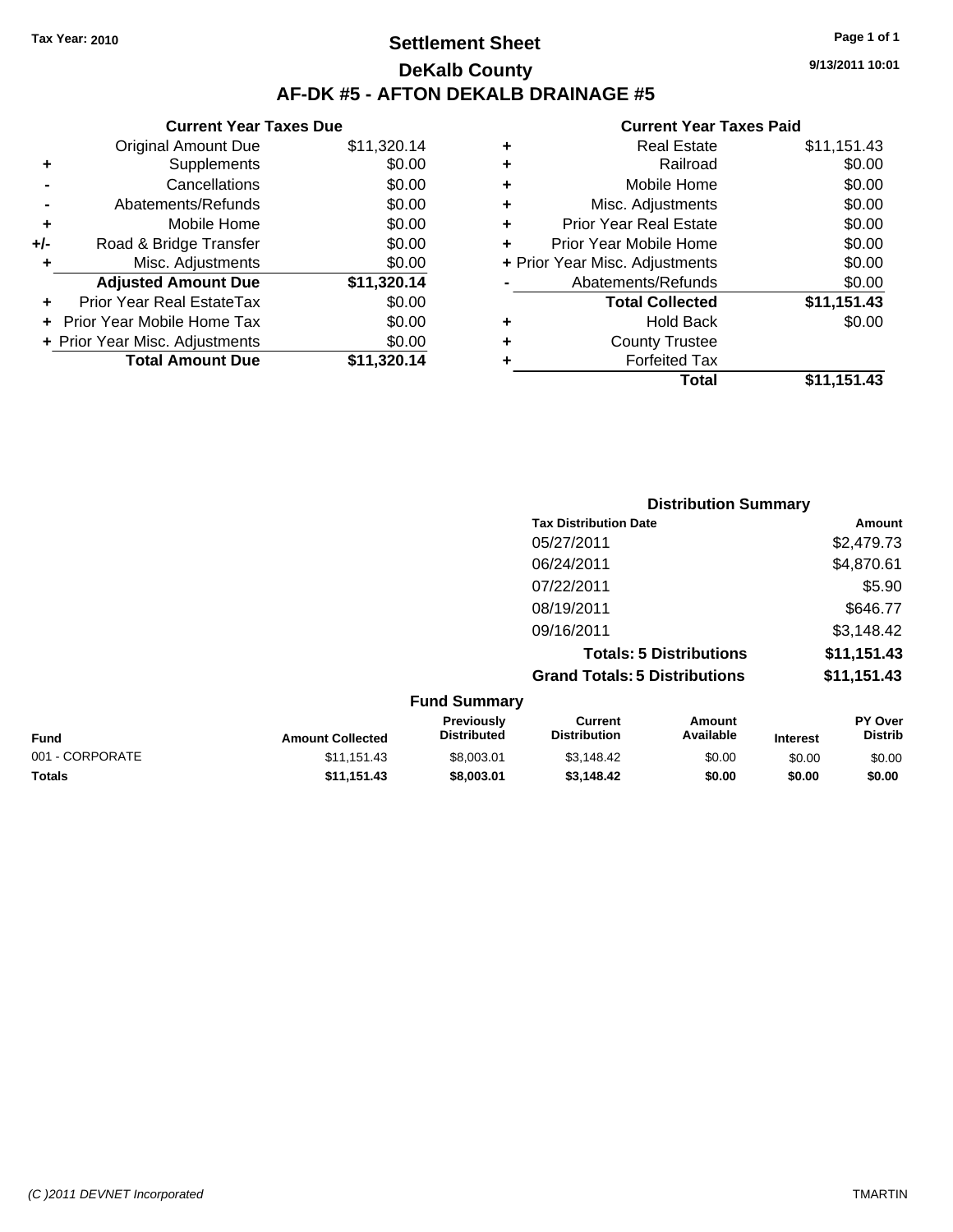**Current Year Taxes Due** Original Amount Due \$11,819.50

**Adjusted Amount Due \$11,819.50**

**Total Amount Due \$11,819.50**

**+** Supplements \$0.00 **-** Cancellations \$0.00 **-** Abatements/Refunds \$0.00 **+** Mobile Home \$0.00 **+/-** Road & Bridge Transfer \$0.00 **+** Misc. Adjustments \$0.00

**+** Prior Year Real EstateTax \$0.00 **+** Prior Year Mobile Home Tax \$0.00 **+ Prior Year Misc. Adjustments**  $$0.00$ 

### **Settlement Sheet Tax Year: 2010 Page 1 of 1 DeKalb County COON #1 - COON CREEK DRAINAGE #1**

**9/13/2011 8:53**

#### **Current Year Taxes Paid**

| Total                          | \$11.669.89 |
|--------------------------------|-------------|
| <b>Forfeited Tax</b>           |             |
| <b>County Trustee</b>          |             |
| <b>Hold Back</b>               | \$0.00      |
| <b>Total Collected</b>         | \$11,669.89 |
| Abatements/Refunds             | \$0.00      |
| + Prior Year Misc. Adjustments | \$0.00      |
| Prior Year Mobile Home         | \$0.00      |
| <b>Prior Year Real Estate</b>  | \$0.00      |
| Misc. Adjustments              | \$0.00      |
| Mobile Home                    | \$0.00      |
| Railroad                       | \$0.00      |
| Real Estate                    | \$11,669.89 |
|                                |             |

|                 |                         |                                  |                                       | <b>Distribution Summary</b>    |                 |                                  |
|-----------------|-------------------------|----------------------------------|---------------------------------------|--------------------------------|-----------------|----------------------------------|
|                 |                         |                                  | <b>Tax Distribution Date</b>          |                                |                 | Amount                           |
|                 |                         |                                  | 05/27/2011                            |                                |                 | \$2,419.22                       |
|                 |                         |                                  | 06/24/2011                            |                                |                 | \$4,717.90                       |
|                 |                         |                                  | 07/22/2011                            |                                |                 | \$165.64                         |
|                 |                         |                                  | 08/19/2011                            |                                |                 | \$227.78                         |
|                 |                         |                                  | 09/16/2011                            |                                |                 | \$4,139.35                       |
|                 |                         |                                  |                                       | <b>Totals: 5 Distributions</b> |                 | \$11,669.89                      |
|                 |                         |                                  | <b>Grand Totals: 5 Distributions</b>  |                                |                 | \$11,669.89                      |
|                 |                         | <b>Fund Summary</b>              |                                       |                                |                 |                                  |
| <b>Fund</b>     | <b>Amount Collected</b> | Previously<br><b>Distributed</b> | <b>Current</b><br><b>Distribution</b> | Amount<br>Available            | <b>Interest</b> | <b>PY Over</b><br><b>Distrib</b> |
| 001 - CORPORATE | \$11,669.89             | \$7,530.54                       | \$4,139.35                            | \$0.00                         | \$0.00          | \$0.00                           |

**Totals \$11,669.89 \$7,530.54 \$4,139.35 \$0.00 \$0.00 \$0.00**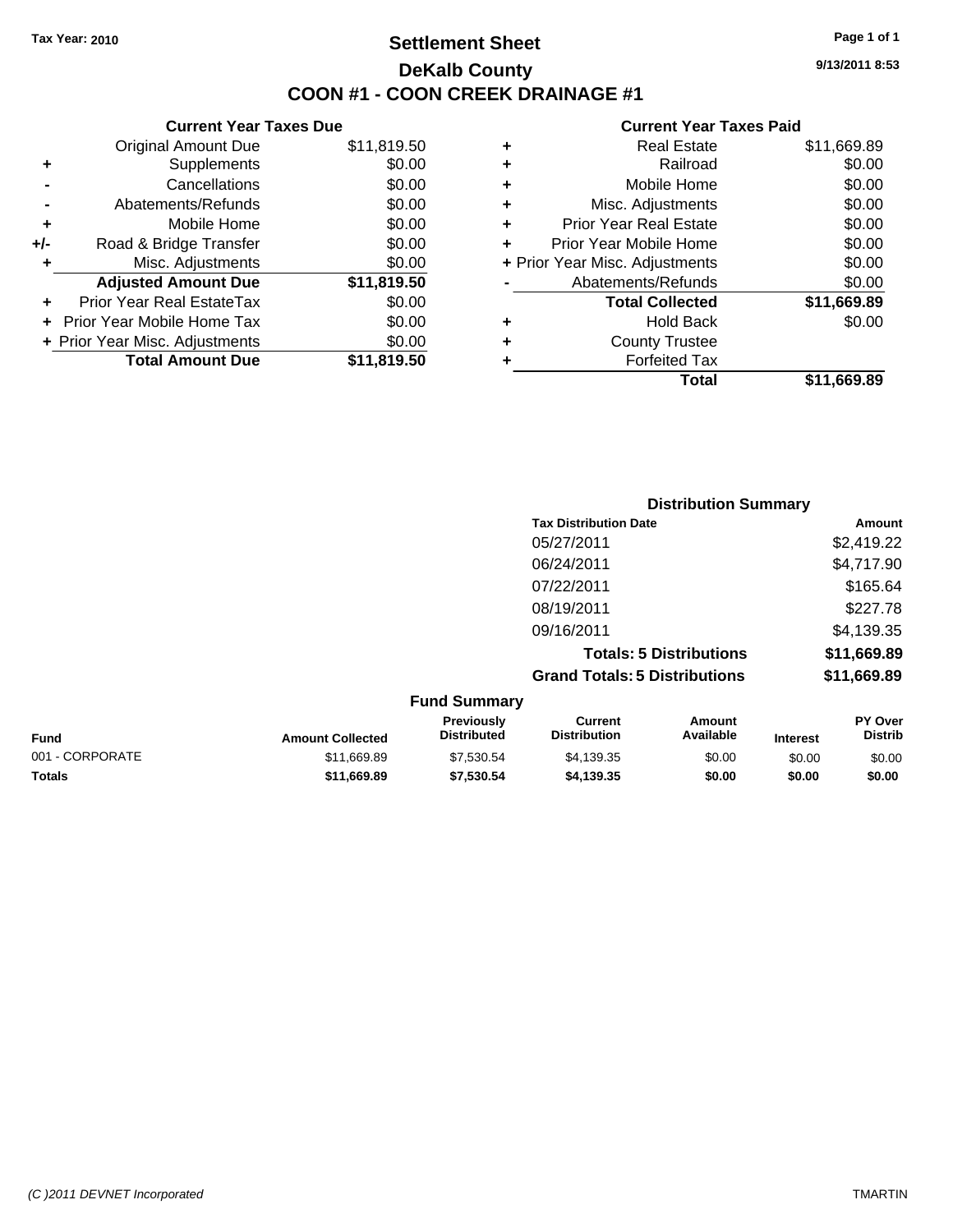### **Settlement Sheet Tax Year: 2010 Page 1 of 1 DeKalb County CO-PI #15 - CORTLAND PIERCE DRAINAGE**

**9/13/2011 8:53**

|     | <b>Current Year Taxes Due</b>  |            |
|-----|--------------------------------|------------|
|     | <b>Original Amount Due</b>     | \$7,812.10 |
| ٠   | Supplements                    | \$0.00     |
|     | Cancellations                  | \$0.00     |
|     | Abatements/Refunds             | \$0.00     |
| ٠   | Mobile Home                    | \$0.00     |
| +/- | Road & Bridge Transfer         | \$0.00     |
| ٠   | Misc. Adjustments              | \$0.00     |
|     | <b>Adjusted Amount Due</b>     | \$7,812.10 |
|     | Prior Year Real EstateTax      | \$0.00     |
|     | Prior Year Mobile Home Tax     | \$0.00     |
|     | + Prior Year Misc. Adjustments | \$0.00     |
|     | <b>Total Amount Due</b>        | \$7,812.10 |
|     |                                |            |

|   | <b>Real Estate</b>             | \$7,142.44 |
|---|--------------------------------|------------|
| ٠ | Railroad                       | \$0.00     |
| ٠ | Mobile Home                    | \$0.00     |
| ٠ | Misc. Adjustments              | \$0.00     |
| ÷ | <b>Prior Year Real Estate</b>  | \$0.00     |
| ٠ | Prior Year Mobile Home         | \$0.00     |
|   | + Prior Year Misc. Adjustments | \$0.00     |
|   | Abatements/Refunds             | \$0.00     |
|   | <b>Total Collected</b>         | \$7,142.44 |
| ٠ | <b>Hold Back</b>               | \$0.00     |
| ٠ | <b>County Trustee</b>          |            |
| ٠ | <b>Forfeited Tax</b>           |            |
|   | Total                          | \$7.142.44 |
|   |                                |            |

|                                    |                                         | <b>Distribution Summary</b>          |                                |                                    |                     |  |
|------------------------------------|-----------------------------------------|--------------------------------------|--------------------------------|------------------------------------|---------------------|--|
|                                    |                                         | <b>Tax Distribution Date</b>         |                                |                                    | Amount              |  |
|                                    |                                         | 05/27/2011                           |                                |                                    | \$825.04            |  |
|                                    |                                         | 06/24/2011                           |                                |                                    | \$3,418.16          |  |
|                                    |                                         | 07/22/2011                           |                                |                                    | \$75.40             |  |
|                                    |                                         | 08/19/2011                           |                                |                                    | \$190.45            |  |
|                                    |                                         | 09/16/2011                           |                                |                                    | \$2,633.39          |  |
|                                    |                                         |                                      | <b>Totals: 5 Distributions</b> |                                    | \$7,142.44          |  |
|                                    |                                         | <b>Grand Totals: 5 Distributions</b> |                                |                                    | \$7,142.44          |  |
|                                    | <b>Fund Summary</b>                     |                                      |                                |                                    |                     |  |
| $\sim$ $\sim$ $\sim$ $\sim$ $\sim$ | <b>Previously</b><br><b>Dietributed</b> | <b>Current</b><br>Dietribution       | Amount<br><b>Available</b>     | $\sim$ $\sim$ $\sim$ $\sim$ $\sim$ | PY Over<br>Dietrik. |  |

| <b>Fund</b>     | <b>Amount Collected</b> | <b>Previously</b><br><b>Distributed</b> | Current<br><b>Distribution</b> | Amount<br>Available | <b>Interest</b> | <b>PY Over</b><br>Distrib |
|-----------------|-------------------------|-----------------------------------------|--------------------------------|---------------------|-----------------|---------------------------|
| 001 - CORPORATE | \$7.142.44              | \$4,509.05                              | \$2.633.39                     | \$0.00              | \$0.00          | \$0.00                    |
| <b>Totals</b>   | \$7.142.44              | \$4.509.05                              | \$2,633,39                     | \$0.00              | \$0.00          | \$0.00                    |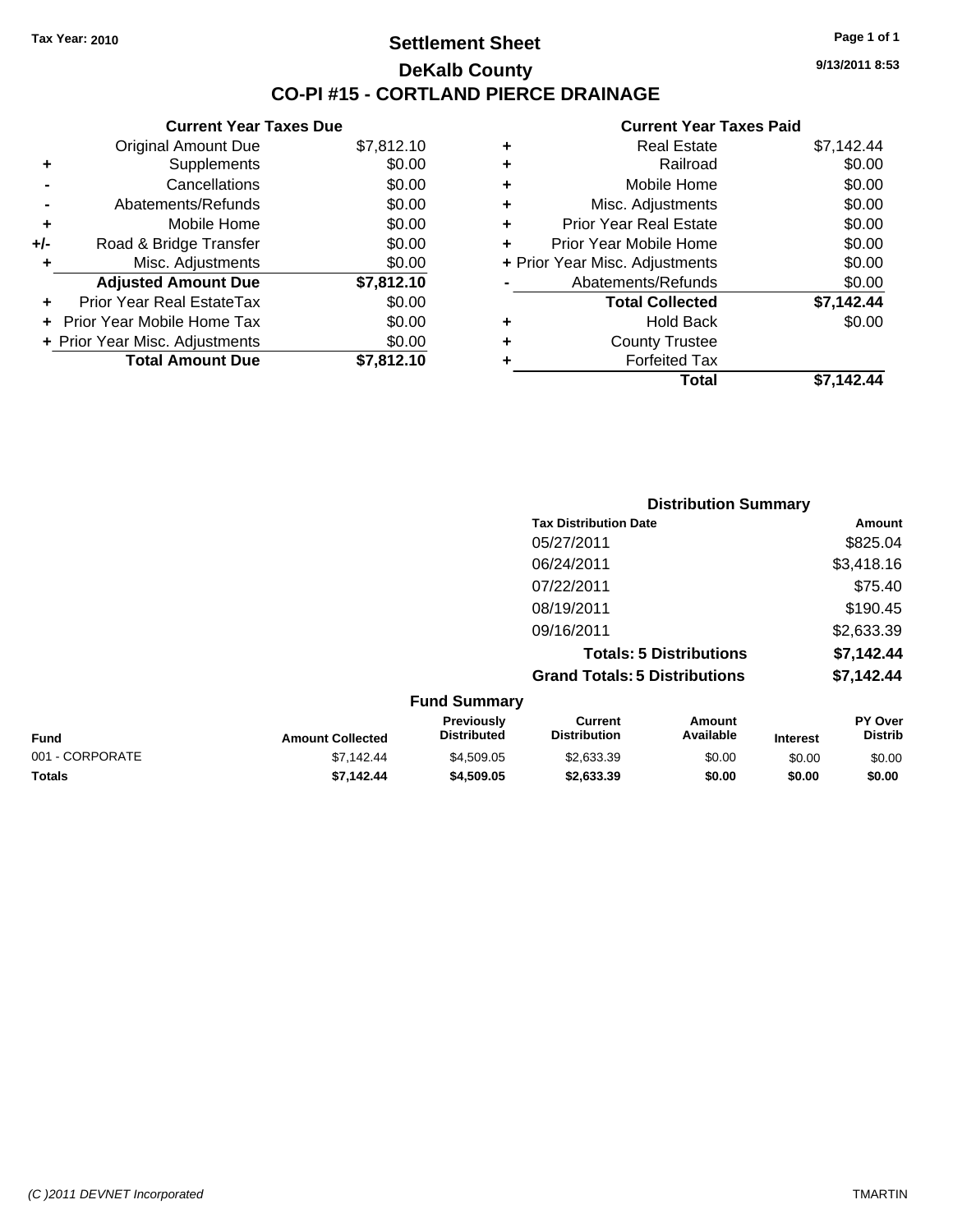### **Settlement Sheet Tax Year: 2010 Page 1 of 1 DeKalb County CO-SBA#9 - CORTLAND SBA #9**

**9/13/2011 8:53**

|   | Total                          | \$378,068.88 |
|---|--------------------------------|--------------|
|   | <b>Forfeited Tax</b>           |              |
| ٠ | <b>County Trustee</b>          |              |
| ٠ | <b>Hold Back</b>               | \$0.00       |
|   | <b>Total Collected</b>         | \$378,068.88 |
|   | Abatements/Refunds             | \$0.00       |
|   | + Prior Year Misc. Adjustments | \$0.00       |
|   | Prior Year Mobile Home         | \$0.00       |
| ٠ | <b>Prior Year Real Estate</b>  | \$0.00       |
| ٠ | Misc. Adjustments              | \$0.00       |
| ٠ | Mobile Home                    | \$0.00       |
| ٠ | Railroad                       | \$0.00       |
|   | <b>Real Estate</b>             | \$378,068.88 |

|     | <b>Current Year Taxes Due</b>  |              |
|-----|--------------------------------|--------------|
|     | <b>Original Amount Due</b>     | \$378,975.52 |
| ٠   | Supplements                    | \$0.00       |
|     | Cancellations                  | \$0.00       |
|     | Abatements/Refunds             | \$0.00       |
| ٠   | Mobile Home                    | \$0.00       |
| +/- | Road & Bridge Transfer         | \$0.00       |
| ٠   | Misc. Adjustments              | \$0.00       |
|     | <b>Adjusted Amount Due</b>     | \$378,975.52 |
|     | Prior Year Real EstateTax      | \$0.00       |
|     | Prior Year Mobile Home Tax     | \$0.00       |
|     | + Prior Year Misc. Adjustments | \$0.00       |
|     | <b>Total Amount Due</b>        | \$378,975.52 |

|                     | <b>Distribution Summary</b>          |              |
|---------------------|--------------------------------------|--------------|
|                     | <b>Tax Distribution Date</b>         | Amount       |
|                     | 05/27/2011                           | \$31,732.40  |
|                     | 06/24/2011                           | \$160,475.28 |
|                     | 08/19/2011                           | \$23,572.64  |
|                     | 09/16/2011                           | \$162,288.56 |
|                     | <b>Totals: 4 Distributions</b>       | \$378,068.88 |
|                     | <b>Grand Totals: 4 Distributions</b> | \$378,068.88 |
| <b>Fund Summary</b> |                                      |              |

| Fund                       | <b>Amount Collected</b> | <b>Previously</b><br><b>Distributed</b> | Current<br><b>Distribution</b> | Amount<br>Available | <b>Interest</b> | <b>PY Over</b><br>Distrib |
|----------------------------|-------------------------|-----------------------------------------|--------------------------------|---------------------|-----------------|---------------------------|
| 023 - SPECIAL SERVICE AREA | \$378,068.88            | \$215,780.32                            | \$162,288,56                   | \$0.00              | \$0.00          | \$0.00                    |
| Totals                     | \$378,068,88            | \$215.780.32                            | \$162.288.56                   | \$0.00              | \$0.00          | \$0.00                    |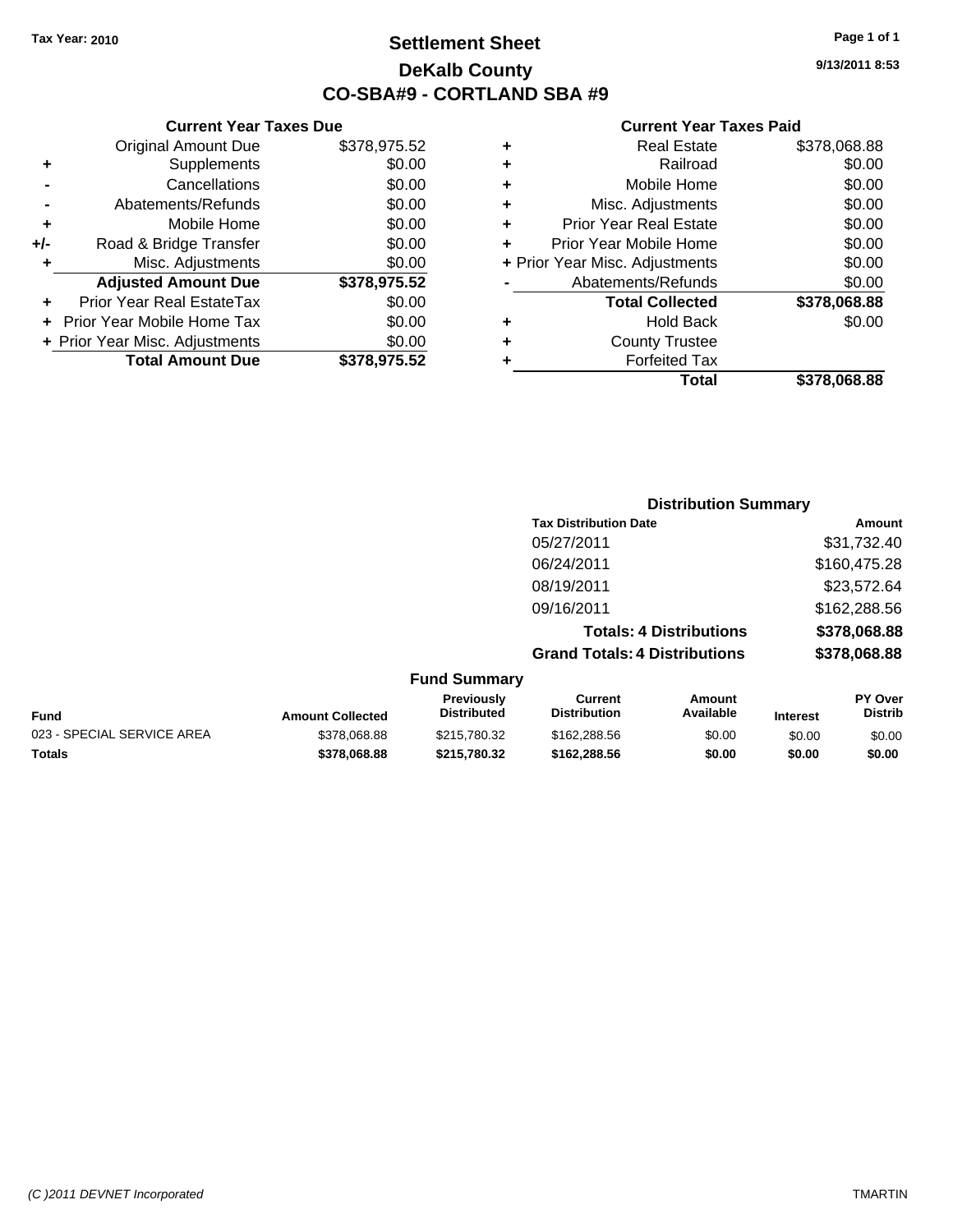**+** Supplements **-** Cancellations **-** Abatements/Refunds **+** Mobile Home **+/-** Road & Bridge Transfer **+** Misc. Adjustments

**+** Prior Year Real EstateTax \$0.00 **+** Prior Year Mobile Home Tax **+ Prior Year Misc. Adjustments** 

**Current Year Taxes Due**

## **Settlement Sheet Tax Year: 2010 Page 1 of 1 DeKalb County CO-SSA#1 - CORTLAND SBA #1**

**9/13/2011 8:53**

#### **Current Year Taxes Paid**

| <b>Original Amount Due</b> | \$379,999.70 | <b>Real Estate</b><br>٠            | \$373,531.62 |
|----------------------------|--------------|------------------------------------|--------------|
| Supplements                | \$0.00       | Railroad<br>٠                      | \$0.00       |
| Cancellations              | \$0.00       | Mobile Home<br>٠                   | \$0.00       |
| Abatements/Refunds         | \$0.00       | Misc. Adjustments<br>٠             | \$0.00       |
| Mobile Home                | \$0.00       | <b>Prior Year Real Estate</b><br>٠ | \$0.00       |
| Road & Bridge Transfer     | \$0.00       | Prior Year Mobile Home             | \$0.00       |
| Misc. Adjustments          | \$0.00       | + Prior Year Misc. Adjustments     | \$0.00       |
| <b>Adjusted Amount Due</b> | \$379,999.70 | Abatements/Refunds                 | \$0.00       |
| ior Year Real EstateTax    | \$0.00       | <b>Total Collected</b>             | \$373,531.62 |
| r Year Mobile Home Tax     | \$0.00       | <b>Hold Back</b><br>٠              | \$0.00       |
| Year Misc. Adjustments     | \$0.00       | <b>County Trustee</b><br>٠         |              |
| <b>Total Amount Due</b>    | \$379,999.70 | <b>Forfeited Tax</b>               |              |
|                            |              | Total                              | \$373,531.62 |

|                            |                         |                                  |                                       | <b>Distribution Summary</b>    |                 |                           |
|----------------------------|-------------------------|----------------------------------|---------------------------------------|--------------------------------|-----------------|---------------------------|
|                            |                         |                                  | <b>Tax Distribution Date</b>          |                                |                 | <b>Amount</b>             |
|                            |                         |                                  | 05/27/2011                            |                                |                 | \$40,425.50               |
|                            |                         |                                  | 06/24/2011                            |                                |                 | \$147,148.82              |
|                            |                         |                                  | 07/22/2011                            |                                |                 | \$2,425.53                |
|                            |                         |                                  | 08/19/2011                            |                                |                 | \$37,999.97               |
|                            |                         |                                  | 09/16/2011                            |                                |                 | \$145,531.80              |
|                            |                         |                                  |                                       | <b>Totals: 5 Distributions</b> |                 | \$373,531.62              |
|                            |                         |                                  | <b>Grand Totals: 5 Distributions</b>  |                                |                 | \$373,531.62              |
|                            |                         | <b>Fund Summary</b>              |                                       |                                |                 |                           |
| <b>Fund</b>                | <b>Amount Collected</b> | Previously<br><b>Distributed</b> | <b>Current</b><br><b>Distribution</b> | Amount<br>Available            | <b>Interest</b> | PY Over<br><b>Distrib</b> |
| 023 - SPECIAL SERVICE AREA | \$373,531.62            | \$227,999.82                     | \$145,531.80                          | \$0.00                         | \$0.00          | \$0.00                    |

**Totals \$373,531.62 \$227,999.82 \$145,531.80 \$0.00 \$0.00 \$0.00**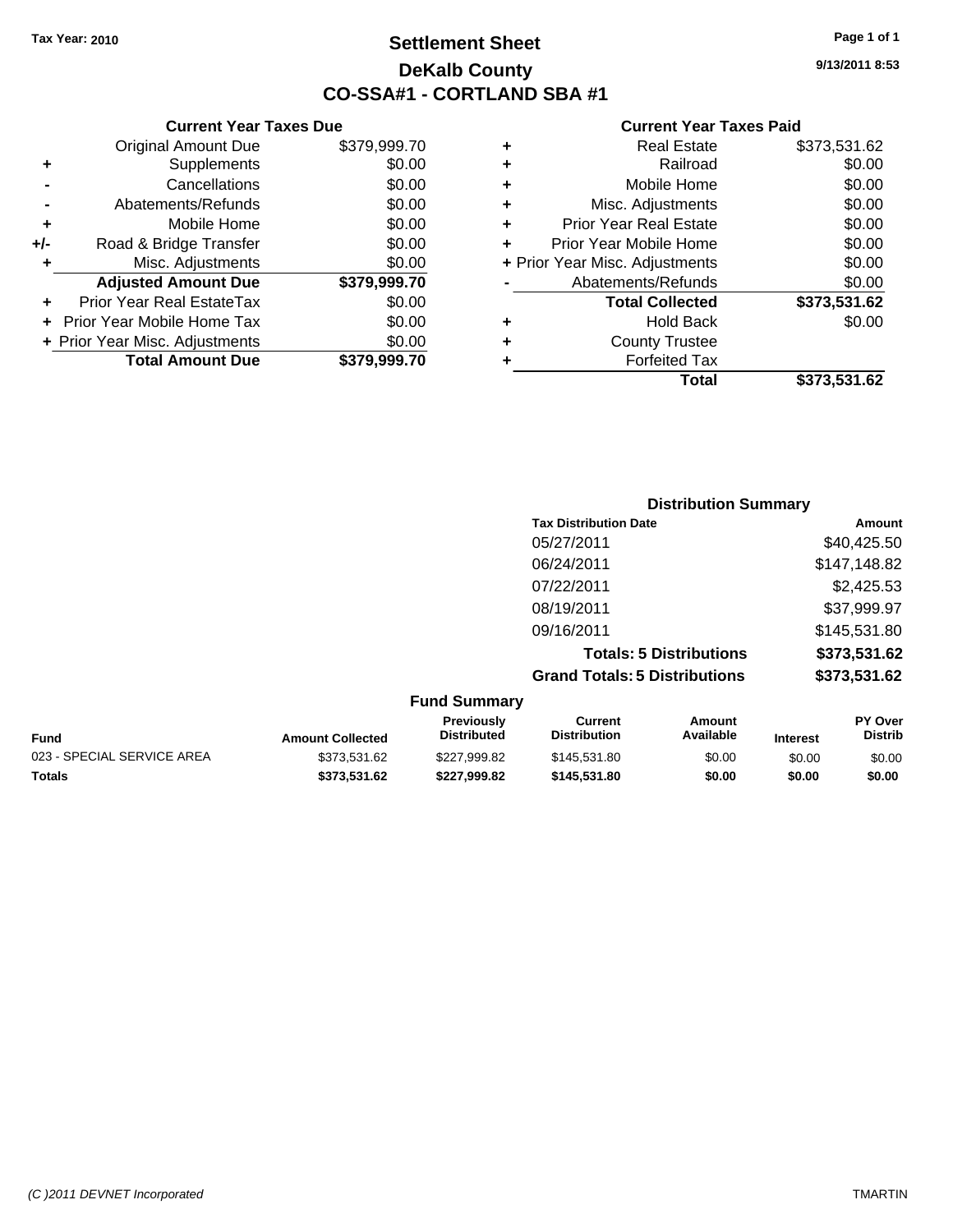## **Settlement Sheet Tax Year: 2010 Page 1 of 1 DeKalb County CO-SSA#4 - CORTLAND SBA #4**

**9/13/2011 8:53**

| <b>Current Year Taxes Due</b>     |              |
|-----------------------------------|--------------|
| <b>Original Amount Due</b>        | \$919,463.38 |
| Supplements                       | \$0.00       |
| Cancellations                     | \$0.00       |
| Abatements/Refunds                | \$0.00       |
| Mobile Home                       | \$0.00       |
| Road & Bridge Transfer            | \$0.00       |
| Misc. Adjustments                 | \$0.00       |
| <b>Adjusted Amount Due</b>        | \$919,463.38 |
| Prior Year Real EstateTax         | \$0.00       |
| <b>Prior Year Mobile Home Tax</b> | \$0.00       |
| + Prior Year Misc. Adjustments    | \$0.00       |
| <b>Total Amount Due</b>           | \$919,463.38 |
|                                   |              |

| ٠ | <b>Real Estate</b>             | \$718.34 |
|---|--------------------------------|----------|
| ٠ | Railroad                       | \$0.00   |
| ٠ | Mobile Home                    | \$0.00   |
| ٠ | Misc. Adjustments              | \$0.00   |
| ٠ | <b>Prior Year Real Estate</b>  | \$0.00   |
| ٠ | Prior Year Mobile Home         | \$0.00   |
|   | + Prior Year Misc. Adjustments | \$0.00   |
|   | Abatements/Refunds             | \$0.00   |
|   | <b>Total Collected</b>         | \$718.34 |
| ٠ | <b>Hold Back</b>               | \$0.00   |
| ٠ | <b>County Trustee</b>          |          |
| ٠ | <b>Forfeited Tax</b>           |          |
|   | Total                          | \$718.34 |
|   |                                |          |

|                            |                         |                                  |                                       | <b>Distribution Summary</b>    |                 |                           |
|----------------------------|-------------------------|----------------------------------|---------------------------------------|--------------------------------|-----------------|---------------------------|
|                            |                         |                                  | <b>Tax Distribution Date</b>          |                                |                 | Amount                    |
|                            |                         |                                  | 05/27/2011                            |                                |                 | \$718.34                  |
|                            |                         |                                  |                                       | <b>Totals: 1 Distributions</b> |                 | \$718.34                  |
|                            |                         |                                  | <b>Grand Totals: 1 Distributions</b>  |                                |                 | \$718.34                  |
|                            |                         | <b>Fund Summary</b>              |                                       |                                |                 |                           |
| <b>Fund</b>                | <b>Amount Collected</b> | Previously<br><b>Distributed</b> | <b>Current</b><br><b>Distribution</b> | Amount<br>Available            | <b>Interest</b> | PY Over<br><b>Distrib</b> |
| 023 - SPECIAL SERVICE AREA | \$718.34                | \$718.34                         | \$0.00                                | \$0.00                         | \$0.00          | \$0.00                    |
| Totals                     | \$718.34                | \$718.34                         | \$0.00                                | \$0.00                         | \$0.00          | \$0.00                    |
|                            |                         |                                  |                                       |                                |                 |                           |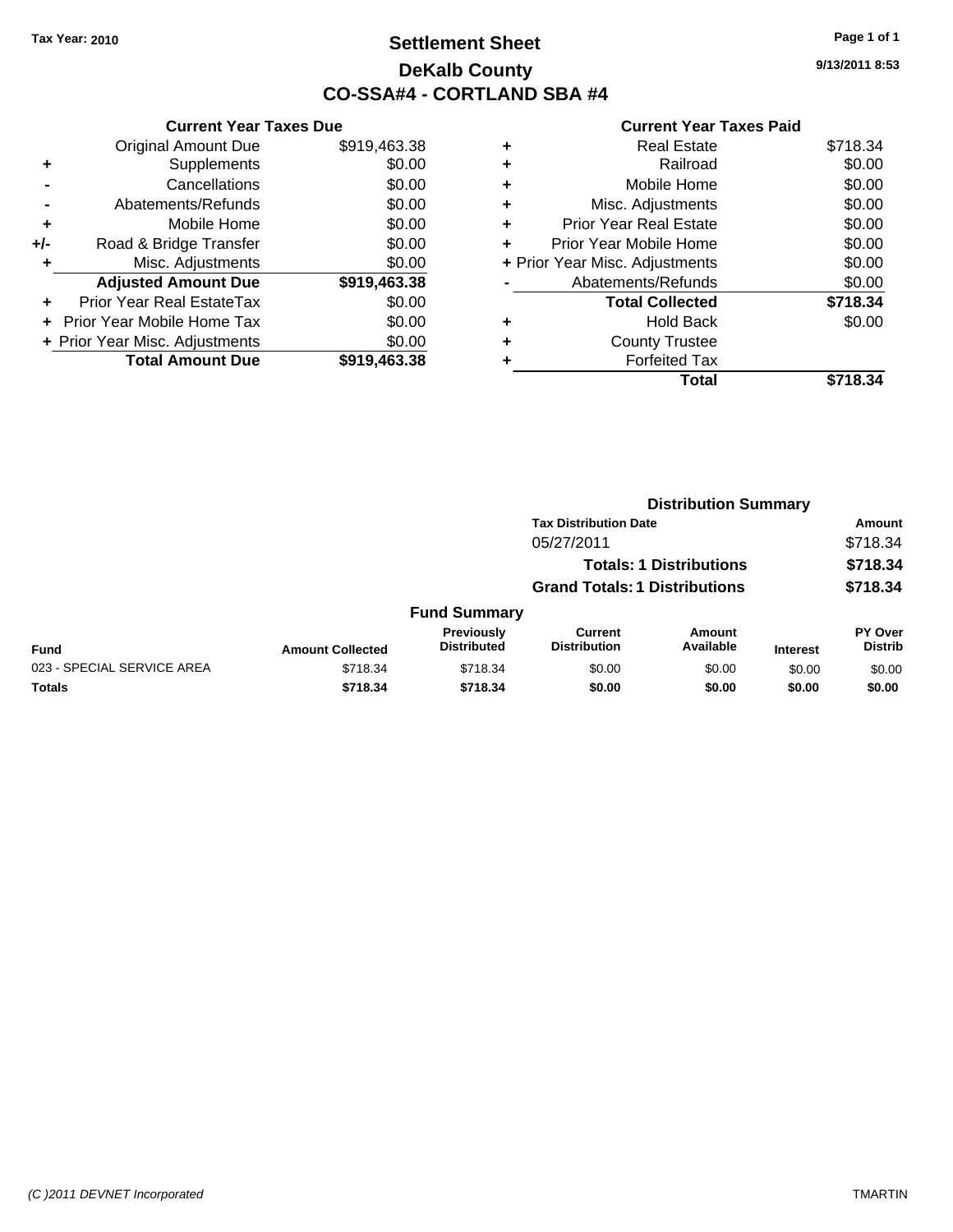## **Settlement Sheet Tax Year: 2010 Page 1 of 1 DeKalb County CO-SSA#7 - CORTLAND SBA #7**

**9/13/2011 8:53**

|     | <b>Current Year Taxes Due</b>     |              |
|-----|-----------------------------------|--------------|
|     | <b>Original Amount Due</b>        | \$380,715.02 |
| ٠   | Supplements                       | \$0.00       |
|     | Cancellations                     | \$0.00       |
|     | Abatements/Refunds                | \$0.00       |
| ٠   | Mobile Home                       | \$0.00       |
| +/- | Road & Bridge Transfer            | \$0.00       |
|     | Misc. Adjustments                 | \$0.00       |
|     | <b>Adjusted Amount Due</b>        | \$380,715.02 |
|     | Prior Year Real EstateTax         | \$0.00       |
|     | <b>Prior Year Mobile Home Tax</b> | \$0.00       |
|     | + Prior Year Misc. Adjustments    | \$0.00       |
|     | <b>Total Amount Due</b>           | \$380,715.02 |
|     |                                   |              |

|   | Total                          |        |
|---|--------------------------------|--------|
|   | <b>Forfeited Tax</b>           |        |
| ٠ | <b>County Trustee</b>          |        |
|   | <b>Hold Back</b>               | \$0.00 |
|   | <b>Total Collected</b>         | \$0.00 |
|   | Abatements/Refunds             | \$0.00 |
|   | + Prior Year Misc. Adjustments | \$0.00 |
| ÷ | Prior Year Mobile Home         | \$0.00 |
| ٠ | <b>Prior Year Real Estate</b>  | \$0.00 |
| ٠ | Misc. Adjustments              | \$0.00 |
| ٠ | Mobile Home                    | \$0.00 |
|   | Railroad                       | \$0.00 |
| ٠ | <b>Real Estate</b>             | \$0.00 |
|   |                                |        |

|                            |                         | <b>Fund Summary</b>                     |                                |                     |                 |                           |
|----------------------------|-------------------------|-----------------------------------------|--------------------------------|---------------------|-----------------|---------------------------|
| <b>Fund</b>                | <b>Amount Collected</b> | <b>Previously</b><br><b>Distributed</b> | Current<br><b>Distribution</b> | Amount<br>Available | <b>Interest</b> | PY Over<br><b>Distrib</b> |
| 023 - SPECIAL SERVICE AREA | \$0.00                  | \$0.00                                  | \$0.00                         | \$0.00              | \$0.00          | \$0.00                    |
| <b>Totals</b>              | \$0.00                  | \$0.00                                  | \$0.00                         | \$0.00              | \$0.00          | \$0.00                    |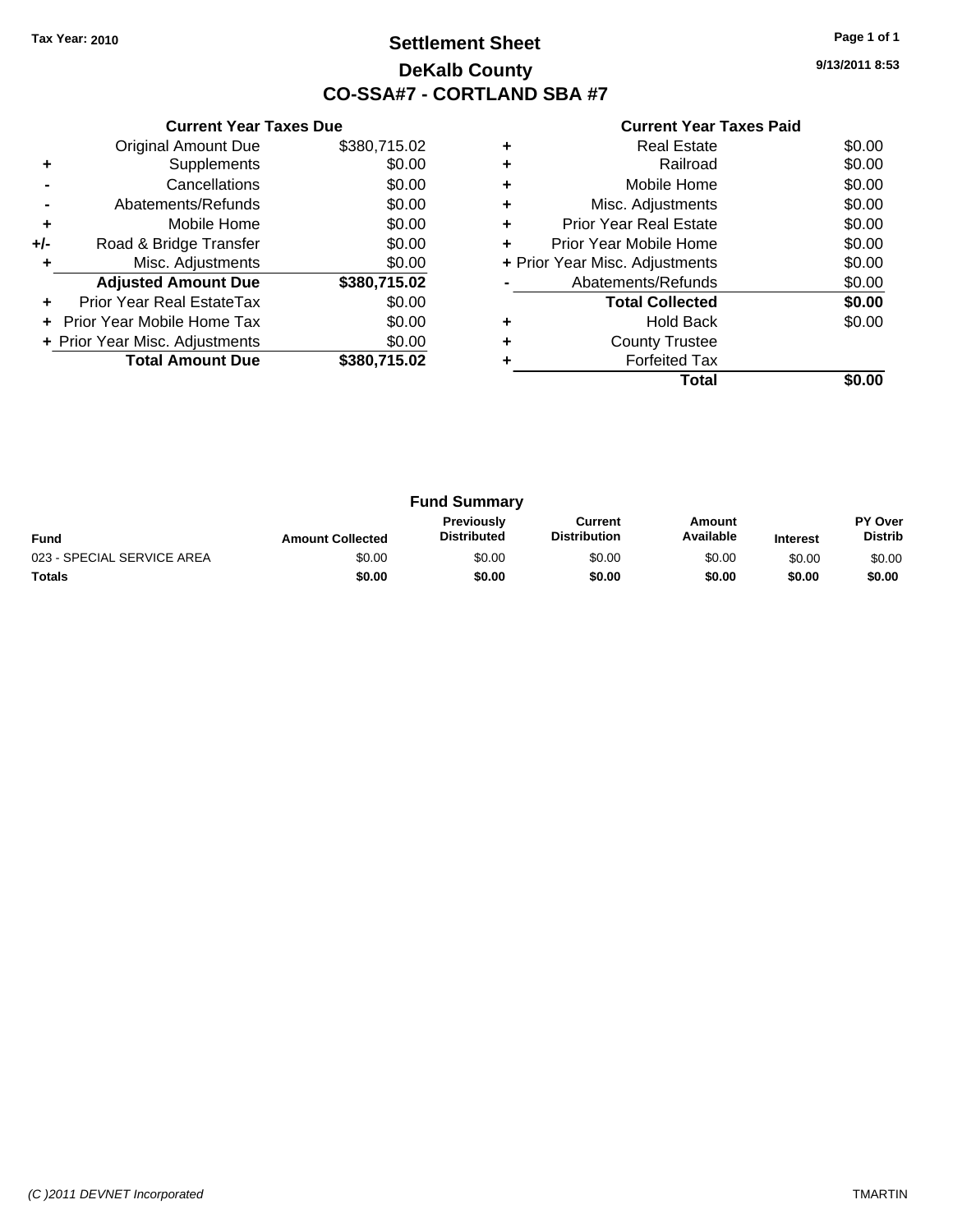## **Settlement Sheet Tax Year: 2010 Page 1 of 1 DeKalb County CO-SSA#8 - CORTLAND SBA #8**

**9/13/2011 8:53**

#### **Current Year Taxes Paid**

|     | <b>Current Year Taxes Due</b>  |              |
|-----|--------------------------------|--------------|
|     | <b>Original Amount Due</b>     | \$294,517.28 |
| ٠   | Supplements                    | \$0.00       |
|     | Cancellations                  | \$0.00       |
|     | Abatements/Refunds             | \$0.00       |
| ÷   | Mobile Home                    | \$0.00       |
| +/- | Road & Bridge Transfer         | \$0.00       |
|     | Misc. Adjustments              | \$0.00       |
|     | <b>Adjusted Amount Due</b>     | \$294,517.28 |
|     | Prior Year Real EstateTax      | \$0.00       |
|     | Prior Year Mobile Home Tax     | \$0.00       |
|     | + Prior Year Misc. Adjustments | \$0.00       |
|     | <b>Total Amount Due</b>        | \$294,517.28 |
|     |                                |              |

| <b>Real Estate</b>                 | \$0.00 |
|------------------------------------|--------|
| Railroad                           | \$0.00 |
| Mobile Home                        | \$0.00 |
| Misc. Adjustments                  | \$0.00 |
| <b>Prior Year Real Estate</b><br>٠ | \$0.00 |
| Prior Year Mobile Home             | \$0.00 |
| + Prior Year Misc. Adjustments     | \$0.00 |
| Abatements/Refunds                 | \$0.00 |
| <b>Total Collected</b>             | \$0.00 |
| <b>Hold Back</b>                   | \$0.00 |
| <b>County Trustee</b>              |        |
| <b>Forfeited Tax</b>               |        |
| Total                              |        |

|                            |                         | <b>Fund Summary</b>              |                                |                     |                 |                                  |
|----------------------------|-------------------------|----------------------------------|--------------------------------|---------------------|-----------------|----------------------------------|
| Fund                       | <b>Amount Collected</b> | Previously<br><b>Distributed</b> | Current<br><b>Distribution</b> | Amount<br>Available | <b>Interest</b> | <b>PY Over</b><br><b>Distrib</b> |
| 023 - SPECIAL SERVICE AREA | \$0.00                  | \$0.00                           | \$0.00                         | \$0.00              | \$0.00          | \$0.00                           |
| Totals                     | \$0.00                  | \$0.00                           | \$0.00                         | \$0.00              | \$0.00          | \$0.00                           |

#### **Miscellaneous Adjustment Detail**

**Year Source Account Type Annount Adjustment Description**<br>2010 RE - Real Estate Back Tax Collected \$0.00 Boots Assignment 09-33- $\overline{$0.00}$  Boots Assignment 09-33-181-015 by TBA

**Totals 1 entries** \$0.00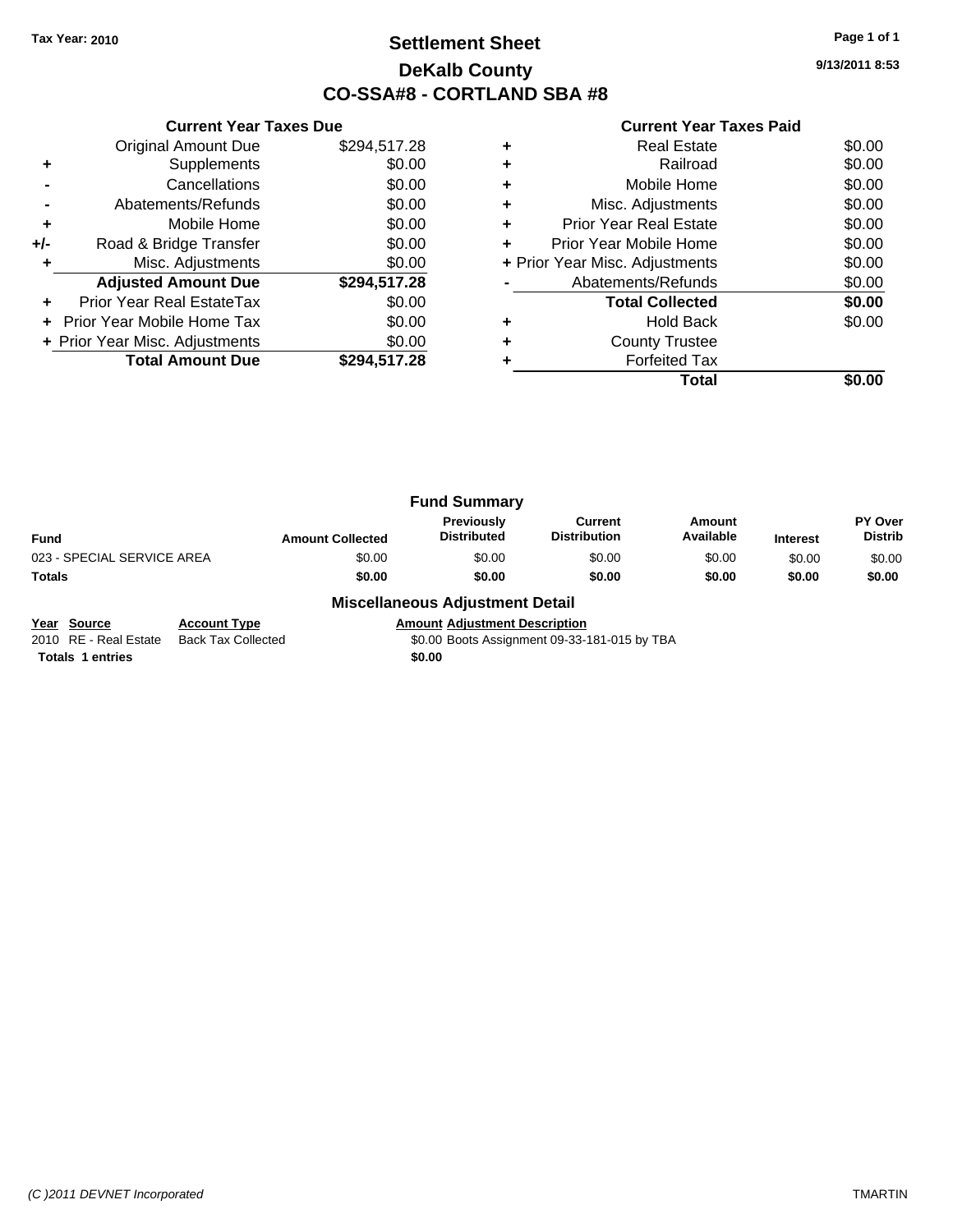## **Settlement Sheet Tax Year: 2010 Page 1 of 1 DeKalb County MA-DK #3 - MALTA DEKALB DRAINAGE #3**

**9/13/2011 8:53**

| <b>Current Year Taxes Due</b>  |            |
|--------------------------------|------------|
| <b>Original Amount Due</b>     | \$1,250.28 |
| Supplements                    | \$0.00     |
| Cancellations                  | \$0.00     |
| Abatements/Refunds             | \$0.00     |
| Mobile Home                    | \$0.00     |
| Road & Bridge Transfer         | \$0.00     |
| Misc. Adjustments              | \$0.00     |
| <b>Adjusted Amount Due</b>     | \$1,250.28 |
| Prior Year Real EstateTax      | \$0.00     |
|                                |            |
| Prior Year Mobile Home Tax     | \$0.00     |
| + Prior Year Misc. Adjustments | \$0.00     |
|                                |            |

|   | <b>Total</b>                   | \$1,214.10 |
|---|--------------------------------|------------|
| ٠ | <b>Forfeited Tax</b>           |            |
| ٠ | <b>County Trustee</b>          |            |
| ٠ | Hold Back                      | \$0.00     |
|   | <b>Total Collected</b>         | \$1,214.10 |
|   | Abatements/Refunds             | \$0.00     |
|   | + Prior Year Misc. Adjustments | \$0.00     |
| ٠ | Prior Year Mobile Home         | \$0.00     |
| ÷ | <b>Prior Year Real Estate</b>  | \$0.00     |
| ٠ | Misc. Adjustments              | \$0.00     |
| ٠ | Mobile Home                    | \$0.00     |
| ٠ | Railroad                       | \$0.00     |
| ٠ | <b>Real Estate</b>             | \$1,214.10 |
|   |                                |            |

|                 |                         |                                  | <b>Distribution Summary</b>           |                                |                 |                                  |
|-----------------|-------------------------|----------------------------------|---------------------------------------|--------------------------------|-----------------|----------------------------------|
|                 |                         |                                  | <b>Tax Distribution Date</b>          |                                |                 | Amount                           |
|                 |                         |                                  | 05/27/2011                            |                                |                 | \$100.04                         |
|                 |                         |                                  | 06/24/2011                            |                                |                 | \$523.01                         |
|                 |                         |                                  | 08/19/2011                            |                                |                 | \$19.78                          |
|                 |                         |                                  | 09/16/2011                            |                                |                 | \$571.27                         |
|                 |                         |                                  |                                       | <b>Totals: 4 Distributions</b> |                 | \$1,214.10                       |
|                 |                         |                                  | <b>Grand Totals: 4 Distributions</b>  |                                |                 | \$1,214.10                       |
|                 |                         | <b>Fund Summary</b>              |                                       |                                |                 |                                  |
| <b>Fund</b>     | <b>Amount Collected</b> | Previously<br><b>Distributed</b> | <b>Current</b><br><b>Distribution</b> | Amount<br>Available            | <b>Interest</b> | <b>PY Over</b><br><b>Distrib</b> |
| 001 - CORPORATE | \$1,214.10              | \$642.83                         | \$571.27                              | \$0.00                         | \$0.00          | \$0.00                           |
| Totals          | \$1,214.10              | \$642.83                         | \$571.27                              | \$0.00                         | \$0.00          | \$0.00                           |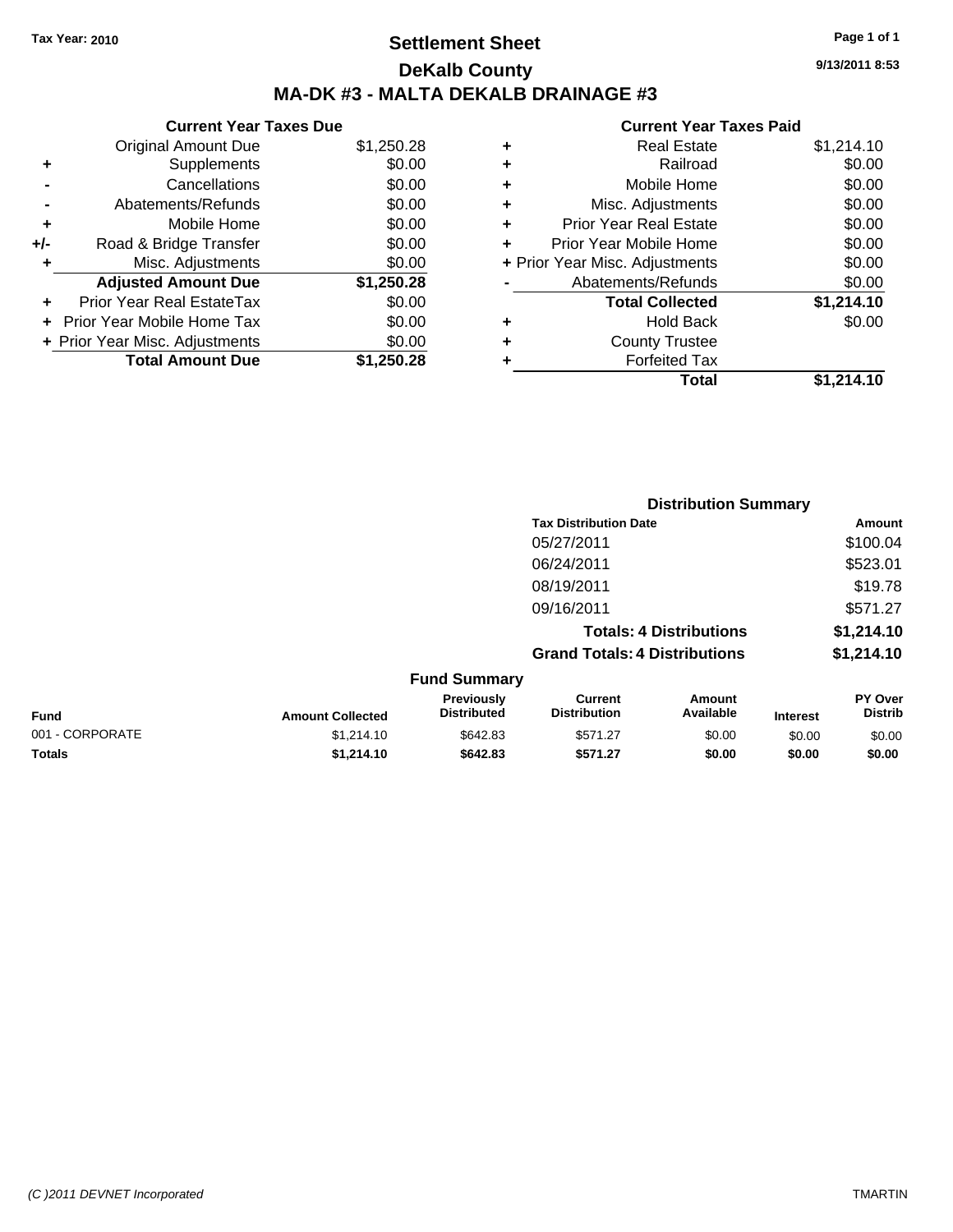### **Settlement Sheet Tax Year: 2010 Page 1 of 1 DeKalb County MAMIAFDK - MA-MI-AF-DK DRAINAGE #11**

**9/13/2011 8:53**

| 99.06  | ٠ | <b>Real Estate</b>             | \$22,684.06 |
|--------|---|--------------------------------|-------------|
| \$0.00 | ٠ | Railroad                       | \$0.00      |
| \$0.00 | ٠ | Mobile Home                    | \$0.00      |
| \$0.00 | ٠ | Misc. Adjustments              | \$0.00      |
| \$0.00 | ٠ | <b>Prior Year Real Estate</b>  | \$0.00      |
| \$0.00 | ٠ | Prior Year Mobile Home         | \$0.00      |
| \$0.00 |   | + Prior Year Misc. Adjustments | \$0.00      |
| 99.06  |   | Abatements/Refunds             | \$0.00      |
| \$0.00 |   | <b>Total Collected</b>         | \$22,684.06 |
| \$0.00 | ٠ | <b>Hold Back</b>               | \$0.00      |
| \$0.00 | ٠ | <b>County Trustee</b>          |             |
| 99.06  | ٠ | <b>Forfeited Tax</b>           |             |
|        |   | <b>Total</b>                   | \$22,684.06 |

|     | <b>Current Year Taxes Due</b>  |             |  |  |  |
|-----|--------------------------------|-------------|--|--|--|
|     | <b>Original Amount Due</b>     | \$22,699.06 |  |  |  |
| ٠   | Supplements                    | \$0.00      |  |  |  |
|     | Cancellations                  | \$0.00      |  |  |  |
|     | Abatements/Refunds             | \$0.00      |  |  |  |
| ٠   | Mobile Home                    | \$0.00      |  |  |  |
| +/- | Road & Bridge Transfer         | \$0.00      |  |  |  |
|     | Misc. Adjustments              | \$0.00      |  |  |  |
|     | <b>Adjusted Amount Due</b>     | \$22,699.06 |  |  |  |
|     | Prior Year Real EstateTax      | \$0.00      |  |  |  |
|     | Prior Year Mobile Home Tax     | \$0.00      |  |  |  |
|     | + Prior Year Misc. Adjustments | \$0.00      |  |  |  |
|     | <b>Total Amount Due</b>        | \$22,699.06 |  |  |  |

|                 |                         |                                  |                                       | <b>Distribution Summary</b>    |                 |                                  |
|-----------------|-------------------------|----------------------------------|---------------------------------------|--------------------------------|-----------------|----------------------------------|
|                 |                         |                                  | <b>Tax Distribution Date</b>          |                                |                 | Amount                           |
|                 |                         |                                  | 05/27/2011                            |                                |                 | \$1,783.50                       |
|                 |                         |                                  | 06/24/2011                            |                                |                 | \$11,076.53                      |
|                 |                         |                                  | 09/16/2011                            |                                |                 | \$9,824.03                       |
|                 |                         |                                  |                                       | <b>Totals: 3 Distributions</b> |                 | \$22,684.06                      |
|                 |                         |                                  | <b>Grand Totals: 3 Distributions</b>  |                                |                 | \$22,684.06                      |
|                 |                         | <b>Fund Summary</b>              |                                       |                                |                 |                                  |
| <b>Fund</b>     | <b>Amount Collected</b> | Previously<br><b>Distributed</b> | <b>Current</b><br><b>Distribution</b> | <b>Amount</b><br>Available     | <b>Interest</b> | <b>PY Over</b><br><b>Distrib</b> |
| 001 - CORPORATE | \$22,684.06             | \$12,860.03                      | \$9,824.03                            | \$0.00                         | \$0.00          | \$0.00                           |
| Totals          | \$22,684.06             | \$12,860.03                      | \$9,824.03                            | \$0.00                         | \$0.00          | \$0.00                           |
|                 |                         |                                  |                                       |                                |                 |                                  |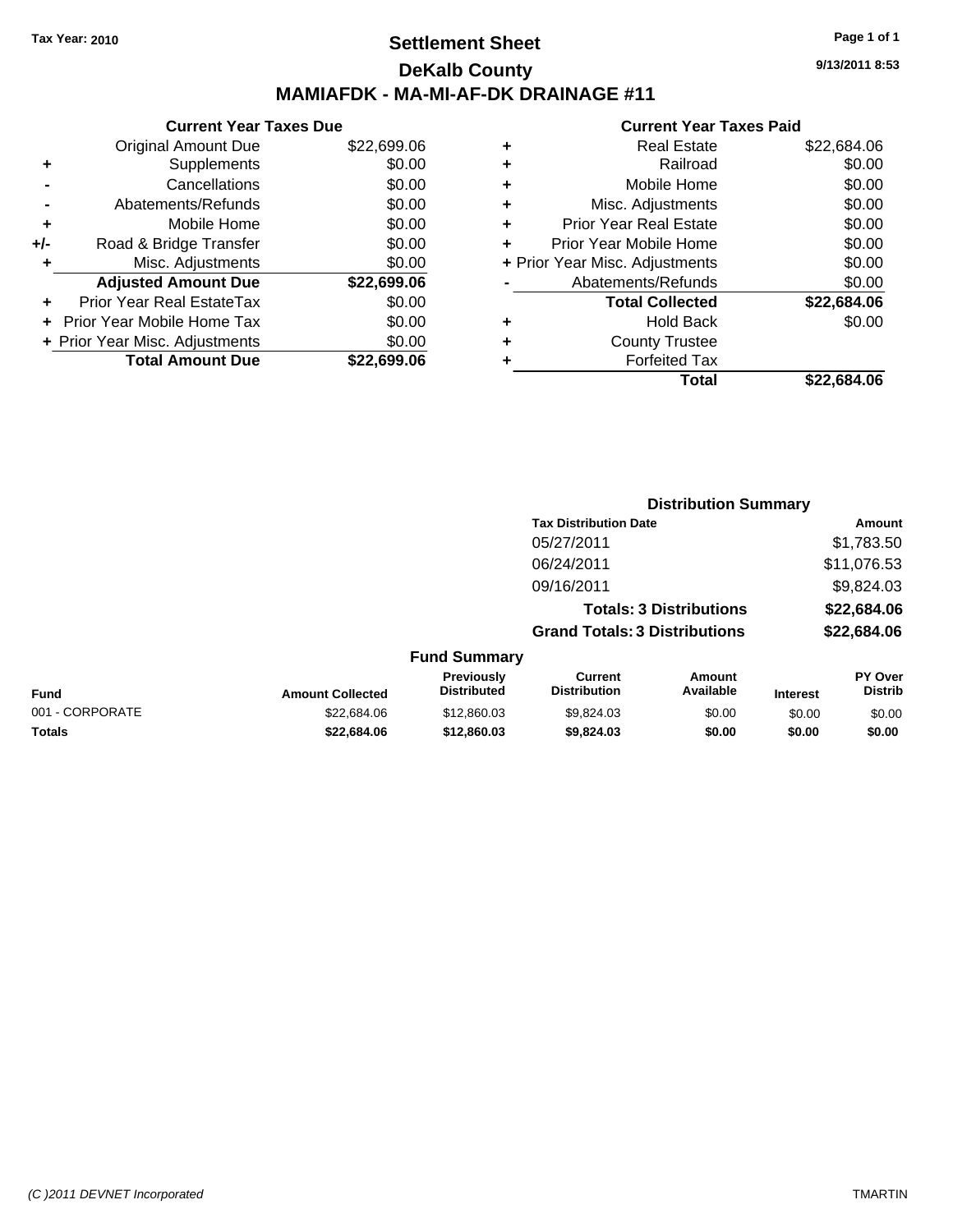**Current Year Taxes Due** Original Amount Due \$37,714.24

**Adjusted Amount Due \$37,714.24**

**Total Amount Due \$37,717.96**

**+** Supplements \$0.00 **-** Cancellations \$0.00 **-** Abatements/Refunds \$0.00 **+** Mobile Home \$0.00 **+/-** Road & Bridge Transfer \$0.00 **+** Misc. Adjustments \$0.00

**+** Prior Year Real EstateTax \$3.72 **+** Prior Year Mobile Home Tax \$0.00 **+ Prior Year Misc. Adjustments**  $$0.00$ 

### **Settlement Sheet Tax Year: 2010 Page 1 of 1 DeKalb County NO-LR-SA # - NO-LR-SA DRAINAGE #10**

**9/13/2011 8:53**

#### **Current Year Taxes Paid**

|   | <b>Total</b>                   | \$35,576.60 |
|---|--------------------------------|-------------|
| ٠ | <b>Forfeited Tax</b>           |             |
| ٠ | <b>County Trustee</b>          |             |
| ٠ | <b>Hold Back</b>               | \$0.00      |
|   | <b>Total Collected</b>         | \$35,576.60 |
|   | Abatements/Refunds             | \$0.00      |
|   | + Prior Year Misc. Adjustments | \$0.00      |
| ÷ | Prior Year Mobile Home         | \$0.00      |
| ٠ | <b>Prior Year Real Estate</b>  | \$3.72      |
| ٠ | Misc. Adjustments              | \$0.00      |
| ٠ | Mobile Home                    | \$0.00      |
| ٠ | Railroad                       | \$0.00      |
| ٠ | <b>Real Estate</b>             | \$35,572.88 |
|   |                                |             |

|                 |                         |                                         |                                       | <b>Distribution Summary</b>    |                 |                           |
|-----------------|-------------------------|-----------------------------------------|---------------------------------------|--------------------------------|-----------------|---------------------------|
|                 |                         |                                         | <b>Tax Distribution Date</b>          |                                |                 | Amount                    |
|                 |                         |                                         | 05/27/2011                            |                                |                 | \$6,842.02                |
|                 |                         |                                         | 06/24/2011                            |                                |                 | \$14,380.94               |
|                 |                         |                                         | 07/22/2011                            |                                |                 | \$423.70                  |
|                 |                         |                                         | 08/19/2011                            |                                |                 | \$2,126.15                |
|                 |                         |                                         | 09/16/2011                            |                                |                 | \$11,803.79               |
|                 |                         |                                         |                                       | <b>Totals: 5 Distributions</b> |                 | \$35,576.60               |
|                 |                         |                                         | <b>Grand Totals: 5 Distributions</b>  |                                |                 | \$35,576.60               |
|                 |                         | <b>Fund Summary</b>                     |                                       |                                |                 |                           |
| <b>Fund</b>     | <b>Amount Collected</b> | <b>Previously</b><br><b>Distributed</b> | <b>Current</b><br><b>Distribution</b> | Amount<br>Available            | <b>Interest</b> | PY Over<br><b>Distrib</b> |
| 001 - CORPORATE | \$35,576.60             | \$23,772.81                             | \$11,803.79                           | \$0.00                         | \$0.00          | \$0.00                    |

**Totals \$35,576.60 \$23,772.81 \$11,803.79 \$0.00 \$0.00 \$0.00**

```
(C )2011 DEVNET Incorporated TMARTIN
```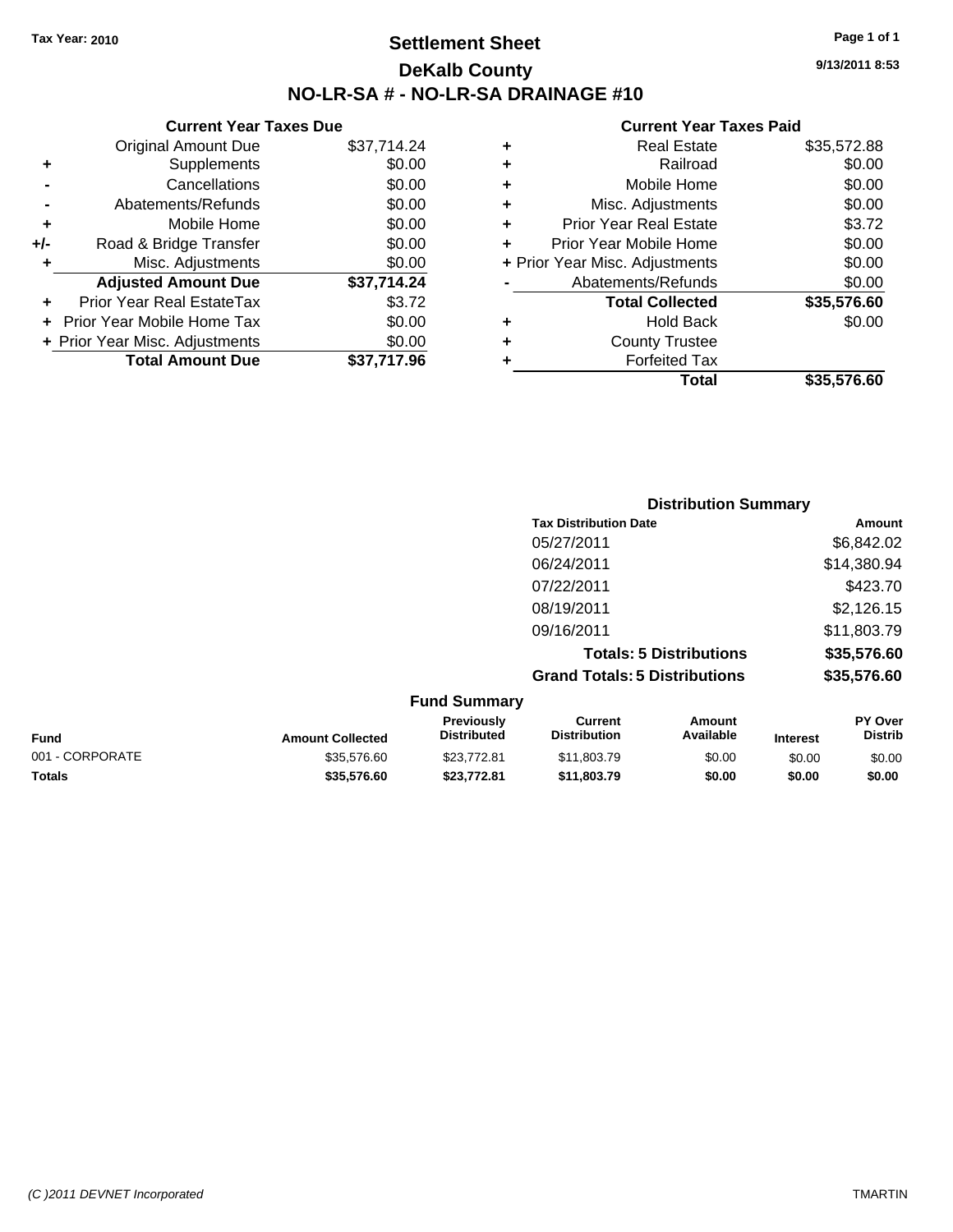### **Settlement Sheet Tax Year: 2010 Page 1 of 1 DeKalb County SH-MI #6 - SHABBONA/MILAN DRAINAGE**

**9/13/2011 8:53**

#### **Current Year Taxes Paid**

|     | <b>Current Year Taxes Due</b>     |             |   |              |
|-----|-----------------------------------|-------------|---|--------------|
|     | Original Amount Due               | \$10,742.00 | ٠ |              |
|     | <b>Supplements</b>                | \$0.00      | ٠ |              |
|     | Cancellations                     | \$0.00      | ٠ |              |
|     | Abatements/Refunds                | \$0.00      | ٠ |              |
|     | Mobile Home                       | \$0.00      |   | Pric         |
| +/- | Road & Bridge Transfer            | \$0.00      |   | Prior        |
|     | Misc. Adjustments                 | \$0.00      |   | + Prior Year |
|     | <b>Adjusted Amount Due</b>        | \$10,742.00 |   | Αł           |
|     | Prior Year Real EstateTax         | \$0.00      |   |              |
|     | <b>Prior Year Mobile Home Tax</b> | \$0.00      |   |              |
|     | + Prior Year Misc. Adjustments    | \$0.00      |   |              |
|     | <b>Total Amount Due</b>           | \$10,742.00 |   |              |
|     |                                   |             |   |              |

|   | <b>Real Estate</b>             | \$10,511.35 |
|---|--------------------------------|-------------|
| ٠ | Railroad                       | \$0.00      |
| ٠ | Mobile Home                    | \$0.00      |
| ÷ | Misc. Adjustments              | \$0.00      |
| ٠ | <b>Prior Year Real Estate</b>  | \$0.00      |
|   | Prior Year Mobile Home         | \$0.00      |
|   | + Prior Year Misc. Adjustments | \$0.00      |
|   | Abatements/Refunds             | \$0.00      |
|   | <b>Total Collected</b>         | \$10,511.35 |
| ٠ | <b>Hold Back</b>               | \$0.00      |
| ٠ | <b>County Trustee</b>          |             |
|   | <b>Forfeited Tax</b>           |             |
|   | Total                          | \$10,511.35 |
|   |                                |             |

|                 |                         |                                  |                                       | <b>Distribution Summary</b>    |                 |                           |
|-----------------|-------------------------|----------------------------------|---------------------------------------|--------------------------------|-----------------|---------------------------|
|                 |                         |                                  | <b>Tax Distribution Date</b>          |                                |                 | Amount                    |
|                 |                         |                                  | 05/27/2011                            |                                |                 | \$919.55                  |
|                 |                         |                                  | 06/24/2011                            |                                |                 | \$5,705.57                |
|                 |                         |                                  | 08/19/2011                            |                                |                 | \$39.42                   |
|                 |                         |                                  | 09/16/2011                            |                                |                 | \$3,846.81                |
|                 |                         |                                  |                                       | <b>Totals: 4 Distributions</b> |                 | \$10,511.35               |
|                 |                         |                                  | <b>Grand Totals: 4 Distributions</b>  |                                |                 | \$10,511.35               |
|                 |                         | <b>Fund Summary</b>              |                                       |                                |                 |                           |
| <b>Fund</b>     | <b>Amount Collected</b> | Previously<br><b>Distributed</b> | <b>Current</b><br><b>Distribution</b> | Amount<br>Available            | <b>Interest</b> | PY Over<br><b>Distrib</b> |
| 001 - CORPORATE | \$10,511.35             | \$6,664.54                       | \$3,846.81                            | \$0.00                         | \$0.00          | \$0.00                    |

**Totals \$10,511.35 \$6,664.54 \$3,846.81 \$0.00 \$0.00 \$0.00**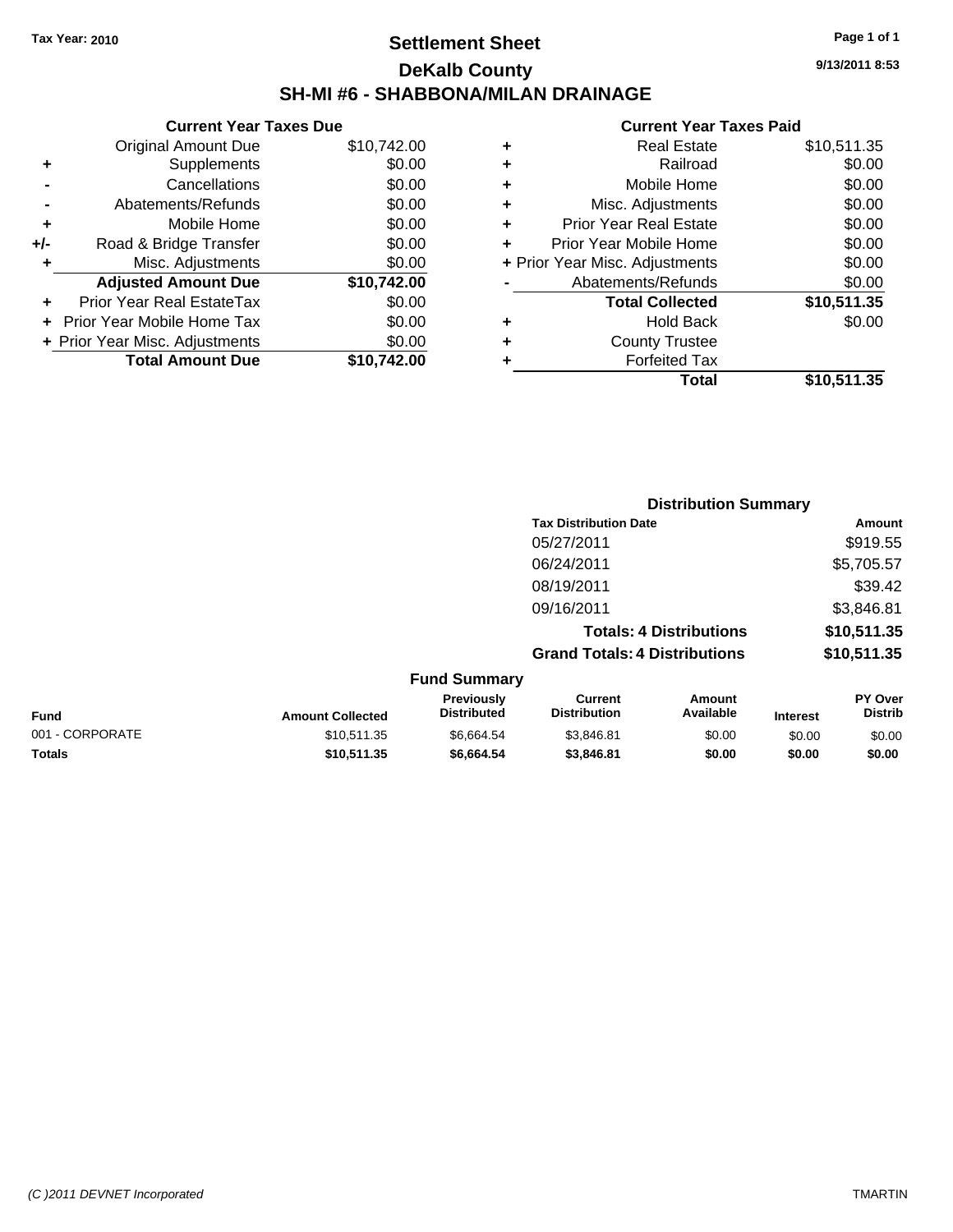**Current Year Taxes Due** Original Amount Due \$16,734.00

**Adjusted Amount Due \$16,734.00**

**Total Amount Due \$16,734.00**

**+** Supplements \$0.00 **-** Cancellations \$0.00 **-** Abatements/Refunds \$0.00 **+** Mobile Home \$0.00 **+/-** Road & Bridge Transfer \$0.00 **+** Misc. Adjustments \$0.00

**+** Prior Year Real EstateTax \$0.00 **+** Prior Year Mobile Home Tax \$0.00 **+ Prior Year Misc. Adjustments**  $$0.00$ 

### **Settlement Sheet Tax Year: 2010 Page 1 of 1 DeKalb County SQ GR #12 - SQUAW GROVE DRAINAGE**

**9/13/2011 8:53**

|   | Total                          | \$16.494.00 |
|---|--------------------------------|-------------|
|   | <b>Forfeited Tax</b>           |             |
| ٠ | <b>County Trustee</b>          |             |
| ٠ | <b>Hold Back</b>               | \$0.00      |
|   | <b>Total Collected</b>         | \$16,494.00 |
|   | Abatements/Refunds             | \$0.00      |
|   | + Prior Year Misc. Adjustments | \$0.00      |
| ÷ | Prior Year Mobile Home         | \$0.00      |
| ٠ | <b>Prior Year Real Estate</b>  | \$0.00      |
| ٠ | Misc. Adjustments              | \$0.00      |
| ÷ | Mobile Home                    | \$0.00      |
| ÷ | Railroad                       | \$0.00      |
| ٠ | <b>Real Estate</b>             | \$16,494.00 |

|                 |                         |                                  |                                       | <b>Distribution Summary</b>    |                 |                                  |
|-----------------|-------------------------|----------------------------------|---------------------------------------|--------------------------------|-----------------|----------------------------------|
|                 |                         |                                  | <b>Tax Distribution Date</b>          |                                |                 | <b>Amount</b>                    |
|                 |                         |                                  | 05/27/2011                            |                                |                 | \$4,218.00                       |
|                 |                         |                                  | 06/24/2011                            |                                |                 | \$4,689.00                       |
|                 |                         |                                  | 09/16/2011                            |                                |                 | \$7,587.00                       |
|                 |                         |                                  |                                       | <b>Totals: 3 Distributions</b> |                 | \$16,494.00                      |
|                 |                         |                                  | <b>Grand Totals: 3 Distributions</b>  |                                |                 | \$16,494.00                      |
|                 |                         | <b>Fund Summary</b>              |                                       |                                |                 |                                  |
| <b>Fund</b>     | <b>Amount Collected</b> | Previously<br><b>Distributed</b> | <b>Current</b><br><b>Distribution</b> | Amount<br>Available            | <b>Interest</b> | <b>PY Over</b><br><b>Distrib</b> |
| 001 - CORPORATE | \$16,494.00             | \$8,907.00                       | \$7,587.00                            | \$0.00                         | \$0.00          | \$0.00                           |
| Totals          | \$16,494.00             | \$8,907.00                       | \$7,587.00                            | \$0.00                         | \$0.00          | \$0.00                           |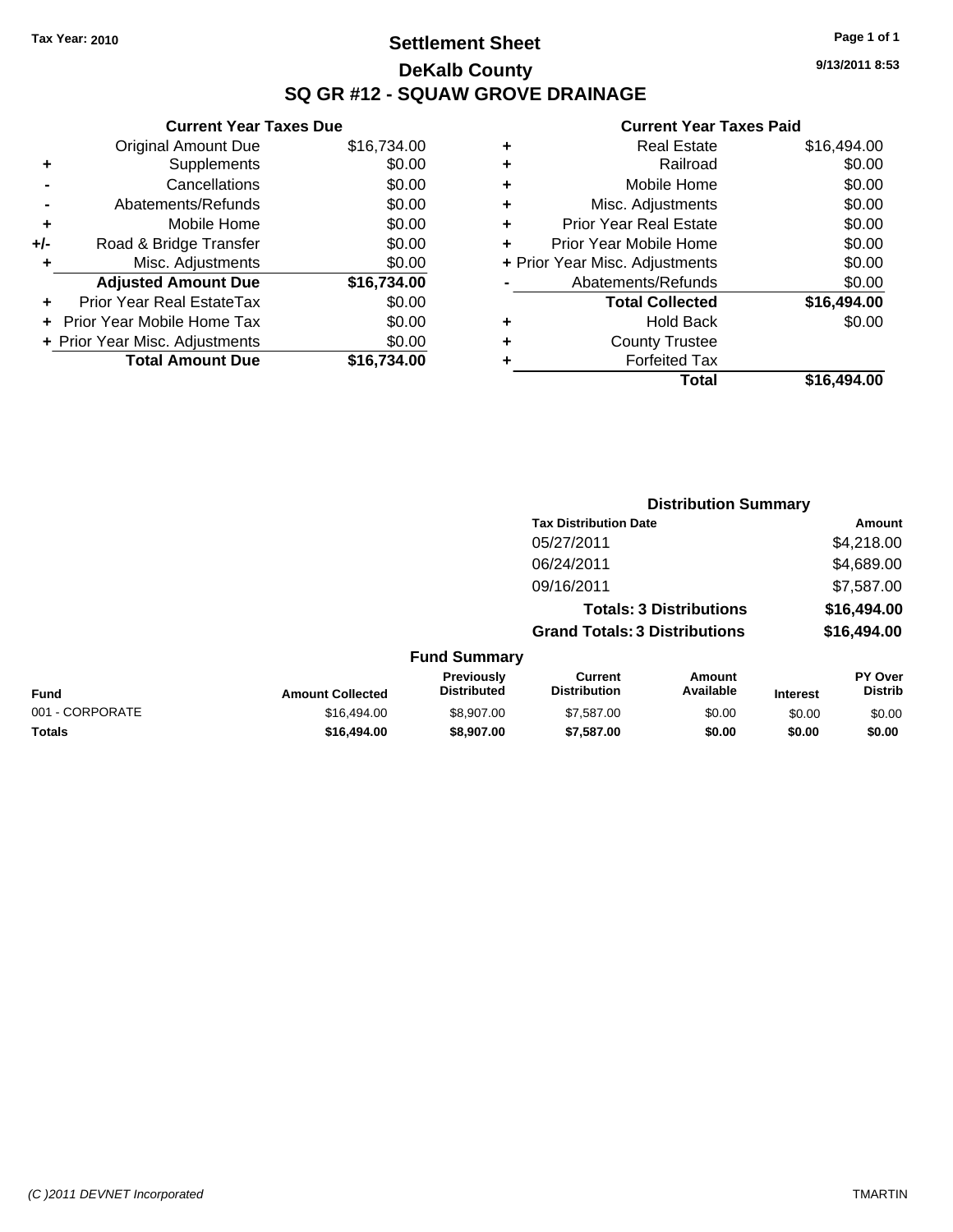**Current Year Taxes Due** Original Amount Due \$17,828.20

**Adjusted Amount Due \$17,828.20**

**Total Amount Due \$17,828.20**

**+** Supplements \$0.00 **-** Cancellations \$0.00 **-** Abatements/Refunds \$0.00 **+** Mobile Home \$0.00 **+/-** Road & Bridge Transfer \$0.00 **+** Misc. Adjustments \$0.00

**+** Prior Year Real EstateTax \$0.00 **+** Prior Year Mobile Home Tax \$0.00 **+ Prior Year Misc. Adjustments**  $$0.00$ 

### **Settlement Sheet Tax Year: 2010 Page 1 of 1 DeKalb County VG-CO #16 - VIRGIL CORTLAND DRAIN #16**

**9/13/2011 8:53**

#### **Current Year Taxes Paid**

|   | Total                          | \$17,589.43 |
|---|--------------------------------|-------------|
|   | <b>Forfeited Tax</b>           |             |
| ٠ | <b>County Trustee</b>          |             |
| ٠ | <b>Hold Back</b>               | \$0.00      |
|   | <b>Total Collected</b>         | \$17,589.43 |
|   | Abatements/Refunds             | \$0.00      |
|   | + Prior Year Misc. Adjustments | \$0.00      |
|   | Prior Year Mobile Home         | \$0.00      |
| ٠ | <b>Prior Year Real Estate</b>  | \$0.00      |
| ٠ | Misc. Adjustments              | \$0.00      |
| ٠ | Mobile Home                    | \$0.00      |
| ٠ | Railroad                       | \$0.00      |
| ٠ | <b>Real Estate</b>             | \$17,589.43 |
|   |                                |             |

|                 |                         |                                  |                                       | <b>Distribution Summary</b>    |                 |                           |
|-----------------|-------------------------|----------------------------------|---------------------------------------|--------------------------------|-----------------|---------------------------|
|                 |                         |                                  | <b>Tax Distribution Date</b>          |                                |                 | Amount                    |
|                 |                         |                                  | 05/27/2011                            |                                |                 | \$2,265.16                |
|                 |                         |                                  | 06/24/2011                            |                                |                 | \$7,793.40                |
|                 |                         |                                  | 07/22/2011                            |                                |                 | \$105.55                  |
|                 |                         |                                  | 08/19/2011                            |                                |                 | \$465.76                  |
|                 |                         |                                  | 09/16/2011                            |                                |                 | \$6,959.56                |
|                 |                         |                                  |                                       | <b>Totals: 5 Distributions</b> |                 | \$17,589.43               |
|                 |                         |                                  | <b>Grand Totals: 5 Distributions</b>  |                                |                 | \$17,589.43               |
|                 |                         | <b>Fund Summary</b>              |                                       |                                |                 |                           |
| <b>Fund</b>     | <b>Amount Collected</b> | Previously<br><b>Distributed</b> | <b>Current</b><br><b>Distribution</b> | Amount<br>Available            | <b>Interest</b> | PY Over<br><b>Distrib</b> |
| 001 - CORPORATE | \$17,589.43             | \$10,629.87                      | \$6,959.56                            | \$0.00                         | \$0.00          | \$0.00                    |

**Totals \$17,589.43 \$10,629.87 \$6,959.56 \$0.00 \$0.00 \$0.00**

```
(C )2011 DEVNET Incorporated TMARTIN
```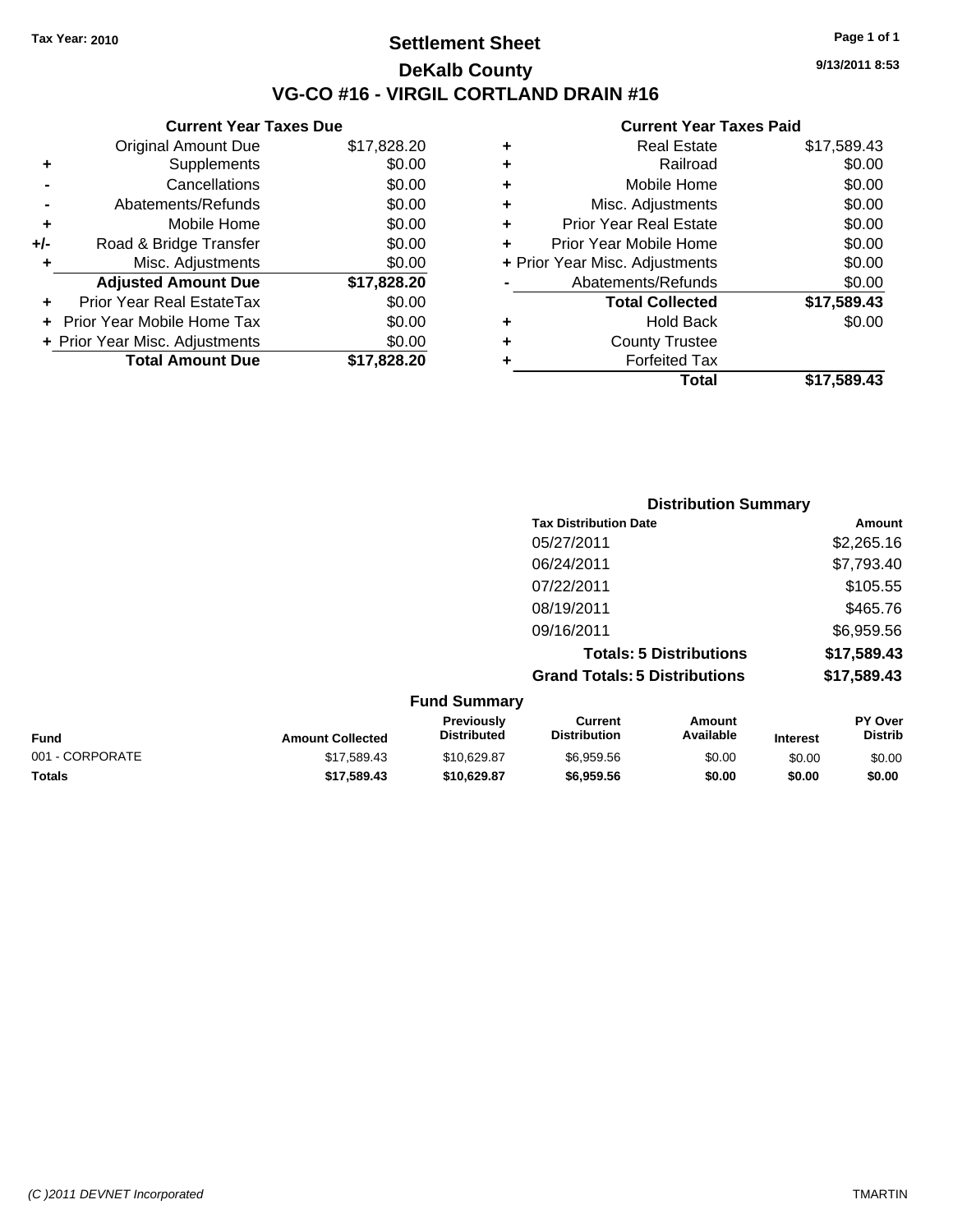### **Settlement Sheet Tax Year: 2010 Page 1 of 1 DeKalb County VI-AD #9 - VICTOR/ADAMS DRAINAGE #9**

**9/13/2011 8:53**

|       | <b>Current Year Taxes Due</b>     |            |
|-------|-----------------------------------|------------|
|       | <b>Original Amount Due</b>        | \$1,036.58 |
| ٠     | Supplements                       | \$0.00     |
|       | Cancellations                     | \$0.00     |
|       | Abatements/Refunds                | \$0.00     |
| ٠     | Mobile Home                       | \$0.00     |
| $+/-$ | Road & Bridge Transfer            | \$0.00     |
|       | Misc. Adjustments                 | \$0.00     |
|       | <b>Adjusted Amount Due</b>        | \$1,036.58 |
|       | Prior Year Real EstateTax         | \$0.00     |
|       | <b>Prior Year Mobile Home Tax</b> | \$0.00     |
|       | + Prior Year Misc. Adjustments    | \$0.00     |
|       | <b>Total Amount Due</b>           | \$1.036.58 |
|       |                                   |            |

|   | Total                          | \$1,036.58 |
|---|--------------------------------|------------|
|   | <b>Forfeited Tax</b>           |            |
| ٠ | <b>County Trustee</b>          |            |
| ٠ | Hold Back                      | \$0.00     |
|   | <b>Total Collected</b>         | \$1,036.58 |
|   | Abatements/Refunds             | \$0.00     |
|   | + Prior Year Misc. Adjustments | \$0.00     |
| ٠ | Prior Year Mobile Home         | \$0.00     |
| ÷ | <b>Prior Year Real Estate</b>  | \$0.00     |
| ٠ | Misc. Adjustments              | \$0.00     |
| ÷ | Mobile Home                    | \$0.00     |
| ÷ | Railroad                       | \$0.00     |
| ٠ | <b>Real Estate</b>             | \$1,036.58 |
|   |                                |            |

|                 |                         |                                  |                                       | <b>Distribution Summary</b>    |                 |                           |
|-----------------|-------------------------|----------------------------------|---------------------------------------|--------------------------------|-----------------|---------------------------|
|                 |                         |                                  | <b>Tax Distribution Date</b>          |                                |                 | Amount                    |
|                 |                         |                                  | 05/27/2011                            |                                |                 | \$88.87                   |
|                 |                         |                                  | 06/24/2011                            |                                |                 | \$510.95                  |
|                 |                         |                                  | 09/16/2011                            |                                |                 | \$436.76                  |
|                 |                         |                                  |                                       | <b>Totals: 3 Distributions</b> |                 | \$1,036.58                |
|                 |                         |                                  | <b>Grand Totals: 3 Distributions</b>  |                                |                 | \$1,036.58                |
|                 |                         | <b>Fund Summary</b>              |                                       |                                |                 |                           |
| Fund            | <b>Amount Collected</b> | Previously<br><b>Distributed</b> | <b>Current</b><br><b>Distribution</b> | Amount<br>Available            | <b>Interest</b> | PY Over<br><b>Distrib</b> |
| 001 - CORPORATE | \$1,036.58              | \$599.82                         | \$436.76                              | \$0.00                         | \$0.00          | \$0.00                    |
| Totals          | \$1,036.58              | \$599.82                         | \$436.76                              | \$0.00                         | \$0.00          | \$0.00                    |
|                 |                         |                                  |                                       |                                |                 |                           |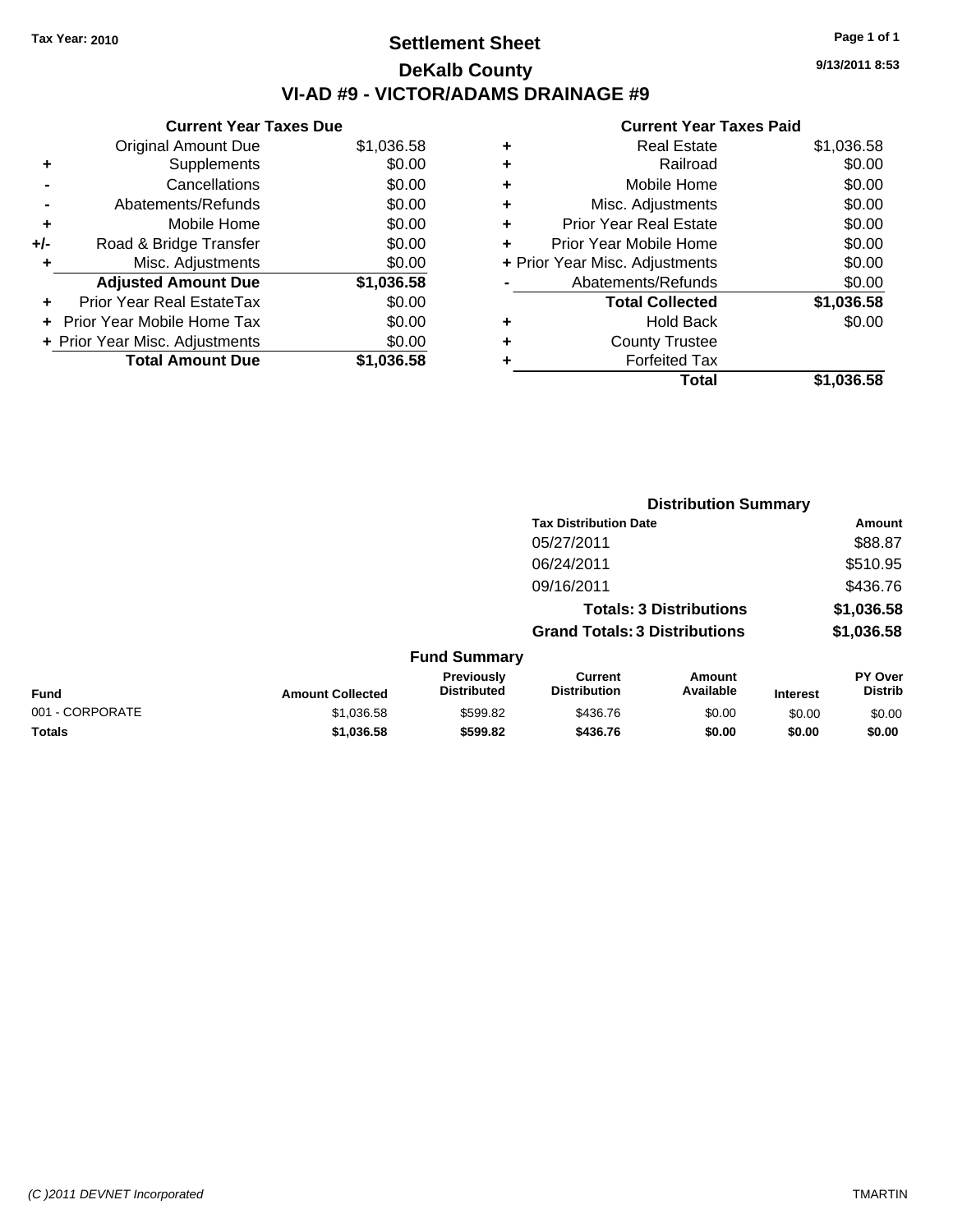**Current Year Taxes Due** Original Amount Due \$2,998.54

**Adjusted Amount Due \$2,998.54**

**Total Amount Due \$2,998.54**

**+** Supplements \$0.00 **-** Cancellations \$0.00 **-** Abatements/Refunds \$0.00 **+** Mobile Home \$0.00 **+/-** Road & Bridge Transfer \$0.00 **+** Misc. Adjustments \$0.00

**+** Prior Year Real EstateTax \$0.00 **+** Prior Year Mobile Home Tax \$0.00 **+ Prior Year Misc. Adjustments**  $$0.00$ 

# **Settlement Sheet Tax Year: 2010 Page 1 of 1 DeKalb County VI-CL #14 - VICTOR-CLINTON DRAINAGE**

**9/13/2011 8:53**

|   | Total                          | \$2.998.54 |
|---|--------------------------------|------------|
|   | <b>Forfeited Tax</b>           |            |
| ٠ | <b>County Trustee</b>          |            |
| ٠ | <b>Hold Back</b>               | \$0.00     |
|   | <b>Total Collected</b>         | \$2,998.54 |
|   | Abatements/Refunds             | \$0.00     |
|   | + Prior Year Misc. Adjustments | \$0.00     |
| ٠ | Prior Year Mobile Home         | \$0.00     |
| ÷ | Prior Year Real Estate         | \$0.00     |
| ÷ | Misc. Adjustments              | \$0.00     |
| ÷ | Mobile Home                    | \$0.00     |
| ٠ | Railroad                       | \$0.00     |
| ٠ | <b>Real Estate</b>             | \$2,998.54 |
|   |                                |            |

|                 |                         |                                  | <b>Distribution Summary</b>           |                                |                 |                           |
|-----------------|-------------------------|----------------------------------|---------------------------------------|--------------------------------|-----------------|---------------------------|
|                 |                         |                                  | <b>Tax Distribution Date</b>          |                                |                 | Amount                    |
|                 |                         |                                  | 05/27/2011                            |                                |                 | \$347.60                  |
|                 |                         |                                  | 06/24/2011                            |                                |                 | \$1,433.21                |
|                 |                         |                                  | 08/19/2011                            |                                |                 | \$19.28                   |
|                 |                         |                                  | 09/16/2011                            |                                |                 | \$1,198.45                |
|                 |                         |                                  |                                       | <b>Totals: 4 Distributions</b> |                 | \$2,998.54                |
|                 |                         |                                  | <b>Grand Totals: 4 Distributions</b>  |                                |                 | \$2,998.54                |
|                 |                         | <b>Fund Summary</b>              |                                       |                                |                 |                           |
| <b>Fund</b>     | <b>Amount Collected</b> | Previously<br><b>Distributed</b> | <b>Current</b><br><b>Distribution</b> | Amount<br>Available            | <b>Interest</b> | PY Over<br><b>Distrib</b> |
| 001 - CORPORATE | \$2,998.54              | \$1,800.09                       | \$1,198.45                            | \$0.00                         | \$0.00          | \$0.00                    |
| Totals          | \$2,998.54              | \$1,800.09                       | \$1,198.45                            | \$0.00                         | \$0.00          | \$0.00                    |